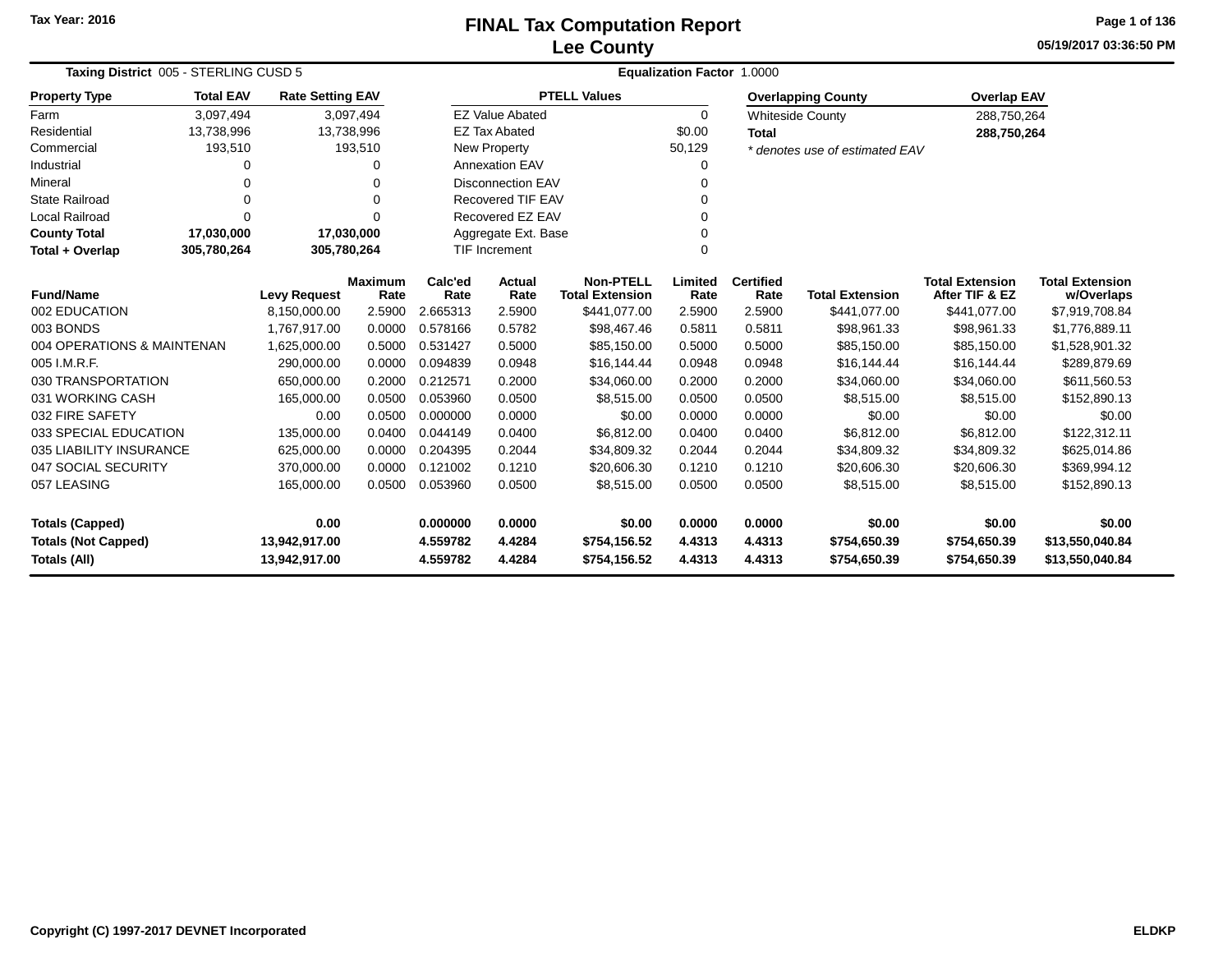# **Lee CountyFINAL Tax Computation Report**

**05/19/2017 03:36:50 PM Page 2 of 136**

| Taxing District 008 BOND - NELSON SCHOOL BOND                        |                  |                                  |                           |                                  |                                 |                                                           | <b>Equalization Factor 1.0000</b> |                                    |                                       |                                                         |                                                     |
|----------------------------------------------------------------------|------------------|----------------------------------|---------------------------|----------------------------------|---------------------------------|-----------------------------------------------------------|-----------------------------------|------------------------------------|---------------------------------------|---------------------------------------------------------|-----------------------------------------------------|
| <b>Property Type</b>                                                 | <b>Total EAV</b> | <b>Rate Setting EAV</b>          |                           |                                  |                                 | <b>PTELL Values</b>                                       |                                   |                                    |                                       |                                                         |                                                     |
| Farm                                                                 | 1,565,224        |                                  | 1,565,224                 |                                  | <b>EZ Value Abated</b>          |                                                           |                                   |                                    |                                       |                                                         |                                                     |
| Residential                                                          | 3,984,618        |                                  | 3,984,618                 |                                  | <b>EZ Tax Abated</b>            |                                                           | \$0.00                            |                                    |                                       |                                                         |                                                     |
| Commercial                                                           | 504,112          |                                  | 504,112                   |                                  | New Property                    |                                                           | 5,728,895                         |                                    |                                       |                                                         |                                                     |
| Industrial                                                           | 17,307,787       |                                  | 17,307,787                |                                  | <b>Annexation EAV</b>           |                                                           |                                   |                                    |                                       |                                                         |                                                     |
| Mineral                                                              | 0                |                                  | $\Omega$                  |                                  | Disconnection EAV               |                                                           |                                   |                                    |                                       |                                                         |                                                     |
| <b>State Railroad</b>                                                | 3,050,346        |                                  | 3,050,346                 |                                  | Recovered TIF EAV               |                                                           |                                   |                                    |                                       |                                                         |                                                     |
| Local Railroad                                                       | 0                |                                  |                           |                                  | Recovered EZ EAV                |                                                           |                                   |                                    |                                       |                                                         |                                                     |
| <b>County Total</b>                                                  | 26,412,087       |                                  | 26,412,087                |                                  | Aggregate Ext. Base             |                                                           |                                   |                                    |                                       |                                                         |                                                     |
| Total + Overlap                                                      | 26,412,087       |                                  | 26,412,087                |                                  | TIF Increment                   |                                                           |                                   |                                    |                                       |                                                         |                                                     |
| <b>Fund/Name</b><br>003 BONDS & INTEREST                             |                  | <b>Levy Request</b><br>14,378.00 | Maximum<br>Rate<br>0.0000 | Calc'ed<br>Rate<br>0.054437      | <b>Actual</b><br>Rate<br>0.0544 | <b>Non-PTELL</b><br><b>Total Extension</b><br>\$14,368.18 | Limited<br>Rate<br>0.0547         | <b>Certified</b><br>Rate<br>0.0547 | <b>Total Extension</b><br>\$14,447.41 | <b>Total Extension</b><br>After TIF & EZ<br>\$14,447.41 | <b>Total Extension</b><br>w/Overlaps<br>\$14,447.41 |
| <b>Totals (Capped)</b><br><b>Totals (Not Capped)</b><br>Totals (All) |                  | 0.00<br>14,378.00<br>14,378.00   |                           | 0.000000<br>0.054437<br>0.054437 | 0.0000<br>0.0544<br>0.0544      | \$0.00<br>\$14,368.18<br>\$14,368.18                      | 0.0000<br>0.0547<br>0.0547        | 0.0000<br>0.0547<br>0.0547         | \$0.00<br>\$14,447.41<br>\$14,447.41  | \$0.00<br>\$14,447.41<br>\$14,447.41                    | \$0.00<br>\$14,447.41<br>\$14,447.41                |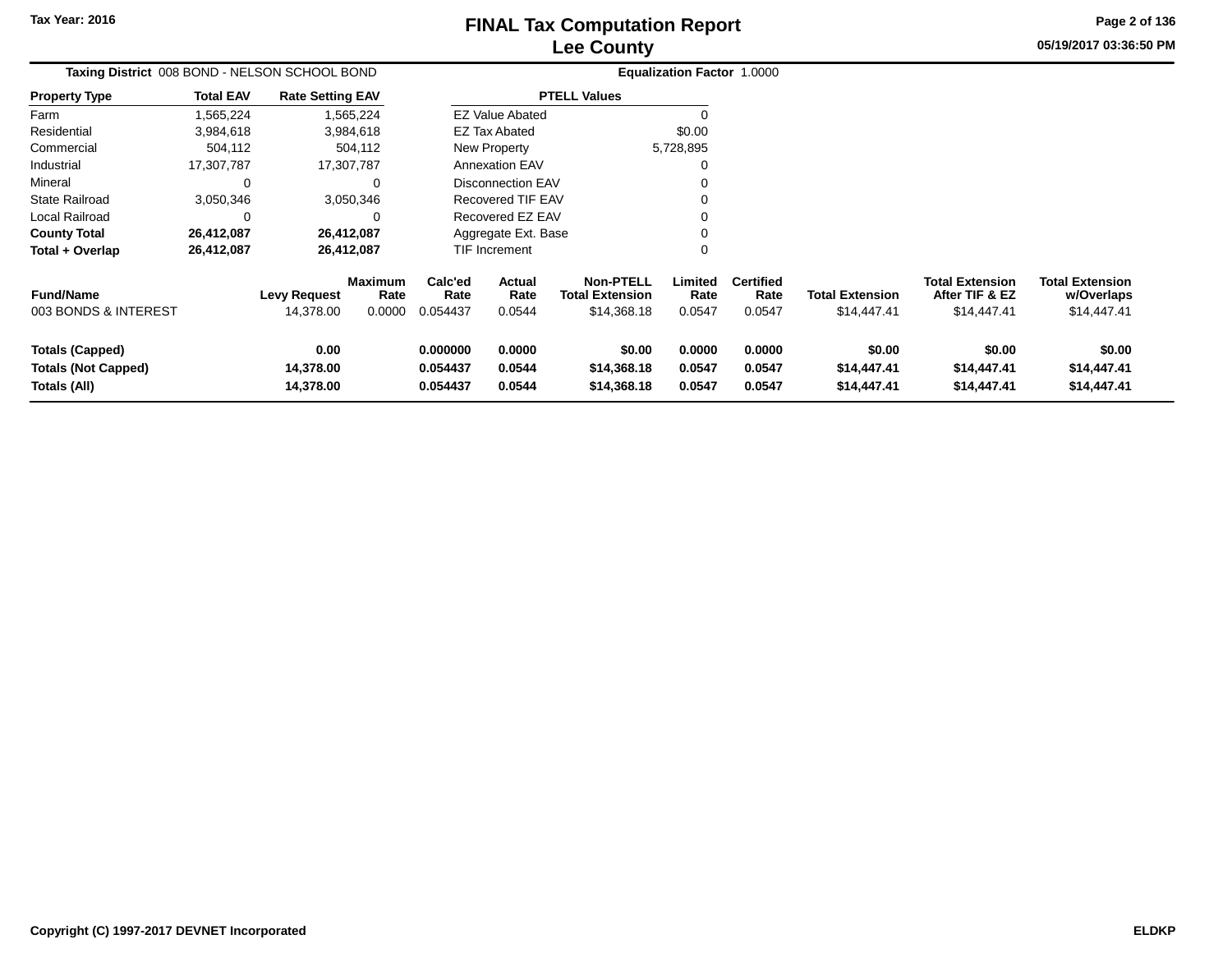**05/19/2017 03:36:50 PM Page 3 of 136**

| Taxing District 009 - EARLVILLE CUSD 9 |                  |                         |                        | Equalization Factor 1.0000 |                          |                                            |                 |                          |                                |                                          |                                      |  |  |
|----------------------------------------|------------------|-------------------------|------------------------|----------------------------|--------------------------|--------------------------------------------|-----------------|--------------------------|--------------------------------|------------------------------------------|--------------------------------------|--|--|
| <b>Property Type</b>                   | <b>Total EAV</b> | <b>Rate Setting EAV</b> |                        |                            |                          | <b>PTELL Values</b>                        |                 |                          | <b>Overlapping County</b>      | <b>Overlap EAV</b>                       |                                      |  |  |
| Farm                                   | 470,650          |                         | 470,650                |                            | <b>EZ Value Abated</b>   |                                            | $\Omega$        | DeKalb County            |                                | 2,016,102                                |                                      |  |  |
| Residential                            | 120,327          |                         | 120,327                |                            | <b>EZ Tax Abated</b>     |                                            | \$0.00          | LaSalle County           |                                | 50,703,755                               |                                      |  |  |
| Commercial                             | 0                |                         | 0                      |                            | New Property             |                                            | 0               | Total                    |                                | 52,719,857                               |                                      |  |  |
| Industrial                             | 0                |                         | $\Omega$               |                            | <b>Annexation EAV</b>    |                                            | 0               |                          | * denotes use of estimated EAV |                                          |                                      |  |  |
| Mineral                                |                  |                         | $\Omega$               |                            | <b>Disconnection EAV</b> |                                            | U               |                          |                                |                                          |                                      |  |  |
| <b>State Railroad</b>                  | 0                |                         | $\Omega$               |                            | <b>Recovered TIF EAV</b> |                                            | 0               |                          |                                |                                          |                                      |  |  |
| <b>Local Railroad</b>                  | 0                |                         | ∩                      |                            | Recovered EZ EAV         |                                            | 0               |                          |                                |                                          |                                      |  |  |
| <b>County Total</b>                    | 590,977          |                         | 590,977                |                            | Aggregate Ext. Base      |                                            | 0               |                          |                                |                                          |                                      |  |  |
| Total + Overlap                        | 53,310,834       |                         | 53,310,834             |                            | <b>TIF Increment</b>     |                                            | 0               |                          |                                |                                          |                                      |  |  |
| <b>Fund/Name</b>                       |                  | <b>Levy Request</b>     | <b>Maximum</b><br>Rate | Calc'ed<br>Rate            | Actual<br>Rate           | <b>Non-PTELL</b><br><b>Total Extension</b> | Limited<br>Rate | <b>Certified</b><br>Rate | <b>Total Extension</b>         | <b>Total Extension</b><br>After TIF & EZ | <b>Total Extension</b><br>w/Overlaps |  |  |
| 002 EDUCATION                          |                  | 2,179,754.00            | 4.0000                 | 4.088764                   | 4.0000                   | \$23,639.08                                | 4.0000          | 4.0000                   | \$23,639.08                    | \$23,639.08                              | \$2,132,433.36                       |  |  |
| 003 BONDS                              |                  | 371,415.00              | 0.0000                 | 0.696697                   | 0.6967                   | \$4,117.34                                 | 0.7002          | 0.7002                   | \$4,138.02                     | \$4,138.02                               | \$373,282.46                         |  |  |
| 004 OPERATIONS & MAINTENAN             |                  | 384,182.00              | 0.7050                 | 0.720645                   | 0.7050                   | \$4,166.39                                 | 0.7050          | 0.7050                   | \$4,166.39                     | \$4,166.39                               | \$375,841.38                         |  |  |
| 005 I.M.R.F.                           |                  | 55,000.00               | 0.0000                 | 0.103169                   | 0.1032                   | \$609.89                                   | 0.1032          | 0.1032                   | \$609.89                       | \$609.89                                 | \$55,016.78                          |  |  |
| 030 TRANSPORTATION                     |                  | 108,988.00              | 0.2000                 | 0.204439                   | 0.2000                   | \$1,181.95                                 | 0.2000          | 0.2000                   | \$1,181.95                     | \$1,181.95                               | \$106,621.67                         |  |  |
| 031 WORKING CASH                       |                  | 27,247.00               | 0.0500                 | 0.051110                   | 0.0500                   | \$295.49                                   | 0.0500          | 0.0500                   | \$295.49                       | \$295.49                                 | \$26,655.42                          |  |  |
| 032 FIRE SAFETY                        |                  | 27,247.00               | 0.0500                 | 0.051110                   | 0.0500                   | \$295.49                                   | 0.0500          | 0.0500                   | \$295.49                       | \$295.49                                 | \$26,655.42                          |  |  |
| 033 SPECIAL EDUCATION                  |                  | 21,798.00               | 0.0400                 | 0.040889                   | 0.0400                   | \$236.39                                   | 0.0400          | 0.0400                   | \$236.39                       | \$236.39                                 | \$21,324.33                          |  |  |
| 035 LIABILITY INSURANCE                |                  | 149,000.00              | 0.0000                 | 0.279493                   | 0.2795                   | \$1,651.78                                 | 0.2795          | 0.2795                   | \$1,651.78                     | \$1,651.78                               | \$149,003.78                         |  |  |
| 047 SOCIAL SECURITY                    |                  | 85,000.00               | 0.0000                 | 0.159442                   | 0.1594                   | \$942.02                                   | 0.1594          | 0.1594                   | \$942.02                       | \$942.02                                 | \$84,977.47                          |  |  |
| 057 LEASING                            |                  | 27,247.00               | 0.0500                 | 0.051110                   | 0.0500                   | \$295.49                                   | 0.0500          | 0.0500                   | \$295.49                       | \$295.49                                 | \$26,655.42                          |  |  |
| <b>109 PRIOR YEAR ADJUSTMENT</b>       |                  | 0.00                    | 0.0000                 | $-0.701599$                | $-0.7016$                | (\$4,146.29)                               | $-0.7016$       | $-0.7016$                | (\$4,146.29)                   | (\$4,146.29)                             | (\$4,146.29)                         |  |  |
| <b>Totals (Capped)</b>                 |                  | 0.00                    |                        | 0.000000                   | 0.0000                   | \$0.00                                     | 0.0000          | 0.0000                   | \$0.00                         | \$0.00                                   | \$0.00                               |  |  |
| <b>Totals (Not Capped)</b>             |                  | 3,436,878.00            |                        | 5.745269                   | 5.6322                   | \$33,285.02                                | 5.6357          | 5.6357                   | \$33,305.70                    | \$33,305.70                              | \$3,374,321.20                       |  |  |
| Totals (All)<br>3,436,878.00           |                  |                         | 5.745269               | 5.6322                     | \$33,285.02              | 5.6357                                     | 5.6357          | \$33,305.70              | \$33,305.70                    | \$3,374,321.20                           |                                      |  |  |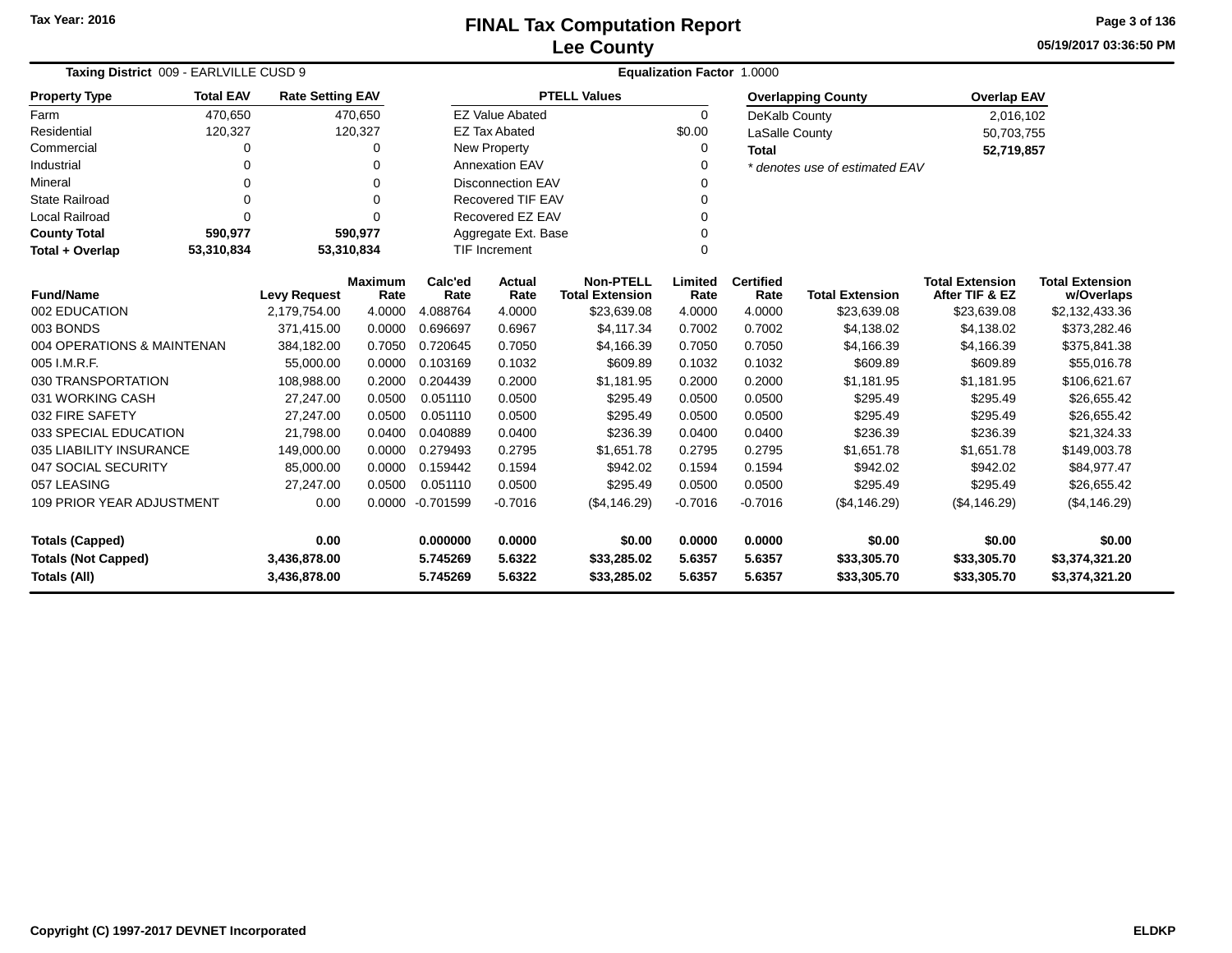**05/19/2017 03:36:50 PMPage 4 of 136**

| Taxing District 017 - OHIO CCGSD 17 |                                                                                                  |                     |                | <b>Equalization Factor 1.0000</b> |                          |                        |          |                      |                                |                        |                        |
|-------------------------------------|--------------------------------------------------------------------------------------------------|---------------------|----------------|-----------------------------------|--------------------------|------------------------|----------|----------------------|--------------------------------|------------------------|------------------------|
| <b>Property Type</b>                | <b>Total EAV</b><br><b>Rate Setting EAV</b><br>3,342,712<br>3,342,712<br>392,903<br>392,903<br>0 |                     |                |                                   |                          | <b>PTELL Values</b>    |          |                      | <b>Overlapping County</b>      | <b>Overlap EAV</b>     |                        |
| Farm                                |                                                                                                  |                     |                |                                   | <b>EZ Value Abated</b>   |                        | $\Omega$ | <b>Bureau County</b> |                                | 24,602,415             |                        |
| Residential                         |                                                                                                  |                     |                |                                   | <b>EZ Tax Abated</b>     |                        | \$0.00   | <b>Total</b>         |                                | 24,602,415             |                        |
| Commercial                          |                                                                                                  |                     | $\Omega$       |                                   | New Property             |                        | 44,758   |                      | * denotes use of estimated EAV |                        |                        |
| Industrial                          | 141.740                                                                                          |                     | 141.740        |                                   | <b>Annexation EAV</b>    |                        | $\Omega$ |                      |                                |                        |                        |
| Mineral                             | 4,961,607                                                                                        |                     | 4,961,607      |                                   | <b>Disconnection EAV</b> |                        | $\Omega$ |                      |                                |                        |                        |
| <b>State Railroad</b>               | 0                                                                                                |                     | 0              |                                   | Recovered TIF EAV        |                        | $\Omega$ |                      |                                |                        |                        |
| <b>Local Railroad</b>               | $\Omega$                                                                                         |                     | $\Omega$       |                                   | Recovered EZ EAV         |                        | $\Omega$ |                      |                                |                        |                        |
| <b>County Total</b>                 | 8,838,962                                                                                        |                     | 8,838,962      |                                   | Aggregate Ext. Base      |                        | $\Omega$ |                      |                                |                        |                        |
| Total + Overlap                     | 33,441,377                                                                                       |                     | 33,441,377     |                                   | <b>TIF Increment</b>     |                        | $\Omega$ |                      |                                |                        |                        |
|                                     |                                                                                                  |                     | <b>Maximum</b> | Calc'ed                           | Actual                   | <b>Non-PTELL</b>       | Limited  | <b>Certified</b>     |                                | <b>Total Extension</b> | <b>Total Extension</b> |
| <b>Fund/Name</b>                    |                                                                                                  | <b>Levy Request</b> | Rate           | Rate                              | Rate                     | <b>Total Extension</b> | Rate     | Rate                 | <b>Total Extension</b>         | After TIF & EZ         | w/Overlaps             |
| 002 EDUCATION                       |                                                                                                  | 784,500.00          | 2.2700         | 2.345896                          | 2.2700                   | \$200,644.44           | 2.2700   | 2.2700               | \$200,644.44                   | \$200,644.44           | \$759,119.26           |
| 003 BONDS                           |                                                                                                  | 0.00                | 0.0000         | 0.000000                          | 0.0000                   | \$0.00                 | 0.0000   | 0.0000               | \$0.00                         | \$0.00                 | \$0.00                 |
| 004 OPERATIONS & MAINTENAN          |                                                                                                  | 110,100.00          | 0.3700         | 0.329233                          | 0.3292                   | \$29,097.86            | 0.3292   | 0.3292               | \$29,097.86                    | \$29,097.86            | \$110,089.01           |
| 005 I.M.R.F.                        |                                                                                                  | 20,000.00           | 0.0000         | 0.059806                          | 0.0598                   | \$5,285.70             | 0.0598   | 0.0598               | \$5,285.70                     | \$5,285.70             | \$19,997.94            |
| 030 TRANSPORTATION                  |                                                                                                  | 50,000.00           | 0.1500         | 0.149515                          | 0.1495                   | \$13,214.25            | 0.1495   | 0.1495               | \$13,214.25                    | \$13,214.25            | \$49,994.86            |
| 031 WORKING CASH                    |                                                                                                  | 0.00                | 0.0500         | 0.000000                          | 0.0000                   | \$0.00                 | 0.0000   | 0.0000               | \$0.00                         | \$0.00                 | \$0.00                 |
| 032 FIRE SAFETY                     |                                                                                                  | 11,000.00           | 0.0500         | 0.032893                          | 0.0329                   | \$2,908.02             | 0.0329   | 0.0329               | \$2,908.02                     | \$2,908.02             | \$11,002.21            |
| 033 SPECIAL EDUCATION               |                                                                                                  | 6,667.00            | 0.0200         | 0.019936                          | 0.0199                   | \$1,758.95             | 0.0199   | 0.0199               | \$1,758.95                     | \$1,758.95             | \$6,654.83             |
| 035 LIABILITY INSURANCE             |                                                                                                  | 146,000.00          | 0.0000         | 0.436585                          | 0.4366                   | \$38,590.91            | 0.4366   | 0.4366               | \$38,590.91                    | \$38,590.91            | \$146,005.05           |
| 047 SOCIAL SECURITY                 |                                                                                                  | 20,000.00           | 0.0000         | 0.059806                          | 0.0598                   | \$5,285.70             | 0.0598   | 0.0598               | \$5,285.70                     | \$5,285.70             | \$19,997.94            |
| 057 LEASING                         |                                                                                                  | 0.00                | 0.0500         | 0.000000                          | 0.0000                   | \$0.00                 | 0.0000   | 0.0000               | \$0.00                         | \$0.00                 | \$0.00                 |
| <b>Totals (Capped)</b>              |                                                                                                  | 0.00                |                | 0.000000                          | 0.0000                   | \$0.00                 | 0.0000   | 0.0000               | \$0.00                         | \$0.00                 | \$0.00                 |
| <b>Totals (Not Capped)</b>          |                                                                                                  | 1,148,267.00        |                | 3.433670                          | 3.3577                   | \$296,785.83           | 3.3577   | 3.3577               | \$296,785.83                   | \$296,785.83           | \$1,122,861.10         |
| Totals (All)                        |                                                                                                  | 1,148,267.00        |                | 3.433670                          | 3.3577                   | \$296,785.83           | 3.3577   | 3.3577               | \$296,785.83                   | \$296,785.83           | \$1,122,861.10         |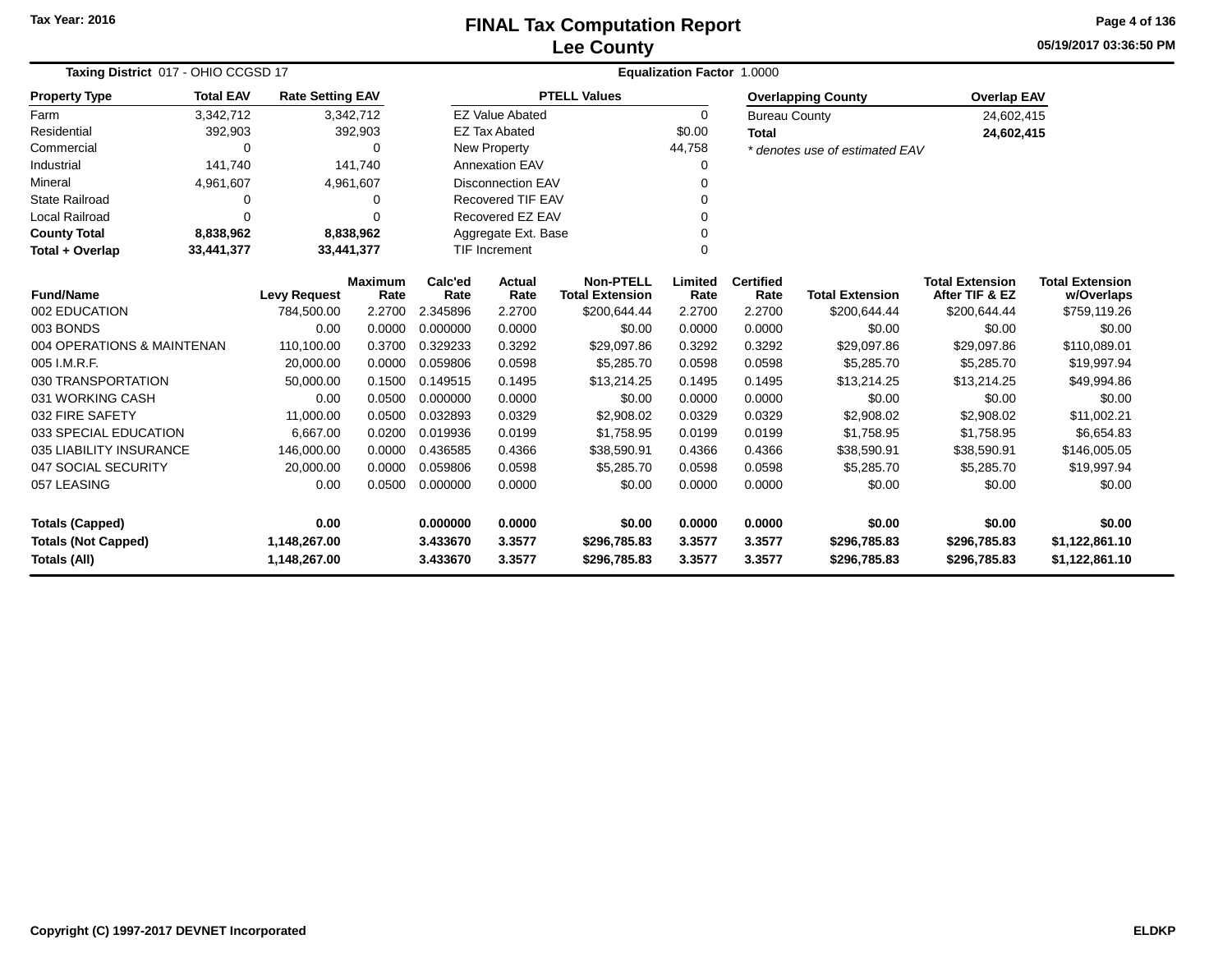**05/19/2017 03:36:50 PM Page 5 of 136**

| Taxing District 020 - EAST COLOMA-NELSON CESD #20                                                                      |                  |                         |                        |                 | Equalization Factor 1.0000 |                                            |                 |                          |                                |                                          |                                      |
|------------------------------------------------------------------------------------------------------------------------|------------------|-------------------------|------------------------|-----------------|----------------------------|--------------------------------------------|-----------------|--------------------------|--------------------------------|------------------------------------------|--------------------------------------|
| <b>Property Type</b>                                                                                                   | <b>Total EAV</b> | <b>Rate Setting EAV</b> |                        |                 |                            | <b>PTELL Values</b>                        |                 |                          | <b>Overlapping County</b>      | <b>Overlap EAV</b>                       |                                      |
| Farm                                                                                                                   | 1,565,224        |                         | 1,565,224              |                 | <b>EZ Value Abated</b>     |                                            | 0               |                          | <b>Whiteside County</b>        | 30,340,626                               |                                      |
| Residential                                                                                                            | 3,984,618        |                         | 3,984,618              |                 | <b>EZ Tax Abated</b>       |                                            | \$0.00          | <b>Total</b>             |                                | 30,340,626                               |                                      |
| Commercial                                                                                                             | 504,112          |                         | 504,112                |                 | New Property               |                                            | 5,728,895       |                          | * denotes use of estimated EAV |                                          |                                      |
| Industrial                                                                                                             | 17,307,787       |                         | 17,307,787             |                 | <b>Annexation EAV</b>      |                                            | $\Omega$        |                          |                                |                                          |                                      |
| Mineral                                                                                                                | $\Omega$         |                         | $\Omega$               |                 | <b>Disconnection EAV</b>   |                                            | ∩               |                          |                                |                                          |                                      |
| <b>State Railroad</b>                                                                                                  | 3,050,346        |                         | 3,050,346              |                 | <b>Recovered TIF EAV</b>   |                                            |                 |                          |                                |                                          |                                      |
| Local Railroad                                                                                                         | 0                |                         | 0                      |                 | Recovered EZ EAV           |                                            | 0               |                          |                                |                                          |                                      |
| <b>County Total</b>                                                                                                    | 26,412,087       |                         | 26,412,087             |                 | Aggregate Ext. Base        |                                            |                 |                          |                                |                                          |                                      |
| Total + Overlap                                                                                                        | 56,752,713       |                         | 56,752,713             |                 | TIF Increment              |                                            | $\Omega$        |                          |                                |                                          |                                      |
| <b>Fund/Name</b>                                                                                                       |                  | <b>Levy Request</b>     | <b>Maximum</b><br>Rate | Calc'ed<br>Rate | Actual<br>Rate             | <b>Non-PTELL</b><br><b>Total Extension</b> | Limited<br>Rate | <b>Certified</b><br>Rate | <b>Total Extension</b>         | <b>Total Extension</b><br>After TIF & EZ | <b>Total Extension</b><br>w/Overlaps |
| 002 EDUCATION                                                                                                          |                  | 1,170,000.00            | 1.9500                 | 2.061576        | 1.9500                     | \$515,035.70                               | 1.9500          | 1.9500                   | \$515,035.70                   | \$515,035.70                             | \$1,106,677.90                       |
| 003 BONDS & INTEREST                                                                                                   |                  | 214,169.00              | 0.0000                 | 0.377372        | 0.3774                     | \$99,679.22                                | 0.3793          | 0.3793                   | \$100,181.05                   | \$100,181.05                             | \$215,263.04                         |
| 004 BUILDING                                                                                                           |                  | 180,000.00              | 0.3000                 | 0.317166        | 0.3000                     | \$79,236.26                                | 0.3000          | 0.3000                   | \$79,236.26                    | \$79,236.26                              | \$170,258.14                         |
| 005 I.M.R.F.                                                                                                           |                  | 26,000.00               | 0.0000                 | 0.045813        | 0.0458                     | \$12,096.74                                | 0.0458          | 0.0458                   | \$12,096.74                    | \$12,096.74                              | \$25,992.74                          |
| 030 TRANSPORTATION                                                                                                     |                  | 120,000.00              | 0.2000                 | 0.211444        | 0.2000                     | \$52,824.17                                | 0.2000          | 0.2000                   | \$52,824.17                    | \$52,824.17                              | \$113,505.43                         |
| 031 WORKING CASH                                                                                                       |                  | 30,000.00               | 0.0500                 | 0.052861        | 0.0500                     | \$13,206.04                                | 0.0500          | 0.0500                   | \$13,206.04                    | \$13,206.04                              | \$28,376.36                          |
| 032 FIRE SAFETY                                                                                                        |                  | 30,000.00               | 0.0500                 | 0.052861        | 0.0500                     | \$13,206.04                                | 0.0500          | 0.0500                   | \$13,206.04                    | \$13,206.04                              | \$28,376.36                          |
| 033 SPECIAL EDUCATION                                                                                                  |                  | 12,000.00               | 0.0200                 | 0.021144        | 0.0200                     | \$5,282.42                                 | 0.0200          | 0.0200                   | \$5,282.42                     | \$5,282.42                               | \$11,350.54                          |
| 035 LIABILITY INSURANCE                                                                                                |                  | 155,000.00              | 0.0000                 | 0.273115        | 0.2731                     | \$72,131.41                                | 0.2731          | 0.2731                   | \$72,131.41                    | \$72,131.41                              | \$154,991.66                         |
| 047 SOCIAL SECURITY                                                                                                    |                  | 43,000.00               | 0.0000                 | 0.075767        | 0.0758                     | \$20,020.36                                | 0.0758          | 0.0758                   | \$20,020.36                    | \$20,020.36                              | \$43,018.56                          |
| 057 LEASING                                                                                                            |                  | 30,000.00               | 0.0500                 | 0.052861        | 0.0500                     | \$13,206.04                                | 0.0500          | 0.0500                   | \$13,206.04                    | \$13,206.04                              | \$28,376.36                          |
| <b>Totals (Capped)</b>                                                                                                 |                  | 0.00                    |                        | 0.000000        | 0.0000                     | \$0.00                                     | 0.0000          | 0.0000                   | \$0.00                         | \$0.00                                   | \$0.00                               |
| <b>Totals (Not Capped)</b>                                                                                             |                  | 2,010,169.00            |                        | 3.541980        | 3.3921                     | \$895,924.40                               | 3.3940          | 3.3940                   | \$896,426.23                   | \$896,426.23                             | \$1,926,187.09                       |
| 3.3921<br>Totals (All)<br>2,010,169.00<br>3.541980<br>\$895,924.40<br>3.3940<br>3.3940<br>\$896,426.23<br>\$896,426.23 |                  |                         |                        |                 | \$1,926,187.09             |                                            |                 |                          |                                |                                          |                                      |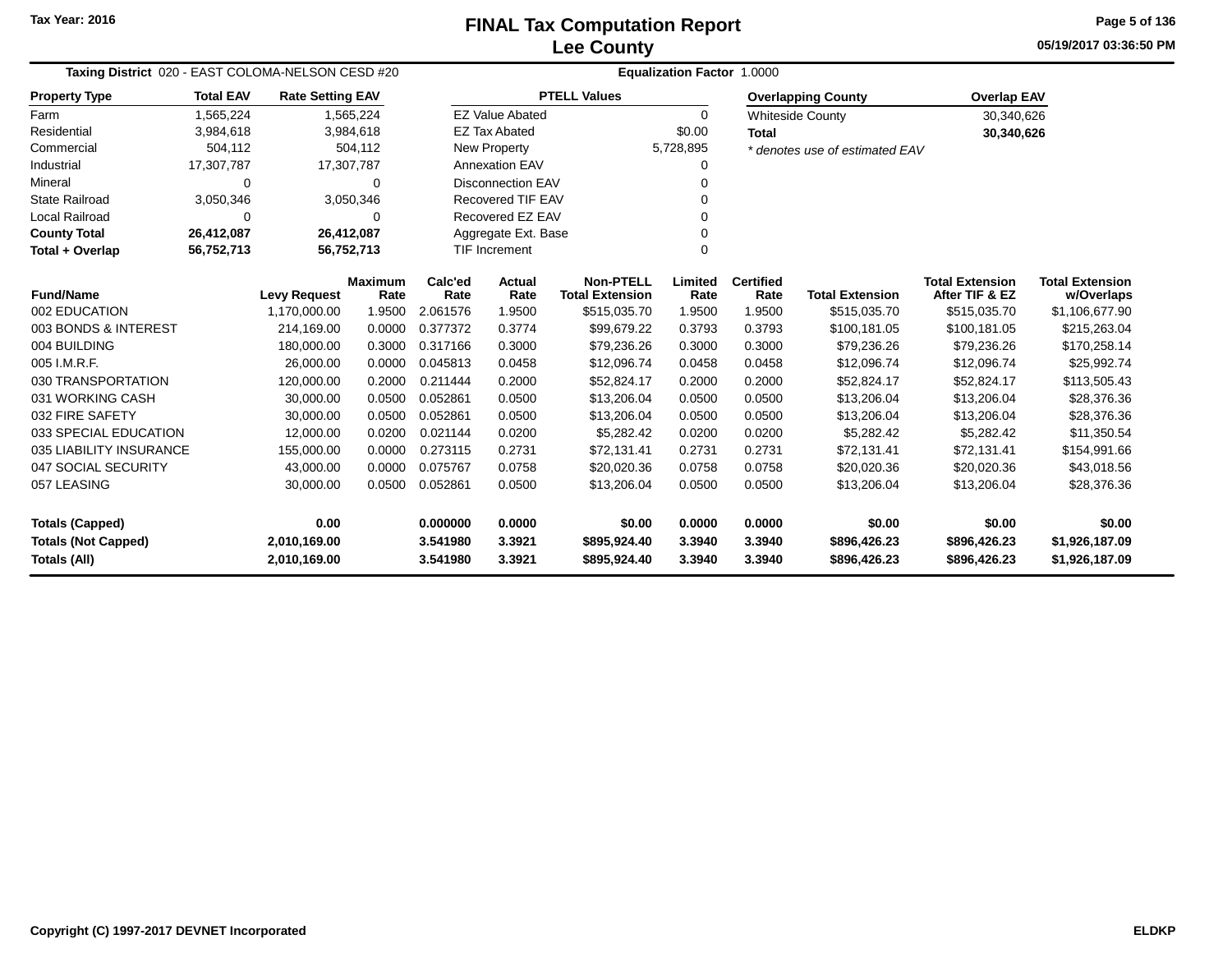**05/19/2017 03:36:50 PMPage 6 of 136**

| Taxing District 145 - MONTMORENCY CCGSD 145 |                                               |                         |                        |                 | <b>Equalization Factor 1.0000</b> |                                            |                 |                          |                                |                                          |                                      |
|---------------------------------------------|-----------------------------------------------|-------------------------|------------------------|-----------------|-----------------------------------|--------------------------------------------|-----------------|--------------------------|--------------------------------|------------------------------------------|--------------------------------------|
| <b>Property Type</b>                        | <b>Total EAV</b>                              | <b>Rate Setting EAV</b> |                        |                 |                                   | <b>PTELL Values</b>                        |                 |                          | <b>Overlapping County</b>      | <b>Overlap EAV</b>                       |                                      |
| Farm                                        | 1,091,801                                     |                         | 1,091,801              |                 | <b>EZ Value Abated</b>            |                                            | $\Omega$        |                          | <b>Whiteside County</b>        | 40,188,389                               |                                      |
| Residential                                 | 230,899                                       |                         | 230,899                |                 | <b>EZ Tax Abated</b>              |                                            | \$0.00          | <b>Total</b>             |                                | 40,188,389                               |                                      |
| Commercial                                  | 95,602                                        |                         | 95,602                 |                 | <b>New Property</b>               |                                            | 0               |                          | * denotes use of estimated EAV |                                          |                                      |
| Industrial                                  | 23,226                                        |                         | 23,226                 |                 | <b>Annexation EAV</b>             |                                            |                 |                          |                                |                                          |                                      |
| Mineral                                     | $\Omega$                                      |                         | $\Omega$               |                 | <b>Disconnection EAV</b>          |                                            | 0               |                          |                                |                                          |                                      |
| <b>State Railroad</b>                       | 621,740                                       |                         | 621,740                |                 | Recovered TIF EAV                 |                                            |                 |                          |                                |                                          |                                      |
| Local Railroad                              | 0                                             |                         | $\Omega$               |                 | Recovered EZ EAV                  |                                            | 0               |                          |                                |                                          |                                      |
| <b>County Total</b>                         | 2,063,268<br>2,063,268<br>Aggregate Ext. Base |                         |                        |                 |                                   |                                            |                 |                          |                                |                                          |                                      |
| Total + Overlap                             | 42,251,657<br>42,251,657                      |                         |                        |                 | <b>TIF Increment</b>              |                                            | $\Omega$        |                          |                                |                                          |                                      |
| <b>Fund/Name</b>                            |                                               | <b>Levy Request</b>     | <b>Maximum</b><br>Rate | Calc'ed<br>Rate | Actual<br>Rate                    | <b>Non-PTELL</b><br><b>Total Extension</b> | Limited<br>Rate | <b>Certified</b><br>Rate | <b>Total Extension</b>         | <b>Total Extension</b><br>After TIF & EZ | <b>Total Extension</b><br>w/Overlaps |
| 002 EDUCATION                               |                                               | 775,954.00              | 1.8200                 | 1.836506        | 1.8200                            | \$37,551.48                                | 1.8200          | 1.8200                   | \$37,551.48                    | \$37,551.48                              | \$768,980.16                         |
| 003 BONDS                                   |                                               | 209,001.00              | 0.0000                 | 0.494658        | 0.4947                            | \$10,206.99                                | 0.4972          | 0.4972                   | \$10,258.57                    | \$10,258.57                              | \$210,075.24                         |
| 004 OPERATIONS & MAINTENAN                  |                                               | 106,587.00              | 0.2500                 | 0.252267        | 0.2500                            | \$5,158.17                                 | 0.2500          | 0.2500                   | \$5,158.17                     | \$5,158.17                               | \$105,629.14                         |
| 005 I.M.R.F.                                |                                               | 20,000.00               | 0.0000                 | 0.047335        | 0.0473                            | \$975.93                                   | 0.0473          | 0.0473                   | \$975.93                       | \$975.93                                 | \$19,985.03                          |
| 030 TRANSPORTATION                          |                                               | 51,162.00               | 0.1200                 | 0.121089        | 0.1200                            | \$2,475.92                                 | 0.1200          | 0.1200                   | \$2,475.92                     | \$2,475.92                               | \$50,701.99                          |
| 031 WORKING CASH                            |                                               | 21,317.00               | 0.0500                 | 0.050453        | 0.0500                            | \$1,031.63                                 | 0.0500          | 0.0500                   | \$1,031.63                     | \$1,031.63                               | \$21,125.83                          |
| 032 FIRE SAFETY                             |                                               | 21,317.00               | 0.0500                 | 0.050453        | 0.0500                            | \$1,031.63                                 | 0.0500          | 0.0500                   | \$1,031.63                     | \$1,031.63                               | \$21,125.83                          |
| 033 SPECIAL EDUCATION                       |                                               | 8,527.00                | 0.0200                 | 0.020182        | 0.0200                            | \$412.65                                   | 0.0200          | 0.0200                   | \$412.65                       | \$412.65                                 | \$8,450.33                           |
| 035 LIABILITY INSURANCE                     |                                               | 150,000.00              | 0.0000                 | 0.355016        | 0.3550                            | \$7,324.60                                 | 0.3550          | 0.3550                   | \$7,324.60                     | \$7,324.60                               | \$149,993.38                         |
| 047 SOCIAL SECURITY                         |                                               | 20,000.00               | 0.0000                 | 0.047335        | 0.0473                            | \$975.93                                   | 0.0473          | 0.0473                   | \$975.93                       | \$975.93                                 | \$19,985.03                          |
| 057 LEASING                                 |                                               | 21,317.00               | 0.0500                 | 0.050453        | 0.0500                            | \$1,031.63                                 | 0.0500          | 0.0500                   | \$1,031.63                     | \$1,031.63                               | \$21,125.83                          |
| <b>Totals (Capped)</b>                      |                                               | 0.00                    |                        | 0.000000        | 0.0000                            | \$0.00                                     | 0.0000          | 0.0000                   | \$0.00                         | \$0.00                                   | \$0.00                               |
| <b>Totals (Not Capped)</b>                  |                                               | 1,405,182.00            |                        | 3.325747        | 3.3043                            | \$68,176.56                                | 3.3068          | 3.3068                   | \$68,228.14                    | \$68,228.14                              | \$1,397,177.79                       |
| Totals (All)                                |                                               | 1,405,182.00            |                        | 3.325747        | 3.3043                            | \$68,176.56                                | 3.3068          | 3.3068                   | \$68,228.14                    | \$68,228.14                              | \$1,397,177.79                       |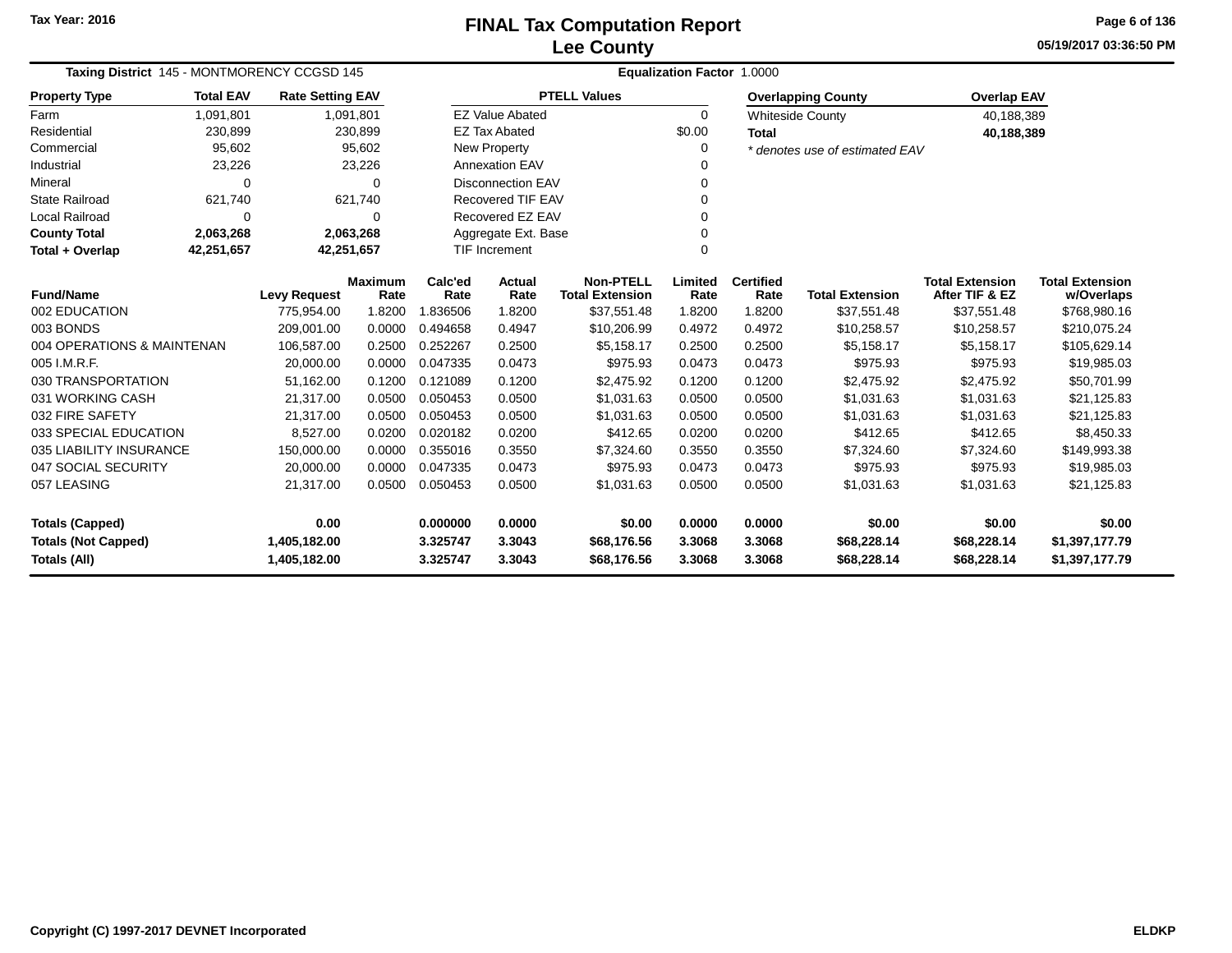**05/19/2017 03:36:50 PMPage 7 of 136**

| Taxing District 161 - CRESTON CCSD 161 |                  |                         |                        |                 |                          |                                            | Equalization Factor 1.0000 |                          |                                |                                          |                                      |
|----------------------------------------|------------------|-------------------------|------------------------|-----------------|--------------------------|--------------------------------------------|----------------------------|--------------------------|--------------------------------|------------------------------------------|--------------------------------------|
| <b>Property Type</b>                   | <b>Total EAV</b> | <b>Rate Setting EAV</b> |                        |                 |                          | <b>PTELL Values</b>                        |                            |                          | <b>Overlapping County</b>      | <b>Overlap EAV</b>                       |                                      |
| Farm                                   | 114,820          |                         | 114,820                |                 | <b>EZ Value Abated</b>   |                                            | $\Omega$                   | DeKalb County            |                                | 2,373,884                                |                                      |
| Residential                            | 0                |                         | $\Omega$               |                 | <b>EZ Tax Abated</b>     |                                            | \$0.00                     | Ogle County              |                                | 29,225,187                               |                                      |
| Commercial                             |                  |                         | $\Omega$               |                 | New Property             |                                            | 0                          | <b>Total</b>             |                                | 31,599,071                               |                                      |
| Industrial                             | 0                |                         | $\Omega$               |                 | <b>Annexation EAV</b>    |                                            | 0                          |                          | * denotes use of estimated EAV |                                          |                                      |
| Mineral                                | 0                |                         | $\Omega$               |                 | <b>Disconnection EAV</b> |                                            | 0                          |                          |                                |                                          |                                      |
| <b>State Railroad</b>                  | 0                |                         | $\Omega$               |                 | Recovered TIF EAV        |                                            | 0                          |                          |                                |                                          |                                      |
| <b>Local Railroad</b>                  | 0                |                         | $\Omega$               |                 | Recovered EZ EAV         |                                            | 0                          |                          |                                |                                          |                                      |
| <b>County Total</b>                    | 114,820          |                         | 114,820                |                 | Aggregate Ext. Base      |                                            | 0                          |                          |                                |                                          |                                      |
| Total + Overlap                        | 31,713,891       | 31,713,891              |                        |                 | <b>TIF Increment</b>     |                                            | 0                          |                          |                                |                                          |                                      |
| <b>Fund/Name</b>                       |                  | <b>Levy Request</b>     | <b>Maximum</b><br>Rate | Calc'ed<br>Rate | <b>Actual</b><br>Rate    | <b>Non-PTELL</b><br><b>Total Extension</b> | Limited<br>Rate            | <b>Certified</b><br>Rate | <b>Total Extension</b>         | <b>Total Extension</b><br>After TIF & EZ | <b>Total Extension</b><br>w/Overlaps |
| 002 EDUCATION                          |                  | 756.977.00              | 2.3800                 | 2.386894        | 2.3800                   | \$2,732.72                                 | 2.3800                     | 2.3800                   | \$2,732.72                     | \$2,732.72                               | \$754,790.61                         |
| 003 BONDS                              |                  | 89,956.00               | 0.0000                 | 0.283649        | 0.2836                   | \$325.63                                   | 0.2850                     | 0.2850                   | \$327.24                       | \$327.24                                 | \$90,384.59                          |
| 004 OPERATIONS & MAINTENAN             |                  | 79,514.00               | 0.2500                 | 0.250723        | 0.2500                   | \$287.05                                   | 0.2500                     | 0.2500                   | \$287.05                       | \$287.05                                 | \$79,284.73                          |
| 005 I.M.R.F.                           |                  | 32,600.00               | 0.0000                 | 0.102794        | 0.1028                   | \$118.03                                   | 0.1028                     | 0.1028                   | \$118.03                       | \$118.03                                 | \$32,601.88                          |
| 030 TRANSPORTATION                     |                  | 38,167.00               | 0.1200                 | 0.120348        | 0.1200                   | \$137.78                                   | 0.1200                     | 0.1200                   | \$137.78                       | \$137.78                                 | \$38,056.67                          |
| 031 WORKING CASH                       |                  | 15,903.00               | 0.0500                 | 0.050145        | 0.0500                   | \$57.41                                    | 0.0500                     | 0.0500                   | \$57.41                        | \$57.41                                  | \$15,856.95                          |
| 033 SPECIAL EDUCATION                  |                  | 6,361.00                | 0.0200                 | 0.020058        | 0.0200                   | \$22.96                                    | 0.0200                     | 0.0200                   | \$22.96                        | \$22.96                                  | \$6,342.78                           |
| 035 LIABILITY INSURANCE                |                  | 171,500.00              | 0.0000                 | 0.540773        | 0.5408                   | \$620.95                                   | 0.5408                     | 0.5408                   | \$620.95                       | \$620.95                                 | \$171,508.72                         |
| 047 SOCIAL SECURITY                    |                  | 32,600.00               | 0.0000                 | 0.102794        | 0.1028                   | \$118.03                                   | 0.1028                     | 0.1028                   | \$118.03                       | \$118.03                                 | \$32,601.88                          |
| 057 LEASING                            |                  | 15,903.00               | 0.0500                 | 0.050145        | 0.0500                   | \$57.41                                    | 0.0500                     | 0.0500                   | \$57.41                        | \$57.41                                  | \$15,856.95                          |
| <b>Totals (Capped)</b>                 |                  | 0.00                    |                        | 0.000000        | 0.0000                   | \$0.00                                     | 0.0000                     | 0.0000                   | \$0.00                         | \$0.00                                   | \$0.00                               |
| <b>Totals (Not Capped)</b>             |                  | 1,239,481.00            |                        | 3.908323        | 3.9000                   | \$4,477.97                                 | 3.9014                     | 3.9014                   | \$4,479.58                     | \$4,479.58                               | \$1,237,285.76                       |
| Totals (All)<br>1,239,481.00           |                  |                         | 3.908323               | 3.9000          | \$4,477.97               | 3.9014                                     | 3.9014                     | \$4,479.58               | \$4,479.58                     | \$1,237,285.76                           |                                      |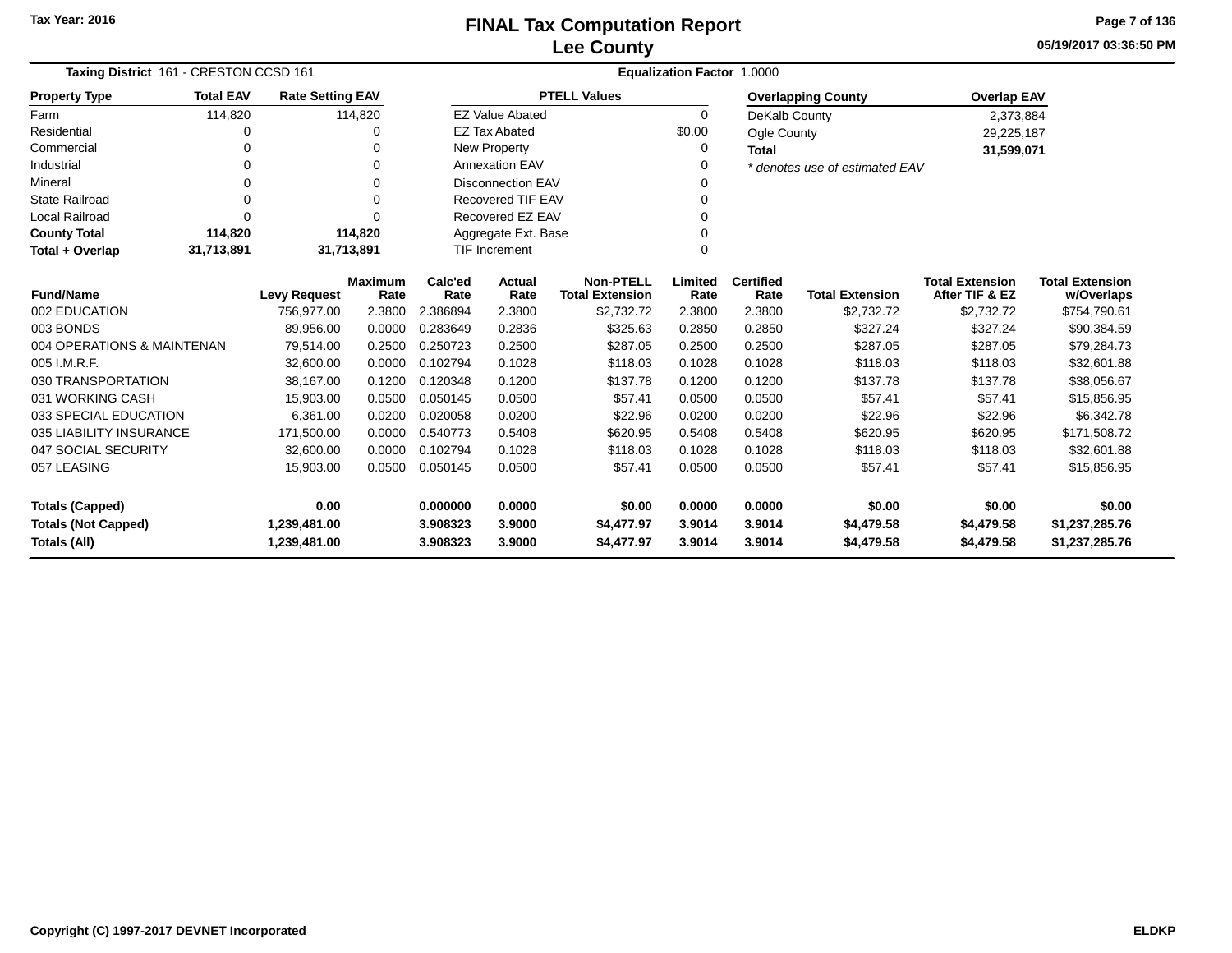# **Lee CountyFINAL Tax Computation Report** FINAL Tax Computation Report

**05/19/2017 03:36:50 PM Page 8 of 136**

| Taxing District 170 - DIXON PSD 170<br><b>Total EAV</b><br><b>Rate Setting EAV</b><br>26,666,981<br>26,622,904<br>194,516,470 |               |                                |                |                      |                          |                                    | Equalization Factor 1.0000 |                  |                                    |                                    |                                    |  |
|-------------------------------------------------------------------------------------------------------------------------------|---------------|--------------------------------|----------------|----------------------|--------------------------|------------------------------------|----------------------------|------------------|------------------------------------|------------------------------------|------------------------------------|--|
| <b>Property Type</b>                                                                                                          |               |                                |                |                      |                          | <b>PTELL Values</b>                |                            |                  | <b>Overlapping County</b>          | <b>Overlap EAV</b>                 |                                    |  |
| Farm                                                                                                                          |               |                                |                |                      | <b>EZ Value Abated</b>   |                                    | 2,347,712                  | Ogle County      |                                    | 30,757,412                         |                                    |  |
| Residential                                                                                                                   | 195, 387, 247 |                                |                |                      | <b>EZ Tax Abated</b>     |                                    | \$116,470.02               | <b>Total</b>     |                                    | 30,757,412                         |                                    |  |
| Commercial                                                                                                                    | 55,555,343    | 50,605,190                     |                |                      | <b>New Property</b>      |                                    | 2,256,727                  |                  | * denotes use of estimated EAV     |                                    |                                    |  |
| Industrial                                                                                                                    | 40,319,813    | 40,253,991                     |                |                      | <b>Annexation EAV</b>    |                                    | 0                          |                  |                                    |                                    |                                    |  |
| Mineral                                                                                                                       | 0             |                                | 0              |                      | <b>Disconnection EAV</b> |                                    | 0                          |                  |                                    |                                    |                                    |  |
| <b>State Railroad</b>                                                                                                         | 3,819,198     |                                | 3,819,198      |                      | <b>Recovered TIF EAV</b> |                                    | $\Omega$                   |                  |                                    |                                    |                                    |  |
| Local Railroad                                                                                                                | 1,090         |                                | 1,090          |                      | Recovered EZ EAV         |                                    | 107,273                    |                  |                                    |                                    |                                    |  |
| <b>County Total</b>                                                                                                           | 321,749,672   | 315,818,843                    |                |                      | Aggregate Ext. Base      |                                    | $\Omega$                   |                  |                                    |                                    |                                    |  |
| Total + Overlap                                                                                                               | 352,507,084   | 346,576,255                    |                |                      | <b>TIF Increment</b>     |                                    | 3,583,117                  |                  |                                    |                                    |                                    |  |
| <b>Fund/Name</b>                                                                                                              |               |                                | <b>Maximum</b> | Calc'ed              | <b>Actual</b>            | <b>Non-PTELL</b>                   | Limited                    | <b>Certified</b> |                                    | <b>Total Extension</b>             | <b>Total Extension</b>             |  |
| 002 EDUCATION                                                                                                                 |               | <b>Levy Request</b>            | Rate<br>2.9500 | Rate<br>3.072341     | Rate<br>2.9500           | <b>Total Extension</b>             | Rate<br>2.9500             | Rate<br>2.9500   | <b>Total Extension</b>             | After TIF & EZ                     | w/Overlaps                         |  |
| 003 BONDS                                                                                                                     |               | 10,648,003.00<br>2,010,272.78  | 0.0000         | 0.580038             | 0.5800                   | \$9,316,655.87<br>\$1,831,749.29   | 0.5829                     | 0.5829           | \$9,491,615.32<br>\$1,875,478.84   | \$9,316,655.87<br>\$1,840,908.04   | \$10,223,999.52<br>\$2,020,192.99  |  |
| 004 OPERATIONS & MAINTENAN                                                                                                    |               |                                | 0.5000         | 0.520736             | 0.5000                   |                                    | 0.5000                     | 0.5000           |                                    |                                    |                                    |  |
| 005 I.M.R.F.                                                                                                                  |               | 1,804,746.00                   | 0.0000         | 0.097298             | 0.0973                   | \$1,579,094.22                     | 0.0973                     | 0.0973           | \$1,608,748.36                     | \$1,579,094.22<br>\$307,291.73     | \$1,732,881.28                     |  |
| 030 TRANSPORTATION                                                                                                            |               | 337,211.00<br>721,899.00       | 0.2000         | 0.208294             | 0.2000                   | \$307,291.73<br>\$631,637.69       | 0.2000                     | 0.2000           | \$313,062.43<br>\$643,499.34       | \$631,637.69                       | \$337,218.70<br>\$693,152.51       |  |
| 031 WORKING CASH                                                                                                              |               | 180,475.00                     | 0.0500         | 0.052074             | 0.0500                   | \$157,909.42                       | 0.0500                     | 0.0500           | \$160,874.84                       | \$157,909.42                       | \$173,288.13                       |  |
| 032 FIRE SAFETY                                                                                                               |               | 180,475.00                     | 0.0500         | 0.052074             | 0.0500                   | \$157,909.42                       | 0.0500                     | 0.0500           | \$160,874.84                       | \$157,909.42                       | \$173,288.13                       |  |
| 033 SPECIAL EDUCATION                                                                                                         |               | 144,380.00                     | 0.0400         | 0.041659             | 0.0400                   | \$126,327.54                       | 0.0400                     | 0.0400           | \$128,699.87                       | \$126,327.54                       | \$138,630.50                       |  |
| 035 LIABILITY INSURANCE                                                                                                       |               | 1,159,646.00                   | 0.0000         | 0.334601             | 0.3346                   | \$1,056,729.85                     | 0.3346                     | 0.3346           | \$1,076,574.40                     | \$1,056,729.85                     | \$1,159,644.15                     |  |
| 047 SOCIAL SECURITY                                                                                                           |               | 367,962.00                     | 0.0000         | 0.106171             | 0.1062                   | \$335,399.61                       | 0.1062                     | 0.1062           | \$341,698.15                       | \$335,399.61                       | \$368,063.98                       |  |
| 057 LEASING                                                                                                                   |               | 180,475.00                     | 0.0500         | 0.052074             | 0.0500                   | \$157,909.42                       | 0.0500                     | 0.0500           | \$160,874.84                       | \$157,909.42                       | \$173,288.13                       |  |
| <b>Totals (Capped)</b>                                                                                                        |               | 0.00                           |                | 0.000000             | 0.0000                   | \$0.00                             | 0.0000                     | 0.0000           | \$0.00                             | \$0.00                             | \$0.00                             |  |
| <b>Totals (Not Capped)</b><br>Totals (All)                                                                                    |               | 17,735,544.78<br>17,735,544.78 |                | 5.117360<br>5.117360 | 4.9581<br>4.9581         | \$15,658,614.06<br>\$15,658,614.06 | 4.9610<br>4.9610           | 4.9610<br>4.9610 | \$15,962,001.23<br>\$15,962,001.23 | \$15,667,772.81<br>\$15,667,772.81 | \$17,193,648.02<br>\$17,193,648.02 |  |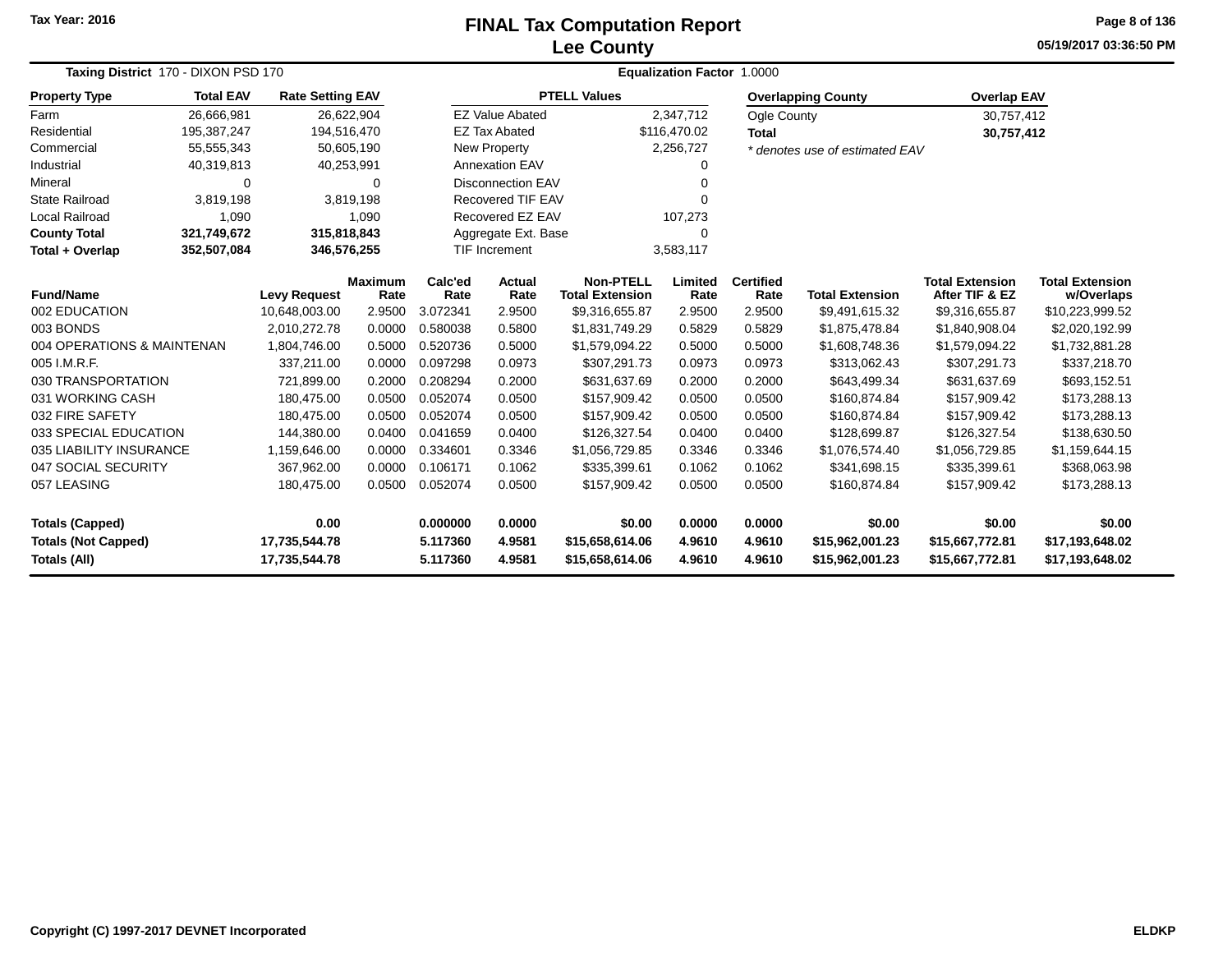## **Lee CountyFINAL Tax Computation Report** FINAL Tax Computation Report

**05/19/2017 03:36:50 PMPage 9 of 136**

| Taxing District 212 - ROCHELLE THSD 212 |                  |                         |                        |                      | Equalization Factor 1.0000 |                                            |                 |                          |                                |                                          |                                      |  |  |
|-----------------------------------------|------------------|-------------------------|------------------------|----------------------|----------------------------|--------------------------------------------|-----------------|--------------------------|--------------------------------|------------------------------------------|--------------------------------------|--|--|
| <b>Property Type</b>                    | <b>Total EAV</b> | <b>Rate Setting EAV</b> |                        |                      |                            | <b>PTELL Values</b>                        |                 |                          | <b>Overlapping County</b>      | <b>Overlap EAV</b>                       |                                      |  |  |
| Farm                                    | 18,499,840       | 18,499,840              |                        |                      | <b>EZ Value Abated</b>     |                                            | $\Omega$        | DeKalb County            |                                | 11,321,968                               |                                      |  |  |
| Residential                             | 7,502,133        |                         | 7,502,133              |                      | <b>EZ Tax Abated</b>       |                                            | \$0.00          | Ogle County              |                                | 349,314,699                              |                                      |  |  |
| Commercial                              | 1,363,607        |                         | 1,363,607              |                      | New Property               |                                            | 33,070          | <b>Total</b>             |                                | 360,636,667                              |                                      |  |  |
| Industrial                              | 111,488          |                         | 111,488                |                      | <b>Annexation EAV</b>      |                                            | 0               |                          | * denotes use of estimated EAV |                                          |                                      |  |  |
| Mineral                                 | 1,122,268        |                         | 1,122,268              |                      | <b>Disconnection EAV</b>   |                                            | $\Omega$        |                          |                                |                                          |                                      |  |  |
| <b>State Railroad</b>                   | 961,182          |                         | 961,182                |                      | <b>Recovered TIF EAV</b>   |                                            | 0               |                          |                                |                                          |                                      |  |  |
| <b>Local Railroad</b>                   | 0                |                         | 0                      |                      | Recovered EZ EAV           |                                            | 0               |                          |                                |                                          |                                      |  |  |
| <b>County Total</b>                     | 29,560,518       | 29,560,518              |                        |                      | Aggregate Ext. Base        |                                            | $\Omega$        |                          |                                |                                          |                                      |  |  |
| Total + Overlap                         | 390,197,185      | 390,197,185             |                        | <b>TIF Increment</b> |                            |                                            | $\mathbf 0$     |                          |                                |                                          |                                      |  |  |
| <b>Fund/Name</b>                        |                  | <b>Levy Request</b>     | <b>Maximum</b><br>Rate | Calc'ed<br>Rate      | Actual<br>Rate             | <b>Non-PTELL</b><br><b>Total Extension</b> | Limited<br>Rate | <b>Certified</b><br>Rate | <b>Total Extension</b>         | <b>Total Extension</b><br>After TIF & EZ | <b>Total Extension</b><br>w/Overlaps |  |  |
| 002 EDUCATION                           |                  | 5,150,000.00            | 1.3000                 | 1.319846             | 1.3000                     | \$384,286.73                               | 1.3000          | 1.3000                   | \$384,286.73                   | \$384,286.73                             | \$5,072,563.41                       |  |  |
| 003 BONDS                               |                  | 1,452,800.00            | 0.0000                 | 0.372325             | 0.3723                     | \$110,053.81                               | 0.3742          | 0.3742                   | \$110,615.46                   | \$110,615.46                             | \$1,460,117.87                       |  |  |
| 004 OPERATIONS & MAINTENAN              |                  | 990,000.00              | 0.2500                 | 0.253718             | 0.2500                     | \$73,901.30                                | 0.2500          | 0.2500                   | \$73,901.30                    | \$73,901.30                              | \$975,492.96                         |  |  |
| 005 I.M.R.F.                            |                  | 177,406.00              | 0.0000                 | 0.045466             | 0.0455                     | \$13,450.04                                | 0.0455          | 0.0455                   | \$13,450.04                    | \$13,450.04                              | \$177,539.72                         |  |  |
| 030 TRANSPORTATION                      |                  | 476,000.00              | 0.1200                 | 0.121990             | 0.1200                     | \$35,472.62                                | 0.1200          | 0.1200                   | \$35,472.62                    | \$35,472.62                              | \$468,236.62                         |  |  |
| 031 WORKING CASH                        |                  | 198,000.00              | 0.0500                 | 0.050744             | 0.0500                     | \$14,780.26                                | 0.0500          | 0.0500                   | \$14,780.26                    | \$14,780.26                              | \$195,098.59                         |  |  |
| 032 FIRE SAFETY                         |                  | 0.00                    | 0.0500                 | 0.000000             | 0.0000                     | \$0.00                                     | 0.0000          | 0.0000                   | \$0.00                         | \$0.00                                   | \$0.00                               |  |  |
| 033 SPECIAL EDUCATION                   |                  | 79,350.00               | 0.0200                 | 0.020336             | 0.0200                     | \$5,912.10                                 | 0.0200          | 0.0200                   | \$5,912.10                     | \$5,912.10                               | \$78,039.44                          |  |  |
| 035 LIABILITY INSURANCE                 |                  | 1,177,000.00            | 0.0000                 | 0.301642             | 0.3016                     | \$89,154.52                                | 0.3016          | 0.3016                   | \$89,154.52                    | \$89,154.52                              | \$1,176,834.71                       |  |  |
| 047 SOCIAL SECURITY                     |                  | 216,043.00              | 0.0000                 | 0.055368             | 0.0554                     | \$16,376.53                                | 0.0554          | 0.0554                   | \$16,376.53                    | \$16,376.53                              | \$216,169.24                         |  |  |
| 057 LEASING                             |                  | 198,000.00              | 0.0500                 | 0.050744             | 0.0500                     | \$14,780.26                                | 0.0500          | 0.0500                   | \$14,780.26                    | \$14,780.26                              | \$195,098.59                         |  |  |
| 0.00<br><b>Totals (Capped)</b>          |                  |                         | 0.000000               | 0.0000               | \$0.00                     | 0.0000                                     | 0.0000          | \$0.00                   | \$0.00                         | \$0.00                                   |                                      |  |  |
| <b>Totals (Not Capped)</b>              |                  | 10,114,599.00           |                        | 2.592179             | 2.5648                     | \$758,168.17                               | 2.5667          | 2.5667                   | \$758,729.82                   | \$758,729.82                             | \$10,015,191.15                      |  |  |
| Totals (All)<br>10,114,599.00           |                  |                         |                        | 2.592179             | 2.5648                     | \$758,168.17                               | 2.5667          | 2.5667                   | \$758,729.82                   | \$758,729.82                             | \$10,015,191.15                      |  |  |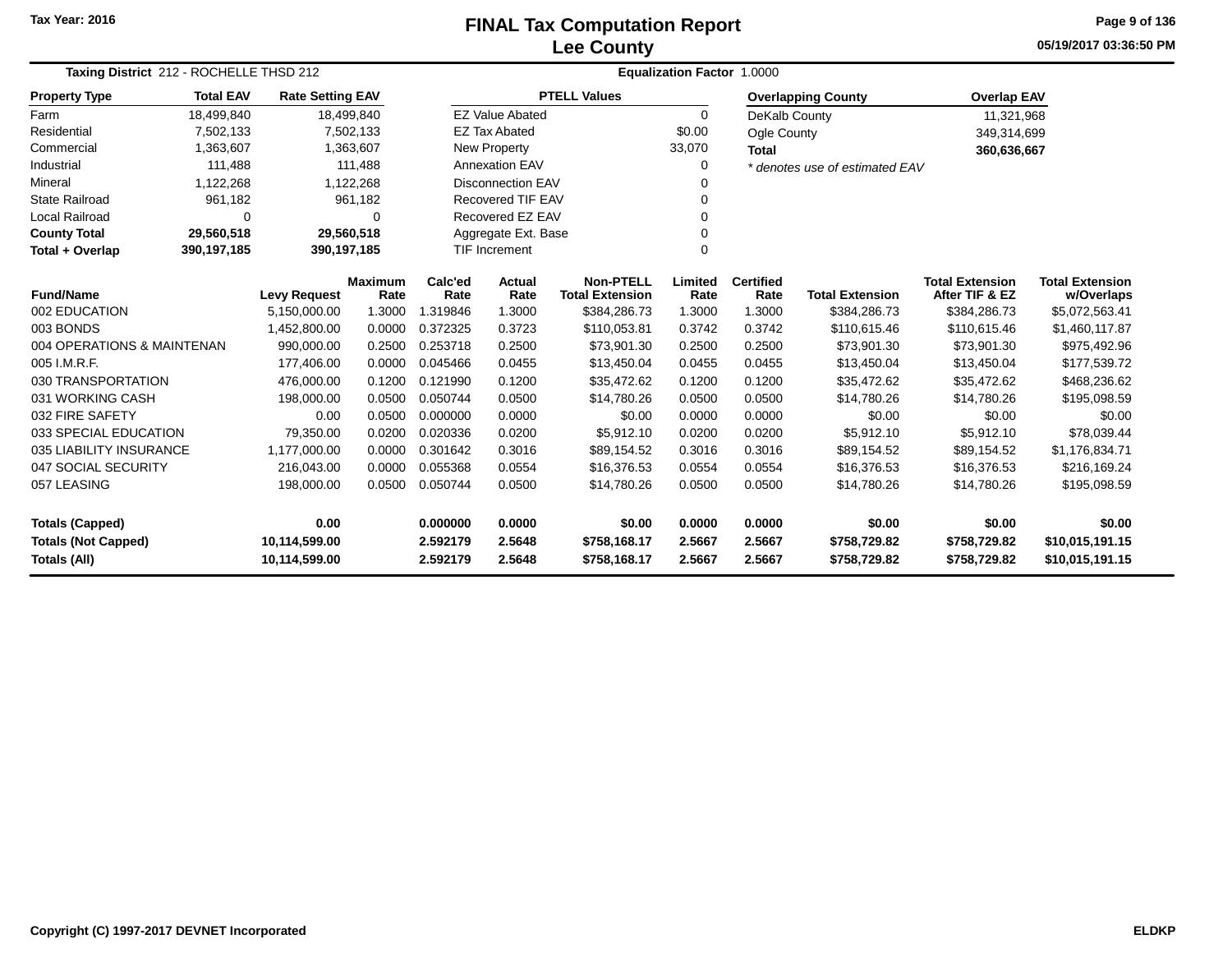## **Lee CountyFINAL Tax Computation Report** FINAL Tax Computation Report

**05/19/2017 03:36:50 PMPage 10 of 136**

| Taxing District 220 - STEWARD ESD 220 |                  |                         |                        |                 |                          |                                            | Equalization Factor 1.0000 |                          |                                |                                          |                                      |
|---------------------------------------|------------------|-------------------------|------------------------|-----------------|--------------------------|--------------------------------------------|----------------------------|--------------------------|--------------------------------|------------------------------------------|--------------------------------------|
| <b>Property Type</b>                  | <b>Total EAV</b> | <b>Rate Setting EAV</b> |                        |                 |                          | <b>PTELL Values</b>                        |                            |                          | <b>Overlapping County</b>      | <b>Overlap EAV</b>                       |                                      |
| Farm                                  | 16,038,033       | 16,038,033              |                        |                 | <b>EZ Value Abated</b>   |                                            | $\Omega$                   | DeKalb County            |                                | 124,268                                  |                                      |
| Residential                           | 7,080,656        |                         | 7,080,656              |                 | <b>EZ Tax Abated</b>     |                                            | \$0.00                     | <b>Total</b>             |                                | 124,268                                  |                                      |
| Commercial                            | 1,363,607        |                         | 1,363,607              |                 | New Property             |                                            | 33,070                     |                          | * denotes use of estimated EAV |                                          |                                      |
| Industrial                            | 111,488          |                         | 111.488                |                 | <b>Annexation EAV</b>    |                                            | 0                          |                          |                                |                                          |                                      |
| Mineral                               | 1,122,268        |                         | 1,122,268              |                 | <b>Disconnection EAV</b> |                                            | 0                          |                          |                                |                                          |                                      |
| <b>State Railroad</b>                 | 961,182          |                         | 961,182                |                 | <b>Recovered TIF EAV</b> |                                            | 0                          |                          |                                |                                          |                                      |
| Local Railroad                        | 0                |                         | $\Omega$               |                 | Recovered EZ EAV         |                                            | 0                          |                          |                                |                                          |                                      |
| <b>County Total</b>                   | 26,677,234       | 26,677,234              |                        |                 | Aggregate Ext. Base      |                                            | 779,283                    |                          |                                |                                          |                                      |
| Total + Overlap                       | 26,801,502       | 26,801,502              |                        |                 | <b>TIF Increment</b>     |                                            | 0                          |                          |                                |                                          |                                      |
| <b>Fund/Name</b>                      |                  | <b>Levy Request</b>     | <b>Maximum</b><br>Rate | Calc'ed<br>Rate | Actual<br>Rate           | <b>Non-PTELL</b><br><b>Total Extension</b> | Limited<br>Rate            | <b>Certified</b><br>Rate | <b>Total Extension</b>         | <b>Total Extension</b><br>After TIF & EZ | <b>Total Extension</b><br>w/Overlaps |
| 002 EDUCATION                         |                  | 603,868.00              | 3.5000                 | 2.253113        | 2.2531                   | \$601,064.76                               | 2.0098                     | 2.0098                   | \$536,159.05                   | \$536,159.05                             | \$538,656.59                         |
| 003 BONDS                             |                  | 46,913.00               | 0.0000                 | 0.175039        | 0.1750                   | \$46,685.16                                | 0.1759                     | 0.1759                   | \$46,925.25                    | \$46,925.25                              | \$47,143.84                          |
| 004 OPERATIONS & MAINTENAN            |                  | 109,794.00              | 0.5500                 | 0.409656        | 0.4097                   | \$109,296.63                               | 0.3655                     | 0.3655                   | \$97,505.29                    | \$97,505.29                              | \$97,959.49                          |
| 005 I.M.R.F.                          |                  | 13,724.00               | 0.0000                 | 0.051206        | 0.0512                   | \$13,658.74                                | 0.0457                     | 0.0457                   | \$12,191.50                    | \$12,191.50                              | \$12,248.29                          |
| 030 TRANSPORTATION                    |                  | 49,407.00               | 0.0000                 | 0.184344        | 0.1843                   | \$49,166.14                                | 0.1644                     | 0.1644                   | \$43,857.37                    | \$43,857.37                              | \$44,061.67                          |
| 031 WORKING CASH                      |                  | 13,724.00               | 0.0500                 | 0.051206        | 0.0500                   | \$13,338.62                                | 0.0446                     | 0.0446                   | \$11,898.05                    | \$11,898.05                              | \$11,953.47                          |
| 032 FIRE SAFETY                       |                  | 5,489.00                | 0.1000                 | 0.020480        | 0.0205                   | \$5,468.83                                 | 0.0183                     | 0.0183                   | \$4,881.93                     | \$4,881.93                               | \$4,904.67                           |
| 033 SPECIAL EDUCATION                 |                  | 5,489.00                | 0.4000                 | 0.020480        | 0.0205                   | \$5,468.83                                 | 0.0183                     | 0.0183                   | \$4,881.93                     | \$4,881.93                               | \$4,904.67                           |
| 035 LIABILITY INSURANCE               |                  | 54,897.00               | 0.0000                 | 0.204828        | 0.2048                   | \$54,634.98                                | 0.1827                     | 0.1827                   | \$48,739.31                    | \$48,739.31                              | \$48,966.34                          |
| 047 SOCIAL SECURITY                   |                  | 13,724.00               | 0.0000                 | 0.051206        | 0.0512                   | \$13,658.74                                | 0.0457                     | 0.0457                   | \$12,191.50                    | \$12,191.50                              | \$12,248.29                          |
| 057 LEASING                           |                  | 10,979.00               | 0.1000                 | 0.040964        | 0.0410                   | \$10,937.67                                | 0.0366                     | 0.0366                   | \$9,763.87                     | \$9,763.87                               | \$9,809.35                           |
| <b>Totals (Capped)</b>                |                  | 881,095.00              |                        | 3.287483        | 3.2863                   | \$876,693.94                               | 2.9316                     | 2.9316                   | \$782,069.80                   | \$782,069.80                             | \$785,712.83                         |
| <b>Totals (Not Capped)</b>            |                  | 46,913.00               |                        | 0.175039        | 0.1750                   | \$46,685.16                                | 0.1759                     | 0.1759                   | \$46,925.25                    | \$46,925.25                              | \$47,143.84                          |
| Totals (All)                          |                  | 928,008.00              |                        | 3.462522        | 3.4613                   | \$923,379.10                               | 3.1075                     | 3.1075                   | \$828,995.05                   | \$828,995.05                             | \$832,856.67                         |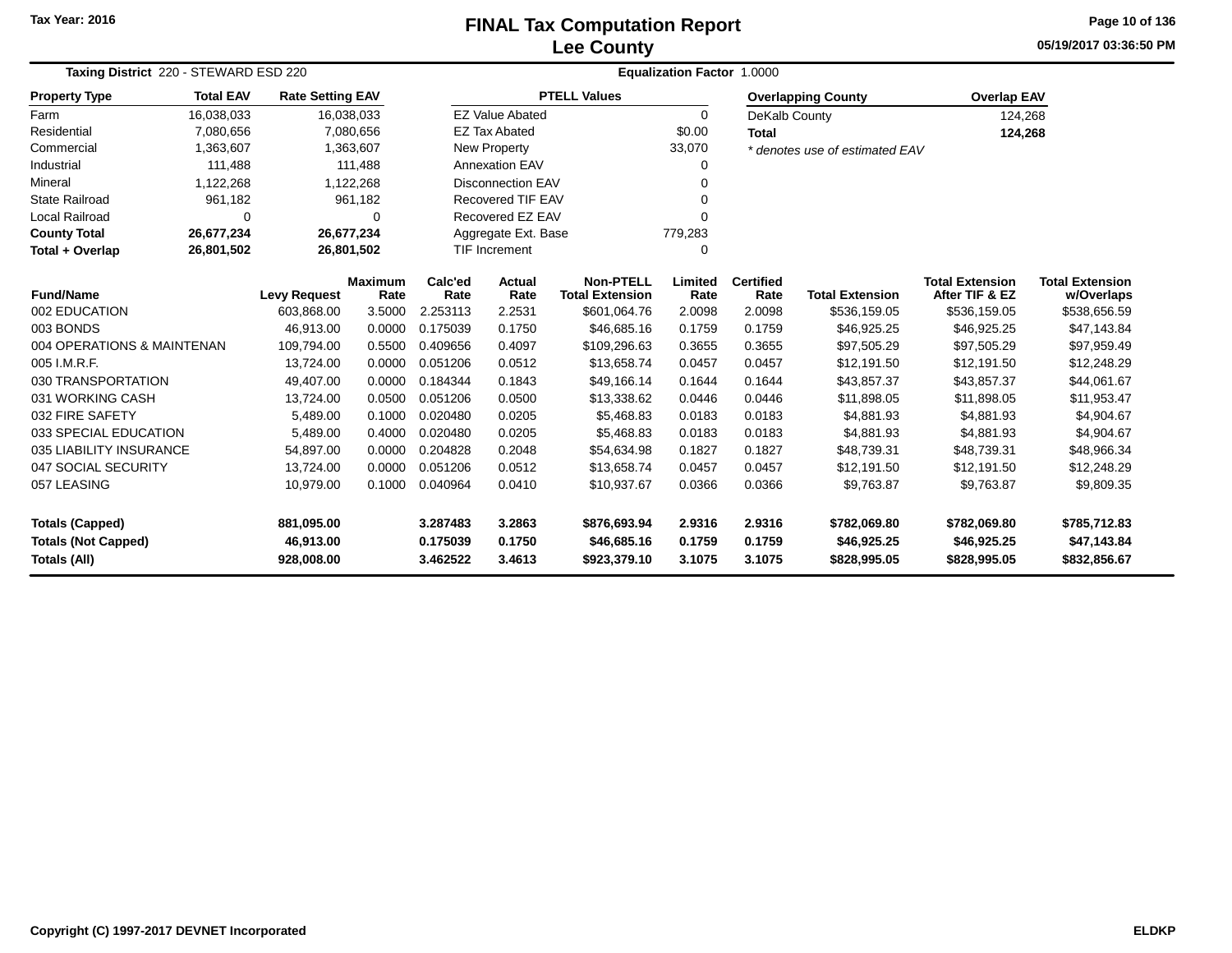## **Lee CountyFINAL Tax Computation Report**

**05/19/2017 03:36:50 PM Page 11 of 136**

| Taxing District 222 - POLO CUSD 222 |                  |                         |                        |                 | <b>Equalization Factor 1.0000</b> |                                            |                 |                          |                                |                                          |                                      |  |  |
|-------------------------------------|------------------|-------------------------|------------------------|-----------------|-----------------------------------|--------------------------------------------|-----------------|--------------------------|--------------------------------|------------------------------------------|--------------------------------------|--|--|
| <b>Property Type</b>                | <b>Total EAV</b> | <b>Rate Setting EAV</b> |                        |                 |                                   | <b>PTELL Values</b>                        |                 |                          | <b>Overlapping County</b>      | <b>Overlap EAV</b>                       |                                      |  |  |
| Farm                                | 1,212,815        |                         | 1,212,815              |                 | <b>EZ Value Abated</b>            |                                            | $\Omega$        | Ogle County              |                                | 75,685,376                               |                                      |  |  |
| Residential                         | 15,083           |                         | 15,083                 |                 | <b>EZ Tax Abated</b>              |                                            | \$0.00          |                          | <b>Whiteside County</b>        | 818,278                                  |                                      |  |  |
| Commercial                          | 13,891           |                         | 13,891                 |                 | <b>New Property</b>               |                                            | 102,181         | <b>Total</b>             |                                | 76,503,654                               |                                      |  |  |
| Industrial                          | 1,044            |                         | 1,044                  |                 | <b>Annexation EAV</b>             |                                            | 0               |                          | * denotes use of estimated EAV |                                          |                                      |  |  |
| Mineral                             | 0                |                         | $\Omega$               |                 | <b>Disconnection EAV</b>          |                                            | 0               |                          |                                |                                          |                                      |  |  |
| <b>State Railroad</b>               | 0                |                         | $\mathbf 0$            |                 | <b>Recovered TIF EAV</b>          |                                            | 0               |                          |                                |                                          |                                      |  |  |
| <b>Local Railroad</b>               | $\Omega$         |                         | $\Omega$               |                 | Recovered EZ EAV                  |                                            | $\Omega$        |                          |                                |                                          |                                      |  |  |
| <b>County Total</b>                 | 1,242,833        |                         | 1,242,833              |                 | Aggregate Ext. Base               |                                            | $\mathbf 0$     |                          |                                |                                          |                                      |  |  |
| Total + Overlap                     | 77,746,487       | 77,746,487              |                        |                 | <b>TIF Increment</b>              |                                            | $\mathbf 0$     |                          |                                |                                          |                                      |  |  |
| <b>Fund/Name</b>                    |                  | <b>Levy Request</b>     | <b>Maximum</b><br>Rate | Calc'ed<br>Rate | Actual<br>Rate                    | <b>Non-PTELL</b><br><b>Total Extension</b> | Limited<br>Rate | <b>Certified</b><br>Rate | <b>Total Extension</b>         | <b>Total Extension</b><br>After TIF & EZ | <b>Total Extension</b><br>w/Overlaps |  |  |
| 002 EDUCATION                       |                  | 1,944,856.00            | 2.5000                 | 2.501536        | 2.5000                            | \$31,070.83                                | 2.5000          | 2.5000                   | \$31,070.83                    | \$31,070.83                              | \$1,943,662.18                       |  |  |
| 003 BONDS                           |                  | 663,270.83              | 0.0000                 | 0.853120        | 0.8531                            | \$10,602.61                                | 0.8574          | 0.8574                   | \$10,656.05                    | \$10,656.05                              | \$666,598.38                         |  |  |
| 004 OPERATIONS & MAINTENAN          |                  | 388,971.00              | 0.5000                 | 0.500307        | 0.5000                            | \$6,214.17                                 | 0.5000          | 0.5000                   | \$6,214.17                     | \$6,214.17                               | \$388,732.44                         |  |  |
| 005 I.M.R.F.                        |                  | 50,000.00               | 0.0000                 | 0.064312        | 0.0643                            | \$799.14                                   | 0.0643          | 0.0643                   | \$799.14                       | \$799.14                                 | \$49,990.99                          |  |  |
| 030 TRANSPORTATION                  |                  | 155,588.00              | 0.2000                 | 0.200122        | 0.2000                            | \$2,485.67                                 | 0.2000          | 0.2000                   | \$2,485.67                     | \$2,485.67                               | \$155,492.97                         |  |  |
| 031 WORKING CASH                    |                  | 38,897.00               | 0.0500                 | 0.050031        | 0.0500                            | \$621.42                                   | 0.0500          | 0.0500                   | \$621.42                       | \$621.42                                 | \$38,873.24                          |  |  |
| 032 FIRE SAFETY                     |                  | 38,897.00               | 0.0500                 | 0.050031        | 0.0500                            | \$621.42                                   | 0.0500          | 0.0500                   | \$621.42                       | \$621.42                                 | \$38,873.24                          |  |  |
| 033 SPECIAL EDUCATION               |                  | 31,118.00               | 0.0400                 | 0.040025        | 0.0400                            | \$497.13                                   | 0.0400          | 0.0400                   | \$497.13                       | \$497.13                                 | \$31,098.59                          |  |  |
| 035 LIABILITY INSURANCE             |                  | 500,000.00              | 0.0000                 | 0.643116        | 0.6431                            | \$7,992.66                                 | 0.6431          | 0.6431                   | \$7,992.66                     | \$7,992.66                               | \$499,987.66                         |  |  |
| 047 SOCIAL SECURITY                 |                  | 150,000.00              | 0.0000                 | 0.192935        | 0.1929                            | \$2,397.42                                 | 0.1929          | 0.1929                   | \$2,397.42                     | \$2,397.42                               | \$149,972.97                         |  |  |
| 057 LEASING                         |                  | 38,897.00               | 0.0500                 | 0.050031        | 0.0500                            | \$621.42                                   | 0.0500          | 0.0500                   | \$621.42                       | \$621.42                                 | \$38,873.24                          |  |  |
| 0.00<br><b>Totals (Capped)</b>      |                  | 0.000000                | 0.0000                 | \$0.00          | 0.0000                            | 0.0000                                     | \$0.00          | \$0.00                   | \$0.00                         |                                          |                                      |  |  |
| <b>Totals (Not Capped)</b>          |                  | 4,000,494.83            |                        | 5.145566        | 5.1434                            | \$63,923.89                                | 5.1477          | 5.1477                   | \$63,977.33                    | \$63,977.33                              | \$4,002,155.90                       |  |  |
| <b>Totals (All)</b><br>4,000,494.83 |                  |                         |                        | 5.145566        | 5.1434                            | \$63,923.89                                | 5.1477          | 5.1477                   | \$63,977.33                    | \$63,977.33                              | \$4,002,155.90                       |  |  |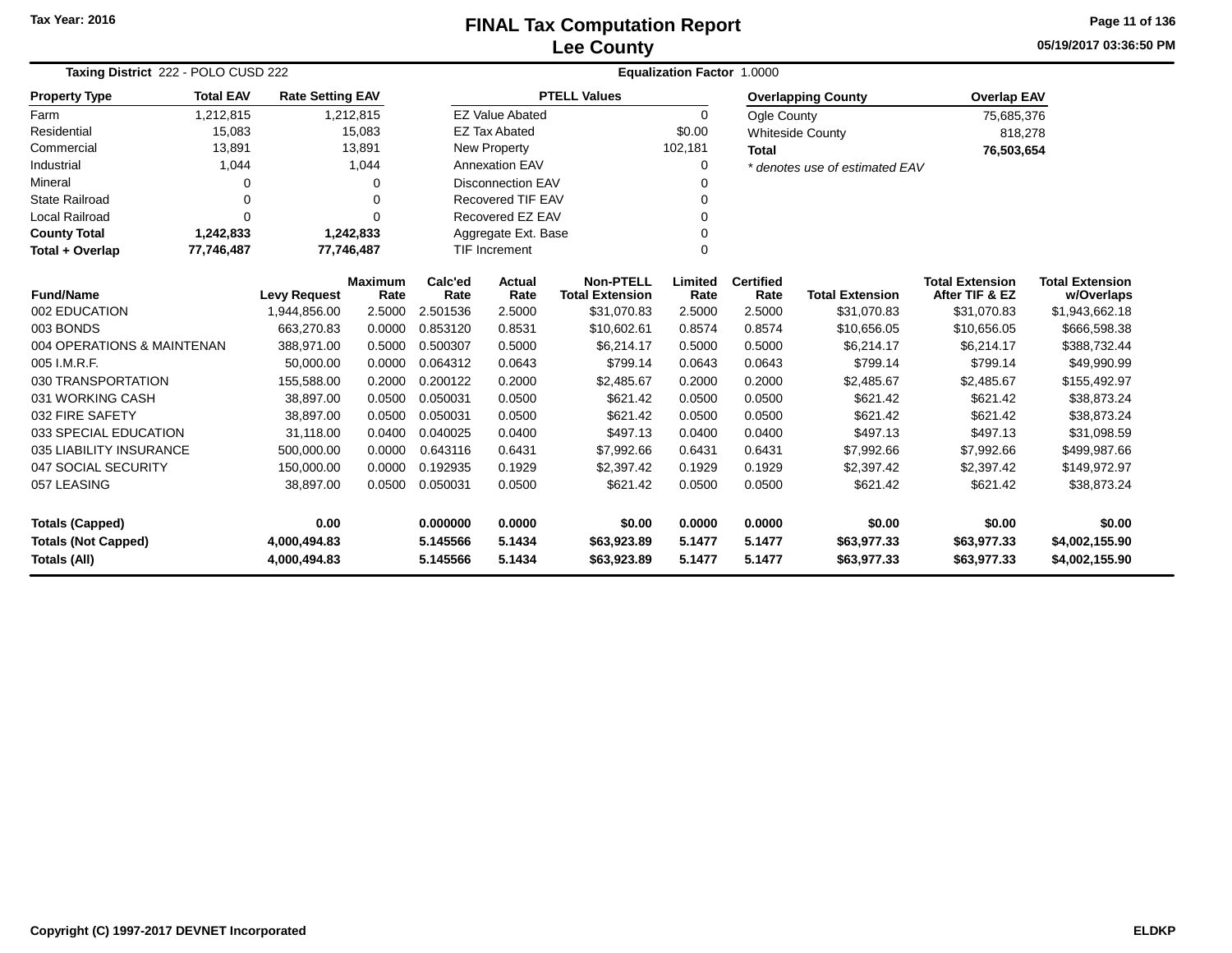**05/19/2017 03:36:50 PMPage 12 of 136**

| Taxing District 231 - ROCHELLE ESD 231 |                  |                         |                        |                 | <b>Equalization Factor 1.0000</b> |                                            |                 |                          |                                |                                          |                                      |  |  |  |
|----------------------------------------|------------------|-------------------------|------------------------|-----------------|-----------------------------------|--------------------------------------------|-----------------|--------------------------|--------------------------------|------------------------------------------|--------------------------------------|--|--|--|
| <b>Property Type</b>                   | <b>Total EAV</b> | <b>Rate Setting EAV</b> |                        |                 |                                   | <b>PTELL Values</b>                        |                 |                          | <b>Overlapping County</b>      | <b>Overlap EAV</b>                       |                                      |  |  |  |
| Farm                                   | 2,346,987        |                         | 2,346,987              |                 | <b>EZ Value Abated</b>            |                                            | 0               | Ogle County              |                                | 277,860,118                              |                                      |  |  |  |
| Residential                            | 421,477          |                         | 421,477                |                 | <b>EZ Tax Abated</b>              |                                            | \$0.00          | <b>Total</b>             |                                | 277,860,118                              |                                      |  |  |  |
| Commercial                             | O                |                         | $\Omega$               |                 | New Property                      |                                            | 0               |                          | * denotes use of estimated EAV |                                          |                                      |  |  |  |
| Industrial                             |                  |                         | O                      |                 | <b>Annexation EAV</b>             |                                            | 0               |                          |                                |                                          |                                      |  |  |  |
| Mineral                                | 0                |                         | $\Omega$               |                 | <b>Disconnection EAV</b>          |                                            | 0               |                          |                                |                                          |                                      |  |  |  |
| <b>State Railroad</b>                  | $\Omega$         |                         | $\Omega$               |                 | <b>Recovered TIF EAV</b>          |                                            | $\Omega$        |                          |                                |                                          |                                      |  |  |  |
| <b>Local Railroad</b>                  | $\Omega$         |                         | $\Omega$               |                 | Recovered EZ EAV                  |                                            | $\Omega$        |                          |                                |                                          |                                      |  |  |  |
| <b>County Total</b>                    | 2,768,464        |                         | 2,768,464              |                 | Aggregate Ext. Base               |                                            | 0               |                          |                                |                                          |                                      |  |  |  |
| Total + Overlap                        | 280,628,582      | 280,628,582             |                        |                 | TIF Increment<br>$\Omega$         |                                            |                 |                          |                                |                                          |                                      |  |  |  |
| <b>Fund/Name</b>                       |                  | <b>Levy Request</b>     | <b>Maximum</b><br>Rate | Calc'ed<br>Rate | Actual<br>Rate                    | <b>Non-PTELL</b><br><b>Total Extension</b> | Limited<br>Rate | <b>Certified</b><br>Rate | <b>Total Extension</b>         | <b>Total Extension</b><br>After TIF & EZ | <b>Total Extension</b><br>w/Overlaps |  |  |  |
| 002 EDUCATION                          |                  | 5,151,410.00            | 1.7600                 | 1.835668        | 1.7600                            | \$48,724.97                                | 1.7600          | 1.7600                   | \$48,724.97                    | \$48,724.97                              | \$4,939,063.04                       |  |  |  |
| 003 BONDS                              |                  | 1,252,894.00            | 0.0000                 | 0.446460        | 0.4465                            | \$12,361.19                                | 0.4487          | 0.4487                   | \$12,422.10                    | \$12,422.10                              | \$1,259,180.45                       |  |  |  |
| 004 OPERATIONS & MAINTENAN             |                  | 1,375,661.00            | 0.4700                 | 0.490207        | 0.4700                            | \$13,011.78                                | 0.4700          | 0.4700                   | \$13,011.78                    | \$13,011.78                              | \$1,318,954.34                       |  |  |  |
| 005 IMRF                               |                  | 200,000.00              | 0.0000                 | 0.071269        | 0.0713                            | \$1,973.91                                 | 0.0713          | 0.0713                   | \$1,973.91                     | \$1,973.91                               | \$200,088.18                         |  |  |  |
| 030 TRANSPORTATION                     |                  | 351,233.00              | 0.1200                 | 0.125159        | 0.1200                            | \$3,322.16                                 | 0.1200          | 0.1200                   | \$3,322.16                     | \$3,322.16                               | \$336,754.30                         |  |  |  |
| 031 WORKING CASH                       |                  | 146,347.00              | 0.0500                 | 0.052150        | 0.0500                            | \$1,384.23                                 | 0.0500          | 0.0500                   | \$1,384.23                     | \$1,384.23                               | \$140,314.29                         |  |  |  |
| 032 FIRE SAFETY                        |                  | 0.00                    | 0.0500                 | 0.000000        | 0.0000                            | \$0.00                                     | 0.0000          | 0.0000                   | \$0.00                         | \$0.00                                   | \$0.00                               |  |  |  |
| 033 SPECIAL EDUCATION                  |                  | 58,539.00               | 0.0200                 | 0.020860        | 0.0200                            | \$553.69                                   | 0.0200          | 0.0200                   | \$553.69                       | \$553.69                                 | \$56,125.72                          |  |  |  |
| 035 LIABILITY INSURANCE                |                  | 600,000.00              | 0.0000                 | 0.213806        | 0.2138                            | \$5,918.98                                 | 0.2138          | 0.2138                   | \$5,918.98                     | \$5,918.98                               | \$599,983.91                         |  |  |  |
| 047 SOCIAL SECURITY                    |                  | 228,000.00              | 0.0000                 | 0.081246        | 0.0812                            | \$2,247.99                                 | 0.0812          | 0.0812                   | \$2,247.99                     | \$2,247.99                               | \$227,870.41                         |  |  |  |
| 057 LEASING                            |                  | 146,347.00              | 0.0500                 | 0.052150        | 0.0500                            | \$1,384.23                                 | 0.0500          | 0.0500                   | \$1,384.23                     | \$1,384.23                               | \$140,314.29                         |  |  |  |
| <b>Totals (Capped)</b>                 |                  | 0.00                    |                        | 0.000000        | 0.0000                            | \$0.00                                     | 0.0000          | 0.0000                   | \$0.00                         | \$0.00                                   | \$0.00                               |  |  |  |
| <b>Totals (Not Capped)</b>             |                  | 9,510,431.00            |                        | 3.388975        | 3.2828                            | \$90,883.13                                | 3.2850          | 3.2850                   | \$90,944.04                    | \$90,944.04                              | \$9,218,648.93                       |  |  |  |
| <b>Totals (All)</b>                    | 9,510,431.00     |                         | 3.388975               | 3.2828          | \$90,883.13                       | 3.2850                                     | 3.2850          | \$90,944.04              | \$90,944.04                    | \$9,218,648.93                           |                                      |  |  |  |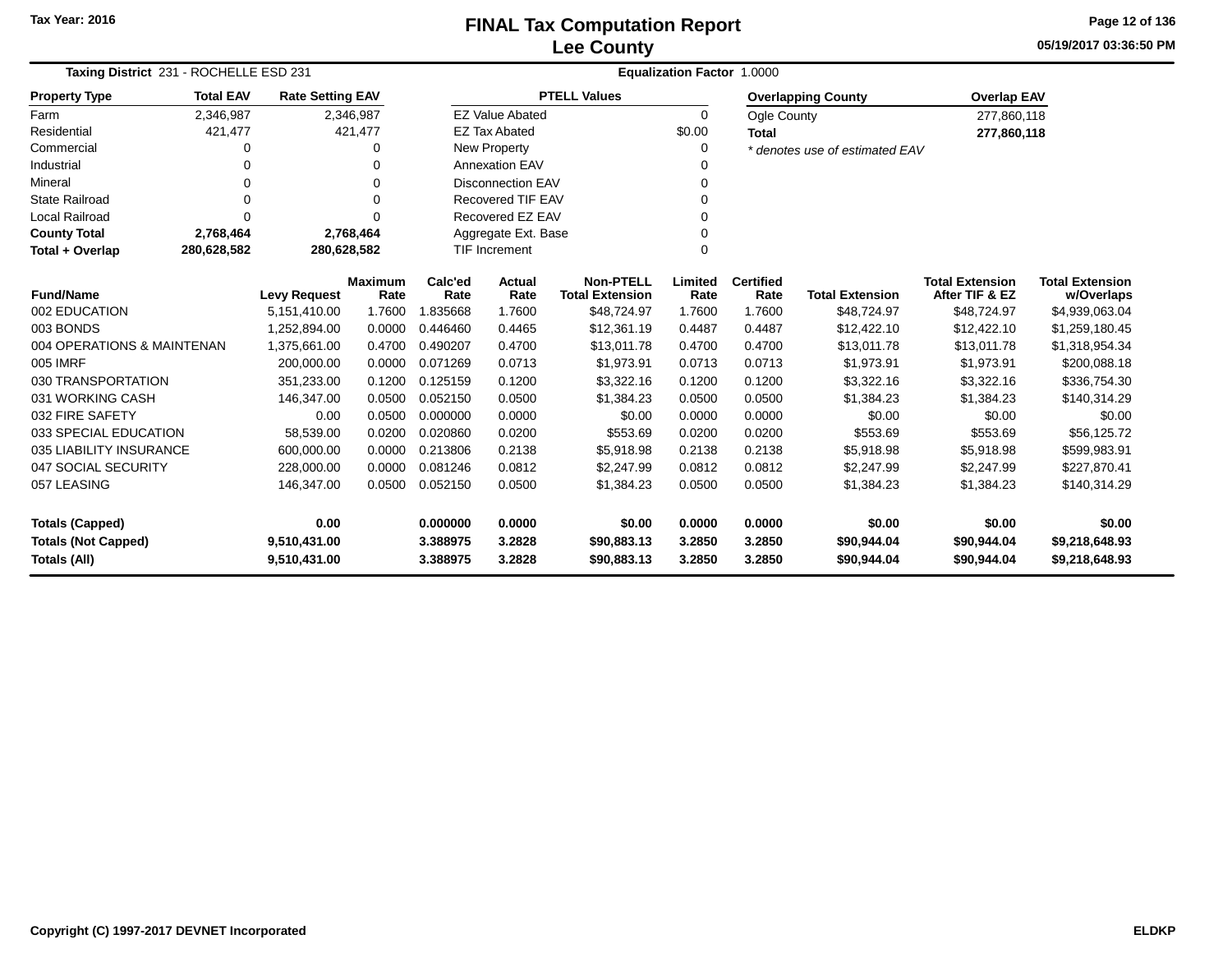# **Lee CountyFINAL Tax Computation Report**

**05/19/2017 03:36:50 PM Page 13 of 136**

| <b>Total EAV</b><br>19,678,888<br>15,816,459 | <b>Rate Setting EAV</b>    | 19,668,501                                                                                                                                                                 |                                                                                                                                                                     |                                                                                                                                          |                                                                                                                                            |                                                                                                                                                                                                                                                                                 |                                                                                                                                 |                                                                                                                    | <b>Overlap EAV</b>                                                                                                                                                                                  |                                                                                                                                                                                             |
|----------------------------------------------|----------------------------|----------------------------------------------------------------------------------------------------------------------------------------------------------------------------|---------------------------------------------------------------------------------------------------------------------------------------------------------------------|------------------------------------------------------------------------------------------------------------------------------------------|--------------------------------------------------------------------------------------------------------------------------------------------|---------------------------------------------------------------------------------------------------------------------------------------------------------------------------------------------------------------------------------------------------------------------------------|---------------------------------------------------------------------------------------------------------------------------------|--------------------------------------------------------------------------------------------------------------------|-----------------------------------------------------------------------------------------------------------------------------------------------------------------------------------------------------|---------------------------------------------------------------------------------------------------------------------------------------------------------------------------------------------|
|                                              |                            |                                                                                                                                                                            | <b>PTELL Values</b><br><b>EZ Value Abated</b>                                                                                                                       |                                                                                                                                          |                                                                                                                                            |                                                                                                                                                                                                                                                                                 |                                                                                                                                 | <b>Overlapping County</b>                                                                                          |                                                                                                                                                                                                     |                                                                                                                                                                                             |
|                                              |                            |                                                                                                                                                                            |                                                                                                                                                                     |                                                                                                                                          |                                                                                                                                            | $\Omega$                                                                                                                                                                                                                                                                        | DeKalb County                                                                                                                   |                                                                                                                    | 1,081,557                                                                                                                                                                                           |                                                                                                                                                                                             |
| Commercial<br>1,381,971                      |                            | 13,909,596                                                                                                                                                                 |                                                                                                                                                                     | <b>EZ Tax Abated</b>                                                                                                                     |                                                                                                                                            | \$0.00                                                                                                                                                                                                                                                                          | <b>Total</b>                                                                                                                    |                                                                                                                    | 1,081,557                                                                                                                                                                                           |                                                                                                                                                                                             |
| 4,998<br>Industrial<br>Mineral               |                            | 1,208,174                                                                                                                                                                  |                                                                                                                                                                     | New Property                                                                                                                             |                                                                                                                                            | 173,624                                                                                                                                                                                                                                                                         |                                                                                                                                 | * denotes use of estimated EAV                                                                                     |                                                                                                                                                                                                     |                                                                                                                                                                                             |
|                                              |                            | 4,998                                                                                                                                                                      |                                                                                                                                                                     | <b>Annexation EAV</b>                                                                                                                    |                                                                                                                                            | 0                                                                                                                                                                                                                                                                               |                                                                                                                                 |                                                                                                                    |                                                                                                                                                                                                     |                                                                                                                                                                                             |
| 5,820,530                                    |                            |                                                                                                                                                                            |                                                                                                                                                                     |                                                                                                                                          |                                                                                                                                            | 0                                                                                                                                                                                                                                                                               |                                                                                                                                 |                                                                                                                    |                                                                                                                                                                                                     |                                                                                                                                                                                             |
| 0                                            |                            | O                                                                                                                                                                          |                                                                                                                                                                     |                                                                                                                                          |                                                                                                                                            |                                                                                                                                                                                                                                                                                 |                                                                                                                                 |                                                                                                                    |                                                                                                                                                                                                     |                                                                                                                                                                                             |
| 0                                            |                            | $\Omega$                                                                                                                                                                   |                                                                                                                                                                     |                                                                                                                                          |                                                                                                                                            |                                                                                                                                                                                                                                                                                 |                                                                                                                                 |                                                                                                                    |                                                                                                                                                                                                     |                                                                                                                                                                                             |
| 42,702,846                                   |                            |                                                                                                                                                                            |                                                                                                                                                                     | Aggregate Ext. Base<br>2,124,411                                                                                                         |                                                                                                                                            |                                                                                                                                                                                                                                                                                 |                                                                                                                                 |                                                                                                                    |                                                                                                                                                                                                     |                                                                                                                                                                                             |
| Total + Overlap<br>43,784,403                |                            |                                                                                                                                                                            |                                                                                                                                                                     |                                                                                                                                          |                                                                                                                                            |                                                                                                                                                                                                                                                                                 |                                                                                                                                 |                                                                                                                    |                                                                                                                                                                                                     |                                                                                                                                                                                             |
|                                              |                            |                                                                                                                                                                            | Calc'ed                                                                                                                                                             | Actual                                                                                                                                   | <b>Non-PTELL</b>                                                                                                                           | Limited                                                                                                                                                                                                                                                                         | <b>Certified</b>                                                                                                                |                                                                                                                    | <b>Total Extension</b>                                                                                                                                                                              | <b>Total Extension</b>                                                                                                                                                                      |
|                                              |                            |                                                                                                                                                                            |                                                                                                                                                                     |                                                                                                                                          |                                                                                                                                            |                                                                                                                                                                                                                                                                                 |                                                                                                                                 |                                                                                                                    |                                                                                                                                                                                                     | w/Overlaps<br>\$1,601,024.87                                                                                                                                                                |
|                                              |                            |                                                                                                                                                                            |                                                                                                                                                                     |                                                                                                                                          |                                                                                                                                            |                                                                                                                                                                                                                                                                                 |                                                                                                                                 |                                                                                                                    |                                                                                                                                                                                                     | \$540,929.60                                                                                                                                                                                |
|                                              |                            |                                                                                                                                                                            |                                                                                                                                                                     |                                                                                                                                          |                                                                                                                                            |                                                                                                                                                                                                                                                                                 |                                                                                                                                 |                                                                                                                    |                                                                                                                                                                                                     | \$241,112.68                                                                                                                                                                                |
|                                              |                            |                                                                                                                                                                            |                                                                                                                                                                     |                                                                                                                                          |                                                                                                                                            |                                                                                                                                                                                                                                                                                 |                                                                                                                                 |                                                                                                                    |                                                                                                                                                                                                     | \$33,271.30                                                                                                                                                                                 |
|                                              |                            |                                                                                                                                                                            |                                                                                                                                                                     |                                                                                                                                          |                                                                                                                                            |                                                                                                                                                                                                                                                                                 |                                                                                                                                 |                                                                                                                    |                                                                                                                                                                                                     | \$82,010.83                                                                                                                                                                                 |
|                                              |                            |                                                                                                                                                                            |                                                                                                                                                                     |                                                                                                                                          |                                                                                                                                            |                                                                                                                                                                                                                                                                                 |                                                                                                                                 |                                                                                                                    |                                                                                                                                                                                                     | \$20,096.20                                                                                                                                                                                 |
|                                              |                            |                                                                                                                                                                            |                                                                                                                                                                     |                                                                                                                                          |                                                                                                                                            |                                                                                                                                                                                                                                                                                 |                                                                                                                                 |                                                                                                                    |                                                                                                                                                                                                     | \$5,795.38                                                                                                                                                                                  |
|                                              |                            |                                                                                                                                                                            |                                                                                                                                                                     |                                                                                                                                          |                                                                                                                                            |                                                                                                                                                                                                                                                                                 |                                                                                                                                 |                                                                                                                    |                                                                                                                                                                                                     | \$11,590.75                                                                                                                                                                                 |
|                                              |                            |                                                                                                                                                                            |                                                                                                                                                                     |                                                                                                                                          |                                                                                                                                            |                                                                                                                                                                                                                                                                                 |                                                                                                                                 |                                                                                                                    |                                                                                                                                                                                                     | \$106,067.90                                                                                                                                                                                |
|                                              |                            |                                                                                                                                                                            |                                                                                                                                                                     |                                                                                                                                          |                                                                                                                                            |                                                                                                                                                                                                                                                                                 |                                                                                                                                 |                                                                                                                    |                                                                                                                                                                                                     | \$33,271.30                                                                                                                                                                                 |
|                                              | 14,500.00                  | 0.1000                                                                                                                                                                     | 0.034778                                                                                                                                                            | 0.0348                                                                                                                                   | \$14,132.91                                                                                                                                | 0.0336                                                                                                                                                                                                                                                                          | 0.0336                                                                                                                          | \$14,348.16                                                                                                        | \$13,645.56                                                                                                                                                                                         | \$14,008.97                                                                                                                                                                                 |
|                                              | 2,227,500.00               |                                                                                                                                                                            | 5.342579                                                                                                                                                            | 5.3421                                                                                                                                   | \$2,169,522.94                                                                                                                             | 5.1525                                                                                                                                                                                                                                                                          | 5.1525                                                                                                                          | \$2,200,264.15                                                                                                     | \$2,092,522.95                                                                                                                                                                                      | \$2,148,250.18                                                                                                                                                                              |
|                                              | 538,224.00                 |                                                                                                                                                                            | 1.290911                                                                                                                                                            | 1.2909                                                                                                                                   | \$524,257.71                                                                                                                               | 1.2974                                                                                                                                                                                                                                                                          | 1.2974                                                                                                                          | \$554,026.72                                                                                                       | \$526,897.48                                                                                                                                                                                        | \$540,929.60<br>\$2,689,179.78                                                                                                                                                              |
|                                              | 004 OPERATIONS & MAINTENAN | <b>Levy Request</b><br>1,660,000.00<br>538,224.00<br>250,000.00<br>34,500.00<br>85,000.00<br>21,000.00<br>6,000.00<br>12,000.00<br>110,000.00<br>34,500.00<br>2,765,724.00 | 5,820,530<br>40,611,799<br>41,693,356<br><b>Maximum</b><br>Rate<br>4.0000<br>0.0000<br>0.7500<br>0.0000<br>0.0000<br>0.0500<br>0.1000<br>0.8000<br>0.0000<br>0.0000 | Rate<br>3.981450<br>1.290911<br>0.599616<br>0.082747<br>0.203869<br>0.050368<br>0.014391<br>0.028782<br>0.263831<br>0.082747<br>6.633490 | <b>TIF Increment</b><br>Rate<br>3.9814<br>1.2909<br>0.5996<br>0.0827<br>0.2039<br>0.0500<br>0.0144<br>0.0288<br>0.2638<br>0.0827<br>6.6330 | <b>Disconnection EAV</b><br><b>Recovered TIF EAV</b><br>Recovered EZ EAV<br><b>Total Extension</b><br>\$1,616,918.17<br>\$524,257.71<br>\$243,508.35<br>\$33,585.96<br>\$82,807.46<br>\$20,305.90<br>\$5,848.10<br>\$11,696.20<br>\$107,133.93<br>\$33,585.96<br>\$2,693,780.65 | 2,091,047<br>Rate<br>3.8400<br>1.2974<br>0.5783<br>0.0798<br>0.1967<br>0.0482<br>0.0139<br>0.0278<br>0.2544<br>0.0798<br>6.4499 | Rate<br>3.8400<br>1.2974<br>0.5783<br>0.0798<br>0.1967<br>0.0482<br>0.0139<br>0.0278<br>0.2544<br>0.0798<br>6.4499 | <b>Total Extension</b><br>\$1,639,789.29<br>\$554,026.72<br>\$246,950.56<br>\$34,076.87<br>\$83,996.50<br>\$20,582.77<br>\$5,935.70<br>\$11,871.39<br>\$108,636.04<br>\$34,076.87<br>\$2,754,290.87 | After TIF & EZ<br>\$1,559,493.08<br>\$526,897.48<br>\$234,858.03<br>\$32,408.22<br>\$79,883.41<br>\$19,574.89<br>\$5,645.04<br>\$11,290.08<br>\$103,316.42<br>\$32,408.22<br>\$2,619,420.43 |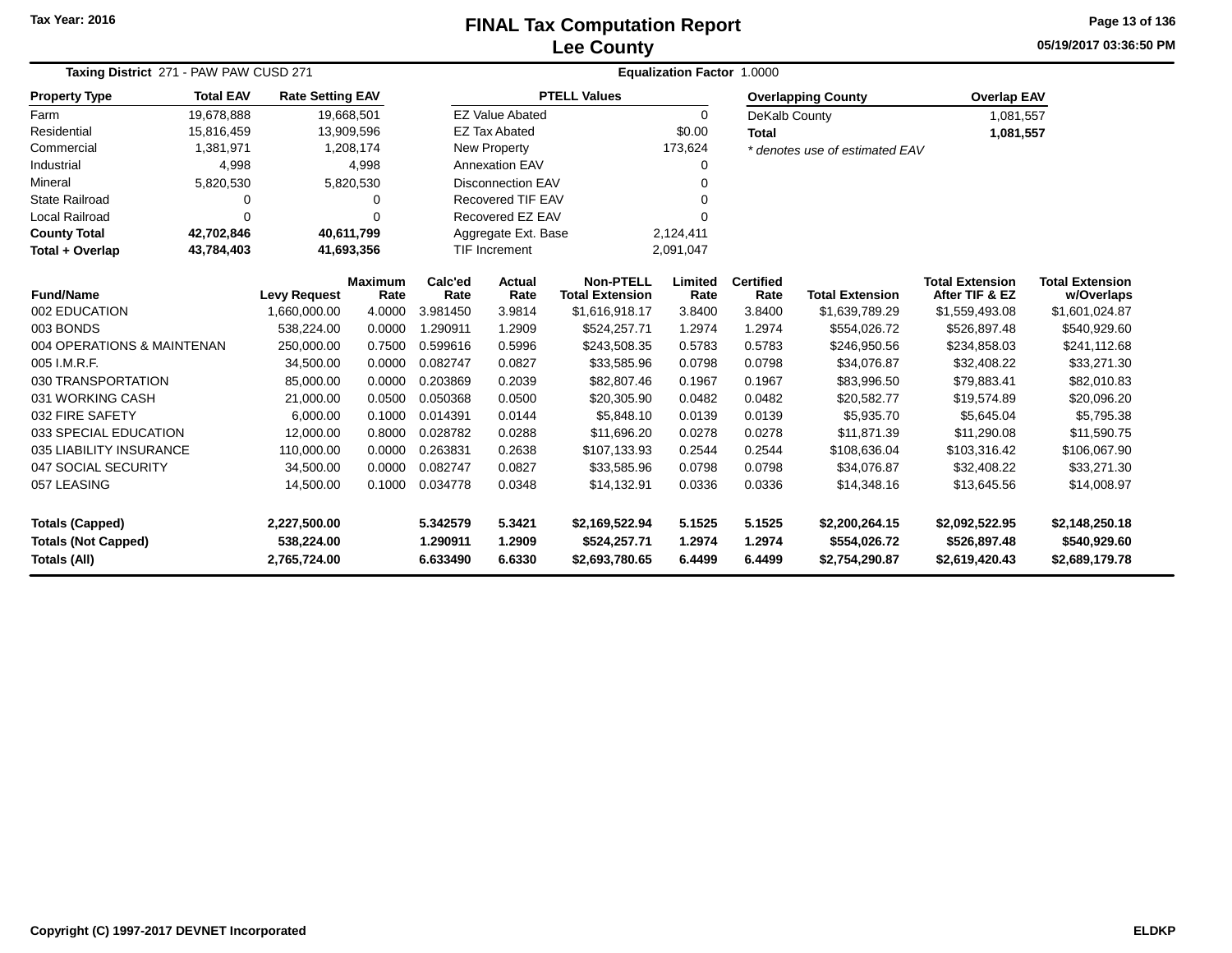## **Lee CountyFINAL Tax Computation Report** FINAL Tax Computation Report

**05/19/2017 03:36:50 PMPage 14 of 136**

| Taxing District 272 - AMBOY CUSD 272              |                  |                            |                        |                      |                           |                                            | <b>Equalization Factor 1.0000</b> |                          |                                |                                          |                                      |
|---------------------------------------------------|------------------|----------------------------|------------------------|----------------------|---------------------------|--------------------------------------------|-----------------------------------|--------------------------|--------------------------------|------------------------------------------|--------------------------------------|
| <b>Property Type</b>                              | <b>Total EAV</b> | <b>Rate Setting EAV</b>    |                        |                      |                           | <b>PTELL Values</b>                        |                                   |                          |                                |                                          |                                      |
| Farm                                              | 48,267,543       |                            | 48,267,543             |                      | <b>EZ Value Abated</b>    |                                            | 918,814                           |                          |                                |                                          |                                      |
| Residential                                       | 57,309,283       |                            | 57,309,283             |                      | <b>EZ Tax Abated</b>      |                                            | \$46,108.84                       |                          |                                |                                          |                                      |
| Commercial                                        | 14,316,941       |                            | 13,810,209             |                      | New Property              |                                            | 1,930,312                         |                          |                                |                                          |                                      |
| Industrial                                        | 6,988,653        |                            | 6,576,571              |                      | <b>Annexation EAV</b>     |                                            | 0                                 |                          |                                |                                          |                                      |
| Mineral                                           | 11,697,256       |                            | 11,697,256             |                      | <b>Disconnection EAV</b>  |                                            |                                   |                          |                                |                                          |                                      |
| <b>State Railroad</b>                             | 7,283            |                            | 7,283                  |                      | <b>Recovered TIF EAV</b>  |                                            | $\Omega$                          |                          |                                |                                          |                                      |
| Local Railroad                                    | 3,430            |                            | 3,430                  |                      | Recovered EZ EAV          |                                            | $\Omega$                          |                          |                                |                                          |                                      |
| <b>County Total</b>                               | 138,590,389      | 137,671,575                |                        | Aggregate Ext. Base  |                           |                                            | 6,597,365                         |                          |                                |                                          |                                      |
| Total + Overlap                                   | 138,590,389      | 137,671,575                |                        |                      | <b>TIF Increment</b><br>0 |                                            |                                   |                          |                                |                                          |                                      |
| <b>Fund/Name</b>                                  |                  | <b>Levy Request</b>        | <b>Maximum</b><br>Rate | Calc'ed<br>Rate      | Actual<br>Rate            | <b>Non-PTELL</b><br><b>Total Extension</b> | Limited<br>Rate                   | <b>Certified</b><br>Rate | <b>Total Extension</b>         | <b>Total Extension</b><br>After TIF & EZ | <b>Total Extension</b><br>w/Overlaps |
| 002 EDUCATION                                     |                  | 4,852,375.00               | 4.0000                 | 3.524602             | 3.5246                    | \$4,852,372.33                             | 3.3981                            | 3.3981                   | \$4,709,440.01                 | \$4,678,217.79                           | \$4,678,217.79                       |
| 003 BONDS                                         |                  | 170,273.00                 | 0.0000                 | 0.123681             | 0.1237                    | \$170,299.74                               | 0.1243                            | 0.1243                   | \$172,267.85                   | \$171,125.77                             | \$171,125.77                         |
| 004 OPERATIONS & MAINTENAN                        |                  | 955,994.00                 | 0.7500                 | 0.694402             | 0.6944                    | \$955,991.42                               | 0.6695                            | 0.6695                   | \$927,862.65                   | \$921,711.19                             | \$921,711.19                         |
| 005 I.M.R.F.                                      |                  | 159,517.00                 | 0.0000                 | 0.115868             | 0.1159                    | \$159,561.36                               | 0.1117                            | 0.1117                   | \$154,805.46                   | \$153,779.15                             | \$153,779.15                         |
| 030 TRANSPORTATION                                |                  | 578,715.00                 | 0.0000                 | 0.420359             | 0.4204                    | \$578,771.30                               | 0.4053                            | 0.4053                   | \$561,706.85                   | \$557,982.89                             | \$557,982.89                         |
| 031 WORKING CASH                                  |                  | 56,862.00                  | 0.0500                 | 0.041303             | 0.0413                    | \$56,858.36                                | 0.0398                            | 0.0398                   | \$55,158.97                    | \$54,793.29                              | \$54,793.29                          |
| 032 FIRE SAFETY                                   |                  | 57,553.00                  | 0.1000                 | 0.041805             | 0.0418                    | \$57,546.72                                | 0.0403                            | 0.0403                   | \$55,851.93                    | \$55,481.64                              | \$55,481.64                          |
| 033 SPECIAL EDUCATION                             |                  | 49,114.00                  | 0.8000                 | 0.035675             | 0.0357                    | \$49,148.75                                | 0.0344                            | 0.0344                   | \$47,675.09                    | \$47,359.02                              | \$47,359.02                          |
| 035 LIABILITY INSURANCE                           |                  | 100,000.00                 | 0.0000                 | 0.072637             | 0.0726                    | \$99,949.56                                | 0.0700                            | 0.0700                   | \$97,013.27                    | \$96,370.10                              | \$96,370.10                          |
| 047 SOCIAL SECURITY                               |                  | 120,917.00                 | 0.1024                 | 0.087830             | 0.0878                    | \$120,875.64                               | 0.0846                            | 0.0846                   | \$117,247.47                   | \$116,470.15                             | \$116,470.15                         |
| 057 LEASING                                       |                  | 57,553.00                  | 0.1000                 | 0.041805             | 0.0418                    | \$57,546.72                                | 0.0403                            | 0.0403                   | \$55,851.93                    | \$55,481.64                              | \$55,481.64                          |
| <b>Totals (Capped)</b>                            |                  | 6,988,600.00               |                        | 5.076286             | 5.0763                    | \$6,988,622.16                             | 4.8940                            | 4.8940                   | \$6,782,613.63                 | \$6,737,646.86                           | \$6,737,646.86                       |
| <b>Totals (Not Capped)</b><br><b>Totals (All)</b> |                  | 170,273.00<br>7,158,873.00 |                        | 0.123681<br>5.199967 | 0.1237<br>5.2000          | \$170,299.74<br>\$7,158,921.90             | 0.1243<br>5.0183                  | 0.1243<br>5.0183         | \$172,267.85<br>\$6,954,881.48 | \$171,125.77<br>\$6,908,772.63           | \$171,125.77<br>\$6,908,772.63       |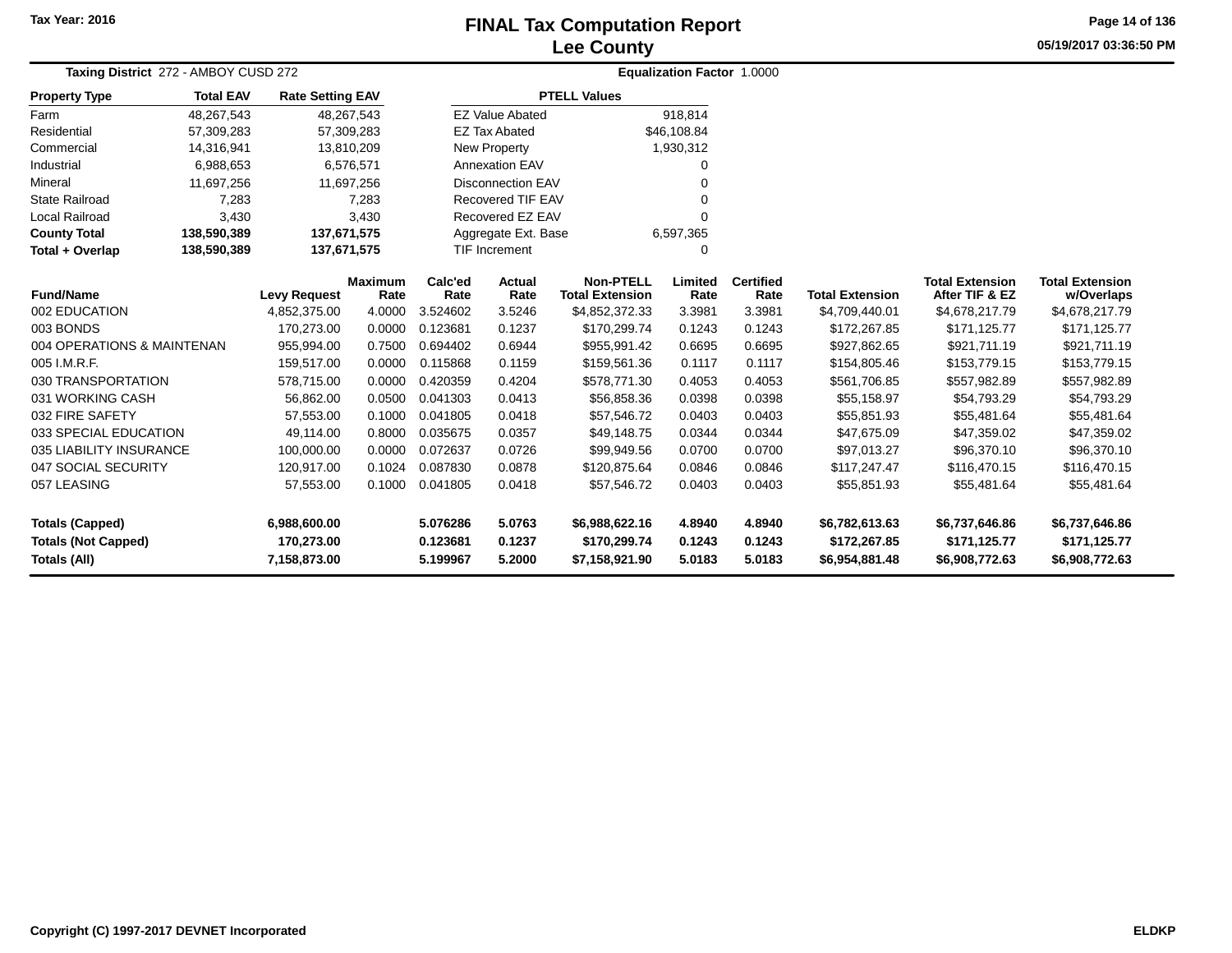**05/19/2017 03:36:50 PMPage 15 of 136**

| Taxing District 275 - ASHTON-FRNKLIN CNTR CUSD 275                                          |                  |                         |                        |                 | Equalization Factor 1.0000 |                                                                        |                 |                          |                                |                                          |                                      |  |  |
|---------------------------------------------------------------------------------------------|------------------|-------------------------|------------------------|-----------------|----------------------------|------------------------------------------------------------------------|-----------------|--------------------------|--------------------------------|------------------------------------------|--------------------------------------|--|--|
| <b>Property Type</b>                                                                        | <b>Total EAV</b> | <b>Rate Setting EAV</b> |                        |                 |                            | <b>PTELL Values</b>                                                    |                 |                          | <b>Overlapping County</b>      | <b>Overlap EAV</b>                       |                                      |  |  |
| Farm                                                                                        | 39,281,789       | 39,281,789              |                        |                 | <b>EZ Value Abated</b>     |                                                                        | 1,649,928       | Ogle County              |                                | 8,742,874                                |                                      |  |  |
| Residential                                                                                 | 26,820,485       | 26,820,485              |                        |                 | <b>EZ Tax Abated</b>       |                                                                        | \$89,741.25     | <b>Total</b>             |                                | 8,742,874                                |                                      |  |  |
| Commercial                                                                                  | 6,670,469        |                         | 6,456,124              |                 | New Property               |                                                                        | 2,486,652       |                          | * denotes use of estimated EAV |                                          |                                      |  |  |
| Industrial                                                                                  | 9,449,729        |                         | 8,014,146              |                 | Annexation EAV             |                                                                        | 0               |                          |                                |                                          |                                      |  |  |
| Mineral                                                                                     | 0                |                         | $\Omega$               |                 | <b>Disconnection EAV</b>   |                                                                        | 0               |                          |                                |                                          |                                      |  |  |
| <b>State Railroad</b>                                                                       | 3,128,849        |                         | 3,128,849              |                 | <b>Recovered TIF EAV</b>   |                                                                        | 0               |                          |                                |                                          |                                      |  |  |
| Local Railroad                                                                              | 0                |                         | 0                      |                 | Recovered EZ EAV           |                                                                        | 7,740           |                          |                                |                                          |                                      |  |  |
| <b>County Total</b>                                                                         | 85,351,321       | 83,701,393              |                        |                 | Aggregate Ext. Base        |                                                                        | 0               |                          |                                |                                          |                                      |  |  |
| Total + Overlap                                                                             | 94,094,195       | 92,444,267              |                        |                 | <b>TIF Increment</b>       |                                                                        | 0               |                          |                                |                                          |                                      |  |  |
| <b>Fund/Name</b>                                                                            |                  | <b>Levy Request</b>     | <b>Maximum</b><br>Rate | Calc'ed<br>Rate | Actual<br>Rate             | <b>Non-PTELL</b><br><b>Total Extension</b>                             | Limited<br>Rate | <b>Certified</b><br>Rate | <b>Total Extension</b>         | <b>Total Extension</b><br>After TIF & EZ | <b>Total Extension</b><br>w/Overlaps |  |  |
| 002 EDUCATION                                                                               |                  | 2,910,000.00            | 3.0000                 | 3.147843        | 3.0000                     | \$2,511,041.79                                                         | 3.0000          | 3.0000                   | \$2,560,539.63                 | \$2,511,041.79                           | \$2,773,328.01                       |  |  |
| 003 BONDS                                                                                   |                  | 555,234.00              | 0.0000                 | 0.600615        | 0.6006                     | \$502,710.57                                                           | 0.6036          | 0.6036                   | \$515,180.57                   | \$505,221.61                             | \$557,993.60                         |  |  |
| 004 OPERATIONS & MAINTENAN                                                                  |                  | 727,500.00              | 0.7500                 | 0.786961        | 0.7500                     | \$627,760.45                                                           | 0.7500          | 0.7500                   | \$640,134.91                   | \$627,760.45                             | \$693,332.00                         |  |  |
| 005 I.M.R.F.                                                                                |                  | 47,699.00               | 0.0000                 | 0.051598        | 0.0516                     | \$43,189.92                                                            | 0.0516          | 0.0516                   | \$44,041.28                    | \$43,189.92                              | \$47,701.24                          |  |  |
| 030 TRANSPORTATION                                                                          |                  | 194,000.00              | 0.2000                 | 0.209856        | 0.2000                     | \$167,402.79                                                           | 0.2000          | 0.2000                   | \$170,702.64                   | \$167,402.79                             | \$184,888.53                         |  |  |
| 031 WORKING CASH                                                                            |                  | 48,500.00               | 0.0500                 | 0.052464        | 0.0500                     | \$41,850.70                                                            | 0.0500          | 0.0500                   | \$42,675.66                    | \$41,850.70                              | \$46,222.13                          |  |  |
| 032 FIRE SAFETY                                                                             |                  | 48,500.00               | 0.0500                 | 0.052464        | 0.0500                     | \$41,850.70                                                            | 0.0500          | 0.0500                   | \$42,675.66                    | \$41,850.70                              | \$46,222.13                          |  |  |
| 033 SPECIAL EDUCATION                                                                       |                  | 38,800.00               | 0.0400                 | 0.041971        | 0.0400                     | \$33,480.56                                                            | 0.0400          | 0.0400                   | \$34,140.53                    | \$33,480.56                              | \$36,977.71                          |  |  |
| 035 LIABILITY INSURANCE                                                                     |                  | 503,139.00              | 0.0000                 | 0.544262        | 0.5443                     | \$455,586.68                                                           | 0.5443          | 0.5443                   | \$464,567.24                   | \$455,586.68                             | \$503,174.15                         |  |  |
| 047 SOCIAL SECURITY                                                                         |                  | 92,053.00               | 0.0000                 | 0.099577        | 0.0996                     | \$83,366.59                                                            | 0.0996          | 0.0996                   | \$85,009.92                    | \$83,366.59                              | \$92,074.49                          |  |  |
| 057 LEASING<br>0.052464<br>0.0500<br>48,500.00<br>0.0500<br>0.0500<br>\$41,850.70<br>0.0500 |                  |                         |                        | \$42,675.66     | \$41,850.70                | \$46,222.13                                                            |                 |                          |                                |                                          |                                      |  |  |
| 0.00<br>0.000000<br><b>Totals (Capped)</b>                                                  |                  |                         |                        |                 | 0.0000                     | \$0.00                                                                 | 0.0000          | 0.0000                   | \$0.00                         | \$0.00                                   | \$0.00                               |  |  |
| <b>Totals (Not Capped)</b>                                                                  |                  | 5,213,925.00            |                        | 5.640075        | 5.4361                     | \$4,550,091.45                                                         | 5.4391          | 5.4391                   | \$4,642,343.70                 | \$4,552,602.49                           | \$5,028,136.12                       |  |  |
| Totals (All)                                                                                |                  | 5,213,925.00            |                        | 5.640075        | 5.4361                     | \$4,550,091.45<br>5.4391<br>5.4391<br>\$4,642,343.70<br>\$4,552,602.49 |                 |                          |                                | \$5,028,136.12                           |                                      |  |  |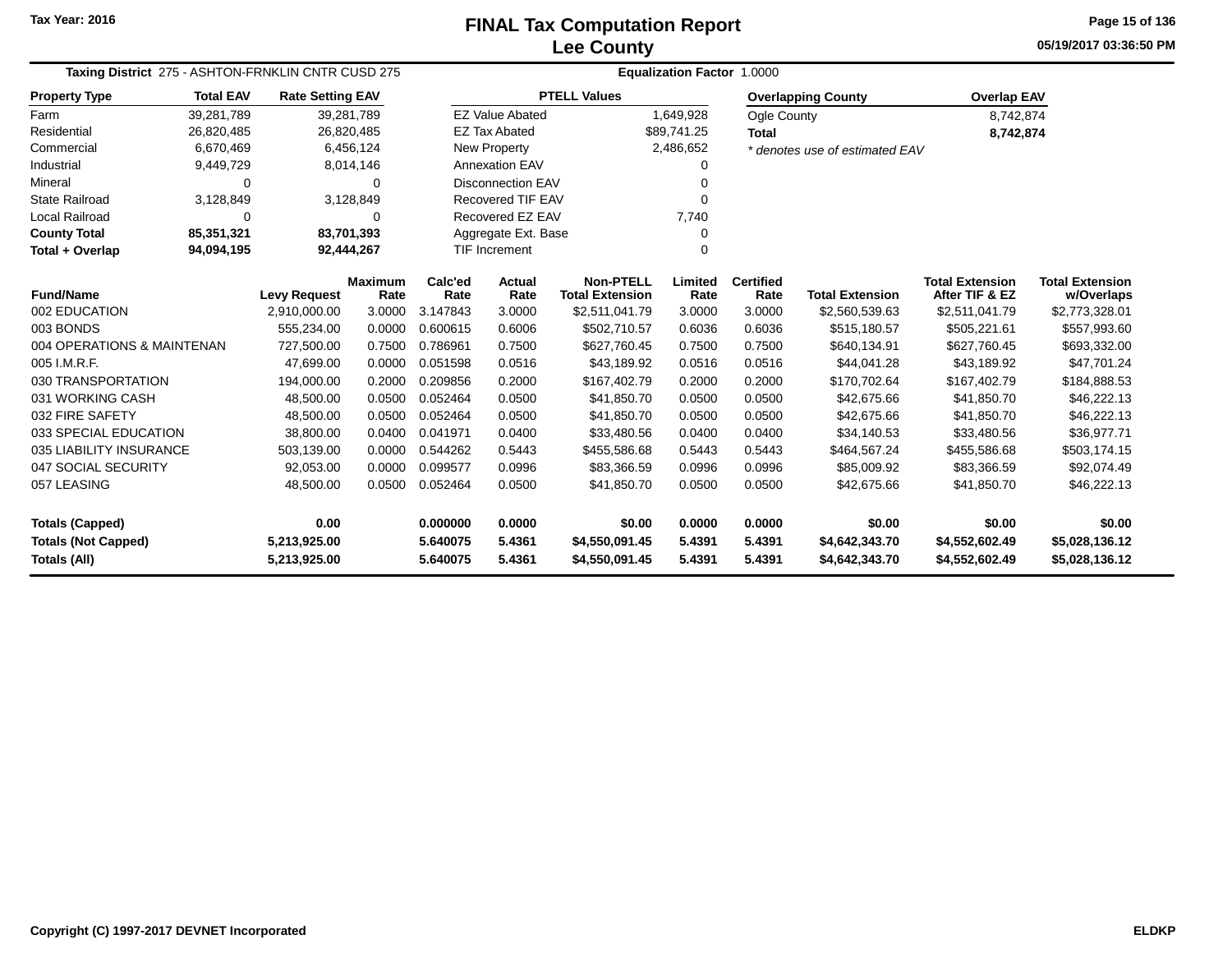## **Lee CountyFINAL Tax Computation Report** FINAL Tax Computation Report

**05/19/2017 03:36:50 PMPage 16 of 136**

| Taxing District 280 - MENDOTA THSD 280                                     |                  |                         |                        | <b>Equalization Factor 1.0000</b> |                          |                                            |                  |                          |                                  |                                          |                                      |  |  |
|----------------------------------------------------------------------------|------------------|-------------------------|------------------------|-----------------------------------|--------------------------|--------------------------------------------|------------------|--------------------------|----------------------------------|------------------------------------------|--------------------------------------|--|--|
| <b>Property Type</b>                                                       | <b>Total EAV</b> | <b>Rate Setting EAV</b> |                        |                                   |                          | <b>PTELL Values</b>                        |                  |                          | <b>Overlapping County</b>        | <b>Overlap EAV</b>                       |                                      |  |  |
| Farm                                                                       | 20,975,454       | 20,975,454              |                        |                                   | <b>EZ Value Abated</b>   |                                            | 0                | <b>Bureau County</b>     |                                  | 7,580,582                                |                                      |  |  |
| Residential                                                                | 8,925,540        |                         | 8,925,540              |                                   | <b>EZ Tax Abated</b>     |                                            | \$0.00           | LaSalle County           |                                  | 155,000,401                              |                                      |  |  |
| Commercial                                                                 | 1,803,003        |                         | 1,803,003              |                                   | New Property             |                                            | 143,605          | <b>Total</b>             |                                  | 162,580,983                              |                                      |  |  |
| Industrial                                                                 | 127,988          |                         | 127,988                |                                   | <b>Annexation EAV</b>    |                                            | 0                |                          | * denotes use of estimated EAV   |                                          |                                      |  |  |
| Mineral                                                                    | 12,967,113       | 12,967,113              |                        |                                   | <b>Disconnection EAV</b> |                                            |                  |                          |                                  |                                          |                                      |  |  |
| <b>State Railroad</b>                                                      | 0                |                         | 0                      |                                   | <b>Recovered TIF EAV</b> |                                            | 0                |                          |                                  |                                          |                                      |  |  |
| Local Railroad                                                             | 10,490           |                         | 10,490                 |                                   | Recovered EZ EAV         |                                            | 0                |                          |                                  |                                          |                                      |  |  |
| <b>County Total</b>                                                        | 44,809,588       | 44,809,588              |                        |                                   | Aggregate Ext. Base      |                                            | 0                |                          |                                  |                                          |                                      |  |  |
| Total + Overlap                                                            | 207,390,571      | 207,390,571             |                        |                                   | <b>TIF Increment</b>     |                                            | 0                |                          |                                  |                                          |                                      |  |  |
| <b>Fund/Name</b>                                                           |                  | <b>Levy Request</b>     | <b>Maximum</b><br>Rate | Calc'ed<br>Rate                   | Actual<br>Rate           | <b>Non-PTELL</b><br><b>Total Extension</b> | Limited<br>Rate  | <b>Certified</b><br>Rate | <b>Total Extension</b>           | <b>Total Extension</b><br>After TIF & EZ | <b>Total Extension</b><br>w/Overlaps |  |  |
| 002 EDUCATION                                                              |                  | 2,878,306.00            | 1.3700                 | 1.387867                          | 1.3700                   | \$613,891.36                               | 1.3700           | 1.3700                   | \$613,891.36                     | \$613,891.36                             | \$2,841,250.82                       |  |  |
| 003 BONDS                                                                  |                  | 1,752,743.75            | 0.0000                 | 0.845142                          | 0.8451                   | \$378,685.83                               | 0.8493           | 0.8493                   | \$380,567.83                     | \$380,567.83                             | \$1,761,368.12                       |  |  |
| 004 OPERATIONS & MAINTENAN                                                 |                  | 525,238.00              | 0.2500                 | 0.253260                          | 0.2500                   | \$112,023.97                               | 0.2500           | 0.2500                   | \$112,023.97                     | \$112,023.97                             | \$518,476.43                         |  |  |
| 005 I.M.R.F.                                                               |                  | 105,000.00              | 0.0000                 | 0.050629                          | 0.0506                   | \$22,673.65                                | 0.0506           | 0.0506                   | \$22,673.65                      | \$22,673.65                              | \$104,939.63                         |  |  |
| 030 TRANSPORTATION                                                         |                  | 252,114.00              | 0.1200                 | 0.121565                          | 0.1200                   | \$53,771.51                                | 0.1200           | 0.1200                   | \$53,771.51                      | \$53,771.51                              | \$248,868.69                         |  |  |
| 031 WORKING CASH                                                           |                  | 105,048.00              | 0.0500                 | 0.050652                          | 0.0500                   | \$22,404.79                                | 0.0500           | 0.0500                   | \$22,404.79                      | \$22,404.79                              | \$103,695.29                         |  |  |
| 032 FIRE SAFETY                                                            |                  | 21,010.00               | 0.0500                 | 0.010131                          | 0.0101                   | \$4,525.77                                 | 0.0101           | 0.0101                   | \$4,525.77                       | \$4,525.77                               | \$20,946.45                          |  |  |
| 033 SPECIAL EDUCATION                                                      |                  | 42,019.00               | 0.0200                 | 0.020261                          | 0.0200                   | \$8,961.92                                 | 0.0200           | 0.0200                   | \$8,961.92                       | \$8,961.92                               | \$41,478.11                          |  |  |
| 035 LIABILITY INSURANCE                                                    |                  | 220,000.00              | 0.0000                 | 0.106080                          | 0.1061                   | \$47,542.97                                | 0.1061           | 0.1061                   | \$47,542.97                      | \$47,542.97                              | \$220,041.40                         |  |  |
| 047 SOCIAL SECURITY                                                        |                  | 120,000.00              | 0.0000                 | 0.057862                          | 0.0579                   | \$25,944.75                                | 0.0579           | 0.0579                   | \$25,944.75                      | \$25,944.75                              | \$120,079.14                         |  |  |
| 057 LEASING                                                                |                  | 42,019.00               | 0.0500                 | 0.020261                          | 0.0203                   | \$9,096.35                                 | 0.0203           | 0.0203                   | \$9,096.35                       | \$9,096.35                               | \$42,100.29                          |  |  |
| 0.00<br><b>109 PRIOR YEAR ADJUSTMENT</b>                                   |                  |                         | 0.0000                 | $-0.450600$                       | $-0.4506$                | (\$201,912.00)                             | $-0.4506$        | $-0.4506$                | (\$201,912.00)                   | $(\$201,912.00)$                         | (\$201, 912.00)                      |  |  |
| 0.00<br><b>Totals (Capped)</b>                                             |                  |                         |                        | 0.000000                          | 0.0000                   | \$0.00                                     | 0.0000           | 0.0000                   | \$0.00                           | \$0.00                                   | \$0.00                               |  |  |
| <b>Totals (Not Capped)</b><br>6,063,497.75<br>Totals (All)<br>6,063,497.75 |                  |                         |                        | 2.473110<br>2.473110              | 2.4495<br>2.4495         | \$1,097,610.87<br>\$1,097,610.87           | 2.4537<br>2.4537 | 2.4537<br>2.4537         | \$1,099,492.87<br>\$1,099,492.87 | \$1,099,492.87<br>\$1,099,492.87         | \$5,821,332.37<br>\$5,821,332.37     |  |  |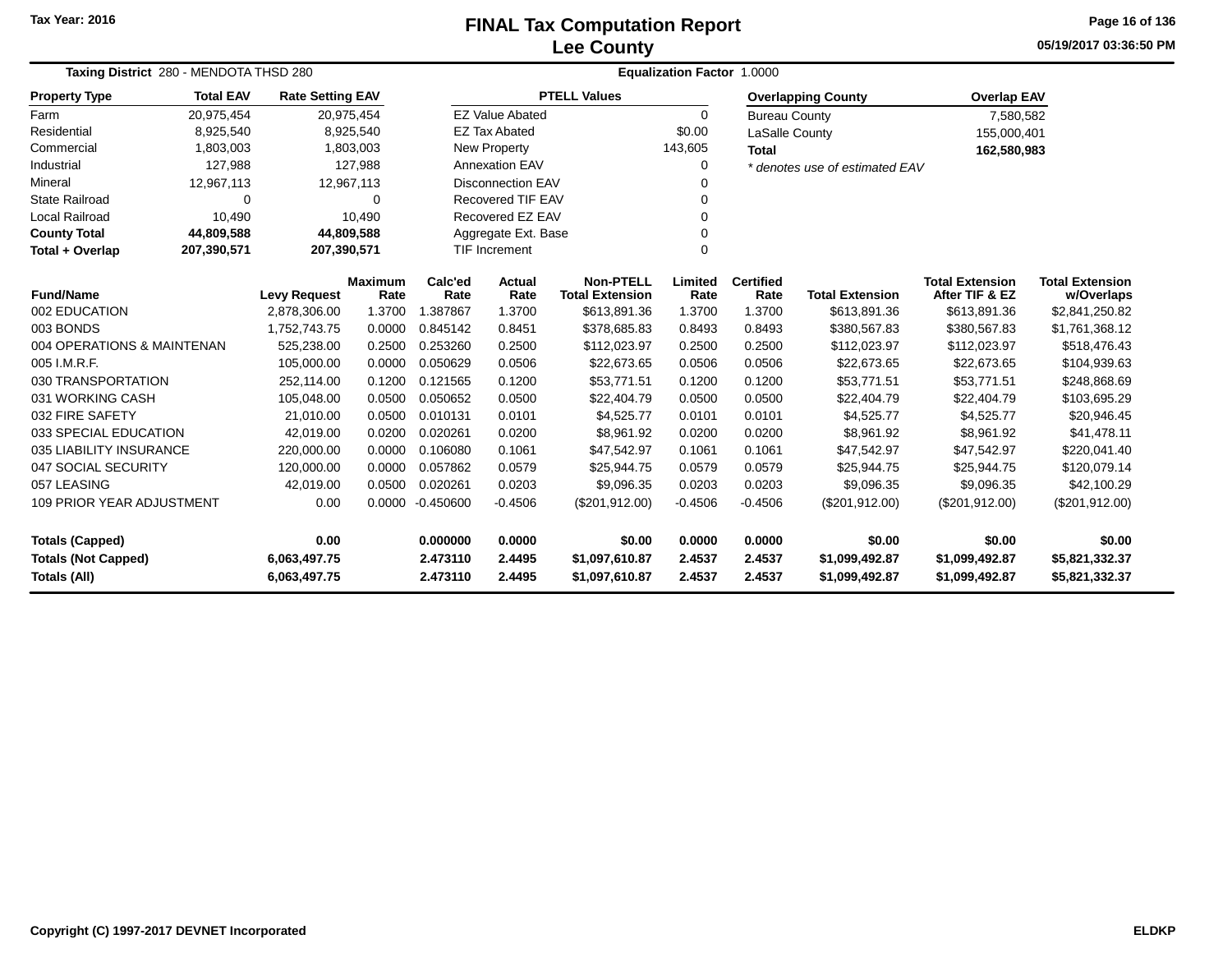## **Lee CountyFINAL Tax Computation Report** FINAL Tax Computation Report

**05/19/2017 03:36:50 PMPage 17 of 136**

| Taxing District 289 - MENDOTA CCGSD 289                                    |                  |                         |                        | <b>Equalization Factor 1.0000</b> |                                  |                                            |                  |                          |                                  |                                          |                                      |  |  |
|----------------------------------------------------------------------------|------------------|-------------------------|------------------------|-----------------------------------|----------------------------------|--------------------------------------------|------------------|--------------------------|----------------------------------|------------------------------------------|--------------------------------------|--|--|
| <b>Property Type</b>                                                       | <b>Total EAV</b> | <b>Rate Setting EAV</b> |                        |                                   |                                  | <b>PTELL Values</b>                        |                  |                          | <b>Overlapping County</b>        | <b>Overlap EAV</b>                       |                                      |  |  |
| Farm                                                                       | 20,975,454       | 20,975,454              |                        |                                   | <b>EZ Value Abated</b>           |                                            | $\Omega$         | <b>Bureau County</b>     |                                  | 7,580,582                                |                                      |  |  |
| Residential                                                                | 8,925,540        |                         | 8,925,540              |                                   | <b>EZ Tax Abated</b>             |                                            | \$0.00           | LaSalle County           |                                  | 153,360,923                              |                                      |  |  |
| Commercial                                                                 | 1,803,003        |                         | 1,803,003              |                                   | New Property                     |                                            | 143,605          | <b>Total</b>             |                                  | 160,941,505                              |                                      |  |  |
| Industrial                                                                 | 127,988          |                         | 127,988                |                                   | <b>Annexation EAV</b>            |                                            | 0                |                          | * denotes use of estimated EAV   |                                          |                                      |  |  |
| Mineral                                                                    | 12,967,113       |                         | 12,967,113             |                                   | <b>Disconnection EAV</b>         |                                            |                  |                          |                                  |                                          |                                      |  |  |
| <b>State Railroad</b>                                                      | $\Omega$         |                         | 0                      |                                   | <b>Recovered TIF EAV</b>         |                                            | 0                |                          |                                  |                                          |                                      |  |  |
| Local Railroad                                                             | 10,490           |                         | 10,490                 |                                   | Recovered EZ EAV                 |                                            |                  |                          |                                  |                                          |                                      |  |  |
| <b>County Total</b>                                                        | 44,809,588       | 44,809,588              |                        |                                   | Aggregate Ext. Base              |                                            | 0                |                          |                                  |                                          |                                      |  |  |
| Total + Overlap                                                            | 205,751,093      | 205,751,093             |                        |                                   | <b>TIF Increment</b><br>$\Omega$ |                                            |                  |                          |                                  |                                          |                                      |  |  |
| <b>Fund/Name</b>                                                           |                  | <b>Levy Request</b>     | <b>Maximum</b><br>Rate | Calc'ed<br>Rate                   | Actual<br>Rate                   | <b>Non-PTELL</b><br><b>Total Extension</b> | Limited<br>Rate  | <b>Certified</b><br>Rate | <b>Total Extension</b>           | <b>Total Extension</b><br>After TIF & EZ | <b>Total Extension</b><br>w/Overlaps |  |  |
| 002 EDUCATION                                                              |                  | 2,908,800.00            | 1.4400                 | 1.413747                          | 1.4137                           | \$633,473.15                               | 1.4137           | 1.4137                   | \$633,473.15                     | \$633,473.15                             | \$2,908,703.20                       |  |  |
| 003 BONDS<br>969,899.00                                                    |                  | 0.0000                  | 0.471394               | 0.4714                            | \$211,232.40                     | 0.4738                                     | 0.4738           | \$212,307.83             | \$212,307.83                     | \$974,848.68                             |                                      |  |  |
| 004 OPERATIONS & MAINTENAN                                                 |                  | 505,000.00              | 0.2500                 | 0.245442                          | 0.2454                           | \$109,962.73                               | 0.2454           | 0.2454                   | \$109,962.73                     | \$109,962.73                             | \$504,913.18                         |  |  |
| 005 I.M.R.F.                                                               |                  | 150,000.00              | 0.0000                 | 0.072904                          | 0.0729                           | \$32,666.19                                | 0.0729           | 0.0729                   | \$32,666.19                      | \$32,666.19                              | \$149,992.55                         |  |  |
| 030 TRANSPORTATION                                                         |                  | 242,400.00              | 0.1200                 | 0.117812                          | 0.1178                           | \$52,785.69                                | 0.1178           | 0.1178                   | \$52,785.69                      | \$52,785.69                              | \$242,374.79                         |  |  |
| 031 WORKING CASH                                                           |                  | 101,000.00              | 0.0500                 | 0.049088                          | 0.0491                           | \$22,001.51                                | 0.0491           | 0.0491                   | \$22,001.51                      | \$22,001.51                              | \$101,023.79                         |  |  |
| 032 FIRE SAFETY                                                            |                  | 101,000.00              | 0.0500                 | 0.049088                          | 0.0491                           | \$22,001.51                                | 0.0491           | 0.0491                   | \$22,001.51                      | \$22,001.51                              | \$101,023.79                         |  |  |
| 033 SPECIAL EDUCATION                                                      |                  | 40,400.00               | 0.0200                 | 0.019635                          | 0.0196                           | \$8,782.68                                 | 0.0196           | 0.0196                   | \$8,782.68                       | \$8,782.68                               | \$40,327.21                          |  |  |
| 035 LIABILITY INSURANCE                                                    |                  | 175,000.00              | 0.0000                 | 0.085054                          | 0.0851                           | \$38,132.96                                | 0.0851           | 0.0851                   | \$38,132.96                      | \$38,132.96                              | \$175,094.18                         |  |  |
| 047 SOCIAL SECURITY                                                        |                  | 225,000.00              | 0.0000                 | 0.109355                          | 0.1094                           | \$49,021.69                                | 0.1094           | 0.1094                   | \$49,021.69                      | \$49,021.69                              | \$225,091.70                         |  |  |
| 057 LEASING                                                                |                  | 101,000.00              | 0.0500                 | 0.049088                          | 0.0491                           | \$22,001.51                                | 0.0491           | 0.0491                   | \$22,001.51                      | \$22,001.51                              | \$101,023.79                         |  |  |
| <b>109 PRIOR YEAR ADJUSTMENT</b><br>0.00                                   |                  |                         | 0.0000                 | $-0.420100$                       | $-0.4201$                        | (\$188, 245.08)                            | $-0.4201$        | $-0.4201$                | (\$188, 245.08)                  | (\$188, 245.08)                          | (\$188, 245.08)                      |  |  |
| 0.00<br><b>Totals (Capped)</b>                                             |                  |                         |                        | 0.000000                          | 0.0000                           | \$0.00                                     | 0.0000           | 0.0000                   | \$0.00                           | \$0.00                                   | \$0.00                               |  |  |
| <b>Totals (Not Capped)</b><br>5,519,499.00<br>Totals (All)<br>5,519,499.00 |                  |                         |                        | 2.262507<br>2.262507              | 2.2625<br>2.2625                 | \$1,013,816.94<br>\$1,013,816.94           | 2.2649<br>2.2649 | 2.2649<br>2.2649         | \$1,014,892.37<br>\$1,014,892.37 | \$1,014,892.37<br>\$1,014,892.37         | \$5,336,171.78<br>\$5,336,171.78     |  |  |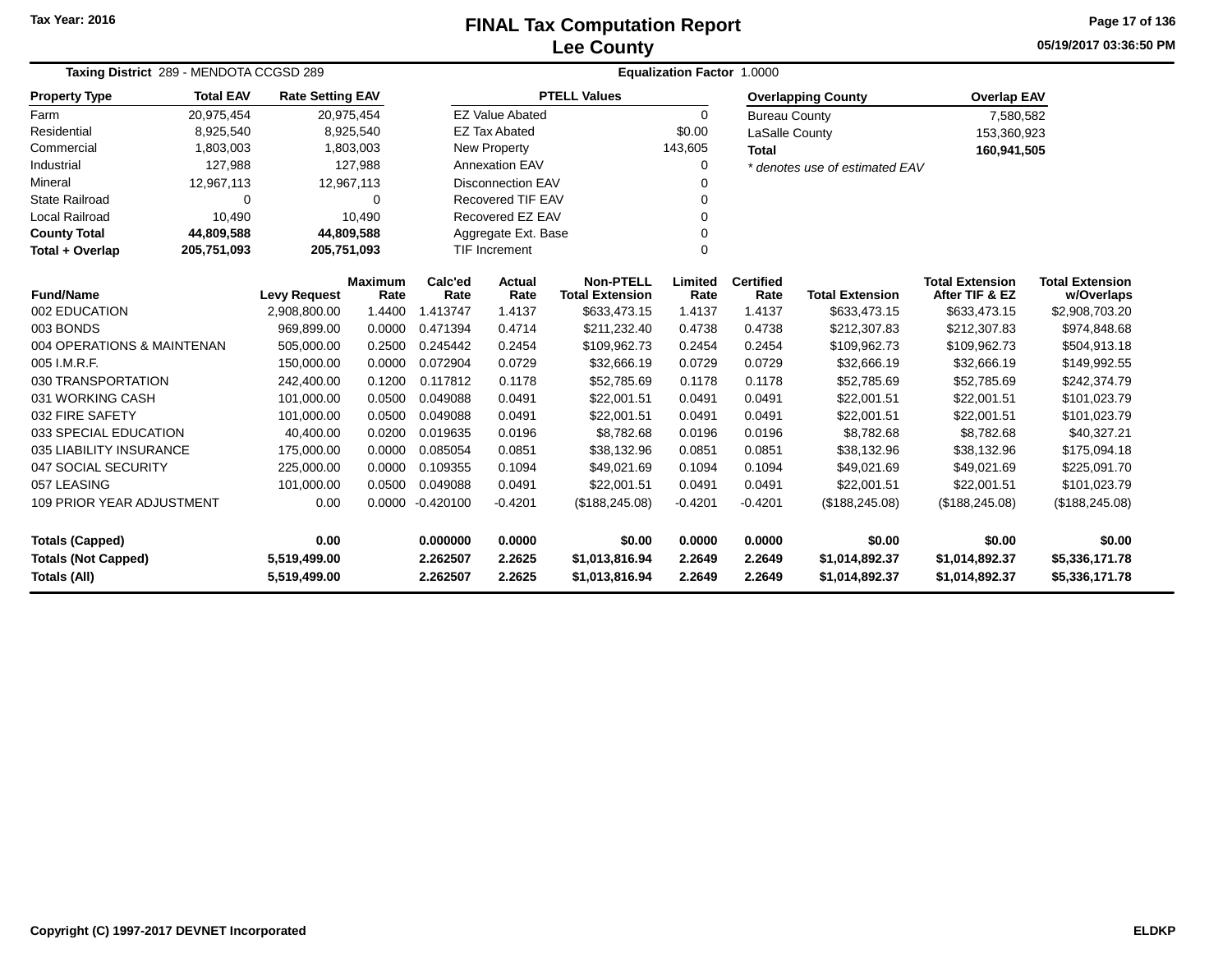# **Lee CountyFINAL Tax Computation Report**

**05/19/2017 03:36:50 PM Page 18 of 136**

| Taxing District 301 - ROCK FALLS THSD 301                                                                     |                  |                         |                        |                 | <b>Equalization Factor 1.0000</b> |                                            |                 |                          |                                |                                          |                                      |  |
|---------------------------------------------------------------------------------------------------------------|------------------|-------------------------|------------------------|-----------------|-----------------------------------|--------------------------------------------|-----------------|--------------------------|--------------------------------|------------------------------------------|--------------------------------------|--|
| <b>Property Type</b>                                                                                          | <b>Total EAV</b> | <b>Rate Setting EAV</b> |                        |                 |                                   | <b>PTELL Values</b>                        |                 |                          | <b>Overlapping County</b>      | <b>Overlap EAV</b>                       |                                      |  |
| Farm                                                                                                          | 2,657,025        |                         | 2,657,025              |                 | <b>EZ Value Abated</b>            |                                            | $\Omega$        |                          | <b>Whiteside County</b>        | 136,059,278                              |                                      |  |
| Residential                                                                                                   | 4,215,517        | 4,215,517               |                        |                 | <b>EZ Tax Abated</b>              |                                            | \$0.00          | <b>Total</b>             |                                | 136,059,278                              |                                      |  |
| Commercial                                                                                                    | 599,714          |                         | 599,714                |                 | <b>New Property</b>               |                                            | 5,728,895       |                          | * denotes use of estimated EAV |                                          |                                      |  |
| Industrial                                                                                                    | 17,331,013       | 17,331,013              |                        |                 | <b>Annexation EAV</b>             |                                            | 0               |                          |                                |                                          |                                      |  |
| Mineral                                                                                                       | 0                |                         | 0                      |                 | <b>Disconnection EAV</b><br>0     |                                            |                 |                          |                                |                                          |                                      |  |
| <b>State Railroad</b>                                                                                         | 3,672,086        |                         | 3,672,086              |                 | <b>Recovered TIF EAV</b>          |                                            | $\mathbf 0$     |                          |                                |                                          |                                      |  |
| Local Railroad                                                                                                | $\Omega$         |                         | 0                      |                 | Recovered EZ EAV<br>$\Omega$      |                                            |                 |                          |                                |                                          |                                      |  |
| <b>County Total</b>                                                                                           | 28,475,355       | 28,475,355              |                        |                 | Aggregate Ext. Base<br>$\Omega$   |                                            |                 |                          |                                |                                          |                                      |  |
| Total + Overlap                                                                                               | 164,534,633      | 164,534,633             |                        |                 | TIF Increment<br>$\Omega$         |                                            |                 |                          |                                |                                          |                                      |  |
| <b>Fund/Name</b>                                                                                              |                  | <b>Levy Request</b>     | <b>Maximum</b><br>Rate | Calc'ed<br>Rate | Actual<br>Rate                    | <b>Non-PTELL</b><br><b>Total Extension</b> | Limited<br>Rate | <b>Certified</b><br>Rate | <b>Total Extension</b>         | <b>Total Extension</b><br>After TIF & EZ | <b>Total Extension</b><br>w/Overlaps |  |
| 002 EDUCATION                                                                                                 |                  | 3,123,945.00            | 1.8600                 | 1.898655        | 1.8600                            | \$529,641.60                               | 1.8600          | 1.8600                   | \$529,641.60                   | \$529,641.60                             | \$3,060,344.17                       |  |
| 003 BONDS                                                                                                     |                  | 557,363.00              | 0.0000                 | 0.338751        | 0.3388                            | \$96,474.50                                | 0.3405          | 0.3405                   | \$96,958.58                    | \$96,958.58                              | \$560,240.43                         |  |
| 004 OPERATIONS & MAINTENAN                                                                                    |                  | 419,885.00              | 0.2500                 | 0.255196        | 0.2500                            | \$71,188.39                                | 0.2500          | 0.2500                   | \$71,188.39                    | \$71,188.39                              | \$411,336.58                         |  |
| 005 I.M.R.F.                                                                                                  |                  | 237,000.00              | 0.0000                 | 0.144043        | 0.1440                            | \$41,004.51                                | 0.1440          | 0.1440                   | \$41,004.51                    | \$41,004.51                              | \$236,929.87                         |  |
| 030 TRANSPORTATION                                                                                            |                  | 201,545.00              | 0.1200                 | 0.122494        | 0.1200                            | \$34,170.43                                | 0.1200          | 0.1200                   | \$34,170.43                    | \$34,170.43                              | \$197,441.56                         |  |
| 031 WORKING CASH                                                                                              |                  | 83,977.00               | 0.0500                 | 0.051039        | 0.0500                            | \$14,237.68                                | 0.0500          | 0.0500                   | \$14,237.68                    | \$14,237.68                              | \$82,267.32                          |  |
| 032 FIRE SAFETY                                                                                               |                  | 83,977.00               | 0.0500                 | 0.051039        | 0.0500                            | \$14,237.68                                | 0.0500          | 0.0500                   | \$14,237.68                    | \$14,237.68                              | \$82,267.32                          |  |
| 033 SPECIAL EDUCATION                                                                                         |                  | 33,591.00               | 0.0200                 | 0.020416        | 0.0200                            | \$5,695.07                                 | 0.0200          | 0.0200                   | \$5,695.07                     | \$5,695.07                               | \$32,906.93                          |  |
| 035 LIABILITY INSURANCE                                                                                       |                  | 640,000.00              | 0.0000                 | 0.388976        | 0.3890                            | \$110,769.13                               | 0.3890          | 0.3890                   | \$110,769.13                   | \$110,769.13                             | \$640,039.72                         |  |
| 047 SOCIAL SECURITY                                                                                           |                  | 145,000.00              | 0.0000                 | 0.088127        | 0.0881                            | \$25,086.79                                | 0.0881          | 0.0881                   | \$25,086.79                    | \$25,086.79                              | \$144,955.01                         |  |
| 057 LEASING                                                                                                   |                  | 83,977.00               | 0.0500                 | 0.051039        | 0.0500                            | \$14,237.68                                | 0.0500          | 0.0500                   | \$14,237.68                    | \$14,237.68                              | \$82,267.32                          |  |
| <b>Totals (Capped)</b>                                                                                        |                  | 0.00                    |                        | 0.000000        | 0.0000                            | \$0.00                                     | 0.0000          | 0.0000                   | \$0.00                         | \$0.00                                   | \$0.00                               |  |
| <b>Totals (Not Capped)</b>                                                                                    |                  | 5,610,260.00            |                        | 3.409775        | 3.3599                            | \$956,743.46                               | 3.3616          | 3.3616                   | \$957,227.54                   | \$957,227.54                             | \$5,530,996.23                       |  |
| <b>Totals (All)</b><br>3.409775<br>3.3599<br>3.3616<br>3.3616<br>5,610,260.00<br>\$956,743.46<br>\$957,227.54 |                  |                         | \$957,227.54           | \$5,530,996.23  |                                   |                                            |                 |                          |                                |                                          |                                      |  |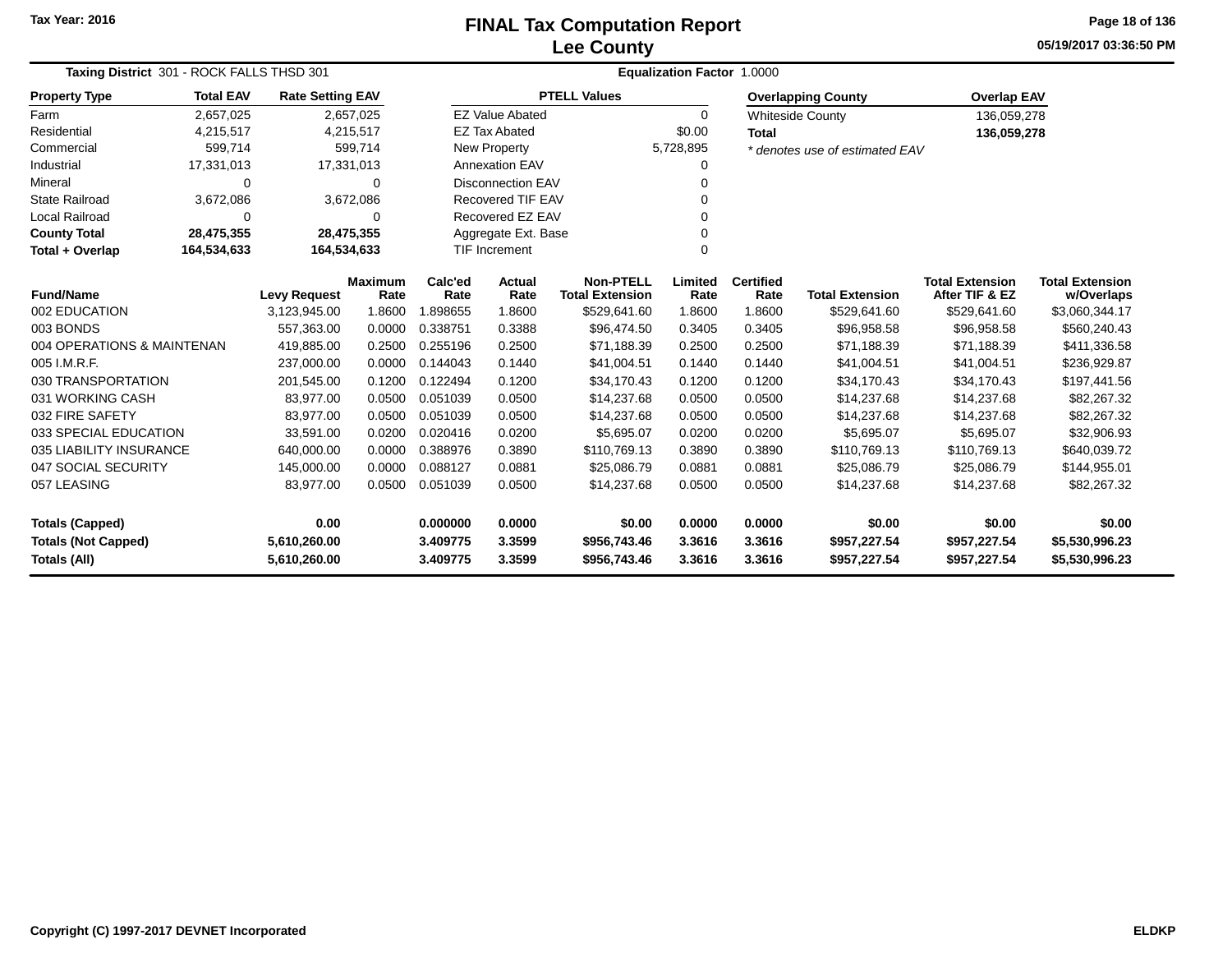**05/19/2017 03:36:50 PMPage 19 of 136**

| Taxing District 303 - LAMOILLE CUSD 303 |                  |                         |                 | Equalization Factor 1.0000 |                                            |                     |                          |                        |                                          |                                      |                |  |
|-----------------------------------------|------------------|-------------------------|-----------------|----------------------------|--------------------------------------------|---------------------|--------------------------|------------------------|------------------------------------------|--------------------------------------|----------------|--|
| <b>Property Type</b>                    | <b>Total EAV</b> | <b>Rate Setting EAV</b> |                 |                            |                                            | <b>PTELL Values</b> |                          |                        | <b>Overlapping County</b>                | <b>Overlap EAV</b>                   |                |  |
| Farm                                    | 881,735          |                         | 881,735         |                            | <b>EZ Value Abated</b>                     |                     | 0                        | <b>Bureau County</b>   |                                          | 41,446,239                           |                |  |
| Residential                             | 60,610           |                         | 60,610          |                            | <b>EZ Tax Abated</b>                       |                     | \$0.00                   | <b>Total</b>           |                                          | 41,446,239                           |                |  |
| Commercial                              | 0                |                         | 0               |                            | New Property                               |                     | 0                        |                        | * denotes use of estimated EAV           |                                      |                |  |
| Industrial                              | 0                |                         | 0               |                            | <b>Annexation EAV</b>                      |                     |                          |                        |                                          |                                      |                |  |
| Mineral                                 | 0                |                         | 0               |                            | Disconnection EAV                          |                     | 0                        |                        |                                          |                                      |                |  |
| <b>State Railroad</b>                   | 0                |                         | $\Omega$        |                            | <b>Recovered TIF EAV</b>                   |                     | 0                        |                        |                                          |                                      |                |  |
| <b>Local Railroad</b>                   | 0                |                         | $\Omega$        |                            | Recovered EZ EAV                           |                     | 0                        |                        |                                          |                                      |                |  |
| <b>County Total</b>                     | 942,345          |                         | 942,345         |                            | Aggregate Ext. Base                        |                     | 0                        |                        |                                          |                                      |                |  |
| Total + Overlap                         | 42,388,584       |                         | 42,388,584      |                            | <b>TIF Increment</b><br>0                  |                     |                          |                        |                                          |                                      |                |  |
| <b>Fund/Name</b><br><b>Levy Request</b> |                  | <b>Maximum</b><br>Rate  | Calc'ed<br>Rate | <b>Actual</b><br>Rate      | <b>Non-PTELL</b><br><b>Total Extension</b> | Limited<br>Rate     | <b>Certified</b><br>Rate | <b>Total Extension</b> | <b>Total Extension</b><br>After TIF & EZ | <b>Total Extension</b><br>w/Overlaps |                |  |
| 002 EDUCATION                           |                  | 1,386,530.00            | 3.3000          | 3.270999                   | 3.2710                                     | \$30,824.10         | 3.2710                   | 3.2710                 | \$30,824.10                              | \$30,824.10                          | \$1,386,530.58 |  |
| 003 BONDS                               |                  | 151,000.00              | 0.0000          | 0.356228                   | 0.3562                                     | \$3,356.63          | 0.3580                   | 0.3580                 | \$3,373.60                               | \$3,373.60                           | \$151,751.13   |  |
| 004 OPERATIONS & MAINTENAN              |                  | 294,110.00              | 0.7000          | 0.693843                   | 0.6938                                     | \$6,537.99          | 0.6938                   | 0.6938                 | \$6,537.99                               | \$6,537.99                           | \$294,092.00   |  |
| 005 I.M.R.F.                            |                  | 70,000.00               | 0.0000          | 0.165139                   | 0.1651                                     | \$1,555.81          | 0.1651                   | 0.1651                 | \$1,555.81                               | \$1,555.81                           | \$69,983.55    |  |
| 030 TRANSPORTATION                      |                  | 84,030.00               | 0.2000          | 0.198237                   | 0.1982                                     | \$1,867.73          | 0.1982                   | 0.1982                 | \$1,867.73                               | \$1,867.73                           | \$84,014.17    |  |
| 031 WORKING CASH                        |                  | 21,000.00               | 0.0500          | 0.049542                   | 0.0495                                     | \$466.46            | 0.0495                   | 0.0495                 | \$466.46                                 | \$466.46                             | \$20,982.35    |  |
| 032 FIRE SAFETY                         |                  | 21,000.00               | 0.0500          | 0.049542                   | 0.0495                                     | \$466.46            | 0.0495                   | 0.0495                 | \$466.46                                 | \$466.46                             | \$20,982.35    |  |
| 033 SPECIAL EDUCATION                   |                  | 16,800.00               | 0.0400          | 0.039633                   | 0.0396                                     | \$373.17            | 0.0396                   | 0.0396                 | \$373.17                                 | \$373.17                             | \$16,785.88    |  |
| 035 LIABILITY INSURANCE                 |                  | 247,000.00              | 0.0000          | 0.582704                   | 0.5827                                     | \$5,491.04          | 0.5827                   | 0.5827                 | \$5,491.04                               | \$5,491.04                           | \$246,998.28   |  |
| 047 SOCIAL SECURITY                     |                  | 90,000.00               | 0.0000          | 0.212321                   | 0.2123                                     | \$2,000.60          | 0.2123                   | 0.2123                 | \$2,000.60                               | \$2,000.60                           | \$89,990.96    |  |
| 057 LEASING                             |                  | 21,000.00               | 0.0500          | 0.049542                   | 0.0495                                     | \$466.46            | 0.0495                   | 0.0495                 | \$466.46                                 | \$466.46                             | \$20,982.35    |  |
| 0.00<br><b>Totals (Capped)</b>          |                  | 0.000000                | 0.0000          | \$0.00                     | 0.0000                                     | 0.0000              | \$0.00                   | \$0.00                 | \$0.00                                   |                                      |                |  |
| <b>Totals (Not Capped)</b>              |                  | 2,402,470.00            |                 | 5.667730                   | 5.6674                                     | \$53,406.45         | 5.6692                   | 5.6692                 | \$53,423.42                              | \$53,423.42                          | \$2,403,093.60 |  |
| <b>Totals (All)</b>                     | 2,402,470.00     |                         | 5.667730        | 5.6674                     | \$53,406.45                                | 5.6692              | 5.6692                   | \$53,423.42            | \$53,423.42                              | \$2,403,093.60                       |                |  |

۰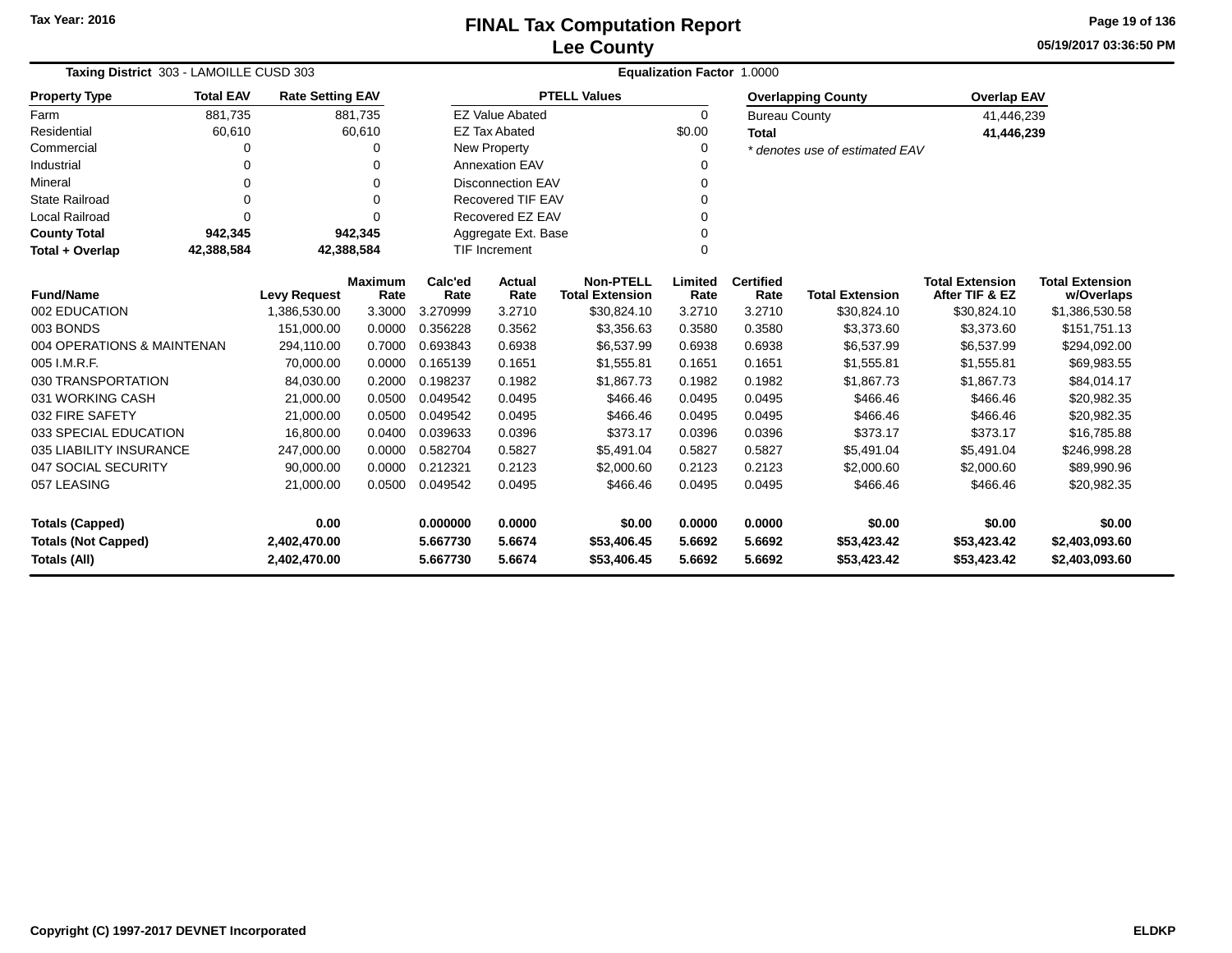**05/19/2017 03:36:50 PMPage 20 of 136**

| Taxing District 340 - BUREAU VALLEY CUSD 340      |                  |                                     |                | <b>Equalization Factor 1.0000</b> |                                  |                                        |                  |                      |                                        |                                          |                                  |  |
|---------------------------------------------------|------------------|-------------------------------------|----------------|-----------------------------------|----------------------------------|----------------------------------------|------------------|----------------------|----------------------------------------|------------------------------------------|----------------------------------|--|
| <b>Property Type</b>                              | <b>Total EAV</b> | <b>Rate Setting EAV</b>             |                |                                   |                                  | <b>PTELL Values</b>                    |                  |                      | <b>Overlapping County</b>              | <b>Overlap EAV</b>                       |                                  |  |
| Farm                                              | 7,588,293        |                                     | 7,588,293      |                                   | <b>EZ Value Abated</b>           |                                        | $\Omega$         | <b>Bureau County</b> |                                        | 126,646,842                              |                                  |  |
| Residential                                       | 891,142          |                                     | 891,142        |                                   | <b>EZ Tax Abated</b>             |                                        | \$0.00           |                      | <b>Whiteside County</b>                | 1,368,975                                |                                  |  |
| Commercial                                        | 0                |                                     | $\Omega$       |                                   | New Property                     |                                        | 129,113          | <b>Total</b>         |                                        | 128,015,817                              |                                  |  |
| Industrial                                        | 761              |                                     | 761            |                                   | <b>Annexation EAV</b>            |                                        | 0                |                      | * denotes use of estimated EAV         |                                          |                                  |  |
| Mineral                                           | $\Omega$         |                                     | $\Omega$       |                                   | <b>Disconnection EAV</b>         |                                        |                  |                      |                                        |                                          |                                  |  |
| <b>State Railroad</b>                             | 270,073          |                                     | 270,073        |                                   | <b>Recovered TIF EAV</b>         |                                        |                  |                      |                                        |                                          |                                  |  |
| <b>Local Railroad</b>                             | 0                |                                     | $\Omega$       |                                   | Recovered EZ EAV                 |                                        | 0                |                      |                                        |                                          |                                  |  |
| <b>County Total</b>                               | 8,750,269        | 8,750,269                           |                |                                   | Aggregate Ext. Base              |                                        |                  |                      |                                        |                                          |                                  |  |
| Total + Overlap                                   | 136,766,086      | 136,766,086                         |                |                                   | <b>TIF Increment</b><br>$\Omega$ |                                        |                  |                      |                                        |                                          |                                  |  |
| <b>Fund/Name</b>                                  |                  |                                     | <b>Maximum</b> | Calc'ed                           | Actual<br>Rate                   | <b>Non-PTELL</b>                       | Limited          | <b>Certified</b>     |                                        | <b>Total Extension</b><br>After TIF & EZ | <b>Total Extension</b>           |  |
| 002 EDUCATION                                     |                  | <b>Levy Request</b><br>3,712,500.00 | Rate<br>2.7500 | Rate<br>2.714489                  | 2.7145                           | <b>Total Extension</b><br>\$237,526.05 | Rate<br>2.7145   | Rate<br>2.7145       | <b>Total Extension</b><br>\$237,526.05 | \$237,526.05                             | w/Overlaps<br>\$3,712,515.40     |  |
| 003 BONDS                                         |                  | 1,288,784.00                        | 0.0000         | 0.942327                          | 0.9423                           | \$82,453.78                            | 0.9470           | 0.9470               | \$82,865.05                            | \$82,865.05                              | \$1,295,174.83                   |  |
| 004 OPERATIONS & MAINTENAN                        |                  | 675.000.00                          | 0.5000         | 0.493543                          | 0.4935                           | \$43,182.58                            | 0.4935           | 0.4935               | \$43,182.58                            | \$43,182.58                              | \$674,940.63                     |  |
| 005 I.M.R.F.                                      |                  | 200.000.00                          | 0.0000         | 0.146235                          | 0.1462                           | \$12,792.89                            | 0.1462           | 0.1462               | \$12,792.89                            | \$12,792.89                              |                                  |  |
| 030 TRANSPORTATION                                |                  | 337,500.00                          | 0.2500         | 0.246772                          | 0.2468                           | \$21,595.66                            | 0.2468           | 0.2468               | \$21,595.66                            | \$21,595.66                              | \$199,952.02<br>\$337,538.70     |  |
| 031 WORKING CASH                                  |                  | 67,500.00                           | 0.0500         | 0.049354                          | 0.0494                           | \$4,322.63                             | 0.0494           | 0.0494               | \$4,322.63                             | \$4,322.63                               | \$67,562.45                      |  |
| 032 FIRE SAFETY                                   |                  | 25,000.00                           | 0.0500         | 0.018279                          | 0.0183                           | \$1,601.30                             | 0.0183           | 0.0183               | \$1,601.30                             | \$1,601.30                               | \$25,028.19                      |  |
| 033 SPECIAL EDUCATION                             |                  | 54,000.00                           | 0.0400         | 0.039484                          | 0.0395                           | \$3,456.36                             | 0.0395           | 0.0395               | \$3,456.36                             | \$3,456.36                               | \$54,022.60                      |  |
| 035 LIABILITY INSURANCE                           |                  | 1,100,000.00                        | 0.0000         | 0.804293                          | 0.8043                           | \$70,378.41                            | 0.8043           | 0.8043               | \$70,378.41                            | \$70,378.41                              | \$1,100,009.63                   |  |
| 047 SOCIAL SECURITY                               |                  | 200,000.00                          | 0.0000         | 0.146235                          | 0.1462                           | \$12,792.89                            | 0.1462           | 0.1462               | \$12,792.89                            | \$12,792.89                              | \$199,952.02                     |  |
| 057 LEASING                                       |                  | 67,500.00                           | 0.0500         | 0.049354                          | 0.0494                           | \$4,322.63                             | 0.0494           | 0.0494               | \$4,322.63                             | \$4,322.63                               | \$67,562.45                      |  |
| 0.00<br><b>Totals (Capped)</b>                    |                  |                                     | 0.000000       | 0.0000                            | \$0.00                           | 0.0000                                 | 0.0000           | \$0.00               | \$0.00                                 | \$0.00                                   |                                  |  |
| <b>Totals (Not Capped)</b><br><b>Totals (All)</b> |                  | 7,727,784.00<br>7,727,784.00        |                | 5.650365<br>5.650365              | 5.6504<br>5.6504                 | \$494,425.18<br>\$494,425.18           | 5.6551<br>5.6551 | 5.6551<br>5.6551     | \$494,836.45<br>\$494,836.45           | \$494,836.45<br>\$494,836.45             | \$7,734,258.92<br>\$7,734,258.92 |  |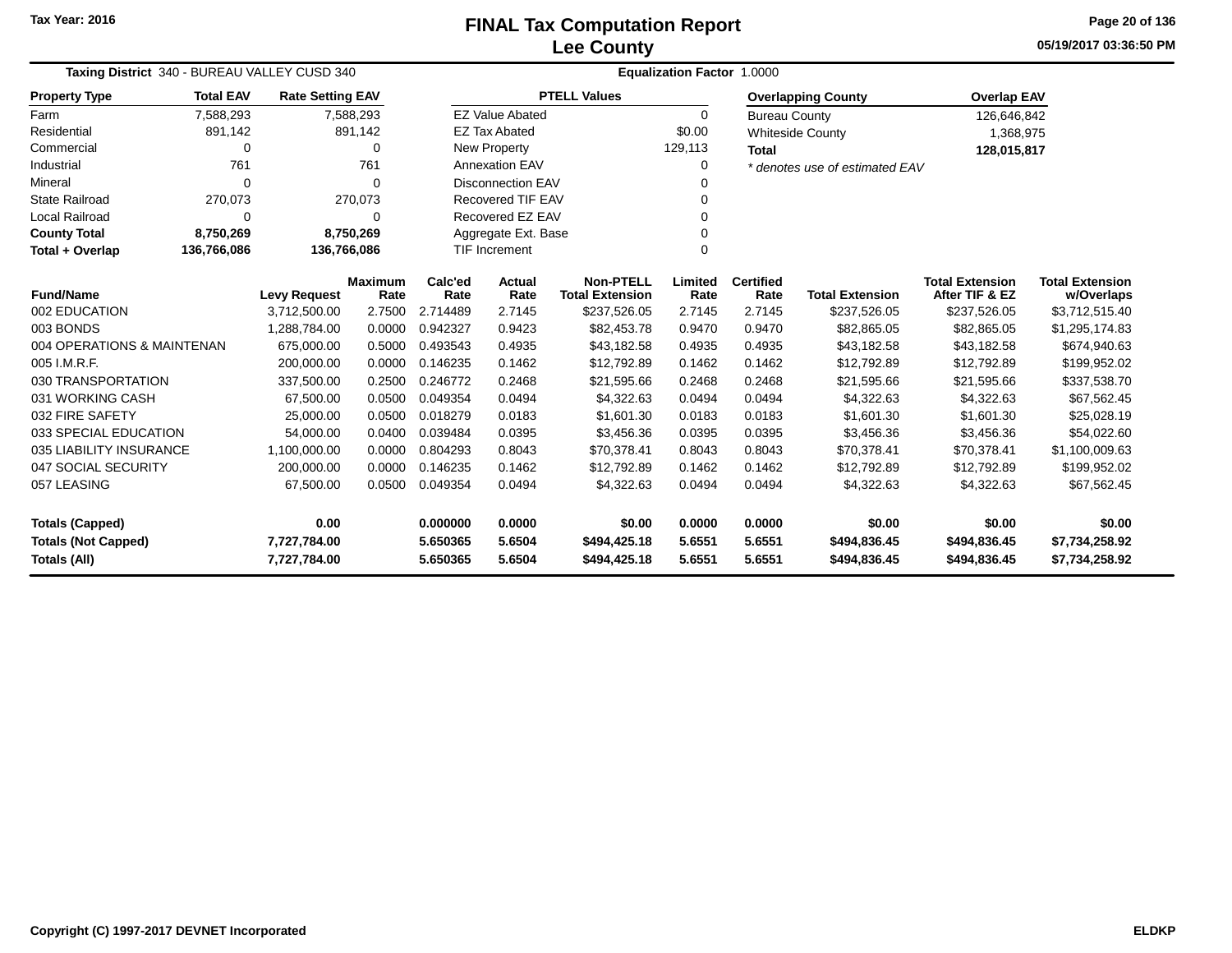## **Lee CountyFINAL Tax Computation Report** FINAL Tax Computation Report

**05/19/2017 03:36:50 PMPage 21 of 136**

| Taxing District 425 - INDIAN CREEK CUSD 425                                                                         |                                                                                                           |                         |                | Equalization Factor 1.0000 |                           |                        |              |                  |                                |                        |                        |  |  |
|---------------------------------------------------------------------------------------------------------------------|-----------------------------------------------------------------------------------------------------------|-------------------------|----------------|----------------------------|---------------------------|------------------------|--------------|------------------|--------------------------------|------------------------|------------------------|--|--|
| <b>Property Type</b>                                                                                                | <b>Total EAV</b>                                                                                          | <b>Rate Setting EAV</b> |                |                            |                           | <b>PTELL Values</b>    |              |                  | <b>Overlapping County</b>      | <b>Overlap EAV</b>     |                        |  |  |
| Farm                                                                                                                | 7,867,097                                                                                                 |                         | 7,867,097      |                            | <b>EZ Value Abated</b>    |                        | $\Omega$     | DeKalb County    |                                | 144, 141, 161          |                        |  |  |
| Residential                                                                                                         | 6,107,145                                                                                                 |                         | 6,107,145      |                            | <b>EZ Tax Abated</b>      |                        | \$0.00       | LaSalle County   |                                | 17,739                 |                        |  |  |
| Commercial                                                                                                          | 557,367                                                                                                   |                         | 557,367        |                            | New Property              |                        | 135,225      | <b>Total</b>     |                                | 144,158,900            |                        |  |  |
| Industrial                                                                                                          | 78,527                                                                                                    |                         | 78,527         |                            | <b>Annexation EAV</b>     |                        |              |                  | * denotes use of estimated EAV |                        |                        |  |  |
| Mineral                                                                                                             | 1,763,564                                                                                                 |                         | 1,763,564      |                            | <b>Disconnection EAV</b>  |                        |              |                  |                                |                        |                        |  |  |
| <b>State Railroad</b>                                                                                               | 398,965                                                                                                   |                         | 398,965        |                            | Recovered TIF EAV         |                        |              |                  |                                |                        |                        |  |  |
| <b>Local Railroad</b>                                                                                               | $\Omega$                                                                                                  |                         | 0              |                            | Recovered EZ EAV          |                        |              |                  |                                |                        |                        |  |  |
| <b>County Total</b>                                                                                                 | 16,772,665                                                                                                | 16,772,665              |                |                            | Aggregate Ext. Base       |                        | 8,278,593    |                  |                                |                        |                        |  |  |
| Total + Overlap                                                                                                     | 160,931,565                                                                                               | 160,931,565             |                |                            | <b>TIF Increment</b><br>O |                        |              |                  |                                |                        |                        |  |  |
|                                                                                                                     |                                                                                                           |                         | <b>Maximum</b> | Calc'ed                    | <b>Actual</b>             | <b>Non-PTELL</b>       | Limited      | <b>Certified</b> |                                | <b>Total Extension</b> | <b>Total Extension</b> |  |  |
| <b>Fund/Name</b>                                                                                                    |                                                                                                           | <b>Levy Request</b>     | Rate           | Rate                       | Rate                      | <b>Total Extension</b> | Rate         | Rate             | <b>Total Extension</b>         | After TIF & EZ         | w/Overlaps             |  |  |
| 002 EDUCATION                                                                                                       |                                                                                                           | 6,105,000.00            | 4.0000         | 3.793538                   | 3.7935                    | \$636,271.05           | 3.6603       | 3.6603           | \$613,929.86                   | \$613,929.86           | \$5,890,578.07         |  |  |
|                                                                                                                     | 003 BONDS<br>0.0000<br>0.3483<br>560,605.00<br>0.348350<br>\$58,419.19<br>0.3500<br>0.3500<br>\$58,704.33 |                         |                |                            |                           | \$58,704.33            | \$563,260.48 |                  |                                |                        |                        |  |  |
| 004 OPERATIONS & MAINTENAN                                                                                          |                                                                                                           | 816,000.00              | 0.7500         | 0.507048                   | 0.5070                    | \$85,037.41            | 0.4892       | 0.4892           | \$82,051.88                    | \$82,051.88            | \$787,277.22           |  |  |
| 005 I.M.R.F.                                                                                                        |                                                                                                           | 107,000.00              | 0.0000         | 0.066488                   | 0.0665                    | \$11,153.82            | 0.0642       | 0.0642           | \$10,768.05                    | \$10,768.05            | \$103,318.06           |  |  |
| 030 TRANSPORTATION                                                                                                  |                                                                                                           | 428,000.00              | 0.0000         | 0.265952                   | 0.2660                    | \$44,615.29            | 0.2567       | 0.2567           | \$43,055.43                    | \$43,055.43            | \$413,111.33           |  |  |
| 031 WORKING CASH                                                                                                    |                                                                                                           | 5,000.00                | 0.0500         | 0.003107                   | 0.0031                    | \$519.95               | 0.0030       | 0.0030           | \$503.18                       | \$503.18               | \$4,827.95             |  |  |
| 032 FIRE SAFETY                                                                                                     |                                                                                                           | 68,000.00               | 0.1000         | 0.042254                   | 0.0423                    | \$7,094.84             | 0.0408       | 0.0408           | \$6,843.25                     | \$6,843.25             | \$65,660.08            |  |  |
| 033 SPECIAL EDUCATION                                                                                               |                                                                                                           | 810,000.00              | 0.8000         | 0.503320                   | 0.5033                    | \$84,416.82            | 0.4856       | 0.4856           | \$81,448.06                    | \$81,448.06            | \$781,483.68           |  |  |
| 035 LIABILITY INSURANCE                                                                                             |                                                                                                           | 140,000.00              | 0.0000         | 0.086994                   | 0.0870                    | \$14,592.22            | 0.0839       | 0.0839           | \$14,072.27                    | \$14,072.27            | \$135,021.58           |  |  |
| 047 SOCIAL SECURITY<br>0.0000<br>0.095693<br>0.0957<br>154,000.00<br>\$16,051.44<br>0.0923<br>0.0923<br>\$15,481.17 |                                                                                                           |                         |                | \$15,481.17                | \$148,539.83              |                        |              |                  |                                |                        |                        |  |  |
| 057 LEASING<br>50,000.00                                                                                            |                                                                                                           |                         | 0.1000         | 0.031069                   | 0.0311                    | \$5,216.30             | 0.0300       | 0.0300           | \$5,031.80                     | \$5,031.80             | \$48,279.47            |  |  |
| <b>Totals (Capped)</b><br>8,683,000.00                                                                              |                                                                                                           |                         |                | 5.395463                   | 5.3955                    | \$904,969.14           | 5.2060       | 5.2060           | \$873,184.95                   | \$873,184.95           | \$8,378,097.27         |  |  |
| <b>Totals (Not Capped)</b>                                                                                          |                                                                                                           | 560,605.00              |                | 0.348350                   | 0.3483                    | \$58,419.19            | 0.3500       | 0.3500           | \$58,704.33                    | \$58,704.33            | \$563,260.48           |  |  |
| Totals (All)                                                                                                        | 5.7438<br>5.5560<br>9,243,605.00<br>5.743813<br>\$963,388.33<br>5.5560<br>\$931,889.28<br>\$931,889.28    |                         |                |                            |                           | \$8,941,357.75         |              |                  |                                |                        |                        |  |  |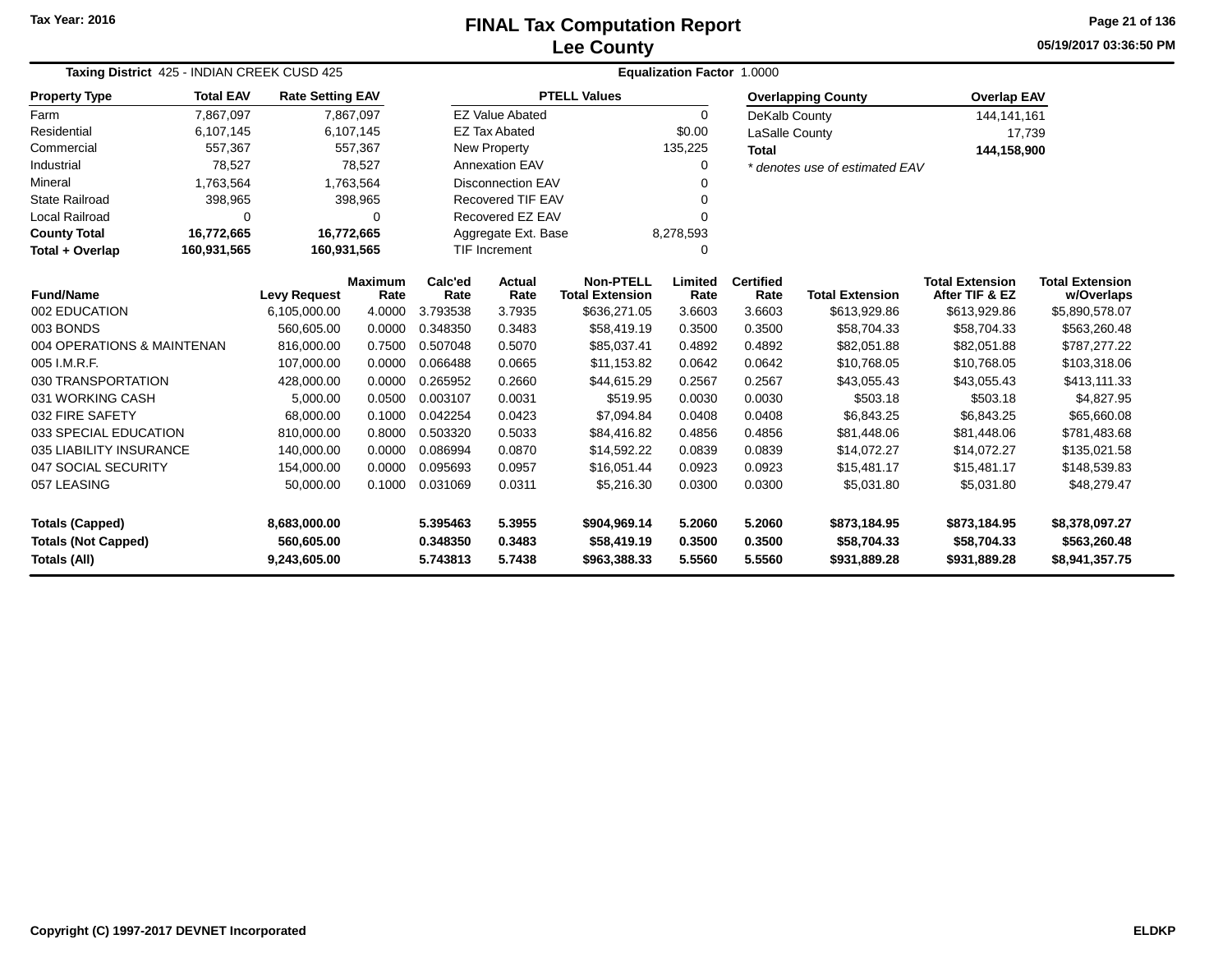**05/19/2017 03:36:50 PMPage 22 of 136**

| Taxing District 505 - OHIO HIGH CHSD 505 |                                                           |                         |                | <b>Equalization Factor 1.0000</b> |                                  |                                            |                  |                      |                                |                                          |                            |
|------------------------------------------|-----------------------------------------------------------|-------------------------|----------------|-----------------------------------|----------------------------------|--------------------------------------------|------------------|----------------------|--------------------------------|------------------------------------------|----------------------------|
| <b>Property Type</b>                     | <b>Total EAV</b>                                          | <b>Rate Setting EAV</b> |                |                                   |                                  | <b>PTELL Values</b>                        |                  |                      | <b>Overlapping County</b>      | <b>Overlap EAV</b>                       |                            |
| Farm                                     | 3,342,712                                                 |                         | 3,342,712      |                                   | <b>EZ Value Abated</b>           |                                            | 0                | <b>Bureau County</b> |                                | 25, 173, 152                             |                            |
| Residential                              | 392,903                                                   |                         | 392,903        |                                   | <b>EZ Tax Abated</b>             |                                            | \$0.00           | <b>Total</b>         |                                | 25,173,152                               |                            |
| Commercial                               | $\Omega$                                                  |                         | 0              |                                   | New Property                     |                                            | 44,758           |                      | * denotes use of estimated EAV |                                          |                            |
| Industrial                               | 141,740                                                   |                         | 141.740        |                                   | <b>Annexation EAV</b>            |                                            | 0                |                      |                                |                                          |                            |
| Mineral                                  | 4,961,607                                                 |                         | 4,961,607      |                                   | <b>Disconnection EAV</b><br>∩    |                                            |                  |                      |                                |                                          |                            |
| <b>State Railroad</b>                    | O                                                         |                         | 0              |                                   | Recovered TIF EAV                |                                            |                  |                      |                                |                                          |                            |
| <b>Local Railroad</b>                    | $\Omega$                                                  |                         | 0              |                                   | Recovered EZ EAV<br>∩            |                                            |                  |                      |                                |                                          |                            |
| <b>County Total</b>                      | 8,838,962                                                 |                         | 8,838,962      | Aggregate Ext. Base               |                                  |                                            |                  |                      |                                |                                          |                            |
| Total + Overlap                          | 34,012,114                                                | 34,012,114              |                |                                   | <b>TIF Increment</b><br>$\Omega$ |                                            |                  |                      |                                |                                          |                            |
|                                          | <b>Maximum</b><br><b>Fund/Name</b><br><b>Levy Request</b> |                         |                |                                   | Actual                           | <b>Non-PTELL</b><br><b>Total Extension</b> | Limited<br>Rate  | <b>Certified</b>     | <b>Total Extension</b>         | <b>Total Extension</b><br>After TIF & EZ | <b>Total Extension</b>     |
|                                          |                                                           | 727,900.00              | Rate<br>2.9500 | Rate<br>2.140120                  | Rate<br>2.1401                   | \$189,162.63                               | 2.1401           | Rate<br>2.1401       | \$189,162.63                   | \$189,162.63                             | w/Overlaps<br>\$727,893.25 |
| 002 EDUCATION<br>003 BONDS               |                                                           | 0.00                    | 0.0000         | 0.000000                          | 0.0000                           | \$0.00                                     | 0.0000           | 0.0000               | \$0.00                         | \$0.00                                   | \$0.00                     |
| 004 OPERATIONS & MAINTENAN               |                                                           |                         | 0.3700         | 0.383099                          | 0.3700                           | \$32,704.16                                | 0.3700           | 0.3700               | \$32,704.16                    | \$32,704.16                              | \$125,844.82               |
| 005 I.M.R.F.                             |                                                           | 130,300.00<br>15,000.00 | 0.0000         | 0.044102                          | 0.0441                           | \$3,897.98                                 | 0.0441           | 0.0441               | \$3,897.98                     | \$3,897.98                               | \$14,999.34                |
| 030 TRANSPORTATION                       |                                                           |                         | 0.1200         | 0.124647                          | 0.1200                           | \$10,606.75                                |                  | 0.1200               |                                |                                          |                            |
| 031 WORKING CASH                         |                                                           | 42,395.00<br>0.00       | 0.0500         | 0.000000                          | 0.0000                           | \$0.00                                     | 0.1200<br>0.0000 | 0.0000               | \$10,606.75<br>\$0.00          | \$10,606.75<br>\$0.00                    | \$40,814.54<br>\$0.00      |
| 032 FIRE SAFETY                          |                                                           | 15,000.00               | 0.0500         | 0.044102                          | 0.0441                           | \$3,897.98                                 | 0.0441           | 0.0441               | \$3,897.98                     | \$3,897.98                               |                            |
| 033 SPECIAL EDUCATION                    |                                                           | 7,065.00                | 0.0200         | 0.020772                          | 0.0200                           | \$1,767.79                                 | 0.0200           | 0.0200               | \$1,767.79                     | \$1,767.79                               | \$14,999.34<br>\$6,802.42  |
| 035 LIABILITY INSURANCE                  |                                                           | 100,000.00              | 0.0000         | 0.294013                          | 0.2940                           | \$25,986.55                                | 0.2940           | 0.2940               |                                | \$25,986.55                              | \$99,995.62                |
| 047 SOCIAL SECURITY                      |                                                           | 15,000.00               | 0.0000         | 0.044102                          | 0.0441                           | \$3,897.98                                 | 0.0441           | 0.0441               | \$25,986.55<br>\$3,897.98      | \$3,897.98                               | \$14,999.34                |
|                                          |                                                           |                         |                | 0.029401                          | 0.0294                           |                                            | 0.0294           | 0.0294               |                                |                                          |                            |
| 057 LEASING<br>10,000.00<br>0.0500       |                                                           |                         |                |                                   |                                  | \$2,598.65                                 |                  |                      | \$2,598.65                     | \$2,598.65                               | \$9,999.56                 |
| <b>Totals (Capped)</b>                   |                                                           | 0.00                    |                | 0.000000                          | 0.0000                           | \$0.00                                     | 0.0000           | 0.0000               | \$0.00                         | \$0.00                                   | \$0.00                     |
| <b>Totals (Not Capped)</b>               |                                                           | 1,062,660.00            |                | 3.124358                          | 3.1058                           | \$274,520.47                               | 3.1058           | 3.1058               | \$274,520.47                   | \$274,520.47                             | \$1,056,348.23             |
| <b>Totals (All)</b><br>1,062,660.00      |                                                           |                         | 3.124358       | 3.1058                            | \$274,520.47                     | 3.1058                                     | 3.1058           | \$274,520.47         | \$274,520.47                   | \$1,056,348.23                           |                            |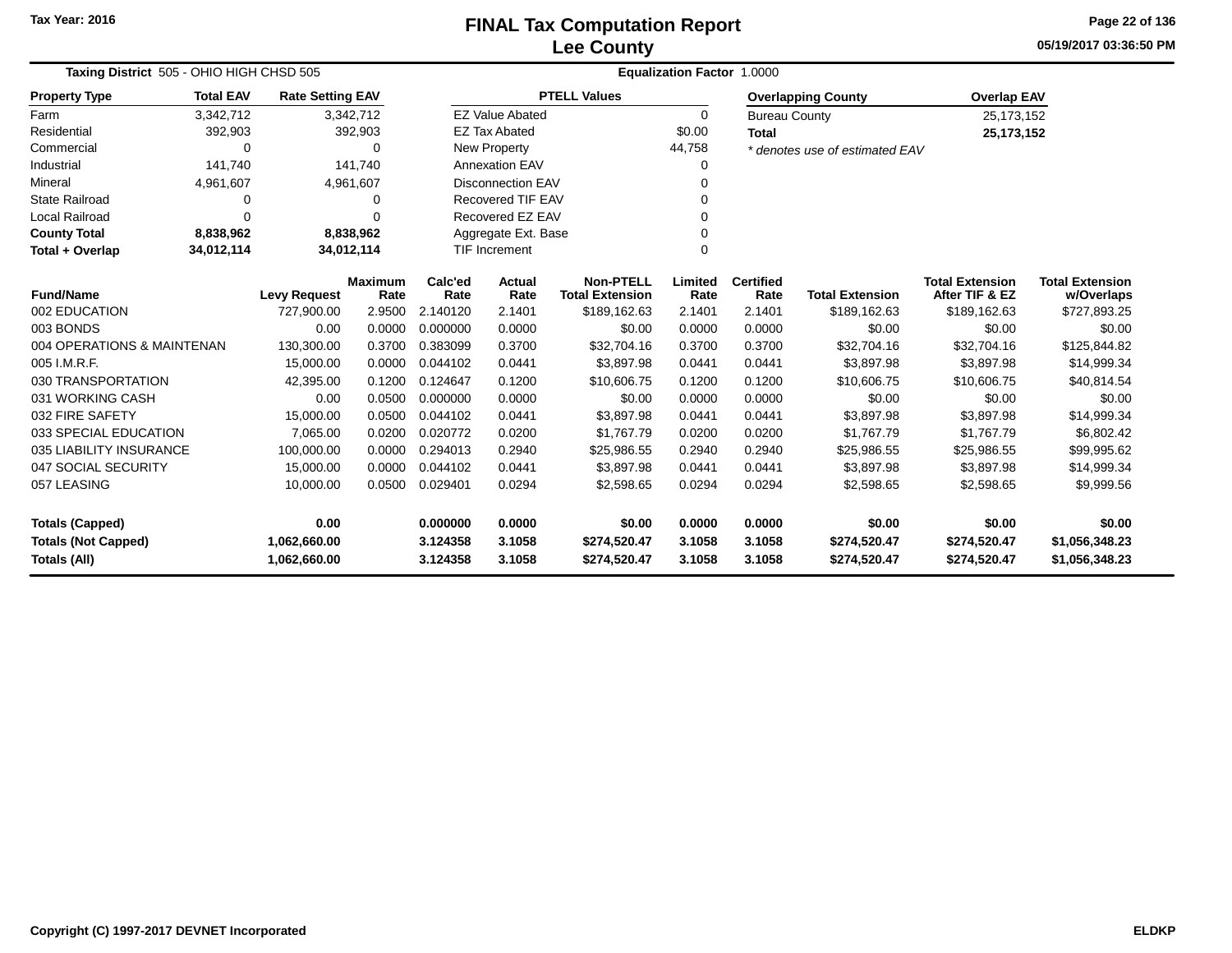## **Lee CountyFINAL Tax Computation Report** FINAL Tax Computation Report

**05/19/2017 03:36:50 PMPage 23 of 136**

| Taxing District 506 - SVCC SCHOOL DIST 506                                 |                                                                  |                         |                       | <b>Equalization Factor</b><br>1.0000       |                                    |                          |                        |                                          |                                      |                                  |                |  |
|----------------------------------------------------------------------------|------------------------------------------------------------------|-------------------------|-----------------------|--------------------------------------------|------------------------------------|--------------------------|------------------------|------------------------------------------|--------------------------------------|----------------------------------|----------------|--|
| <b>Property Type</b>                                                       | <b>Total EAV</b>                                                 | <b>Rate Setting EAV</b> |                       |                                            |                                    | <b>PTELL Values</b>      |                        |                                          | <b>Overlapping County</b>            | <b>Overlap EAV</b>               |                |  |
| Farm                                                                       | 132,331,795                                                      | 132,331,768             |                       |                                            | <b>EZ Value Abated</b>             |                          | 0                      | <b>Bureau County</b>                     |                                      | 96,324,843                       |                |  |
| Residential                                                                | 298,770,656                                                      | 297,899,879             |                       |                                            | <b>EZ Tax Abated</b>               |                          | \$0.00                 | Carroll County                           |                                      | 86,445,078                       |                |  |
| Commercial                                                                 | 77,349,868                                                       |                         | 74,637,555            |                                            | New Property                       |                          | 12,728,767             | <b>Henry County</b>                      |                                      | 3,627,728                        |                |  |
| Industrial                                                                 | 74,232,753                                                       |                         | 74,232,753            |                                            | <b>Annexation EAV</b>              |                          | 0                      | Ogle County                              |                                      | 115, 171, 351                    |                |  |
| Mineral                                                                    | 16,658,863                                                       |                         | 16,658,863            |                                            | Disconnection EAV                  |                          |                        |                                          | <b>Whiteside County</b>              | 753,846,715                      |                |  |
| <b>State Railroad</b>                                                      | 10,897,489                                                       |                         | 10,897,489            |                                            | <b>Recovered TIF EAV</b>           |                          | o                      | <b>Total</b>                             |                                      | 1,055,415,715                    |                |  |
| <b>Local Railroad</b>                                                      | 4,520                                                            |                         | 4,520                 |                                            | Recovered EZ EAV                   |                          |                        |                                          | * denotes use of estimated EAV       |                                  |                |  |
| <b>County Total</b>                                                        | 610,245,944                                                      | 606,662,827             |                       |                                            | Aggregate Ext. Base                |                          |                        |                                          |                                      |                                  |                |  |
| Total + Overlap                                                            | 1,665,661,659                                                    | 1,662,078,542           |                       |                                            | <b>TIF Increment</b><br>3,583,117  |                          |                        |                                          |                                      |                                  |                |  |
| <b>Fund/Name</b>                                                           | Calc'ed<br><b>Maximum</b><br><b>Levy Request</b><br>Rate<br>Rate |                         | <b>Actual</b><br>Rate | <b>Non-PTELL</b><br><b>Total Extension</b> | Limited<br>Rate                    | <b>Certified</b><br>Rate | <b>Total Extension</b> | <b>Total Extension</b><br>After TIF & EZ | <b>Total Extension</b><br>w/Overlaps |                                  |                |  |
| 003 BONDS                                                                  | 1,043,650.00                                                     |                         | 0.0000                | 0.062792                                   | 0.0628                             | \$380,984.26             | 0.0631                 | 0.0631                                   | \$385,065.19                         | \$382,804.24                     | \$1,048,771.56 |  |
| 027 AUDIT                                                                  |                                                                  | 60.000.00               | 0.0050                | 0.003610                                   | 0.0036                             | \$21,839.86              | 0.0036                 | 0.0036                                   | \$21,968.85                          | \$21,839.86                      | \$59,834.83    |  |
| 035 LIABILITY INS                                                          |                                                                  | 20,000.00               | 0.0000                | 0.001203                                   | 0.0012                             | \$7,279.95               | 0.0012                 | 0.0012                                   | \$7,322.95                           | \$7,279.95                       | \$19,944.94    |  |
| 047 SOCIAL SECURITY                                                        |                                                                  | 138,000.00              | 0.0000                | 0.008303                                   | 0.0083                             | \$50,353.01              | 0.0083                 | 0.0083                                   | \$50,650.41                          | \$50,353.01                      | \$137,952.52   |  |
| 136 OPERATIONS & MAINTENAN                                                 |                                                                  | 500,000.00              | 0.0300                | 0.030083                                   | 0.0300                             | \$181,998.85             | 0.0300                 | 0.0300                                   | \$183,073.78                         | \$181,998.85                     | \$498,623.56   |  |
| <b>141 FIRE SAFETY</b>                                                     |                                                                  | 850,000.00              | 0.0500                | 0.051141                                   | 0.0500                             | \$303,331.41             | 0.0500                 | 0.0500                                   | \$305,122.97                         | \$303,331.41                     | \$831,039.27   |  |
| <b>149 ADDITIONAL TAX</b>                                                  |                                                                  | 410,000.00              | 0.0247                | 0.024668                                   | 0.0247                             | \$149,845.72             | 0.0247                 | 0.0247                                   | \$150,730.75                         | \$149,845.72                     | \$410,533.40   |  |
| <b>159 EDUCATION</b>                                                       |                                                                  | 4,050,000.00            | 0.2450                | 0.243671                                   | 0.2437<br>0.2437<br>\$1,478,437.31 |                          |                        | 0.2437                                   | \$1,487,169.37                       | \$1,478,437.31                   | \$4,050,485.41 |  |
| <b>Totals (Capped)</b><br>0.00                                             |                                                                  |                         | 0.000000              | 0.0000                                     | \$0.00                             | 0.0000                   | 0.0000                 | \$0.00                                   | \$0.00                               | \$0.00                           |                |  |
| <b>Totals (Not Capped)</b><br>7,071,650.00<br>Totals (All)<br>7,071,650.00 |                                                                  |                         | 0.425471<br>0.425471  | 0.4243<br>0.4243                           | \$2,574,070.37<br>\$2,574,070.37   | 0.4246<br>0.4246         | 0.4246<br>0.4246       | \$2,591,104.27<br>\$2,591,104.27         | \$2,575,890.35<br>\$2,575,890.35     | \$7,057,185.49<br>\$7,057,185.49 |                |  |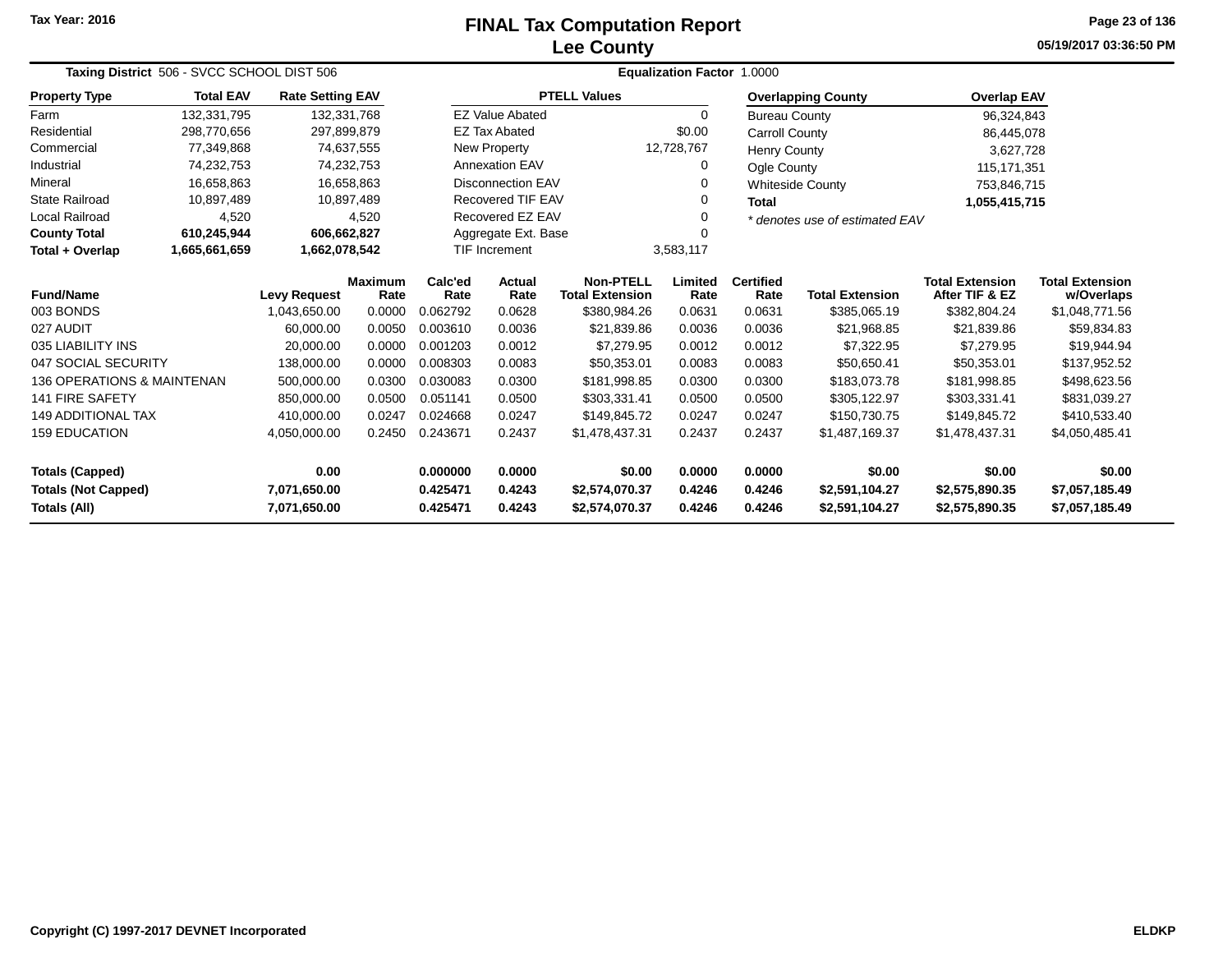## **Lee CountyFINAL Tax Computation Report** FINAL Tax Computation Report

**05/19/2017 03:36:50 PMPage 24 of 136**

| Taxing District 513 - IVCC SCHOOL DIST 513 |                                                                  |                         |           | <b>Equalization Factor 1.0000</b> |                                            |                     |                          |                        |                                          |                                      |                 |  |
|--------------------------------------------|------------------------------------------------------------------|-------------------------|-----------|-----------------------------------|--------------------------------------------|---------------------|--------------------------|------------------------|------------------------------------------|--------------------------------------|-----------------|--|
| <b>Property Type</b>                       | <b>Total EAV</b>                                                 | <b>Rate Setting EAV</b> |           |                                   |                                            | <b>PTELL Values</b> |                          |                        | <b>Overlapping County</b>                | <b>Overlap EAV</b>                   |                 |  |
| Farm                                       | 22,283,496                                                       | 22,283,496              |           |                                   | <b>EZ Value Abated</b>                     |                     | $\Omega$                 | <b>Bureau County</b>   |                                          | 490,256,131                          |                 |  |
| Residential                                | 9,106,477                                                        |                         | 9,106,477 |                                   | <b>EZ Tax Abated</b>                       |                     | \$0.00                   | DeKalb County          |                                          | 2,016,102                            |                 |  |
| Commercial                                 | 1,803,003                                                        |                         | 1,803,003 |                                   | New Property                               |                     | 143,605                  | <b>Grundy County</b>   |                                          | 20,784,616                           |                 |  |
| Industrial                                 | 127,988                                                          |                         | 127,988   |                                   | <b>Annexation EAV</b>                      |                     | 0                        | LaSalle County         |                                          | 2,229,294,322                        |                 |  |
| Mineral                                    | 12,967,113                                                       | 12,967,113              |           |                                   | Disconnection EAV                          |                     |                          |                        | Livingston County                        | 51,837,092                           |                 |  |
| <b>State Railroad</b>                      | 0                                                                |                         | $\Omega$  |                                   | <b>Recovered TIF EAV</b>                   |                     | O                        | <b>Marshall County</b> |                                          | 80,102,529                           |                 |  |
| Local Railroad                             | 10,490                                                           |                         | 10,490    |                                   | Recovered EZ EAV                           |                     |                          | Putnam County          |                                          | 168,100,201                          |                 |  |
| <b>County Total</b>                        | 46,298,567                                                       | 46,298,567              |           |                                   | Aggregate Ext. Base                        |                     |                          | <b>Total</b>           |                                          | 3,042,390,993                        |                 |  |
| Total + Overlap                            | 3,088,689,560                                                    | 3,088,689,560           |           | <b>TIF Increment</b><br>$\Omega$  |                                            |                     |                          |                        | * denotes use of estimated EAV           |                                      |                 |  |
| <b>Fund/Name</b>                           | Calc'ed<br><b>Maximum</b><br>Rate<br><b>Levy Request</b><br>Rate |                         |           | Actual<br>Rate                    | <b>Non-PTELL</b><br><b>Total Extension</b> | Limited<br>Rate     | <b>Certified</b><br>Rate | <b>Total Extension</b> | <b>Total Extension</b><br>After TIF & EZ | <b>Total Extension</b><br>w/Overlaps |                 |  |
| 003 BONDS                                  |                                                                  | 0.00                    | 0.0000    | 0.000000                          | 0.0000                                     | \$0.00              | 0.0000                   | 0.0000                 | \$0.00                                   | \$0.00                               | \$0.00          |  |
| 027 AUDIT                                  |                                                                  | 36,500.00               | 0.0050    | 0.001182                          | 0.0012                                     | \$555.58            | 0.0012                   | 0.0012                 | \$555.58                                 | \$555.58                             | \$37,064.27     |  |
| 035 LIABILITY INS                          |                                                                  | 402,000.00              | 0.0000    | 0.013015                          | 0.0130                                     | \$6,018.81          | 0.0130                   | 0.0130                 | \$6,018.81                               | \$6,018.81                           | \$401,529.64    |  |
| 047 SOCIAL SECURITY                        |                                                                  | 275,000.00              | 0.0000    | 0.008904                          | 0.0089                                     | \$4,120.57          | 0.0089                   | 0.0089                 | \$4,120.57                               | \$4,120.57                           | \$274,893.37    |  |
| <b>109 PRIOR YEAR ADJUSTMENT</b>           |                                                                  | 0.00                    | 0.0000    | $-0.044400$                       | $-0.0444$                                  | (\$20,556.56)       | $-0.0444$                | $-0.0444$              | (\$20,556.56)                            | (\$20,556.56)                        | (\$20,556.56)   |  |
| 136 OPERATIONS & MAINTENAN                 |                                                                  | 1,265,900.00            | 0.0400    | 0.040985                          | 0.0400                                     | \$18,519.43         | 0.0400                   | 0.0400                 | \$18,519.43                              | \$18,519.43                          | \$1,235,475.82  |  |
| <b>141 FIRE SAFETY</b>                     |                                                                  | 1,411,797.00            | 0.0500    | 0.045709                          | 0.0457                                     | \$21,158.45         | 0.0457                   | 0.0457                 | \$21,158.45                              | \$21,158.45                          | \$1,411,531.13  |  |
| <b>149 ADDITIONAL TAX</b>                  |                                                                  | 4,105,000.00            | 0.1297    | 0.132904                          | 0.1297                                     | \$60,049.24         | 0.1297                   | 0.1297                 | \$60,049.24                              | \$60,049.24                          | \$4,006,030.36  |  |
| <b>159 EDUCATION</b>                       |                                                                  | 4,114,400.00            | 0.1300    | 0.133209                          | 0.1300                                     | \$60,188.14         | 0.1300                   | 0.1300                 | \$60,188.14                              | \$60,188.14                          | \$4,015,296.43  |  |
| <b>Totals (Capped)</b>                     |                                                                  | 0.00                    |           | 0.000000                          | 0.0000                                     | \$0.00              | 0.0000                   | 0.0000                 | \$0.00                                   | \$0.00                               | \$0.00          |  |
| <b>Totals (Not Capped)</b>                 |                                                                  | 11,610,597.00           |           | 0.331508                          | 0.3241                                     | \$150,053.66        | 0.3241                   | 0.3241                 | \$150,053.66                             | \$150,053.66                         | \$11,361,264.46 |  |
| Totals (All)                               |                                                                  | 11,610,597.00           |           | 0.331508                          | 0.3241                                     | \$150,053.66        | 0.3241                   | 0.3241                 | \$150,053.66                             | \$150,053.66                         | \$11,361,264.46 |  |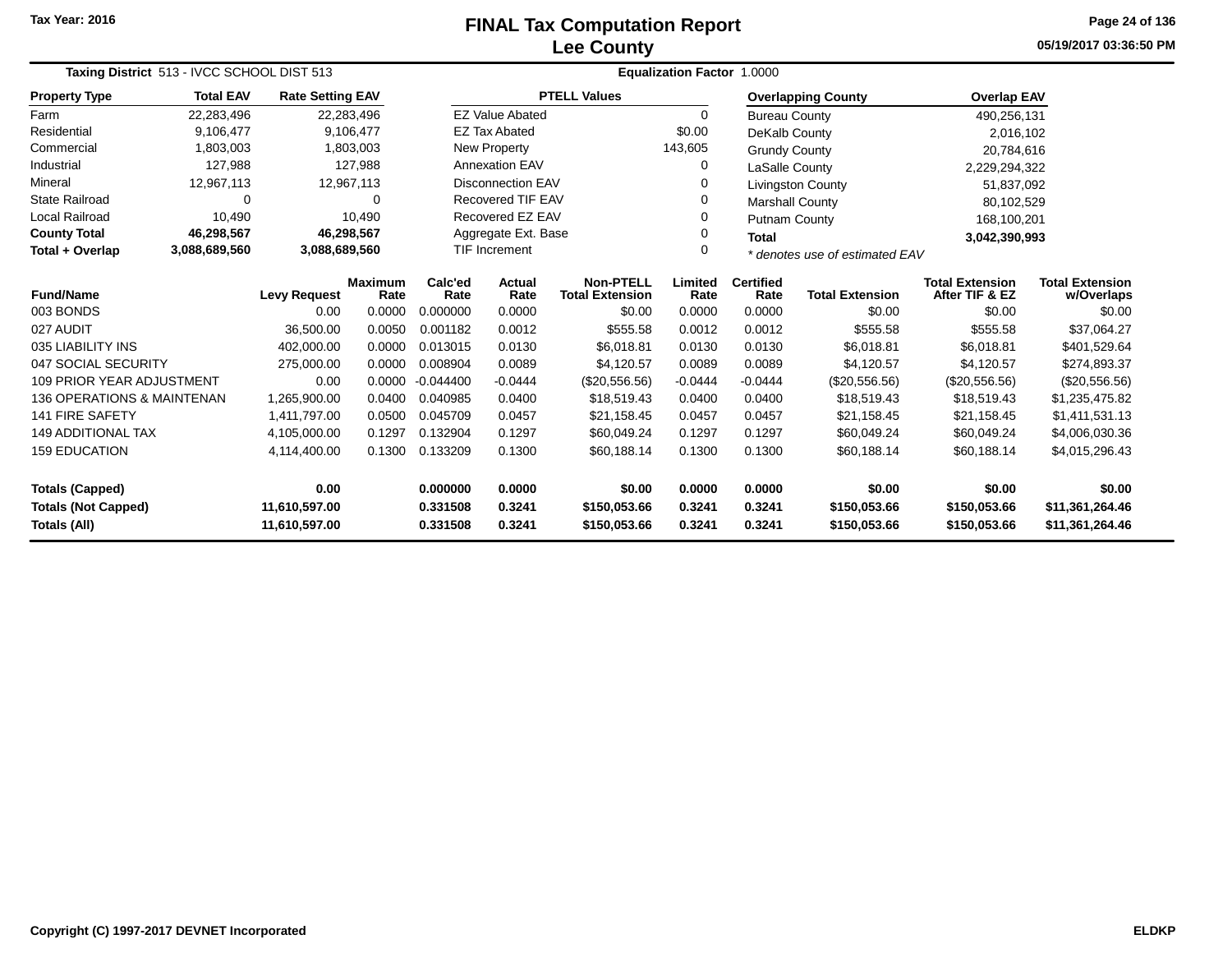## **Lee CountyFINAL Tax Computation Report** FINAL Tax Computation Report

**05/19/2017 03:36:50 PMPage 25 of 136**

| Taxing District 523 - KISHWAUKEE CC SD 523 |                  |                         |                        |                 |                          |                                            | <b>Equalization Factor 1.0000</b> |                          |                                |                                          |                                      |  |
|--------------------------------------------|------------------|-------------------------|------------------------|-----------------|--------------------------|--------------------------------------------|-----------------------------------|--------------------------|--------------------------------|------------------------------------------|--------------------------------------|--|
| <b>Property Type</b>                       | <b>Total EAV</b> | <b>Rate Setting EAV</b> |                        |                 |                          | <b>PTELL Values</b>                        |                                   |                          | <b>Overlapping County</b>      | <b>Overlap EAV</b>                       |                                      |  |
| Farm                                       | 45,873,025       | 45,862,638              |                        |                 | <b>EZ Value Abated</b>   |                                            | $\Omega$                          | <b>Boone County</b>      |                                | 5,694,352                                |                                      |  |
| Residential                                | 29,425,737       | 27,518,874              |                        |                 | <b>EZ Tax Abated</b>     |                                            | \$0.00                            | DeKalb County            |                                | 1,548,134,311                            |                                      |  |
| Commercial                                 | 3,302,945        |                         | 3,129,148              |                 | New Property             |                                            | 341,919                           | Kane County              |                                | 7,458,776                                |                                      |  |
| Industrial                                 | 195,013          |                         | 195,013                |                 | <b>Annexation EAV</b>    |                                            | $\Omega$                          | LaSalle County           |                                | 17,739                                   |                                      |  |
| Mineral                                    | 8,706,362        |                         | 8,706,362              |                 | <b>Disconnection EAV</b> |                                            | 0                                 | Ogle County              |                                | 397,481,814                              |                                      |  |
| <b>State Railroad</b>                      | 1,360,147        |                         | 1,360,147              |                 | <b>Recovered TIF EAV</b> |                                            | 0                                 |                          | Winnebago County               | 580,883                                  |                                      |  |
| Local Railroad                             | $\Omega$         |                         | $\mathbf 0$            |                 | Recovered EZ EAV         |                                            | 0                                 | <b>Total</b>             |                                | 1,959,367,875                            |                                      |  |
| <b>County Total</b>                        | 88,863,229       | 86,772,182              |                        |                 | Aggregate Ext. Base      |                                            | 0                                 |                          | * denotes use of estimated EAV |                                          |                                      |  |
| Total + Overlap                            | 2,048,231,104    | 2,046,140,057           |                        |                 | <b>TIF Increment</b>     |                                            | 2,091,047                         |                          |                                |                                          |                                      |  |
| <b>Fund/Name</b>                           |                  | <b>Levy Request</b>     | <b>Maximum</b><br>Rate | Calc'ed<br>Rate | Actual<br>Rate           | <b>Non-PTELL</b><br><b>Total Extension</b> | Limited<br>Rate                   | <b>Certified</b><br>Rate | <b>Total Extension</b>         | <b>Total Extension</b><br>After TIF & EZ | <b>Total Extension</b><br>w/Overlaps |  |
| 003 BONDS                                  |                  | 4,166,906.26            | 0.0000                 | 0.203647        | 0.2036                   | \$176,668.16                               | 0.2046                            | 0.2046                   | \$181,814.17                   | \$177,535.88                             | \$4,186,402.56                       |  |
| 027 AUDIT                                  |                  | 83,221.00               | 0.0050                 | 0.004067        | 0.0041                   | \$3,557.66                                 | 0.0041                            | 0.0041                   | \$3,643.39                     | \$3,557.66                               | \$83,891.74                          |  |
| 035 LIABILITY INSURANCE                    |                  | 1.211.116.00            | 0.0000                 | 0.059190        | 0.0592                   | \$51,369.13                                | 0.0592                            | 0.0592                   | \$52,607.03                    | \$51,369.13                              | \$1,211,314.91                       |  |
| 047 SOCIAL SECURITY                        |                  | 263,000.00              | 0.0000                 | 0.012854        | 0.0129                   | \$11,193.61                                | 0.0129                            | 0.0129                   | \$11,463.36                    | \$11,193.61                              | \$263,952.07                         |  |
| 136 OPERATIONS & MAINTENAN                 |                  | 1,515,664.00            | 0.0750                 | 0.074074        | 0.0741                   | \$64,298.19                                | 0.0741                            | 0.0741                   | \$65,847.65                    | \$64,298.19                              | \$1,516,189.78                       |  |
| 141 FIRE SAFETY                            |                  | 800,000.00              | 0.0500                 | 0.039098        | 0.0391                   | \$33,927.92                                | 0.0391                            | 0.0391                   | \$34,745.52                    | \$33,927.92                              | \$800,040.76                         |  |
| <b>159 EDUCATION</b>                       |                  | 5,765,093.00            | 0.2750                 | 0.281755        | 0.2750                   | \$238,623.50                               | 0.2750                            | 0.2750                   | \$244,373.88                   | \$238,623.50                             | \$5,626,885.16                       |  |
| <b>Totals (Capped)</b>                     |                  | 0.00                    |                        | 0.000000        | 0.0000                   | \$0.00                                     | 0.0000                            | 0.0000                   | \$0.00                         | \$0.00                                   | \$0.00                               |  |
| <b>Totals (Not Capped)</b>                 |                  | 13,805,000.26           |                        | 0.674685        | 0.6680                   | \$579,638.17                               | 0.6690                            | 0.6690                   | \$594,495.00                   | \$580,505.89                             | \$13,688,676.98                      |  |
| Totals (All)                               |                  | 13,805,000.26           |                        | 0.674685        | 0.6680                   | \$579,638.17                               | 0.6690                            | 0.6690                   | \$594,495.00                   | \$580,505.89                             | \$13,688,676.98                      |  |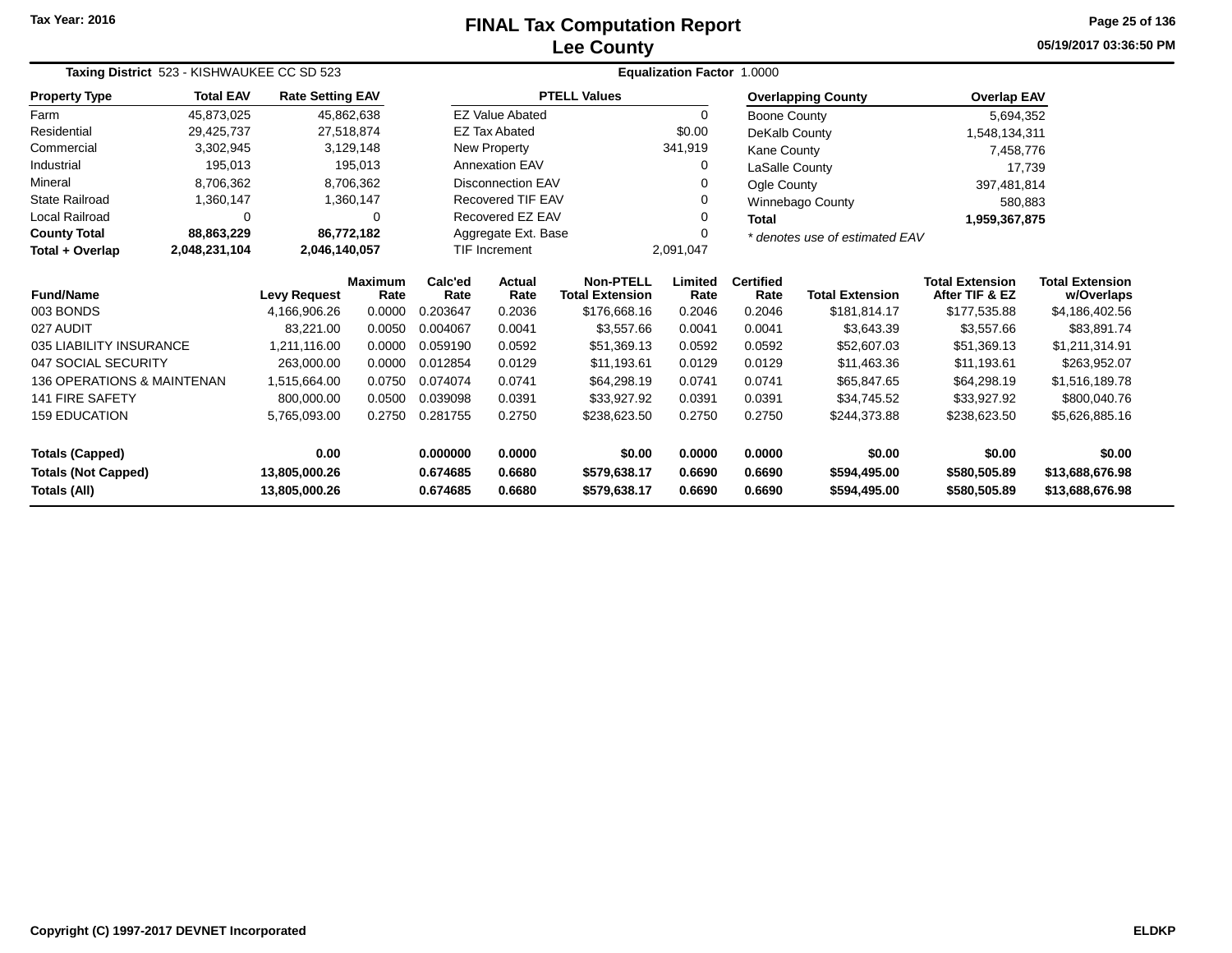## **Lee CountyFINAL Tax Computation Report** FINAL Tax Computation Report

**05/19/2017 03:36:50 PM Page 26 of 136**

| Taxing District 600 - LEE COUNTY                                            |                  |                                      |                        |                                  | <b>Equalization Factor 1.0000</b> |                                            |                            |                            |                                            |                                            |                                            |  |
|-----------------------------------------------------------------------------|------------------|--------------------------------------|------------------------|----------------------------------|-----------------------------------|--------------------------------------------|----------------------------|----------------------------|--------------------------------------------|--------------------------------------------|--------------------------------------------|--|
| <b>Property Type</b>                                                        | <b>Total EAV</b> | <b>Rate Setting EAV</b>              |                        |                                  |                                   | <b>PTELL Values</b>                        |                            |                            |                                            |                                            |                                            |  |
| Farm                                                                        | 200,488,316      | 200,433,852                          |                        |                                  | <b>EZ Value Abated</b>            |                                            | 4,916,454                  |                            |                                            |                                            |                                            |  |
| Residential                                                                 | 337,302,870      | 334,525,230                          |                        |                                  | <b>EZ Tax Abated</b>              |                                            | \$43,250.04                |                            |                                            |                                            |                                            |  |
| Commercial                                                                  | 82,455,816       | 76,610,789                           |                        |                                  | <b>New Property</b>               |                                            | 13,214,291                 |                            |                                            |                                            |                                            |  |
| Industrial                                                                  | 74,555,754       | 72,642,267                           |                        |                                  | <b>Annexation EAV</b>             |                                            | 0                          |                            |                                            |                                            |                                            |  |
| Mineral                                                                     | 38,332,338       | 38,332,338                           |                        |                                  | <b>Disconnection EAV</b>          |                                            | $\Omega$                   |                            |                                            |                                            |                                            |  |
| <b>State Railroad</b>                                                       | 12,257,636       | 12,257,636                           |                        |                                  | Recovered TIF EAV                 |                                            | $\Omega$                   |                            |                                            |                                            |                                            |  |
| Local Railroad                                                              | 15,010           |                                      | 15,010                 |                                  | Recovered EZ EAV                  |                                            | 115,013                    |                            |                                            |                                            |                                            |  |
| <b>County Total</b>                                                         | 745,407,740      | 734,817,122                          |                        |                                  | Aggregate Ext. Base               |                                            | 6,302,858                  |                            |                                            |                                            |                                            |  |
| Total + Overlap                                                             | 745,407,740      | 734,817,122                          |                        |                                  | <b>TIF Increment</b>              |                                            | 5,674,164                  |                            |                                            |                                            |                                            |  |
| <b>Fund/Name</b>                                                            |                  | <b>Levy Request</b>                  | <b>Maximum</b><br>Rate | Calc'ed<br>Rate                  | <b>Actual</b><br>Rate             | <b>Non-PTELL</b><br><b>Total Extension</b> | Limited<br>Rate            | <b>Certified</b><br>Rate   | <b>Total Extension</b>                     | <b>Total Extension</b><br>After TIF & EZ   | <b>Total Extension</b><br>w/Overlaps       |  |
| 001 CORPORATE                                                               |                  | 2,979,174.00                         | 0.0000                 | 0.405431                         | 0.4054                            | \$2,978,948.61                             | 0.3960                     | 0.3960                     | \$2,951,814.65                             | \$2,909,875.80                             | \$2,909,875.80                             |  |
| 005 I.M.R.F.                                                                |                  | 762,500.00                           | 0.0000                 | 0.103767                         | 0.1038                            | \$762,740.17                               | 0.1014                     | 0.1014                     | \$755,843.45                               | \$745,104.56                               | \$745,104.56                               |  |
| 006 HIGHWAY                                                                 |                  | 653,000.00                           | 0.2000                 | 0.088866                         | 0.0889                            | \$653,252.42                               | 0.0868                     | 0.0868                     | \$647,013.92                               | \$637,821.26                               | \$637,821.26                               |  |
| 008 BRIDGE                                                                  |                  | 241,500.00                           | 0.2500                 | 0.032865                         | 0.0329                            | \$241,754.83                               | 0.0321                     | 0.0321                     | \$239,275.88                               | \$235,876.30                               | \$235,876.30                               |  |
| 020 TUBERCULOSIS SANATARIU                                                  |                  | 12,500.00                            | 0.0750                 | 0.001701                         | 0.0017                            | \$12,491.89                                | 0.0017                     | 0.0017                     | \$12,671.93                                | \$12,491.89                                | \$12,491.89                                |  |
| 021 FEDERAL AID HIGHWAY MAT                                                 |                  | 304,500.00                           | 0.0500                 | 0.041439                         | 0.0414                            | \$304,214.29                               | 0.0404                     | 0.0404                     | \$301,144.73                               | \$296,866.12                               | \$296,866.12                               |  |
| 022 COUNTY HEALTH DEPARTMI                                                  |                  | 556,000.00                           | 0.1000                 | 0.075665                         | 0.0757                            | \$556,256.56                               | 0.0739                     | 0.0739                     | \$550,856.32                               | \$543,029.85                               | \$543,029.85                               |  |
| 035 LIABILITY INSURANCE                                                     |                  | 356,966.00                           | 0.0000                 | 0.048579                         | 0.0486                            | \$357,121.12                               | 0.0475                     | 0.0475                     | \$354,068.68                               | \$349,038.13                               | \$349,038.13                               |  |
| 047 SOCIAL SECURITY                                                         |                  | 475,000.00                           | 0.0000                 | 0.064642                         | 0.0646                            | \$474,691.86                               | 0.0631                     | 0.0631                     | \$470,352.28                               | \$463,669.60                               | \$463,669.60                               |  |
| 053 EXTENSION EDUCATION                                                     |                  | 136,860.00                           | 0.0500                 | 0.018625                         | 0.0186                            | \$136,675.98                               | 0.0182                     | 0.0182                     | \$135,664.21                               | \$133,736.72                               | \$133,736.72                               |  |
| 055 VETERANS ASSISTANCE                                                     |                  | 37,500.00                            | 0.0400                 | 0.005103                         | 0.0051                            | \$37,475.67                                | 0.0050                     | 0.0050                     | \$37,270.39                                | \$36,740.86                                | \$36,740.86                                |  |
| 142 SENIOR CITIZENS SOCIAL S                                                |                  | 102,500.00                           | 0.0146                 | 0.013949                         | 0.0139                            | \$102,139.58                               | 0.0136                     | 0.0136                     | \$101,375.45                               | \$99,935.13                                | \$99,935.13                                |  |
| <b>Totals (Capped)</b><br><b>Totals (Not Capped)</b><br><b>Totals (All)</b> |                  | 6,618,000.00<br>0.00<br>6,618,000.00 |                        | 0.900632<br>0.000000<br>0.900632 | 0.9006<br>0.0000<br>0.9006        | \$6,617,762.98<br>\$0.00<br>\$6,617,762.98 | 0.8797<br>0.0000<br>0.8797 | 0.8797<br>0.0000<br>0.8797 | \$6,557,351.89<br>\$0.00<br>\$6,557,351.89 | \$6,464,186.22<br>\$0.00<br>\$6,464,186.22 | \$6,464,186.22<br>\$0.00<br>\$6,464,186.22 |  |
|                                                                             |                  |                                      |                        |                                  |                                   |                                            |                            |                            |                                            |                                            |                                            |  |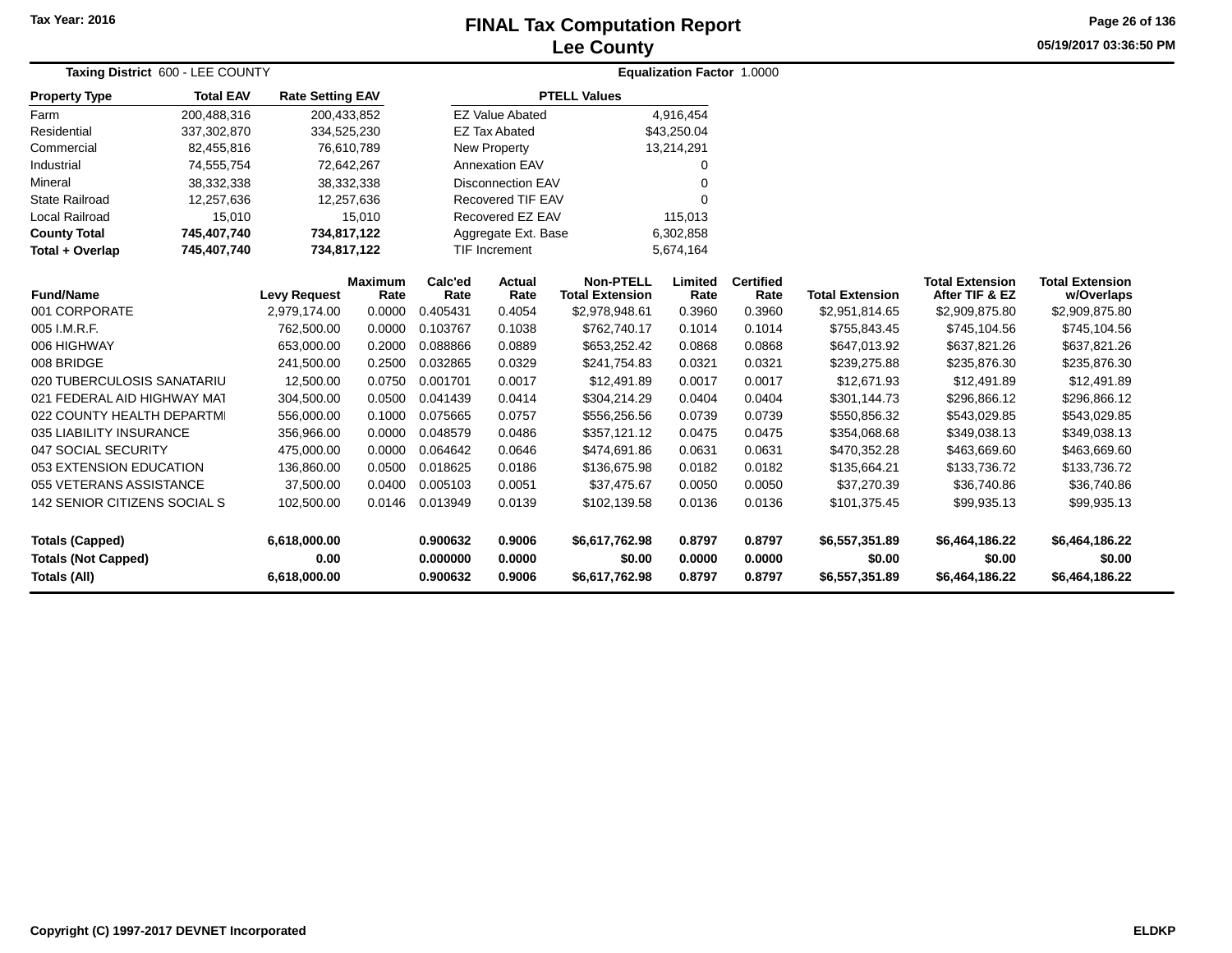# **Lee CountyFINAL Tax Computation Report** FINAL Tax Computation Report

**05/19/2017 03:36:50 PM Page 27 of 136**

| Taxing District 601 - ALTO TOWNSHIP                                  |                  |                                  |                                  |                                                                |                                 |                                                           | <b>Equalization Factor 1.0000</b> |                                    |                                       |                                                         |                                                     |
|----------------------------------------------------------------------|------------------|----------------------------------|----------------------------------|----------------------------------------------------------------|---------------------------------|-----------------------------------------------------------|-----------------------------------|------------------------------------|---------------------------------------|---------------------------------------------------------|-----------------------------------------------------|
| <b>Property Type</b>                                                 | <b>Total EAV</b> | <b>Rate Setting EAV</b>          |                                  |                                                                |                                 | <b>PTELL Values</b>                                       |                                   |                                    |                                       |                                                         |                                                     |
| Farm                                                                 | 10,672,284       |                                  | 10,672,284                       |                                                                | <b>EZ Value Abated</b>          |                                                           | $\Omega$                          |                                    |                                       |                                                         |                                                     |
| Residential                                                          | 6,347,768        |                                  | 6,347,768                        |                                                                | <b>EZ Tax Abated</b>            |                                                           | \$0.00                            |                                    |                                       |                                                         |                                                     |
| Commercial                                                           | 1,219,880        |                                  | 1,219,880                        |                                                                | New Property                    |                                                           | 33,070                            |                                    |                                       |                                                         |                                                     |
| Industrial                                                           | 140,014          |                                  | 140,014                          |                                                                | <b>Annexation EAV</b>           |                                                           |                                   |                                    |                                       |                                                         |                                                     |
| Mineral                                                              | 1,122,268        |                                  | 1,122,268                        |                                                                | <b>Disconnection EAV</b>        |                                                           |                                   |                                    |                                       |                                                         |                                                     |
| <b>State Railroad</b>                                                | 1,294,799        |                                  | 1,294,799                        |                                                                | <b>Recovered TIF EAV</b>        |                                                           |                                   |                                    |                                       |                                                         |                                                     |
| Local Railroad                                                       |                  |                                  | 0                                |                                                                | Recovered EZ EAV                |                                                           | $\Omega$                          |                                    |                                       |                                                         |                                                     |
| <b>County Total</b>                                                  | 20,797,013       |                                  | 20,797,013                       |                                                                | Aggregate Ext. Base             |                                                           | 64,175                            |                                    |                                       |                                                         |                                                     |
| Total + Overlap                                                      | 20,797,013       |                                  | 20,797,013                       |                                                                | TIF Increment                   |                                                           | 0                                 |                                    |                                       |                                                         |                                                     |
| <b>Fund/Name</b><br>001 CORPORATE                                    |                  | <b>Levy Request</b><br>67,384.00 | <b>Maximum</b><br>Rate<br>0.3900 | Calc'ed<br>Rate<br>0.324008                                    | <b>Actual</b><br>Rate<br>0.3240 | <b>Non-PTELL</b><br><b>Total Extension</b><br>\$67,382.32 | Limited<br>Rate<br>0.3112         | <b>Certified</b><br>Rate<br>0.3112 | <b>Total Extension</b><br>\$64,720.30 | <b>Total Extension</b><br>After TIF & EZ<br>\$64,720.30 | <b>Total Extension</b><br>w/Overlaps<br>\$64,720.30 |
| <b>Totals (Capped)</b><br><b>Totals (Not Capped)</b><br>Totals (All) |                  | 67,384.00<br>0.00<br>67,384.00   |                                  | 0.324008<br>0.3240<br>0.000000<br>0.0000<br>0.324008<br>0.3240 |                                 | \$67,382.32<br>\$0.00<br>\$67,382.32                      | 0.3112<br>0.0000<br>0.3112        | 0.3112<br>0.0000<br>0.3112         | \$64,720.30<br>\$0.00<br>\$64,720.30  | \$64,720.30<br>\$0.00<br>\$64,720.30                    | \$64,720.30<br>\$0.00<br>\$64,720.30                |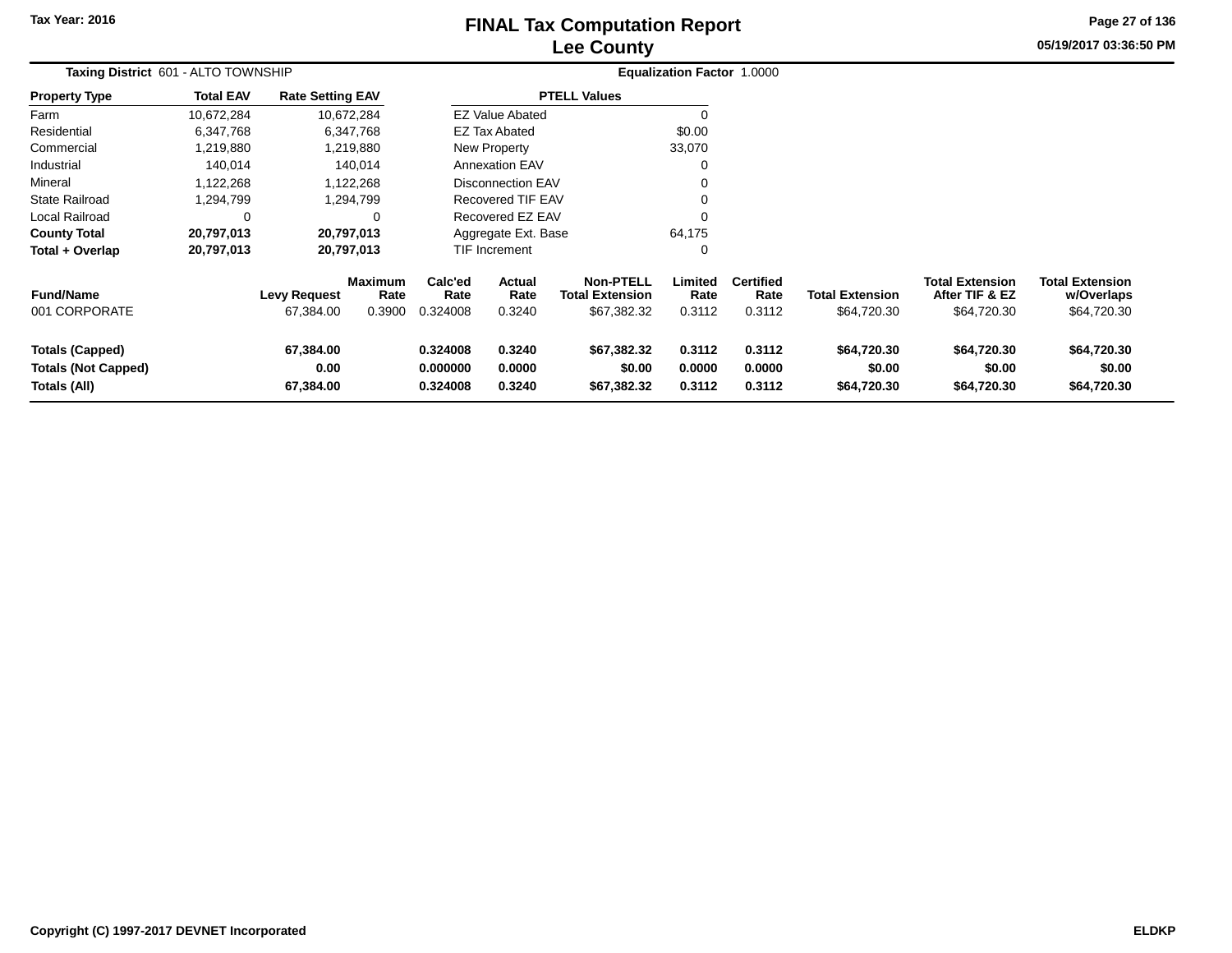# **Lee CountyFINAL Tax Computation Report**

**05/19/2017 03:36:50 PM Page 28 of 136**

|                                            | Taxing District 601RB - ALTO TWP ROAD/BRIDGE |                         |                        |                      |                          |                                            | Equalization Factor 1.0000 |                          |                                 |                                          |                                      |
|--------------------------------------------|----------------------------------------------|-------------------------|------------------------|----------------------|--------------------------|--------------------------------------------|----------------------------|--------------------------|---------------------------------|------------------------------------------|--------------------------------------|
| <b>Property Type</b>                       | <b>Total EAV</b>                             | <b>Rate Setting EAV</b> |                        |                      |                          | <b>PTELL Values</b>                        |                            |                          | <b>Road and Bridge Transfer</b> |                                          |                                      |
| Farm                                       | 10,672,284                                   |                         | 10,672,284             |                      | <b>EZ Value Abated</b>   |                                            | $\Omega$                   | <b>Municipality</b>      |                                 | Fund                                     | <b>Amount Extended</b>               |
| Residential                                | 6,347,768                                    |                         | 6,347,768              |                      | <b>EZ Tax Abated</b>     |                                            | \$0.00                     |                          |                                 |                                          |                                      |
| Commercial                                 | 1,219,880                                    |                         | 1,219,880              |                      | New Property             |                                            | 33,070                     |                          | 711 - VILLAGE OF STEWARD        | 007                                      | \$2,262.94                           |
| Industrial                                 | 140,014                                      |                         | 140,014                |                      | <b>Annexation EAV</b>    |                                            | $\Omega$                   | Total                    |                                 |                                          | \$2,262.94                           |
| Mineral                                    | 1,122,268                                    |                         | 1,122,268              |                      | <b>Disconnection EAV</b> |                                            | 0                          |                          |                                 |                                          |                                      |
| <b>State Railroad</b>                      | 1,294,799                                    |                         | 1,294,799              |                      | <b>Recovered TIF EAV</b> |                                            |                            |                          |                                 |                                          |                                      |
| <b>Local Railroad</b>                      | $\Omega$                                     |                         | 0                      |                      | Recovered EZ EAV         |                                            | $\Omega$                   |                          |                                 |                                          |                                      |
| <b>County Total</b>                        | 20,797,013                                   |                         | 20,797,013             |                      | Aggregate Ext. Base      |                                            | 73,028                     |                          |                                 |                                          |                                      |
| Total + Overlap                            | 20,797,013                                   |                         | 20,797,013             |                      | <b>TIF Increment</b>     |                                            | 0                          |                          |                                 |                                          |                                      |
| <b>Fund/Name</b>                           |                                              | Levy Request            | <b>Maximum</b><br>Rate | Calc'ed<br>Rate      | <b>Actual</b><br>Rate    | <b>Non-PTELL</b><br><b>Total Extension</b> | Limited<br>Rate            | <b>Certified</b><br>Rate | <b>Total Extension</b>          | <b>Total Extension</b><br>After TIF & EZ | <b>Total Extension</b><br>w/Overlaps |
| 007 ROAD & BRIDGE                          |                                              | 35,242.00               | 0.9400                 | 0.169457             | 0.1695                   | \$35,250.94                                | 0.1628                     | 0.1628                   | \$33,857.54                     | \$33,857.54                              | \$33,857.54                          |
| 009 PERMANENT ROAD                         |                                              | 33,990.00               | 0.2500                 | 0.163437             | 0.1634                   | \$33,982.32                                | 0.1569                     | 0.1569                   | \$32,630.51                     | \$32,630.51                              | \$32,630.51                          |
| 010 EQUIPMENT & BUILDING                   |                                              | 7,466.00                | 0.1000                 | 0.035899             | 0.0359                   | \$7,466.13                                 | 0.0345                     | 0.0345                   | \$7,174.97                      | \$7,174.97                               | \$7,174.97                           |
| <b>Totals (Capped)</b>                     |                                              | 76,698.00               |                        | 0.368793             | 0.3688                   | \$76,699.39                                | 0.3542                     | 0.3542                   | \$73,663.02                     | \$73,663.02                              | \$73,663.02                          |
| <b>Totals (Not Capped)</b><br>Totals (All) |                                              | 0.00<br>76,698.00       |                        | 0.000000<br>0.368793 | 0.0000<br>0.3688         | \$0.00<br>\$76,699.39                      | 0.0000<br>0.3542           | 0.0000<br>0.3542         | \$0.00<br>\$73,663.02           | \$0.00<br>\$73,663.02                    | \$0.00<br>\$73,663.02                |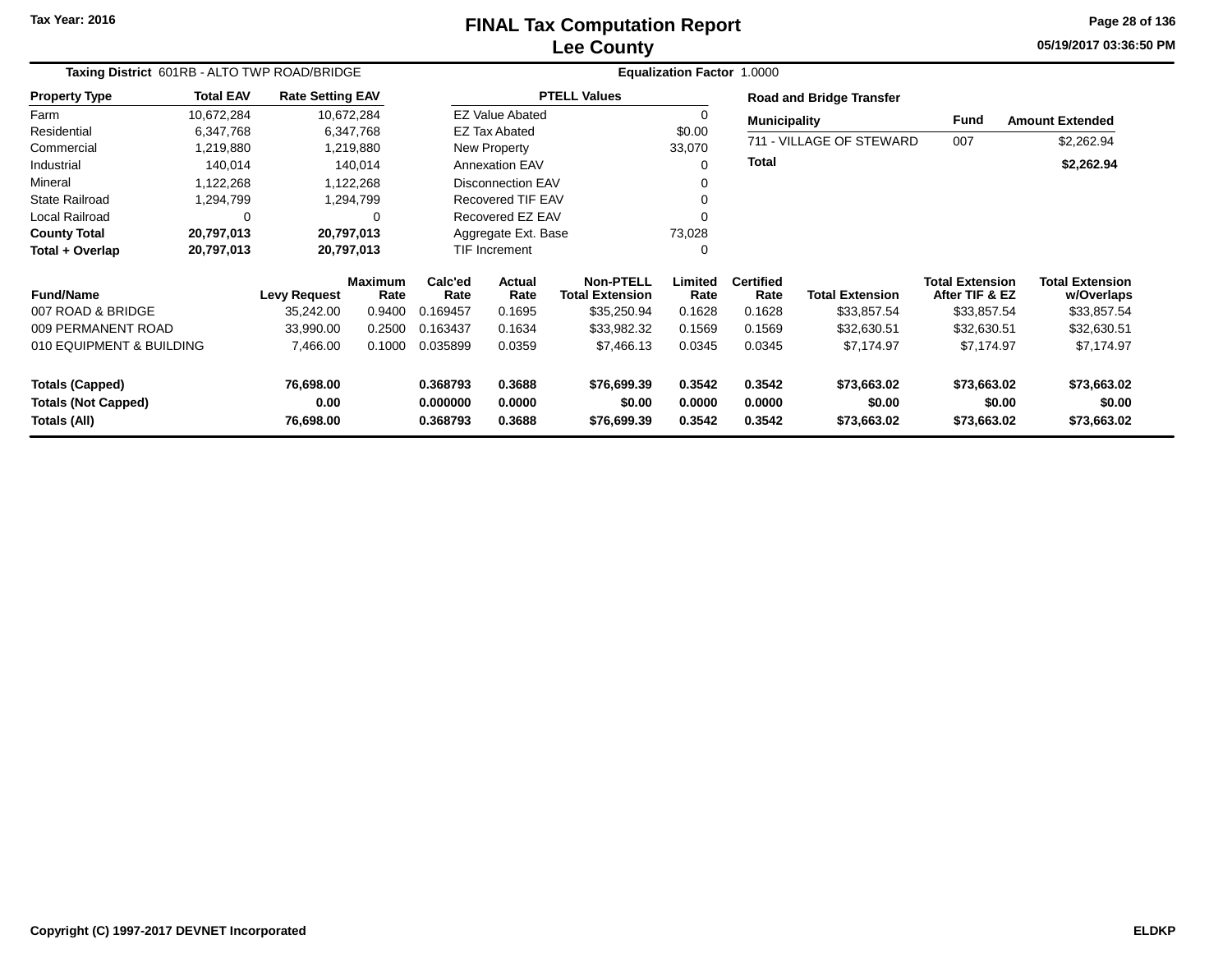# **Lee CountyFINAL Tax Computation Report**

**05/19/2017 03:36:50 PM Page 29 of 136**

|                                                                                                          | Taxing District 602 - AMBOY TOWNSHIP |                                  |                                  |                             |                                        |                                                           | <b>Equalization Factor 1.0000</b> |                                        |                                        |                                                         |                                                     |  |
|----------------------------------------------------------------------------------------------------------|--------------------------------------|----------------------------------|----------------------------------|-----------------------------|----------------------------------------|-----------------------------------------------------------|-----------------------------------|----------------------------------------|----------------------------------------|---------------------------------------------------------|-----------------------------------------------------|--|
| <b>Property Type</b>                                                                                     | <b>Total EAV</b>                     | <b>Rate Setting EAV</b>          |                                  |                             |                                        | <b>PTELL Values</b>                                       |                                   |                                        |                                        |                                                         |                                                     |  |
| Farm                                                                                                     | 7,349,604                            |                                  | 7,349,604                        |                             | <b>EZ Value Abated</b>                 |                                                           |                                   |                                        |                                        |                                                         |                                                     |  |
| Residential                                                                                              | 22,580,491                           | 22,580,491                       |                                  |                             | <b>EZ Tax Abated</b>                   |                                                           | \$0.00                            |                                        |                                        |                                                         |                                                     |  |
| Commercial                                                                                               | 5,639,049                            |                                  | 5,639,049                        |                             | New Property                           |                                                           | 1,249,160                         |                                        |                                        |                                                         |                                                     |  |
| Industrial                                                                                               | 6,499,170                            |                                  | 6,499,170                        |                             | <b>Annexation EAV</b>                  |                                                           | $\Omega$                          |                                        |                                        |                                                         |                                                     |  |
| Mineral                                                                                                  |                                      |                                  | 0                                |                             | <b>Disconnection EAV</b>               |                                                           | $\Omega$                          |                                        |                                        |                                                         |                                                     |  |
| <b>State Railroad</b>                                                                                    |                                      |                                  | 0                                |                             | Recovered TIF EAV                      |                                                           |                                   |                                        |                                        |                                                         |                                                     |  |
| <b>Local Railroad</b>                                                                                    | 1,800                                |                                  | 1,800                            |                             | Recovered EZ EAV                       |                                                           | $\Omega$                          |                                        |                                        |                                                         |                                                     |  |
| <b>County Total</b>                                                                                      | 42,070,114                           | 42,070,114                       |                                  |                             | Aggregate Ext. Base                    |                                                           | 107,221                           |                                        |                                        |                                                         |                                                     |  |
| Total + Overlap                                                                                          | 42,070,114                           | 42,070,114                       |                                  |                             | TIF Increment                          |                                                           | 0                                 |                                        |                                        |                                                         |                                                     |  |
| <b>Fund/Name</b><br>001 CORPORATE                                                                        |                                      | <b>Levy Request</b><br>76,125.00 | <b>Maximum</b><br>Rate<br>0.2500 | Calc'ed<br>Rate<br>0.180948 | Actual<br>Rate<br>0.1809               | <b>Non-PTELL</b><br><b>Total Extension</b><br>\$76,104.84 | Limited<br>Rate<br>0.1809         | <b>Certified</b><br>Rate<br>0.1809     | <b>Total Extension</b><br>\$76,104.84  | <b>Total Extension</b><br>After TIF & EZ<br>\$76,104.84 | <b>Total Extension</b><br>w/Overlaps<br>\$76,104.84 |  |
| 054 GENERAL ASSISTANCE                                                                                   |                                      | 35,100.00                        | 0.1000                           | 0.083432                    | 0.0834                                 | \$35,086.48                                               | 0.0834                            | 0.0834                                 | \$35,086.48                            | \$35,086.48                                             | \$35,086.48                                         |  |
| 111,225.00<br><b>Totals (Capped)</b><br>0.00<br><b>Totals (Not Capped)</b><br>111,225.00<br>Totals (All) |                                      |                                  | 0.264380<br>0.000000<br>0.264380 | 0.2643<br>0.0000<br>0.2643  | \$111,191.32<br>\$0.00<br>\$111,191.32 | 0.2643<br>0.0000<br>0.2643                                | 0.2643<br>0.0000<br>0.2643        | \$111,191.32<br>\$0.00<br>\$111,191.32 | \$111,191.32<br>\$0.00<br>\$111,191.32 | \$111,191.32<br>\$0.00<br>\$111,191.32                  |                                                     |  |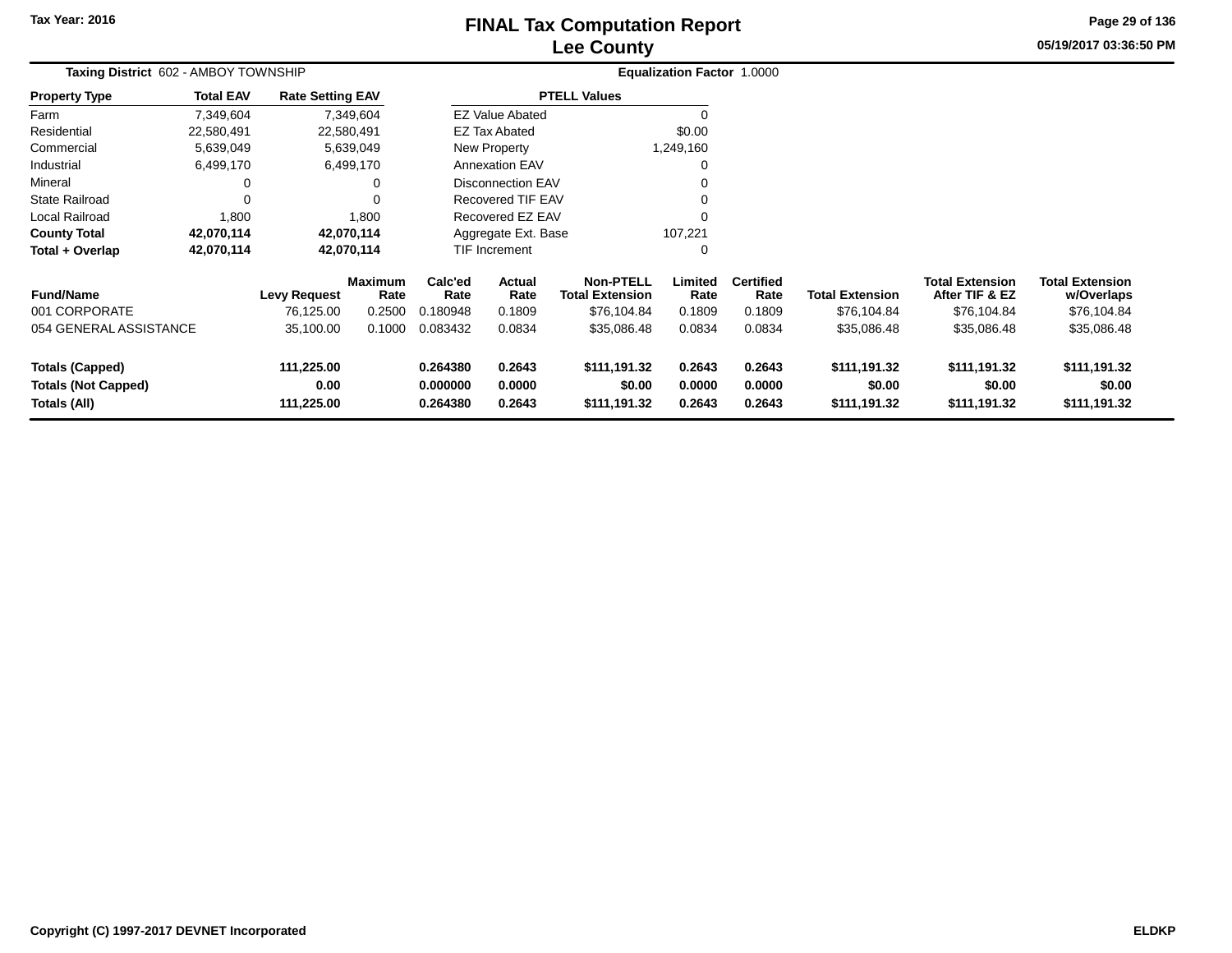# **Lee CountyFINAL Tax Computation Report**

**05/19/2017 03:36:50 PM Page 30 of 136**

| Taxing District 602RB - AMBOY TWP ROAD/BRIDGE |                  |                         |                        |                      |                          |                                            | <b>Equalization Factor 1.0000</b> |                          |                                 |                                          |                                      |
|-----------------------------------------------|------------------|-------------------------|------------------------|----------------------|--------------------------|--------------------------------------------|-----------------------------------|--------------------------|---------------------------------|------------------------------------------|--------------------------------------|
| <b>Property Type</b>                          | <b>Total EAV</b> | <b>Rate Setting EAV</b> |                        |                      |                          | <b>PTELL Values</b>                        |                                   |                          | <b>Road and Bridge Transfer</b> |                                          |                                      |
| Farm                                          | 7,349,604        |                         | 7,349,604              |                      | <b>EZ Value Abated</b>   |                                            | 0                                 | <b>Municipality</b>      |                                 | Fund                                     | <b>Amount Extended</b>               |
| Residential                                   | 22,580,491       |                         | 22,580,491             |                      | <b>EZ Tax Abated</b>     |                                            | \$0.00                            |                          |                                 |                                          |                                      |
| Commercial                                    | 5,639,049        |                         | 5,639,049              |                      | New Property             |                                            | 1,249,160                         |                          | 701 - CITY OF AMBOY             | 007                                      | \$15,946.70                          |
| Industrial                                    | 6,499,170        |                         | 6,499,170              |                      | <b>Annexation EAV</b>    |                                            | $\Omega$                          | <b>Total</b>             |                                 |                                          | \$15,946.70                          |
| Mineral                                       |                  |                         | 0                      |                      | <b>Disconnection EAV</b> |                                            | 0                                 |                          |                                 |                                          |                                      |
| <b>State Railroad</b>                         | 0                |                         |                        |                      | Recovered TIF EAV        |                                            | 0                                 |                          |                                 |                                          |                                      |
| Local Railroad                                | 1,800            |                         | 1,800                  | Recovered EZ EAV     |                          |                                            | 0                                 |                          |                                 |                                          |                                      |
| <b>County Total</b>                           | 42,070,114       |                         | 42,070,114             | Aggregate Ext. Base  |                          |                                            | 169,773                           |                          |                                 |                                          |                                      |
| Total + Overlap                               | 42,070,114       |                         | 42,070,114             | <b>TIF Increment</b> |                          |                                            | 0                                 |                          |                                 |                                          |                                      |
| <b>Fund/Name</b>                              |                  | <b>Levy Request</b>     | <b>Maximum</b><br>Rate | Calc'ed<br>Rate      | Actual<br>Rate           | <b>Non-PTELL</b><br><b>Total Extension</b> | Limited<br>Rate                   | <b>Certified</b><br>Rate | <b>Total Extension</b>          | <b>Total Extension</b><br>After TIF & EZ | <b>Total Extension</b><br>w/Overlaps |
| 007 ROAD & BRIDGE                             |                  | 61,862.00               | 0.6600                 | 0.147045             | 0.1470                   | \$61,843.07                                | 0.1456                            | 0.1456                   | \$61,254.09                     | \$61,254.09                              | \$61,254.09                          |
| 008 BRIDGE JOINT W/COUNTY                     |                  | 11,666.00               | 0.2500                 | 0.027730             | 0.0277                   | \$11,653.42                                | 0.0274                            | 0.0274                   | \$11,527.21                     | \$11,527.21                              | \$11,527.21                          |
| 009 PERMANENT ROAD                            |                  | 84,555.00               | 0.2500                 | 0.200986             | 0.2010                   | \$84,560.93                                | 0.1992                            | 0.1992                   | \$83,803.67                     | \$83,803.67                              | \$83,803.67                          |
| 010 EQUIPMENT & BUILDING                      |                  | 12,687.00               | 0.1000                 | 0.030157             | 0.0302                   | \$12,705.17                                | 0.0299                            | 0.0299                   | \$12,578.96                     | \$12,578.96                              | \$12,578.96                          |
| 035 LIABILITY INSURANCE                       |                  | 7,068.00                | 0.0000                 | 0.016801             | 0.0168                   | \$7,067.78                                 | 0.0166                            | 0.0166                   | \$6,983.64                      | \$6,983.64                               | \$6,983.64                           |
| <b>Totals (Capped)</b>                        |                  | 177,838.00              |                        | 0.422719             | 0.4227                   | \$177,830.37                               | 0.4187                            | 0.4187                   | \$176,147.57                    | \$176,147.57                             | \$176,147.57                         |
| <b>Totals (Not Capped)</b>                    |                  | 0.00                    |                        | 0.000000             | 0.0000                   | \$0.00                                     | 0.0000                            | 0.0000                   | \$0.00                          | \$0.00                                   | \$0.00                               |
| Totals (All)                                  |                  | 177,838.00              |                        | 0.422719             | 0.4227                   | \$177,830.37                               | 0.4187                            | 0.4187                   | \$176,147.57                    | \$176,147.57                             | \$176,147.57                         |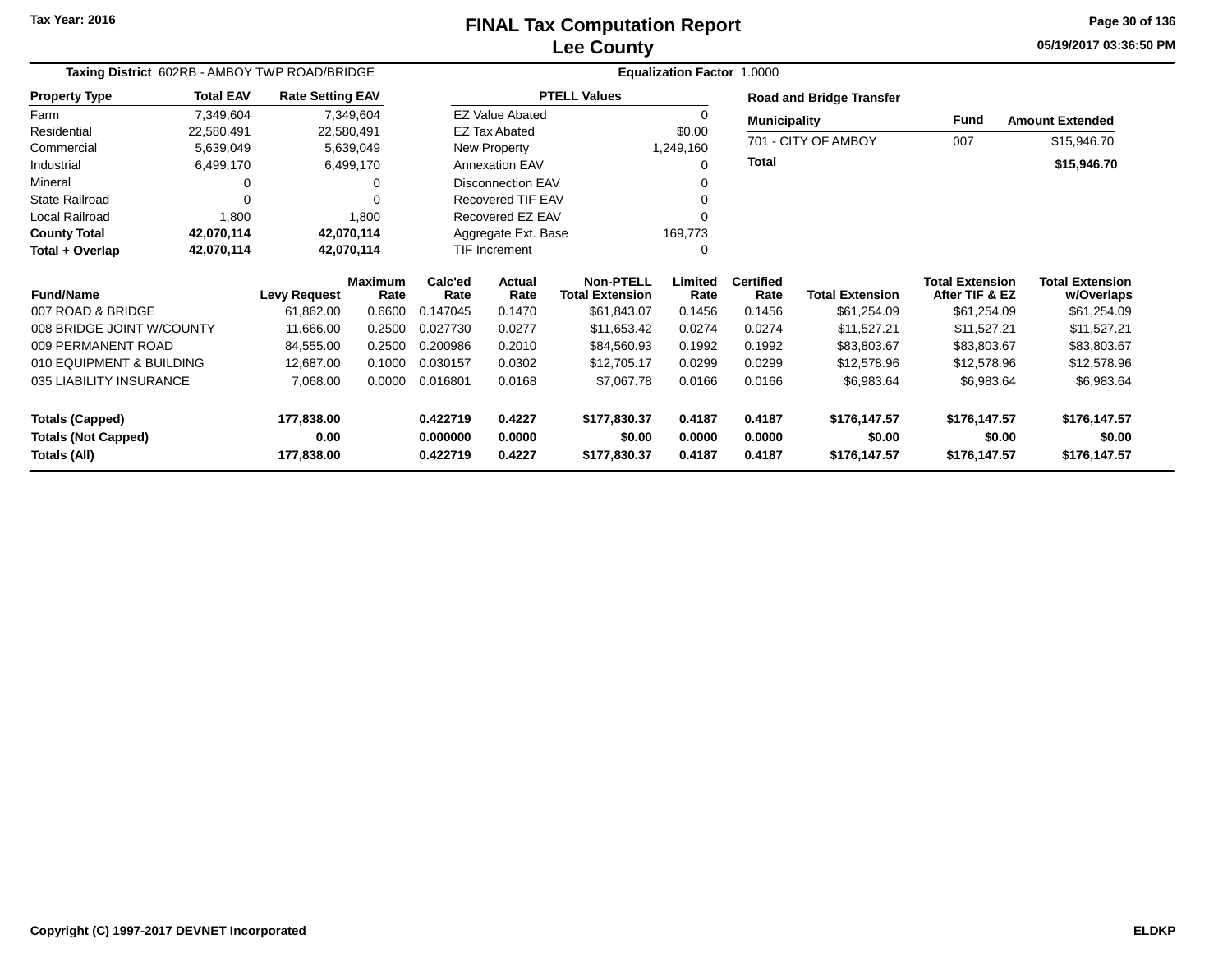## **Lee CountyFINAL Tax Computation Report** FINAL Tax Computation Report

**05/19/2017 03:36:50 PMPage 31 of 136**

| Taxing District 603 - ASHTON TOWNSHIP                                |                  |                                |                        | <b>Equalization Factor 1.0000</b> |                            |                                            |                            |                            |                                      |                                          |                                      |  |
|----------------------------------------------------------------------|------------------|--------------------------------|------------------------|-----------------------------------|----------------------------|--------------------------------------------|----------------------------|----------------------------|--------------------------------------|------------------------------------------|--------------------------------------|--|
| <b>Property Type</b>                                                 | <b>Total EAV</b> | <b>Rate Setting EAV</b>        |                        |                                   |                            | <b>PTELL Values</b>                        |                            |                            |                                      |                                          |                                      |  |
| Farm                                                                 | 4,908,913        |                                | 4,908,913              |                                   | <b>EZ Value Abated</b>     |                                            | $\Omega$                   |                            |                                      |                                          |                                      |  |
| Residential                                                          | 9,892,194        |                                | 9,892,194              |                                   | <b>EZ Tax Abated</b>       |                                            | \$0.00                     |                            |                                      |                                          |                                      |  |
| Commercial                                                           | 2,621,879        |                                | 2,621,879              |                                   | New Property               |                                            | 1,860,892                  |                            |                                      |                                          |                                      |  |
| Industrial                                                           | 9,403,614        |                                | 9,403,614              |                                   | <b>Annexation EAV</b>      |                                            | 0                          |                            |                                      |                                          |                                      |  |
| Mineral                                                              | 0                |                                | 0                      |                                   | <b>Disconnection EAV</b>   |                                            |                            |                            |                                      |                                          |                                      |  |
| <b>State Railroad</b>                                                | 1,584,328        |                                | 1,584,328              |                                   | <b>Recovered TIF EAV</b>   |                                            | 0                          |                            |                                      |                                          |                                      |  |
| Local Railroad                                                       | 0                |                                |                        |                                   | Recovered EZ EAV           |                                            | $\Omega$                   |                            |                                      |                                          |                                      |  |
| <b>County Total</b>                                                  | 28,410,928       |                                | 28,410,928             |                                   | Aggregate Ext. Base        |                                            | 50,230                     |                            |                                      |                                          |                                      |  |
| Total + Overlap                                                      | 28,410,928       |                                | 28,410,928             |                                   | <b>TIF Increment</b>       |                                            | 0                          |                            |                                      |                                          |                                      |  |
| <b>Fund/Name</b>                                                     |                  | <b>Levy Request</b>            | <b>Maximum</b><br>Rate | Calc'ed<br>Rate                   | <b>Actual</b><br>Rate      | <b>Non-PTELL</b><br><b>Total Extension</b> | Limited<br>Rate            | <b>Certified</b><br>Rate   | <b>Total Extension</b>               | <b>Total Extension</b><br>After TIF & EZ | <b>Total Extension</b><br>w/Overlaps |  |
| 001 CORPORATE                                                        |                  | 44,185.00                      | 0.3100                 | 0.155521                          | 0.1555                     | \$44,178.99                                | 0.1555                     | 0.1555                     | \$44,178.99                          | \$44,178.99                              | \$44,178.99                          |  |
| 054 GENERAL ASSISTANCE                                               |                  | 8,555.00                       | 0.3100                 | 0.030112                          | 0.0301                     | \$8,551.69                                 | 0.0301                     | 0.0301                     | \$8,551.69                           | \$8,551.69                               | \$8,551.69                           |  |
| <b>Totals (Capped)</b><br><b>Totals (Not Capped)</b><br>Totals (All) |                  | 52,740.00<br>0.00<br>52,740.00 |                        | 0.185633<br>0.000000<br>0.185633  | 0.1856<br>0.0000<br>0.1856 | \$52,730.68<br>\$0.00<br>\$52,730.68       | 0.1856<br>0.0000<br>0.1856 | 0.1856<br>0.0000<br>0.1856 | \$52,730.68<br>\$0.00<br>\$52,730.68 | \$52,730.68<br>\$0.00<br>\$52,730.68     | \$52,730.68<br>\$0.00<br>\$52,730.68 |  |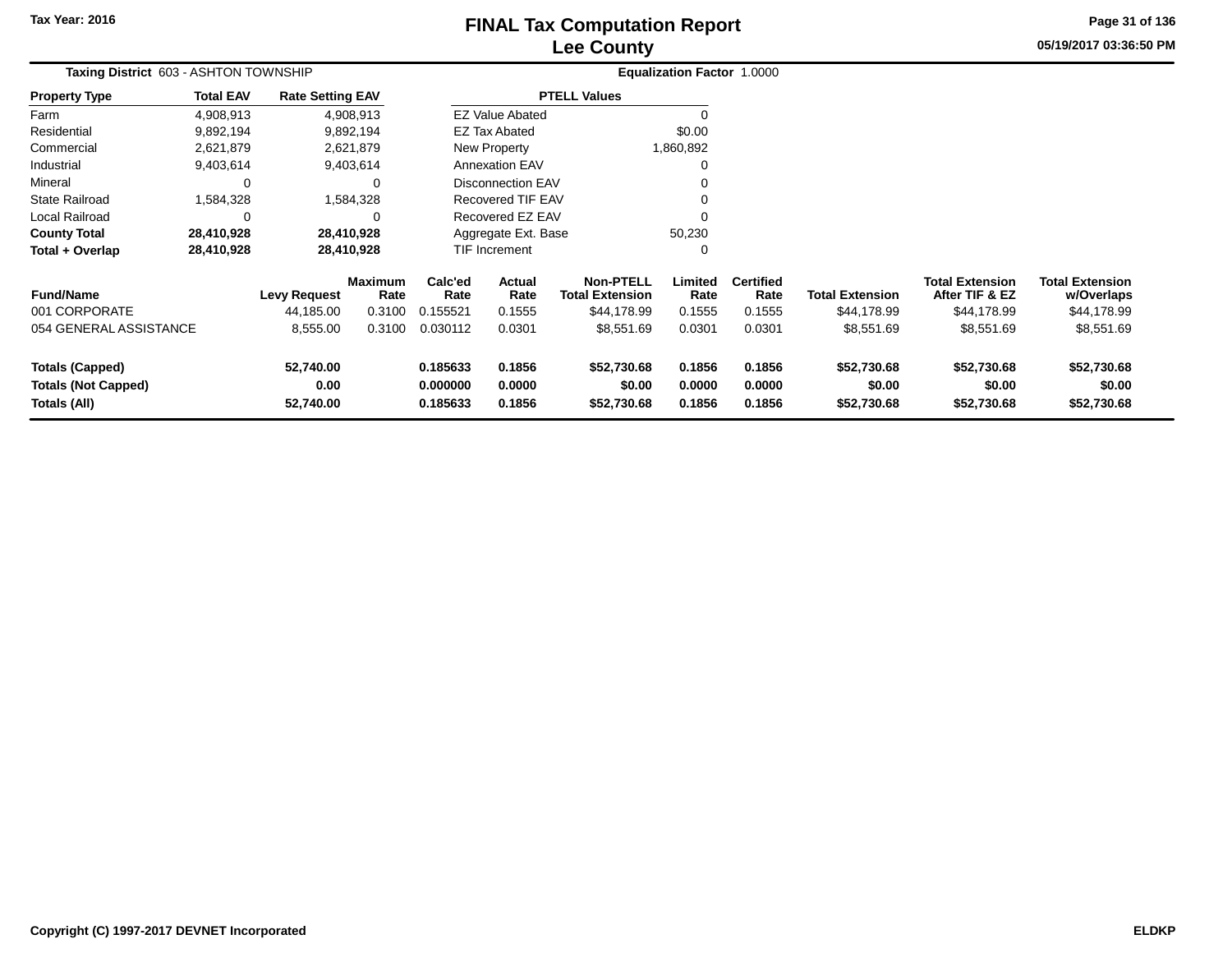## **Lee CountyFINAL Tax Computation Report**

**05/19/2017 03:36:50 PM Page 32 of 136**

| Taxing District 603RB - ASHTON TWP ROAD/BRIDGE |                  |                         |                        |                 |                          |                                            | Equalization Factor 1.0000 |                          |                                 |                                          |                                      |
|------------------------------------------------|------------------|-------------------------|------------------------|-----------------|--------------------------|--------------------------------------------|----------------------------|--------------------------|---------------------------------|------------------------------------------|--------------------------------------|
| <b>Property Type</b>                           | <b>Total EAV</b> | <b>Rate Setting EAV</b> |                        |                 |                          | <b>PTELL Values</b>                        |                            |                          | <b>Road and Bridge Transfer</b> |                                          |                                      |
| Farm                                           | 4,908,913        |                         | 4,908,913              |                 | <b>EZ Value Abated</b>   |                                            |                            | <b>Municipality</b>      |                                 | Fund                                     | <b>Amount Extended</b>               |
| Residential                                    | 9,892,194        |                         | 9,892,194              |                 | <b>EZ Tax Abated</b>     |                                            | \$0.00                     |                          |                                 |                                          |                                      |
| Commercial                                     | 2,621,879        |                         | 2,621,879              |                 | New Property             |                                            | 1,860,892                  |                          | 702 - VILLAGE OF ASHTON         | 007                                      | \$9,422.01                           |
| Industrial                                     | 9,403,614        |                         | 9,403,614              |                 | <b>Annexation EAV</b>    |                                            | $\Omega$                   | <b>Total</b>             |                                 |                                          | \$9,422.01                           |
| Mineral                                        | 0                |                         | 0                      |                 | <b>Disconnection EAV</b> |                                            |                            |                          |                                 |                                          |                                      |
| <b>State Railroad</b>                          | 1,584,328        |                         | 1,584,328              |                 | <b>Recovered TIF EAV</b> |                                            |                            |                          |                                 |                                          |                                      |
| Local Railroad                                 | 0                |                         | 0                      |                 | Recovered EZ EAV         |                                            |                            |                          |                                 |                                          |                                      |
| <b>County Total</b>                            | 28,410,928       |                         | 28,410,928             |                 | Aggregate Ext. Base      |                                            | 104,679                    |                          |                                 |                                          |                                      |
| Total + Overlap                                | 28,410,928       |                         | 28,410,928             |                 | TIF Increment            |                                            | $\Omega$                   |                          |                                 |                                          |                                      |
| <b>Fund/Name</b>                               |                  | <b>Levy Request</b>     | <b>Maximum</b><br>Rate | Calc'ed<br>Rate | Actual<br>Rate           | <b>Non-PTELL</b><br><b>Total Extension</b> | Limited<br>Rate            | <b>Certified</b><br>Rate | <b>Total Extension</b>          | <b>Total Extension</b><br>After TIF & EZ | <b>Total Extension</b><br>w/Overlaps |
| 007 ROAD & BRIDGE                              |                  | 52,673.00               | 0.6600                 | 0.185397        | 0.1854                   | \$52,673.86                                | 0.1854                     | 0.1854                   | \$52,673.86                     | \$52,673.86                              | \$52,673.86                          |
| 008 BRIDGE JOINT W/COUNTY                      |                  | 8,250.00                | 0.2500                 | 0.029038        | 0.0290                   | \$8,239.17                                 | 0.0290                     | 0.0290                   | \$8,239.17                      | \$8,239.17                               | \$8,239.17                           |
|                                                |                  |                         |                        |                 |                          |                                            |                            |                          |                                 |                                          |                                      |
| 009 PERMANENT ROAD                             |                  | 41,688.00               | 0.2500                 | 0.146732        | 0.1467                   | \$41,678.83                                | 0.1467                     | 0.1467                   | \$41,678.83                     | \$41,678.83                              | \$41,678.83                          |
| 010 EQUIPMENT & BUILDING                       |                  | 7,302.00                | 0.1000                 | 0.025701        | 0.0257                   | \$7,301.61                                 | 0.0257                     | 0.0257                   | \$7,301.61                      | \$7,301.61                               | \$7,301.61                           |
| <b>Totals (Capped)</b>                         |                  | 109,913.00              |                        | 0.386868        | 0.3868                   | \$109,893.47                               | 0.3868                     | 0.3868                   | \$109,893.47                    | \$109,893.47                             | \$109,893.47                         |
| <b>Totals (Not Capped)</b>                     |                  | 0.00                    |                        | 0.000000        | 0.0000                   | \$0.00                                     | 0.0000                     | 0.0000                   | \$0.00                          | \$0.00                                   | \$0.00                               |
| Totals (All)                                   |                  | 109,913.00              |                        | 0.386868        | 0.3868                   | \$109,893.47                               | 0.3868                     | 0.3868                   | \$109,893.47                    | \$109,893.47                             | \$109,893.47                         |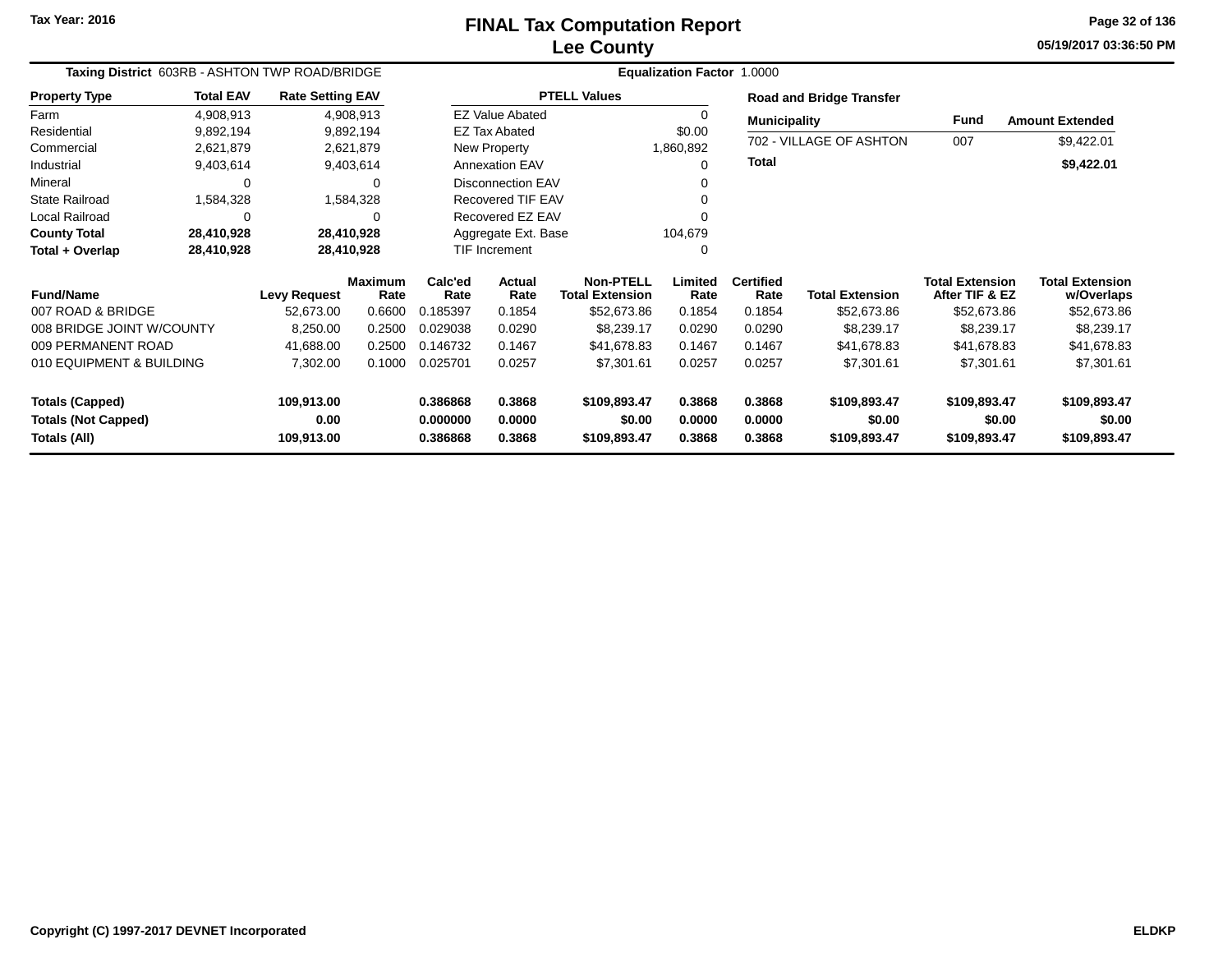**05/19/2017 03:36:50 PMPage 33 of 136**

| Taxing District 604 - BRADFORD TOWNSHIP                       |                  |                                |                        |                                                                |                          |                                            | Equalization Factor 1.0000 |                            |                                      |                                          |                                      |
|---------------------------------------------------------------|------------------|--------------------------------|------------------------|----------------------------------------------------------------|--------------------------|--------------------------------------------|----------------------------|----------------------------|--------------------------------------|------------------------------------------|--------------------------------------|
| Property Type                                                 | <b>Total EAV</b> | <b>Rate Setting EAV</b>        |                        |                                                                |                          | <b>PTELL Values</b>                        |                            |                            |                                      |                                          |                                      |
| Farm                                                          | 13,743,147       |                                | 13,743,147             |                                                                | <b>EZ Value Abated</b>   |                                            | 0                          |                            |                                      |                                          |                                      |
| Residential                                                   | 1,729,928        |                                | 1,729,928              |                                                                | <b>EZ Tax Abated</b>     |                                            | \$0.00                     |                            |                                      |                                          |                                      |
| Commercial                                                    |                  |                                | 0                      |                                                                | New Property             |                                            | 85,355                     |                            |                                      |                                          |                                      |
| Industrial                                                    |                  |                                | 0                      |                                                                | <b>Annexation EAV</b>    |                                            |                            |                            |                                      |                                          |                                      |
| Mineral                                                       |                  |                                |                        |                                                                | <b>Disconnection EAV</b> |                                            |                            |                            |                                      |                                          |                                      |
| State Railroad                                                |                  |                                |                        |                                                                | <b>Recovered TIF EAV</b> |                                            |                            |                            |                                      |                                          |                                      |
| Local Railroad                                                |                  |                                | 0                      |                                                                | Recovered EZ EAV         |                                            | ŋ                          |                            |                                      |                                          |                                      |
| <b>County Total</b>                                           | 15,473,075       |                                | 15,473,075             |                                                                | Aggregate Ext. Base      |                                            | 30,848                     |                            |                                      |                                          |                                      |
| Total + Overlap                                               | 15,473,075       |                                | 15,473,075             |                                                                | TIF Increment            |                                            | 0                          |                            |                                      |                                          |                                      |
| <b>Fund/Name</b>                                              |                  | <b>Levy Request</b>            | <b>Maximum</b><br>Rate | Calc'ed<br>Rate                                                | Actual<br>Rate           | <b>Non-PTELL</b><br><b>Total Extension</b> | Limited<br>Rate            | <b>Certified</b><br>Rate   | <b>Total Extension</b>               | <b>Total Extension</b><br>After TIF & EZ | <b>Total Extension</b><br>w/Overlaps |
| 001 CORPORATE                                                 |                  | 30,500.00                      | 0.4400                 | 0.197117                                                       | 0.1971                   | \$30,497.43                                | 0.1969                     | 0.1969                     | \$30,466.48                          | \$30,466.48                              | \$30,466.48                          |
| 027 AUDIT                                                     |                  | 1,200.00                       | 0.0050                 | 0.007755                                                       | 0.0050                   | \$773.65                                   | 0.0050                     | 0.0050                     | \$773.65                             | \$773.65                                 | \$773.65                             |
| Totals (Capped)<br><b>Totals (Not Capped)</b><br>Totals (All) |                  | 31,700.00<br>0.00<br>31,700.00 |                        | 0.204872<br>0.2021<br>0.000000<br>0.0000<br>0.2021<br>0.204872 |                          | \$31,271.08<br>\$0.00<br>\$31,271.08       | 0.2019<br>0.0000<br>0.2019 | 0.2019<br>0.0000<br>0.2019 | \$31,240.13<br>\$0.00<br>\$31,240.13 | \$31,240.13<br>\$0.00<br>\$31,240.13     | \$31,240.13<br>\$0.00<br>\$31,240.13 |
|                                                               |                  |                                |                        |                                                                |                          |                                            |                            |                            |                                      |                                          |                                      |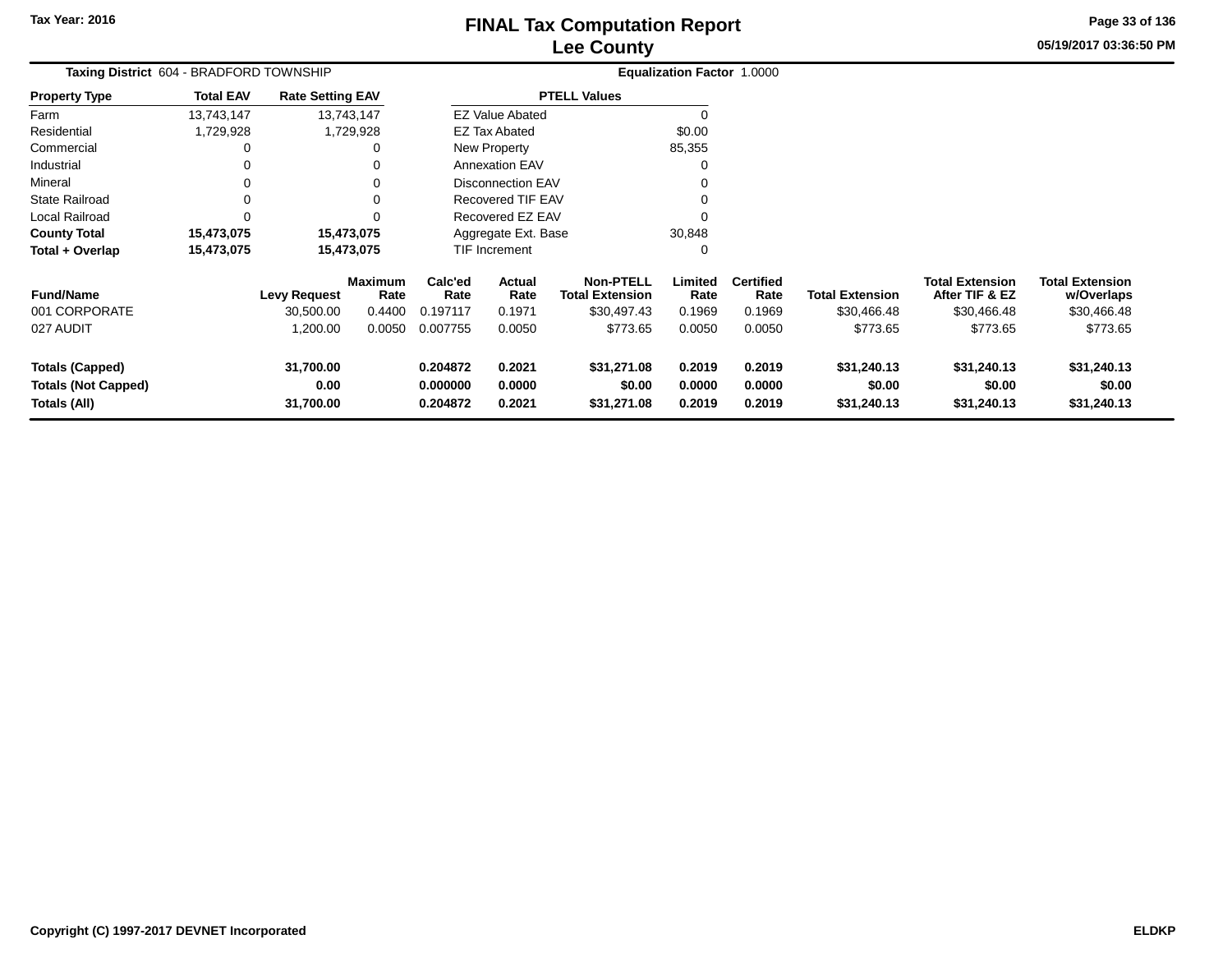## **Lee CountyFINAL Tax Computation Report**

**05/19/2017 03:36:50 PMPage 34 of 136**

| Taxing District 604RB - BRADFORD TWP ROAD/BRIDGE |                  |                         |                        |                 |                          |                                            | Equalization Factor 1.0000 |                          |                        |                                          |                                      |
|--------------------------------------------------|------------------|-------------------------|------------------------|-----------------|--------------------------|--------------------------------------------|----------------------------|--------------------------|------------------------|------------------------------------------|--------------------------------------|
| <b>Property Type</b>                             | <b>Total EAV</b> | <b>Rate Setting EAV</b> |                        |                 |                          | <b>PTELL Values</b>                        |                            |                          |                        |                                          |                                      |
| Farm                                             | 13,743,147       |                         | 13,743,147             |                 | <b>EZ Value Abated</b>   |                                            | $\Omega$                   |                          |                        |                                          |                                      |
| Residential                                      | 1,729,928        |                         | 1,729,928              |                 | <b>EZ Tax Abated</b>     |                                            | \$0.00                     |                          |                        |                                          |                                      |
| Commercial                                       |                  |                         | 0                      |                 | New Property             |                                            | 85,355                     |                          |                        |                                          |                                      |
| Industrial                                       | 0                |                         |                        |                 | <b>Annexation EAV</b>    |                                            | $\Omega$                   |                          |                        |                                          |                                      |
| Mineral                                          | 0                |                         | 0                      |                 | <b>Disconnection EAV</b> |                                            |                            |                          |                        |                                          |                                      |
| <b>State Railroad</b>                            | 0                |                         | 0                      |                 | Recovered TIF EAV        |                                            |                            |                          |                        |                                          |                                      |
| Local Railroad                                   | 0                |                         | 0                      |                 | Recovered EZ EAV         |                                            | $\Omega$                   |                          |                        |                                          |                                      |
| <b>County Total</b>                              | 15,473,075       |                         | 15,473,075             |                 | Aggregate Ext. Base      |                                            | 49,585                     |                          |                        |                                          |                                      |
| Total + Overlap                                  | 15,473,075       |                         | 15,473,075             |                 | TIF Increment            |                                            | $\Omega$                   |                          |                        |                                          |                                      |
| <b>Fund/Name</b>                                 |                  | <b>Levy Request</b>     | <b>Maximum</b><br>Rate | Calc'ed<br>Rate | Actual<br>Rate           | <b>Non-PTELL</b><br><b>Total Extension</b> | Limited<br>Rate            | <b>Certified</b><br>Rate | <b>Total Extension</b> | <b>Total Extension</b><br>After TIF & EZ | <b>Total Extension</b><br>w/Overlaps |
| 007 ROAD & BRIDGE                                |                  | 14,000.00               | 0.6600                 | 0.090480        | 0.0905                   | \$14,003.13                                | 0.0905                     | 0.0905                   | \$14,003.13            | \$14,003.13                              | \$14,003.13                          |
| 008 BRIDGE JOINT W/ COUNTY                       |                  | 9,700.00                | 0.2500                 | 0.062690        | 0.0627                   | \$9,701.62                                 | 0.0627                     | 0.0627                   | \$9,701.62             | \$9,701.62                               | \$9,701.62                           |
| 009 PERMANENT ROAD                               |                  | 13,730.00               | 0.2500                 | 0.088735        | 0.0887                   | \$13,724.62                                | 0.0887                     | 0.0887                   | \$13,724.62            | \$13,724.62                              | \$13,724.62                          |
| 010 EQUIPMENT & BUILDING                         |                  | 11,550.00               | 0.1000                 | 0.074646        | 0.0746                   | \$11,542.91                                | 0.0746                     | 0.0746                   | \$11,542.91            | \$11,542.91                              | \$11,542.91                          |
| 090 ROAD DAMAGE                                  |                  | 1,000.00                | 0.0330                 | 0.006463        | 0.0065                   | \$1,005.75                                 | 0.0065                     | 0.0065                   | \$1,005.75             | \$1,005.75                               | \$1,005.75                           |
| <b>Totals (Capped)</b>                           |                  | 49,980.00               |                        | 0.323014        | 0.3230                   | \$49,978.03                                | 0.3230                     | 0.3230                   | \$49,978.03            | \$49,978.03                              | \$49,978.03                          |
| <b>Totals (Not Capped)</b>                       |                  | 0.00                    |                        | 0.000000        | 0.0000                   | \$0.00                                     | 0.0000                     | 0.0000                   | \$0.00                 | \$0.00                                   | \$0.00                               |
| Totals (All)                                     |                  | 49,980.00               |                        | 0.323014        | 0.3230                   | \$49,978.03                                | 0.3230                     | 0.3230                   | \$49,978.03            | \$49,978.03                              | \$49,978.03                          |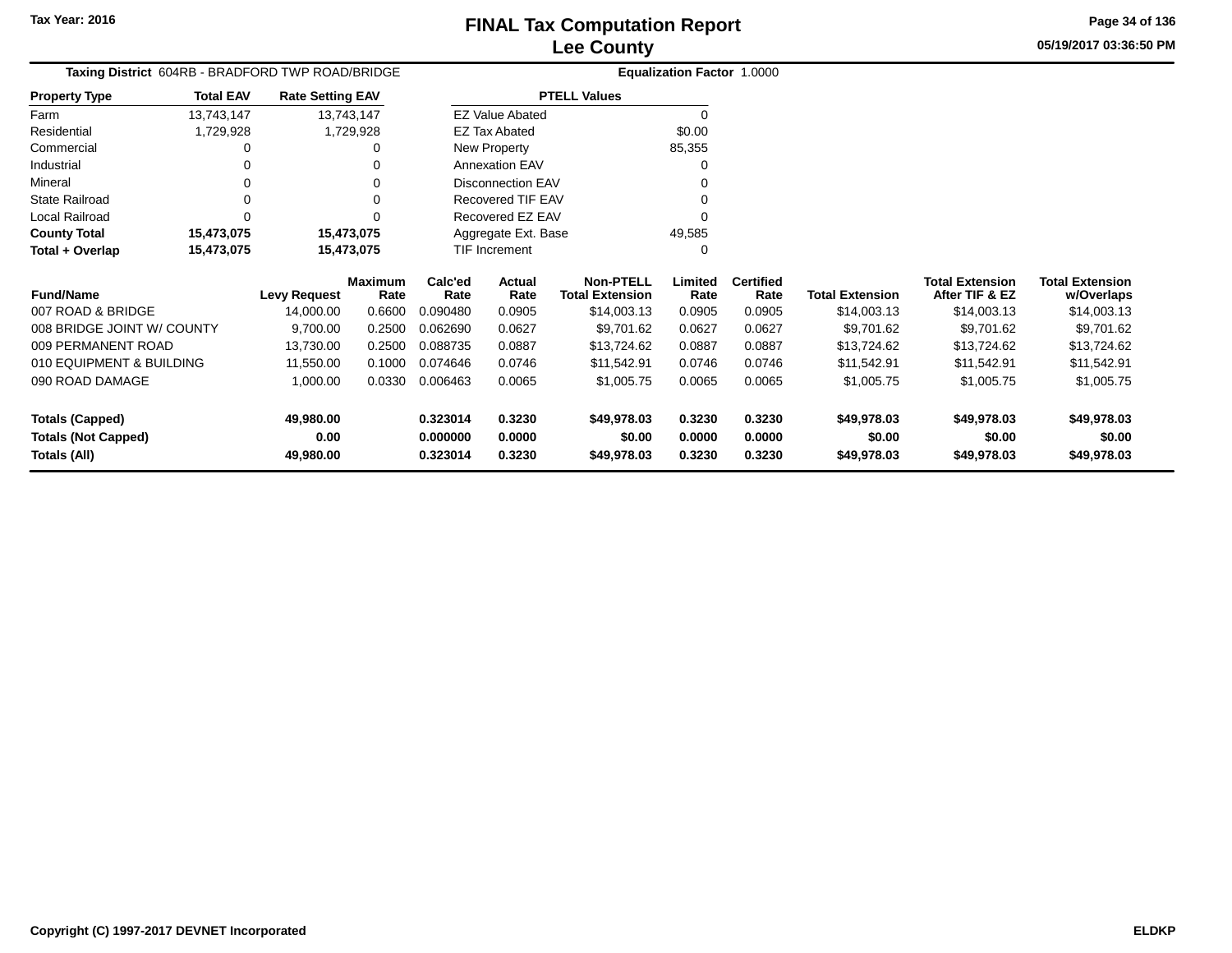## **Lee CountyFINAL Tax Computation Report** FINAL Tax Computation Report

**05/19/2017 03:36:50 PMPage 35 of 136**

|                            | Taxing District 605 - BROOKLYN TOWNSHIP |                         |                        |                 |                          |                                            | <b>Equalization Factor 1.0000</b> |                          |                        |                                          |                                      |
|----------------------------|-----------------------------------------|-------------------------|------------------------|-----------------|--------------------------|--------------------------------------------|-----------------------------------|--------------------------|------------------------|------------------------------------------|--------------------------------------|
| <b>Property Type</b>       | <b>Total EAV</b>                        | <b>Rate Setting EAV</b> |                        |                 |                          | <b>PTELL Values</b>                        |                                   |                          |                        |                                          |                                      |
| Farm                       | 12,245,755                              |                         | 12,245,755             |                 | <b>EZ Value Abated</b>   |                                            |                                   |                          |                        |                                          |                                      |
| Residential                | 6,461,679                               |                         | 6,461,679              |                 | EZ Tax Abated            |                                            | \$0.00                            |                          |                        |                                          |                                      |
| Commercial                 | 1,067,709                               |                         | 1,067,709              |                 | New Property             |                                            | 55,716                            |                          |                        |                                          |                                      |
| Industrial                 | 127,988                                 |                         | 127,988                |                 | <b>Annexation EAV</b>    |                                            |                                   |                          |                        |                                          |                                      |
| Mineral                    | 14,947,818                              |                         | 14,947,818             |                 | <b>Disconnection EAV</b> |                                            |                                   |                          |                        |                                          |                                      |
| <b>State Railroad</b>      | 0                                       |                         |                        |                 | Recovered TIF EAV        |                                            |                                   |                          |                        |                                          |                                      |
| Local Railroad             | 2,400                                   |                         | 2,400                  |                 | Recovered EZ EAV         |                                            | $\Omega$                          |                          |                        |                                          |                                      |
| <b>County Total</b>        | 34,853,349                              |                         | 34,853,349             |                 | Aggregate Ext. Base      |                                            | 108,223                           |                          |                        |                                          |                                      |
| Total + Overlap            | 34,853,349                              |                         | 34,853,349             |                 | TIF Increment            |                                            | 0                                 |                          |                        |                                          |                                      |
| <b>Fund/Name</b>           |                                         | <b>Levy Request</b>     | <b>Maximum</b><br>Rate | Calc'ed<br>Rate | Actual<br>Rate           | <b>Non-PTELL</b><br><b>Total Extension</b> | Limited<br>Rate                   | <b>Certified</b><br>Rate | <b>Total Extension</b> | <b>Total Extension</b><br>After TIF & EZ | <b>Total Extension</b><br>w/Overlaps |
| 001 CORPORATE              |                                         | 95,000.00               | 0.2582                 | 0.272571        | 0.2582                   | \$89,991.35                                | 0.2582                            | 0.2582                   | \$89,991.35            | \$89,991.35                              | \$89,991.35                          |
| 035 LIABILITY INSURANCE    |                                         | 6,000.00                | 0.0000                 | 0.017215        | 0.0172                   | \$5,994.78                                 | 0.0172                            | 0.0172                   | \$5,994.78             | \$5,994.78                               | \$5,994.78                           |
| 054 GENERAL ASSISTANCE     |                                         | 3,000.00                | 0.0000                 | 0.008608        | 0.0086                   | \$2,997.39                                 | 0.0086                            | 0.0086                   | \$2,997.39             | \$2,997.39                               | \$2,997.39                           |
| <b>Totals (Capped)</b>     |                                         | 104,000.00              |                        | 0.298394        | 0.2840                   | \$98,983.52                                | 0.2840                            | 0.2840                   | \$98,983.52            | \$98,983.52                              | \$98,983.52                          |
| <b>Totals (Not Capped)</b> |                                         | 0.00                    |                        | 0.000000        | 0.0000                   | \$0.00                                     | 0.0000                            | 0.0000                   | \$0.00                 | \$0.00                                   | \$0.00                               |
| Totals (All)               |                                         | 104,000.00              |                        | 0.298394        | 0.2840                   | \$98,983.52                                | 0.2840                            | 0.2840                   | \$98,983.52            | \$98,983.52                              | \$98,983.52                          |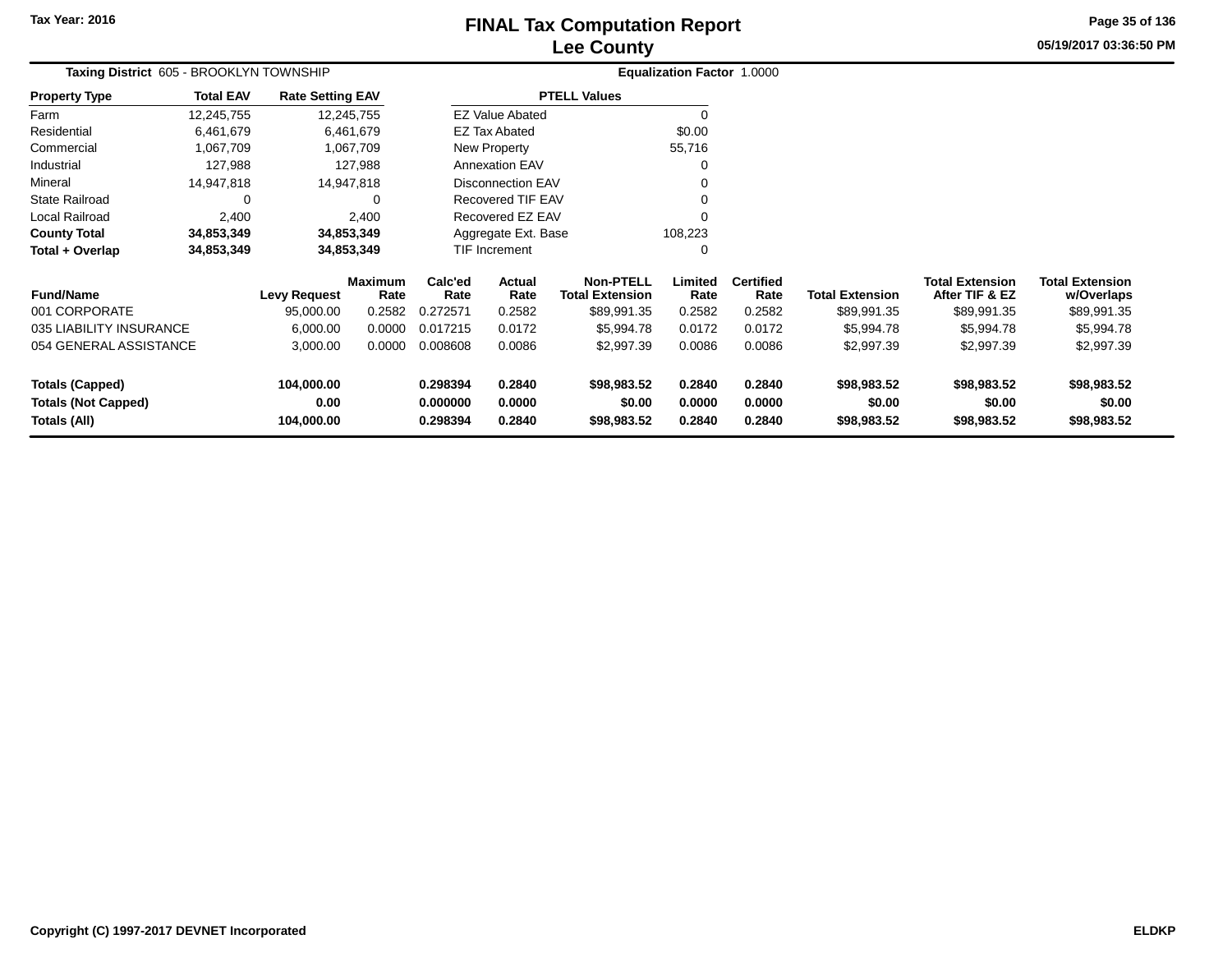**05/19/2017 03:36:50 PMPage 36 of 136**

| Taxing District 605RB - BROOKLYN TWP ROAD/BRIDGE |                  |                         |                        |                 |                        |                                            | Equalization Factor 1.0000 |                          |                                  |                                          |                                      |
|--------------------------------------------------|------------------|-------------------------|------------------------|-----------------|------------------------|--------------------------------------------|----------------------------|--------------------------|----------------------------------|------------------------------------------|--------------------------------------|
| <b>Property Type</b>                             | <b>Total EAV</b> | <b>Rate Setting EAV</b> |                        |                 |                        | <b>PTELL Values</b>                        |                            |                          | <b>Road and Bridge Transfer</b>  |                                          |                                      |
| Farm                                             | 12,245,755       |                         | 12,245,755             |                 | <b>EZ Value Abated</b> |                                            | 0                          | <b>Municipality</b>      |                                  | <b>Fund</b>                              | <b>Amount Extended</b>               |
| Residential                                      | 6,461,679        |                         | 6,461,679              |                 | <b>EZ Tax Abated</b>   |                                            | \$0.00                     |                          |                                  |                                          |                                      |
| Commercial                                       | 1,067,709        |                         | 1,067,709              |                 | New Property           |                                            | 55,716                     |                          | 703 - VILLAGE OF COMPTON         | 007                                      | \$1,270.59                           |
| Industrial                                       | 127,988          |                         | 127,988                |                 | <b>Annexation EAV</b>  |                                            | 0                          |                          | 713 - VILLAGE OF WEST BROOKL'007 |                                          | \$689.76                             |
| Mineral                                          | 14,947,818       |                         | 14,947,818             |                 | Disconnection EAV      |                                            | 0                          | Total                    |                                  |                                          | \$1,960.35                           |
| <b>State Railroad</b>                            | $\mathbf 0$      |                         |                        |                 | Recovered TIF EAV      |                                            | 0                          |                          |                                  |                                          |                                      |
| Local Railroad                                   | 2,400            |                         | 2,400                  |                 | Recovered EZ EAV       |                                            |                            |                          |                                  |                                          |                                      |
| <b>County Total</b>                              | 34,853,349       | 34,853,349              |                        |                 | Aggregate Ext. Base    |                                            | 164,248                    |                          |                                  |                                          |                                      |
| Total + Overlap                                  | 34,853,349       | 34,853,349              |                        |                 | TIF Increment          |                                            | 0                          |                          |                                  |                                          |                                      |
| <b>Fund/Name</b>                                 |                  | <b>Levy Request</b>     | <b>Maximum</b><br>Rate | Calc'ed<br>Rate | Actual<br>Rate         | <b>Non-PTELL</b><br><b>Total Extension</b> | Limited<br>Rate            | <b>Certified</b><br>Rate | <b>Total Extension</b>           | <b>Total Extension</b><br>After TIF & EZ | <b>Total Extension</b><br>w/Overlaps |
| 007 ROAD & BRIDGE                                |                  | 37,000.00               | 0.6600                 | 0.106159        | 0.1062                 | \$37,014.26                                | 0.0994                     | 0.0994                   | \$34,644.23                      | \$34,644.23                              | \$34,644.23                          |
| 008 BRIDGE JOINT W/ COUNTY                       |                  | 10,000.00               | 0.2500                 | 0.028692        | 0.0287                 | \$10,002.91                                | 0.0269                     | 0.0269                   | \$9,375.55                       | \$9,375.55                               | \$9,375.55                           |
| 009 PERMANENT ROAD                               |                  | 87,000.00               | 0.2500                 | 0.249617        | 0.2496                 | \$86,993.96                                | 0.2338                     | 0.2338                   | \$81,487.13                      | \$81,487.13                              | \$81,487.13                          |
| 010 EQUIPMENT & BUILDING                         |                  | 35,000.00               | 0.1000                 | 0.100421        | 0.1000                 | \$34,853.35                                | 0.0937                     | 0.0937                   | \$32,657.59                      | \$32,657.59                              | \$32,657.59                          |
| 035 LIABILITY INS                                |                  | 8,000.00                | 0.0000                 | 0.022953        | 0.0230                 | \$8,016.27                                 | 0.0215                     | 0.0215                   | \$7,493.47                       | \$7,493.47                               | \$7,493.47                           |
| <b>Totals (Capped)</b>                           |                  | 177,000.00              |                        | 0.507842        | 0.5075                 | \$176,880.75                               | 0.4753                     | 0.4753                   | \$165,657.97                     | \$165,657.97                             | \$165,657.97                         |
| <b>Totals (Not Capped)</b>                       |                  | 0.00                    |                        | 0.000000        | 0.0000                 | \$0.00                                     | 0.0000                     | 0.0000                   | \$0.00                           | \$0.00                                   | \$0.00                               |
| Totals (All)                                     |                  | 177,000.00              |                        | 0.507842        | 0.5075                 | \$176,880.75                               | 0.4753                     | 0.4753                   | \$165,657.97                     | \$165,657.97                             | \$165,657.97                         |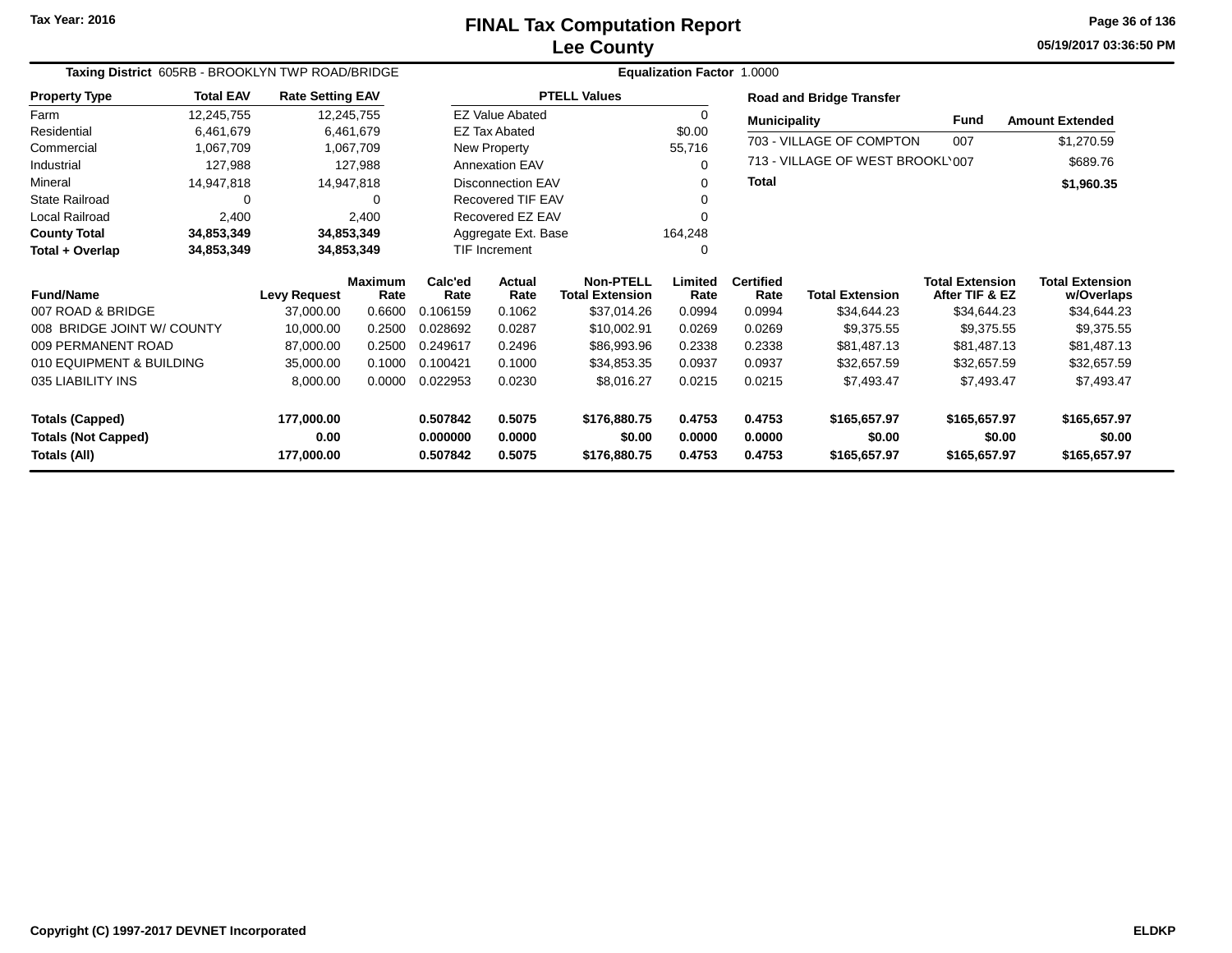# **Lee CountyFINAL Tax Computation Report**

**05/19/2017 03:36:50 PMPage 37 of 136**

| Taxing District 606 - FRANKLIN GROVE TOWNSHIP |                  | Equalization Factor 1.0000 |                        |                     |                          |                                            |                 |                          |                        |                                          |                                      |  |
|-----------------------------------------------|------------------|----------------------------|------------------------|---------------------|--------------------------|--------------------------------------------|-----------------|--------------------------|------------------------|------------------------------------------|--------------------------------------|--|
| <b>Property Type</b>                          | <b>Total EAV</b> | <b>Rate Setting EAV</b>    |                        | <b>PTELL Values</b> |                          |                                            |                 |                          |                        |                                          |                                      |  |
| Farm                                          | 8,752,565        |                            | 8,752,565              |                     | <b>EZ Value Abated</b>   |                                            | $\Omega$        |                          |                        |                                          |                                      |  |
| Residential                                   | 9,746,202        |                            | 9,746,202              |                     | <b>EZ Tax Abated</b>     |                                            | \$0.00          |                          |                        |                                          |                                      |  |
| Commercial                                    | 2,541,737        |                            | 2,541,737              |                     | New Property             |                                            | 503,254         |                          |                        |                                          |                                      |  |
| Industrial                                    | 46,085           |                            | 46,085                 |                     | <b>Annexation EAV</b>    |                                            | $\Omega$        |                          |                        |                                          |                                      |  |
| Mineral                                       |                  |                            | ∩                      |                     | <b>Disconnection EAV</b> |                                            |                 |                          |                        |                                          |                                      |  |
| <b>State Railroad</b>                         | 893,089          |                            | 893,089                |                     | Recovered TIF EAV        |                                            | O               |                          |                        |                                          |                                      |  |
| Local Railroad                                |                  |                            | ∩                      |                     | Recovered EZ EAV         |                                            | U               |                          |                        |                                          |                                      |  |
| <b>County Total</b>                           | 21,979,678       | 21,979,678                 |                        |                     | Aggregate Ext. Base      |                                            | 39,372          |                          |                        |                                          |                                      |  |
| Total + Overlap                               | 21,979,678       | 21,979,678                 |                        |                     | TIF Increment            |                                            | 0               |                          |                        |                                          |                                      |  |
| <b>Fund/Name</b>                              |                  | <b>Levy Request</b>        | <b>Maximum</b><br>Rate | Calc'ed<br>Rate     | Actual<br>Rate           | <b>Non-PTELL</b><br><b>Total Extension</b> | Limited<br>Rate | <b>Certified</b><br>Rate | <b>Total Extension</b> | <b>Total Extension</b><br>After TIF & EZ | <b>Total Extension</b><br>w/Overlaps |  |
| 001 CORPORATE                                 |                  | 27,263.00                  | 0.3800                 | 0.124037            | 0.1240                   | \$27,254.80                                | 0.1217          | 0.1217                   | \$26,749.27            | \$26,749.27                              | \$26,749.27                          |  |
| 027 AUDIT                                     |                  | 1,077.00                   | 0.0050                 | 0.004900            | 0.0049                   | \$1,077.00                                 | 0.0048          | 0.0048                   | \$1,055.02             | \$1,055.02                               | \$1,055.02                           |  |
| 035 LIABILITY INSURANCE                       |                  | 3,400.00                   | 0.0000                 | 0.015469            | 0.0155                   | \$3,406.85                                 | 0.0152          | 0.0152                   | \$3,340.91             | \$3,340.91                               | \$3,340.91                           |  |
| 047 SOCIAL SECURITY                           |                  | 1,600.00                   | 0.0000                 | 0.007280            | 0.0073                   | \$1,604.52                                 | 0.0072          | 0.0072                   | \$1,582.54             | \$1,582.54                               | \$1,582.54                           |  |
| 054 GENERAL ASSISTANCE                        |                  | 8,000.00                   | 0.1000                 | 0.036397            | 0.0364                   | \$8,000.60                                 | 0.0357          | 0.0357                   | \$7,846.75             | \$7,846.75                               | \$7,846.75                           |  |
| <b>Totals (Capped)</b>                        |                  | 41,340.00                  |                        | 0.188083            | 0.1881                   | \$41,343.77                                | 0.1846          | 0.1846                   | \$40,574.49            | \$40,574.49                              | \$40,574.49                          |  |
| <b>Totals (Not Capped)</b>                    |                  | 0.00                       |                        | 0.000000            | 0.0000                   | \$0.00                                     | 0.0000          | 0.0000                   | \$0.00                 | \$0.00                                   | \$0.00                               |  |
| Totals (All)                                  |                  | 41,340.00                  |                        | 0.188083            | 0.1881                   | \$41,343.77                                | 0.1846          | 0.1846                   | \$40,574.49            | \$40,574.49                              | \$40,574.49                          |  |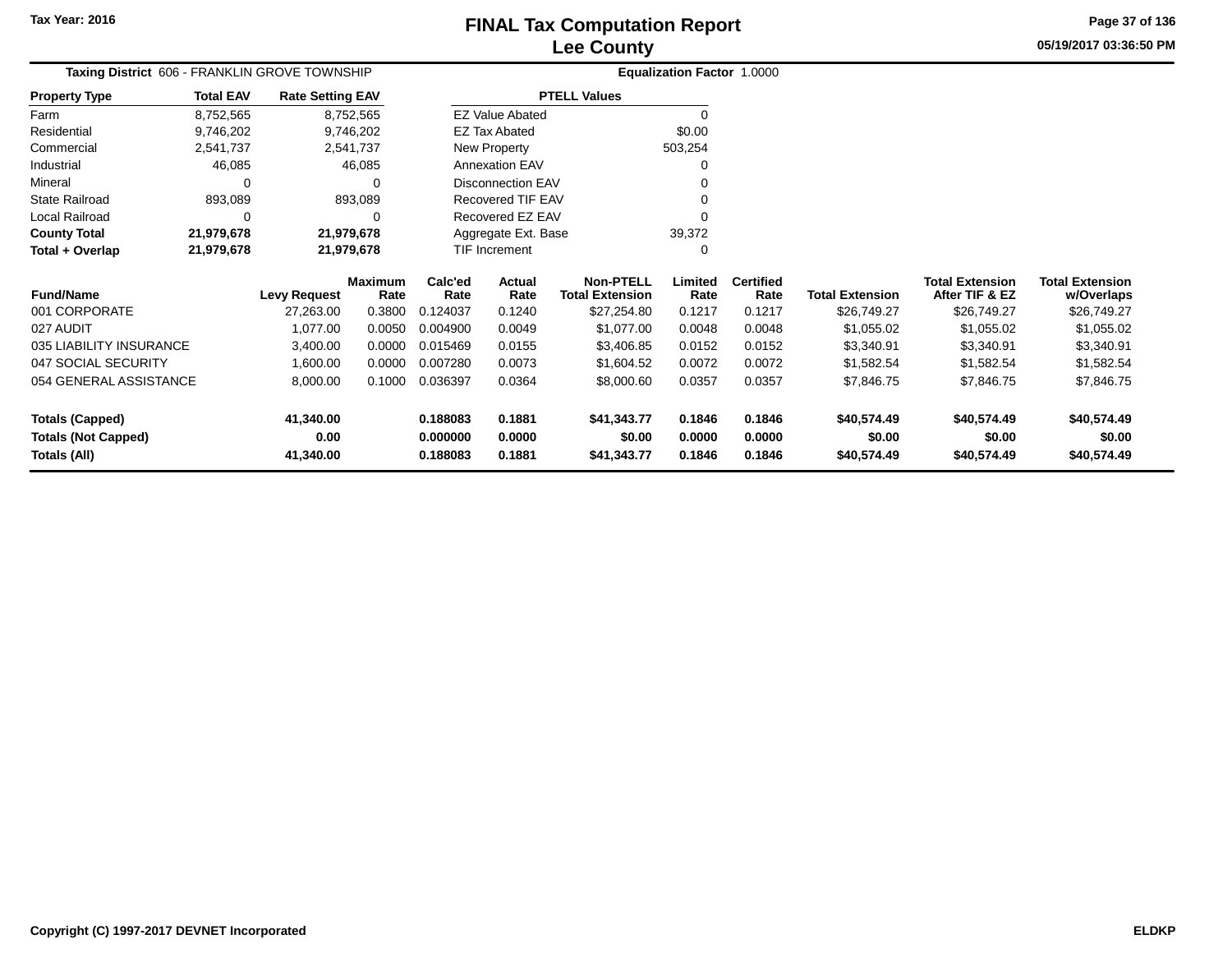# **Lee CountyFINAL Tax Computation Report**

**05/19/2017 03:36:50 PM Page 38 of 136**

| Taxing District 606RB - FRANKLIN GROVE ROAD/BRIDGE                   |                  |                                |                         |                                  | <b>Equalization Factor 1.0000</b> |                                            |                            |                            |                                      |                                          |                                      |  |  |  |
|----------------------------------------------------------------------|------------------|--------------------------------|-------------------------|----------------------------------|-----------------------------------|--------------------------------------------|----------------------------|----------------------------|--------------------------------------|------------------------------------------|--------------------------------------|--|--|--|
| <b>Property Type</b>                                                 | <b>Total EAV</b> |                                | <b>Rate Setting EAV</b> |                                  |                                   | <b>PTELL Values</b>                        |                            |                            | <b>Road and Bridge Transfer</b>      |                                          |                                      |  |  |  |
| Farm                                                                 | 8,752,565        | 8,752,565                      |                         |                                  | <b>EZ Value Abated</b>            |                                            | $\Omega$                   |                            | <b>Municipality</b>                  | Fund                                     | <b>Amount Extended</b>               |  |  |  |
| Residential                                                          | 9,746,202        | 9,746,202                      |                         |                                  | <b>EZ Tax Abated</b>              |                                            | \$0.00                     |                            | 706 - VILLAGE OF FRANKLIN GRO 007    |                                          |                                      |  |  |  |
| Commercial                                                           | 2,541,737        | 2,541,737                      |                         |                                  | New Property                      |                                            | 503,254                    |                            |                                      |                                          | \$4,805.42                           |  |  |  |
| Industrial                                                           | 46,085           |                                | 46,085                  |                                  | <b>Annexation EAV</b>             |                                            | ∩                          | <b>Total</b>               |                                      |                                          | \$4,805.42                           |  |  |  |
| Mineral                                                              |                  |                                | $\Omega$                |                                  | <b>Disconnection EAV</b>          |                                            |                            |                            |                                      |                                          |                                      |  |  |  |
| <b>State Railroad</b>                                                | 893,089          |                                | 893,089                 |                                  | <b>Recovered TIF EAV</b>          |                                            |                            |                            |                                      |                                          |                                      |  |  |  |
| <b>Local Railroad</b>                                                |                  |                                | $\Omega$                |                                  | Recovered EZ EAV                  |                                            | $\Omega$                   |                            |                                      |                                          |                                      |  |  |  |
| <b>County Total</b>                                                  | 21,979,678       | 21,979,678                     |                         |                                  | Aggregate Ext. Base               |                                            | 81,531                     |                            |                                      |                                          |                                      |  |  |  |
| Total + Overlap                                                      | 21,979,678       | 21,979,678                     |                         |                                  | <b>TIF Increment</b>              |                                            | $\Omega$                   |                            |                                      |                                          |                                      |  |  |  |
| <b>Fund/Name</b>                                                     |                  | <b>Levy Request</b>            | <b>Maximum</b><br>Rate  | Calc'ed<br>Rate                  | <b>Actual</b><br>Rate             | <b>Non-PTELL</b><br><b>Total Extension</b> | Limited<br>Rate            | <b>Certified</b><br>Rate   | <b>Total Extension</b>               | <b>Total Extension</b><br>After TIF & EZ | <b>Total Extension</b><br>w/Overlaps |  |  |  |
| 007 ROAD & BRIDGE                                                    |                  | 26,368.00                      | 0.6600                  | 0.119965                         | 0.1200                            | \$26,375.61                                | 0.1177                     | 0.1177                     | \$25,870.08                          | \$25,870.08                              | \$25,870.08                          |  |  |  |
| 008 BRIDGE JOINT W/ COUNTY                                           |                  | 335.00                         | 0.2500                  | 0.001524                         | 0.0015                            | \$329.70                                   | 0.0015                     | 0.0015                     | \$329.70                             | \$329.70                                 | \$329.70                             |  |  |  |
| 009 PERMANENT ROAD                                                   |                  | 46,390.00                      | 0.2500                  | 0.211059                         | 0.2111                            | \$46,399.10                                | 0.2072                     | 0.2072                     | \$45,541.89                          | \$45,541.89                              | \$45,541.89                          |  |  |  |
| 010 EQUIPMENT & BUILDING                                             |                  | 6,592.00                       | 0.1000                  | 0.029991                         | 0.0300                            | \$6,593.90                                 | 0.0294                     | 0.0294                     | \$6,462.03                           | \$6,462.03                               | \$6,462.03                           |  |  |  |
| 027 AUDIT                                                            |                  | 536.00                         | 0.0025                  | 0.002439                         | 0.0024                            | \$527.51                                   | 0.0024                     | 0.0024                     | \$527.51                             | \$527.51                                 | \$527.51                             |  |  |  |
| 035 LIABILITY INSURANCE                                              |                  | 3,620.00                       | 0.0000                  | 0.016470                         | 0.0165                            | \$3,626.65                                 | 0.0162                     | 0.0162                     | \$3,560.71                           | \$3,560.71                               | \$3,560.71                           |  |  |  |
| 047 SOCIAL SECURITY                                                  |                  | 1,765.00                       | 0.0000                  | 0.008030                         | 0.0080                            | \$1,758.37                                 | 0.0079                     | 0.0079                     | \$1,736.39                           | \$1,736.39                               | \$1,736.39                           |  |  |  |
| <b>Totals (Capped)</b><br><b>Totals (Not Capped)</b><br>Totals (All) |                  | 85,606.00<br>0.00<br>85,606.00 |                         | 0.389478<br>0.000000<br>0.389478 | 0.3895<br>0.0000<br>0.3895        | \$85,610.84<br>\$0.00<br>\$85,610.84       | 0.3823<br>0.0000<br>0.3823 | 0.3823<br>0.0000<br>0.3823 | \$84,028.31<br>\$0.00<br>\$84,028.31 | \$84,028.31<br>\$0.00<br>\$84,028.31     | \$84,028.31<br>\$0.00<br>\$84,028.31 |  |  |  |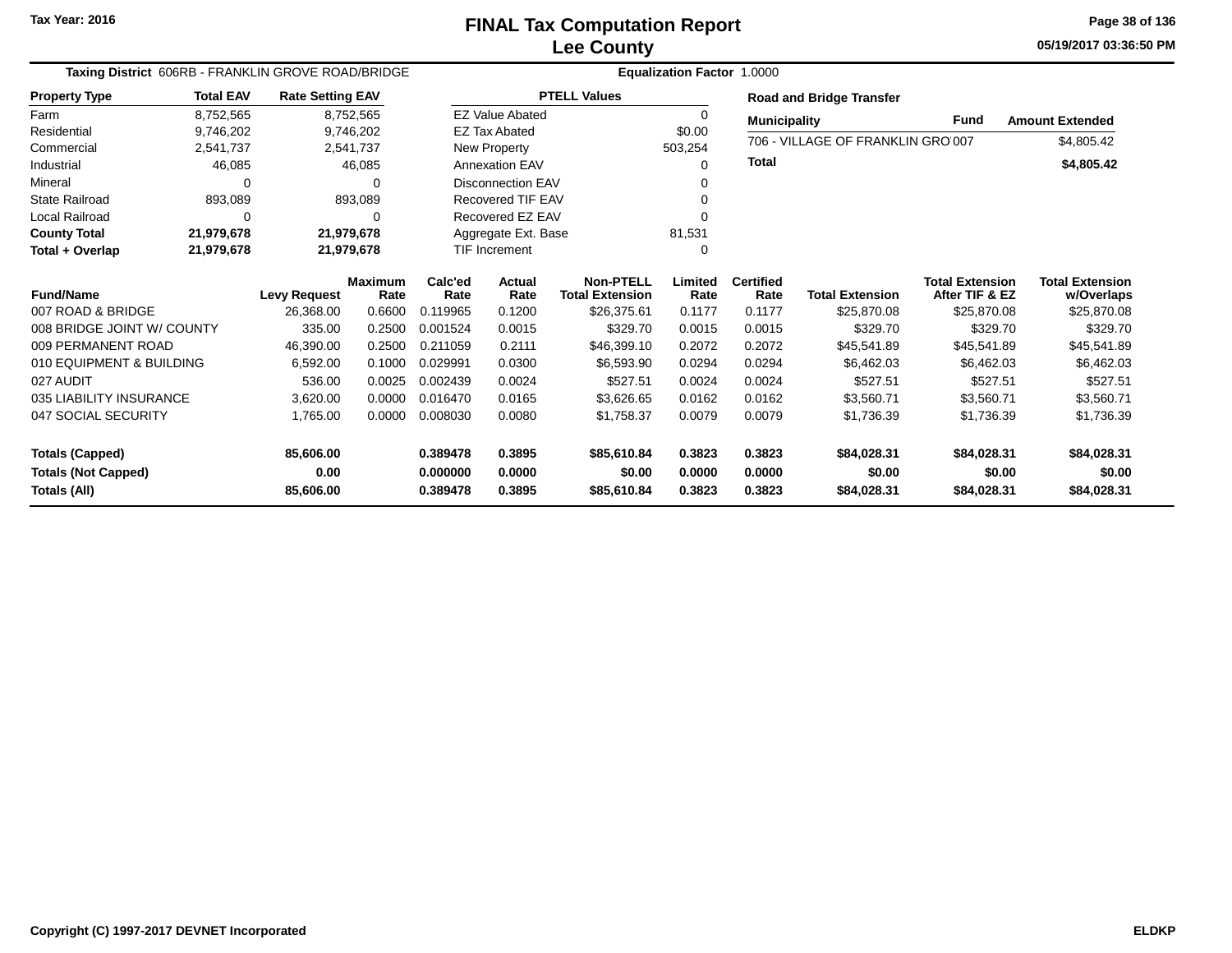### **Lee CountyFINAL Tax Computation Report** FINAL Tax Computation Report

**05/19/2017 03:36:50 PMPage 39 of 136**

| Taxing District 607 - DIXON TOWNSHIP |                  |                         |                        |                 | Equalization Factor 1.0000 |                                            |                 |                          |                        |                                          |                                      |  |
|--------------------------------------|------------------|-------------------------|------------------------|-----------------|----------------------------|--------------------------------------------|-----------------|--------------------------|------------------------|------------------------------------------|--------------------------------------|--|
| <b>Property Type</b>                 | <b>Total EAV</b> | <b>Rate Setting EAV</b> |                        |                 |                            | <b>PTELL Values</b>                        |                 |                          |                        |                                          |                                      |  |
| Farm                                 | 6,998,629        |                         | 6,998,602              |                 | <b>EZ Value Abated</b>     |                                            | 1,186,651       |                          |                        |                                          |                                      |  |
| Residential                          | 145,240,621      | 144,369,844             |                        |                 | <b>EZ Tax Abated</b>       |                                            | \$2,372.14      |                          |                        |                                          |                                      |  |
| Commercial                           | 39,704,226       | 35,810,322              |                        |                 | New Property               |                                            | 631,138         |                          |                        |                                          |                                      |  |
| Industrial                           | 10,212,246       | 10,207,186              |                        |                 | <b>Annexation EAV</b>      |                                            |                 |                          |                        |                                          |                                      |  |
| Mineral                              | 0                |                         | 0                      |                 | <b>Disconnection EAV</b>   |                                            |                 |                          |                        |                                          |                                      |  |
| <b>State Railroad</b>                | 1,454,865        |                         | 1,454,865              |                 | <b>Recovered TIF EAV</b>   |                                            |                 |                          |                        |                                          |                                      |  |
| Local Railroad                       | 0                |                         | 0                      |                 | Recovered EZ EAV           |                                            | 81,146          |                          |                        |                                          |                                      |  |
| <b>County Total</b>                  | 203,610,587      | 198,840,819             |                        |                 | Aggregate Ext. Base        |                                            | 393,337         |                          |                        |                                          |                                      |  |
| Total + Overlap                      | 203,610,587      | 198,840,819             |                        |                 | <b>TIF Increment</b>       |                                            | 3,583,117       |                          |                        |                                          |                                      |  |
| <b>Fund/Name</b>                     |                  | <b>Levy Request</b>     | <b>Maximum</b><br>Rate | Calc'ed<br>Rate | Actual<br>Rate             | <b>Non-PTELL</b><br><b>Total Extension</b> | Limited<br>Rate | <b>Certified</b><br>Rate | <b>Total Extension</b> | <b>Total Extension</b><br>After TIF & EZ | <b>Total Extension</b><br>w/Overlaps |  |
| 001 CORPORATE                        |                  | 306,000.00              | 0.2500                 | 0.153892        | 0.1539                     | \$306,016.02                               | 0.1481          | 0.1481                   | \$301,547.28           | \$294,483.25                             | \$294,483.25                         |  |
| 005 I.M.R.F.                         |                  | 27,000.00               | 0.0000                 | 0.013579        | 0.0136                     | \$27,042.35                                | 0.0131          | 0.0131                   | \$26,672.99            | \$26,048.15                              | \$26,048.15                          |  |
| 035 LIABILITY INSURANCE              |                  | 10,000.00               | 0.0000                 | 0.005029        | 0.0050                     | \$9,942.04                                 | 0.0048          | 0.0048                   | \$9,773.31             | \$9,544.36                               | \$9,544.36                           |  |
| 047 SOCIAL SECURITY                  |                  | 25,000.00               | 0.0000                 | 0.012573        | 0.0126                     | \$25,053.94                                | 0.0121          | 0.0121                   | \$24,636.88            | \$24,059.74                              | \$24,059.74                          |  |
| 054 GENERAL ASSISTANCE               |                  | 45,000.00               | 0.1000                 | 0.022631        | 0.0226                     | \$44,938.03                                | 0.0218          | 0.0218                   | \$44,387.11            | \$43,347.30                              | \$43,347.30                          |  |
| <b>Totals (Capped)</b>               |                  | 413,000.00              |                        | 0.207704        | 0.2077                     | \$412,992.38                               | 0.1999          | 0.1999                   | \$407,017.57           | \$397,482.80                             | \$397,482.80                         |  |
| <b>Totals (Not Capped)</b>           |                  | 0.00                    |                        | 0.000000        | 0.0000                     | \$0.00                                     | 0.0000          | 0.0000                   | \$0.00                 | \$0.00                                   | \$0.00                               |  |
| <b>Totals (All)</b>                  |                  | 413,000.00              |                        | 0.207704        | 0.2077                     | \$412,992.38                               | 0.1999          | 0.1999                   | \$407,017.57           | \$397,482.80                             | \$397,482.80                         |  |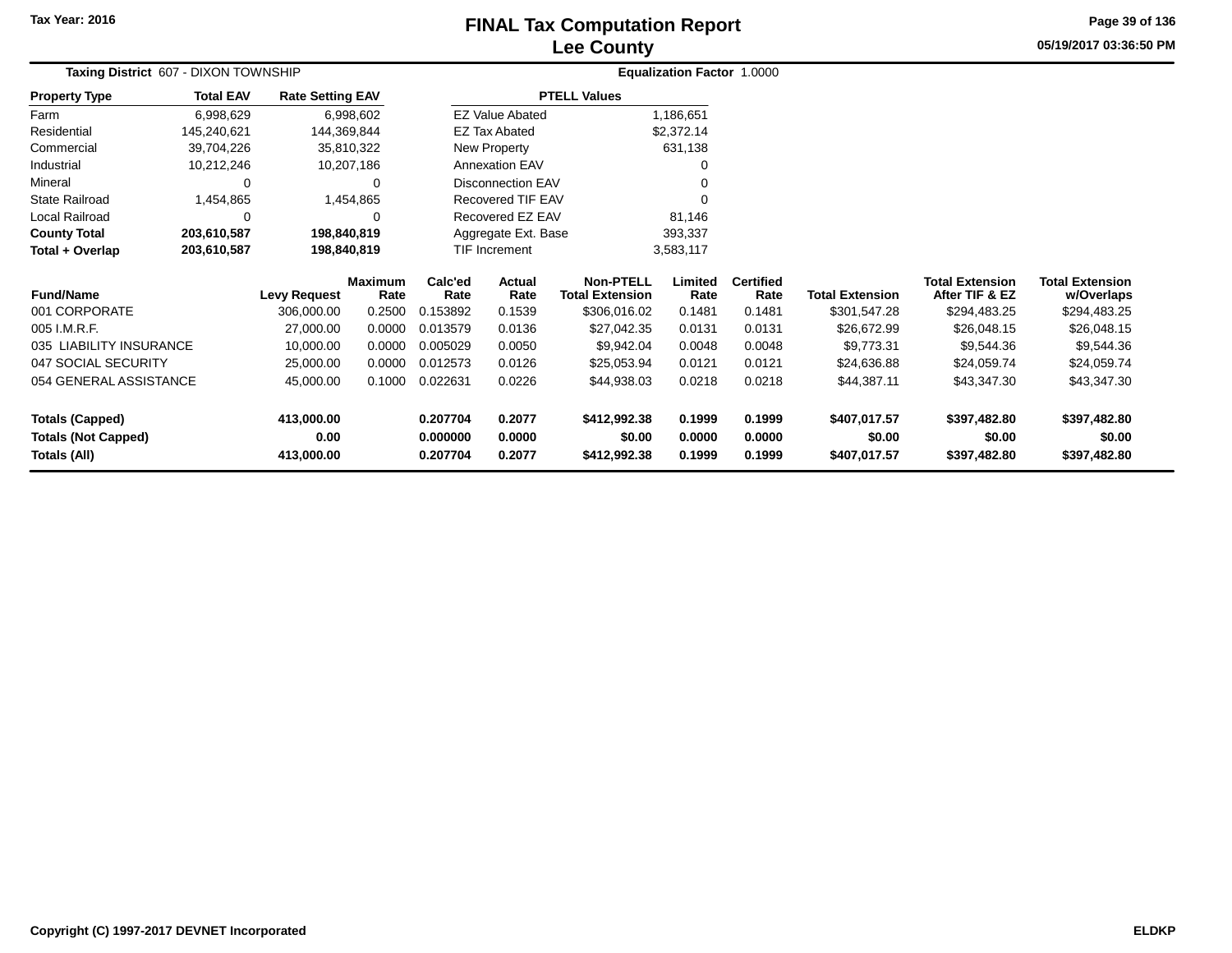# **Lee CountyFINAL Tax Computation Report**

**05/19/2017 03:36:50 PM Page 40 of 136**

| Taxing District 607RB - DIXON TWP ROAD/BRIDGE                        |                  | <b>Equalization Factor 1.0000</b> |                        |                                  |                            |                                            |                            |                                 |                                        |                                          |                                        |  |
|----------------------------------------------------------------------|------------------|-----------------------------------|------------------------|----------------------------------|----------------------------|--------------------------------------------|----------------------------|---------------------------------|----------------------------------------|------------------------------------------|----------------------------------------|--|
| <b>Property Type</b>                                                 | <b>Total EAV</b> | <b>Rate Setting EAV</b>           |                        | <b>PTELL Values</b>              |                            |                                            |                            | <b>Road and Bridge Transfer</b> |                                        |                                          |                                        |  |
| Farm                                                                 | 6,998,629        |                                   | 6,998,602              |                                  | <b>EZ Value Abated</b>     |                                            | 1,186,651                  | <b>Municipality</b>             |                                        | Fund                                     | <b>Amount Extended</b>                 |  |
| Residential                                                          | 145,240,621      | 144,369,844                       |                        |                                  | <b>EZ Tax Abated</b>       |                                            | \$2,846.79                 |                                 |                                        |                                          |                                        |  |
| Commercial                                                           | 39,704,226       |                                   | 35,810,322             |                                  | New Property               |                                            | 631,138                    |                                 | 705 - CITY OF DIXON                    | 007                                      | \$66,655.53                            |  |
| Industrial                                                           | 10,212,246       |                                   | 10,207,186             |                                  | <b>Annexation EAV</b>      |                                            | $\Omega$                   | <b>Total</b>                    |                                        |                                          | \$66,655.53                            |  |
| Mineral                                                              | 0                |                                   | 0                      |                                  | <b>Disconnection EAV</b>   |                                            | 0                          |                                 |                                        |                                          |                                        |  |
| <b>State Railroad</b>                                                | 1,454,865        |                                   | 1,454,865              |                                  | <b>Recovered TIF EAV</b>   |                                            | $\Omega$                   |                                 |                                        |                                          |                                        |  |
| Local Railroad                                                       | 0                |                                   | 0                      |                                  | Recovered EZ EAV           |                                            | 81,146                     |                                 |                                        |                                          |                                        |  |
| <b>County Total</b>                                                  | 203,610,587      | 198,840,819                       |                        |                                  | Aggregate Ext. Base        |                                            | 471,964                    |                                 |                                        |                                          |                                        |  |
| Total + Overlap                                                      | 203,610,587      | 198,840,819                       |                        |                                  | TIF Increment              |                                            | 3,583,117                  |                                 |                                        |                                          |                                        |  |
| <b>Fund/Name</b>                                                     |                  | <b>Levy Request</b>               | <b>Maximum</b><br>Rate | Calc'ed<br>Rate                  | <b>Actual</b><br>Rate      | <b>Non-PTELL</b><br><b>Total Extension</b> | Limited<br>Rate            | <b>Certified</b><br>Rate        | <b>Total Extension</b>                 | <b>Total Extension</b><br>After TIF & EZ | <b>Total Extension</b><br>w/Overlaps   |  |
| 007 ROAD & BRIDGE                                                    |                  | 190,700.00                        | 0.6600                 | 0.095906                         | 0.0959                     | \$190,688.35                               | 0.0923                     | 0.0923                          | \$187,932.57                           | \$183,530.08                             | \$183,530.08                           |  |
| 009 PERMANENT ROAD                                                   |                  | 304,862.00                        | 0.2500                 | 0.153320                         | 0.1533                     | \$304,822.98                               | 0.1476                     | 0.1476                          | \$300,529.23                           | \$293,489.05                             | \$293,489.05                           |  |
| <b>Totals (Capped)</b><br><b>Totals (Not Capped)</b><br>Totals (All) |                  | 495,562.00<br>0.00<br>495,562.00  |                        | 0.249226<br>0.000000<br>0.249226 | 0.2492<br>0.0000<br>0.2492 | \$495,511.33<br>\$0.00<br>\$495,511.33     | 0.2399<br>0.0000<br>0.2399 | 0.2399<br>0.0000<br>0.2399      | \$488,461.80<br>\$0.00<br>\$488,461.80 | \$477,019.13<br>\$0.00<br>\$477,019.13   | \$477,019.13<br>\$0.00<br>\$477,019.13 |  |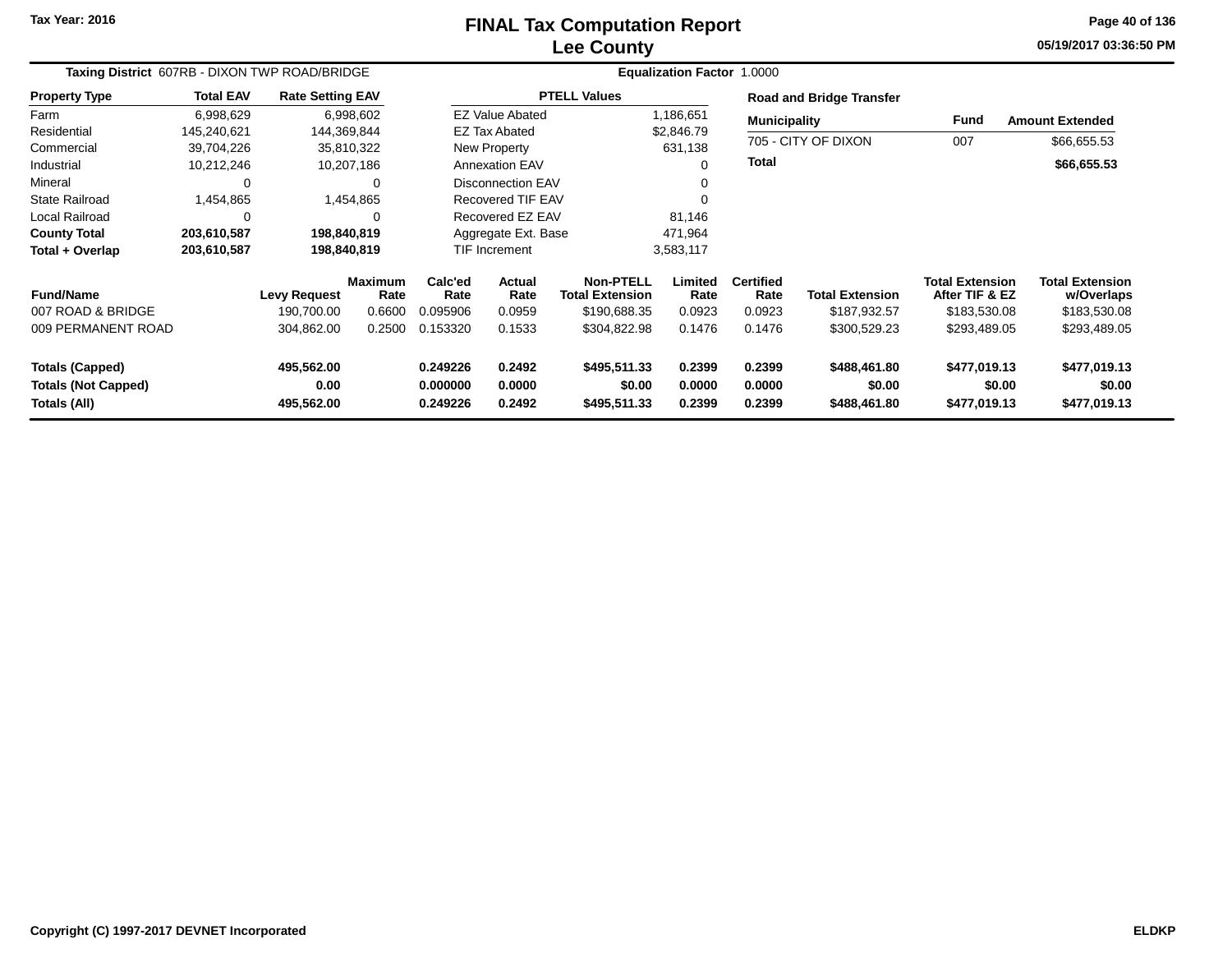# **Lee CountyFINAL Tax Computation Report** FINAL Tax Computation Report

**05/19/2017 03:36:50 PM Page 41 of 136**

| <b>Taxing District 608 - EAST GROVE TOWNSHIP</b> |                  |                         |                        |                      | <b>Equalization Factor 1.0000</b> |                                            |                  |                          |                        |                                   |                                      |
|--------------------------------------------------|------------------|-------------------------|------------------------|----------------------|-----------------------------------|--------------------------------------------|------------------|--------------------------|------------------------|-----------------------------------|--------------------------------------|
| <b>Property Type</b>                             | <b>Total EAV</b> | <b>Rate Setting EAV</b> |                        | <b>PTELL Values</b>  |                                   |                                            |                  |                          |                        |                                   |                                      |
| Farm                                             | 6,269,851        |                         | 6,269,851              |                      | <b>EZ Value Abated</b>            |                                            | 0                |                          |                        |                                   |                                      |
| Residential                                      | 1,929,777        |                         | 1,929,777              |                      | <b>EZ Tax Abated</b>              |                                            | \$0.00           |                          |                        |                                   |                                      |
| Commercial                                       |                  |                         | ∩                      |                      | <b>New Property</b>               |                                            | 83,947           |                          |                        |                                   |                                      |
| Industrial                                       | 141,740          |                         | 141,740                |                      | <b>Annexation EAV</b>             |                                            |                  |                          |                        |                                   |                                      |
| Mineral                                          | 4,725,340        |                         | 4,725,340              |                      | <b>Disconnection EAV</b>          |                                            |                  |                          |                        |                                   |                                      |
| <b>State Railroad</b>                            |                  |                         | O                      |                      | Recovered TIF EAV                 |                                            |                  |                          |                        |                                   |                                      |
| Local Railroad                                   |                  |                         |                        |                      | Recovered EZ EAV                  |                                            |                  |                          |                        |                                   |                                      |
| <b>County Total</b>                              | 13,066,708       |                         | 13,066,708             |                      | Aggregate Ext. Base               |                                            | 57,180           |                          |                        |                                   |                                      |
| Total + Overlap                                  | 13,066,708       |                         | 13,066,708             |                      | TIF Increment                     |                                            | 0                |                          |                        |                                   |                                      |
| <b>Fund/Name</b>                                 |                  | Levy Request            | <b>Maximum</b><br>Rate | Calc'ed<br>Rate      | Actual<br>Rate                    | <b>Non-PTELL</b><br><b>Total Extension</b> | Limited<br>Rate  | <b>Certified</b><br>Rate | <b>Total Extension</b> | Total Extension<br>After TIF & EZ | <b>Total Extension</b><br>w/Overlaps |
| 001 CORPORATE                                    |                  | 55,477.00               | 0.4500                 | 0.424568             | 0.4246                            | \$55,481.24                                | 0.4246           | 0.4246                   | \$55,481.24            | \$55,481.24                       | \$55,481.24                          |
| 054 GENERAL ASSISTANCE                           |                  | 1,700.00                | 0.1000                 | 0.013010             | 0.0130                            | \$1,698.67                                 | 0.0130           | 0.0130                   | \$1,698.67             | \$1,698.67                        | \$1,698.67                           |
| <b>Totals (Capped)</b>                           |                  | 57,177.00               |                        | 0.437578             | 0.4376                            | \$57,179.91                                | 0.4376           | 0.4376                   | \$57,179.91            | \$57,179.91                       | \$57,179.91                          |
| <b>Totals (Not Capped)</b><br>Totals (All)       |                  | 0.00<br>57,177.00       |                        | 0.000000<br>0.437578 | 0.0000<br>0.4376                  | \$0.00<br>\$57,179.91                      | 0.0000<br>0.4376 | 0.0000<br>0.4376         | \$0.00<br>\$57,179.91  | \$0.00<br>\$57,179.91             | \$0.00<br>\$57,179.91                |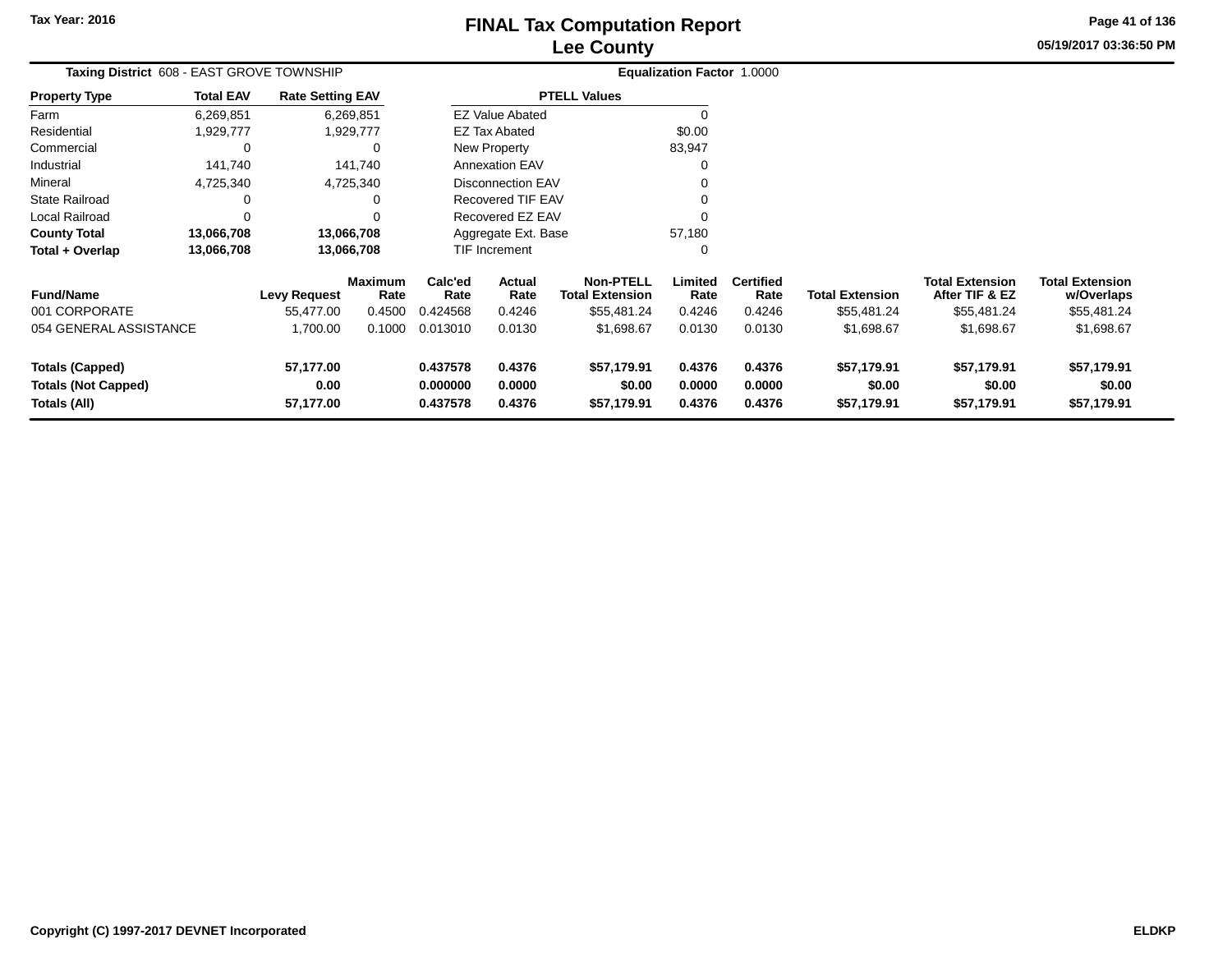**Property Type**

4,725,340

**13,066,708**

**13,066,708 13,066,708**

<sup>0</sup> <sup>0</sup>

d 0 0

4,725,340<br>0 0

**13,066,708**

Farm ResidentialCommercial

Industrial

State Railroad

Local Railroad

**County Total**

**Fund/Name**

**Total + Overlap**

007 ROAD & BRIDGE

009 PERMANENT ROAD

008 BRIDGE JOINT W/ COUNTY

Mineral

#### **Lee CountyFINAL Tax Computation Report**

**Limited**Rate

112,267 $\mathbf{0}$ 

**Certified**

**Total Extension Rate Total Extension**

21,390.00 0.2500 0.163699 0.1637 \$21,390.20 0.1637 0.1637 \$21,390.20 \$21,390.20 \$21,390.20

7,224.00 0.2500 0.055286 0.0553 \$7,225.89 0.0553 0.0553 \$7,225.89 \$7,225.89 \$7,225.89

83,653.00 0.6600 0.640200 0.6402 \$83,653.06 0.6402 0.6402 \$83,653.06 \$83,653.06 \$83,653.06

**Non-PTELL**

0

 $\sim$  0

v o

 $\begin{array}{ccc} 0 & 0 \\ 0 & 0 \end{array}$ 

\$83,653.06

**05/19/2017 03:36:50 PMPage 42 of 136**

> **w/Overlaps** \$83,653.06

**Total Extension**

**After TIF & EZ** \$83,653.06

**Total Extension**

\$83,653.06

#### **Equalization Factor** 1.0000 **Taxing District** 608RB - EAST GROVE TWP RD/BRIDGE1,929,777 1,929,777 0 $0\qquad \qquad 0$  141,740 141,740 6,269,8516,269,851**Total EAV Rate Setting EAV PTELL Values**  $\overline{\overline{0}}$  \$0.00 83,947 $\mathbf 0$ Annexation EAV v o New Property EZ Tax AbatedEZ Value Abated

**ActualRate**

Disconnection EAV

Recovered TIF EAV

Recovered EZ EAV

Aggregate Ext. BaseTIF Increment

| <b>Totals (Capped)</b>     | 112,267.00 | 0.859185 | 0.8592 | \$112,269.15 | 0.8592 | 0.8592 | \$112,269.15 | \$112,269.15 | \$112,269.15 |
|----------------------------|------------|----------|--------|--------------|--------|--------|--------------|--------------|--------------|
| <b>Totals (Not Capped)</b> | 0.00       | 0.000000 | 0.0000 | \$0.00       | 0.0000 | 0.0000 | \$0.00       | \$0.00       | \$0.00       |
| Totals (All)               | 112,267.00 | 0.859185 | 0.8592 | \$112,269.15 | 0.8592 | 0.8592 | \$112,269.15 | \$112,269.15 | \$112,269.15 |
|                            |            |          |        |              |        |        |              |              |              |
|                            |            |          |        |              |        |        |              |              |              |
|                            |            |          |        |              |        |        |              |              |              |
|                            |            |          |        |              |        |        |              |              |              |
|                            |            |          |        |              |        |        |              |              |              |

**Levy Request Rate**

 **Calc'ed Rate**0.640200

**Rate**

**Maximum**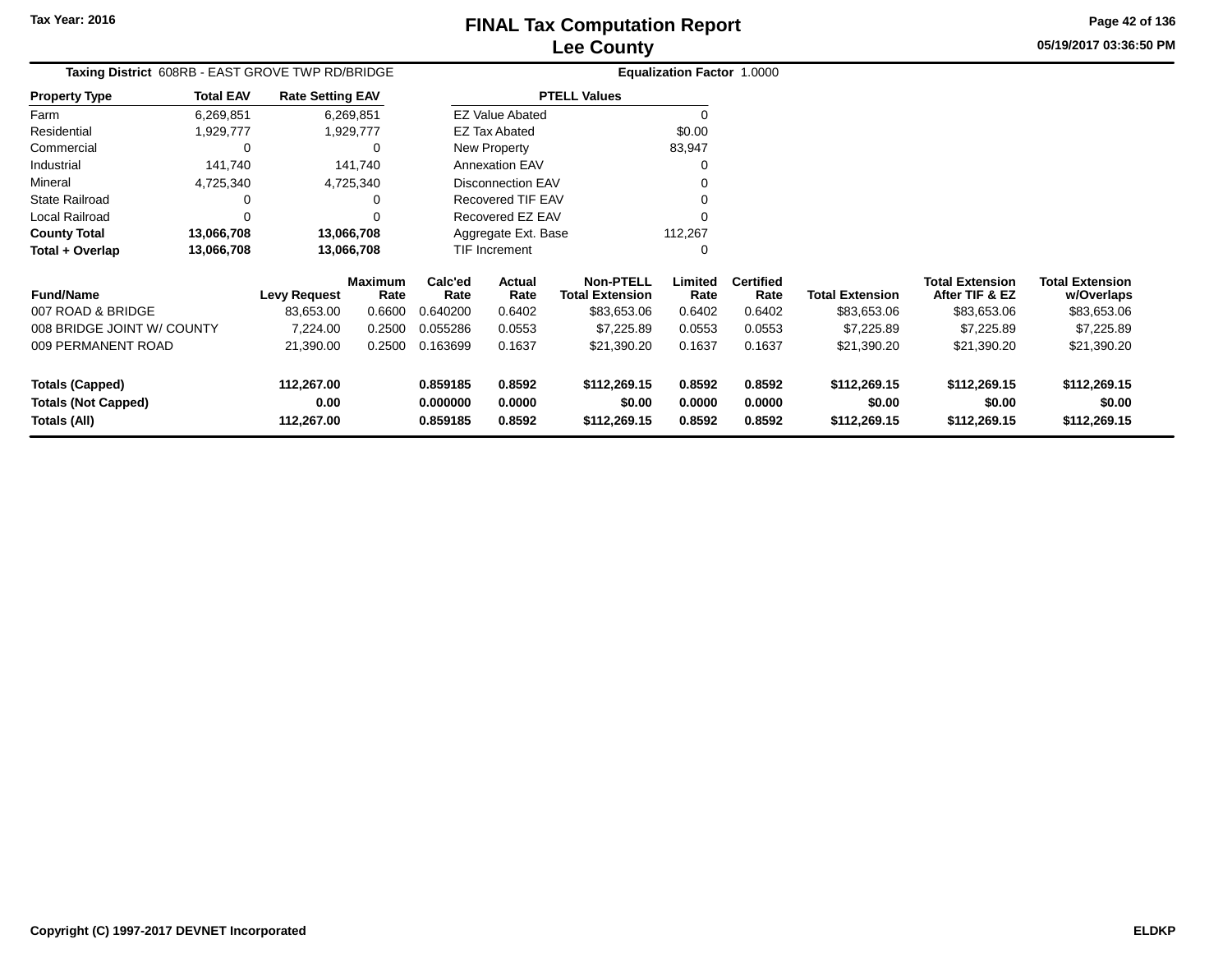# **Lee CountyFINAL Tax Computation Report** FINAL Tax Computation Report

**05/19/2017 03:36:50 PM Page 43 of 136**

| <b>Total EAV</b> |                        |                                                                             |                                                                                                        |                  |                                                                                                 |                                                                                                                                                   |                          |                                             |                                          |                                      |
|------------------|------------------------|-----------------------------------------------------------------------------|--------------------------------------------------------------------------------------------------------|------------------|-------------------------------------------------------------------------------------------------|---------------------------------------------------------------------------------------------------------------------------------------------------|--------------------------|---------------------------------------------|------------------------------------------|--------------------------------------|
| 6,913,426        |                        |                                                                             |                                                                                                        |                  |                                                                                                 | $\Omega$                                                                                                                                          |                          |                                             |                                          |                                      |
| 738,816          |                        |                                                                             |                                                                                                        |                  |                                                                                                 | \$0.00                                                                                                                                            |                          |                                             |                                          |                                      |
| 0                |                        |                                                                             |                                                                                                        |                  |                                                                                                 | 86,193                                                                                                                                            |                          |                                             |                                          |                                      |
| 761              |                        | 761                                                                         |                                                                                                        |                  |                                                                                                 |                                                                                                                                                   |                          |                                             |                                          |                                      |
| 0                |                        |                                                                             |                                                                                                        |                  |                                                                                                 |                                                                                                                                                   |                          |                                             |                                          |                                      |
| 202,215          |                        |                                                                             |                                                                                                        |                  |                                                                                                 |                                                                                                                                                   |                          |                                             |                                          |                                      |
| 0                |                        |                                                                             |                                                                                                        |                  |                                                                                                 |                                                                                                                                                   |                          |                                             |                                          |                                      |
| 7,855,218        |                        |                                                                             |                                                                                                        |                  |                                                                                                 | 32,652                                                                                                                                            |                          |                                             |                                          |                                      |
| 7,855,218        |                        |                                                                             |                                                                                                        |                  |                                                                                                 | 0                                                                                                                                                 |                          |                                             |                                          |                                      |
|                  |                        | Rate                                                                        | Calc'ed<br>Rate                                                                                        | Actual<br>Rate   | <b>Non-PTELL</b><br><b>Total Extension</b>                                                      | Limited<br>Rate                                                                                                                                   | <b>Certified</b><br>Rate | <b>Total Extension</b>                      | <b>Total Extension</b><br>After TIF & EZ | <b>Total Extension</b><br>w/Overlaps |
|                  | 31,250.00              | 0.4500                                                                      | 0.397825                                                                                               | 0.3978           | \$31,248.06                                                                                     | 0.3873                                                                                                                                            | 0.3873                   | \$30,423.26                                 | \$30,423.26                              | \$30,423.26                          |
|                  | 2,900.00               | 0.1000                                                                      | 0.036918                                                                                               | 0.0369           | \$2,898.58                                                                                      | 0.0359                                                                                                                                            | 0.0359                   | \$2,820.02                                  | \$2,820.02                               | \$2,820.02                           |
|                  | 34,150.00<br>0.00      |                                                                             | 0.434743<br>0.000000                                                                                   | 0.4347<br>0.0000 | \$34,146.64<br>\$0.00                                                                           | 0.4232<br>0.0000                                                                                                                                  | 0.4232<br>0.0000         | \$33,243.28<br>\$0.00                       | \$33,243.28<br>\$0.00                    | \$33,243.28<br>\$0.00<br>\$33,243.28 |
|                  | 054 GENERAL ASSISTANCE | Taxing District 609 - HAMILTON TOWNSHIP<br><b>Levy Request</b><br>34,150.00 | <b>Rate Setting EAV</b><br>6,913,426<br>738,816<br>202,215<br>7,855,218<br>7,855,218<br><b>Maximum</b> | 0.434743         | <b>EZ Tax Abated</b><br>New Property<br><b>Annexation EAV</b><br><b>TIF Increment</b><br>0.4347 | <b>PTELL Values</b><br><b>EZ Value Abated</b><br>Disconnection EAV<br>Recovered TIF EAV<br>Recovered EZ EAV<br>Aggregate Ext. Base<br>\$34,146.64 | 0.4232                   | <b>Equalization Factor 1.0000</b><br>0.4232 | \$33,243.28                              | \$33,243.28                          |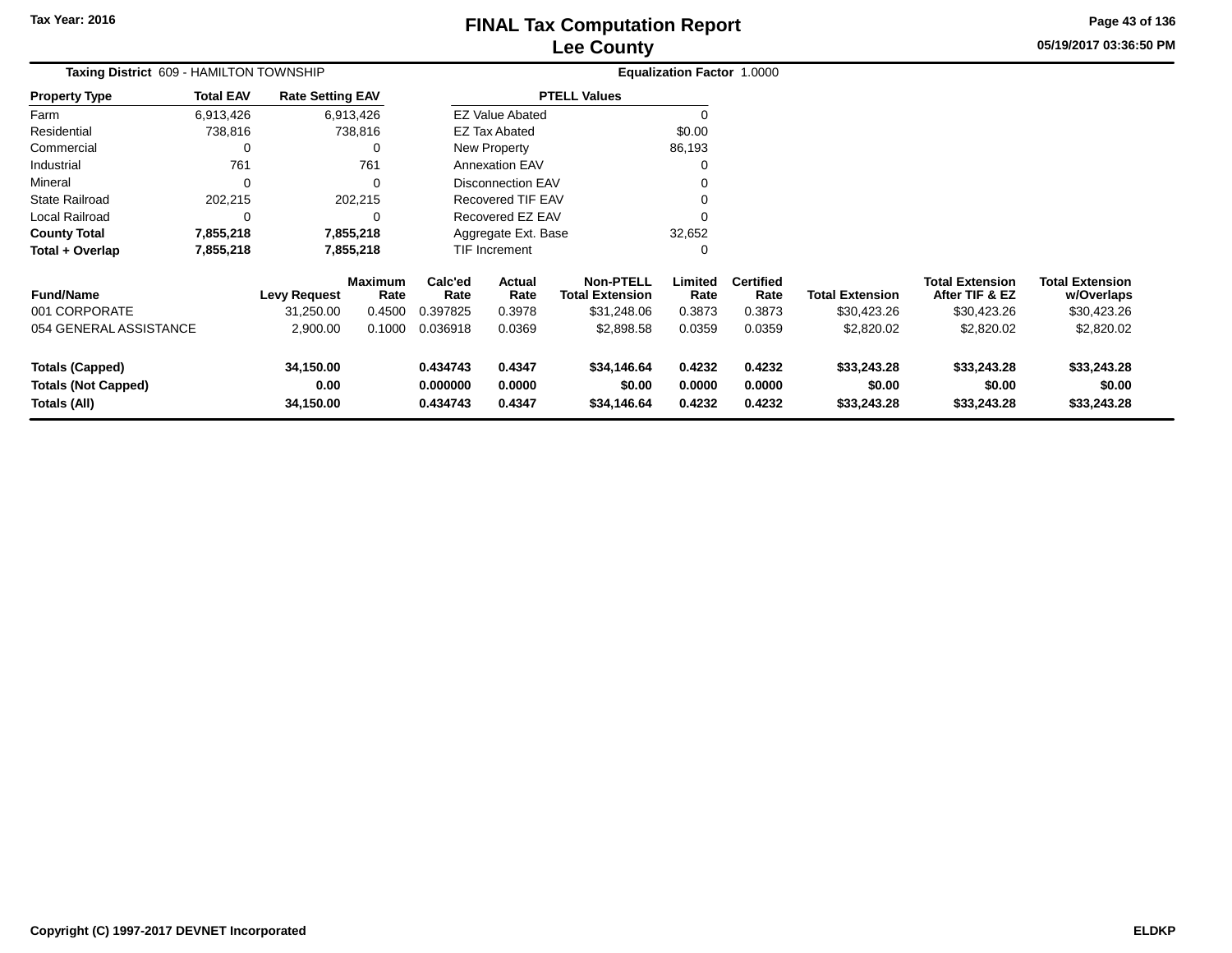## **Lee CountyFINAL Tax Computation Report**

**05/19/2017 03:36:50 PMPage 44 of 136**

|                  |                         |                                                  | <b>Equalization Factor 1.0000</b> |                                  |
|------------------|-------------------------|--------------------------------------------------|-----------------------------------|----------------------------------|
| <b>Total EAV</b> | <b>Rate Setting EAV</b> |                                                  |                                   |                                  |
| 6,913,426        | 6.913.426               | <b>EZ Value Abated</b>                           |                                   |                                  |
| 738,816          | 738,816                 | <b>EZ Tax Abated</b>                             | \$0.00                            |                                  |
|                  |                         | New Property                                     | 86.193                            |                                  |
| 761              | 761                     | <b>Annexation EAV</b>                            |                                   |                                  |
| 0                |                         | Disconnection EAV                                |                                   |                                  |
| 202.215          | 202,215                 | Recovered TIF EAV                                |                                   |                                  |
|                  |                         | Recovered EZ EAV                                 |                                   |                                  |
| 7,855,218        | 7,855,218               | Aggregate Ext. Base                              | 37,594                            |                                  |
| 7,855,218        | 7,855,218               | <b>TIF Increment</b>                             |                                   |                                  |
|                  |                         | Taxing District 609RB - HAMILTON TWP ROAD/BRIDGE |                                   | ---------<br><b>PTELL Values</b> |

| <b>Fund/Name</b>           | <b>Levy Request</b> | <b>Maximum</b><br>Rate | Calc'ed<br>Rate | Actual<br>Rate | <b>Non-PTELL</b><br><b>Total Extension</b> | Limited<br>Rate | <b>Certified</b><br>Rate | <b>Total Extension</b> | <b>Total Extension</b><br>After TIF & EZ | <b>Total Extension</b><br>w/Overlaps |
|----------------------------|---------------------|------------------------|-----------------|----------------|--------------------------------------------|-----------------|--------------------------|------------------------|------------------------------------------|--------------------------------------|
| 007 ROAD & BRIDGE          | 30.300.00           | 0.6600                 | 0.385731        | 0.3857         | \$30,297.58                                | 0.3747          | 0.3747                   | \$29,433.50            | \$29,433.50                              | \$29,433.50                          |
| 008 BRIDGE JOINT W/ COUNTY | 1.500.00            | 0.2500                 | 0.019096        | 0.0191         | \$1,500.35                                 | 0.0186          | 0.0186                   | \$1.461.07             | \$1,461.07                               | \$1,461.07                           |
| 009 PERMANENT ROAD         | 6.500.00            | 0.2500                 | 0.082748        | 0.0827         | \$6.496.27                                 | 0.0804          | 0.0804                   | \$6,315,60             | \$6,315.60                               | \$6,315.60                           |
| 010 EQUIPMENT & BUILDING   | 1.100.00            | 0.1000                 | 0.014003        | 0.0140         | \$1,099.73                                 | 0.0136          | 0.0136                   | \$1.068.31             | \$1,068.31                               | \$1,068.31                           |
| Totals (Capped)            | 39,400.00           |                        | 0.501578        | 0.5015         | \$39,393.93                                | 0.4873          | 0.4873                   | \$38,278,48            | \$38,278,48                              | \$38,278.48                          |
| <b>Totals (Not Capped)</b> | 0.00                |                        | 0.000000        | 0.0000         | \$0.00                                     | 0.0000          | 0.0000                   | \$0.00                 | \$0.00                                   | \$0.00                               |
| Totals (All)               | 39,400.00           |                        | 0.501578        | 0.5015         | \$39,393.93                                | 0.4873          | 0.4873                   | \$38,278,48            | \$38,278.48                              | \$38,278.48                          |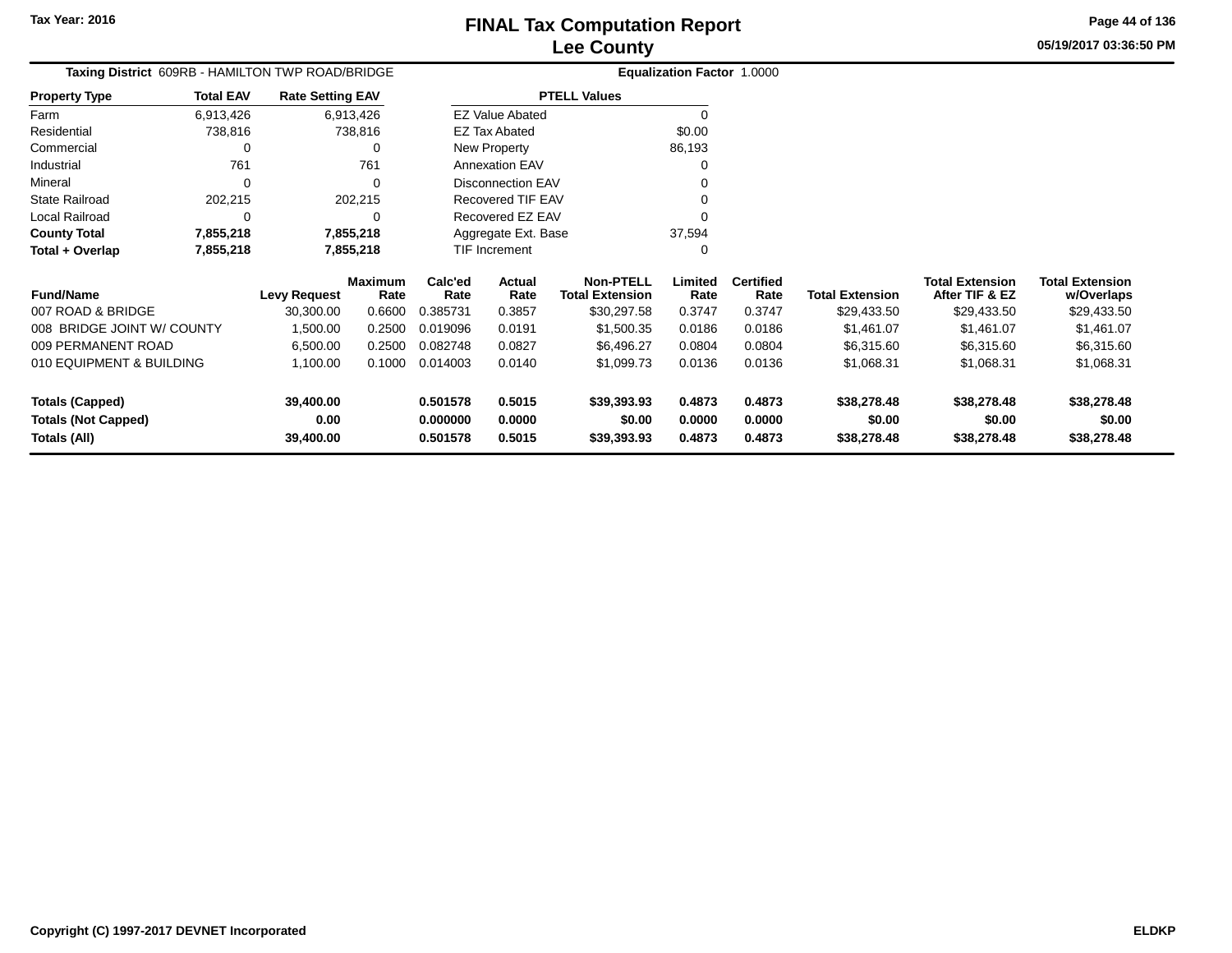### **Lee CountyFINAL Tax Computation Report** FINAL Tax Computation Report

**05/19/2017 03:36:50 PMPage 45 of 136**

| Taxing District 610 - HARMON TOWNSHIP                                |                  |                                |                        |                                  | Equalization Factor 1.0000 |                                            |                            |                            |                                      |                                          |                                      |
|----------------------------------------------------------------------|------------------|--------------------------------|------------------------|----------------------------------|----------------------------|--------------------------------------------|----------------------------|----------------------------|--------------------------------------|------------------------------------------|--------------------------------------|
| <b>Property Type</b>                                                 | <b>Total EAV</b> | <b>Rate Setting EAV</b>        |                        |                                  |                            | <b>PTELL Values</b>                        |                            |                            |                                      |                                          |                                      |
| Farm                                                                 | 6,349,042        |                                | 6,349,042              |                                  | <b>EZ Value Abated</b>     |                                            | 0                          |                            |                                      |                                          |                                      |
| Residential                                                          | 2,264,551        |                                | 2,264,551              |                                  | <b>EZ Tax Abated</b>       |                                            | \$0.00                     |                            |                                      |                                          |                                      |
| Commercial                                                           | 1,545,655        |                                | 1,545,655              |                                  | New Property               |                                            | 115,325                    |                            |                                      |                                          |                                      |
| Industrial                                                           | 2,703,066        |                                | 2,703,066              |                                  | <b>Annexation EAV</b>      |                                            | 0                          |                            |                                      |                                          |                                      |
| Mineral                                                              | 0                |                                | 0                      |                                  | <b>Disconnection EAV</b>   |                                            |                            |                            |                                      |                                          |                                      |
| <b>State Railroad</b>                                                | 823,955          |                                | 823,955                |                                  | Recovered TIF EAV          |                                            |                            |                            |                                      |                                          |                                      |
| Local Railroad                                                       | $\Omega$         |                                |                        |                                  | Recovered EZ EAV           |                                            |                            |                            |                                      |                                          |                                      |
| <b>County Total</b>                                                  | 13,686,269       |                                | 13,686,269             |                                  | Aggregate Ext. Base        |                                            | 65,894                     |                            |                                      |                                          |                                      |
| Total + Overlap                                                      | 13,686,269       |                                | 13,686,269             |                                  | <b>TIF Increment</b>       |                                            | 0                          |                            |                                      |                                          |                                      |
| <b>Fund/Name</b>                                                     |                  | <b>Levy Request</b>            | <b>Maximum</b><br>Rate | Calc'ed<br>Rate                  | Actual<br>Rate             | <b>Non-PTELL</b><br><b>Total Extension</b> | Limited<br>Rate            | <b>Certified</b><br>Rate   | <b>Total Extension</b>               | <b>Total Extension</b><br>After TIF & EZ | <b>Total Extension</b><br>w/Overlaps |
| 001 CORPORATE                                                        |                  | 60,189.00                      | 0.4500                 | 0.439777                         | 0.4398                     | \$60,192.21                                | 0.4253                     | 0.4253                     | \$58,207.70                          | \$58,207.70                              | \$58,207.70                          |
| 019 COMMUNITY BLDG                                                   |                  | 8,000.00                       | 0.1000                 | 0.058453                         | 0.0585                     | \$8,006.47                                 | 0.0566                     | 0.0566                     | \$7,746.43                           | \$7,746.43                               | \$7,746.43                           |
| 054 GENERAL ASSISTANCE                                               |                  | 1,000.00                       | 0.1000                 | 0.007307                         | 0.0073                     | \$999.10                                   | 0.0071                     | 0.0071                     | \$971.73                             | \$971.73                                 | \$971.73                             |
| <b>Totals (Capped)</b><br><b>Totals (Not Capped)</b><br>Totals (All) |                  | 69,189.00<br>0.00<br>69,189.00 |                        | 0.505537<br>0.000000<br>0.505537 | 0.5056<br>0.0000<br>0.5056 | \$69,197.78<br>\$0.00<br>\$69,197.78       | 0.4890<br>0.0000<br>0.4890 | 0.4890<br>0.0000<br>0.4890 | \$66,925.86<br>\$0.00<br>\$66,925.86 | \$66,925.86<br>\$0.00<br>\$66,925.86     | \$66,925.86<br>\$0.00<br>\$66,925.86 |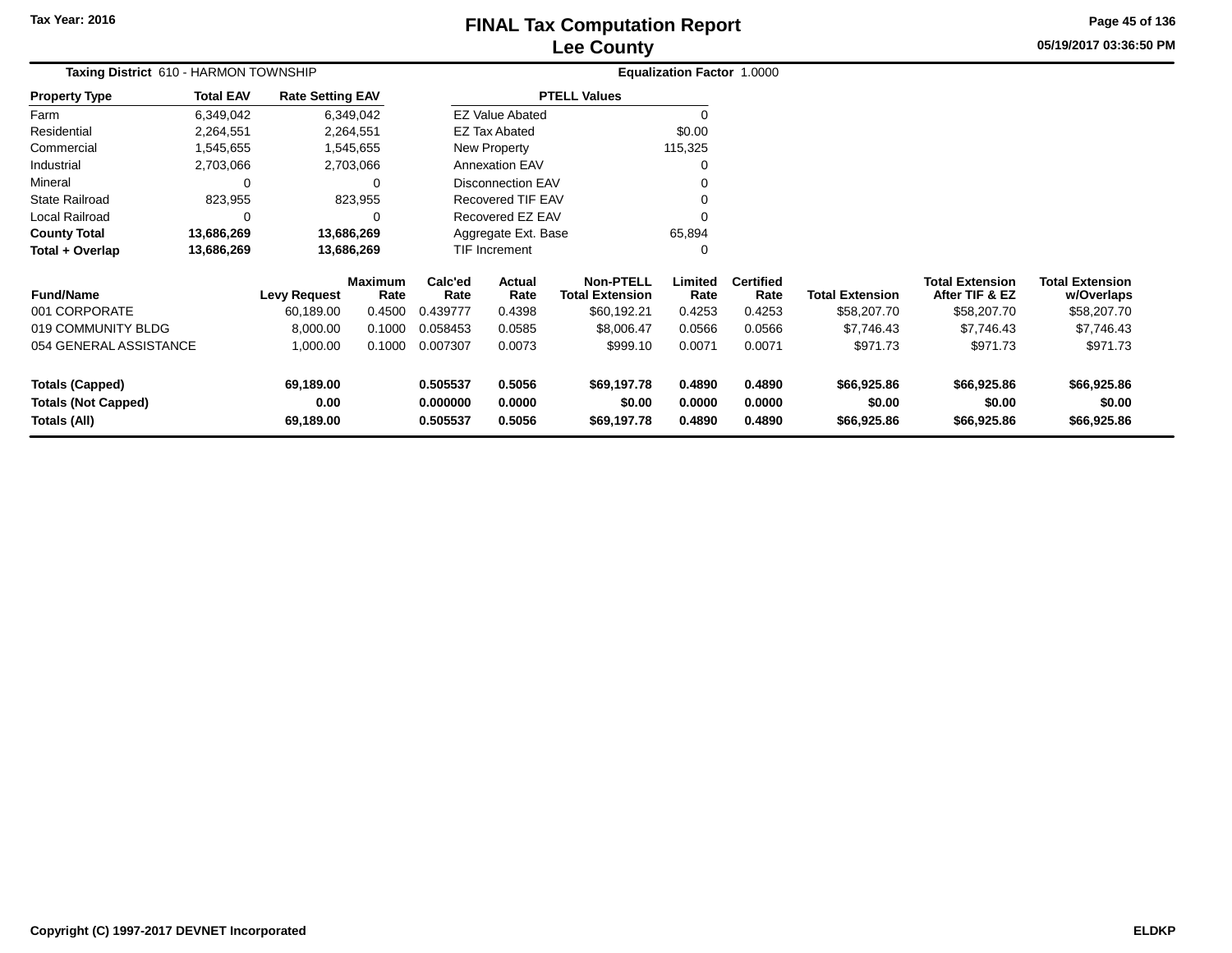# **Lee CountyFINAL Tax Computation Report**

**05/19/2017 03:36:50 PM Page 46 of 136**

| Taxing District 610RB - HARMON TWP ROAD/BRIDGE |                  |                         |                        | Equalization Factor 1.0000 |                          |                                            |                  |                          |                                 |                                          |                                      |  |  |
|------------------------------------------------|------------------|-------------------------|------------------------|----------------------------|--------------------------|--------------------------------------------|------------------|--------------------------|---------------------------------|------------------------------------------|--------------------------------------|--|--|
| <b>Property Type</b>                           | <b>Total EAV</b> | <b>Rate Setting EAV</b> |                        |                            |                          | <b>PTELL Values</b>                        |                  |                          | <b>Road and Bridge Transfer</b> |                                          |                                      |  |  |
| Farm                                           | 6,349,042        |                         | 6,349,042              |                            | <b>EZ Value Abated</b>   |                                            | $\Omega$         | <b>Municipality</b>      |                                 | <b>Fund</b>                              | <b>Amount Extended</b>               |  |  |
| Residential                                    | 2,264,551        |                         | 2,264,551              |                            | <b>EZ Tax Abated</b>     |                                            | \$0.00           |                          |                                 |                                          |                                      |  |  |
| Commercial                                     | 1,545,655        |                         | 1,545,655              |                            | New Property             |                                            | 115,325          |                          | 707 - VILLAGE OF HARMON         | 007                                      | \$1,722.34                           |  |  |
| Industrial                                     | 2,703,066        |                         | 2,703,066              |                            | <b>Annexation EAV</b>    |                                            | $\Omega$         | <b>Total</b>             |                                 |                                          | \$1,722.34                           |  |  |
| Mineral                                        | 0                |                         |                        |                            | <b>Disconnection EAV</b> |                                            |                  |                          |                                 |                                          |                                      |  |  |
| <b>State Railroad</b>                          | 823,955          |                         | 823,955                |                            | <b>Recovered TIF EAV</b> |                                            |                  |                          |                                 |                                          |                                      |  |  |
| Local Railroad                                 | 0                |                         |                        |                            | Recovered EZ EAV         |                                            |                  |                          |                                 |                                          |                                      |  |  |
| <b>County Total</b>                            | 13,686,269       |                         | 13,686,269             |                            | Aggregate Ext. Base      |                                            | 36,756           |                          |                                 |                                          |                                      |  |  |
| Total + Overlap                                | 13,686,269       |                         | 13,686,269             |                            | <b>TIF Increment</b>     |                                            | 0                |                          |                                 |                                          |                                      |  |  |
| <b>Fund/Name</b>                               |                  | <b>Levy Request</b>     | <b>Maximum</b><br>Rate | Calc'ed<br>Rate            | <b>Actual</b><br>Rate    | <b>Non-PTELL</b><br><b>Total Extension</b> | Limited<br>Rate  | <b>Certified</b><br>Rate | <b>Total Extension</b>          | <b>Total Extension</b><br>After TIF & EZ | <b>Total Extension</b><br>w/Overlaps |  |  |
| 007 ROAD & BRIDGE                              |                  | 29,000.00               | 0.6600                 | 0.211891                   | 0.2119                   | \$29,001.20                                | 0.2049           | 0.2049                   | \$28,043.17                     | \$28,043.17                              | \$28,043.17                          |  |  |
| 008 BRIDGE JOINT W/ COUNTY                     |                  | 9,093.00                | 0.2500                 | 0.066439                   | 0.0664                   | \$9,087.68                                 | 0.0642           | 0.0642                   | \$8,786.58                      | \$8,786.58                               | \$8,786.58                           |  |  |
| 090 ROAD DAMAGE                                |                  | 500.00                  | 0.0330                 | 0.003653                   | 0.0037                   | \$506.39                                   | 0.0036           | 0.0036                   | \$492.71                        | \$492.71                                 | \$492.71                             |  |  |
| <b>Totals (Capped)</b>                         |                  | 38,593.00               |                        | 0.281983                   | 0.2820                   | \$38,595.27                                | 0.2727           | 0.2727                   | \$37,322.46                     | \$37,322.46                              | \$37,322.46                          |  |  |
| <b>Totals (Not Capped)</b><br>Totals (All)     |                  | 0.00<br>38,593.00       |                        | 0.000000<br>0.281983       | 0.0000<br>0.2820         | \$0.00<br>\$38,595.27                      | 0.0000<br>0.2727 | 0.0000<br>0.2727         | \$0.00<br>\$37,322.46           | \$0.00<br>\$37,322.46                    | \$0.00<br>\$37,322.46                |  |  |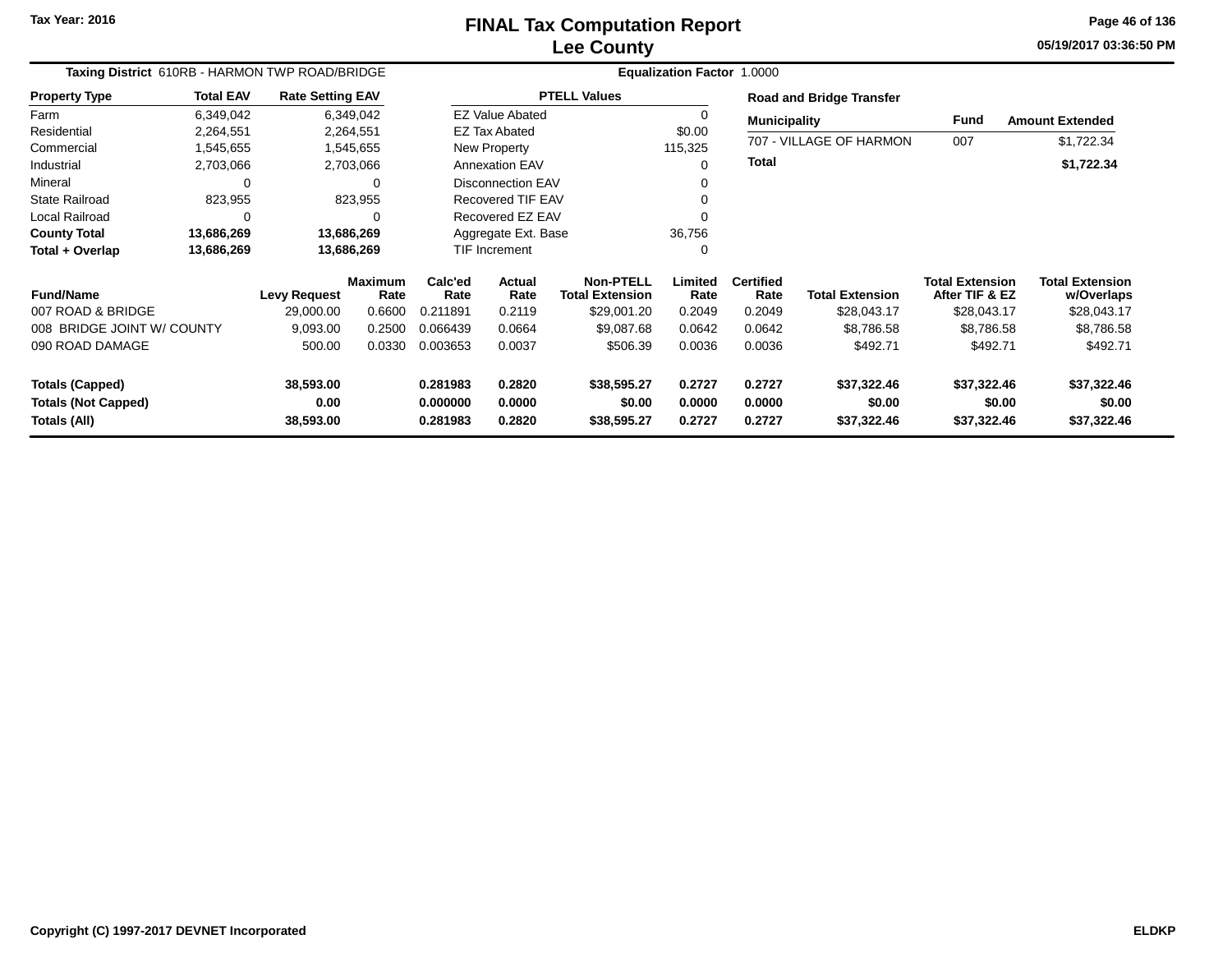# **Lee CountyFINAL Tax Computation Report** FINAL Tax Computation Report

**05/19/2017 03:36:50 PM Page 47 of 136**

| Taxing District 611 - LEE CENTER TOWNSHIP                            |                  |                                |                        |                                  |                            |                                      | Equalization Factor 1.0000 |                            |                                      |                                          |                                      |
|----------------------------------------------------------------------|------------------|--------------------------------|------------------------|----------------------------------|----------------------------|--------------------------------------|----------------------------|----------------------------|--------------------------------------|------------------------------------------|--------------------------------------|
| <b>Property Type</b>                                                 | <b>Total EAV</b> | <b>Rate Setting EAV</b>        |                        |                                  |                            | <b>PTELL Values</b>                  |                            |                            |                                      |                                          |                                      |
| Farm                                                                 | 8,000,372        |                                | 8,000,372              |                                  | <b>EZ Value Abated</b>     |                                      | $\Omega$                   |                            |                                      |                                          |                                      |
| Residential                                                          | 5,578,860        |                                | 5,578,860              |                                  | <b>EZ Tax Abated</b>       |                                      | \$0.00                     |                            |                                      |                                          |                                      |
| Commercial                                                           | 2,009,041        |                                | 2,009,041              |                                  | New Property               |                                      | 76,551                     |                            |                                      |                                          |                                      |
| Industrial                                                           | 30               |                                | 30                     |                                  | <b>Annexation EAV</b>      |                                      | 0                          |                            |                                      |                                          |                                      |
| Mineral                                                              | 1,641,844        |                                | 1,641,844              |                                  | <b>Disconnection EAV</b>   |                                      | 0                          |                            |                                      |                                          |                                      |
| <b>State Railroad</b>                                                | 7,283            |                                | 7,283                  |                                  | <b>Recovered TIF EAV</b>   |                                      | 0                          |                            |                                      |                                          |                                      |
| Local Railroad                                                       | 0                |                                | 0                      |                                  | Recovered EZ EAV           |                                      | 0                          |                            |                                      |                                          |                                      |
| <b>County Total</b>                                                  | 17,237,430       |                                | 17,237,430             |                                  | Aggregate Ext. Base        |                                      | 67,440                     |                            |                                      |                                          |                                      |
| Total + Overlap                                                      | 17,237,430       |                                | 17,237,430             |                                  | TIF Increment              |                                      | 0                          |                            |                                      |                                          |                                      |
| <b>Fund/Name</b>                                                     |                  | <b>Levy Request</b>            | <b>Maximum</b><br>Rate | Calc'ed<br>Rate                  | Actual<br>Rate             | Non-PTELL<br><b>Total Extension</b>  | Limited<br>Rate            | <b>Certified</b><br>Rate   | <b>Total Extension</b>               | <b>Total Extension</b><br>After TIF & EZ | <b>Total Extension</b><br>w/Overlaps |
| 001 CORPORATE                                                        |                  | 65,286.00                      | 0.4200                 | 0.378746                         | 0.3787                     | \$65,278.15                          | 0.3648                     | 0.3648                     | \$62,882.14                          | \$62,882.14                              | \$62,882.14                          |
| 054 GENERAL ASSISTANCE                                               |                  | 5,526.00                       | 0.1000                 | 0.032058                         | 0.0321                     | \$5,533.22                           | 0.0309                     | 0.0309                     | \$5,326.37                           | \$5,326.37                               | \$5,326.37                           |
| <b>Totals (Capped)</b><br><b>Totals (Not Capped)</b><br>Totals (All) |                  | 70,812.00<br>0.00<br>70,812.00 |                        | 0.410804<br>0.000000<br>0.410804 | 0.4108<br>0.0000<br>0.4108 | \$70,811.37<br>\$0.00<br>\$70,811.37 | 0.3957<br>0.0000<br>0.3957 | 0.3957<br>0.0000<br>0.3957 | \$68,208.51<br>\$0.00<br>\$68,208.51 | \$68,208.51<br>\$0.00<br>\$68,208.51     | \$68,208.51<br>\$0.00<br>\$68,208.51 |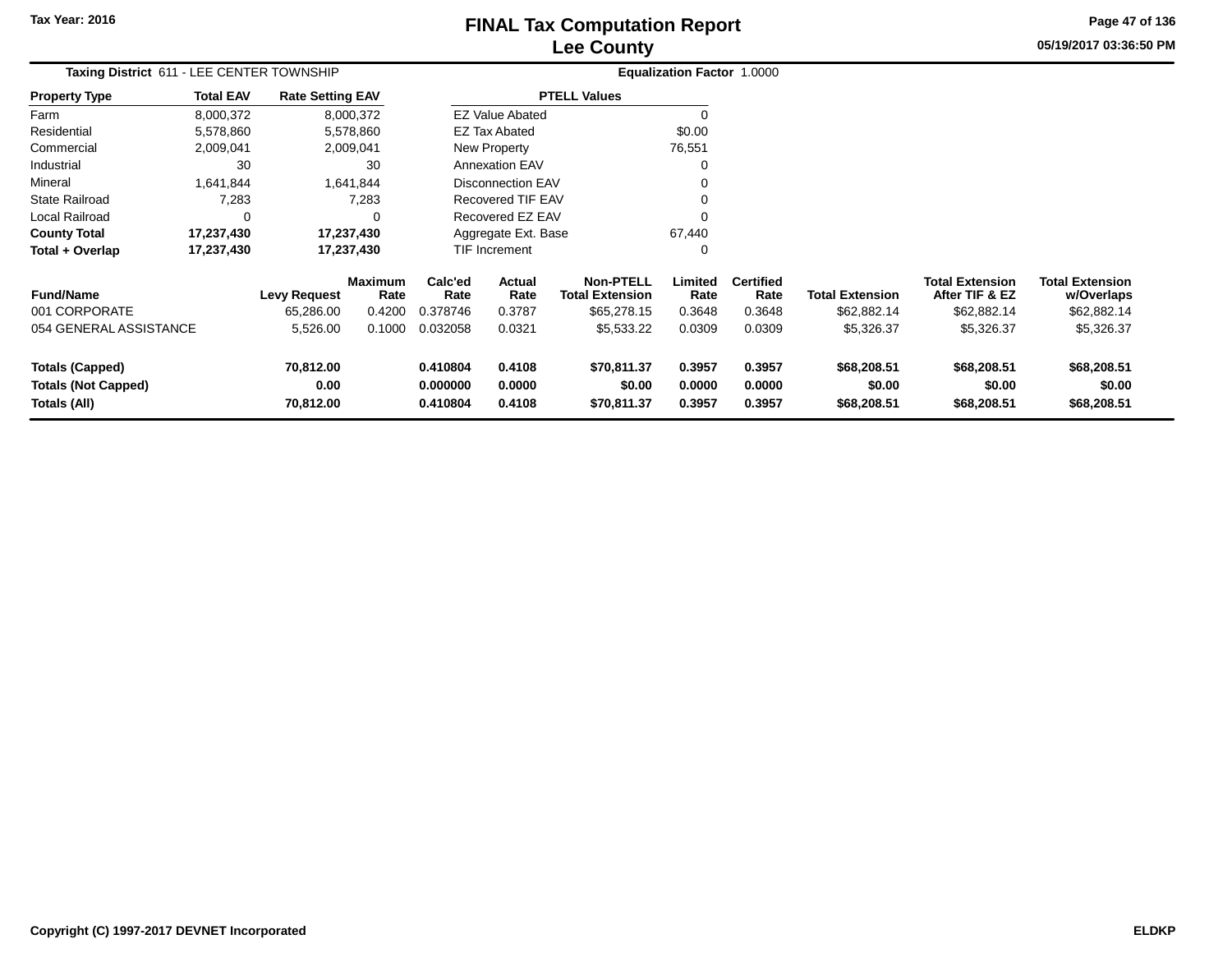**Property Type**

Farm

### **Lee CountyFINAL Tax Computation Report**

**05/19/2017 03:36:50 PMPage 48 of 136**

|                                           |                  |                                                  | <b>Lee County</b>    |                                   |  |
|-------------------------------------------|------------------|--------------------------------------------------|----------------------|-----------------------------------|--|
|                                           |                  | Taxing District 611RB - LEE CENTER TWP RD/BRIDGE |                      | <b>Equalization Factor 1.0000</b> |  |
| rty Type                                  | <b>Total EAV</b> | <b>Rate Setting EAV</b>                          | <b>PTELL Values</b>  |                                   |  |
|                                           | 8,000,372        | 8.000.372                                        | EZ Value Abated      |                                   |  |
| ential                                    | 5.578.860        | 5.578.860                                        | <b>EZ Tax Abated</b> | \$0.00                            |  |
| $\sim$ $\sim$ $\sim$ $\sim$ $\sim$ $\sim$ | 0.00001          | 0.000011                                         | Marco Documento      | 70.55                             |  |

|                       |            | <b>Maximum</b> | Calc'ed | Actual                | <b>Non-PTELL</b> | Limited  | <b>Certified</b> |
|-----------------------|------------|----------------|---------|-----------------------|------------------|----------|------------------|
| Total + Overlap       | 17,237,430 | 17,237,430     |         | TIF Increment         |                  | 0        |                  |
| <b>County Total</b>   | 17,237,430 | 17,237,430     |         | Aggregate Ext. Base   |                  | 74.040   |                  |
| Local Railroad        | 0          | $\Omega$       |         | Recovered EZ EAV      |                  | $\Omega$ |                  |
| <b>State Railroad</b> | 7,283      | 7.283          |         | Recovered TIF EAV     |                  | 0        |                  |
| Mineral               | 1.641.844  | 1.641.844      |         | Disconnection EAV     |                  | 0        |                  |
| Industrial            | 30         | 30             |         | <b>Annexation EAV</b> |                  | 0        |                  |
| Commercial            | 2,009,041  | 2,009,041      |         | New Property          |                  | 76,551   |                  |
| Residential           | 5,578,860  | 5,578,860      |         | <b>EZ Tax Abated</b>  |                  | \$0.00   |                  |
|                       |            |                |         |                       |                  |          |                  |

| <b>Fund/Name</b>           | <b>Levy Request</b> | Maximum<br>Rate | Calc'ed<br>Rate | Actual<br>Rate | <b>Non-PTELL</b><br><b>Total Extension</b> | .imited<br>Rate | <b>Certified</b><br>Rate | Total Extension | Total Extension<br>After TIF & EZ | Total Extension<br>w/Overlaps |
|----------------------------|---------------------|-----------------|-----------------|----------------|--------------------------------------------|-----------------|--------------------------|-----------------|-----------------------------------|-------------------------------|
| 007 ROAD & BRIDGE          | 71.542.00           | 0.6600          | 0.415039        | 0.4150         | \$71,535.33                                | 0.3998          | 0.3998                   | \$68,915.25     | \$68,915.25                       | \$68,915.25                   |
| 008 BRIDGE JOINT W/ COUNTY | 0.00                | 0.2500          | 0.000000        | 0.0000         | \$0.00                                     | 0.0000          | 0.0000                   | \$0.00          | \$0.00                            | \$0.00                        |
| 009 PERMANENT ROAD         | 1.000.00            | 0.2500          | 0.005801        | 0.0058         | \$999.77                                   | 0.0056          | 0.0056                   | \$965.30        | \$965.30                          | \$965.30                      |
| 010 EQUIPMENT & BUILDING   | 1.000.00            | 0.1000          | 0.005801        | 0.0058         | \$999.77                                   | 0.0056          | 0.0056                   | \$965.30        | \$965.30                          | \$965.30                      |
| 035 LIABILITY INSURANCE    | 4,200.00            | 0.0000          | 0.024366        | 0.0244         | \$4,205.93                                 | 0.0235          | 0.0235                   | \$4,050.80      | \$4,050.80                        | \$4,050.80                    |
| <b>Totals (Capped)</b>     | 77,742.00           |                 | 0.451007        | 0.4510         | \$77.740.80                                | 0.4345          | 0.4345                   | \$74.896.65     | \$74,896,65                       | \$74,896.65                   |
| <b>Totals (Not Capped)</b> | 0.00                |                 | 0.000000        | 0.0000         | \$0.00                                     | 0.0000          | 0.0000                   | \$0.00          | \$0.00                            | \$0.00                        |
| Totals (All)               | 77.742.00           |                 | 0.451007        | 0.4510         | \$77,740.80                                | 0.4345          | 0.4345                   | \$74.896.65     | \$74.896.65                       | \$74,896.65                   |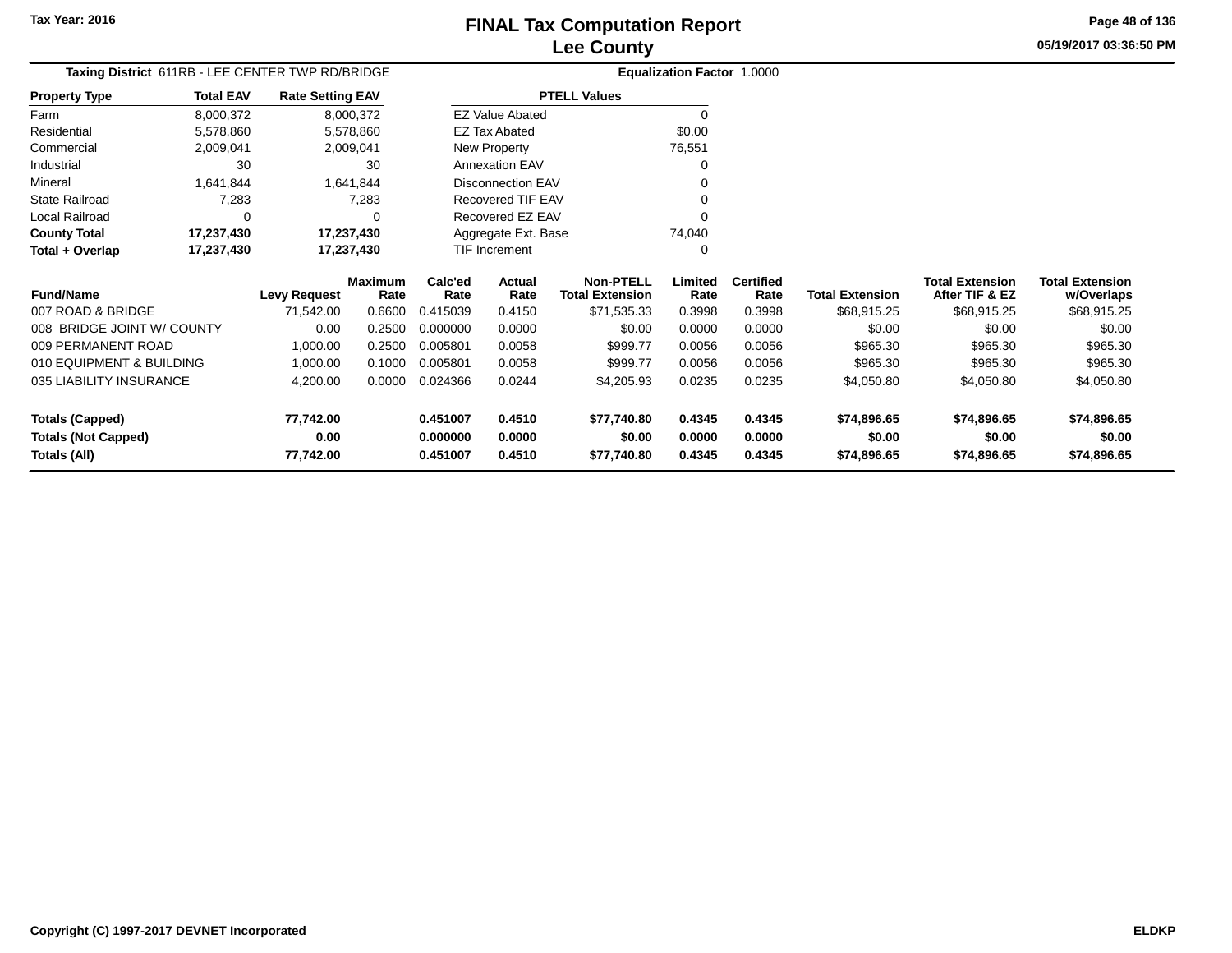**Totals (Not Capped)**

**Totals (All)**

**0.00**

**45,300.00**

# **Lee CountyFINAL Tax Computation Report**

**0.000000 0.0000 \$0.00 0.0000 0.0000 \$0.00 \$0.00 \$0.00**

**0.391355 0.3913 \$45,293.63 0.3818 0.3818 \$44,193.99 \$44,193.99 \$44,193.99**

**05/19/2017 03:36:50 PMPage 49 of 136**

| Taxing District 612 - MARION TOWNSHIP |                  |                         |                        |                 |                          |                                            | Equalization Factor 1.0000 |                          |                        |                                          |                                      |
|---------------------------------------|------------------|-------------------------|------------------------|-----------------|--------------------------|--------------------------------------------|----------------------------|--------------------------|------------------------|------------------------------------------|--------------------------------------|
| <b>Property Type</b>                  | <b>Total EAV</b> | <b>Rate Setting EAV</b> |                        |                 |                          | <b>PTELL Values</b>                        |                            |                          |                        |                                          |                                      |
| Farm                                  | 7,604,767        |                         | 7,604,767              |                 | <b>EZ Value Abated</b>   |                                            | 0                          |                          |                        |                                          |                                      |
| Residential                           | 1,773,032        |                         | 1,773,032              |                 | EZ Tax Abated            |                                            | \$0.00                     |                          |                        |                                          |                                      |
| Commercial                            | 2,130,265        |                         | 2,130,265              |                 | New Property             |                                            | 193,442                    |                          |                        |                                          |                                      |
| Industrial                            | 67,103           |                         | 67,103                 |                 | <b>Annexation EAV</b>    |                                            | $\Omega$                   |                          |                        |                                          |                                      |
| Mineral                               | 0                |                         | 0                      |                 | <b>Disconnection EAV</b> |                                            | $\Omega$                   |                          |                        |                                          |                                      |
| <b>State Railroad</b>                 | 0                |                         | 0                      |                 | Recovered TIF EAV        |                                            | $\Omega$                   |                          |                        |                                          |                                      |
| Local Railroad                        | 0                |                         | 0                      |                 | Recovered EZ EAV         |                                            | $\Omega$                   |                          |                        |                                          |                                      |
| <b>County Total</b>                   | 11,575,167       |                         | 11,575,167             |                 | Aggregate Ext. Base      |                                            | 43,152                     |                          |                        |                                          |                                      |
| Total + Overlap                       | 11,575,167       |                         | 11,575,167             |                 | <b>TIF Increment</b>     |                                            | 0                          |                          |                        |                                          |                                      |
| <b>Fund/Name</b>                      |                  | Levy Request            | <b>Maximum</b><br>Rate | Calc'ed<br>Rate | <b>Actual</b><br>Rate    | <b>Non-PTELL</b><br><b>Total Extension</b> | Limited<br>Rate            | <b>Certified</b><br>Rate | <b>Total Extension</b> | <b>Total Extension</b><br>After TIF & EZ | <b>Total Extension</b><br>w/Overlaps |
| 001 CORPORATE                         |                  | 41,300.00               | 0.4500                 | 0.356798        | 0.3568                   | \$41,300.20                                | 0.3481                     | 0.3481                   | \$40,293.16            | \$40,293.16                              | \$40,293.16                          |
| 035 LIABILITY INSURANCE               |                  | 3,000.00                | 0.0000                 | 0.025918        | 0.0259                   | \$2,997.97                                 | 0.0253                     | 0.0253                   | \$2,928.52             | \$2,928.52                               | \$2,928.52                           |
| 054 GENERAL ASSISTANCE                |                  | 1,000.00                | 0.0000                 | 0.008639        | 0.0086                   | \$995.46                                   | 0.0084                     | 0.0084                   | \$972.31               | \$972.31                                 | \$972.31                             |
| <b>Totals (Capped)</b>                |                  | 45,300.00               |                        | 0.391355        | 0.3913                   | \$45,293.63                                | 0.3818                     | 0.3818                   | \$44,193.99            | \$44,193.99                              | \$44,193.99                          |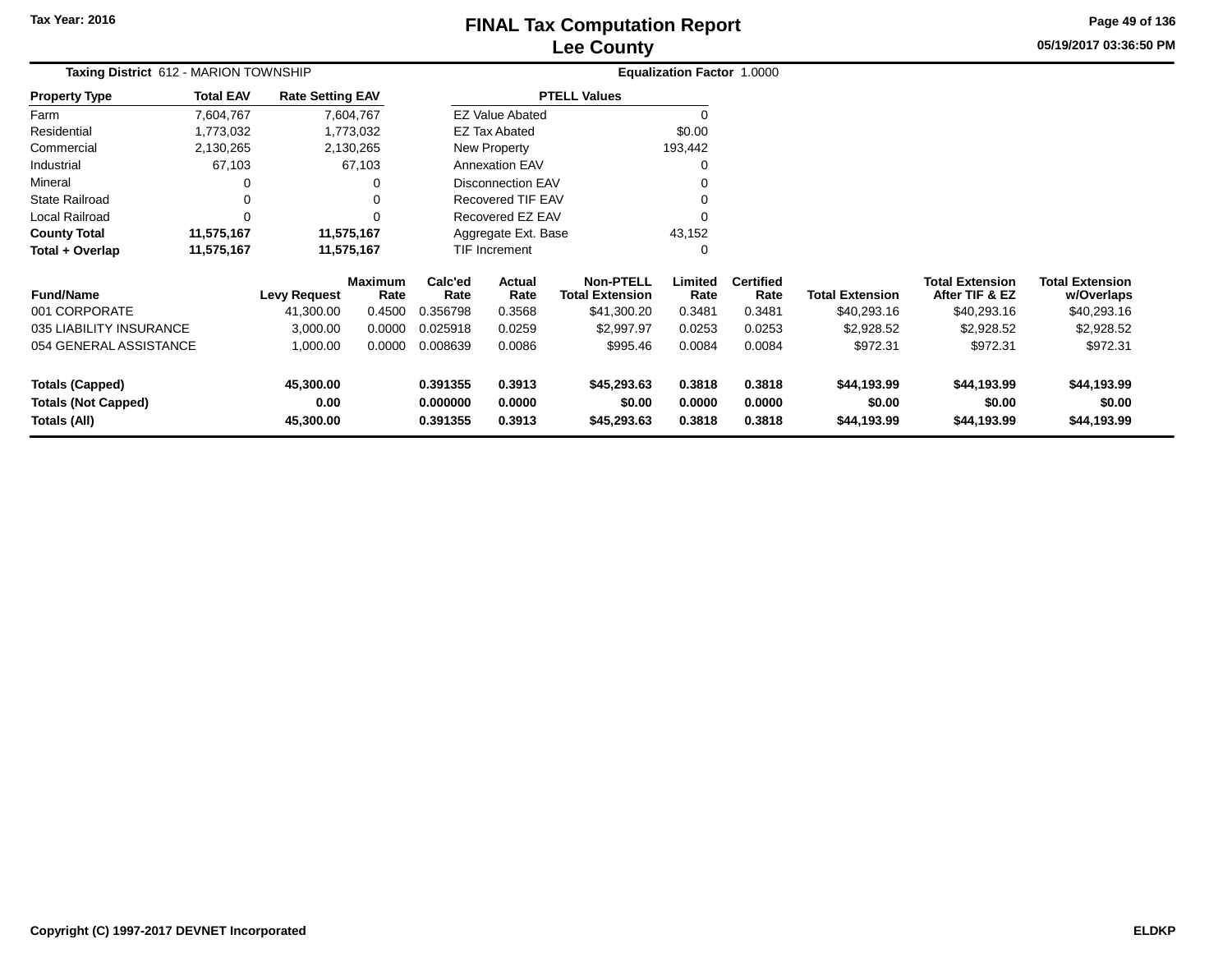$\overline{a}$ 

**Totals (All)**

## **Lee CountyFINAL Tax Computation Report**

**0.579474 0.5795 \$67,078.08 0.5654 0.5654 \$65,445.99 \$65,445.99 \$65,445.99**

**05/19/2017 03:36:50 PMPage 50 of 136**

> **w/Overlaps**\$37,075.26

| Taxing District 612RB - MARION TWP ROAD/BRIDGE |                  |                         |                        |                 | Equalization Factor 1.0000 |                                            |                 |                          |                        |                                          |                                      |
|------------------------------------------------|------------------|-------------------------|------------------------|-----------------|----------------------------|--------------------------------------------|-----------------|--------------------------|------------------------|------------------------------------------|--------------------------------------|
| <b>Property Type</b>                           | <b>Total EAV</b> | <b>Rate Setting EAV</b> |                        |                 |                            | <b>PTELL Values</b>                        |                 |                          |                        |                                          |                                      |
| Farm                                           | 7,604,767        |                         | 7,604,767              |                 | <b>EZ Value Abated</b>     |                                            |                 |                          |                        |                                          |                                      |
| Residential                                    | 1,773,032        |                         | 1,773,032              |                 | <b>EZ Tax Abated</b>       |                                            | \$0.00          |                          |                        |                                          |                                      |
| Commercial                                     | 2,130,265        |                         | 2,130,265              |                 | New Property               |                                            | 193,442         |                          |                        |                                          |                                      |
| Industrial                                     | 67,103           |                         | 67,103                 |                 | <b>Annexation EAV</b>      |                                            |                 |                          |                        |                                          |                                      |
| Mineral                                        |                  |                         |                        |                 | <b>Disconnection EAV</b>   |                                            |                 |                          |                        |                                          |                                      |
| <b>State Railroad</b>                          |                  |                         |                        |                 | Recovered TIF EAV          |                                            |                 |                          |                        |                                          |                                      |
| Local Railroad                                 |                  |                         |                        |                 | Recovered EZ EAV           |                                            |                 |                          |                        |                                          |                                      |
| <b>County Total</b>                            | 11,575,167       | 11,575,167              |                        |                 | Aggregate Ext. Base        |                                            | 63,900          |                          |                        |                                          |                                      |
| Total + Overlap                                | 11,575,167       | 11,575,167              |                        |                 | TIF Increment              |                                            |                 |                          |                        |                                          |                                      |
| <b>Fund/Name</b>                               |                  | <b>Levy Request</b>     | <b>Maximum</b><br>Rate | Calc'ed<br>Rate | Actual<br>Rate             | <b>Non-PTELL</b><br><b>Total Extension</b> | Limited<br>Rate | <b>Certified</b><br>Rate | <b>Total Extension</b> | <b>Total Extension</b><br>After TIF & EZ | <b>Total Extension</b><br>w/Overlaps |
| 007 ROAD & BRIDGE                              |                  | 38,000.00               | 0.6600                 | 0.328289        | 0.3283                     | \$38,001.27                                | 0.3203          | 0.3203                   | \$37,075.26            | \$37,075.26                              | \$37,075.26                          |
| 008 BRIDGE JOINT W/ COUNTY                     |                  | 4,800.00                | 0.2500                 | 0.041468        | 0.0415                     | \$4,803.69                                 | 0.0405          | 0.0405                   | \$4,687.94             | \$4,687.94                               | \$4,687.94                           |
| 009 PERMANENT ROAD                             |                  | 16,275.00               | 0.2500                 | 0.140603        | 0.1406                     | \$16,274.68                                | 0.1372          | 0.1372                   | \$15,881.13            | \$15,881.13                              | \$15,881.13                          |
| 010 EQUIPMENT & BUILDING                       |                  | 3,800.00                | 0.1000                 | 0.032829        | 0.0328                     | \$3,796.65                                 | 0.0320          | 0.0320                   | \$3,704.05             | \$3,704.05                               | \$3,704.05                           |
| 035 LIABILITY INSURANCE                        |                  | 4,200.00                | 0.0000                 | 0.036285        | 0.0363                     | \$4,201.79                                 | 0.0354          | 0.0354                   | \$4,097.61             | \$4,097.61                               | \$4,097.61                           |
| <b>Totals (Capped)</b>                         |                  | 67,075.00               |                        | 0.579474        | 0.5795                     | \$67,078.08                                | 0.5654          | 0.5654                   | \$65,445.99            | \$65,445.99                              | \$65,445.99                          |
| <b>Totals (Not Capped)</b>                     |                  | 0.00                    |                        | 0.000000        | 0.0000                     | \$0.00                                     | 0.0000          | 0.0000                   | \$0.00                 | \$0.00                                   | \$0.00                               |

**67,075.00**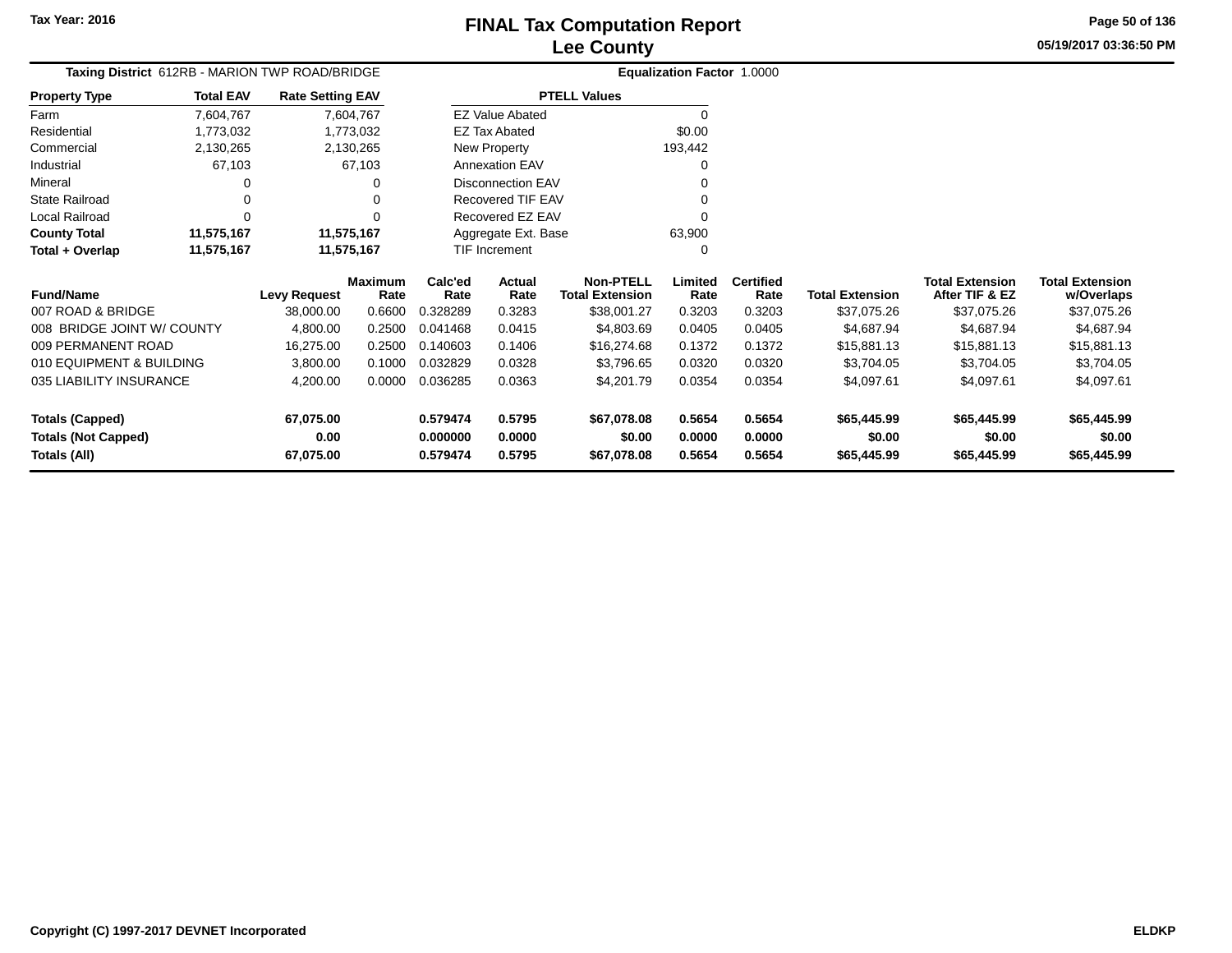# **Lee CountyFINAL Tax Computation Report** FINAL Tax Computation Report

**05/19/2017 03:36:50 PMPage 51 of 136**

| Taxing District 613 - MAY TOWNSHIP                                   |                  |                                  |                                  | <b>Equalization Factor 1.0000</b> |                            |                                                           |                            |                                    |                                       |                                                         |                                                     |
|----------------------------------------------------------------------|------------------|----------------------------------|----------------------------------|-----------------------------------|----------------------------|-----------------------------------------------------------|----------------------------|------------------------------------|---------------------------------------|---------------------------------------------------------|-----------------------------------------------------|
| <b>Property Type</b>                                                 | <b>Total EAV</b> | <b>Rate Setting EAV</b>          |                                  |                                   |                            | <b>PTELL Values</b>                                       |                            |                                    |                                       |                                                         |                                                     |
| Farm                                                                 | 8,394,234        |                                  | 8,394,234                        |                                   | <b>EZ Value Abated</b>     |                                                           |                            |                                    |                                       |                                                         |                                                     |
| Residential                                                          | 14,702,787       |                                  | 14,702,787                       |                                   | <b>EZ Tax Abated</b>       |                                                           | \$0.00                     |                                    |                                       |                                                         |                                                     |
| Commercial                                                           | 997,391          |                                  | 997,391                          |                                   | New Property               |                                                           | 191,009                    |                                    |                                       |                                                         |                                                     |
| Industrial                                                           | 6,683            |                                  | 6,683                            |                                   | <b>Annexation EAV</b>      |                                                           |                            |                                    |                                       |                                                         |                                                     |
| Mineral                                                              | 8,978,146        |                                  | 8,978,146                        |                                   | <b>Disconnection EAV</b>   |                                                           |                            |                                    |                                       |                                                         |                                                     |
| State Railroad                                                       |                  |                                  | 0                                |                                   | Recovered TIF EAV          |                                                           |                            |                                    |                                       |                                                         |                                                     |
| Local Railroad                                                       |                  |                                  | 0                                |                                   | Recovered EZ EAV           |                                                           |                            |                                    |                                       |                                                         |                                                     |
| <b>County Total</b>                                                  | 33,079,241       |                                  | 33,079,241                       |                                   | Aggregate Ext. Base        |                                                           | 57,799                     |                                    |                                       |                                                         |                                                     |
| Total + Overlap                                                      | 33,079,241       |                                  | 33,079,241                       |                                   | TIF Increment              |                                                           | 0                          |                                    |                                       |                                                         |                                                     |
| <b>Fund/Name</b><br>001 CORPORATE                                    |                  | <b>Levy Request</b><br>58,757.00 | <b>Maximum</b><br>Rate<br>0.2500 | Calc'ed<br>Rate<br>0.177625       | Actual<br>Rate<br>0.1776   | <b>Non-PTELL</b><br><b>Total Extension</b><br>\$58,748.73 | Limited<br>Rate<br>0.1770  | <b>Certified</b><br>Rate<br>0.1770 | <b>Total Extension</b><br>\$58,550.26 | <b>Total Extension</b><br>After TIF & EZ<br>\$58,550.26 | <b>Total Extension</b><br>w/Overlaps<br>\$58,550.26 |
| <b>Totals (Capped)</b><br><b>Totals (Not Capped)</b><br>Totals (All) |                  | 58,757.00<br>0.00<br>58,757.00   |                                  | 0.177625<br>0.000000<br>0.177625  | 0.1776<br>0.0000<br>0.1776 | \$58,748.73<br>\$0.00<br>\$58,748.73                      | 0.1770<br>0.0000<br>0.1770 | 0.1770<br>0.0000<br>0.1770         | \$58,550.26<br>\$0.00<br>\$58,550.26  | \$58,550.26<br>\$0.00<br>\$58,550.26                    | \$58,550.26<br>\$0.00<br>\$58,550.26                |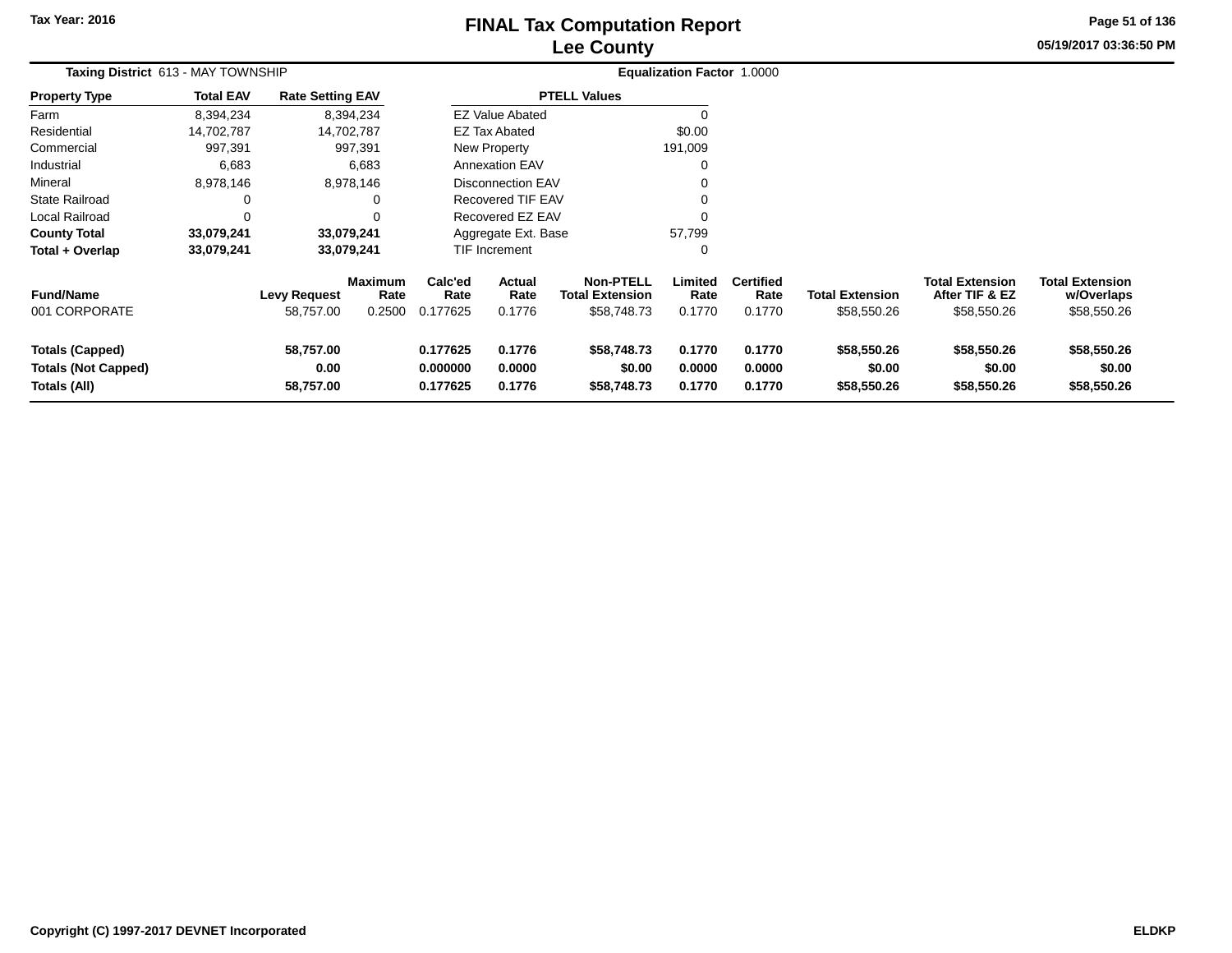# **Lee CountyFINAL Tax Computation Report**

**05/19/2017 03:36:50 PM Page 52 of 136**

| Taxing District 613RB - MAY TWP ROAD/BRIDGE                          |                  |                                   |                                  |                                  |                            |                                                            | Equalization Factor 1.0000 |                                    |                                       |                                                         |                                                     |
|----------------------------------------------------------------------|------------------|-----------------------------------|----------------------------------|----------------------------------|----------------------------|------------------------------------------------------------|----------------------------|------------------------------------|---------------------------------------|---------------------------------------------------------|-----------------------------------------------------|
| <b>Property Type</b>                                                 | <b>Total EAV</b> | <b>Rate Setting EAV</b>           |                                  |                                  |                            | <b>PTELL Values</b>                                        |                            |                                    |                                       |                                                         |                                                     |
| Farm                                                                 | 8,394,234        |                                   | 8,394,234                        |                                  | <b>EZ Value Abated</b>     |                                                            |                            |                                    |                                       |                                                         |                                                     |
| Residential                                                          | 14,702,787       |                                   | 14,702,787                       |                                  | <b>EZ Tax Abated</b>       |                                                            | \$0.00                     |                                    |                                       |                                                         |                                                     |
| Commercial                                                           | 997,391          |                                   | 997,391                          |                                  | New Property               |                                                            | 191,009                    |                                    |                                       |                                                         |                                                     |
| Industrial                                                           | 6,683            |                                   | 6,683                            |                                  | <b>Annexation EAV</b>      |                                                            |                            |                                    |                                       |                                                         |                                                     |
| Mineral                                                              | 8,978,146        |                                   | 8,978,146                        |                                  | <b>Disconnection EAV</b>   |                                                            |                            |                                    |                                       |                                                         |                                                     |
| <b>State Railroad</b>                                                | O                |                                   |                                  |                                  | Recovered TIF EAV          |                                                            |                            |                                    |                                       |                                                         |                                                     |
| Local Railroad                                                       | $\Omega$         |                                   |                                  |                                  | Recovered EZ EAV           |                                                            |                            |                                    |                                       |                                                         |                                                     |
| <b>County Total</b>                                                  | 33,079,241       |                                   | 33,079,241                       |                                  | Aggregate Ext. Base        |                                                            | 96,870                     |                                    |                                       |                                                         |                                                     |
| Total + Overlap                                                      | 33,079,241       |                                   | 33,079,241                       |                                  | TIF Increment              |                                                            | 0                          |                                    |                                       |                                                         |                                                     |
| <b>Fund/Name</b><br>007 ROAD & BRIDGE                                |                  | <b>Levy Request</b><br>107,524.00 | <b>Maximum</b><br>Rate<br>0.6600 | Calc'ed<br>Rate<br>0.325050      | Actual<br>Rate<br>0.3250   | <b>Non-PTELL</b><br><b>Total Extension</b><br>\$107,507.53 | Limited<br>Rate<br>0.2966  | <b>Certified</b><br>Rate<br>0.2966 | <b>Total Extension</b><br>\$98,113.03 | <b>Total Extension</b><br>After TIF & EZ<br>\$98,113.03 | <b>Total Extension</b><br>w/Overlaps<br>\$98,113.03 |
| <b>Totals (Capped)</b><br><b>Totals (Not Capped)</b><br>Totals (All) |                  | 107,524.00<br>0.00<br>107,524.00  |                                  | 0.325050<br>0.000000<br>0.325050 | 0.3250<br>0.0000<br>0.3250 | \$107,507.53<br>\$0.00<br>\$107,507.53                     | 0.2966<br>0.0000<br>0.2966 | 0.2966<br>0.0000<br>0.2966         | \$98,113.03<br>\$0.00<br>\$98,113.03  | \$98,113.03<br>\$0.00<br>\$98,113.03                    | \$98,113.03<br>\$0.00<br>\$98,113.03                |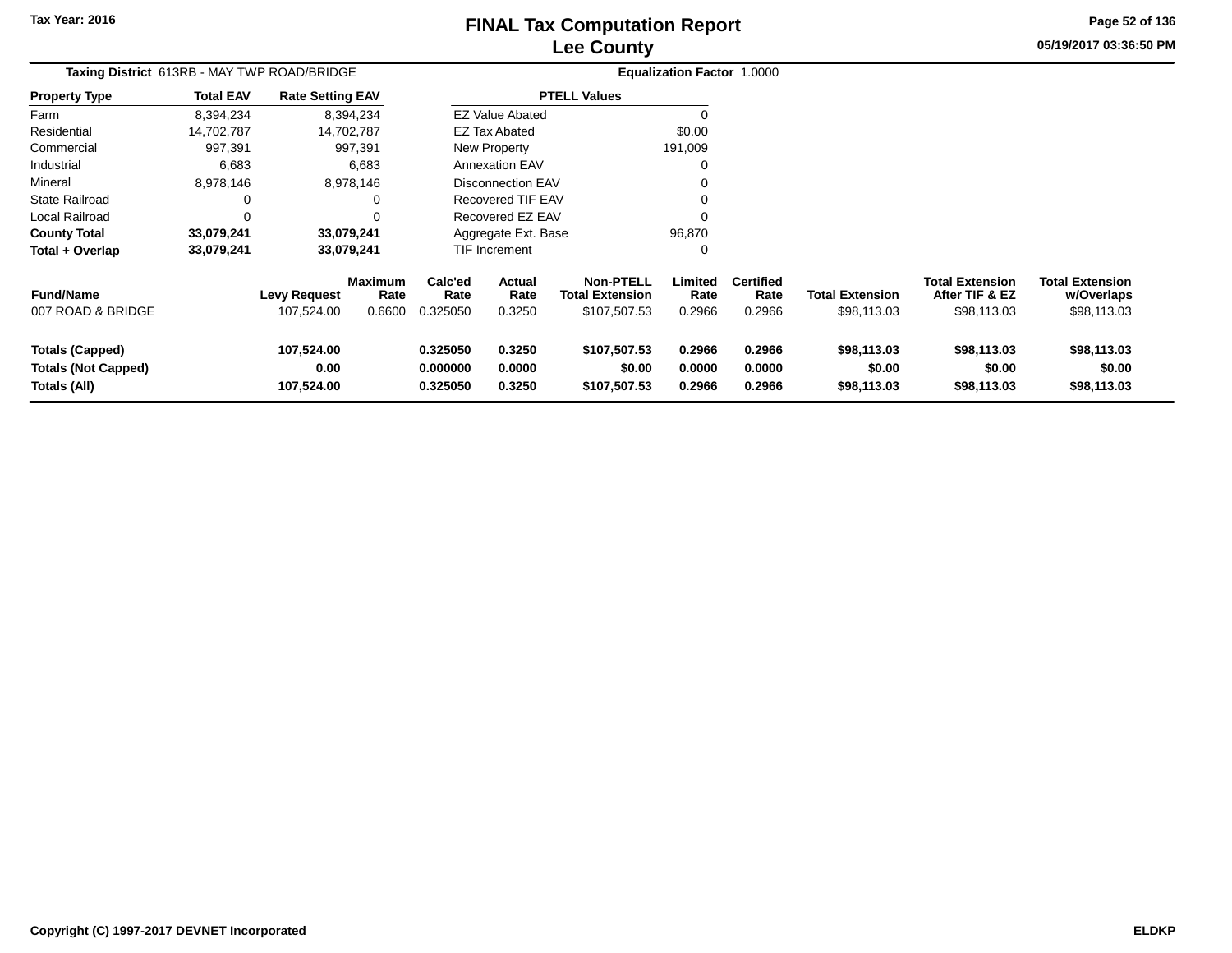# **Lee CountyFINAL Tax Computation Report** FINAL Tax Computation Report

**05/19/2017 03:36:50 PM Page 53 of 136**

| Taxing District 614 - NACHUSA TOWNSHIP     |                  |                         |                 |                      |                          |                                            | Equalization Factor 1.0000 |                          |                        |                                          |                                      |
|--------------------------------------------|------------------|-------------------------|-----------------|----------------------|--------------------------|--------------------------------------------|----------------------------|--------------------------|------------------------|------------------------------------------|--------------------------------------|
| <b>Property Type</b>                       | <b>Total EAV</b> | <b>Rate Setting EAV</b> |                 |                      |                          | <b>PTELL Values</b>                        |                            |                          |                        |                                          |                                      |
| Farm                                       | 8,431,294        |                         | 8,431,294       |                      | <b>EZ Value Abated</b>   |                                            |                            |                          |                        |                                          |                                      |
| Residential                                | 3,651,565        |                         | 3,651,565       |                      | <b>EZ Tax Abated</b>     |                                            | \$0.00                     |                          |                        |                                          |                                      |
| Commercial                                 | 700,690          |                         | 700,690         |                      | <b>New Property</b>      |                                            | 115,349                    |                          |                        |                                          |                                      |
| Industrial                                 | 383,057          |                         | 383,057         |                      | <b>Annexation EAV</b>    |                                            |                            |                          |                        |                                          |                                      |
| Mineral                                    | $\overline{0}$   |                         | 0               |                      | <b>Disconnection EAV</b> |                                            |                            |                          |                        |                                          |                                      |
| <b>State Railroad</b>                      | 841,612          |                         | 841,612         |                      | Recovered TIF EAV        |                                            | 0                          |                          |                        |                                          |                                      |
| Local Railroad                             | 1,630            |                         | 1,630           |                      | Recovered EZ EAV         |                                            |                            |                          |                        |                                          |                                      |
| <b>County Total</b>                        | 14,009,848       |                         | 14,009,848      |                      | Aggregate Ext. Base      |                                            | 31,041                     |                          |                        |                                          |                                      |
| Total + Overlap                            | 14,009,848       |                         | 14,009,848      |                      | TIF Increment            |                                            | 0                          |                          |                        |                                          |                                      |
| <b>Fund/Name</b>                           |                  | <b>Levy Request</b>     | Maximum<br>Rate | Calc'ed<br>Rate      | Actual<br>Rate           | <b>Non-PTELL</b><br><b>Total Extension</b> | Limited<br>Rate            | <b>Certified</b><br>Rate | <b>Total Extension</b> | <b>Total Extension</b><br>After TIF & EZ | <b>Total Extension</b><br>w/Overlaps |
| 001 CORPORATE                              |                  | 29,152.00               | 0.4500          | 0.208082             | 0.2081                   | \$29,154.49                                | 0.2016                     | 0.2016                   | \$28,243.85            | \$28,243.85                              | \$28,243.85                          |
| 047 SOCIAL SECURITY                        |                  | 2,637.00                | 0.0000          | 0.018823             | 0.0188                   | \$2,633.85                                 | 0.0182                     | 0.0182                   | \$2,549.79             | \$2,549.79                               | \$2,549.79                           |
| 054 GENERAL ASSISTANCE                     |                  | 763.00                  | 0.1000          | 0.005446             | 0.0054                   | \$756.53                                   | 0.0052                     | 0.0052                   | \$728.51               | \$728.51                                 | \$728.51                             |
| <b>Totals (Capped)</b>                     |                  | 32,552.00               |                 | 0.232351             | 0.2323                   | \$32,544.87                                | 0.2250                     | 0.2250                   | \$31,522.15            | \$31,522.15                              | \$31,522.15                          |
| <b>Totals (Not Capped)</b><br>Totals (All) |                  | 0.00<br>32,552.00       |                 | 0.000000<br>0.232351 | 0.0000<br>0.2323         | \$0.00<br>\$32,544.87                      | 0.0000<br>0.2250           | 0.0000<br>0.2250         | \$0.00<br>\$31,522.15  | \$0.00<br>\$31,522.15                    | \$0.00<br>\$31,522.15                |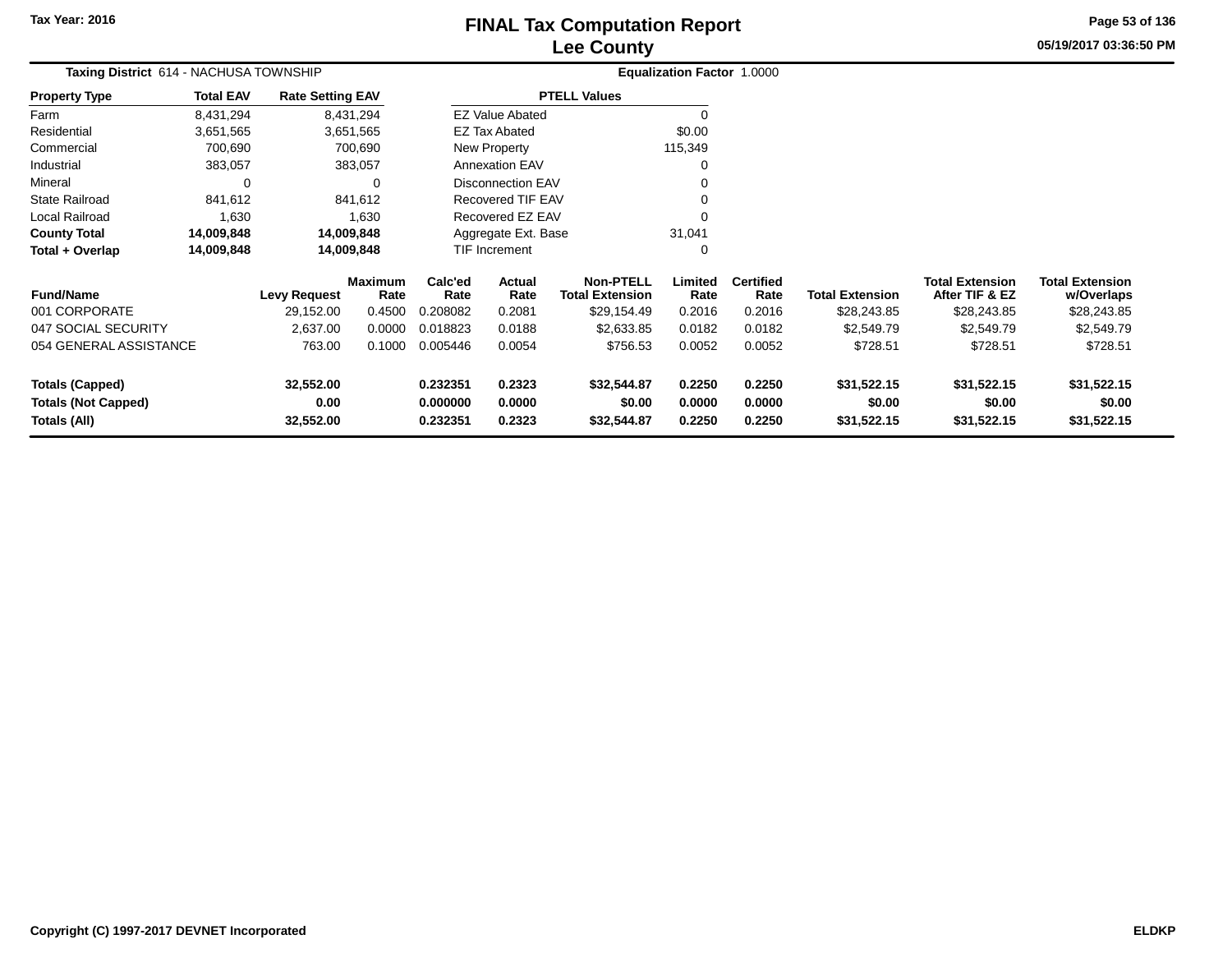**Totals (Capped)**

**Totals (All)**

**Totals (Not Capped)**

#### **Lee CountyFINAL Tax Computation Report**

**0.405887 0.4059 \$56,865.98 0.3930 0.3930 \$55,058.72 \$55,058.72 \$55,058.72**

**0.000000 0.0000 \$0.00 0.0000 0.0000 \$0.00 \$0.00 \$0.00**

**0.405887 0.4059 \$56,865.98 0.3930 0.3930 \$55,058.72 \$55,058.72 \$55,058.72**

**05/19/2017 03:36:50 PMPage 54 of 136**

> **w/Overlaps** \$28,958.36

|                            |                  | Taxing District 614RB - NACHUSA TWP ROAD/BRIDGE |                        |                 |                       |                                            | Equalization Factor 1.0000 |                          |                        |                                          |                                      |
|----------------------------|------------------|-------------------------------------------------|------------------------|-----------------|-----------------------|--------------------------------------------|----------------------------|--------------------------|------------------------|------------------------------------------|--------------------------------------|
| <b>Property Type</b>       | <b>Total EAV</b> | <b>Rate Setting EAV</b>                         |                        |                 |                       | <b>PTELL Values</b>                        |                            |                          |                        |                                          |                                      |
| Farm                       | 8,431,294        |                                                 | 8,431,294              |                 | EZ Value Abated       |                                            |                            |                          |                        |                                          |                                      |
| Residential                | 3,651,565        |                                                 | 3,651,565              |                 | <b>EZ Tax Abated</b>  |                                            | \$0.00                     |                          |                        |                                          |                                      |
| Commercial                 | 700,690          |                                                 | 700,690                |                 | New Property          |                                            | 115,349                    |                          |                        |                                          |                                      |
| Industrial                 | 383,057          |                                                 | 383,057                |                 | <b>Annexation EAV</b> |                                            |                            |                          |                        |                                          |                                      |
| Mineral                    | 0                |                                                 | $\Omega$               |                 | Disconnection EAV     |                                            |                            |                          |                        |                                          |                                      |
| <b>State Railroad</b>      | 841,612          |                                                 | 841,612                |                 | Recovered TIF EAV     |                                            |                            |                          |                        |                                          |                                      |
| Local Railroad             | 1,630            |                                                 | 1,630                  |                 | Recovered EZ EAV      |                                            |                            |                          |                        |                                          |                                      |
| <b>County Total</b>        | 14,009,848       |                                                 | 14,009,848             |                 | Aggregate Ext. Base   |                                            | 54,223                     |                          |                        |                                          |                                      |
| Total + Overlap            | 14,009,848       |                                                 | 14,009,848             |                 | TIF Increment         |                                            |                            |                          |                        |                                          |                                      |
| <b>Fund/Name</b>           |                  | <b>Levy Request</b>                             | <b>Maximum</b><br>Rate | Calc'ed<br>Rate | Actual<br>Rate        | <b>Non-PTELL</b><br><b>Total Extension</b> | Limited<br>Rate            | <b>Certified</b><br>Rate | <b>Total Extension</b> | <b>Total Extension</b><br>After TIF & EZ | <b>Total Extension</b><br>w/Overlaps |
| 007 ROAD & BRIDGE          |                  | 29,916.00                                       | 0.6600                 | 0.213536        | 0.2135                | \$29,911.03                                | 0.2067                     | 0.2067                   | \$28,958.36            | \$28,958.36                              | \$28,958.36                          |
| 008 BRIDGE JOINT W/ COUNTY |                  | 1,355.00                                        | 0.2500                 | 0.009672        | 0.0097                | \$1,358.96                                 | 0.0094                     | 0.0094                   | \$1,316.93             | \$1,316.93                               | \$1,316.93                           |
| 009 PERMANENT ROAD         |                  | 20,434.00                                       | 0.2500                 | 0.145855        | 0.1459                | \$20,440.37                                | 0.1413                     | 0.1413                   | \$19,795.92            | \$19,795.92                              | \$19,795.92                          |
| 010 EQUIPMENT & BUILDING   |                  | 5,159.00                                        | 0.1000                 | 0.036824        | 0.0368                | \$5,155.62                                 | 0.0356                     | 0.0356                   | \$4,987.51             | \$4,987.51                               | \$4,987.51                           |

**56,864.00**

**56,864.00**

**0.00**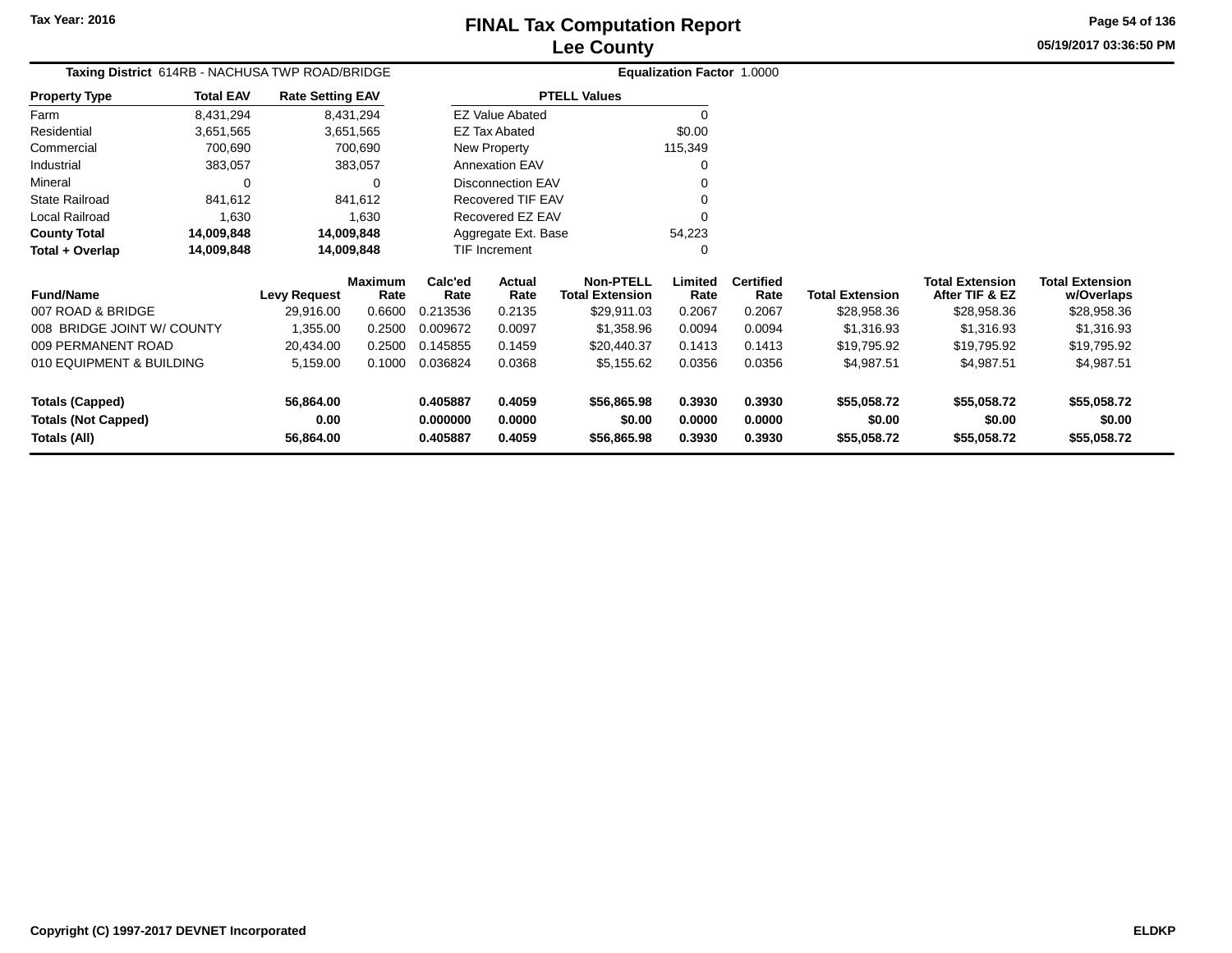## **Lee CountyFINAL Tax Computation Report** FINAL Tax Computation Report

**05/19/2017 03:36:50 PM Page 55 of 136**

| Taxing District 615 - NELSON TOWNSHIP      |                  |                         |                        |                      |                          |                                            | Equalization Factor 1.0000 |                          |                        |                                          |                                      |
|--------------------------------------------|------------------|-------------------------|------------------------|----------------------|--------------------------|--------------------------------------------|----------------------------|--------------------------|------------------------|------------------------------------------|--------------------------------------|
| <b>Property Type</b>                       | <b>Total EAV</b> | <b>Rate Setting EAV</b> |                        |                      |                          | <b>PTELL Values</b>                        |                            |                          |                        |                                          |                                      |
| Farm                                       | 4,262,315        |                         | 4,262,315              |                      | <b>EZ Value Abated</b>   |                                            | $\Omega$                   |                          |                        |                                          |                                      |
| Residential                                | 9,608,555        |                         | 9,608,555              |                      | EZ Tax Abated            |                                            | \$0.00                     |                          |                        |                                          |                                      |
| Commercial                                 | 591,530          |                         | 591,530                |                      | <b>New Property</b>      |                                            | 5,958,831                  |                          |                        |                                          |                                      |
| Industrial                                 | 14,627,947       |                         | 14,627,947             |                      | <b>Annexation EAV</b>    |                                            | 0                          |                          |                        |                                          |                                      |
| Mineral                                    | 0                |                         | $\Omega$               |                      | <b>Disconnection EAV</b> |                                            | ∩                          |                          |                        |                                          |                                      |
| <b>State Railroad</b>                      | 4,015,279        |                         | 4,015,279              |                      | Recovered TIF EAV        |                                            |                            |                          |                        |                                          |                                      |
| Local Railroad                             | 0                |                         | 0                      |                      | Recovered EZ EAV         |                                            | $\Omega$                   |                          |                        |                                          |                                      |
| <b>County Total</b>                        | 33,105,626       |                         | 33,105,626             |                      | Aggregate Ext. Base      |                                            | 25,328                     |                          |                        |                                          |                                      |
| Total + Overlap                            | 33,105,626       |                         | 33,105,626             |                      | TIF Increment            |                                            | $\Omega$                   |                          |                        |                                          |                                      |
| <b>Fund/Name</b>                           |                  | <b>Levy Request</b>     | <b>Maximum</b><br>Rate | Calc'ed<br>Rate      | Actual<br>Rate           | <b>Non-PTELL</b><br><b>Total Extension</b> | Limited<br>Rate            | <b>Certified</b><br>Rate | <b>Total Extension</b> | <b>Total Extension</b><br>After TIF & EZ | <b>Total Extension</b><br>w/Overlaps |
| 001 CORPORATE                              |                  | 18,331.00               | 0.2718                 | 0.055371             | 0.0554                   | \$18,340.52                                | 0.0554                     | 0.0554                   | \$18,340.52            | \$18,340.52                              | \$18,340.52                          |
| 035 LIABILITY INSURANCE                    |                  | 3,998.00                | 0.0000                 | 0.012077             | 0.0121                   | \$4,005.78                                 | 0.0121                     | 0.0121                   | \$4,005.78             | \$4,005.78                               | \$4,005.78                           |
| 047 SOCIAL SECURITY                        |                  | 2,268.00                | 0.0000                 | 0.006851             | 0.0069                   | \$2,284.29                                 | 0.0069                     | 0.0069                   | \$2,284.29             | \$2,284.29                               | \$2,284.29                           |
| 054 GENERAL ASSISTANCE                     |                  | 905.00                  | 0.1000                 | 0.002734             | 0.0027                   | \$893.85                                   | 0.0027                     | 0.0027                   | \$893.85               | \$893.85                                 | \$893.85                             |
| <b>Totals (Capped)</b>                     |                  | 25,502.00               |                        | 0.077033             | 0.0771                   | \$25,524.44                                | 0.0771                     | 0.0771                   | \$25,524.44            | \$25,524.44                              | \$25,524.44                          |
| <b>Totals (Not Capped)</b><br>Totals (All) |                  | 0.00<br>25,502.00       |                        | 0.000000<br>0.077033 | 0.0000<br>0.0771         | \$0.00<br>\$25,524.44                      | 0.0000<br>0.0771           | 0.0000<br>0.0771         | \$0.00<br>\$25,524.44  | \$0.00<br>\$25,524.44                    | \$0.00<br>\$25,524.44                |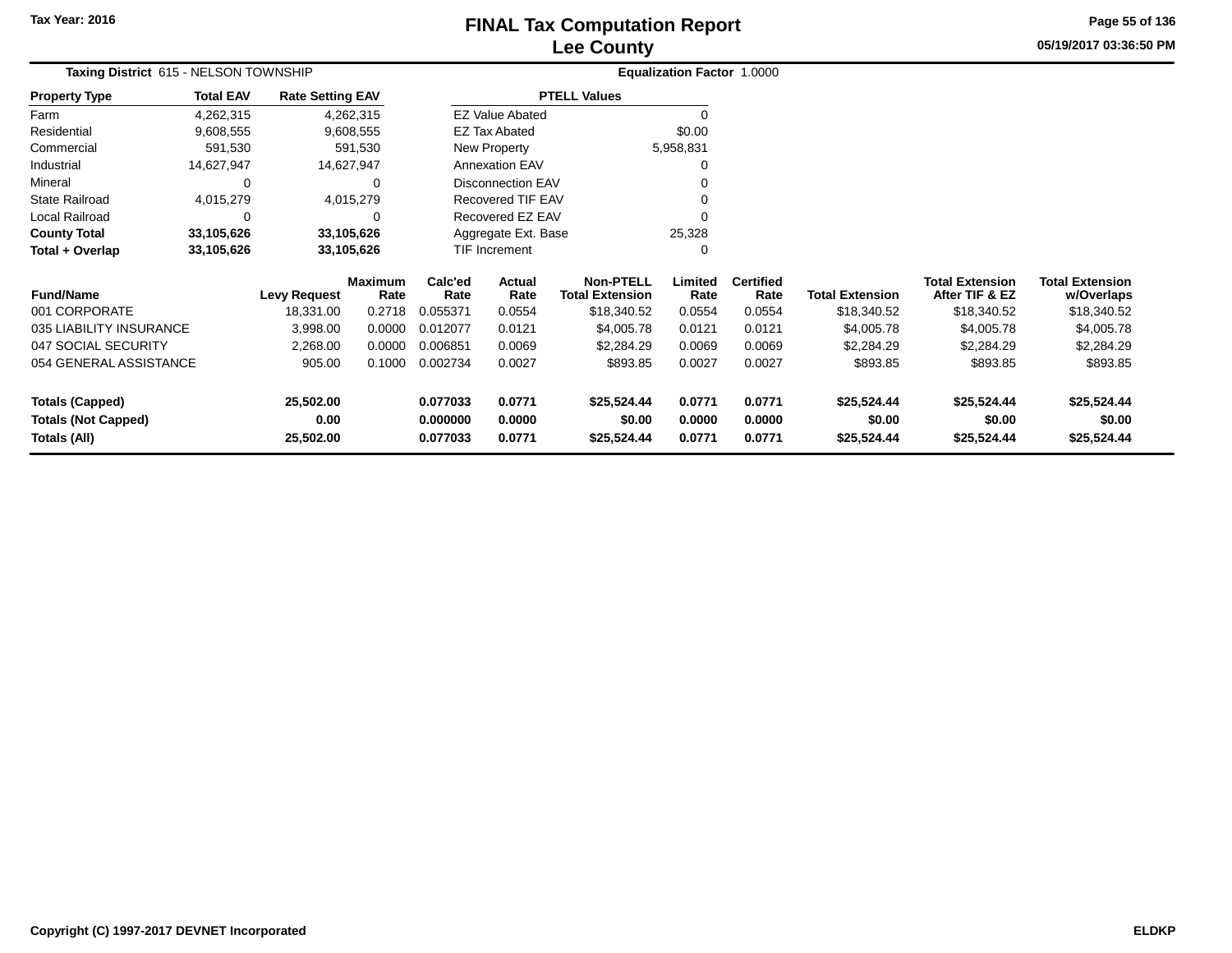# **Lee CountyFINAL Tax Computation Report**

**05/19/2017 03:36:50 PM Page 56 of 136**

| Taxing District 615RB - NELSON TWP ROAD/BRIDGE                       |                  |                                |                        |                                  |                            |                                            | Equalization Factor 1.0000 |                            |                                      |                                          |                                      |  |  |
|----------------------------------------------------------------------|------------------|--------------------------------|------------------------|----------------------------------|----------------------------|--------------------------------------------|----------------------------|----------------------------|--------------------------------------|------------------------------------------|--------------------------------------|--|--|
| <b>Property Type</b>                                                 | <b>Total EAV</b> | <b>Rate Setting EAV</b>        |                        |                                  |                            | <b>PTELL Values</b>                        |                            |                            | <b>Road and Bridge Transfer</b>      |                                          |                                      |  |  |
| Farm                                                                 | 4,262,315        |                                | 4,262,315              |                                  | <b>EZ Value Abated</b>     |                                            |                            | <b>Municipality</b>        |                                      | <b>Fund</b>                              | <b>Amount Extended</b>               |  |  |
| Residential                                                          | 9,608,555        |                                | 9,608,555              |                                  | <b>EZ Tax Abated</b>       |                                            | \$0.00                     |                            |                                      |                                          |                                      |  |  |
| Commercial                                                           | 591,530          |                                | 591,530                |                                  | New Property               |                                            | 5,958,831                  |                            | 709 - VILLAGE OF NELSON              | 007                                      | \$636.11                             |  |  |
| Industrial                                                           | 14,627,947       |                                | 14,627,947             |                                  | <b>Annexation EAV</b>      |                                            | $\Omega$                   | Total                      |                                      |                                          | \$636.11                             |  |  |
| Mineral                                                              | $\Omega$         |                                | $\Omega$               |                                  | <b>Disconnection EAV</b>   |                                            | 0                          |                            |                                      |                                          |                                      |  |  |
| <b>State Railroad</b>                                                | 4,015,279        |                                | 4,015,279              |                                  | <b>Recovered TIF EAV</b>   |                                            | $\Omega$                   |                            |                                      |                                          |                                      |  |  |
| Local Railroad                                                       | $\Omega$         |                                |                        |                                  | Recovered EZ EAV           |                                            | $\Omega$                   |                            |                                      |                                          |                                      |  |  |
| <b>County Total</b>                                                  | 33,105,626       |                                | 33,105,626             |                                  | Aggregate Ext. Base        |                                            | 54,852                     |                            |                                      |                                          |                                      |  |  |
| Total + Overlap                                                      | 33,105,626       |                                | 33,105,626             |                                  | <b>TIF Increment</b>       |                                            | $\Omega$                   |                            |                                      |                                          |                                      |  |  |
| <b>Fund/Name</b>                                                     |                  | <b>Levy Request</b>            | <b>Maximum</b><br>Rate | Calc'ed<br>Rate                  | <b>Actual</b><br>Rate      | <b>Non-PTELL</b><br><b>Total Extension</b> | Limited<br>Rate            | <b>Certified</b><br>Rate   | <b>Total Extension</b>               | <b>Total Extension</b><br>After TIF & EZ | <b>Total Extension</b><br>w/Overlaps |  |  |
| 007 ROAD & BRIDGE                                                    |                  | 29.140.00                      | 0.6600                 | 0.088021                         | 0.0880                     | \$29,132.95                                | 0.0880                     | 0.0880                     | \$29,132.95                          | \$29,132.95                              | \$29,132.95                          |  |  |
| 009 PERMANENT ROAD                                                   |                  | 26,084.00                      | 0.2500                 | 0.078790                         | 0.0788                     | \$26,087.23                                | 0.0788                     | 0.0788                     | \$26,087.23                          | \$26,087.23                              | \$26,087.23                          |  |  |
| <b>Totals (Capped)</b><br><b>Totals (Not Capped)</b><br>Totals (All) |                  | 55,224.00<br>0.00<br>55,224.00 |                        | 0.166811<br>0.000000<br>0.166811 | 0.1668<br>0.0000<br>0.1668 | \$55,220.18<br>\$0.00<br>\$55,220.18       | 0.1668<br>0.0000<br>0.1668 | 0.1668<br>0.0000<br>0.1668 | \$55,220.18<br>\$0.00<br>\$55,220.18 | \$55,220.18<br>\$0.00<br>\$55,220.18     | \$55,220.18<br>\$0.00<br>\$55,220.18 |  |  |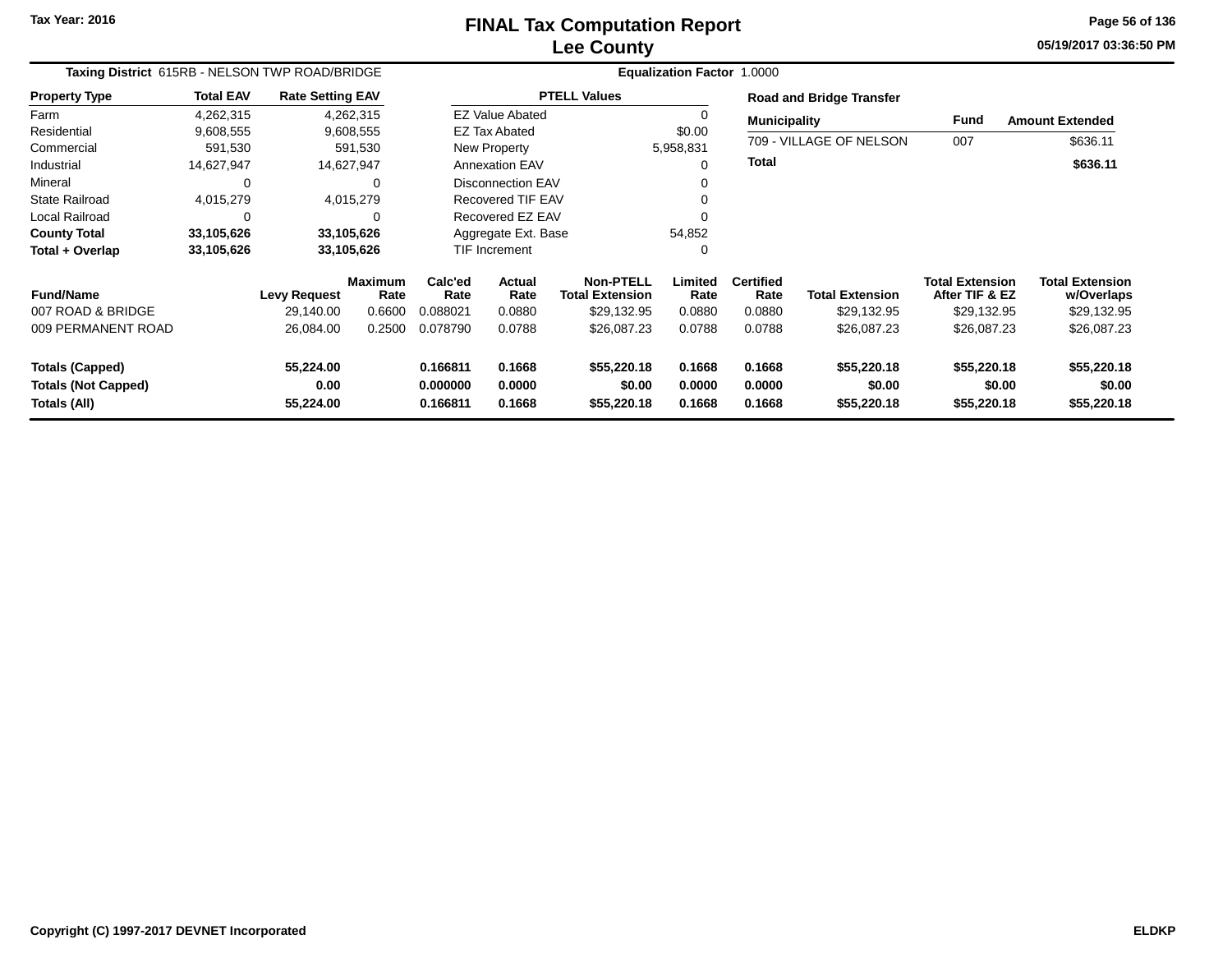# **Lee CountyFINAL Tax Computation Report**

**05/19/2017 03:36:50 PMPage 57 of 136**

| Taxing District 616 - PALMYRA TOWNSHIP     |                  |                         |                        |                      |                          |                                            | Equalization Factor 1.0000 |                          |                        |                                          |                                      |
|--------------------------------------------|------------------|-------------------------|------------------------|----------------------|--------------------------|--------------------------------------------|----------------------------|--------------------------|------------------------|------------------------------------------|--------------------------------------|
| <b>Property Type</b>                       | <b>Total EAV</b> | <b>Rate Setting EAV</b> |                        |                      |                          | <b>PTELL Values</b>                        |                            |                          |                        |                                          |                                      |
| Farm                                       | 10,451,033       |                         | 10,451,033             |                      | <b>EZ Value Abated</b>   |                                            |                            |                          |                        |                                          |                                      |
| Residential                                | 46,096,229       |                         | 46,096,229             |                      | <b>EZ Tax Abated</b>     |                                            | \$0.00                     |                          |                        |                                          |                                      |
| Commercial                                 | 4,872,050        |                         | 4,872,050              |                      | New Property             |                                            | 830,089                    |                          |                        |                                          |                                      |
| Industrial                                 | 1,044            |                         | 1,044                  |                      | <b>Annexation EAV</b>    |                                            | 0                          |                          |                        |                                          |                                      |
| Mineral                                    |                  |                         | 0                      |                      | <b>Disconnection EAV</b> |                                            |                            |                          |                        |                                          |                                      |
| <b>State Railroad</b>                      | 0                |                         |                        |                      | Recovered TIF EAV        |                                            |                            |                          |                        |                                          |                                      |
| <b>Local Railroad</b>                      | $\Omega$         |                         |                        |                      | Recovered EZ EAV         |                                            |                            |                          |                        |                                          |                                      |
| <b>County Total</b>                        | 61,420,356       |                         | 61,420,356             |                      | Aggregate Ext. Base      |                                            | 96,826                     |                          |                        |                                          |                                      |
| Total + Overlap<br>61,420,356              |                  |                         | 61,420,356             | TIF Increment        |                          |                                            |                            |                          |                        |                                          |                                      |
| <b>Fund/Name</b>                           |                  | Levy Request            | <b>Maximum</b><br>Rate | Calc'ed<br>Rate      | Actual<br>Rate           | <b>Non-PTELL</b><br><b>Total Extension</b> | Limited<br>Rate            | <b>Certified</b><br>Rate | <b>Total Extension</b> | <b>Total Extension</b><br>After TIF & EZ | <b>Total Extension</b><br>w/Overlaps |
| 001 CORPORATE                              |                  | 86,750.00               | 0.2500                 | 0.141240             | 0.1412                   | \$86,725.54                                | 0.1410                     | 0.1410                   | \$86,602.70            | \$86,602.70                              | \$86,602.70                          |
| 047 SOCIAL SECURITY                        |                  | 4,550.00                | 0.0000                 | 0.007408             | 0.0074                   | \$4,545.11                                 | 0.0074                     | 0.0074                   | \$4,545.11             | \$4,545.11                               | \$4,545.11                           |
| 054 GENERAL ASSISTANCE                     |                  | 7,675.00                | 0.1000                 | 0.012496             | 0.0125                   | \$7,677.54                                 | 0.0125                     | 0.0125                   | \$7,677.54             | \$7,677.54                               | \$7,677.54                           |
| <b>Totals (Capped)</b>                     |                  | 98,975.00               |                        | 0.161144             | 0.1611                   | \$98,948.19                                | 0.1609                     | 0.1609                   | \$98,825.35            | \$98,825.35                              | \$98,825.35                          |
| <b>Totals (Not Capped)</b><br>Totals (All) |                  | 0.00<br>98,975.00       |                        | 0.000000<br>0.161144 | 0.0000<br>0.1611         | \$0.00<br>\$98,948.19                      | 0.0000<br>0.1609           | 0.0000<br>0.1609         | \$0.00<br>\$98,825.35  | \$0.00<br>\$98,825.35                    | \$0.00<br>\$98,825.35                |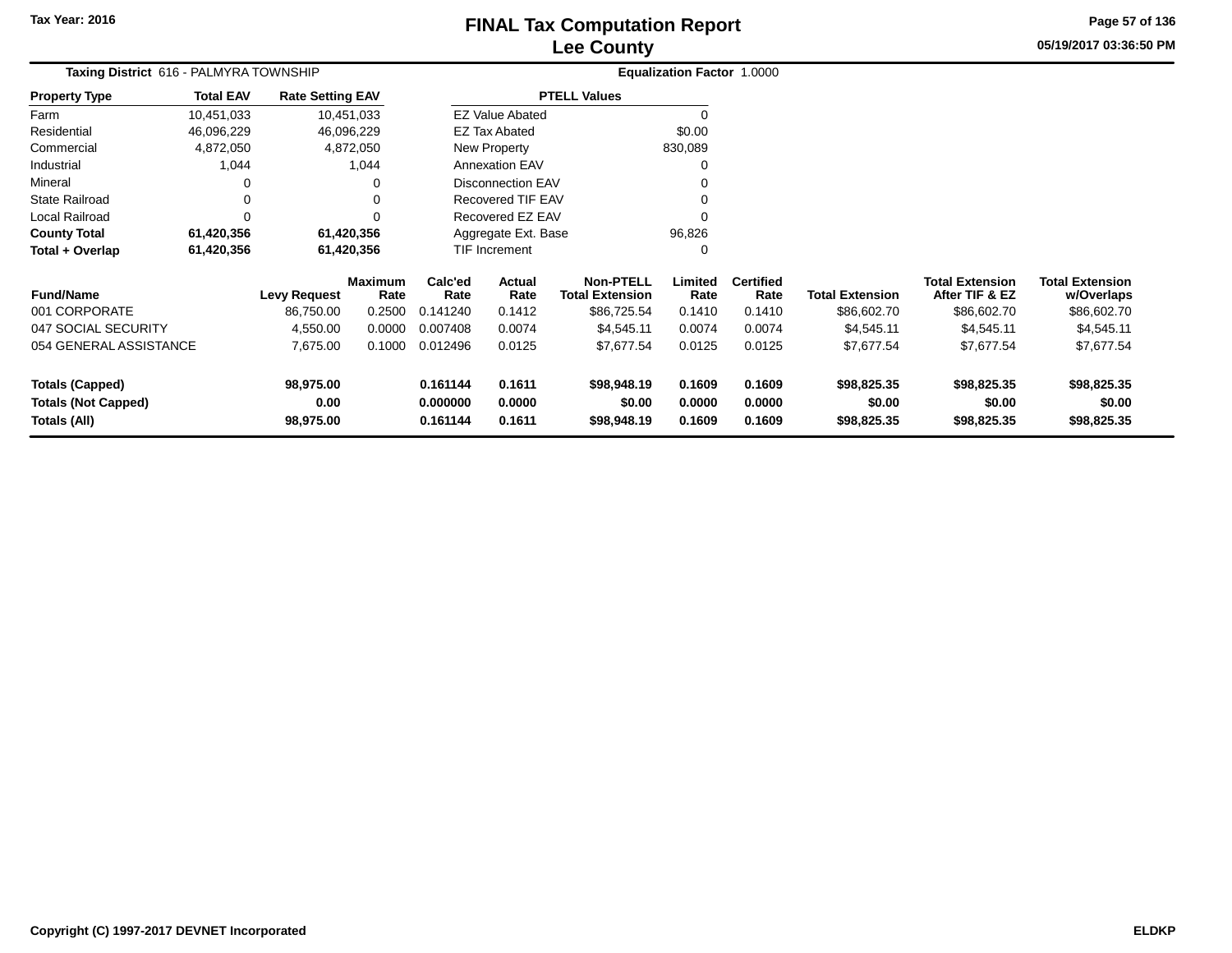### **Lee CountyFINAL Tax Computation Report**

**05/19/2017 03:36:50 PMPage 58 of 136**

| Taxing District 616RB - PALMYRA TWP ROAD/BRIDGE |                  |                         |                        |                 |                          |                                            | Equalization Factor 1.0000 |                          |                        |                                          |                                      |
|-------------------------------------------------|------------------|-------------------------|------------------------|-----------------|--------------------------|--------------------------------------------|----------------------------|--------------------------|------------------------|------------------------------------------|--------------------------------------|
| <b>Property Type</b>                            | <b>Total EAV</b> | <b>Rate Setting EAV</b> |                        |                 |                          | <b>PTELL Values</b>                        |                            |                          |                        |                                          |                                      |
| Farm                                            | 10,451,033       |                         | 10,451,033             |                 | <b>EZ Value Abated</b>   |                                            | $\Omega$                   |                          |                        |                                          |                                      |
| Residential                                     | 46,096,229       |                         | 46,096,229             |                 | <b>EZ Tax Abated</b>     |                                            | \$0.00                     |                          |                        |                                          |                                      |
| Commercial                                      | 4,872,050        |                         | 4,872,050              |                 | New Property             |                                            | 830,089                    |                          |                        |                                          |                                      |
| Industrial                                      | 1,044            |                         | 1,044                  |                 | <b>Annexation EAV</b>    |                                            |                            |                          |                        |                                          |                                      |
| Mineral                                         |                  |                         | 0                      |                 | <b>Disconnection EAV</b> |                                            |                            |                          |                        |                                          |                                      |
| State Railroad                                  |                  |                         |                        |                 | Recovered TIF EAV        |                                            |                            |                          |                        |                                          |                                      |
| Local Railroad                                  | O                |                         |                        |                 | Recovered EZ EAV         |                                            |                            |                          |                        |                                          |                                      |
| <b>County Total</b>                             | 61,420,356       |                         | 61,420,356             |                 | Aggregate Ext. Base      |                                            | 134,183                    |                          |                        |                                          |                                      |
| 61,420,356<br>Total + Overlap<br>61,420,356     |                  |                         | TIF Increment          |                 | $\Omega$                 |                                            |                            |                          |                        |                                          |                                      |
| <b>Fund/Name</b>                                |                  | <b>Levy Request</b>     | <b>Maximum</b><br>Rate | Calc'ed<br>Rate | Actual<br>Rate           | <b>Non-PTELL</b><br><b>Total Extension</b> | Limited<br>Rate            | <b>Certified</b><br>Rate | <b>Total Extension</b> | <b>Total Extension</b><br>After TIF & EZ | <b>Total Extension</b><br>w/Overlaps |
| 007 ROAD & BRIDGE                               |                  | 107,430.00              | 0.6600                 | 0.174909        | 0.1749                   | \$107,424.20                               | 0.1708                     | 0.1708                   | \$104,905.97           | \$104,905.97                             | \$104,905.97                         |
| 008 BRIDGE JOINT W/ COUNTY                      |                  | 7,370.00                | 0.2500                 | 0.011999        | 0.0120                   | \$7,370.44                                 | 0.0117                     | 0.0117                   | \$7,186.18             | \$7,186.18                               | \$7,186.18                           |
| 010 EQUIPMENT & BUILDING                        |                  | 22,985.00               | 0.1000                 | 0.037422        | 0.0374                   | \$22,971.21                                | 0.0365                     | 0.0365                   | \$22,418.43            | \$22,418.43                              | \$22,418.43                          |
| 047 SOCIAL SECURITY                             |                  | 2,270.00                | 0.0000                 | 0.003696        | 0.0037                   | \$2,272.55                                 | 0.0036                     | 0.0036                   | \$2,211.13             | \$2,211.13                               | \$2,211.13                           |
| 090 ROAD DAMAGE                                 |                  | 189.00                  | 0.0330                 | 0.000308        | 0.0003                   | \$184.26                                   | 0.0003                     | 0.0003                   | \$184.26               | \$184.26                                 | \$184.26                             |
| <b>Totals (Capped)</b>                          |                  | 140,244.00              |                        | 0.228334        | 0.2283                   | \$140,222.66                               | 0.2229                     | 0.2229                   | \$136,905.97           | \$136,905.97                             | \$136,905.97                         |
| <b>Totals (Not Capped)</b>                      |                  | 0.00                    |                        | 0.000000        | 0.0000                   | \$0.00                                     | 0.0000                     | 0.0000                   | \$0.00                 | \$0.00                                   | \$0.00                               |
| <b>Totals (All)</b>                             |                  | 140,244.00              |                        | 0.228334        | 0.2283                   | \$140,222.66                               | 0.2229                     | 0.2229                   | \$136,905.97           | \$136,905.97                             | \$136,905.97                         |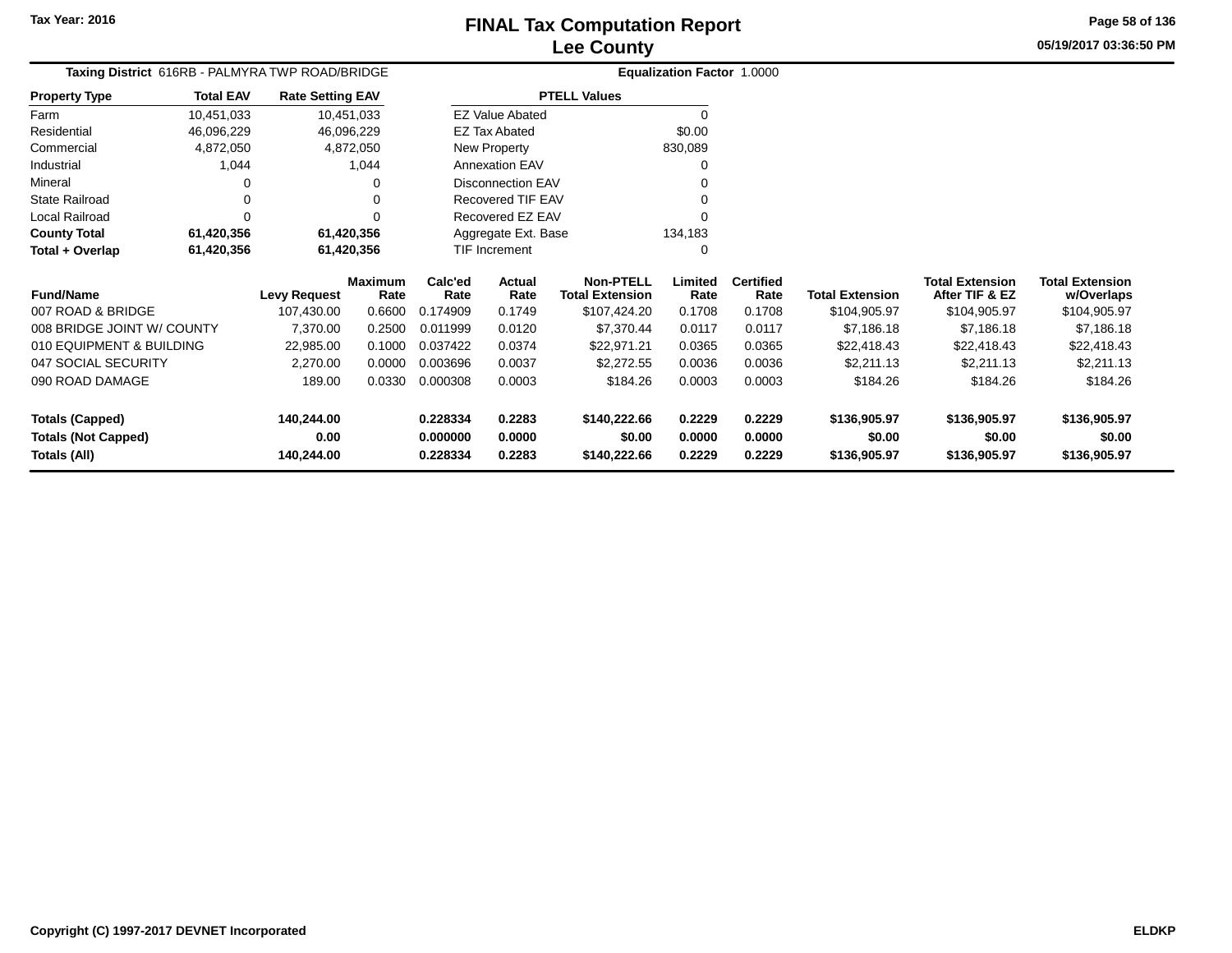# **Lee CountyFINAL Tax Computation Report** FINAL Tax Computation Report

**05/19/2017 03:36:50 PMPage 59 of 136**

| Taxing District 617 - REYNOLDS TOWNSHIP                                     |                  |                                |                                  |                                  |                            |                                                           | Equalization Factor 1.0000 |                                    |                                       |                                                         |                                                     |
|-----------------------------------------------------------------------------|------------------|--------------------------------|----------------------------------|----------------------------------|----------------------------|-----------------------------------------------------------|----------------------------|------------------------------------|---------------------------------------|---------------------------------------------------------|-----------------------------------------------------|
| Property Type                                                               | <b>Total EAV</b> | <b>Rate Setting EAV</b>        |                                  |                                  |                            | <b>PTELL Values</b>                                       |                            |                                    |                                       |                                                         |                                                     |
| Farm                                                                        | 12,638,618       |                                | 12,638,618                       |                                  | <b>EZ Value Abated</b>     |                                                           |                            |                                    |                                       |                                                         |                                                     |
| Residential                                                                 | 2,631,143        |                                | 2,631,143                        |                                  | <b>EZ Tax Abated</b>       |                                                           | \$0.00                     |                                    |                                       |                                                         |                                                     |
| Commercial                                                                  | 97,391           |                                | 97,391                           |                                  | New Property               |                                                           | 7,989                      |                                    |                                       |                                                         |                                                     |
| Industrial                                                                  | 56               |                                | 56                               |                                  | <b>Annexation EAV</b>      |                                                           |                            |                                    |                                       |                                                         |                                                     |
| Mineral                                                                     | 0                |                                | 0                                |                                  | <b>Disconnection EAV</b>   |                                                           |                            |                                    |                                       |                                                         |                                                     |
| <b>State Railroad</b>                                                       | 244,287          |                                | 244,287                          |                                  | <b>Recovered TIF EAV</b>   |                                                           |                            |                                    |                                       |                                                         |                                                     |
| Local Railroad                                                              | 0                |                                | 0                                |                                  | Recovered EZ EAV           |                                                           |                            |                                    |                                       |                                                         |                                                     |
| <b>County Total</b>                                                         | 15,611,495       |                                | 15,611,495                       |                                  | Aggregate Ext. Base        |                                                           | 46,622                     |                                    |                                       |                                                         |                                                     |
| Total + Overlap                                                             | 15,611,495       |                                | 15,611,495                       |                                  | <b>TIF Increment</b>       |                                                           |                            |                                    |                                       |                                                         |                                                     |
| <b>Fund/Name</b><br>001 CORPORATE                                           |                  | Levy Request<br>48,952.00      | <b>Maximum</b><br>Rate<br>0.4400 | Calc'ed<br>Rate<br>0.313564      | Actual<br>Rate<br>0.3136   | <b>Non-PTELL</b><br><b>Total Extension</b><br>\$48,957.65 | Limited<br>Rate<br>0.3009  | <b>Certified</b><br>Rate<br>0.3009 | <b>Total Extension</b><br>\$46,974.99 | <b>Total Extension</b><br>After TIF & EZ<br>\$46,974.99 | <b>Total Extension</b><br>w/Overlaps<br>\$46,974.99 |
| <b>Totals (Capped)</b><br><b>Totals (Not Capped)</b><br><b>Totals (All)</b> |                  | 48,952.00<br>0.00<br>48,952.00 |                                  | 0.313564<br>0.000000<br>0.313564 | 0.3136<br>0.0000<br>0.3136 | \$48,957.65<br>\$0.00<br>\$48,957.65                      | 0.3009<br>0.0000<br>0.3009 | 0.3009<br>0.0000<br>0.3009         | \$46,974.99<br>\$0.00<br>\$46,974.99  | \$46,974.99<br>\$0.00<br>\$46,974.99                    | \$46,974.99<br>\$0.00<br>\$46,974.99                |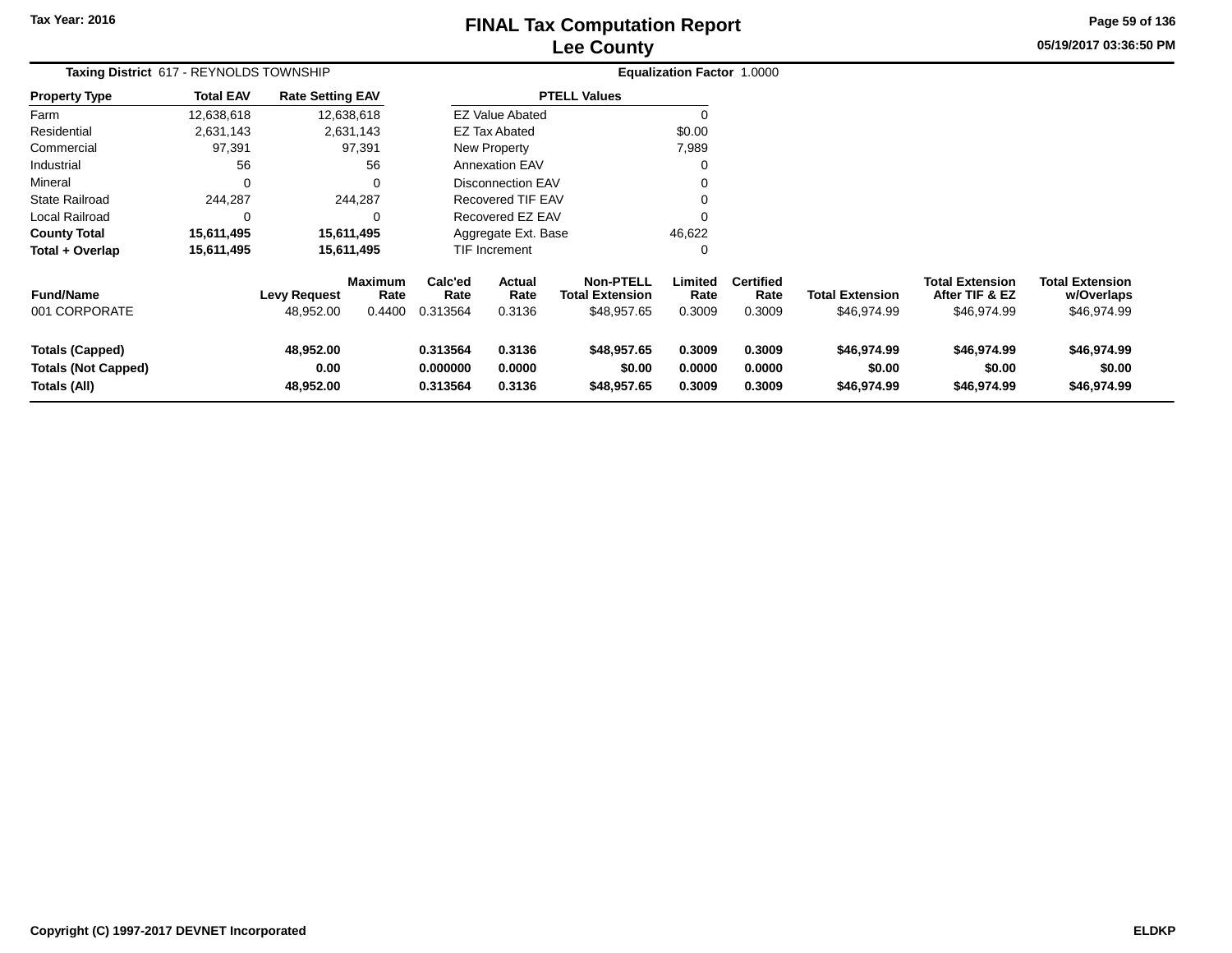#### **Lee CountyFINAL Tax Computation Report** FINAL Tax Computation Report

**05/19/2017 03:36:50 PMPage 60 of 136**

|                      |                  | Taxing District 617RB - REYNOLDS TWP RD/BRIDGE |         |                        |                     | <b>Equalization Factor 1.0000</b> |           |
|----------------------|------------------|------------------------------------------------|---------|------------------------|---------------------|-----------------------------------|-----------|
| <b>Property Type</b> | <b>Total EAV</b> | <b>Rate Setting EAV</b>                        |         |                        | <b>PTELL Values</b> |                                   |           |
| Farm                 | 12,638,618       | 12,638,618                                     |         | <b>EZ Value Abated</b> |                     | 0                                 |           |
| Residential          | 2.631.143        | 2.631.143                                      |         | <b>EZ Tax Abated</b>   |                     | \$0.00                            |           |
| Commercial           | 97.391           | 97.391                                         |         | New Property           |                     | 7.989                             |           |
| Industrial           | 56               | 56                                             |         | <b>Annexation EAV</b>  |                     | 0                                 |           |
| Mineral              | 0                | 0                                              |         | Disconnection EAV      |                     | 0                                 |           |
| State Railroad       | 244.287          | 244.287                                        |         | Recovered TIF EAV      |                     | 0                                 |           |
| Local Railroad       | $\Omega$         | 0                                              |         | Recovered EZ EAV       |                     | 0                                 |           |
| <b>County Total</b>  | 15,611,495       | 15,611,495                                     |         | Aggregate Ext. Base    |                     | 49,472                            |           |
| Total + Overlap      | 15,611,495       | 15,611,495                                     |         | <b>TIF Increment</b>   |                     | 0                                 |           |
|                      |                  | Maximum                                        | Calc'ed | <b>Actual</b>          | Non-PTFLI           | imited                            | Certified |

| <b>Fund/Name</b>                                              | <b>Levy Request</b>            | <b>Maximum</b><br>Rate | Calc'ed<br>Rate                  | Actual<br>Rate             | <b>Non-PTELL</b><br><b>Total Extension</b> | Limited<br>Rate            | <b>Certified</b><br>Rate   | <b>Total Extension</b>               | <b>Total Extension</b><br>After TIF & EZ | <b>Total Extension</b><br>w/Overlaps |
|---------------------------------------------------------------|--------------------------------|------------------------|----------------------------------|----------------------------|--------------------------------------------|----------------------------|----------------------------|--------------------------------------|------------------------------------------|--------------------------------------|
| 007 ROAD & BRIDGE                                             | 22.112.00                      | 0.6600                 | 0.141639                         | 0.1416                     | \$22,105.88                                | 0.1359                     | 0.1359                     | \$21.216.02                          | \$21.216.02                              | \$21,216.02                          |
| 008 BRIDGE JOINT W/ COUNTY                                    | 2.738.00                       | 0.2500                 | 0.017538                         | 0.0175                     | \$2,732.01                                 | 0.0168                     | 0.0168                     | \$2,622,73                           | \$2,622.73                               | \$2,622.73                           |
| 009 PERMANENT ROAD                                            | 22,399.00                      | 0.2500                 | 0.143478                         | 0.1435                     | \$22,402.50                                | 0.1377                     | 0.1377                     | \$21.497.03                          | \$21.497.03                              | \$21,497.03                          |
| 010 EQUIPMENT & BUILDING                                      | 4.696.00                       | 0.1000                 | 0.030080                         | 0.0301                     | \$4,699.06                                 | 0.0289                     | 0.0289                     | \$4,511.72                           | \$4,511.72                               | \$4,511.72                           |
| Totals (Capped)<br><b>Totals (Not Capped)</b><br>Totals (All) | 51.945.00<br>0.00<br>51.945.00 |                        | 0.332735<br>0.000000<br>0.332735 | 0.3327<br>0.0000<br>0.3327 | \$51.939.45<br>\$0.00<br>\$51,939.45       | 0.3193<br>0.0000<br>0.3193 | 0.3193<br>0.0000<br>0.3193 | \$49,847.50<br>\$0.00<br>\$49,847.50 | \$49,847.50<br>\$0.00<br>\$49,847.50     | \$49.847.50<br>\$0.00<br>\$49,847.50 |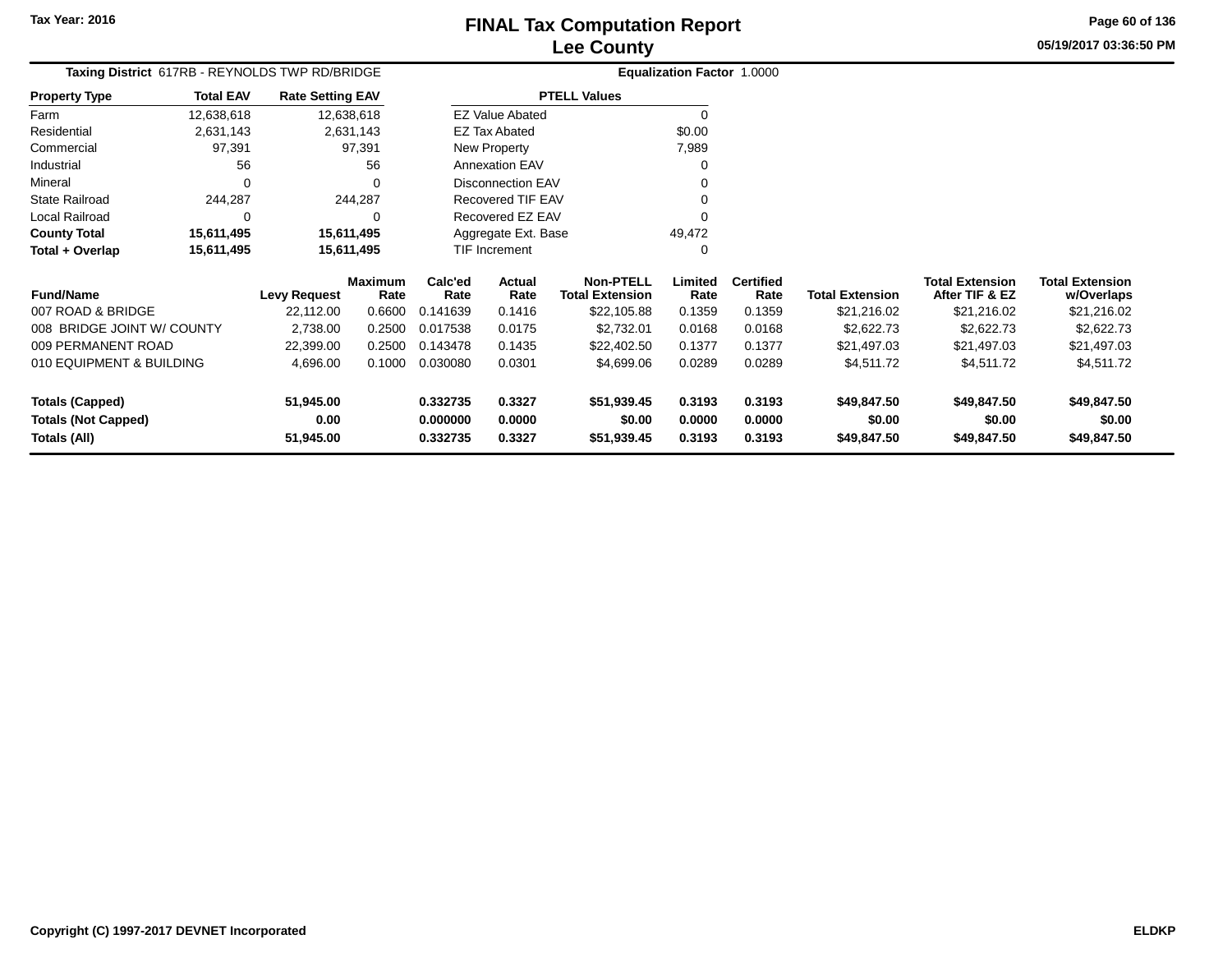### **Lee CountyFINAL Tax Computation Report** FINAL Tax Computation Report

**05/19/2017 03:36:50 PMPage 61 of 136**

| Taxing District 618 - SOUTH DIXON TOWNSHIP |                  |                         |                 |                 |                          |                                            | Equalization Factor 1.0000 |                          |                        |                                          |                                      |
|--------------------------------------------|------------------|-------------------------|-----------------|-----------------|--------------------------|--------------------------------------------|----------------------------|--------------------------|------------------------|------------------------------------------|--------------------------------------|
| <b>Property Type</b>                       | <b>Total EAV</b> | <b>Rate Setting EAV</b> |                 |                 |                          | <b>PTELL Values</b>                        |                            |                          |                        |                                          |                                      |
| Farm                                       | 8,533,556        |                         | 8,489,506       |                 | <b>EZ Value Abated</b>   |                                            | 1,051,195                  |                          |                        |                                          |                                      |
| Residential                                | 11,883,927       |                         | 11,883,927      |                 | <b>EZ Tax Abated</b>     |                                            | \$1,119.52                 |                          |                        |                                          |                                      |
| Commercial                                 | 10,502,282       |                         | 9,555,899       |                 | New Property             |                                            | 655,194                    |                          |                        |                                          |                                      |
| Industrial                                 | 30,127,850       | 30,067,088              |                 |                 | <b>Annexation EAV</b>    |                                            | 0                          |                          |                        |                                          |                                      |
| Mineral                                    | 0                |                         | 0               |                 | <b>Disconnection EAV</b> |                                            |                            |                          |                        |                                          |                                      |
| <b>State Railroad</b>                      | 830,576          |                         | 830,576         |                 | Recovered TIF EAV        |                                            |                            |                          |                        |                                          |                                      |
| Local Railroad                             | 1,090            |                         | 1,090           |                 | Recovered EZ EAV         |                                            | 26,127                     |                          |                        |                                          |                                      |
| <b>County Total</b>                        | 61,879,281       | 60,828,086              |                 |                 | Aggregate Ext. Base      |                                            | 63,760                     |                          |                        |                                          |                                      |
| Total + Overlap                            | 61,879,281       | 60,828,086              |                 |                 | TIF Increment<br>0       |                                            |                            |                          |                        |                                          |                                      |
| <b>Fund/Name</b>                           |                  | <b>Levy Request</b>     | Maximum<br>Rate | Calc'ed<br>Rate | Actual<br>Rate           | <b>Non-PTELL</b><br><b>Total Extension</b> | Limited<br>Rate            | <b>Certified</b><br>Rate | <b>Total Extension</b> | <b>Total Extension</b><br>After TIF & EZ | <b>Total Extension</b><br>w/Overlaps |
| 001 CORPORATE                              |                  | 42,700.00               | 0.2500          | 0.070198        | 0.0702                   | \$42,701.32                                | 0.0702                     | 0.0702                   | \$43,439.26            | \$42,701.32                              | \$42,701.32                          |
| 027 AUDIT                                  |                  | 3,000.00                | 0.0050          | 0.004932        | 0.0049                   | \$2,980.58                                 | 0.0049                     | 0.0049                   | \$3,032.08             | \$2,980.58                               | \$2,980.58                           |
| 035 LIABILITY INSURANCE                    |                  | 7,000.00                | 0.0000          | 0.011508        | 0.0115                   | \$6,995.23                                 | 0.0115                     | 0.0115                   | \$7,116.12             | \$6,995.23                               | \$6,995.23                           |
| 047 SOCIAL SECURITY                        |                  | 7,100.00                | 0.0000          | 0.011672        | 0.0117                   | \$7,116.89                                 | 0.0117                     | 0.0117                   | \$7,239.88             | \$7,116.89                               | \$7,116.89                           |
| 054 GENERAL ASSISTANCE                     |                  | 5,000.00                | 0.1000          | 0.008220        | 0.0082                   | \$4,987.90                                 | 0.0082                     | 0.0082                   | \$5,074.10             | \$4,987.90                               | \$4,987.90                           |
| <b>Totals (Capped)</b>                     |                  | 64,800.00               |                 | 0.106530        | 0.1065                   | \$64,781.92                                | 0.1065                     | 0.1065                   | \$65,901.44            | \$64,781.92                              | \$64,781.92                          |
| <b>Totals (Not Capped)</b>                 |                  | 0.00                    |                 | 0.000000        | 0.0000                   | \$0.00                                     | 0.0000                     | 0.0000                   | \$0.00                 | \$0.00                                   | \$0.00                               |
| Totals (All)                               |                  | 64,800.00               |                 | 0.106530        | 0.1065                   | \$64,781.92                                | 0.1065                     | 0.1065                   | \$65,901.44            | \$64,781.92                              | \$64,781.92                          |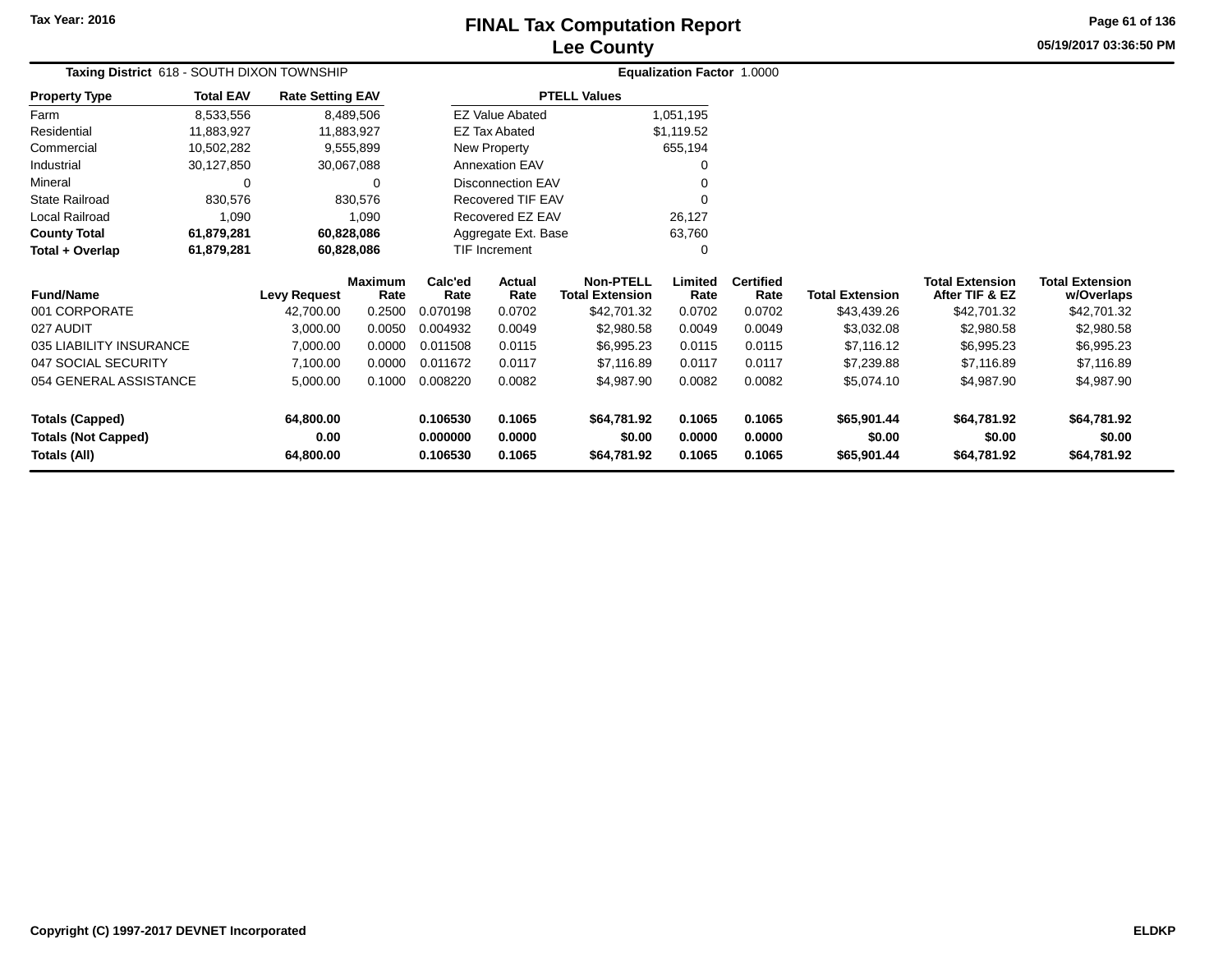#### **Lee CountyFINAL Tax Computation Report** FINAL Tax Computation Report

**05/19/2017 03:36:50 PMPage 62 of 136**

| Taxing District 618RB - SOUTH DIXON TWP RD/BRIDGE |                  |                         |                        |                 |                          |                                            | <b>Equalization Factor 1.0000</b> |                          |                                 |                                          |                                      |
|---------------------------------------------------|------------------|-------------------------|------------------------|-----------------|--------------------------|--------------------------------------------|-----------------------------------|--------------------------|---------------------------------|------------------------------------------|--------------------------------------|
| <b>Property Type</b>                              | <b>Total EAV</b> | <b>Rate Setting EAV</b> |                        |                 |                          | <b>PTELL Values</b>                        |                                   |                          | <b>Road and Bridge Transfer</b> |                                          |                                      |
| Farm                                              | 8,533,556        |                         | 8,489,506              |                 | <b>EZ Value Abated</b>   |                                            | 1,051,195                         | <b>Municipality</b>      |                                 | <b>Fund</b>                              | <b>Amount Extended</b>               |
| Residential                                       | 11.883.927       |                         | 11,883,927             |                 | <b>EZ Tax Abated</b>     |                                            | \$2,022.50                        |                          |                                 |                                          |                                      |
| Commercial                                        | 10,502,282       |                         | 9,555,899              |                 | New Property             |                                            | 655,194                           |                          | 705 - CITY OF DIXON             | 007                                      | \$1,545.38                           |
| Industrial                                        | 30,127,850       |                         | 30,067,088             |                 | <b>Annexation EAV</b>    |                                            | 0                                 | <b>Total</b>             |                                 |                                          | \$1,545.38                           |
| Mineral                                           | 0                |                         | $\Omega$               |                 | <b>Disconnection EAV</b> |                                            |                                   |                          |                                 |                                          |                                      |
| <b>State Railroad</b>                             | 830,576          |                         | 830,576                |                 | Recovered TIF EAV        |                                            | 0                                 |                          |                                 |                                          |                                      |
| Local Railroad                                    | 1,090            |                         | 1,090                  |                 | Recovered EZ EAV         |                                            | 26,127                            |                          |                                 |                                          |                                      |
| <b>County Total</b>                               | 61,879,281       |                         | 60,828,086             |                 | Aggregate Ext. Base      |                                            | 115,009                           |                          |                                 |                                          |                                      |
| Total + Overlap                                   | 61,879,281       |                         | 60,828,086             |                 | TIF Increment            |                                            | 0                                 |                          |                                 |                                          |                                      |
| <b>Fund/Name</b>                                  |                  | <b>Levy Request</b>     | <b>Maximum</b><br>Rate | Calc'ed<br>Rate | <b>Actual</b><br>Rate    | <b>Non-PTELL</b><br><b>Total Extension</b> | Limited<br>Rate                   | <b>Certified</b><br>Rate | <b>Total Extension</b>          | <b>Total Extension</b><br>After TIF & EZ | <b>Total Extension</b><br>w/Overlaps |
| 007 ROAD & BRIDGE                                 |                  | 6,500.00                | 0.6600                 | 0.010686        | 0.0107                   | \$6,508.61                                 | 0.0107                            | 0.0107                   | \$6,621.08                      | \$6,508.61                               | \$6,508.61                           |
| 009 PERMANENT ROAD                                |                  | 81,000.00               | 0.2500                 | 0.133162        | 0.1332                   | \$81,023.01                                | 0.1332                            | 0.1332                   | \$82,423.20                     | \$81,023.01                              | \$81,023.01                          |
| 010 EQUIPMENT & BUILDING                          |                  | 29,500.00               | 0.1000                 | 0.048497        | 0.0485                   | \$29,501.62                                | 0.0485                            | 0.0485                   | \$30,011.45                     | \$29,501.62                              | \$29,501.62                          |
| <b>Totals (Capped)</b>                            |                  | 117,000.00              |                        | 0.192345        | 0.1924                   | \$117,033.24                               | 0.1924                            | 0.1924                   | \$119,055.73                    | \$117,033.24                             | \$117,033.24                         |
| <b>Totals (Not Capped)</b>                        |                  | 0.00                    |                        | 0.000000        | 0.0000                   | \$0.00                                     | 0.0000                            | 0.0000                   | \$0.00                          | \$0.00                                   | \$0.00                               |
| Totals (All)                                      |                  | 117,000.00              |                        | 0.192345        | 0.1924                   | \$117,033.24                               | 0.1924                            | 0.1924                   | \$119,055.73                    | \$117,033.24                             | \$117,033.24                         |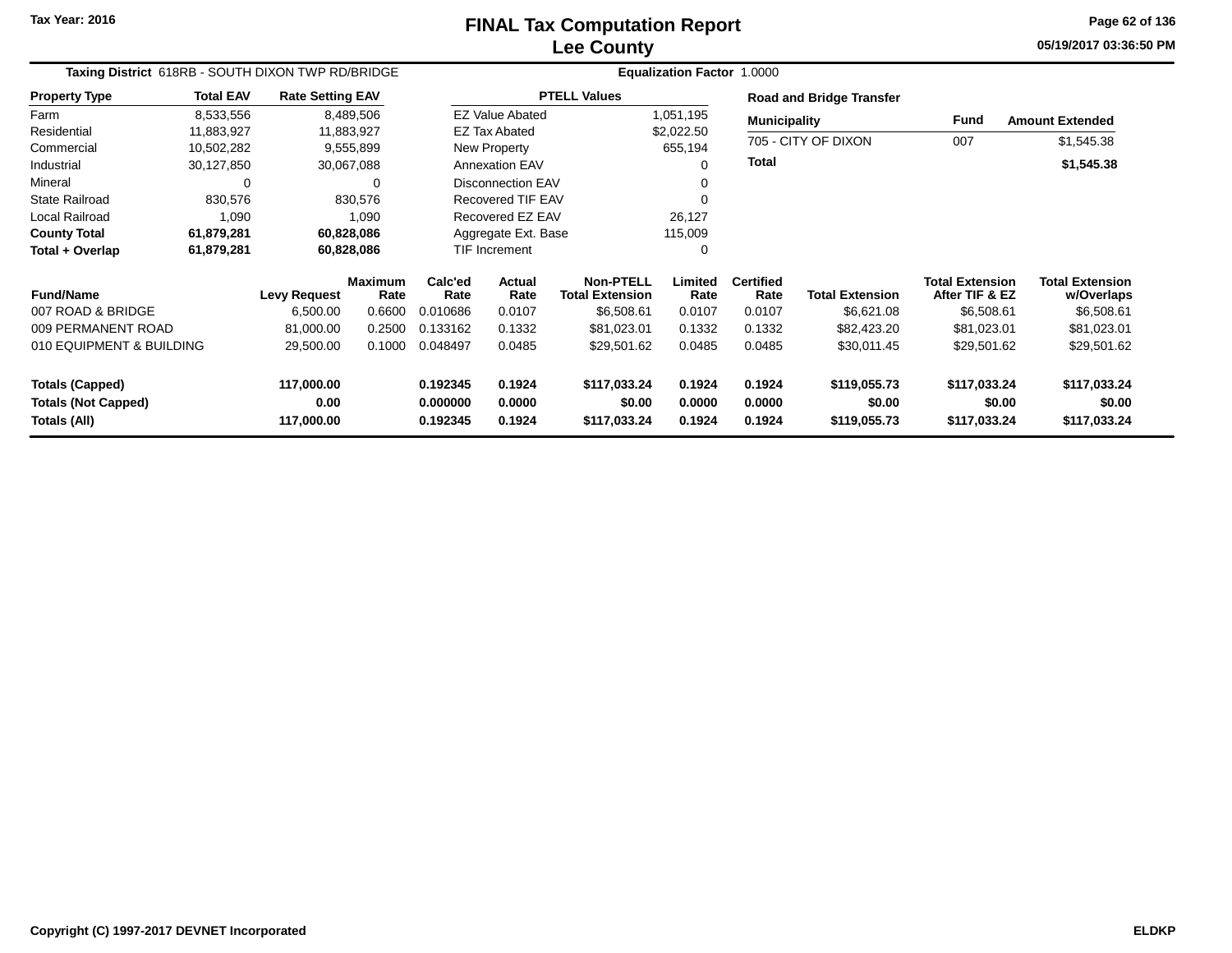## **Lee CountyFINAL Tax Computation Report** FINAL Tax Computation Report

**05/19/2017 03:36:50 PMPage 63 of 136**

| Taxing District 619 - SUBLETTE TOWNSHIP    |                  |                         |                        | <b>Equalization Factor 1.0000</b> |                          |                                            |                  |                          |                        |                                          |                                      |
|--------------------------------------------|------------------|-------------------------|------------------------|-----------------------------------|--------------------------|--------------------------------------------|------------------|--------------------------|------------------------|------------------------------------------|--------------------------------------|
| <b>Property Type</b>                       | <b>Total EAV</b> | <b>Rate Setting EAV</b> |                        |                                   |                          | <b>PTELL Values</b>                        |                  |                          |                        |                                          |                                      |
| Farm                                       | 13,584,642       |                         | 13,584,642             |                                   | <b>EZ Value Abated</b>   |                                            |                  |                          |                        |                                          |                                      |
| Residential                                | 10,258,188       |                         | 10,258,188             |                                   | EZ Tax Abated            |                                            | \$0.00           |                          |                        |                                          |                                      |
| Commercial                                 | 3,576,879        |                         | 3,576,879              |                                   | New Property             |                                            | 172,938          |                          |                        |                                          |                                      |
| Industrial                                 | 12,357           |                         | 12,357                 |                                   | Annexation EAV           |                                            | 0                |                          |                        |                                          |                                      |
| Mineral                                    | 1,313,533        |                         | 1,313,533              |                                   | <b>Disconnection EAV</b> |                                            | 0                |                          |                        |                                          |                                      |
| <b>State Railroad</b>                      | 0                |                         | 0                      |                                   | Recovered TIF EAV        |                                            |                  |                          |                        |                                          |                                      |
| <b>Local Railroad</b>                      | 8,090            |                         | 8,090                  |                                   | Recovered EZ EAV         |                                            | 0                |                          |                        |                                          |                                      |
| <b>County Total</b>                        | 28,753,689       |                         | 28,753,689             |                                   | Aggregate Ext. Base      |                                            | 47,297           |                          |                        |                                          |                                      |
| Total + Overlap                            | 28,753,689       |                         | 28,753,689             |                                   | TIF Increment<br>0       |                                            |                  |                          |                        |                                          |                                      |
| <b>Fund/Name</b>                           |                  | <b>Levy Request</b>     | <b>Maximum</b><br>Rate | Calc'ed<br>Rate                   | Actual<br>Rate           | <b>Non-PTELL</b><br><b>Total Extension</b> | Limited<br>Rate  | <b>Certified</b><br>Rate | <b>Total Extension</b> | <b>Total Extension</b><br>After TIF & EZ | <b>Total Extension</b><br>w/Overlaps |
| 001 CORPORATE                              |                  | 43,494.00               | 0.3100                 | 0.151264                          | 0.1513                   | \$43,504.33                                | 0.1345           | 0.1345                   | \$38,673.71            | \$38,673.71                              | \$38,673.71                          |
| 019 COMMUNITY BLDG                         |                  | 9,406.00                | 0.1000                 | 0.032712                          | 0.0327                   | \$9,402.46                                 | 0.0291           | 0.0291                   | \$8,367.32             | \$8,367.32                               | \$8,367.32                           |
| 054 GENERAL ASSISTANCE                     |                  | 968.00                  | 0.0000                 | 0.003367                          | 0.0034                   | \$977.63                                   | 0.0030           | 0.0030                   | \$862.61               | \$862.61                                 | \$862.61                             |
| <b>Totals (Capped)</b>                     |                  | 53,868.00               |                        | 0.187343                          | 0.1874                   | \$53,884.42                                | 0.1666           | 0.1666                   | \$47,903.64            | \$47,903.64                              | \$47,903.64                          |
| <b>Totals (Not Capped)</b><br>Totals (All) |                  | 0.00<br>53,868.00       |                        | 0.000000<br>0.187343              | 0.0000<br>0.1874         | \$0.00<br>\$53,884.42                      | 0.0000<br>0.1666 | 0.0000<br>0.1666         | \$0.00<br>\$47,903.64  | \$0.00<br>\$47,903.64                    | \$0.00<br>\$47,903.64                |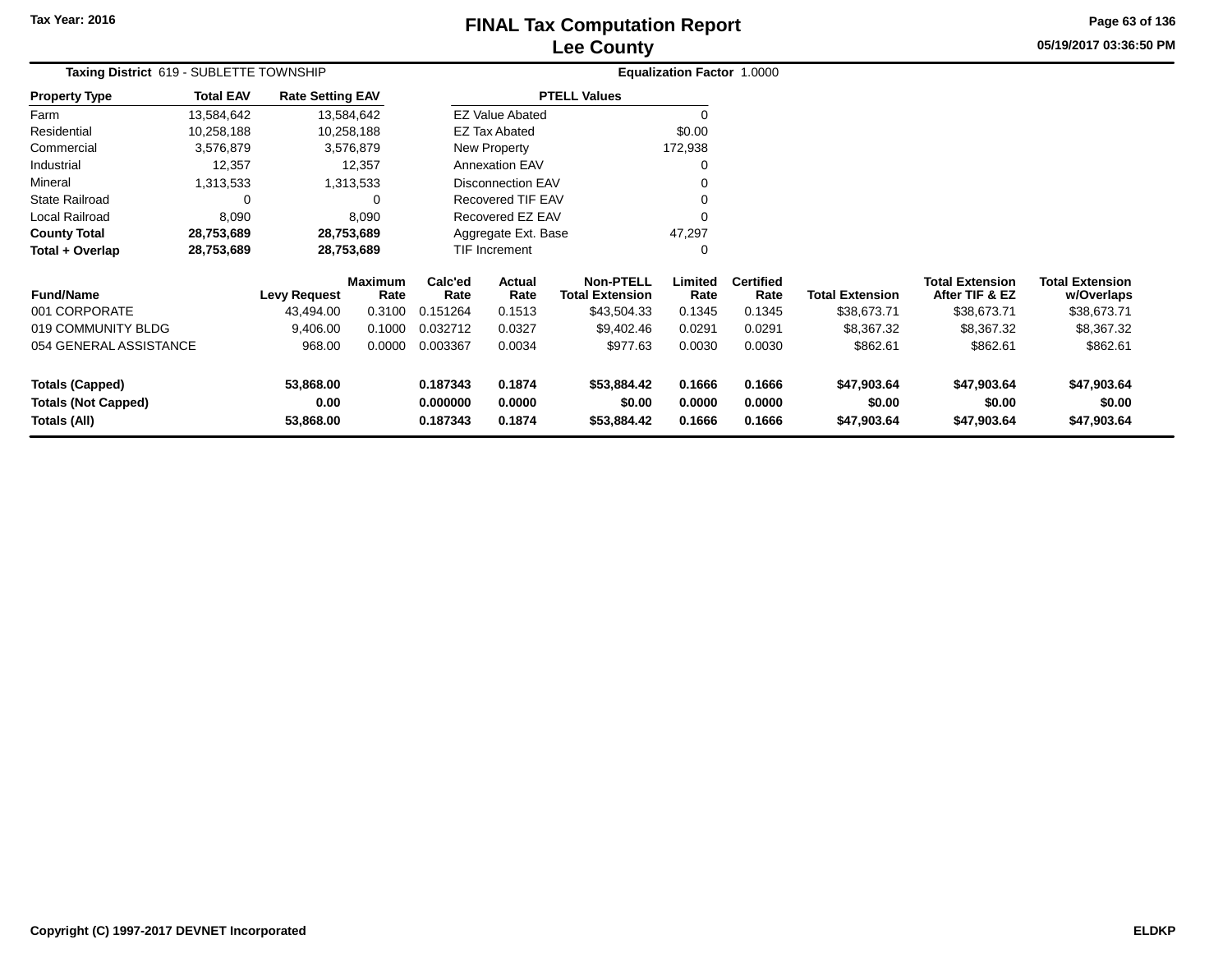#### **Lee CountyFINAL Tax Computation Report** FINAL Tax Computation Report

**05/19/2017 03:36:50 PMPage 64 of 136**

| Taxing District 619RB - SUBLETTE TWP ROAD/BRIDGE |                  |                         |                        |                      |                          | Equalization Factor 1.0000                 |                  |                          |                                 |                                          |                                      |
|--------------------------------------------------|------------------|-------------------------|------------------------|----------------------|--------------------------|--------------------------------------------|------------------|--------------------------|---------------------------------|------------------------------------------|--------------------------------------|
| <b>Property Type</b>                             | <b>Total EAV</b> | <b>Rate Setting EAV</b> |                        |                      |                          | <b>PTELL Values</b>                        |                  |                          | <b>Road and Bridge Transfer</b> |                                          |                                      |
| Farm                                             | 13,584,642       |                         | 13,584,642             |                      | <b>EZ Value Abated</b>   |                                            | 0                | <b>Municipality</b>      |                                 | Fund                                     | <b>Amount Extended</b>               |
| Residential                                      | 10,258,188       |                         | 10,258,188             |                      | <b>EZ Tax Abated</b>     |                                            | \$0.00           |                          |                                 |                                          |                                      |
| Commercial                                       | 3,576,879        |                         | 3,576,879              |                      | New Property             |                                            | 172,938          |                          | 712 - VILLAGE OF SUBLETTE       | 007                                      | \$10,577.97                          |
| Industrial                                       | 12,357           |                         | 12,357                 |                      | <b>Annexation EAV</b>    |                                            |                  | <b>Total</b>             |                                 |                                          | \$10,577.97                          |
| Mineral                                          | 1,313,533        |                         | 1,313,533              |                      | <b>Disconnection EAV</b> |                                            |                  |                          |                                 |                                          |                                      |
| <b>State Railroad</b>                            | 0                |                         | 0                      |                      | Recovered TIF EAV        |                                            |                  |                          |                                 |                                          |                                      |
| <b>Local Railroad</b>                            | 8,090            |                         | 8,090                  |                      | Recovered EZ EAV         |                                            |                  |                          |                                 |                                          |                                      |
| <b>County Total</b>                              | 28,753,689       |                         | 28,753,689             |                      | Aggregate Ext. Base      |                                            | 100,520          |                          |                                 |                                          |                                      |
| Total + Overlap                                  | 28,753,689       |                         | 28,753,689             |                      | <b>TIF Increment</b>     |                                            | 0                |                          |                                 |                                          |                                      |
| <b>Fund/Name</b>                                 |                  | <b>Levy Request</b>     | <b>Maximum</b><br>Rate | Calc'ed<br>Rate      | <b>Actual</b><br>Rate    | <b>Non-PTELL</b><br><b>Total Extension</b> | Limited<br>Rate  | <b>Certified</b><br>Rate | <b>Total Extension</b>          | <b>Total Extension</b><br>After TIF & EZ | <b>Total Extension</b><br>w/Overlaps |
| 007 ROAD & BRIDGE                                |                  | 93,800.00               | 0.6600                 | 0.326219             | 0.3262                   | \$93,794.53                                | 0.3178           | 0.3178                   | \$91,379.22                     | \$91,379.22                              | \$91,379.22                          |
| 008 BRIDGE JOINT W/ COUNTY                       |                  | 0.00                    | 0.2500                 | 0.000000             | 0.0000                   | \$0.00                                     | 0.0000           | 0.0000                   | \$0.00                          | \$0.00                                   | \$0.00                               |
| 010 EQUIPMENT & BUILDING                         |                  | 10,760.00               | 0.1000                 | 0.037421             | 0.0374                   | \$10,753.88                                | 0.0364           | 0.0364                   | \$10,466.34                     | \$10,466.34                              | \$10,466.34                          |
| <b>Totals (Capped)</b>                           |                  | 104,560.00              |                        | 0.363640             | 0.3636                   | \$104,548.41                               | 0.3542           | 0.3542                   | \$101,845.56                    | \$101,845.56                             | \$101,845.56                         |
| <b>Totals (Not Capped)</b><br>Totals (All)       |                  | 0.00<br>104,560.00      |                        | 0.000000<br>0.363640 | 0.0000<br>0.3636         | \$0.00<br>\$104,548.41                     | 0.0000<br>0.3542 | 0.0000<br>0.3542         | \$0.00<br>\$101,845.56          | \$0.00<br>\$101,845.56                   | \$0.00<br>\$101,845.56               |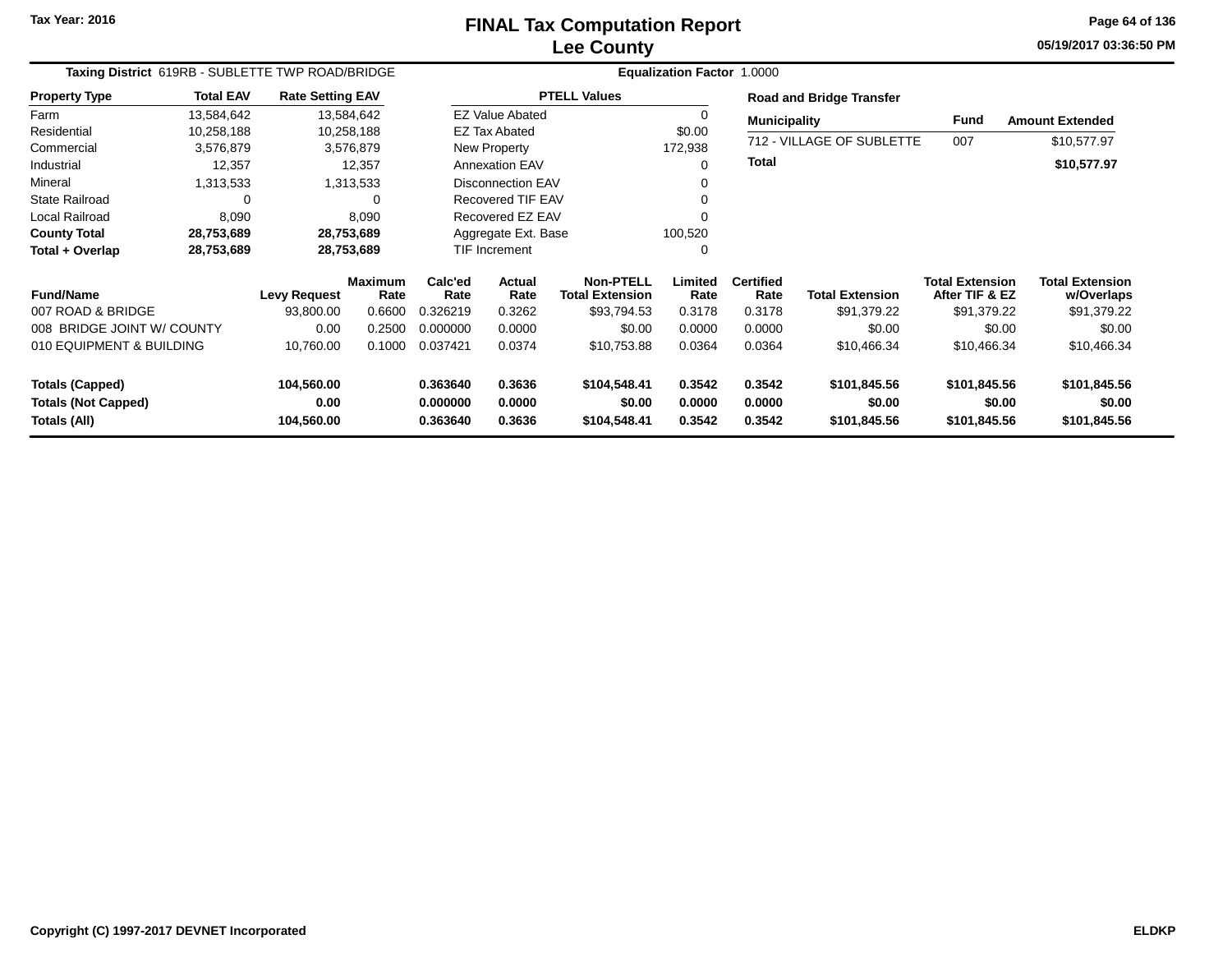# **Lee CountyFINAL Tax Computation Report** FINAL Tax Computation Report

**05/19/2017 03:36:50 PMPage 65 of 136**

| Taxing District 620 - VIOLA TOWNSHIP                                 |                  |                                |                        |                                  | Equalization Factor 1.0000 |                                            |                            |                            |                                      |                                          |                                      |  |
|----------------------------------------------------------------------|------------------|--------------------------------|------------------------|----------------------------------|----------------------------|--------------------------------------------|----------------------------|----------------------------|--------------------------------------|------------------------------------------|--------------------------------------|--|
| Property Type                                                        | <b>Total EAV</b> | <b>Rate Setting EAV</b>        |                        |                                  |                            | <b>PTELL Values</b>                        |                            |                            |                                      |                                          |                                      |  |
| Farm                                                                 | 10,438,409       |                                | 10,438,409             |                                  | <b>EZ Value Abated</b>     |                                            |                            |                            |                                      |                                          |                                      |  |
| Residential                                                          | 3,190,702        |                                | 3,190,702              |                                  | EZ Tax Abated              |                                            | \$0.00                     |                            |                                      |                                          |                                      |  |
| Commercial                                                           | 793,375          |                                | 793,375                |                                  | <b>New Property</b>        |                                            |                            |                            |                                      |                                          |                                      |  |
| Industrial                                                           | 0                |                                | 0                      |                                  | <b>Annexation EAV</b>      |                                            |                            |                            |                                      |                                          |                                      |  |
| Mineral                                                              | 497,285          |                                | 497,285                |                                  | <b>Disconnection EAV</b>   |                                            |                            |                            |                                      |                                          |                                      |  |
| State Railroad                                                       | 0                |                                |                        |                                  | Recovered TIF EAV          |                                            |                            |                            |                                      |                                          |                                      |  |
| Local Railroad                                                       | $\Omega$         |                                |                        |                                  | Recovered EZ EAV           |                                            |                            |                            |                                      |                                          |                                      |  |
| <b>County Total</b>                                                  | 14,919,771       |                                | 14,919,771             |                                  | Aggregate Ext. Base        |                                            | 42,867                     |                            |                                      |                                          |                                      |  |
| Total + Overlap                                                      | 14,919,771       |                                | 14,919,771             |                                  | TIF Increment              |                                            |                            |                            |                                      |                                          |                                      |  |
| <b>Fund/Name</b>                                                     |                  | <b>Levy Request</b>            | <b>Maximum</b><br>Rate | Calc'ed<br>Rate                  | Actual<br>Rate             | <b>Non-PTELL</b><br><b>Total Extension</b> | Limited<br>Rate            | <b>Certified</b><br>Rate   | <b>Total Extension</b>               | <b>Total Extension</b><br>After TIF & EZ | <b>Total Extension</b><br>w/Overlaps |  |
| 001 CORPORATE                                                        |                  | 45,000.00                      | 0.4500                 | 0.301613                         | 0.3016                     | \$44,998.03                                | 0.2893                     | 0.2893                     | \$43,162.90                          | \$43,162.90                              | \$43,162.90                          |  |
| 054 GENERAL ASSISTANCE                                               |                  | 0.00                           | 0.1000                 | 0.000000                         | 0.0000                     | \$0.00                                     | 0.0000                     | 0.0000                     | \$0.00                               | \$0.00                                   | \$0.00                               |  |
| <b>Totals (Capped)</b><br><b>Totals (Not Capped)</b><br>Totals (All) |                  | 45,000.00<br>0.00<br>45,000.00 |                        | 0.301613<br>0.000000<br>0.301613 | 0.3016<br>0.0000<br>0.3016 | \$44,998.03<br>\$0.00<br>\$44,998.03       | 0.2893<br>0.0000<br>0.2893 | 0.2893<br>0.0000<br>0.2893 | \$43,162.90<br>\$0.00<br>\$43,162.90 | \$43,162.90<br>\$0.00<br>\$43,162.90     | \$43,162.90<br>\$0.00<br>\$43,162.90 |  |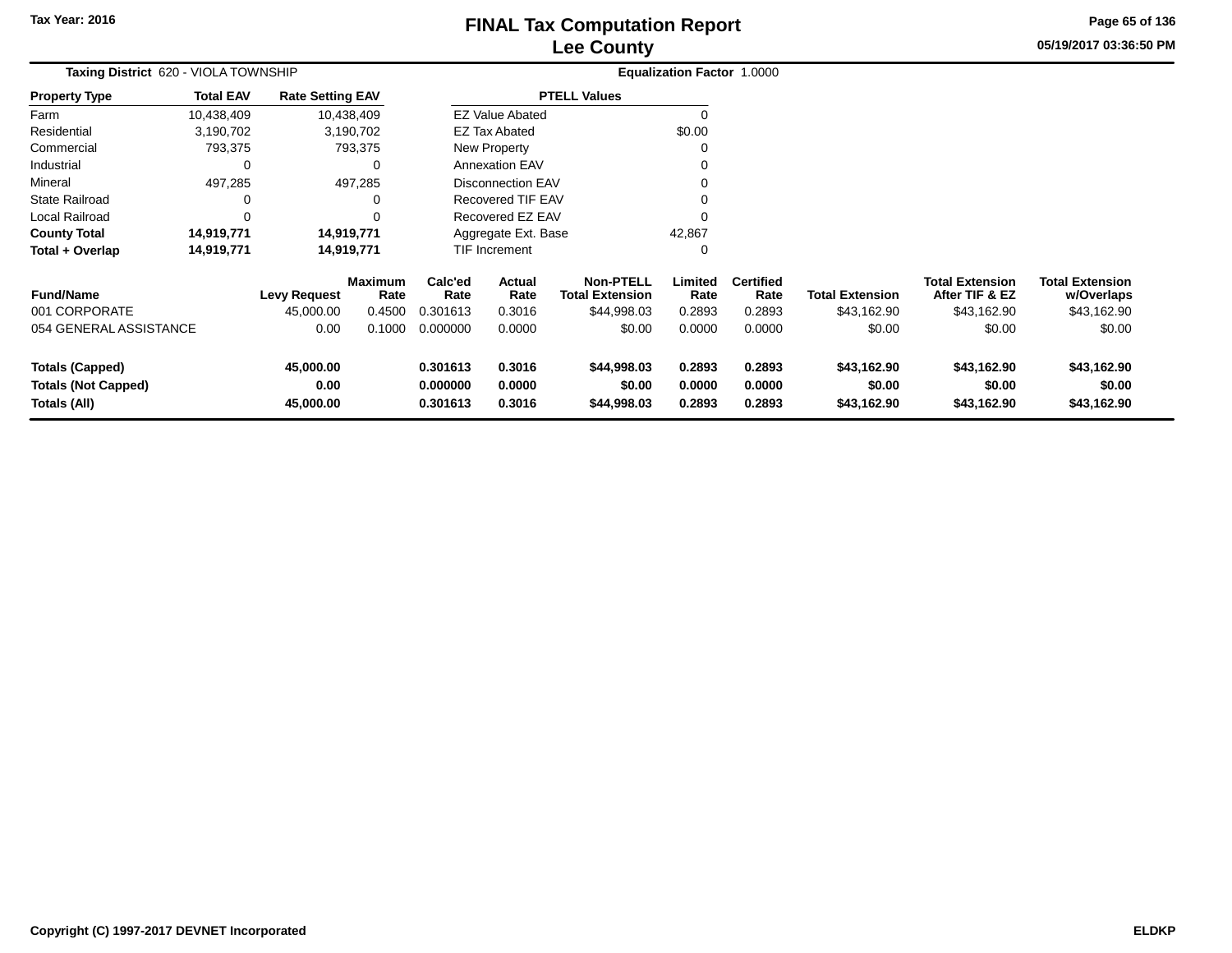# **Lee CountyFINAL Tax Computation Report**

**05/19/2017 03:36:50 PMPage 66 of 136**

| Taxing District 620RB - VIOLA TWP ROAD/BRIDGE |                  |                         |                        |                 |                          |                                     | Equalization Factor 1.0000 |                          |                        |                                       |  |  |
|-----------------------------------------------|------------------|-------------------------|------------------------|-----------------|--------------------------|-------------------------------------|----------------------------|--------------------------|------------------------|---------------------------------------|--|--|
| <b>Property Type</b>                          | <b>Total EAV</b> | <b>Rate Setting EAV</b> |                        |                 |                          | <b>PTELL Values</b>                 |                            |                          |                        |                                       |  |  |
| Farm                                          | 10,438,409       |                         | 10,438,409             |                 | <b>EZ Value Abated</b>   |                                     |                            |                          |                        |                                       |  |  |
| Residential                                   | 3,190,702        |                         | 3,190,702              |                 | <b>EZ Tax Abated</b>     |                                     | \$0.00                     |                          |                        |                                       |  |  |
| Commercial                                    | 793,375          |                         | 793,375                |                 | New Property             |                                     | 0                          |                          |                        |                                       |  |  |
| Industrial                                    | O                |                         |                        |                 | <b>Annexation EAV</b>    |                                     |                            |                          |                        |                                       |  |  |
| Mineral<br>497,285<br>497,285                 |                  |                         |                        |                 | <b>Disconnection EAV</b> |                                     |                            |                          |                        |                                       |  |  |
| <b>State Railroad</b>                         |                  |                         |                        |                 | Recovered TIF EAV        |                                     |                            |                          |                        |                                       |  |  |
| Local Railroad                                |                  |                         |                        |                 | Recovered EZ EAV         |                                     |                            |                          |                        |                                       |  |  |
| <b>County Total</b>                           | 14,919,771       |                         | 14,919,771             |                 | Aggregate Ext. Base      |                                     | 67,109                     |                          |                        |                                       |  |  |
| Total + Overlap                               | 14,919,771       |                         | 14,919,771             |                 | <b>TIF Increment</b>     |                                     | 0                          |                          |                        |                                       |  |  |
| <b>Fund/Name</b>                              |                  | <b>Levy Request</b>     | <b>Maximum</b><br>Rate | Calc'ed<br>Rate | Actual<br>Rate           | <b>Non-PTELL</b><br>Total Extension | Limited<br>Rate            | <b>Certified</b><br>Rate | <b>Total Extension</b> | <b>Total Exte</b><br><b>After TIF</b> |  |  |
| 007 ROAD & BRIDGE                             |                  | 31,500.00               | 0.6600                 | 0.211129        | 0.2111                   | \$31,495.64                         | 0.2032                     | 0.2032                   | \$30,316.97            | \$30,3                                |  |  |
|                                               |                  |                         |                        |                 |                          |                                     |                            |                          |                        |                                       |  |  |

| <b>Fund/Name</b>                                                     | <b>Levy Request</b>            | <b>Maximum</b><br>Rate | Calc'ed<br>Rate                  | Actual<br>Rate             | <b>Non-PTELL</b><br><b>Total Extension</b> | Limited<br>Rate            | <b>Certified</b><br>Rate   | <b>Total Extension</b>               | <b>Total Extension</b><br>After TIF & EZ | <b>Total Extension</b><br>w/Overlaps |
|----------------------------------------------------------------------|--------------------------------|------------------------|----------------------------------|----------------------------|--------------------------------------------|----------------------------|----------------------------|--------------------------------------|------------------------------------------|--------------------------------------|
| 007 ROAD & BRIDGE                                                    | 31.500.00                      | 0.6600                 | 0.211129                         | 0.2111                     | \$31,495.64                                | 0.2032                     | 0.2032                     | \$30,316.97                          | \$30,316.97                              | \$30,316.97                          |
| 008 BRIDGE JOINT W/ COUNTY                                           | 8.100.00                       | 0.2500                 | 0.054290                         | 0.0543                     | \$8,101.44                                 | 0.0523                     | 0.0523                     | \$7,803.04                           | \$7,803,04                               | \$7,803.04                           |
| 009 PERMANENT ROAD                                                   | 24.500.00                      | 0.2500                 | 0.164212                         | 0.1642                     | \$24.498.26                                | 0.1581                     | 0.1581                     | \$23.588.16                          | \$23,588.16                              | \$23,588.16                          |
| 010 EQUIPMENT & BUILDING                                             | 6.100.00                       | 0.1000                 | 0.040885                         | 0.0409                     | \$6,102.19                                 | 0.0394                     | 0.0394                     | \$5,878.39                           | \$5,878,39                               | \$5,878.39                           |
| <b>Totals (Capped)</b><br><b>Totals (Not Capped)</b><br>Totals (All) | 70.200.00<br>0.00<br>70.200.00 |                        | 0.470516<br>0.000000<br>0.470516 | 0.4705<br>0.0000<br>0.4705 | \$70.197.53<br>\$0.00<br>\$70.197.53       | 0.4530<br>0.0000<br>0.4530 | 0.4530<br>0.0000<br>0.4530 | \$67,586,56<br>\$0.00<br>\$67,586.56 | \$67,586.56<br>\$0.00<br>\$67,586.56     | \$67,586.56<br>\$0.00<br>\$67,586.56 |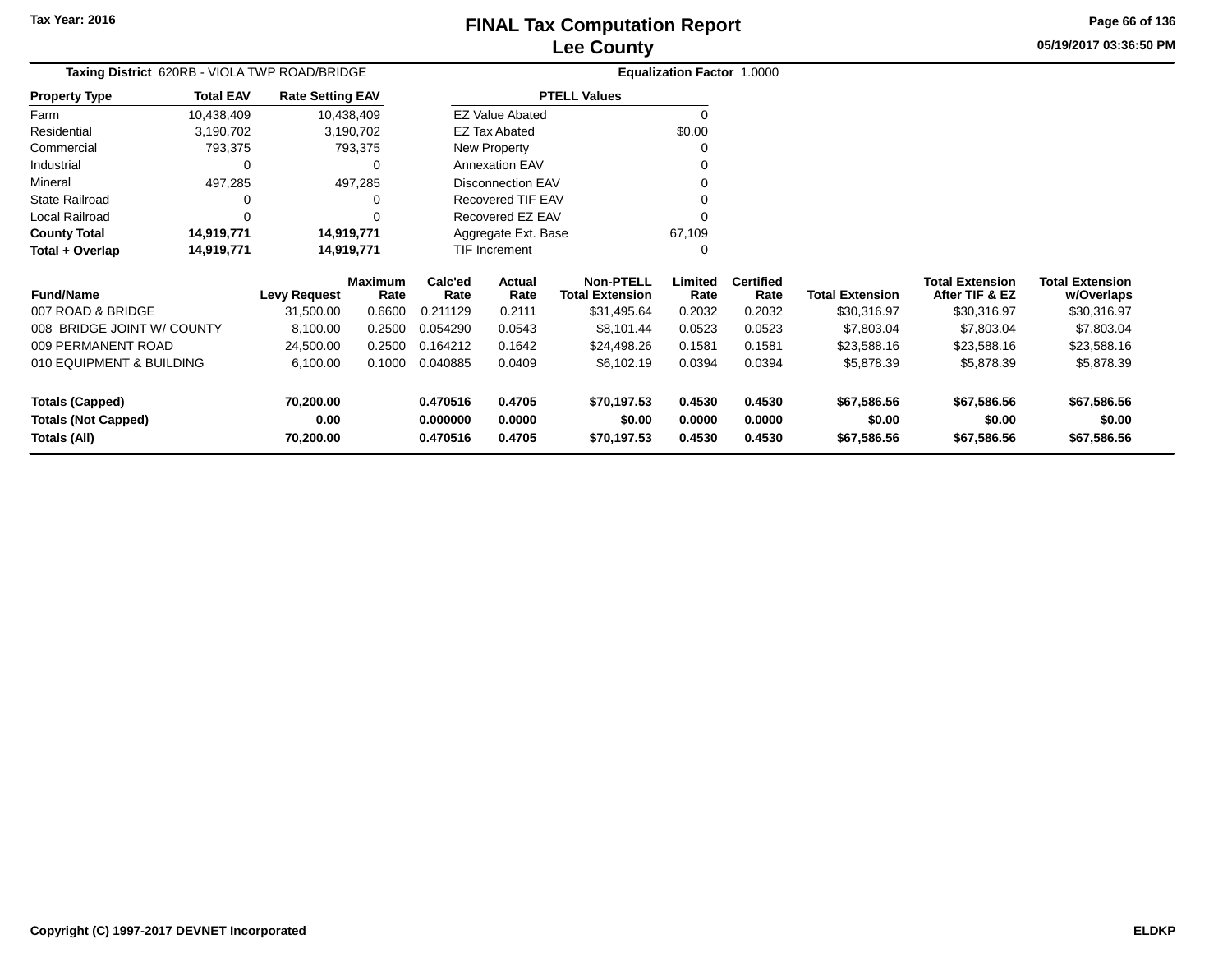# **Lee CountyFINAL Tax Computation Report** FINAL Tax Computation Report

**05/19/2017 03:36:50 PMPage 67 of 136**

| Taxing District 621 - WILLOW CREEK TOWNSHIP                          |                  |                                  |                                  |                                  |                            |                                                           | <b>Equalization Factor 1.0000</b> |                                    |                                       |                                                         |                                                     |
|----------------------------------------------------------------------|------------------|----------------------------------|----------------------------------|----------------------------------|----------------------------|-----------------------------------------------------------|-----------------------------------|------------------------------------|---------------------------------------|---------------------------------------------------------|-----------------------------------------------------|
| Property Type                                                        | <b>Total EAV</b> | <b>Rate Setting EAV</b>          |                                  |                                  |                            | <b>PTELL Values</b>                                       |                                   |                                    |                                       |                                                         |                                                     |
| Farm                                                                 | 11,321,570       |                                  | 11,321,570                       |                                  | <b>EZ Value Abated</b>     |                                                           | n                                 |                                    |                                       |                                                         |                                                     |
| Residential                                                          | 8,327,288        |                                  | 8,327,288                        |                                  | <b>EZ Tax Abated</b>       |                                                           | \$0.00                            |                                    |                                       |                                                         |                                                     |
| Commercial                                                           | 653,134          |                                  | 653,134                          |                                  | <b>New Property</b>        |                                                           | 190,827                           |                                    |                                       |                                                         |                                                     |
| Industrial                                                           | 49,945           |                                  | 49,945                           |                                  | <b>Annexation EAV</b>      |                                                           | 0                                 |                                    |                                       |                                                         |                                                     |
| Mineral                                                              | 4,164,675        |                                  | 4,164,675                        |                                  | <b>Disconnection EAV</b>   |                                                           | ∩                                 |                                    |                                       |                                                         |                                                     |
| State Railroad                                                       | 65,348           |                                  | 65,348                           |                                  | <b>Recovered TIF EAV</b>   |                                                           | 0                                 |                                    |                                       |                                                         |                                                     |
| Local Railroad                                                       | 0                |                                  | 0                                |                                  | Recovered EZ EAV           |                                                           |                                   |                                    |                                       |                                                         |                                                     |
| <b>County Total</b>                                                  | 24,581,960       |                                  | 24,581,960                       |                                  | Aggregate Ext. Base        |                                                           | 47,031                            |                                    |                                       |                                                         |                                                     |
| Total + Overlap                                                      | 24,581,960       |                                  | 24,581,960                       |                                  | TIF Increment              |                                                           | 0                                 |                                    |                                       |                                                         |                                                     |
| <b>Fund/Name</b><br>001 CORPORATE                                    |                  | <b>Levy Request</b><br>56,134.00 | <b>Maximum</b><br>Rate<br>0.3500 | Calc'ed<br>Rate<br>0.228355      | Actual<br>Rate<br>0.2284   | <b>Non-PTELL</b><br><b>Total Extension</b><br>\$56,145.20 | Limited<br>Rate<br>0.1942         | <b>Certified</b><br>Rate<br>0.1942 | <b>Total Extension</b><br>\$47,738.17 | <b>Total Extension</b><br>After TIF & EZ<br>\$47,738.17 | <b>Total Extension</b><br>w/Overlaps<br>\$47,738.17 |
| <b>Totals (Capped)</b><br><b>Totals (Not Capped)</b><br>Totals (All) |                  | 56,134.00<br>0.00<br>56,134.00   |                                  | 0.228355<br>0.000000<br>0.228355 | 0.2284<br>0.0000<br>0.2284 | \$56,145.20<br>\$0.00<br>\$56,145.20                      | 0.1942<br>0.0000<br>0.1942        | 0.1942<br>0.0000<br>0.1942         | \$47,738.17<br>\$0.00<br>\$47,738.17  | \$47,738.17<br>\$0.00<br>\$47,738.17                    | \$47,738.17<br>\$0.00<br>\$47,738.17                |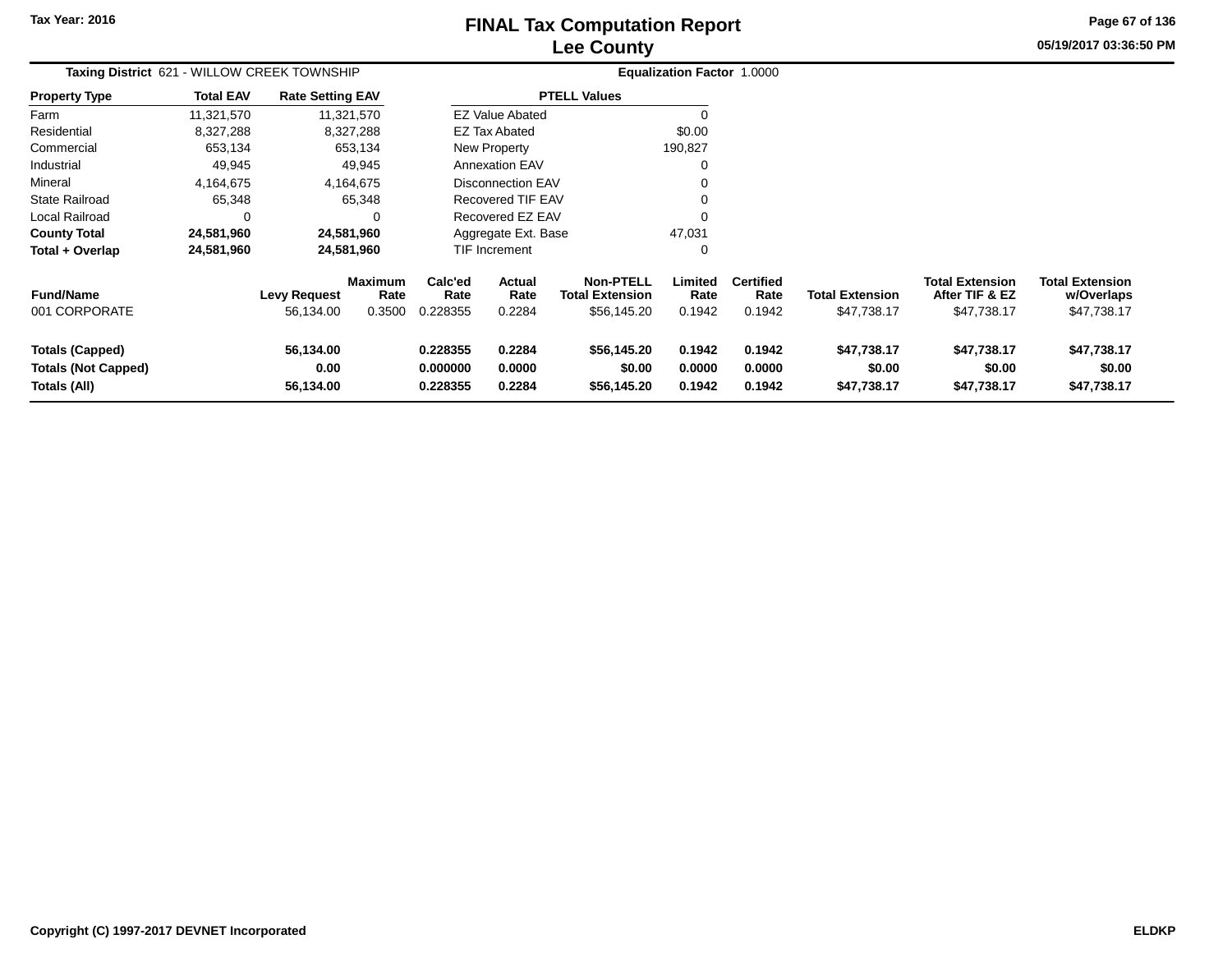#### **Lee CountyFINAL Tax Computation Report** FINAL Tax Computation Report

**05/19/2017 03:36:50 PMPage 68 of 136**

| Taxing District 621RB - WILLOW CRK TWP RD/BRIDGE |                  | <b>Equalization Factor 1.0000</b> |                        |                       |                          |                                            |                  |                                 |                        |                                          |                                      |
|--------------------------------------------------|------------------|-----------------------------------|------------------------|-----------------------|--------------------------|--------------------------------------------|------------------|---------------------------------|------------------------|------------------------------------------|--------------------------------------|
| <b>Property Type</b>                             | <b>Total EAV</b> | <b>Rate Setting EAV</b>           |                        |                       |                          | <b>PTELL Values</b>                        |                  | <b>Road and Bridge Transfer</b> |                        |                                          |                                      |
| Farm                                             | 11,321,570       |                                   | 11,321,570             |                       | <b>EZ Value Abated</b>   |                                            |                  | <b>Municipality</b>             |                        | <b>Fund</b>                              | <b>Amount Extended</b>               |
| Residential                                      | 8,327,288        |                                   | 8,327,288              |                       | <b>EZ Tax Abated</b>     |                                            | \$0.00           |                                 |                        |                                          |                                      |
| Commercial                                       | 653,134          |                                   | 653,134                |                       | New Property             |                                            | 190,827          |                                 | 708 - VILLAGE OF LEE   | 007                                      | \$3,218.96                           |
| Industrial                                       | 49,945           |                                   | 49,945                 | <b>Annexation EAV</b> |                          |                                            | 0                | <b>Total</b>                    |                        |                                          | \$3,218.96                           |
| Mineral                                          | 4,164,675        |                                   | 4,164,675              |                       | <b>Disconnection EAV</b> |                                            |                  |                                 |                        |                                          |                                      |
| <b>State Railroad</b>                            | 65,348           |                                   | 65,348                 | Recovered TIF EAV     |                          |                                            |                  |                                 |                        |                                          |                                      |
| Local Railroad                                   | $\Omega$         |                                   | 0                      |                       | Recovered EZ EAV         |                                            |                  |                                 |                        |                                          |                                      |
| <b>County Total</b>                              | 24,581,960       |                                   | 24,581,960             |                       | Aggregate Ext. Base      |                                            | 127,646          |                                 |                        |                                          |                                      |
| Total + Overlap                                  | 24,581,960       |                                   | 24,581,960             |                       | <b>TIF Increment</b>     |                                            | 0                |                                 |                        |                                          |                                      |
| <b>Fund/Name</b>                                 |                  | <b>Levy Request</b>               | <b>Maximum</b><br>Rate | Calc'ed<br>Rate       | Actual<br>Rate           | <b>Non-PTELL</b><br><b>Total Extension</b> | Limited<br>Rate  | <b>Certified</b><br>Rate        | <b>Total Extension</b> | <b>Total Extension</b><br>After TIF & EZ | <b>Total Extension</b><br>w/Overlaps |
| 007 ROAD & BRIDGE                                |                  | 82,183.00                         | 0.6600                 | 0.334322              | 0.3343                   | \$82,177.49                                | 0.2842           | 0.2842                          | \$69,861.93            | \$69,861.93                              | \$69,861.93                          |
| 008 BRIDGE JOINT W/ COUNTY                       |                  | 12,357.00                         | 0.2500                 | 0.050269              | 0.0503                   | \$12,364.73                                | 0.0428           | 0.0428                          | \$10,521.08            | \$10,521.08                              | \$10,521.08                          |
| 009 PERMANENT ROAD                               |                  | 49,187.00                         | 0.2500                 | 0.200094              | 0.2001                   | \$49,188.50                                | 0.1701           | 0.1701                          | \$41,813.91            | \$41,813.91                              | \$41,813.91                          |
| 010 EQUIPMENT & BUILDING                         |                  | 8,660.00                          | 0.1000                 | 0.035229              | 0.0352                   | \$8,652.85                                 | 0.0299           | 0.0299                          | \$7,350.01             | \$7,350.01                               | \$7,350.01                           |
| <b>Totals (Capped)</b>                           |                  | 152,387.00                        |                        | 0.619914              | 0.6199                   | \$152,383.57                               | 0.5270           | 0.5270                          | \$129,546.93           | \$129,546.93                             | \$129,546.93                         |
| <b>Totals (Not Capped)</b><br>Totals (All)       |                  | 0.00<br>152,387.00                |                        | 0.000000<br>0.619914  | 0.0000<br>0.6199         | \$0.00<br>\$152,383.57                     | 0.0000<br>0.5270 | 0.0000<br>0.5270                | \$0.00<br>\$129,546.93 | \$0.00<br>\$129,546.93                   | \$0.00<br>\$129,546.93               |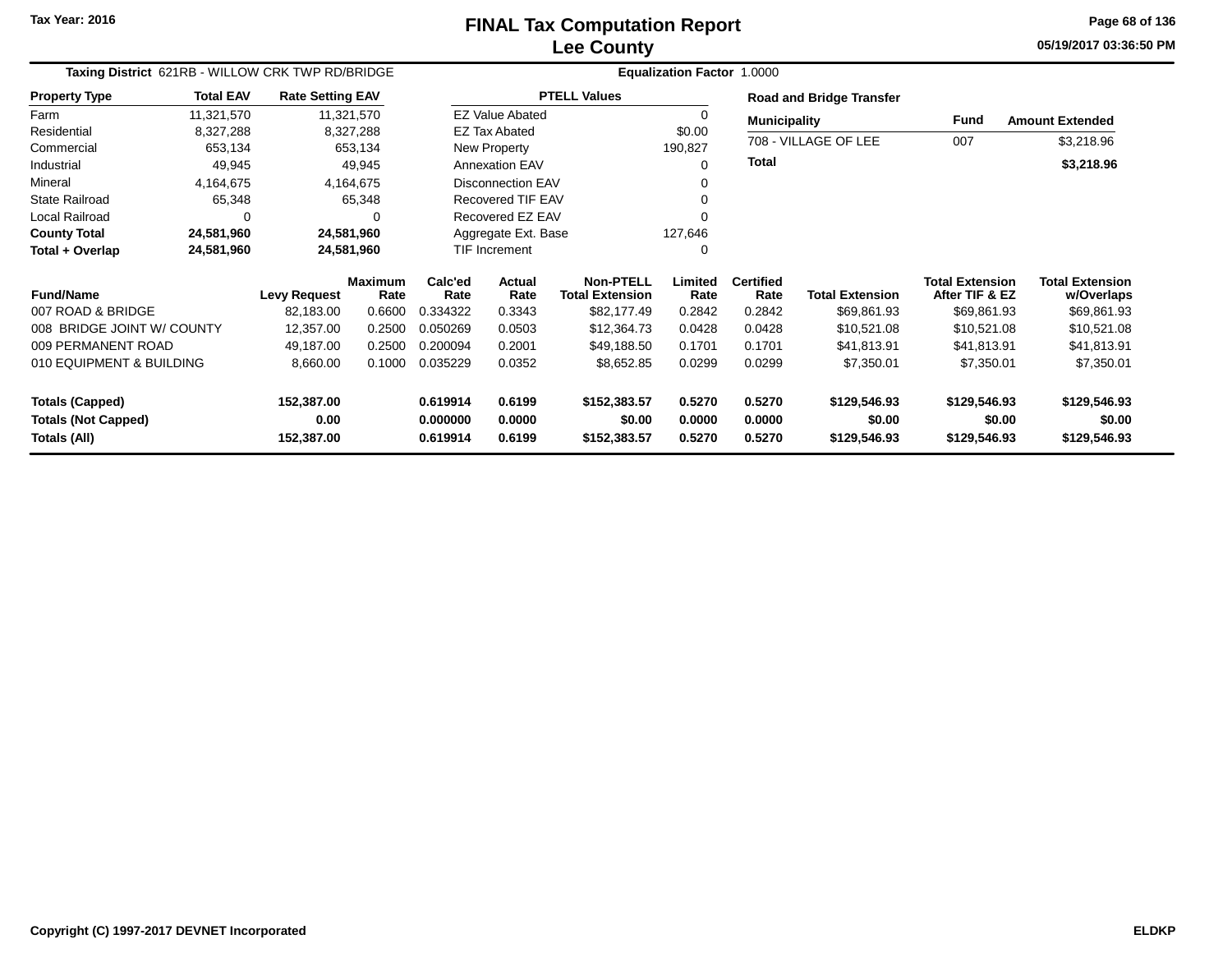### **Lee CountyFINAL Tax Computation Report** FINAL Tax Computation Report

**05/19/2017 03:36:50 PMPage 69 of 136**

| Taxing District 622 - WYOMING TOWNSHIP | Equalization Factor 1.0000 |                         |                        |                      |                          |                                            |                 |                          |                        |                                          |                                      |
|----------------------------------------|----------------------------|-------------------------|------------------------|----------------------|--------------------------|--------------------------------------------|-----------------|--------------------------|------------------------|------------------------------------------|--------------------------------------|
| <b>Property Type</b>                   | <b>Total EAV</b>           | <b>Rate Setting EAV</b> |                        |                      |                          | <b>PTELL Values</b>                        |                 |                          |                        |                                          |                                      |
| Farm                                   | 12,624,290                 | 12,613,903              |                        |                      | <b>EZ Value Abated</b>   |                                            | 0               |                          |                        |                                          |                                      |
| Residential                            | 12,668,567                 | 10,761,704              |                        |                      | <b>EZ Tax Abated</b>     |                                            | \$0.00          |                          |                        |                                          |                                      |
| Commercial                             | 1,191,653                  |                         | 1,017,856              |                      | New Property             |                                            | 118,022         |                          |                        |                                          |                                      |
| Industrial                             | 4,998                      |                         | 4,998                  |                      | <b>Annexation EAV</b>    |                                            |                 |                          |                        |                                          |                                      |
| Mineral                                | 941,429                    |                         | 941,429                |                      | <b>Disconnection EAV</b> |                                            |                 |                          |                        |                                          |                                      |
| <b>State Railroad</b>                  | 0                          |                         |                        |                      | Recovered TIF EAV        |                                            |                 |                          |                        |                                          |                                      |
| Local Railroad                         | $\Omega$                   |                         |                        |                      | Recovered EZ EAV         |                                            |                 |                          |                        |                                          |                                      |
| <b>County Total</b>                    | 27,430,937                 | 25,339,890              |                        | Aggregate Ext. Base  |                          |                                            | 146,257         |                          |                        |                                          |                                      |
| Total + Overlap                        | 27,430,937                 | 25,339,890              |                        | <b>TIF Increment</b> |                          |                                            | 2,091,047       |                          |                        |                                          |                                      |
| <b>Fund/Name</b>                       |                            | <b>Levy Request</b>     | <b>Maximum</b><br>Rate | Calc'ed<br>Rate      | Actual<br>Rate           | <b>Non-PTELL</b><br><b>Total Extension</b> | Limited<br>Rate | <b>Certified</b><br>Rate | <b>Total Extension</b> | <b>Total Extension</b><br>After TIF & EZ | <b>Total Extension</b><br>w/Overlaps |
| 001 CORPORATE                          |                            | 90,000.00               | 0.3400                 | 0.355171             | 0.3400                   | \$86,155.63                                | 0.3400          | 0.3400                   | \$93,265.19            | \$86,155.63                              | \$86,155.63                          |
| 005 IMRF                               |                            | 10,000.00               | 0.0000                 | 0.039464             | 0.0395                   | \$10,009.26                                | 0.0395          | 0.0395                   | \$10,835.22            | \$10,009.26                              | \$10,009.26                          |
| 017 CEMETERY                           |                            | 28,000.00               | 0.2000                 | 0.110498             | 0.1105                   | \$28,000.58                                | 0.1105          | 0.1105                   | \$30,311.19            | \$28,000.58                              | \$28,000.58                          |
| 035 LIABILITY INS                      |                            | 4,000.00                | 0.0000                 | 0.015785             | 0.0158                   | \$4,003.70                                 | 0.0158          | 0.0158                   | \$4,334.09             | \$4,003.70                               | \$4,003.70                           |
| 047 SOCIAL SECURITY                    |                            | 11,500.00               | 0.0000                 | 0.045383             | 0.0454                   | \$11,504.31                                | 0.0454          | 0.0454                   | \$12,453.65            | \$11,504.31                              | \$11,504.31                          |
| 054 GENERAL ASSISTANCE<br>2,000.00     |                            | 0.1000                  | 0.007893               | 0.0079               | \$2,001.85               | 0.0079                                     | 0.0079          | \$2,167.04               | \$2,001.85             | \$2,001.85                               |                                      |
| <b>Totals (Capped)</b>                 |                            | 145,500.00              |                        | 0.574194             | 0.5591                   | \$141,675.33                               | 0.5591          | 0.5591                   | \$153,366.38           | \$141,675.33                             | \$141,675.33                         |
| <b>Totals (Not Capped)</b>             |                            | 0.00                    |                        | 0.000000             | 0.0000                   | \$0.00                                     | 0.0000          | 0.0000                   | \$0.00                 | \$0.00                                   | \$0.00                               |
| Totals (All)                           |                            | 145,500.00              |                        | 0.574194             | 0.5591                   | \$141,675.33                               | 0.5591          | 0.5591                   | \$153,366.38           | \$141,675.33                             | \$141,675.33                         |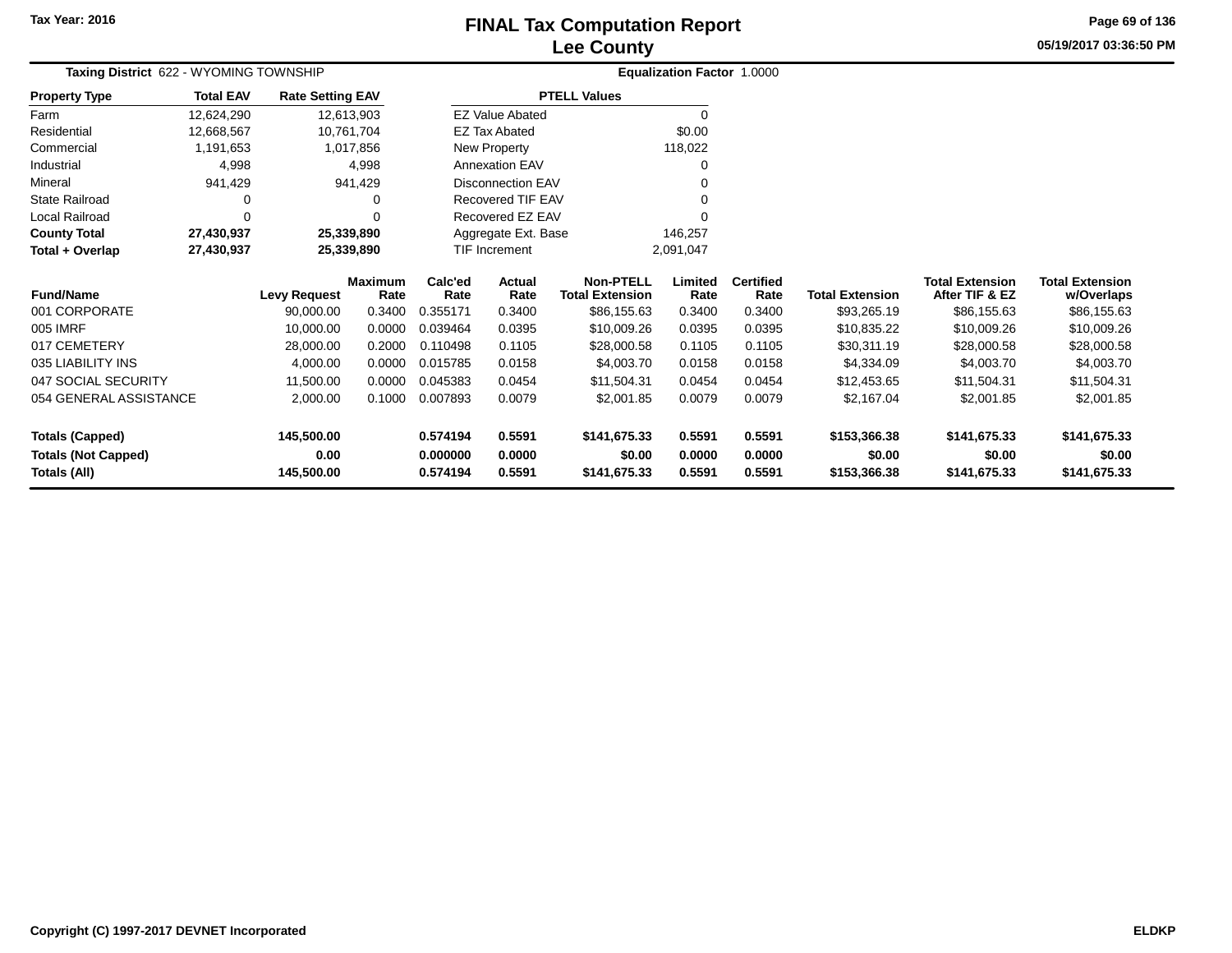#### **Lee CountyFINAL Tax Computation Report** FINAL Tax Computation Report

**05/19/2017 03:36:50 PMPage 70 of 136**

| Taxing District 622RB - WYOMING TWP ROAD/BRIDGE |                                             |                     |                 |                       |                          |                                            |                  |                          |                                 |                                          |                                      |  |  |
|-------------------------------------------------|---------------------------------------------|---------------------|-----------------|-----------------------|--------------------------|--------------------------------------------|------------------|--------------------------|---------------------------------|------------------------------------------|--------------------------------------|--|--|
| <b>Property Type</b>                            | <b>Total EAV</b><br><b>Rate Setting EAV</b> |                     |                 |                       |                          | <b>PTELL Values</b>                        |                  |                          | <b>Road and Bridge Transfer</b> |                                          |                                      |  |  |
| Farm                                            | 12,624,290                                  | 12,613,903          |                 |                       | <b>EZ Value Abated</b>   |                                            | $\Omega$         |                          | <b>Municipality</b>             |                                          | <b>Amount Extended</b>               |  |  |
| Residential                                     | 12,668,567                                  | 10,761,704          |                 | <b>EZ Tax Abated</b>  |                          |                                            | \$0.00           |                          | 710 - VILLAGE OF PAW PAW        |                                          |                                      |  |  |
| Commercial                                      | 1,191,653                                   |                     | 1,017,856       | New Property          |                          |                                            | 118,022          |                          |                                 | 007                                      | \$7,341.78                           |  |  |
| Industrial                                      | 4,998                                       |                     | 4,998           | <b>Annexation EAV</b> |                          |                                            | ∩                | <b>Total</b>             |                                 |                                          | \$7,341.78                           |  |  |
| Mineral                                         | 941,429                                     |                     | 941,429         |                       | <b>Disconnection EAV</b> |                                            | ∩                |                          |                                 |                                          |                                      |  |  |
| <b>State Railroad</b>                           | 0                                           |                     | O               | Recovered TIF EAV     |                          |                                            | ∩                |                          |                                 |                                          |                                      |  |  |
| Local Railroad                                  | 0                                           |                     | 0               |                       | Recovered EZ EAV         |                                            |                  |                          |                                 |                                          |                                      |  |  |
| <b>County Total</b>                             | 27,430,937                                  |                     | 25,339,890      |                       | Aggregate Ext. Base      |                                            | 125,829          |                          |                                 |                                          |                                      |  |  |
| Total + Overlap                                 | 27,430,937                                  | 25,339,890          |                 | <b>TIF Increment</b>  |                          |                                            | 2,091,047        |                          |                                 |                                          |                                      |  |  |
| <b>Fund/Name</b>                                |                                             | <b>Levy Request</b> | Maximum<br>Rate | Calc'ed<br>Rate       | Actual<br>Rate           | <b>Non-PTELL</b><br><b>Total Extension</b> | Limited<br>Rate  | <b>Certified</b><br>Rate | <b>Total Extension</b>          | <b>Total Extension</b><br>After TIF & EZ | <b>Total Extension</b><br>w/Overlaps |  |  |
| 007 ROAD & BRIDGE                               |                                             | 50,000.00           | 0.6600          | 0.197317              | 0.1973                   | \$49,995.60                                | 0.1924           | 0.1924                   | \$52,777.12                     | \$48,753.95                              | \$48,753.95                          |  |  |
| 008 BRIDGE JOINT W/COUNTY                       |                                             | 500.00              | 0.2500          | 0.001973              | 0.0020                   | \$506.80                                   | 0.0020           | 0.0020                   | \$548.62                        | \$506.80                                 | \$506.80                             |  |  |
| 009 PERMANENT ROAD                              |                                             | 55,000.00           | 0.2500          | 0.217049              | 0.2170                   | \$54,987.56                                | 0.2117           | 0.2117                   | \$58,071.29                     | \$53,644.55                              | \$53,644.55                          |  |  |
| 010 EQUIPMENT & BUILDING                        |                                             | 25,000.00           | 0.1000          | 0.098659              | 0.0987                   | \$25,010.47                                | 0.0963           | 0.0963                   | \$26,415.99                     | \$24,402.31                              | \$24,402.31                          |  |  |
| <b>Totals (Capped)</b>                          |                                             | 130,500.00          |                 | 0.514998              | 0.5150                   | \$130,500.43                               | 0.5024           | 0.5024                   | \$137,813.02                    | \$127,307.61                             | \$127,307.61                         |  |  |
| <b>Totals (Not Capped)</b><br>Totals (All)      |                                             | 0.00<br>130,500.00  |                 | 0.000000<br>0.514998  | 0.0000<br>0.5150         | \$0.00<br>\$130,500.43                     | 0.0000<br>0.5024 | 0.0000<br>0.5024         | \$0.00<br>\$137,813.02          | \$0.00<br>\$127,307.61                   | \$0.00<br>\$127,307.61               |  |  |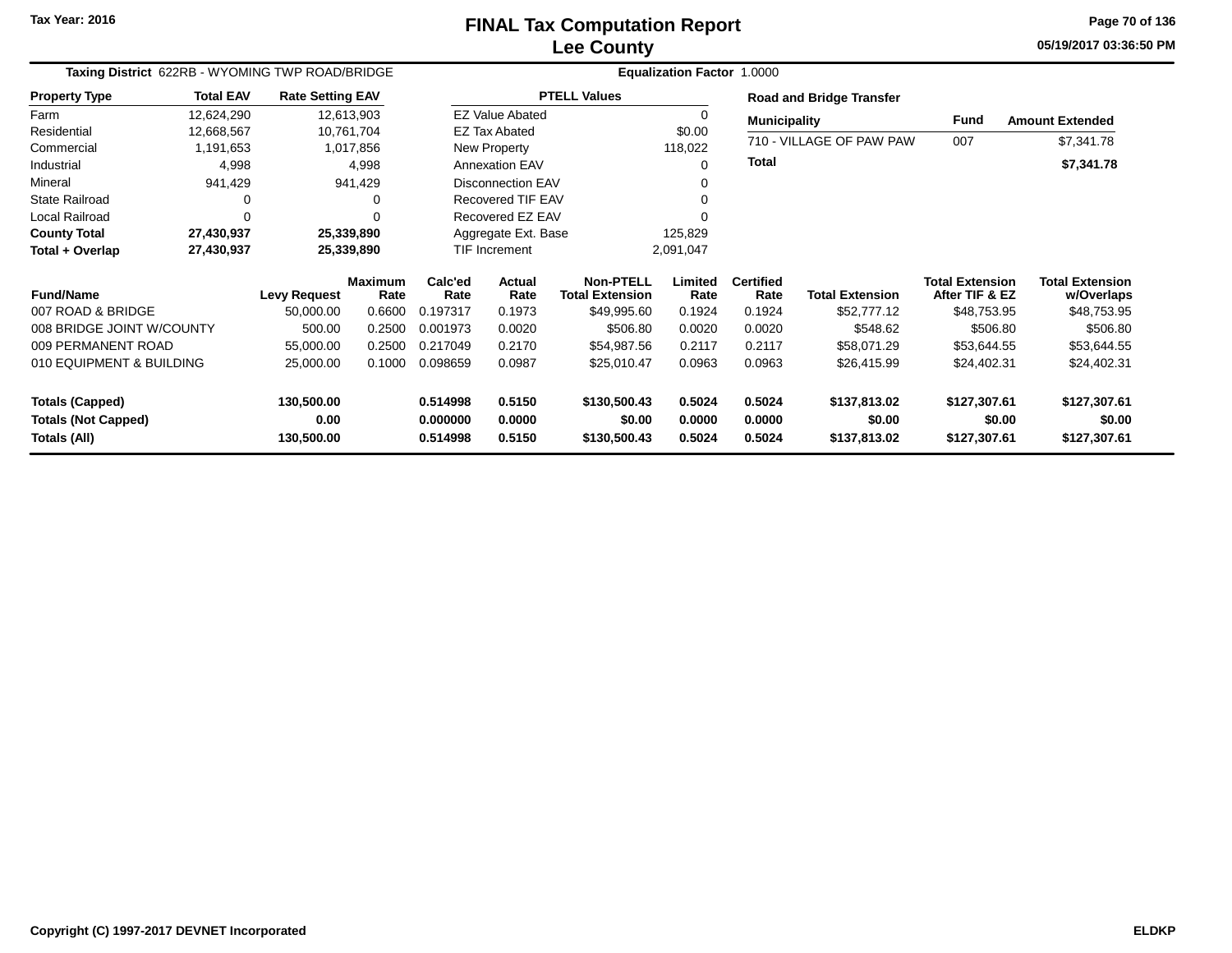# **Lee CountyFINAL Tax Computation Report**

**05/19/2017 03:36:50 PM Page 71 of 136**

| Taxing District 701 - CITY OF AMBOY                                  |                  |                                  |                        |                                  | Equalization Factor 1.0000 |                                            |                            |                            |                                        |                                          |                                        |  |  |
|----------------------------------------------------------------------|------------------|----------------------------------|------------------------|----------------------------------|----------------------------|--------------------------------------------|----------------------------|----------------------------|----------------------------------------|------------------------------------------|----------------------------------------|--|--|
| <b>Property Type</b>                                                 | <b>Total EAV</b> | <b>Rate Setting EAV</b>          |                        |                                  |                            | <b>PTELL Values</b>                        |                            |                            | <b>Road and Bridge Transfer</b>        |                                          |                                        |  |  |
| Farm                                                                 | 967.707          | 967.707                          |                        |                                  | <b>EZ Value Abated</b>     |                                            | 889,515                    |                            | <b>Road District</b>                   | <b>Fund</b>                              | <b>Amount Extended</b>                 |  |  |
| Residential                                                          | 17,478,398       | 17,478,398                       |                        |                                  | <b>EZ Tax Abated</b>       |                                            | \$11,802.97                |                            |                                        |                                          |                                        |  |  |
| Commercial                                                           | 5,106,247        |                                  | 4,599,515              | <b>New Property</b>              |                            |                                            | 1,153,120                  |                            | 602RB - AMBOY TWP ROAD/BRID 007        |                                          | \$15,946.70                            |  |  |
| Industrial                                                           | 1,476,162        |                                  | 1,093,379              | <b>Annexation EAV</b>            |                            |                                            | 0                          |                            |                                        |                                          | \$15,946.70                            |  |  |
| Mineral                                                              | $\Omega$         |                                  | $\Omega$               |                                  | <b>Disconnection EAV</b>   |                                            | 0                          |                            |                                        |                                          |                                        |  |  |
| <b>State Railroad</b>                                                | 0                |                                  | $\Omega$               |                                  | <b>Recovered TIF EAV</b>   |                                            | 0                          |                            |                                        |                                          |                                        |  |  |
| <b>Local Railroad</b>                                                | $\Omega$         |                                  | $\Omega$               |                                  | Recovered EZ EAV           |                                            | 0                          |                            |                                        |                                          |                                        |  |  |
| <b>County Total</b>                                                  | 25,028,514       | 24,138,999                       |                        |                                  | Aggregate Ext. Base        |                                            | 305,340                    |                            |                                        |                                          |                                        |  |  |
| Total + Overlap                                                      | 25,028,514       | 24,138,999                       |                        |                                  | TIF Increment              |                                            | $\Omega$                   |                            |                                        |                                          |                                        |  |  |
| <b>Fund/Name</b>                                                     |                  | <b>Levy Request</b>              | <b>Maximum</b><br>Rate | Calc'ed<br>Rate                  | <b>Actual</b><br>Rate      | <b>Non-PTELL</b><br><b>Total Extension</b> | Limited<br>Rate            | <b>Certified</b><br>Rate   | <b>Total Extension</b>                 | <b>Total Extension</b><br>After TIF & EZ | <b>Total Extension</b><br>w/Overlaps   |  |  |
| 001 CORPORATE                                                        |                  | 62,000.00                        | 0.4375                 | 0.256846                         | 0.2568                     | \$61,988.95                                | 0.2568                     | 0.2568                     | \$64,273.22                            | \$61,988.95                              | \$61,988.95                            |  |  |
| 003 BONDS & INTEREST                                                 |                  | 0.00                             | 0.0000                 | 0.000000                         | 0.0000                     | \$0.00                                     | 0.0000                     | 0.0000                     | \$0.00                                 | \$0.00                                   | \$0.00                                 |  |  |
| 005 I.M.R.F.                                                         |                  | 55,000.00                        | 0.0000                 | 0.227847                         | 0.2278                     | \$54,988.64                                | 0.2278                     | 0.2278                     | \$57,014.95                            | \$54,988.64                              | \$54,988.64                            |  |  |
| 007 CITY SHARE OF TWNSHP R                                           |                  | 0.00                             | 0.0000                 | 0.000000                         | 0.0000                     | \$0.00                                     | 0.0000                     | 0.0000                     | \$0.00                                 | \$0.00                                   | \$0.00                                 |  |  |
| 014 POLICE PROTECTION                                                |                  | 18,500.00                        | 0.6000                 | 0.076640                         | 0.0766                     | \$18,490.47                                | 0.0766                     | 0.0766                     | \$19,171.84                            | \$18,490.47                              | \$18,490.47                            |  |  |
| 016 LIBRARY                                                          |                  | 34,000.00                        | 0.1500                 | 0.140851                         | 0.1409                     | \$34,011.85                                | 0.1409                     | 0.1409                     | \$35,265.18                            | \$34,011.85                              | \$34,011.85                            |  |  |
| 027 AUDIT                                                            |                  | 9.000.00                         | 0.0000                 | 0.037284                         | 0.0373                     | \$9,003.85                                 | 0.0373                     | 0.0373                     | \$9,335.64                             | \$9,003.85                               | \$9,003.85                             |  |  |
| 035 LIABILITY INS                                                    |                  | 63,000.00                        | 0.0000                 | 0.260989                         | 0.2610                     | \$63,002.79                                | 0.2610                     | 0.2610                     | \$65,324.42                            | \$63,002.79                              | \$63,002.79                            |  |  |
| 041 STREET LIGHTING                                                  |                  | 12,000.00                        | 0.0500                 | 0.049712                         | 0.0497                     | \$11,997.08                                | 0.0497                     | 0.0497                     | \$12,439.17                            | \$11,997.08                              | \$11,997.08                            |  |  |
| 042 CITY PARK                                                        |                  | 3,000.00                         | 0.0750                 | 0.012428                         | 0.0124                     | \$2,993.24                                 | 0.0124                     | 0.0124                     | \$3,103.54                             | \$2,993.24                               | \$2,993.24                             |  |  |
| 044 BAND                                                             |                  | 800.00                           | 0.0400                 | 0.003314                         | 0.0033                     | \$796.59                                   | 0.0033                     | 0.0033                     | \$825.94                               | \$796.59                                 | \$796.59                               |  |  |
| 046 EMERGENCY & DISASTER                                             |                  | 4,000.00                         | 0.0500                 | 0.016571                         | 0.0166                     | \$4,007.07                                 | 0.0166                     | 0.0166                     | \$4,154.73                             | \$4,007.07                               | \$4,007.07                             |  |  |
| 047 SOCIAL SECURITY                                                  |                  | 37,000.00                        | 0.0000                 | 0.153279                         | 0.1533                     | \$37,005.09                                | 0.1533                     | 0.1533                     | \$38,368.71                            | \$37,005.09                              | \$37,005.09                            |  |  |
| 048 SCHOOL CROSSING GUARD                                            |                  | 4,000.00                         | 0.0200                 | 0.016571                         | 0.0166                     | \$4,007.07                                 | 0.0166                     | 0.0166                     | \$4,154.73                             | \$4,007.07                               | \$4,007.07                             |  |  |
| 062 WORKMENS COMP                                                    |                  | 18,000.00                        | 0.0000                 | 0.074568                         | 0.0746                     | \$18,007.69                                | 0.0746                     | 0.0746                     | \$18,671.27                            | \$18,007.69                              | \$18,007.69                            |  |  |
| <b>Totals (Capped)</b><br><b>Totals (Not Capped)</b><br>Totals (All) |                  | 320,300.00<br>0.00<br>320,300.00 |                        | 1.326900<br>0.000000<br>1.326900 | 1.3269<br>0.0000<br>1.3269 | \$320,300.38<br>\$0.00<br>\$320,300.38     | 1.3269<br>0.0000<br>1.3269 | 1.3269<br>0.0000<br>1.3269 | \$332,103.34<br>\$0.00<br>\$332,103.34 | \$320,300.38<br>\$0.00<br>\$320,300.38   | \$320,300.38<br>\$0.00<br>\$320,300.38 |  |  |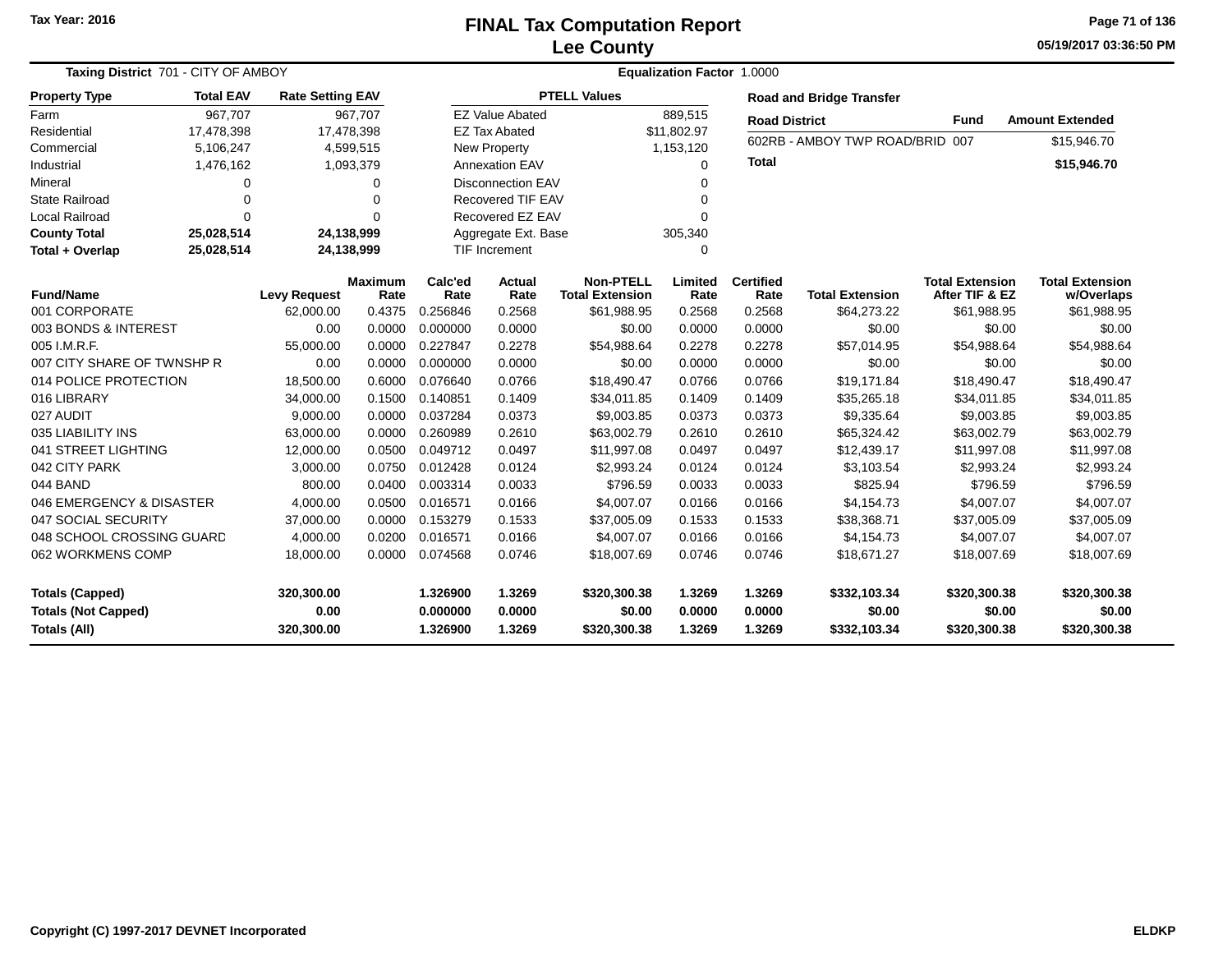#### **Lee CountyFINAL Tax Computation Report** FINAL Tax Computation Report

**05/19/2017 03:36:50 PMPage 72 of 136**

| Taxing District 702 - VILLAGE OF ASHTON              |                  |                         |                        | Equalization Factor 1.0000 |                          |                                            |                                |                                 |                                  |                                          |                                      |  |  |
|------------------------------------------------------|------------------|-------------------------|------------------------|----------------------------|--------------------------|--------------------------------------------|--------------------------------|---------------------------------|----------------------------------|------------------------------------------|--------------------------------------|--|--|
| <b>Property Type</b>                                 | <b>Total EAV</b> | <b>Rate Setting EAV</b> |                        |                            | <b>PTELL Values</b>      |                                            |                                | <b>Road and Bridge Transfer</b> |                                  |                                          |                                      |  |  |
| Farm                                                 | 62,129           |                         | 62,129                 |                            | <b>EZ Value Abated</b>   |                                            | 24,625<br><b>Road District</b> |                                 |                                  | Fund                                     | <b>Amount Extended</b>               |  |  |
| Residential                                          | 8,084,431        |                         | 8,084,431              |                            | <b>EZ Tax Abated</b>     |                                            | \$283.92                       |                                 | 603RB - ASHTON TWP ROAD/BRII 007 |                                          |                                      |  |  |
| Commercial                                           | 1,943,995        |                         | 1,936,445              |                            | <b>New Property</b>      |                                            |                                |                                 |                                  |                                          | \$9,422.01                           |  |  |
| Industrial                                           | 1,338,377        |                         | 1,321,302              | <b>Annexation EAV</b>      |                          |                                            | 0                              | <b>Total</b>                    |                                  |                                          | \$9,422.01                           |  |  |
| Mineral                                              | $\Omega$         |                         | 0                      |                            | <b>Disconnection EAV</b> |                                            |                                |                                 |                                  |                                          |                                      |  |  |
| State Railroad                                       | 217,144          |                         | 217,144                |                            | Recovered TIF EAV        |                                            | 0                              |                                 |                                  |                                          |                                      |  |  |
| <b>Local Railroad</b>                                | $\Omega$         |                         | $\Omega$               |                            | Recovered EZ EAV         |                                            | U                              |                                 |                                  |                                          |                                      |  |  |
| <b>County Total</b>                                  | 11,646,076       | 11,621,451              |                        |                            | Aggregate Ext. Base      |                                            | 130,815                        |                                 |                                  |                                          |                                      |  |  |
| Total + Overlap                                      | 11,646,076       | 11,621,451              |                        |                            | <b>TIF Increment</b>     |                                            | 0                              |                                 |                                  |                                          |                                      |  |  |
| <b>Fund/Name</b>                                     |                  | <b>Levy Request</b>     | <b>Maximum</b><br>Rate | Calc'ed<br>Rate            | <b>Actual</b><br>Rate    | <b>Non-PTELL</b><br><b>Total Extension</b> | Limited<br>Rate                | <b>Certified</b><br>Rate        | <b>Total Extension</b>           | <b>Total Extension</b><br>After TIF & EZ | <b>Total Extension</b><br>w/Overlaps |  |  |
| 001 CORPORATE                                        |                  | 31,600.00               | 0.4375                 | 0.271911                   | 0.2719                   | \$31,598.73                                | 0.2646                         | 0.2646                          | \$30,815.52                      | \$30,750.36                              | \$30,750.36                          |  |  |
| 005 I.M.R.F.                                         |                  | 17,900.00               | 0.0000                 | 0.154026                   | 0.1540                   | \$17,897.03                                | 0.1499                         | 0.1499                          | \$17,457.47                      | \$17,420.56                              | \$17,420.56                          |  |  |
| 007 CITY SHARE OF TWNSHP R                           |                  | 0.00                    | 0.0000                 | 0.000000                   | 0.0000                   | \$0.00                                     | 0.0000                         | 0.0000                          | \$0.00                           | \$0.00                                   | \$0.00                               |  |  |
| 014 POLICE PROTECTION                                |                  | 13,300.00               | 0.6000                 | 0.114444                   | 0.1144                   | \$13,294.94                                | 0.1114                         | 0.1114                          | \$12,973.73                      | \$12,946.30                              | \$12,946.30                          |  |  |
| 016 LIBRARY                                          |                  | 18,360.00               | 0.1500                 | 0.157984                   | 0.1500                   | \$17,432.18                                | 0.1461                         | 0.1461                          | \$17,014.92                      | \$16,978.94                              | \$16,978.94                          |  |  |
| 017 CEMETERY                                         |                  | 410.00                  | 0.0250                 | 0.003528                   | 0.0035                   | \$406.75                                   | 0.0034                         | 0.0034                          | \$395.97                         | \$395.13                                 | \$395.13                             |  |  |
| 025 GARBAGE                                          |                  | 110.00                  | 0.2000                 | 0.000947                   | 0.0009                   | \$104.59                                   | 0.0009                         | 0.0009                          | \$104.81                         | \$104.59                                 | \$104.59                             |  |  |
| 027 AUDIT                                            |                  | 9,300.00                | 0.0000                 | 0.080024                   | 0.0800                   | \$9,297.16                                 | 0.0779                         | 0.0779                          | \$9,072.29                       | \$9,053.11                               | \$9,053.11                           |  |  |
| 035 LIABILITY INSURANCE                              |                  | 22,500.00               | 0.0000                 | 0.193608                   | 0.1936                   | \$22,499.13                                | 0.1885                         | 0.1885                          | \$21,952.85                      | \$21,906.44                              | \$21,906.44                          |  |  |
| 047 SOCIAL SECURITY                                  |                  | 16,520.00               | 0.0000                 | 0.142151                   | 0.1422                   | \$16,525.70                                | 0.1385                         | 0.1385                          | \$16,129.82                      | \$16,095.71                              | \$16,095.71                          |  |  |
| 060 UNEMPLOYMENT INSURAN(                            |                  | 600.00                  | 0.0000                 | 0.005163                   | 0.0052                   | \$604.32                                   | 0.0051                         | 0.0051                          | \$593.95                         | \$592.69                                 | \$592.69                             |  |  |
| 062 WORKMENS COMP                                    |                  | 7,960.00                | 0.0000                 | 0.068494                   | 0.0685                   | \$7,960.69                                 | 0.0667                         | 0.0667                          | \$7,767.93                       | \$7,751.51                               | \$7,751.51                           |  |  |
| <b>Totals (Capped)</b><br><b>Totals (Not Capped)</b> |                  | 138,560.00<br>0.00      |                        | 1.192280<br>0.000000       | 1.1842<br>0.0000         | \$137,621.22<br>\$0.00                     | 1.1530<br>0.0000               | 1.1530<br>0.0000                | \$134,279.26<br>\$0.00           | \$133,995.34<br>\$0.00                   | \$133,995.34<br>\$0.00               |  |  |
| Totals (All)                                         |                  | 138,560.00              |                        | 1.192280                   | 1.1842                   | \$137,621.22                               | 1.1530                         | 1.1530                          | \$134,279.26                     | \$133,995.34                             | \$133,995.34                         |  |  |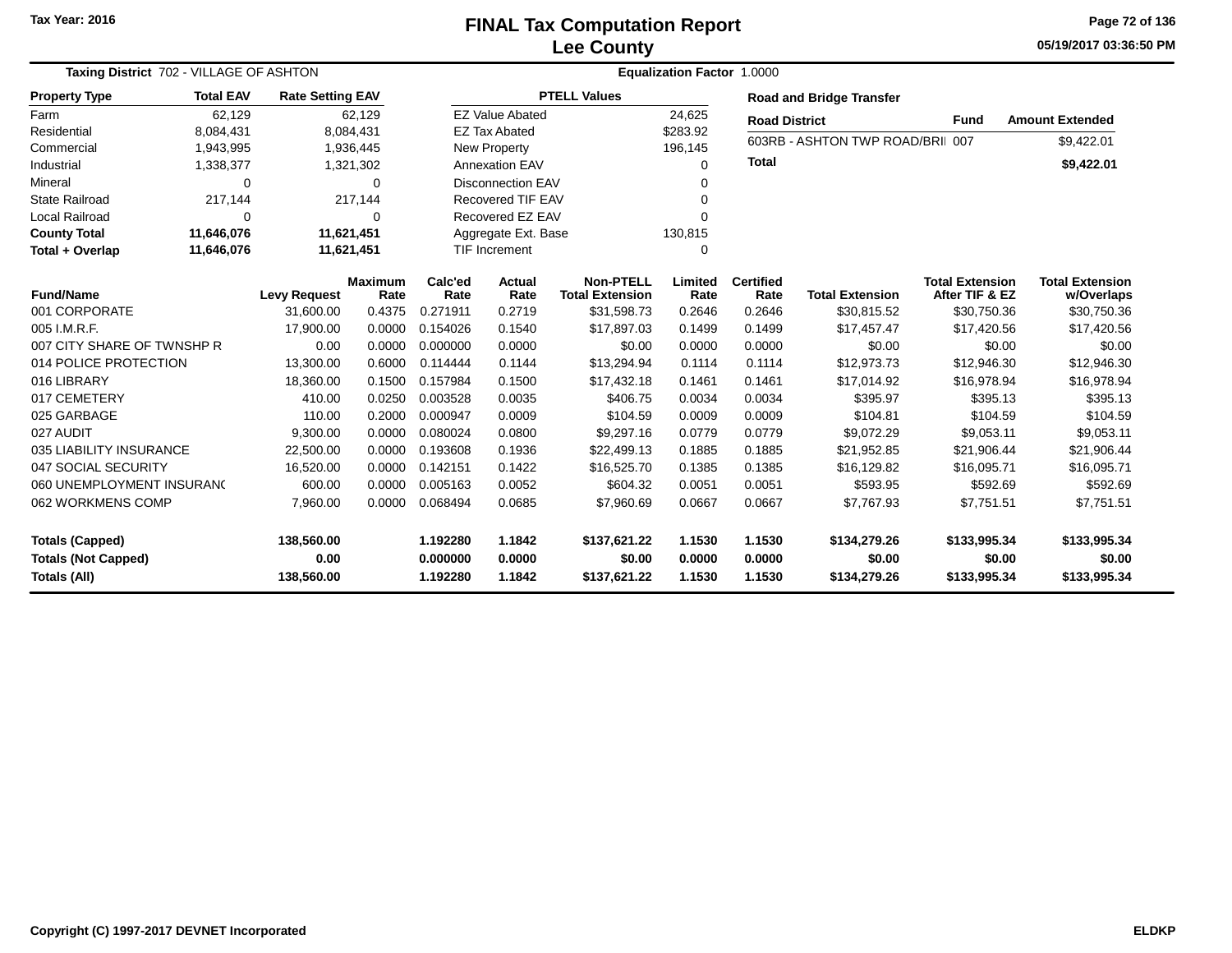# **Lee CountyFINAL Tax Computation Report**

**05/19/2017 03:36:50 PM Page 73 of 136**

and the

| Taxing District 703 - VILLAGE OF COMPTON |                  |                         |                        |                 | <b>Equalization Factor 1.0000</b> |                                            |                 |                          |                                 |                                          |                                      |  |  |
|------------------------------------------|------------------|-------------------------|------------------------|-----------------|-----------------------------------|--------------------------------------------|-----------------|--------------------------|---------------------------------|------------------------------------------|--------------------------------------|--|--|
| <b>Property Type</b>                     | <b>Total EAV</b> | <b>Rate Setting EAV</b> |                        |                 |                                   | <b>PTELL Values</b>                        |                 |                          | <b>Road and Bridge Transfer</b> |                                          |                                      |  |  |
| Farm                                     | 5,616            |                         | 5,616                  |                 | <b>EZ Value Abated</b>            |                                            | 0               | <b>Road District</b>     |                                 | Fund                                     | <b>Amount Extended</b>               |  |  |
| Residential                              | 2,272,711        |                         | 2,272,711              |                 | EZ Tax Abated                     |                                            | \$0.00          |                          |                                 |                                          |                                      |  |  |
| Commercial                               | 275,787          |                         | 275,787                |                 | New Property                      |                                            | 0               |                          | 605RB - BROOKLYN TWP ROAD/E 007 |                                          | \$1,270.59                           |  |  |
| Industrial                               | 0                |                         | 0                      |                 | <b>Annexation EAV</b>             |                                            | 0               | Total                    |                                 |                                          | \$1,270.59                           |  |  |
| Mineral                                  |                  |                         | 0                      |                 | <b>Disconnection EAV</b>          |                                            | 0               |                          |                                 |                                          |                                      |  |  |
| <b>State Railroad</b>                    |                  |                         | $\Omega$               |                 | <b>Recovered TIF EAV</b>          |                                            | 0               |                          |                                 |                                          |                                      |  |  |
| <b>Local Railroad</b>                    | 2,400            |                         | 2,400                  |                 | Recovered EZ EAV                  |                                            | 0               |                          |                                 |                                          |                                      |  |  |
| <b>County Total</b>                      | 2,556,514        |                         | 2,556,514              |                 | Aggregate Ext. Base               |                                            | 3,114           |                          |                                 |                                          |                                      |  |  |
| Total + Overlap                          | 2,556,514        |                         | 2,556,514              |                 | TIF Increment                     |                                            | 0               |                          |                                 |                                          |                                      |  |  |
| <b>Fund/Name</b>                         |                  | <b>Levy Request</b>     | <b>Maximum</b><br>Rate | Calc'ed<br>Rate | <b>Actual</b><br>Rate             | <b>Non-PTELL</b><br><b>Total Extension</b> | Limited<br>Rate | <b>Certified</b><br>Rate | <b>Total Extension</b>          | <b>Total Extension</b><br>After TIF & EZ | <b>Total Extension</b><br>w/Overlaps |  |  |
| 001 CORPORATE                            |                  | 3,265.00                | 0.4375                 | 0.127713        | 0.1277                            | \$3,264.67                                 | 0.1227          | 0.1227                   | \$3,136.84                      | \$3,136.84                               | \$3,136.84                           |  |  |
| 007 CITY SHARE OF TWNSHP R               |                  | 0.00                    | 0.0000                 | 0.000000        | 0.0000                            | \$0.00                                     | 0.0000          | 0.0000                   | \$0.00                          | \$0.00                                   | \$0.00                               |  |  |
| <b>Totals (Capped)</b>                   |                  | 3,265.00                |                        | 0.127713        | 0.1277                            | \$3,264.67                                 | 0.1227          | 0.1227                   | \$3,136.84                      | \$3,136.84                               | \$3,136.84                           |  |  |
| <b>Totals (Not Capped)</b>               |                  | 0.00                    |                        | 0.000000        | 0.0000                            | \$0.00                                     | 0.0000          | 0.0000                   | \$0.00                          | \$0.00                                   | \$0.00                               |  |  |
| Totals (All)                             |                  | 3,265.00                |                        | 0.127713        | 0.1277                            | \$3,264.67                                 | 0.1227          | 0.1227                   | \$3,136.84                      | \$3,136.84                               | \$3,136.84                           |  |  |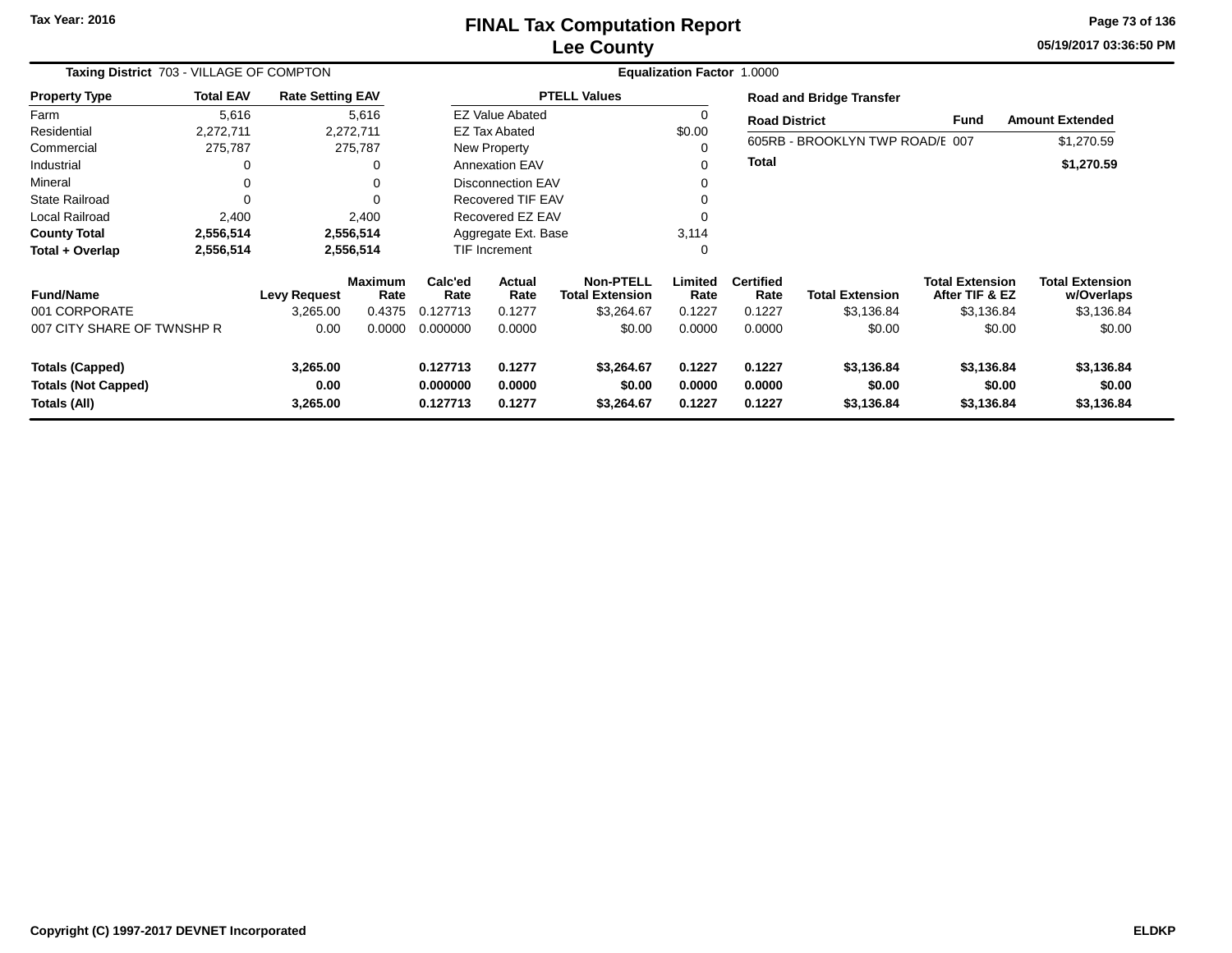#### **Lee CountyFINAL Tax Computation Report** FINAL Tax Computation Report

**05/19/2017 03:36:50 PMPage 74 of 136**

| Taxing District 705 - CITY OF DIXON |                     |                         |                        |                          | <b>Equalization Factor 1.0000</b> |                                            |                 |                          |                                  |                                          |                                      |  |
|-------------------------------------|---------------------|-------------------------|------------------------|--------------------------|-----------------------------------|--------------------------------------------|-----------------|--------------------------|----------------------------------|------------------------------------------|--------------------------------------|--|
| <b>Property Type</b>                | <b>Total EAV</b>    | <b>Rate Setting EAV</b> |                        |                          |                                   | <b>PTELL Values</b>                        |                 |                          | <b>Road and Bridge Transfer</b>  |                                          |                                      |  |
| Farm                                | 198,684             |                         | 198,657                |                          | <b>EZ Value Abated</b>            |                                            | 2,444,117       | <b>Road District</b>     |                                  | <b>Fund</b>                              | <b>Amount Extended</b>               |  |
| Residential                         | 105,867,718         | 104,687,620             |                        |                          | <b>EZ Tax Abated</b>              |                                            | \$46,839.09     |                          | 607RB - DIXON TWP ROAD/BRID(007  |                                          | \$66,655.53                          |  |
| Commercial                          | 45,077,169          | 40,295,882              |                        |                          | <b>New Property</b>               |                                            | 360,341         |                          |                                  |                                          |                                      |  |
| Industrial                          | 26,547,281          | 26,481,459              |                        |                          | <b>Annexation EAV</b>             |                                            | 204,113         |                          | 618RB - SOUTH DIXON TWP RD/E 007 |                                          | \$1,545.38                           |  |
| Mineral                             | $\Omega$            |                         | 0                      | <b>Disconnection EAV</b> |                                   |                                            | 80,676          | <b>Total</b>             |                                  |                                          | \$68,200.91                          |  |
| <b>State Railroad</b>               | 1,966,511           |                         | 1,966,511              |                          | <b>Recovered TIF EAV</b>          |                                            | 0               |                          |                                  |                                          |                                      |  |
| Local Railroad                      | $\Omega$            |                         | $\Omega$               | Recovered EZ EAV         |                                   |                                            | 170,473         |                          |                                  |                                          |                                      |  |
| <b>County Total</b>                 | 179,657,363         | 173,630,129             |                        | Aggregate Ext. Base      |                                   |                                            | 3,291,853       |                          |                                  |                                          |                                      |  |
| Total + Overlap                     | 179,657,363         | 173,630,129             |                        | <b>TIF Increment</b>     |                                   |                                            | 3,583,117       |                          |                                  |                                          |                                      |  |
| <b>Fund/Name</b>                    | <b>Levy Request</b> |                         | <b>Maximum</b><br>Rate | Calc'ed<br>Rate          | <b>Actual</b><br>Rate             | <b>Non-PTELL</b><br><b>Total Extension</b> | Limited<br>Rate | <b>Certified</b><br>Rate | <b>Total Extension</b>           | <b>Total Extension</b><br>After TIF & EZ | <b>Total Extension</b><br>w/Overlaps |  |
| 001 CORPORATE                       |                     | 415,000.00              | 0.4375                 | 0.239014                 | 0.2390                            | \$414,976.01                               | 0.1848          | 0.1848                   | \$332,006.81                     | \$320,868.48                             | \$320,868.48                         |  |
| 003 BONDS & INTEREST                |                     | 0.00                    | 0.0000                 | 0.000000                 | 0.0000                            | \$0.00                                     | 0.0000          | 0.0000                   | \$0.00                           | \$0.00                                   | \$0.00                               |  |
| 005 I.M.R.F.                        |                     | 0.00                    | 0.0000                 | 0.000000                 | 0.0000                            | \$0.00                                     | 0.0000          | 0.0000                   | \$0.00                           | \$0.00                                   | \$0.00                               |  |
| 007 CITY SHARE OF TWNSHP R          |                     | 0.00                    | 0.0000                 | 0.000000                 | 0.0000                            | \$0.00                                     | 0.0000          | 0.0000                   | \$0.00                           | \$0.00                                   | \$0.00                               |  |
| 014 POLICE PROTECTION               |                     | 1,075,000.00            | 0.6000                 | 0.619132                 | 0.6000                            | \$1,041,780.77                             | 0.6000          | 0.6000                   | \$1,077,944.18                   | \$1,041,780.77                           | \$1,041,780.77                       |  |
| 015 POLICE PENSION                  |                     | 831,327.00              | 0.0000                 | 0.478792                 | 0.4788                            | \$831,341.06                               | 0.4788          | 0.4788                   | \$860,199.45                     | \$831,341.06                             | \$831,341.06                         |  |
| 016 LIBRARY                         |                     | 449,320.00              | 0.6000                 | 0.258780                 | 0.2588                            | \$449,354.77                               | 0.2588          | 0.2588                   | \$464,953.26                     | \$449,354.77                             | \$449,354.77                         |  |
| 017 CEMETERY                        |                     | 46,000.00               | 0.0250                 | 0.026493                 | 0.0250                            | \$43,407.53                                | 0.0250          | 0.0250                   | \$44,914.34                      | \$43,407.53                              | \$43,407.53                          |  |
| 027 AUDIT                           |                     | 34,000.00               | 0.0000                 | 0.019582                 | 0.0196                            | \$34,031.51                                | 0.0196          | 0.0196                   | \$35,212.84                      | \$34,031.51                              | \$34,031.51                          |  |
| 028 LIBRARY MAINTENANCE             |                     | 52,000.00               | 0.0000                 | 0.029949                 | 0.0299                            | \$51,915.41                                | 0.0299          | 0.0299                   | \$53,717.55                      | \$51,915.41                              | \$51,915.41                          |  |
| 035 LIABILITY INSURANCE             |                     | 468,000.00              | 0.0000                 | 0.269539                 | 0.2695                            | \$467,933.20                               | 0.2695          | 0.2695                   | \$484,176.59                     | \$467,933.20                             | \$467,933.20                         |  |
| 040 STREET & BRIDGE                 |                     | 0.00                    | 0.1000                 | 0.000000                 | 0.0000                            | \$0.00                                     | 0.0000          | 0.0000                   | \$0.00                           | \$0.00                                   | \$0.00                               |  |
| 044 BAND                            |                     | 0.00                    | 0.0400                 | 0.000000                 | 0.0000                            | \$0.00                                     | 0.0000          | 0.0000                   | \$0.00                           | \$0.00                                   | \$0.00                               |  |
| 045 PUBLIC BENEFIT                  |                     | 89,000.00               | 0.0500                 | 0.051258                 | 0.0500                            | \$86,815.06                                | 0.0500          | 0.0500                   | \$89,828.68                      | \$86,815.06                              | \$86,815.06                          |  |
| 046 EMERGENCY & DISASTER            |                     | 0.00                    | 0.0500                 | 0.000000                 | 0.0000                            | \$0.00                                     | 0.0000          | 0.0000                   | \$0.00                           | \$0.00                                   | \$0.00                               |  |
| 047 SOCIAL SECURITY                 |                     | 0.00                    | 0.0000                 | 0.000000                 | 0.0000                            | \$0.00                                     | 0.0000          | 0.0000                   | \$0.00                           | \$0.00                                   | \$0.00                               |  |
| <b>Totals (Capped)</b>              |                     | 3,459,647.00            |                        | 1.992539                 | 1.9706                            | \$3,421,555.32                             | 1.9164          | 1.9164                   | \$3,442,953.70                   | \$3,327,447.79                           | \$3,327,447.79                       |  |
| <b>Totals (Not Capped)</b>          |                     | 0.00                    |                        | 0.000000                 | 0.0000                            | \$0.00                                     | 0.0000          | 0.0000                   | \$0.00                           | \$0.00                                   | \$0.00                               |  |
| Totals (All)                        |                     | 3,459,647.00            |                        | 1.992539                 | 1.9706                            | \$3,421,555.32                             | 1.9164          | 1.9164                   | \$3,442,953.70                   | \$3,327,447.79                           | \$3,327,447.79                       |  |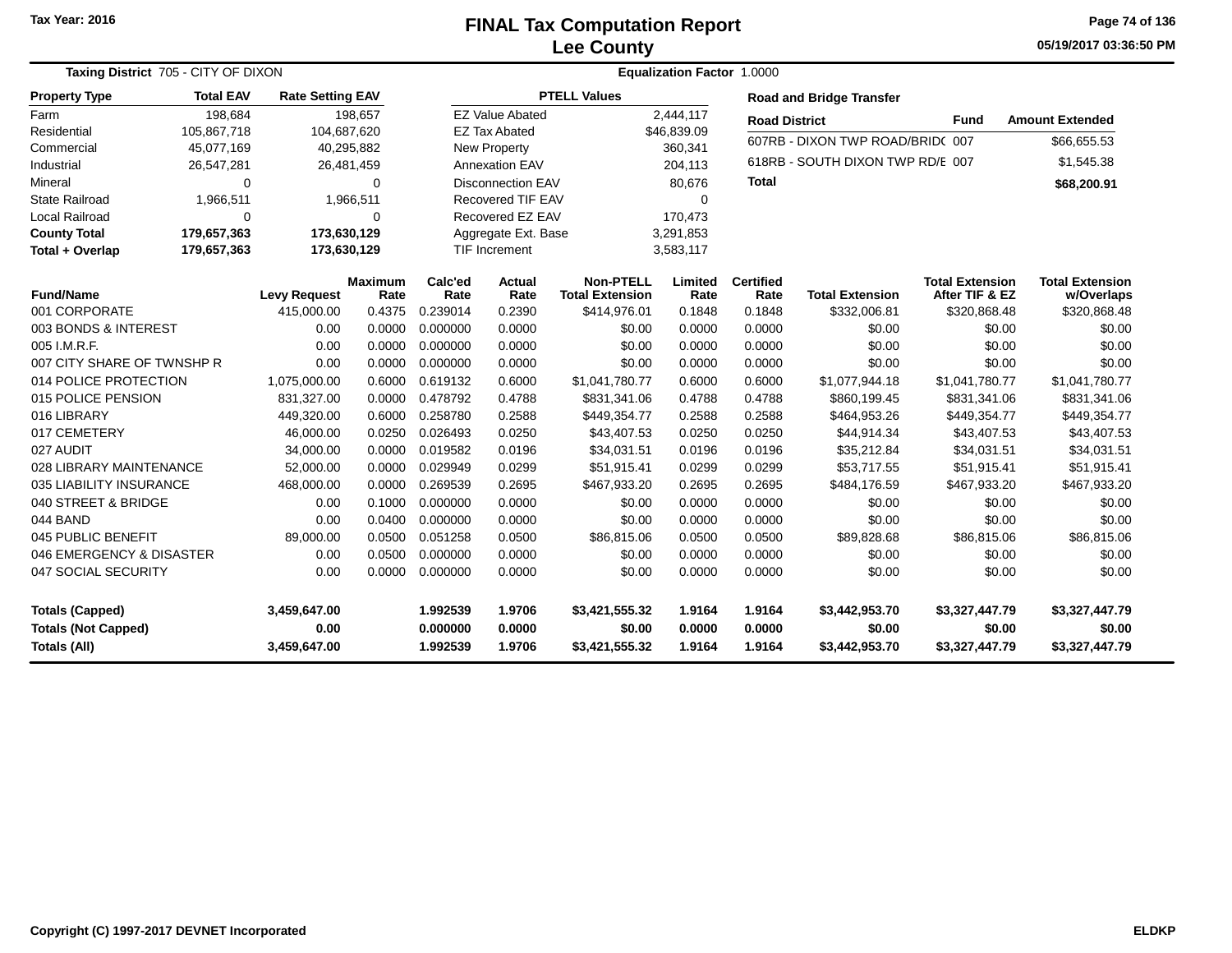#### **Lee CountyFINAL Tax Computation Report** FINAL Tax Computation Report

**05/19/2017 03:36:50 PMPage 75 of 136**

| Taxing District 706 - VILLAGE OF FRANKLIN GROVE |                  |                         |                        | Equalization Factor 1.0000 |                          |                                            |                 |                          |                                 |                                          |                                      |  |  |
|-------------------------------------------------|------------------|-------------------------|------------------------|----------------------------|--------------------------|--------------------------------------------|-----------------|--------------------------|---------------------------------|------------------------------------------|--------------------------------------|--|--|
| <b>Property Type</b>                            | <b>Total EAV</b> | <b>Rate Setting EAV</b> |                        |                            |                          | <b>PTELL Values</b>                        |                 |                          | <b>Road and Bridge Transfer</b> |                                          |                                      |  |  |
| Farm                                            | 22,761           |                         | 22,761                 |                            | <b>EZ Value Abated</b>   |                                            | 202,406         | <b>Road District</b>     |                                 | Fund                                     | <b>Amount Extended</b>               |  |  |
| Residential                                     | 6,417,454        |                         | 6,417,454              |                            | <b>EZ Tax Abated</b>     |                                            | \$1,566.62      |                          |                                 |                                          |                                      |  |  |
| Commercial                                      | 2,333,248        |                         | 2,130,842              |                            | New Property             |                                            | 472,954         |                          | 606RB - FRANKLIN GROVE ROAD 007 |                                          | \$4,805.42                           |  |  |
| Industrial                                      | 0                |                         | 0                      |                            | <b>Annexation EAV</b>    |                                            | 0               | <b>Total</b>             |                                 |                                          | \$4,805.42                           |  |  |
| Mineral                                         | ∩                |                         | O                      |                            | <b>Disconnection EAV</b> |                                            | O               |                          |                                 |                                          |                                      |  |  |
| <b>State Railroad</b>                           | 154,799          |                         | 154,799                |                            | Recovered TIF EAV        |                                            |                 |                          |                                 |                                          |                                      |  |  |
| Local Railroad                                  | 0                |                         | 0                      |                            | Recovered EZ EAV         |                                            | 0               |                          |                                 |                                          |                                      |  |  |
| <b>County Total</b>                             | 8,928,262        |                         | 8,725,856              | Aggregate Ext. Base        |                          |                                            | 64,357          |                          |                                 |                                          |                                      |  |  |
| Total + Overlap                                 | 8,928,262        |                         | 8,725,856              | <b>TIF Increment</b><br>0  |                          |                                            |                 |                          |                                 |                                          |                                      |  |  |
| <b>Fund/Name</b>                                |                  | <b>Levy Request</b>     | <b>Maximum</b><br>Rate | Calc'ed<br>Rate            | Actual<br>Rate           | <b>Non-PTELL</b><br><b>Total Extension</b> | Limited<br>Rate | <b>Certified</b><br>Rate | <b>Total Extension</b>          | <b>Total Extension</b><br>After TIF & EZ | <b>Total Extension</b><br>w/Overlaps |  |  |
| 001 CORPORATE                                   |                  | 31,050.00               | 0.4375                 | 0.355839                   | 0.3558                   | \$31,046.60                                | 0.3558          | 0.3558                   | \$31,766.76                     | \$31,046.60                              | \$31,046.60                          |  |  |
| 007 CITY SHARE OF TWNSHP R                      |                  | 0.00                    | 0.0000                 | 0.000000                   | 0.0000                   | \$0.00                                     | 0.0000          | 0.0000                   | \$0.00                          | \$0.00                                   | \$0.00                               |  |  |
| 014 POLICE PROTECTION                           |                  | 7,500.00                | 0.6000                 | 0.085952                   | 0.0860                   | \$7,504.24                                 | 0.0860          | 0.0860                   | \$7,678.31                      | \$7,504.24                               | \$7,504.24                           |  |  |
| 016 LIBRARY                                     |                  | 20,000.00               | 0.3000                 | 0.229204                   | 0.2292                   | \$19,999.66                                | 0.2292          | 0.2292                   | \$20,463.58                     | \$19,999.66                              | \$19,999.66                          |  |  |
| 027 AUDIT                                       |                  | 1,800.00                | 0.0000                 | 0.020628                   | 0.0206                   | \$1,797.53                                 | 0.0206          | 0.0206                   | \$1,839.22                      | \$1,797.53                               | \$1,797.53                           |  |  |
| 035 LIABILITY INSURANCE                         |                  | 1,800.00                | 0.0000                 | 0.020628                   | 0.0206                   | \$1,797.53                                 | 0.0206          | 0.0206                   | \$1,839.22                      | \$1,797.53                               | \$1,797.53                           |  |  |
| 041 STREET LIGHTING                             |                  | 1,800.00                | 0.0500                 | 0.020628                   | 0.0206                   | \$1,797.53                                 | 0.0206          | 0.0206                   | \$1,839.22                      | \$1,797.53                               | \$1,797.53                           |  |  |
| 047 SOCIAL SECURITY                             |                  | 1,800.00                | 0.0000                 | 0.020628                   | 0.0206                   | \$1,797.53                                 | 0.0206          | 0.0206                   | \$1,839.22                      | \$1,797.53                               | \$1,797.53                           |  |  |
| 062 WORKMENS COMP                               |                  | 1,800.00                | 0.0000                 | 0.020628                   | 0.0206                   | \$1,797.53                                 | 0.0206          | 0.0206                   | \$1,839.22                      | \$1,797.53                               | \$1,797.53                           |  |  |
| <b>Totals (Capped)</b>                          |                  | 67,550.00               |                        | 0.774135                   | 0.7740                   | \$67,538.15                                | 0.7740          | 0.7740                   | \$69,104.75                     | \$67,538.15                              | \$67,538.15                          |  |  |
| <b>Totals (Not Capped)</b>                      |                  | 0.00                    |                        | 0.000000                   | 0.0000                   | \$0.00                                     | 0.0000          | 0.0000                   | \$0.00                          | \$0.00                                   | \$0.00                               |  |  |
| Totals (All)                                    |                  | 67,550.00               |                        | 0.774135                   | 0.7740                   | \$67,538.15                                | 0.7740          | 0.7740                   | \$69,104.75                     | \$67,538.15                              | \$67,538.15                          |  |  |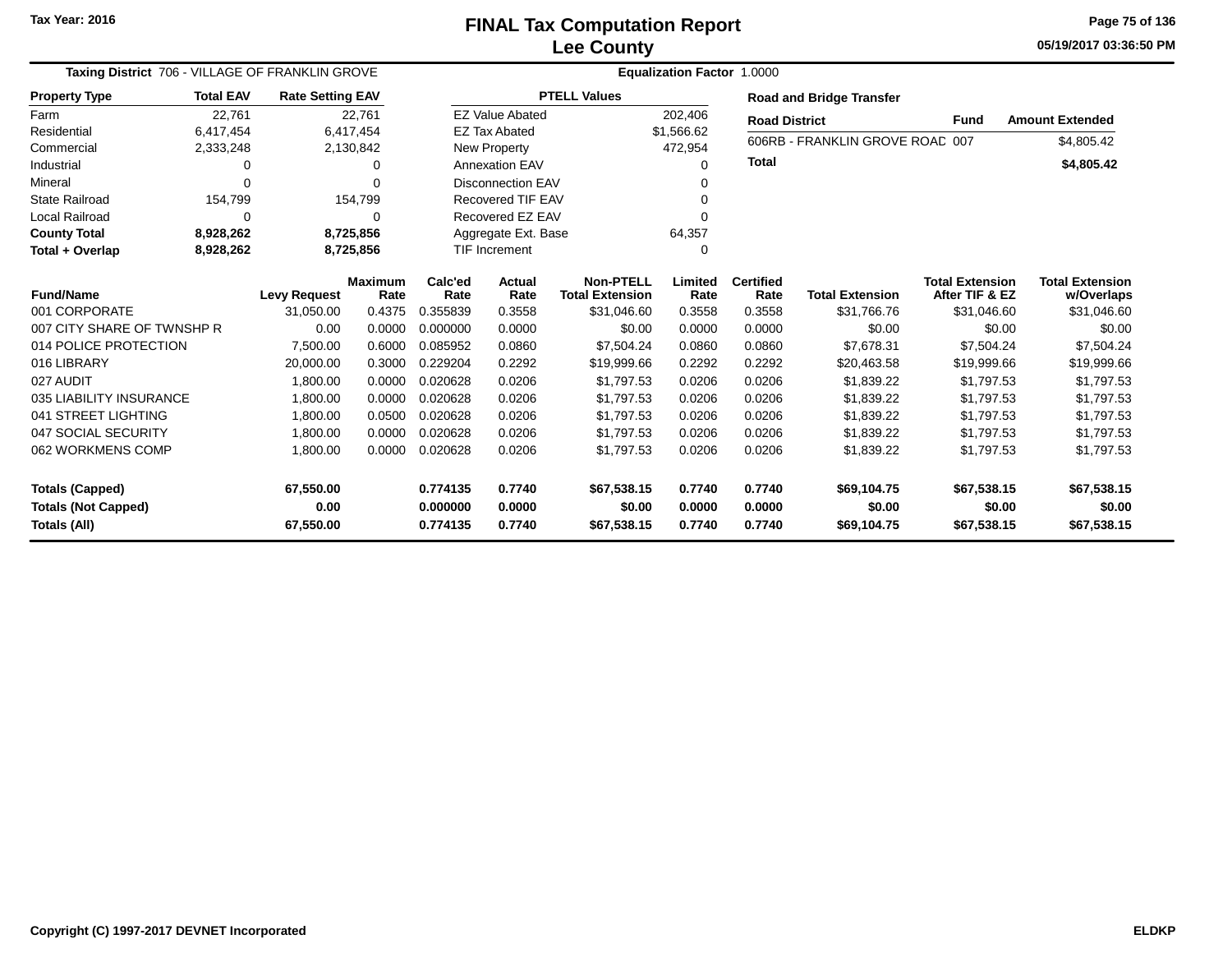## **Lee CountyFINAL Tax Computation Report**

**05/19/2017 03:36:50 PM Page 76 of 136**

| Taxing District 707 - VILLAGE OF HARMON    | <b>Equalization Factor 1.0000</b>  |                         |                        |                      |                          |                                            |                  |                          |                                 |                                          |                                      |
|--------------------------------------------|------------------------------------|-------------------------|------------------------|----------------------|--------------------------|--------------------------------------------|------------------|--------------------------|---------------------------------|------------------------------------------|--------------------------------------|
| <b>Property Type</b>                       | <b>Total EAV</b>                   | <b>Rate Setting EAV</b> |                        |                      |                          | <b>PTELL Values</b>                        |                  |                          | <b>Road and Bridge Transfer</b> |                                          |                                      |
| Farm                                       | 10,916                             |                         | 10,916                 |                      | <b>EZ Value Abated</b>   |                                            | 0                | <b>Road District</b>     |                                 | <b>Fund</b>                              | <b>Amount Extended</b>               |
| Residential                                | 885,049                            |                         | 885,049                |                      | <b>EZ Tax Abated</b>     |                                            | \$0.00           |                          |                                 |                                          |                                      |
| Commercial                                 | 784,371                            |                         | 784,371                |                      | New Property             |                                            | 33,575           |                          | 610RB - HARMON TWP ROAD/BR 007  |                                          | \$1,722.34                           |
| Industrial                                 | $\Omega$                           |                         | 0                      |                      | <b>Annexation EAV</b>    |                                            | 0                | Total                    |                                 |                                          | \$1,722.34                           |
| Mineral                                    | 0                                  |                         |                        |                      | <b>Disconnection EAV</b> |                                            |                  |                          |                                 |                                          |                                      |
| <b>State Railroad</b>                      | 0                                  |                         | 0                      |                      | <b>Recovered TIF EAV</b> |                                            | 0                |                          |                                 |                                          |                                      |
| Local Railroad                             | $\Omega$                           |                         |                        |                      | Recovered EZ EAV         |                                            | 0                |                          |                                 |                                          |                                      |
| <b>County Total</b>                        | 1,680,336                          |                         | 1,680,336              |                      | Aggregate Ext. Base      |                                            | 2,336            |                          |                                 |                                          |                                      |
| Total + Overlap                            | 1,680,336                          |                         | 1,680,336              |                      | TIF Increment            |                                            | 0                |                          |                                 |                                          |                                      |
| <b>Fund/Name</b>                           |                                    | <b>Levy Request</b>     | <b>Maximum</b><br>Rate | Calc'ed<br>Rate      | Actual<br>Rate           | <b>Non-PTELL</b><br><b>Total Extension</b> | Limited<br>Rate  | <b>Certified</b><br>Rate | <b>Total Extension</b>          | <b>Total Extension</b><br>After TIF & EZ | <b>Total Extension</b><br>w/Overlaps |
| 001 CORPORATE                              |                                    | 2,726.00                | 0.4375                 | 0.162230             | 0.1622                   | \$2,725.50                                 | 0.1428           | 0.1428                   | \$2,399.52                      | \$2,399.52                               | \$2,399.52                           |
| 003 BONDS & INTEREST                       |                                    | 0.00                    | 0.0000                 | 0.000000             | 0.0000                   | \$0.00                                     | 0.0000           | 0.0000                   | \$0.00                          | \$0.00                                   | \$0.00                               |
|                                            | 007 CITY SHARE OF TWNSHP R<br>0.00 |                         | 0.0000                 | 0.000000             | 0.0000                   | \$0.00                                     | 0.0000           | 0.0000                   | \$0.00                          | \$0.00                                   | \$0.00                               |
| <b>Totals (Capped)</b>                     |                                    | 2,726.00                |                        | 0.162230             | 0.1622                   | \$2,725.50                                 | 0.1428           | 0.1428                   | \$2,399.52                      | \$2,399.52                               | \$2,399.52                           |
| <b>Totals (Not Capped)</b><br>Totals (All) |                                    | 0.00<br>2,726.00        |                        | 0.000000<br>0.162230 | 0.0000<br>0.1622         | \$0.00<br>\$2,725.50                       | 0.0000<br>0.1428 | 0.0000<br>0.1428         | \$0.00<br>\$2,399.52            | \$0.00<br>\$2,399.52                     | \$0.00<br>\$2,399.52                 |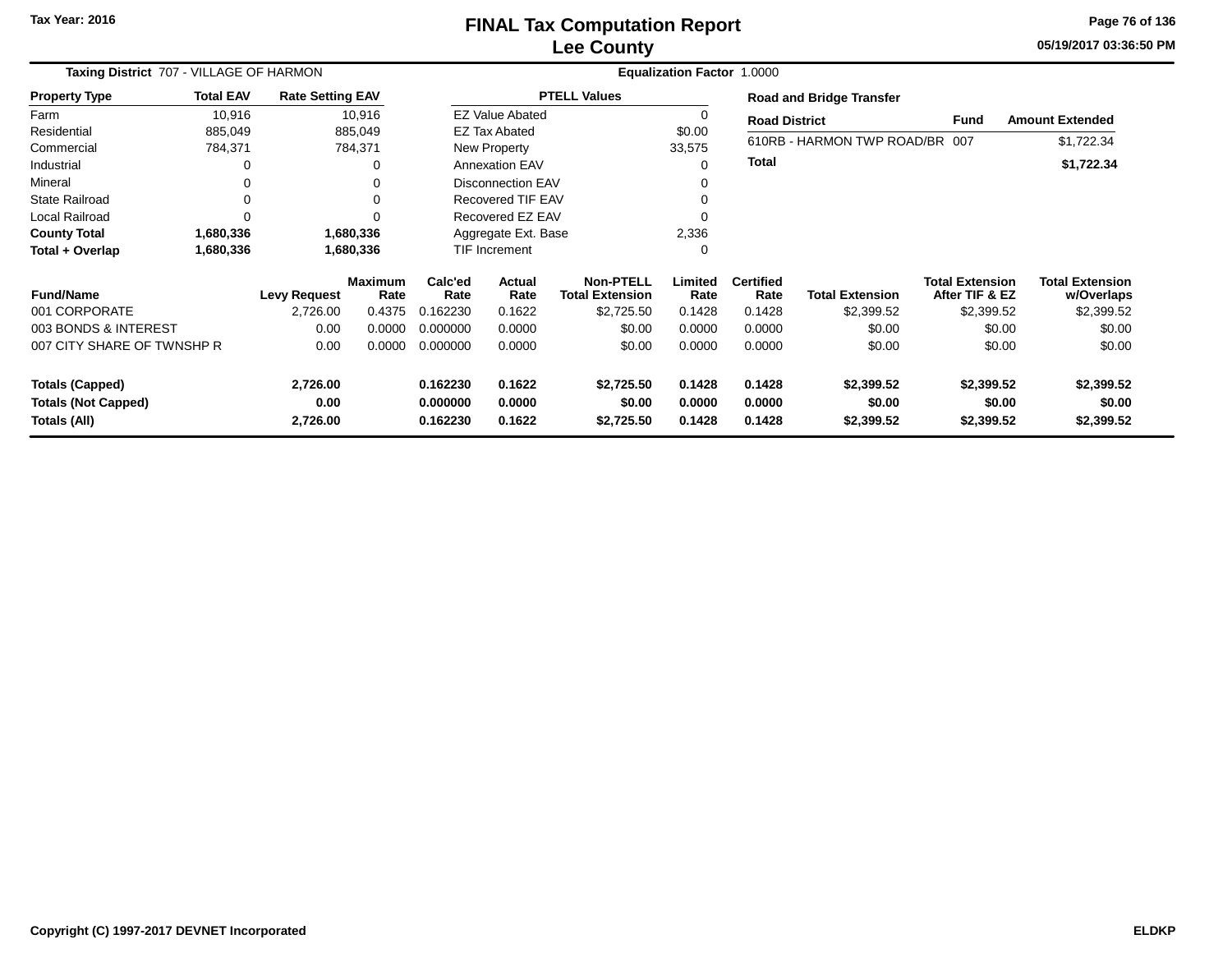#### **Lee CountyFINAL Tax Computation Report** FINAL Tax Computation Report

**05/19/2017 03:36:50 PMPage 77 of 136**

| Taxing District 708 - VILLAGE OF LEE |                  |                         |                        |                    | Equalization Factor 1.0000 |                                            |                 |                          |                                  |                                          |                                      |  |  |
|--------------------------------------|------------------|-------------------------|------------------------|--------------------|----------------------------|--------------------------------------------|-----------------|--------------------------|----------------------------------|------------------------------------------|--------------------------------------|--|--|
| <b>Property Type</b>                 | <b>Total EAV</b> | <b>Rate Setting EAV</b> |                        |                    |                            | <b>PTELL Values</b>                        |                 |                          | <b>Overlapping County</b>        | <b>Overlap EAV</b>                       |                                      |  |  |
| Farm                                 | 2,729            |                         | 2,729                  |                    | <b>EZ Value Abated</b>     |                                            | $\Omega$        | DeKalb County            |                                  |                                          | 2,094,157                            |  |  |
| Residential                          | 2,052,730        |                         | 2,052,730              |                    | <b>EZ Tax Abated</b>       |                                            | \$0.00          | <b>Total</b>             |                                  |                                          | 2,094,157                            |  |  |
| Commercial                           | 100,441          |                         | 100,441                |                    | New Property               |                                            | 0               |                          | * denotes use of estimated EAV   |                                          |                                      |  |  |
| Industrial                           | 44,033           |                         | 44,033                 |                    | <b>Annexation EAV</b>      |                                            |                 |                          | <b>Road and Bridge Transfer</b>  |                                          |                                      |  |  |
| Mineral                              | $\Omega$         |                         |                        |                    | Disconnection EAV          |                                            |                 |                          |                                  |                                          |                                      |  |  |
| <b>State Railroad</b>                | 65,348           |                         | 65,348                 |                    | Recovered TIF EAV          |                                            | $\Omega$        | <b>Road District</b>     |                                  | <b>Fund</b>                              | <b>Amount Extended</b>               |  |  |
| Local Railroad                       | $\Omega$         |                         |                        |                    | Recovered EZ EAV           |                                            | $\Omega$        |                          | 621RB - WILLOW CRK TWP RD/BI 007 |                                          | \$3,218.96                           |  |  |
| <b>County Total</b>                  | 2,265,281        |                         | 2,265,281              |                    | Aggregate Ext. Base        |                                            | 22,208          | <b>Total</b>             |                                  |                                          | \$3,218.96                           |  |  |
| Total + Overlap                      | 4,359,438        |                         | 4,359,438              |                    | <b>TIF Increment</b>       |                                            | 0               |                          |                                  |                                          |                                      |  |  |
| <b>Fund/Name</b>                     |                  | <b>Levy Request</b>     | <b>Maximum</b><br>Rate | Calc'ed<br>Rate    | Actual<br>Rate             | <b>Non-PTELL</b><br><b>Total Extension</b> | Limited<br>Rate | <b>Certified</b><br>Rate | <b>Total Extension</b>           | <b>Total Extension</b><br>After TIF & EZ | <b>Total Extension</b><br>w/Overlaps |  |  |
| 001 CORPORATE                        |                  | 6,860.00                | 0.4375                 | 0.157360           | 0.1574                     | \$3,565.55                                 | 0.1573          | 0.1573                   | \$3,563.29                       | \$3,563.29                               | \$6,857.40                           |  |  |
| 007 CITY SHARE OF TWNSHP R           |                  | 0.00                    | 0.0000                 | 0.000000           | 0.0000                     | \$0.00                                     | 0.0000          | 0.0000                   | \$0.00                           | \$0.00                                   | \$0.00                               |  |  |
| 025 GARBAGE DISPOSAL                 |                  | 2,439.00                | 0.2000                 | 0.055948           | 0.0559                     | \$1,266.29                                 | 0.0559          | 0.0559                   | \$1,266.29                       | \$1,266.29                               | \$2,436.93                           |  |  |
| 027 AUDIT                            |                  | 2,729.00                | 0.0000                 | 0.062600           | 0.0626                     | \$1,418.07                                 | 0.0626          | 0.0626                   | \$1,418.07                       | \$1,418.07                               | \$2,729.01                           |  |  |
| 035 LIABILITY INSURANCE              |                  | 5,643.00                | 0.0000                 | 0.129443           | 0.1294                     | \$2,931.27                                 | 0.1294          | 0.1294                   | \$2,931.27                       | \$2,931.27                               | \$5,641.11                           |  |  |
| 072 WATERWORKS AND SEWAG             |                  | 4,700.00                | 0.1666                 | 0.107812<br>0.1078 |                            | \$2,441.97                                 | 0.1078          | 0.1078                   | \$2,441.97                       | \$2,441.97                               | \$4,699.47                           |  |  |
| <b>Totals (Capped)</b><br>22,371.00  |                  |                         |                        | 0.513163           | 0.5131                     | \$11,623.15                                | 0.5130          | 0.5130                   | \$11,620.89                      | \$11,620.89                              | \$22,363.92                          |  |  |
| <b>Totals (Not Capped)</b>           | 0.00             |                         |                        | 0.000000           | 0.0000                     | \$0.00                                     | 0.0000          | 0.0000                   | \$0.00                           | \$0.00                                   | \$0.00                               |  |  |
| Totals (All)<br>22,371.00            |                  |                         |                        | 0.513163           | 0.5131                     | \$11,623.15                                | 0.5130          | 0.5130                   | \$11,620.89                      | \$11,620.89                              | \$22,363.92                          |  |  |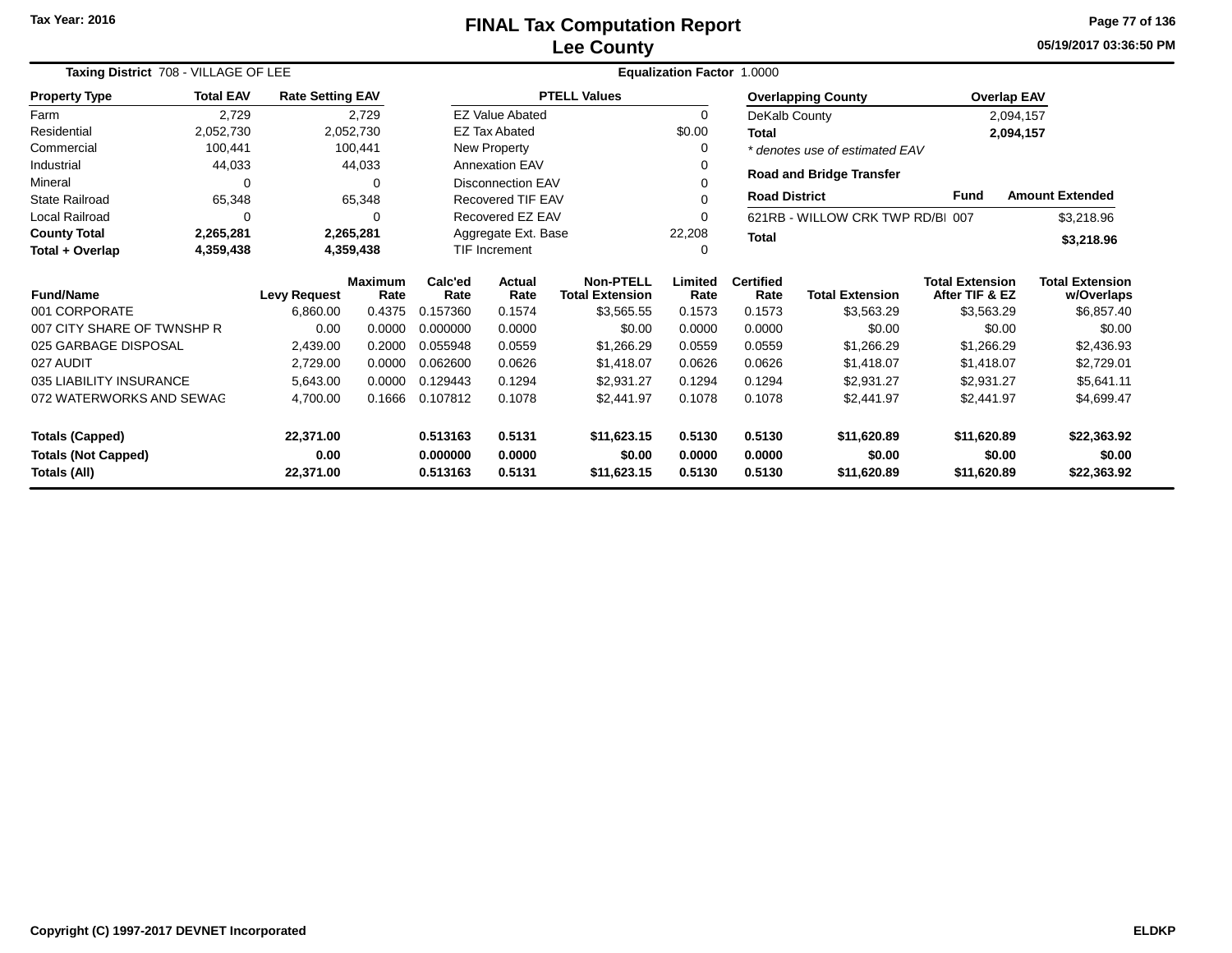## **Lee CountyFINAL Tax Computation Report**

**05/19/2017 03:36:50 PM Page 78 of 136**

| Taxing District 709 - VILLAGE OF NELSON |                                   |                         | <b>Equalization Factor 1.0000</b> |                 |                        |                                            |                 |                          |                                  |                                          |                                      |  |
|-----------------------------------------|-----------------------------------|-------------------------|-----------------------------------|-----------------|------------------------|--------------------------------------------|-----------------|--------------------------|----------------------------------|------------------------------------------|--------------------------------------|--|
| <b>Property Type</b>                    | <b>Total EAV</b>                  | <b>Rate Setting EAV</b> |                                   |                 |                        | <b>PTELL Values</b>                        |                 |                          | <b>Road and Bridge Transfer</b>  |                                          |                                      |  |
| Farm                                    | 52,400                            |                         | 52,400                            |                 | <b>EZ Value Abated</b> |                                            |                 | <b>Road District</b>     |                                  | Fund                                     | <b>Amount Extended</b>               |  |
| Residential                             | 833,039                           |                         | 833,039                           |                 | <b>EZ Tax Abated</b>   |                                            | \$0.00          |                          |                                  |                                          |                                      |  |
| Commercial                              | 104,748                           |                         | 104,748                           |                 | New Property           |                                            | 806             |                          | 615RB - NELSON TWP ROAD/BRII 007 |                                          | \$636.11                             |  |
| Industrial                              | 0                                 |                         | 0                                 |                 | <b>Annexation EAV</b>  |                                            | 0               | <b>Total</b>             |                                  |                                          | \$636.11                             |  |
| Mineral                                 | $\Omega$                          |                         | $\Omega$                          |                 | Disconnection EAV      |                                            |                 |                          |                                  |                                          |                                      |  |
| <b>State Railroad</b>                   | 455,526                           |                         | 455,526                           |                 | Recovered TIF EAV      |                                            |                 |                          |                                  |                                          |                                      |  |
| Local Railroad                          | 0                                 |                         | 0                                 |                 | Recovered EZ EAV       |                                            |                 |                          |                                  |                                          |                                      |  |
| <b>County Total</b>                     | 1,445,713                         |                         | 1,445,713                         |                 | Aggregate Ext. Base    |                                            | 3,101           |                          |                                  |                                          |                                      |  |
| Total + Overlap                         | 1,445,713                         |                         | 1,445,713                         |                 | TIF Increment          |                                            | $\Omega$        |                          |                                  |                                          |                                      |  |
| <b>Fund/Name</b>                        | Maximum<br><b>Levy Request</b>    |                         | Rate                              | Calc'ed<br>Rate | Actual<br>Rate         | <b>Non-PTELL</b><br><b>Total Extension</b> | Limited<br>Rate | <b>Certified</b><br>Rate | <b>Total Extension</b>           | <b>Total Extension</b><br>After TIF & EZ | <b>Total Extension</b><br>w/Overlaps |  |
| 001 CORPORATE                           |                                   | 1,250.00                | 0.4375                            | 0.086463        | 0.0865                 | \$1,250.54                                 | 0.0865          | 0.0865                   | \$1,250.54                       | \$1,250.54                               | \$1,250.54                           |  |
| 007 CITY SHARE OF TWNSHP R              |                                   | 0.00                    | 0.0000                            | 0.000000        | 0.0000                 | \$0.00                                     | 0.0000          | 0.0000                   | \$0.00                           | \$0.00                                   | \$0.00                               |  |
| 025 GARBAGE DISPOSAL                    |                                   | 950.00                  | 0.2000                            | 0.065712        | 0.0657                 | \$949.83                                   | 0.0657          | 0.0657                   | \$949.83                         | \$949.83                                 | \$949.83                             |  |
|                                         | 035 LIABILITY INSURANCE<br>900.00 |                         | 0.0000                            | 0.062253        | 0.0623                 | \$900.68                                   | 0.0623          | 0.0623                   | \$900.68                         | \$900.68                                 | \$900.68                             |  |
| <b>Totals (Capped)</b><br>3,100.00      |                                   |                         |                                   | 0.214428        | 0.2145                 | \$3,101.05                                 | 0.2145          | 0.2145                   | \$3,101.05                       | \$3,101.05                               | \$3,101.05                           |  |
| <b>Totals (Not Capped)</b>              |                                   | 0.00                    |                                   | 0.000000        | 0.0000                 | \$0.00                                     | 0.0000          | 0.0000                   | \$0.00                           | \$0.00                                   | \$0.00                               |  |
| Totals (All)<br>3,100.00                |                                   |                         | 0.214428                          | 0.2145          | \$3,101.05             | 0.2145                                     | 0.2145          | \$3,101.05               | \$3,101.05                       | \$3,101.05                               |                                      |  |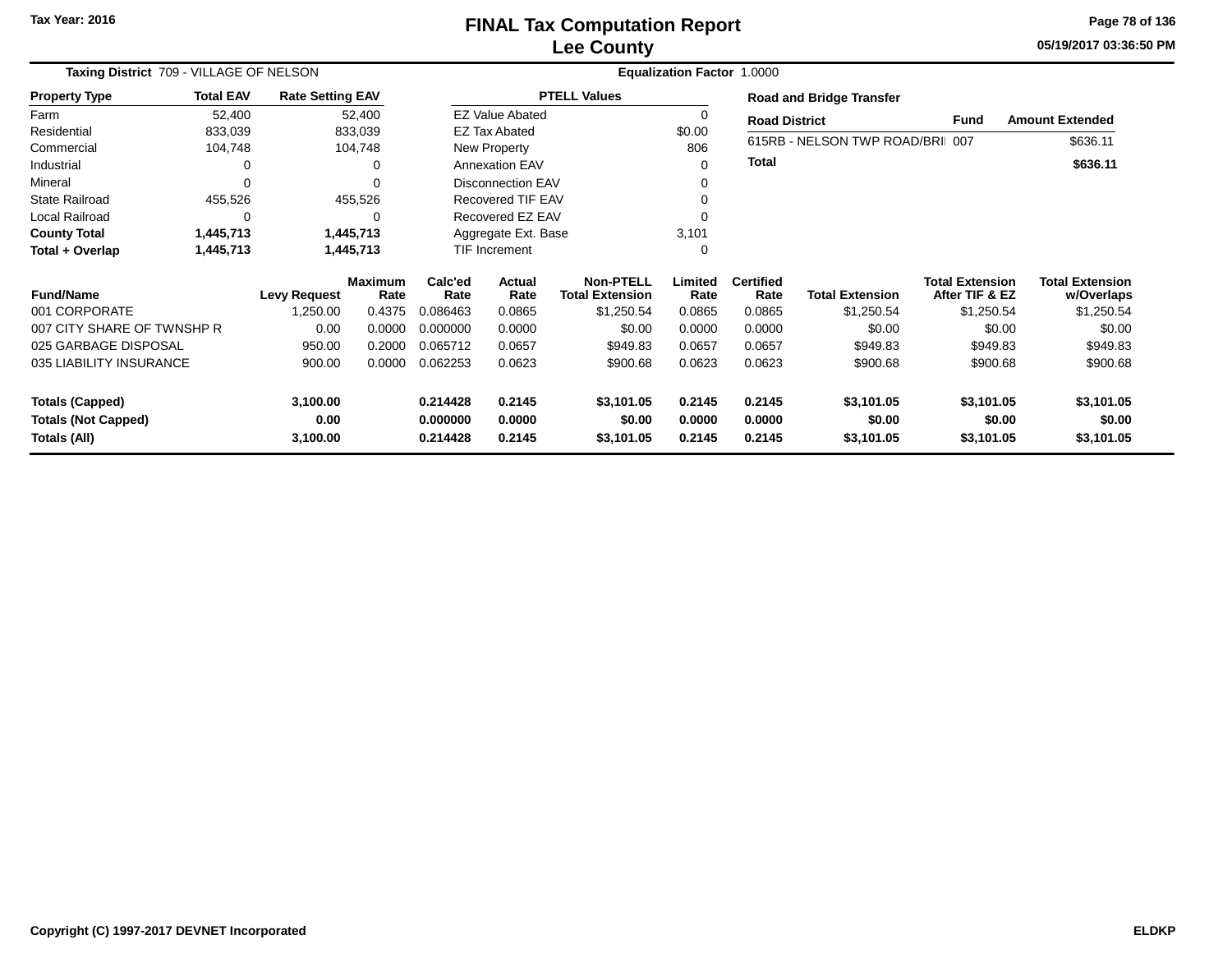#### **Lee CountyFINAL Tax Computation Report** FINAL Tax Computation Report

**05/19/2017 03:36:50 PMPage 79 of 136**

| Taxing District 710 - VILLAGE OF PAW PAW<br><b>Property Type</b>                                 |                                                                                |           |                                                                                                       | <b>Equalization Factor</b><br>1.0000 |                                                                                |                                                                                                                                                                 |                          |                        |                                                                        |                                                               |  |  |  |
|--------------------------------------------------------------------------------------------------|--------------------------------------------------------------------------------|-----------|-------------------------------------------------------------------------------------------------------|--------------------------------------|--------------------------------------------------------------------------------|-----------------------------------------------------------------------------------------------------------------------------------------------------------------|--------------------------|------------------------|------------------------------------------------------------------------|---------------------------------------------------------------|--|--|--|
| <b>Total EAV</b>                                                                                 |                                                                                |           |                                                                                                       |                                      |                                                                                |                                                                                                                                                                 |                          |                        |                                                                        |                                                               |  |  |  |
| 86.765                                                                                           |                                                                                |           |                                                                                                       |                                      |                                                                                | 0                                                                                                                                                               |                          |                        |                                                                        | <b>Amount Extended</b>                                        |  |  |  |
| 8,759,250                                                                                        |                                                                                |           |                                                                                                       |                                      |                                                                                | \$0.00                                                                                                                                                          |                          |                        |                                                                        |                                                               |  |  |  |
| 876,817                                                                                          |                                                                                |           |                                                                                                       |                                      |                                                                                | 1,975                                                                                                                                                           |                          |                        |                                                                        | \$7,341.78                                                    |  |  |  |
| 0                                                                                                |                                                                                | 0         |                                                                                                       |                                      |                                                                                | 0                                                                                                                                                               |                          |                        |                                                                        | \$7,341.78                                                    |  |  |  |
| 0                                                                                                |                                                                                | 0         |                                                                                                       |                                      |                                                                                |                                                                                                                                                                 |                          |                        |                                                                        |                                                               |  |  |  |
| $\Omega$                                                                                         |                                                                                | $\Omega$  |                                                                                                       |                                      |                                                                                | 0                                                                                                                                                               |                          |                        |                                                                        |                                                               |  |  |  |
| $\Omega$                                                                                         |                                                                                | $\Omega$  |                                                                                                       |                                      |                                                                                |                                                                                                                                                                 |                          |                        |                                                                        |                                                               |  |  |  |
| 9,722,832                                                                                        |                                                                                |           |                                                                                                       |                                      |                                                                                | 70,078                                                                                                                                                          |                          |                        |                                                                        |                                                               |  |  |  |
| 9,722,832                                                                                        |                                                                                |           | <b>TIF Increment</b><br>2,091,047                                                                     |                                      |                                                                                |                                                                                                                                                                 |                          |                        |                                                                        |                                                               |  |  |  |
| <b>Fund/Name</b><br><b>Levy Request</b>                                                          |                                                                                | Rate      | Calc'ed<br>Rate                                                                                       | <b>Actual</b><br>Rate                | <b>Non-PTELL</b><br><b>Total Extension</b>                                     | Limited<br>Rate                                                                                                                                                 | <b>Certified</b><br>Rate | <b>Total Extension</b> | <b>Total Extension</b><br>After TIF & EZ                               | <b>Total Extension</b><br>w/Overlaps                          |  |  |  |
|                                                                                                  | 33,935.00                                                                      | 0.4375    | 0.444654                                                                                              | 0.4375                               | \$33,389.06                                                                    | 0.4231                                                                                                                                                          | 0.4231                   | \$41,137.30            | \$32,290.08                                                            | \$32,290.08                                                   |  |  |  |
|                                                                                                  | 4,061.00                                                                       | 0.0000    | 0.053212                                                                                              | 0.0532                               | \$4,060.11                                                                     | 0.0515                                                                                                                                                          | 0.0515                   | \$5,007.26             | \$3,930.37                                                             | \$3,930.37                                                    |  |  |  |
|                                                                                                  | 0.00                                                                           | 0.0000    | 0.000000                                                                                              | 0.0000                               | \$0.00                                                                         | 0.0000                                                                                                                                                          | 0.0000                   | \$0.00                 | \$0.00                                                                 | \$0.00                                                        |  |  |  |
|                                                                                                  | 10,180.00                                                                      | 0.6000    | 0.133390                                                                                              | 0.1334                               | \$10,180.80                                                                    | 0.1291                                                                                                                                                          | 0.1291                   | \$12,552.18            | \$9,852.63                                                             | \$9,852.63                                                    |  |  |  |
|                                                                                                  | 3,795.00                                                                       | 0.0000    | 0.049726                                                                                              | 0.0497                               | \$3,793.00                                                                     | 0.0481                                                                                                                                                          | 0.0481                   | \$4,676.68             | \$3,670.89                                                             | \$3,670.89                                                    |  |  |  |
|                                                                                                  | 4,406.00                                                                       | 0.0000    | 0.057732                                                                                              | 0.0577                               | \$4,403.54                                                                     | 0.0558                                                                                                                                                          | 0.0558                   | \$5,425.34             | \$4,258.54                                                             | \$4,258.54                                                    |  |  |  |
|                                                                                                  | 3,884.00                                                                       | 0.0500    | 0.050892                                                                                              | 0.0500                               | \$3,815.89                                                                     | 0.0484                                                                                                                                                          | 0.0484                   | \$4,705.85             | \$3,693.78                                                             | \$3,693.78                                                    |  |  |  |
|                                                                                                  | 5,339.00                                                                       | 0.0000    | 0.069957                                                                                              | 0.0700                               | \$5,342.25                                                                     | 0.0677                                                                                                                                                          | 0.0677                   | \$6,582.36             | \$5,166.72                                                             | \$5,166.72                                                    |  |  |  |
|                                                                                                  | 6,087.00                                                                       | 0.0000    | 0.079759                                                                                              | 0.0798                               | \$6,090.16                                                                     | 0.0772                                                                                                                                                          | 0.0772                   | \$7,506.03             | \$5.891.74                                                             | \$5,891.74                                                    |  |  |  |
|                                                                                                  | 1,889.00                                                                       | 0.0000    | 0.024752                                                                                              | 0.0248                               | \$1,892.68                                                                     | 0.0240                                                                                                                                                          | 0.0240                   | \$2,333.48             | \$1,831.63                                                             | \$1,831.63                                                    |  |  |  |
| <b>Totals (Capped)</b><br>73,576.00<br><b>Totals (Not Capped)</b><br>0.00<br><b>Totals (All)</b> |                                                                                |           | 0.964074<br>0.000000                                                                                  | 0.9561<br>0.0000                     | \$72,967.49<br>\$0.00                                                          | 0.9249<br>0.0000                                                                                                                                                | 0.9249<br>0.0000         | \$89,926.48<br>\$0.00  | \$70,586.38<br>\$0.00                                                  | \$70,586.38<br>\$0.00<br>\$70,586.38                          |  |  |  |
|                                                                                                  | 007 CITY SHARE OF TWNSHP R<br>014 POLICE PROTECTION<br>035 LIABILITY INSURANCE | 73,576.00 | <b>Rate Setting EAV</b><br>76,378<br>6,852,387<br>703,020<br>7,631,785<br>7,631,785<br><b>Maximum</b> | 0.964074                             | <b>EZ Tax Abated</b><br><b>New Property</b><br><b>Annexation EAV</b><br>0.9561 | <b>PTELL Values</b><br><b>EZ Value Abated</b><br><b>Disconnection EAV</b><br><b>Recovered TIF EAV</b><br>Recovered EZ EAV<br>Aggregate Ext. Base<br>\$72,967.49 | 0.9249                   | <b>Total</b><br>0.9249 | <b>Road and Bridge Transfer</b><br><b>Road District</b><br>\$89,926.48 | <b>Fund</b><br>622RB - WYOMING TWP ROAD/BI 007<br>\$70,586.38 |  |  |  |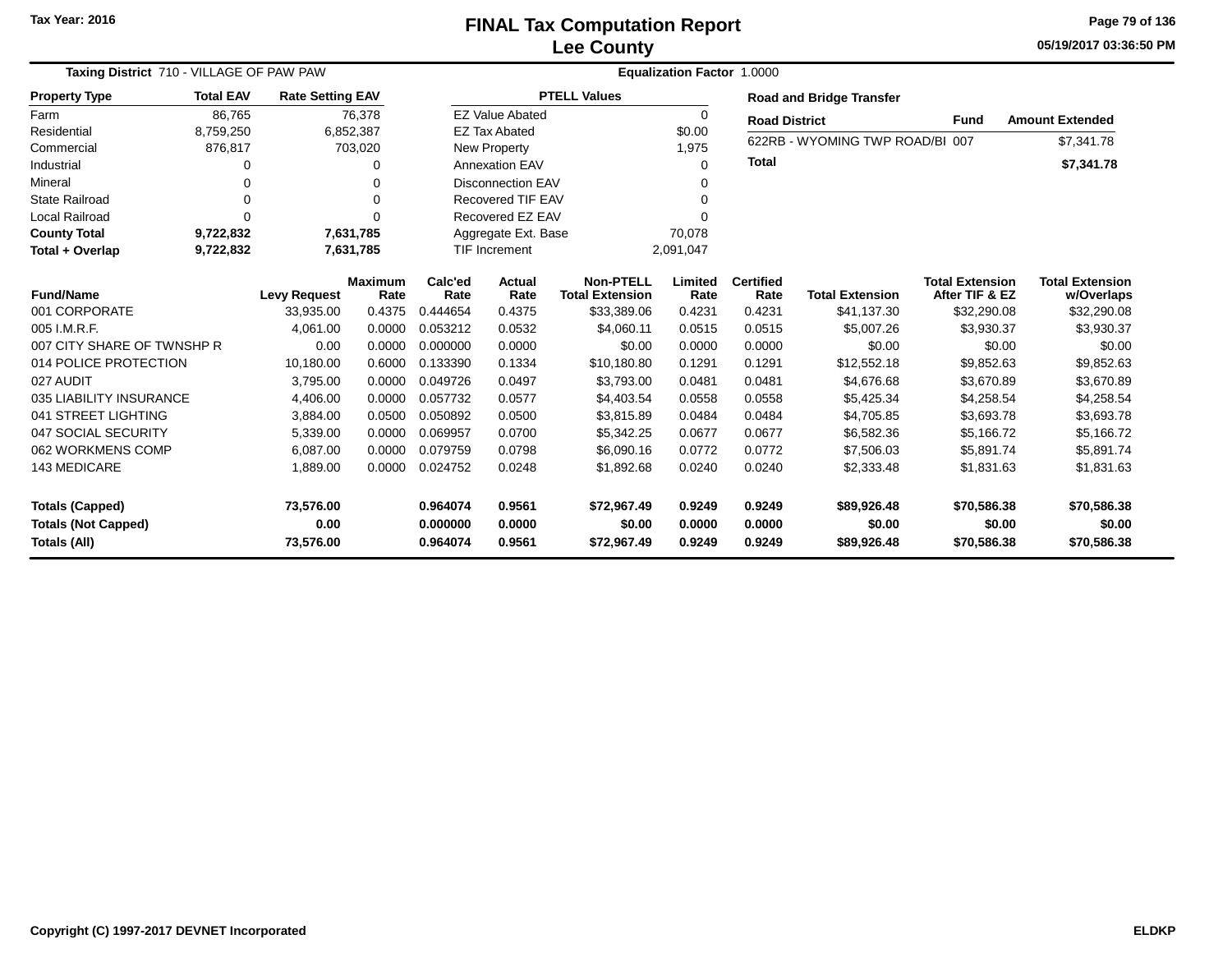## **Lee CountyFINAL Tax Computation Report**

**05/19/2017 03:36:50 PM Page 80 of 136**

| Taxing District 711 - VILLAGE OF STEWARD | <b>Equalization Factor</b><br>1.0000 |                         |                        |                 |                          |                                     |                 |                          |                                  |                                          |                                      |
|------------------------------------------|--------------------------------------|-------------------------|------------------------|-----------------|--------------------------|-------------------------------------|-----------------|--------------------------|----------------------------------|------------------------------------------|--------------------------------------|
| <b>Property Type</b>                     | <b>Total EAV</b>                     | <b>Rate Setting EAV</b> |                        |                 |                          | <b>PTELL Values</b>                 |                 |                          | <b>Road and Bridge Transfer</b>  |                                          |                                      |
| Farm                                     | $\overline{0}$                       |                         | 0                      |                 | <b>EZ Value Abated</b>   |                                     | 0               | <b>Road District</b>     |                                  | <b>Fund</b>                              | <b>Amount Extended</b>               |
| Residential                              | 2,476,156                            |                         | 2,476,156              |                 | <b>EZ Tax Abated</b>     |                                     | \$0.00          |                          |                                  |                                          |                                      |
| Commercial                               | 131,449                              |                         | 131,449                |                 | New Property             |                                     | 0               |                          | 601RB - ALTO TWP ROAD/BRIDGI 007 |                                          | \$2,262.94                           |
| Industrial                               | 0                                    |                         | 0                      |                 | <b>Annexation EAV</b>    |                                     | 0               | <b>Total</b>             |                                  |                                          | \$2,262.94                           |
| Mineral                                  | $\Omega$                             |                         | $\Omega$               |                 | <b>Disconnection EAV</b> |                                     | 0               |                          |                                  |                                          |                                      |
| <b>State Railroad</b>                    | 172,424                              |                         | 172,424                |                 | <b>Recovered TIF EAV</b> |                                     |                 |                          |                                  |                                          |                                      |
| Local Railroad                           | $\Omega$<br>$\Omega$<br>2,780,029    |                         |                        |                 | Recovered EZ EAV         |                                     |                 |                          |                                  |                                          |                                      |
| <b>County Total</b>                      | 2,780,029                            |                         |                        |                 | Aggregate Ext. Base      |                                     | 4,079           |                          |                                  |                                          |                                      |
| Total + Overlap                          | 2,780,029                            |                         | 2,780,029              |                 | TIF Increment            |                                     | 0               |                          |                                  |                                          |                                      |
| <b>Fund/Name</b>                         |                                      | <b>Levy Request</b>     | <b>Maximum</b><br>Rate | Calc'ed<br>Rate | Actual<br>Rate           | Non-PTELL<br><b>Total Extension</b> | Limited<br>Rate | <b>Certified</b><br>Rate | <b>Total Extension</b>           | <b>Total Extension</b><br>After TIF & EZ | <b>Total Extension</b><br>w/Overlaps |
| 001 CORPORATE                            |                                      | 4,280.00                | 0.4375                 | 0.153955        | 0.1540                   | \$4,281.24                          | 0.1477          | 0.1477                   | \$4,106.10                       | \$4,106.10                               | \$4,106.10                           |
| 003 BONDS & INTEREST                     |                                      | 0.00                    | 0.0000                 | 0.000000        | 0.0000                   | \$0.00                              | 0.0000          | 0.0000                   | \$0.00                           | \$0.00                                   | \$0.00                               |
| 007 CITY SHARE OF TWNSHP R               |                                      | 0.00                    | 0.0000                 | 0.000000        | 0.0000                   | \$0.00                              | 0.0000          | 0.0000                   | \$0.00                           | \$0.00                                   | \$0.00                               |
| <b>Totals (Capped)</b>                   |                                      | 4,280.00                |                        | 0.153955        | 0.1540                   | \$4,281.24                          | 0.1477          | 0.1477                   | \$4,106.10                       | \$4,106.10                               | \$4,106.10                           |
| <b>Totals (Not Capped)</b>               |                                      | 0.00                    |                        | 0.000000        | 0.0000                   | \$0.00                              | 0.0000          | 0.0000                   | \$0.00                           | \$0.00                                   | \$0.00                               |
| Totals (All)<br>4,280.00                 |                                      | 0.153955                | 0.1540                 | \$4,281.24      | 0.1477                   | 0.1477                              | \$4,106.10      | \$4,106.10               | \$4,106.10                       |                                          |                                      |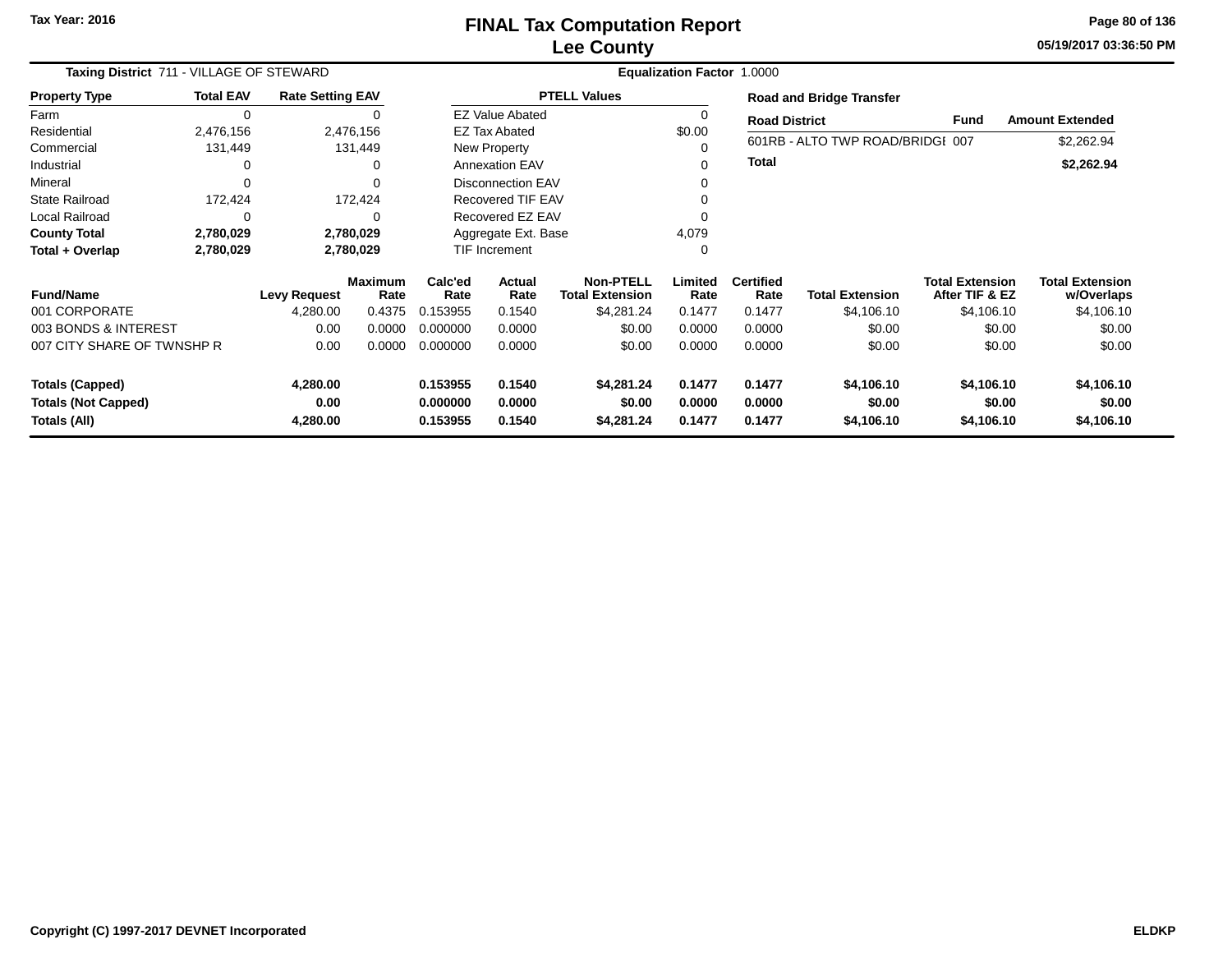### **Lee CountyFINAL Tax Computation Report**

**05/19/2017 03:36:50 PM Page 81 of 136**

|                                            | Taxing District 712 - VILLAGE OF SUBLETTE |                         |                        |                      | Equalization Factor 1.0000 |                                            |                  |                          |                                 |                                          |                                      |  |  |
|--------------------------------------------|-------------------------------------------|-------------------------|------------------------|----------------------|----------------------------|--------------------------------------------|------------------|--------------------------|---------------------------------|------------------------------------------|--------------------------------------|--|--|
| <b>Property Type</b>                       | <b>Total EAV</b>                          | <b>Rate Setting EAV</b> |                        |                      |                            | <b>PTELL Values</b>                        |                  |                          | <b>Road and Bridge Transfer</b> |                                          |                                      |  |  |
| Farm                                       | 187,510                                   |                         | 187,510                |                      | <b>EZ Value Abated</b>     |                                            | 0                | <b>Road District</b>     |                                 | Fund                                     | <b>Amount Extended</b>               |  |  |
| Residential                                | 4,640,672                                 |                         | 4,640,672              |                      | <b>EZ Tax Abated</b>       |                                            | \$0.00           |                          |                                 |                                          |                                      |  |  |
| Commercial                                 | 1,828,813                                 |                         | 1,828,813              |                      | New Property               |                                            | 1,750            |                          | 619RB - SUBLETTE TWP ROAD/B 007 |                                          | \$10,577.97                          |  |  |
| Industrial                                 |                                           |                         | 0                      |                      | <b>Annexation EAV</b>      |                                            | $\Omega$         | <b>Total</b>             |                                 |                                          | \$10,577.97                          |  |  |
| Mineral                                    |                                           |                         | $\Omega$               |                      | Disconnection EAV          |                                            |                  |                          |                                 |                                          |                                      |  |  |
| <b>State Railroad</b>                      |                                           |                         | $\Omega$               |                      | Recovered TIF EAV          |                                            |                  |                          |                                 |                                          |                                      |  |  |
| Local Railroad                             |                                           |                         | $\Omega$               |                      | Recovered EZ EAV           |                                            |                  |                          |                                 |                                          |                                      |  |  |
| <b>County Total</b>                        | 6,656,995                                 |                         | 6,656,995              |                      | Aggregate Ext. Base        |                                            | 15,365           |                          |                                 |                                          |                                      |  |  |
| Total + Overlap                            | 6,656,995                                 |                         | 6,656,995              |                      | <b>TIF Increment</b>       |                                            | 0                |                          |                                 |                                          |                                      |  |  |
| <b>Fund/Name</b>                           |                                           | <b>Levy Request</b>     | <b>Maximum</b><br>Rate | Calc'ed<br>Rate      | Actual<br>Rate             | <b>Non-PTELL</b><br><b>Total Extension</b> | Limited<br>Rate  | <b>Certified</b><br>Rate | <b>Total Extension</b>          | <b>Total Extension</b><br>After TIF & EZ | <b>Total Extension</b><br>w/Overlaps |  |  |
| 001 CORPORATE                              |                                           | 15,363.00               | 0.4375                 | 0.230780             | 0.2308                     | \$15,364.34                                | 0.2308           | 0.2308                   | \$15,364.34                     | \$15,364.34                              | \$15,364.34                          |  |  |
| 007 CITY SHARE OF TWNSHP R                 |                                           | 0.00                    | 0.0000                 | 0.000000             | 0.0000                     | \$0.00                                     | 0.0000           | 0.0000                   | \$0.00                          | \$0.00                                   | \$0.00                               |  |  |
| <b>Totals (Capped)</b>                     |                                           | 15,363.00               |                        | 0.230780             | 0.2308                     | \$15,364.34                                | 0.2308           | 0.2308                   | \$15,364.34                     | \$15,364.34                              | \$15,364.34                          |  |  |
| <b>Totals (Not Capped)</b><br>Totals (All) |                                           | 0.00<br>15,363.00       |                        | 0.000000<br>0.230780 | 0.0000<br>0.2308           | \$0.00<br>\$15,364.34                      | 0.0000<br>0.2308 | 0.0000<br>0.2308         | \$0.00<br>\$15,364.34           | \$0.00<br>\$15,364.34                    | \$0.00<br>\$15,364.34                |  |  |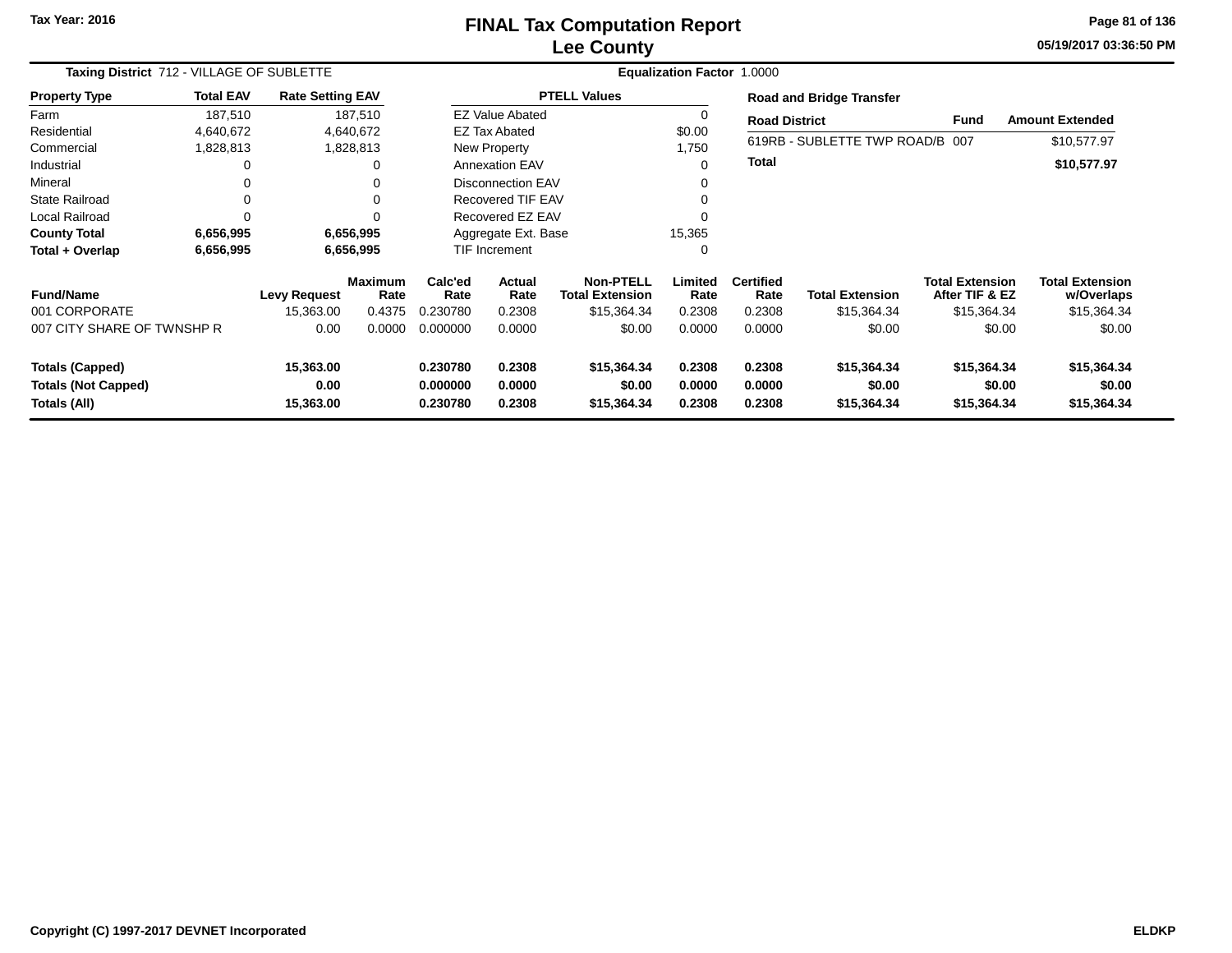# **Lee CountyFINAL Tax Computation Report**

**05/19/2017 03:36:50 PM Page 82 of 136**

| Taxing District 713 - VILLAGE OF WEST BROOKLYN |                  |                         |                | <b>Equalization Factor 1.0000</b> |                          |                        |          |                      |                                 |                        |                        |  |  |
|------------------------------------------------|------------------|-------------------------|----------------|-----------------------------------|--------------------------|------------------------|----------|----------------------|---------------------------------|------------------------|------------------------|--|--|
| <b>Property Type</b>                           | <b>Total EAV</b> | <b>Rate Setting EAV</b> |                |                                   |                          | <b>PTELL Values</b>    |          |                      | <b>Road and Bridge Transfer</b> |                        |                        |  |  |
| Farm                                           | $\Omega$         |                         | $\Omega$       |                                   | <b>EZ Value Abated</b>   |                        | $\Omega$ | <b>Road District</b> |                                 | <b>Fund</b>            | <b>Amount Extended</b> |  |  |
| Residential                                    | 1,220,438        |                         | 1,220,438      |                                   | <b>EZ Tax Abated</b>     |                        | \$0.00   |                      | 605RB - BROOKLYN TWP ROAD/E 007 |                        |                        |  |  |
| Commercial                                     | 167,407          |                         | 167,407        |                                   | New Property             |                        | 5,699    |                      |                                 |                        | \$689.76               |  |  |
| Industrial                                     |                  |                         | 0              |                                   | <b>Annexation EAV</b>    |                        | ∩        | <b>Total</b>         |                                 |                        | \$689.76               |  |  |
| Mineral                                        |                  |                         | 0              |                                   | <b>Disconnection EAV</b> |                        |          |                      |                                 |                        |                        |  |  |
| <b>State Railroad</b>                          |                  |                         | ∩              |                                   | <b>Recovered TIF EAV</b> |                        |          |                      |                                 |                        |                        |  |  |
| <b>Local Railroad</b>                          |                  |                         | ∩              |                                   | Recovered EZ EAV         |                        |          |                      |                                 |                        |                        |  |  |
| <b>County Total</b>                            | 1,387,845        |                         | 1,387,845      |                                   | Aggregate Ext. Base      |                        | 11,166   |                      |                                 |                        |                        |  |  |
| Total + Overlap                                | 1,387,845        |                         | 1,387,845      |                                   | <b>TIF Increment</b>     |                        | $\Omega$ |                      |                                 |                        |                        |  |  |
| <b>Fund/Name</b><br><b>Levy Request</b>        |                  |                         | <b>Maximum</b> | Calc'ed                           | <b>Actual</b>            | Non-PTELL              | Limited  | <b>Certified</b>     |                                 | <b>Total Extension</b> | <b>Total Extension</b> |  |  |
| 001 CORPORATE                                  |                  |                         | Rate           | Rate                              | Rate                     | <b>Total Extension</b> | Rate     | Rate<br>0.3364       | <b>Total Extension</b>          | After TIF & EZ         | w/Overlaps             |  |  |
| 007 CITY SHARE OF TWNSHP R                     |                  | 4,848.00                | 0.4375         | 0.349319                          | 0.3493                   | \$4,847.74             | 0.3364   |                      | \$4,668.71                      | \$4,668.71             | \$4,668.71             |  |  |
|                                                |                  | 0.00                    | 0.0000         | 0.000000                          | 0.0000                   | \$0.00                 | 0.0000   | 0.0000               | \$0.00                          | \$0.00                 | \$0.00                 |  |  |
| 027 AUDIT                                      |                  | 2,780.00                | 0.0000         | 0.200311                          | 0.2003                   | \$2,779.85             | 0.1929   | 0.1929               | \$2,677.15                      | \$2,677.15             | \$2,677.15             |  |  |
| 035 LIABILITY INSURANCE                        |                  | 2,361.00                | 0.0000         | 0.170120                          | 0.1701                   | \$2,360.72             | 0.1638   | 0.1638               | \$2,273.29                      | \$2,273.29             | \$2,273.29             |  |  |
| 041 STREET LIGHTING                            |                  | 446.00                  | 0.0500         | 0.032136                          | 0.0321                   | \$445.50               | 0.0309   | 0.0309               | \$428.84                        | \$428.84               | \$428.84               |  |  |
| 047 SOCIAL SECURITY                            |                  | 446.00                  | 0.0000         | 0.032136                          | 0.0321                   | \$445.50               | 0.0309   | 0.0309               | \$428.84                        | \$428.84               | \$428.84               |  |  |
| 062 WORKMANS COMP                              |                  | 844.00                  | 0.0000         | 0.060814                          | 0.0608                   | \$843.81               | 0.0586   | 0.0586               | \$813.28                        | \$813.28               | \$813.28               |  |  |
| 11,725.00<br><b>Totals (Capped)</b>            |                  |                         |                | 0.844836                          | 0.8447                   | \$11,723.12            | 0.8135   | 0.8135               | \$11,290.11                     | \$11,290.11            | \$11,290.11            |  |  |
| <b>Totals (Not Capped)</b>                     |                  | 0.00                    |                | 0.000000                          | 0.0000                   | \$0.00                 | 0.0000   | 0.0000               | \$0.00                          | \$0.00                 | \$0.00                 |  |  |
| Totals (All)                                   |                  | 11,725.00               |                | 0.844836                          | 0.8447                   | \$11,723.12            | 0.8135   | 0.8135               | \$11,290.11                     | \$11,290.11            | \$11,290.11            |  |  |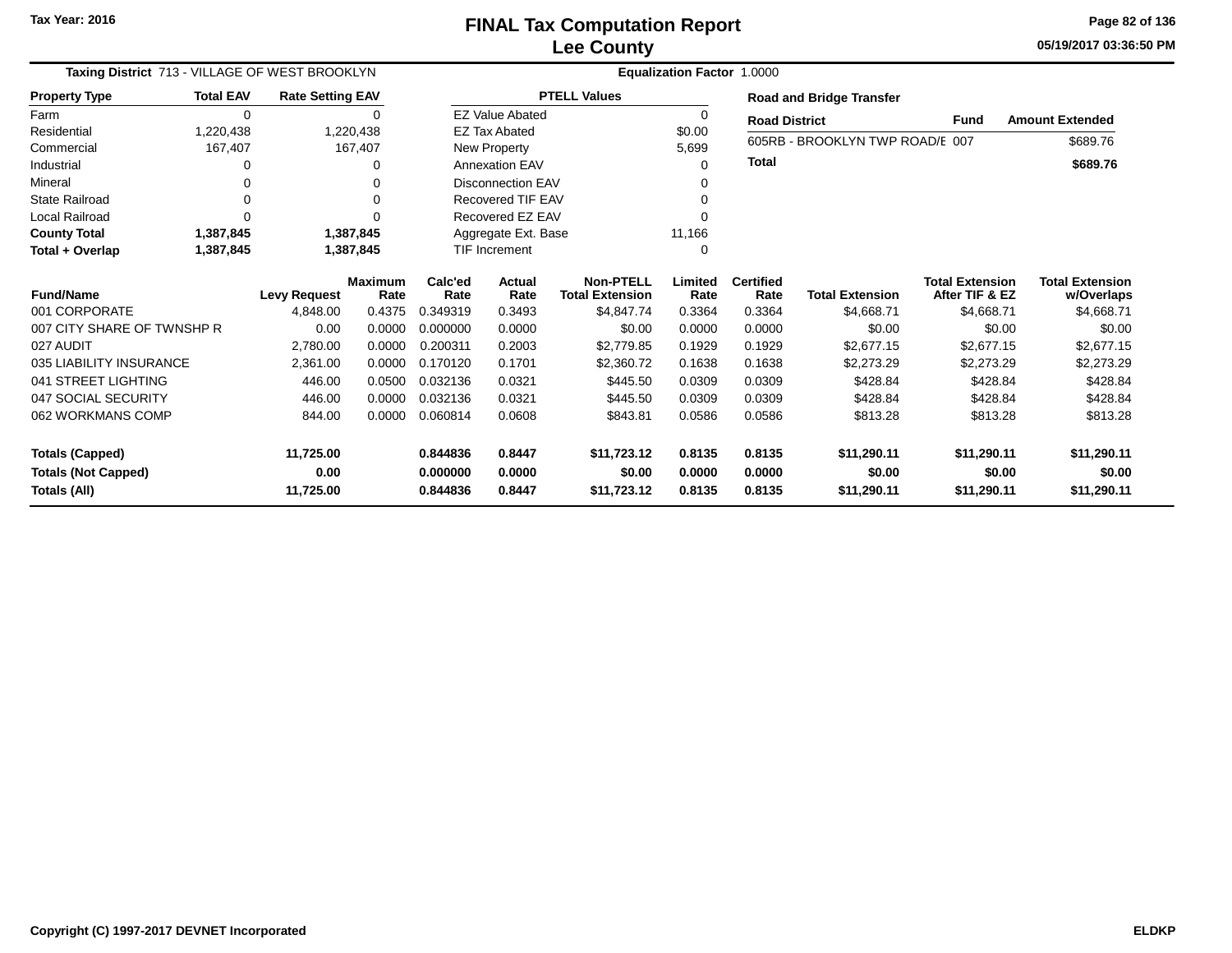### **Lee CountyFINAL Tax Computation Report** FINAL Tax Computation Report

**05/19/2017 03:36:50 PMPage 83 of 136**

| <b>Taxing District 714 - CITY OF ROCHELLE</b> |                     |                         |                        |                 | <b>Equalization Factor 1.0000</b> |                                            |                 |                          |                                |                                          |                                      |  |  |  |
|-----------------------------------------------|---------------------|-------------------------|------------------------|-----------------|-----------------------------------|--------------------------------------------|-----------------|--------------------------|--------------------------------|------------------------------------------|--------------------------------------|--|--|--|
| <b>Property Type</b>                          | <b>Total EAV</b>    | <b>Rate Setting EAV</b> |                        |                 |                                   | <b>PTELL Values</b>                        |                 |                          | <b>Overlapping County</b>      | <b>Overlap EAV</b>                       |                                      |  |  |  |
| Farm                                          | 3,926               |                         | 3,926                  |                 | <b>EZ Value Abated</b>            |                                            | $\Omega$        | Ogle County              |                                | 225,339,223                              |                                      |  |  |  |
| Residential                                   | 0                   |                         | 0                      |                 | <b>EZ Tax Abated</b>              |                                            | \$0.00          | <b>Total</b>             |                                | 225,339,223                              |                                      |  |  |  |
| Commercial                                    | $\mathbf 0$         |                         | 0                      |                 | New Property                      |                                            | 0               |                          | * denotes use of estimated EAV |                                          |                                      |  |  |  |
| Industrial                                    | 0                   |                         | 0                      |                 | <b>Annexation EAV</b>             |                                            | 0               |                          |                                |                                          |                                      |  |  |  |
| Mineral                                       | 0                   |                         | 0                      |                 | <b>Disconnection EAV</b>          |                                            | 0               |                          |                                |                                          |                                      |  |  |  |
| <b>State Railroad</b>                         | $\mathbf 0$         |                         | 0                      |                 | <b>Recovered TIF EAV</b>          |                                            | 0               |                          |                                |                                          |                                      |  |  |  |
| <b>Local Railroad</b>                         | $\Omega$            |                         | $\Omega$               |                 | Recovered EZ EAV                  |                                            | 0               |                          |                                |                                          |                                      |  |  |  |
| <b>County Total</b>                           | 3,926               |                         | 3,926                  |                 | Aggregate Ext. Base               |                                            | 0               |                          |                                |                                          |                                      |  |  |  |
| Total + Overlap                               | 225,343,149         | 225,343,149             |                        |                 | <b>TIF Increment</b>              |                                            | 0               |                          |                                |                                          |                                      |  |  |  |
| <b>Fund/Name</b>                              | <b>Levy Request</b> |                         | <b>Maximum</b><br>Rate | Calc'ed<br>Rate | Actual<br>Rate                    | <b>Non-PTELL</b><br><b>Total Extension</b> | Limited<br>Rate | <b>Certified</b><br>Rate | <b>Total Extension</b>         | <b>Total Extension</b><br>After TIF & EZ | <b>Total Extension</b><br>w/Overlaps |  |  |  |
| 001 CORPORATE                                 |                     | 551,270.00              | 0.2500                 | 0.244636        | 0.2446                            | \$9.60                                     | 0.2446          | 0.2446                   | \$9.60                         | \$9.60                                   | \$551,189.34                         |  |  |  |
| 003 BONDS & INTEREST                          |                     | 62,042.50               | 0.0000                 | 0.027533        | 0.0275                            | \$1.08                                     | 0.0276          | 0.0276                   | \$1.08                         | \$1.08                                   | \$62,194.71                          |  |  |  |
| 005 I.M.R.F.                                  |                     | 155.591.00              | 0.0000                 | 0.069046        | 0.0690                            | \$2.71                                     | 0.0690          | 0.0690                   | \$2.71                         | \$2.71                                   | \$155,486.77                         |  |  |  |
| 012 FIRE PROTECTION                           |                     | 173,528.00              | 0.0000                 | 0.077006        | 0.0770                            | \$3.02                                     | 0.0770          | 0.0770                   | \$3.02                         | \$3.02                                   | \$173,514.22                         |  |  |  |
| 013 FIRE PENSION                              |                     | 364,506.00              | 0.0000                 | 0.161756        | 0.1618                            | \$6.35                                     | 0.1618          | 0.1618                   | \$6.35                         | \$6.35                                   | \$364,605.22                         |  |  |  |
| 014 POLICE PROTECTION                         |                     | 173,527.00              | 0.0750                 | 0.077006        | 0.0750                            | \$2.94                                     | 0.0750          | 0.0750                   | \$2.94                         | \$2.94                                   | \$169,007.36                         |  |  |  |
| 015 POLICE PENSION                            |                     | 409,492.00              | 0.0000                 | 0.181719        | 0.1817                            | \$7.13                                     | 0.1817          | 0.1817                   | \$7.13                         | \$7.13                                   | \$409,448.50                         |  |  |  |
| 027 AUDIT                                     |                     | 24,128.00               | 0.0000                 | 0.010707        | 0.0107                            | \$0.42                                     | 0.0107          | 0.0107                   | \$0.42                         | \$0.42                                   | \$24,111.72                          |  |  |  |
| 035 LIABILITY INSURANCE                       |                     | 163,750.00              | 0.0000                 | 0.072667        | 0.0727                            | \$2.85                                     | 0.0727          | 0.0727                   | \$2.85                         | \$2.85                                   | \$163,824.47                         |  |  |  |
| 041 STREET LIGHTING                           |                     | 115,685.00              | 0.1016                 | 0.051337        | 0.0513                            | \$2.01                                     | 0.0513          | 0.0513                   | \$2.01                         | \$2.01                                   | \$115,601.04                         |  |  |  |
| 047 SOCIAL SECURITY                           |                     | 146,429.00              | 0.0000                 | 0.064981        | 0.0650                            | \$2.55                                     | 0.0650          | 0.0650                   | \$2.55                         | \$2.55                                   | \$146,473.05                         |  |  |  |
| 048 SCHOOL CROSSING GUARD                     |                     | 46,274.00               | 0.0200                 | 0.020535        | 0.0200                            | \$0.79                                     | 0.0200          | 0.0200                   | \$0.79                         | \$0.79                                   | \$45,068.63                          |  |  |  |
| <b>Totals (Capped)</b>                        |                     | 0.00                    |                        | 0.000000        | 0.0000                            | \$0.00                                     | 0.0000          | 0.0000                   | \$0.00                         | \$0.00                                   | \$0.00                               |  |  |  |
| <b>Totals (Not Capped)</b>                    |                     | 2,386,222.50            |                        | 1.058929        | 1.0563                            | \$41.45                                    | 1.0564          | 1.0564                   | \$41.45                        | \$41.45                                  | \$2,380,525.03                       |  |  |  |
| Totals (All)                                  |                     | 2,386,222.50            |                        | 1.058929        | 1.0563                            | \$41.45                                    | 1.0564          | 1.0564                   | \$41.45                        | \$41.45                                  | \$2,380,525.03                       |  |  |  |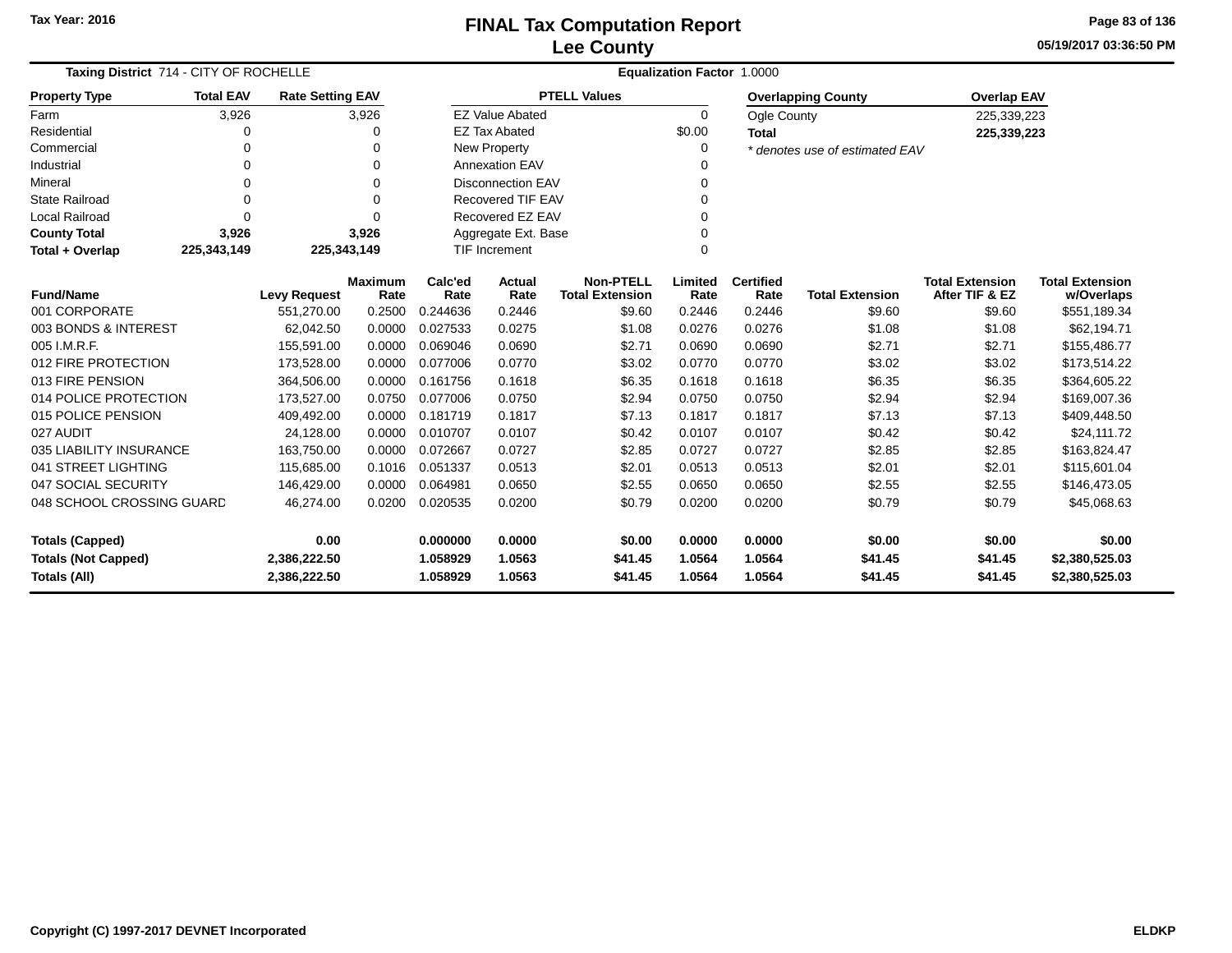# **Lee CountyFINAL Tax Computation Report**

**05/19/2017 03:36:50 PM Page 84 of 136**

|                                                                      | Taxing District 801 - AMBOY FIRE |                                   |                                  |                                                                |                          | <b>Equalization Factor 1.0000</b>                          |                            |                                    |                                        |                                                          |                                                      |  |  |
|----------------------------------------------------------------------|----------------------------------|-----------------------------------|----------------------------------|----------------------------------------------------------------|--------------------------|------------------------------------------------------------|----------------------------|------------------------------------|----------------------------------------|----------------------------------------------------------|------------------------------------------------------|--|--|
| <b>Property Type</b>                                                 | <b>Total EAV</b>                 | <b>Rate Setting EAV</b>           |                                  |                                                                |                          | <b>PTELL Values</b>                                        |                            |                                    |                                        |                                                          |                                                      |  |  |
| Farm                                                                 | 18,764,301                       |                                   | 18,764,301                       |                                                                | <b>EZ Value Abated</b>   |                                                            | 918,814                    |                                    |                                        |                                                          |                                                      |  |  |
| Residential                                                          | 31,106,355                       |                                   | 31,106,355                       |                                                                | <b>EZ Tax Abated</b>     |                                                            | \$6,003.54                 |                                    |                                        |                                                          |                                                      |  |  |
| Commercial                                                           | 10,091,561                       |                                   | 9,584,829                        |                                                                | New Property             |                                                            | 1,395,705                  |                                    |                                        |                                                          |                                                      |  |  |
| Industrial                                                           | 6,564,375                        |                                   | 6,152,293                        |                                                                | <b>Annexation EAV</b>    |                                                            | 0                          |                                    |                                        |                                                          |                                                      |  |  |
| Mineral                                                              |                                  |                                   | 0                                | Disconnection EAV                                              |                          |                                                            | 0                          |                                    |                                        |                                                          |                                                      |  |  |
| <b>State Railroad</b>                                                |                                  |                                   | $\Omega$                         |                                                                | <b>Recovered TIF EAV</b> |                                                            | $\Omega$                   |                                    |                                        |                                                          |                                                      |  |  |
| Local Railroad                                                       | 1,800                            |                                   | 1,800                            |                                                                | Recovered EZ EAV         |                                                            | 0                          |                                    |                                        |                                                          |                                                      |  |  |
| <b>County Total</b>                                                  | 66,528,392                       |                                   | 65,609,578                       |                                                                | Aggregate Ext. Base      |                                                            | 416,666                    |                                    |                                        |                                                          |                                                      |  |  |
| Total + Overlap                                                      | 66,528,392                       |                                   | 65,609,578                       |                                                                | TIF Increment            |                                                            | 0                          |                                    |                                        |                                                          |                                                      |  |  |
| <b>Fund/Name</b><br>001 CORPORATE                                    |                                  | <b>Levy Request</b><br>262,500.00 | <b>Maximum</b><br>Rate<br>0.4000 | Calc'ed<br>Rate<br>0.400094                                    | Actual<br>Rate<br>0.4000 | <b>Non-PTELL</b><br><b>Total Extension</b><br>\$262,438.31 | Limited<br>Rate<br>0.3920  | <b>Certified</b><br>Rate<br>0.3920 | <b>Total Extension</b><br>\$260,791.30 | <b>Total Extension</b><br>After TIF & EZ<br>\$257,189.55 | <b>Total Extension</b><br>w/Overlaps<br>\$257,189.55 |  |  |
| 064 AMBULANCE                                                        |                                  | 175,000.00                        | 0.4000                           | 0.266729                                                       | 0.2667                   | \$174,980.74                                               | 0.2614                     | 0.2614                             | \$173,905.22                           | \$171,503.44                                             | \$171,503.44                                         |  |  |
| <b>Totals (Capped)</b><br><b>Totals (Not Capped)</b><br>Totals (All) |                                  | 437,500.00<br>0.00<br>437,500.00  |                                  | 0.6667<br>0.666823<br>0.0000<br>0.000000<br>0.6667<br>0.666823 |                          | \$437,419.05<br>\$0.00<br>\$437,419.05                     | 0.6534<br>0.0000<br>0.6534 | 0.6534<br>0.0000<br>0.6534         | \$434,696.52<br>\$0.00<br>\$434,696.52 | \$428,692.99<br>\$0.00<br>\$428,692.99                   | \$428,692.99<br>\$0.00<br>\$428,692.99               |  |  |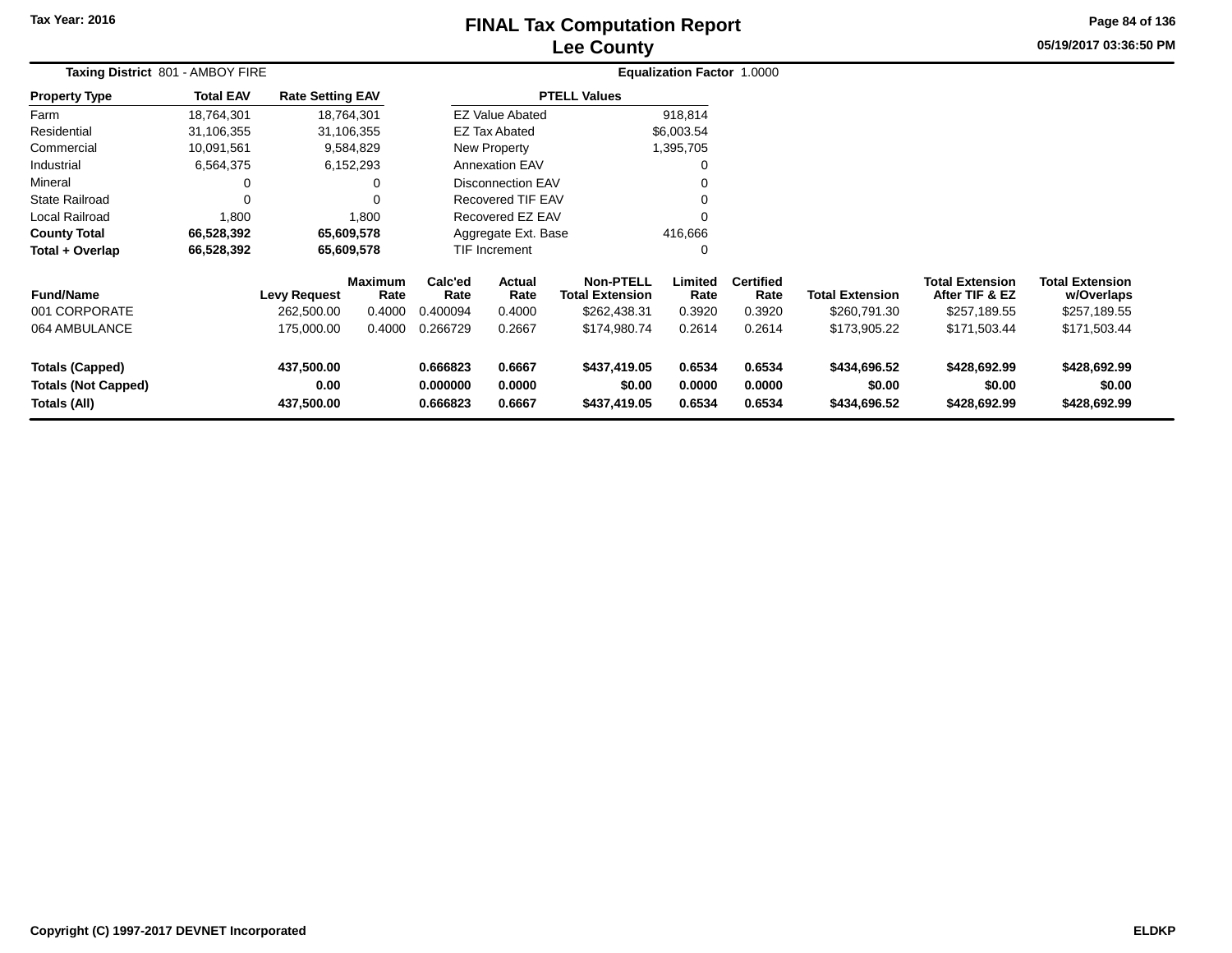#### **Lee CountyFINAL Tax Computation Report** FINAL Tax Computation Report

**05/19/2017 03:36:50 PMPage 85 of 136**

| Taxing District 802 - ASHTON FIRE             |                  |                         |                        | <b>Equalization Factor 1.0000</b> |                        |                                            |                 |                          |                                |                                          |                                      |
|-----------------------------------------------|------------------|-------------------------|------------------------|-----------------------------------|------------------------|--------------------------------------------|-----------------|--------------------------|--------------------------------|------------------------------------------|--------------------------------------|
| <b>Property Type</b>                          | <b>Total EAV</b> | <b>Rate Setting EAV</b> |                        |                                   |                        | <b>PTELL Values</b>                        |                 |                          | <b>Overlapping County</b>      | <b>Overlap EAV</b>                       |                                      |
| Farm                                          | 18,261,304       |                         | 18,261,304             |                                   | <b>EZ Value Abated</b> |                                            | 0               | Ogle County              |                                | 8,449,638                                |                                      |
| Residential                                   | 12,236,375       |                         | 12,236,375             |                                   | <b>EZ Tax Abated</b>   |                                            | \$0.00          | Total                    |                                | 8,449,638                                |                                      |
| Commercial                                    | 2,534,801        |                         | 2,534,801              |                                   | New Property           |                                            | 292,345         |                          | * denotes use of estimated EAV |                                          |                                      |
| Industrial                                    | 4,981,759        |                         | 4,981,759              | <b>Annexation EAV</b><br>0        |                        |                                            |                 |                          |                                |                                          |                                      |
| Mineral                                       | 0                |                         | 0                      | <b>Disconnection EAV</b><br>0     |                        |                                            |                 |                          |                                |                                          |                                      |
| State Railroad                                | 1,536,294        |                         | 1,536,294              |                                   | Recovered TIF EAV      |                                            |                 |                          |                                |                                          |                                      |
| Local Railroad<br>0<br>$\Omega$<br>39,550,533 |                  |                         |                        |                                   | Recovered EZ EAV       |                                            |                 |                          |                                |                                          |                                      |
| <b>County Total</b>                           | 39,550,533       |                         |                        |                                   | Aggregate Ext. Base    |                                            |                 |                          |                                |                                          |                                      |
| Total + Overlap<br>48,000,171<br>48,000,171   |                  |                         |                        | TIF Increment                     |                        | 0                                          |                 |                          |                                |                                          |                                      |
| <b>Fund/Name</b>                              |                  | <b>Levy Request</b>     | <b>Maximum</b><br>Rate | Calc'ed<br>Rate                   | <b>Actual</b><br>Rate  | <b>Non-PTELL</b><br><b>Total Extension</b> | Limited<br>Rate | <b>Certified</b><br>Rate | <b>Total Extension</b>         | <b>Total Extension</b><br>After TIF & EZ | <b>Total Extension</b><br>w/Overlaps |
| 001 CORPORATE                                 |                  | 146,625.00              | 0.3000                 | 0.305468                          | 0.3000                 | \$118,651.60                               | 0.3000          | 0.3000                   | \$118,651.60                   | \$118,651.60                             | \$144,000.51                         |
| 027 AUDIT                                     |                  | 2,445.00                | 0.0050                 | 0.005094                          | 0.0050                 | \$1,977.53                                 | 0.0050          | 0.0050                   | \$1,977.53                     | \$1,977.53                               | \$2,400.01                           |
| 035 LIABILITY INSURANCE                       |                  | 0.00                    | 0.0000                 | 0.000000                          | 0.0000                 | \$0.00                                     | 0.0000          | 0.0000                   | \$0.00                         | \$0.00                                   | \$0.00                               |
| 062 WORKMANS COMP                             |                  | 14,320.00               | 0.0000                 | 0.029833                          | 0.0298                 | \$11,786.06                                | 0.0298          | 0.0298                   | \$11,786.06                    | \$11,786.06                              | \$14,304.05                          |
| 064 AMBULANCE                                 |                  | 90,420.00               | 0.3000                 | 0.188374                          | 0.1884                 | \$74,513.20                                | 0.1884          | 0.1884                   | \$74,513.20                    | \$74,513.20                              | \$90,432.32                          |
| <b>Totals (Capped)</b>                        |                  | 0.00                    |                        | 0.000000                          | 0.0000                 | \$0.00                                     | 0.0000          | 0.0000                   | \$0.00                         | \$0.00                                   | \$0.00                               |
| <b>Totals (Not Capped)</b>                    |                  | 253,810.00              |                        | 0.528769                          | 0.5232                 | \$206,928.39                               | 0.5232          | 0.5232                   | \$206,928.39                   | \$206,928.39                             | \$251,136.89                         |
| Totals (All)                                  |                  | 253,810.00              |                        | 0.528769                          | 0.5232                 | \$206,928.39                               | 0.5232          | 0.5232                   | \$206,928.39                   | \$206,928.39                             | \$251,136.89                         |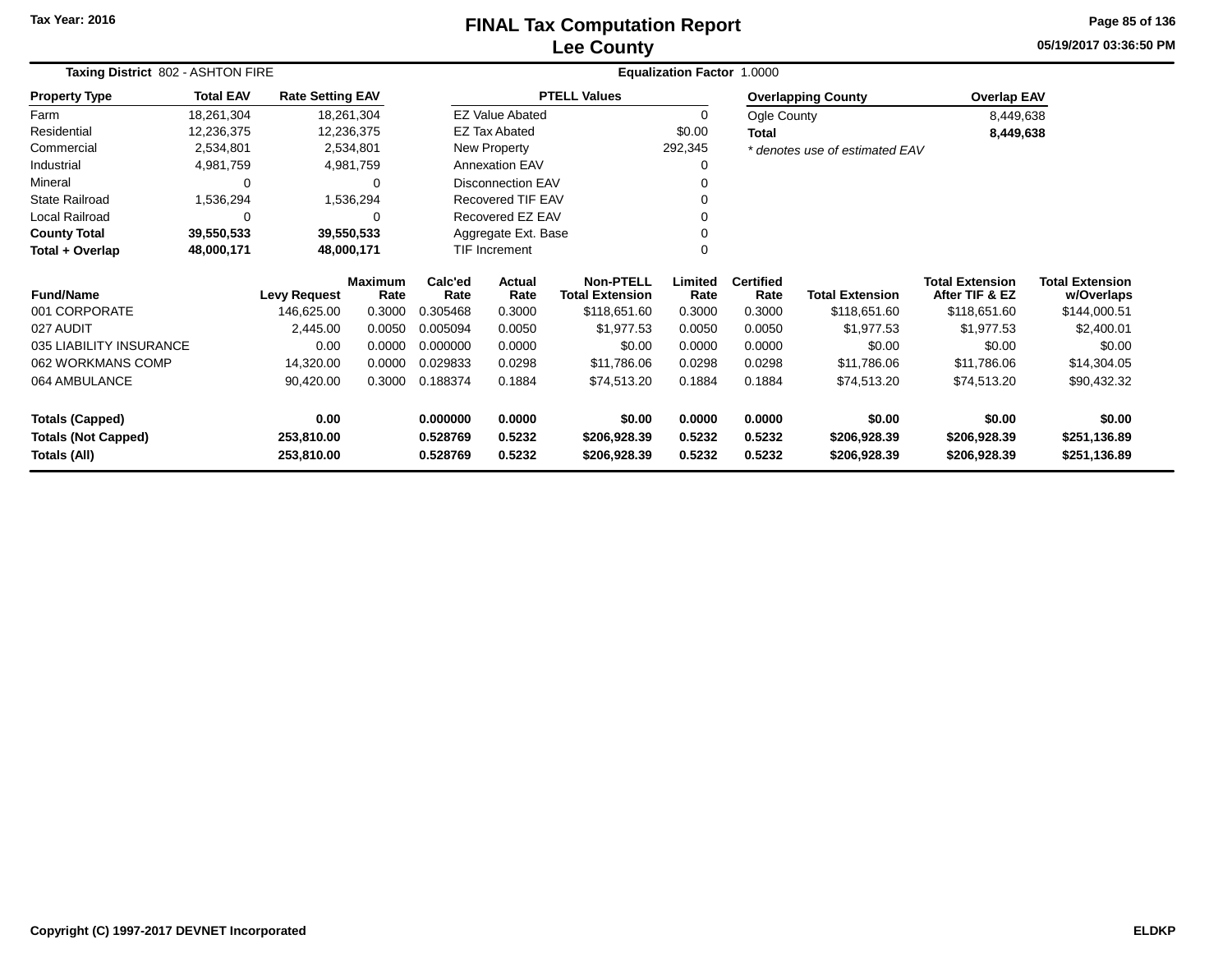## **Lee CountyFINAL Tax Computation Report** FINAL Tax Computation Report

**05/19/2017 03:36:50 PMPage 86 of 136**

|                         |                    |                                                           | Equalization Factor 1.0000                                                                                                  |                            |                                                                                        |                                                                     |                          |                        |                                          |                        |            |
|-------------------------|--------------------|-----------------------------------------------------------|-----------------------------------------------------------------------------------------------------------------------------|----------------------------|----------------------------------------------------------------------------------------|---------------------------------------------------------------------|--------------------------|------------------------|------------------------------------------|------------------------|------------|
| <b>Total EAV</b>        |                    |                                                           |                                                                                                                             |                            |                                                                                        |                                                                     |                          |                        |                                          |                        |            |
| 12,836,731              |                    |                                                           |                                                                                                                             |                            |                                                                                        | $\Omega$                                                            |                          |                        |                                          |                        |            |
| 7,553,369               |                    |                                                           |                                                                                                                             |                            |                                                                                        | \$0.00                                                              |                          |                        |                                          |                        |            |
| 1,594,577               |                    |                                                           |                                                                                                                             |                            |                                                                                        | 24,390                                                              |                          |                        |                                          |                        |            |
| 84                      |                    | 84                                                        |                                                                                                                             | <b>Annexation EAV</b><br>0 |                                                                                        |                                                                     |                          |                        |                                          |                        |            |
| 10,709,076              |                    |                                                           | <b>Disconnection EAV</b><br>0                                                                                               |                            |                                                                                        |                                                                     |                          |                        |                                          |                        |            |
| 0                       |                    | 0                                                         |                                                                                                                             |                            |                                                                                        |                                                                     |                          |                        |                                          |                        |            |
| 2,400                   |                    | 2,400                                                     |                                                                                                                             |                            |                                                                                        | $\Omega$                                                            |                          |                        |                                          |                        |            |
| 32,696,237              |                    |                                                           | Aggregate Ext. Base<br>140,497                                                                                              |                            |                                                                                        |                                                                     |                          |                        |                                          |                        |            |
| 32,696,237              |                    |                                                           |                                                                                                                             |                            |                                                                                        | 0                                                                   |                          |                        |                                          |                        |            |
|                         |                    | Rate                                                      | Calc'ed<br>Rate                                                                                                             | Actual<br>Rate             | <b>Non-PTELL</b><br><b>Total Extension</b>                                             | Limited<br>Rate                                                     | <b>Certified</b><br>Rate | <b>Total Extension</b> | <b>Total Extension</b><br>After TIF & EZ | <b>Total Extension</b> |            |
|                         | 97,500.00          | 0.4000                                                    | 0.298200                                                                                                                    | 0.2982                     | \$97,500.18                                                                            | 0.2862                                                              | 0.2862                   | \$93,576.63            | \$93,576.63                              | \$93,576.63            |            |
| 035 LIABILITY INSURANCE | 20,000.00          | 0.0000                                                    | 0.061169                                                                                                                    | 0.0612                     | \$20,010.10                                                                            | 0.0587                                                              | 0.0587                   | \$19,192.69            | \$19,192.69                              | \$19,192.69            |            |
|                         | 30,000.00          | 0.4000                                                    | 0.091754                                                                                                                    | 0.0918                     | \$30,015.15                                                                            | 0.0881                                                              | 0.0881                   | \$28,805.38            | \$28,805.38                              | \$28,805.38            |            |
|                         | 147,500.00         |                                                           | 0.451123                                                                                                                    | 0.4512                     | \$147,525.43                                                                           | 0.4330                                                              | 0.4330                   | \$141,574.70           | \$141,574.70                             | \$141,574.70           |            |
|                         | 0.00<br>147,500.00 |                                                           | 0.000000<br>0.451123                                                                                                        | 0.0000<br>0.4512           | \$0.00<br>\$147,525.43                                                                 | 0.0000<br>0.4330                                                    | 0.0000<br>0.4330         | \$0.00<br>\$141,574.70 | \$0.00<br>\$141,574.70                   | \$0.00<br>\$141,574.70 |            |
|                         |                    | Taxing District 803 - COMPTON FIRE<br><b>Levy Request</b> | <b>Rate Setting EAV</b><br>12,836,731<br>7,553,369<br>1,594,577<br>10,709,076<br>32,696,237<br>32,696,237<br><b>Maximum</b> |                            | <b>EZ Value Abated</b><br><b>EZ Tax Abated</b><br>New Property<br><b>TIF Increment</b> | <b>PTELL Values</b><br><b>Recovered TIF EAV</b><br>Recovered EZ EAV |                          |                        |                                          |                        | w/Overlaps |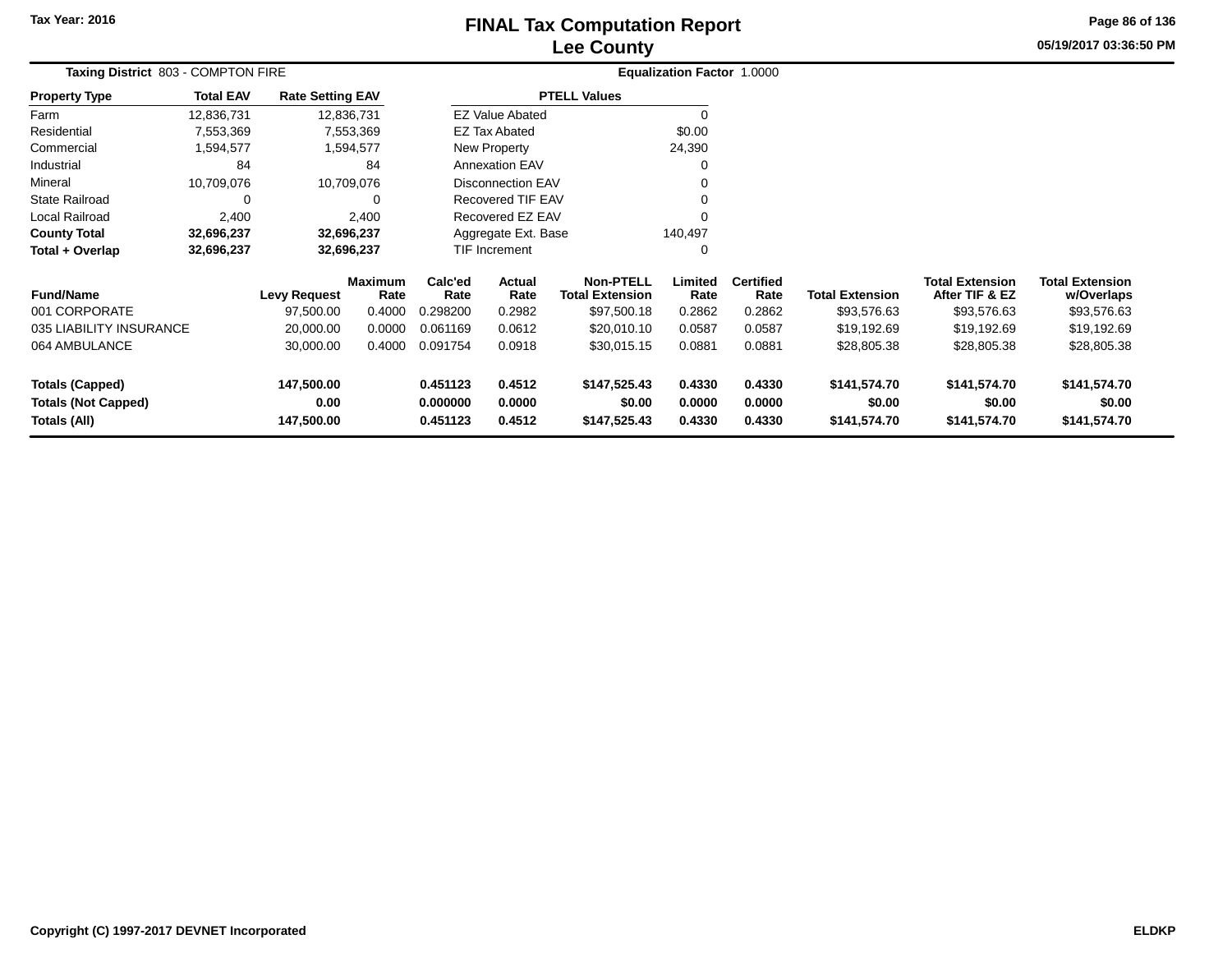# **Lee CountyFINAL Tax Computation Report**

**05/19/2017 03:36:50 PMPage 87 of 136**

| Taxing District 804 - DIXON FIRE-RURAL |                            |                         |                        |                      | Equalization Factor 1.0000 |                                            |                 |                          |                                |                                          |                                      |  |  |
|----------------------------------------|----------------------------|-------------------------|------------------------|----------------------|----------------------------|--------------------------------------------|-----------------|--------------------------|--------------------------------|------------------------------------------|--------------------------------------|--|--|
| Property Type                          | <b>Total EAV</b>           | <b>Rate Setting EAV</b> |                        |                      |                            | <b>PTELL Values</b>                        |                 |                          | <b>Overlapping County</b>      | <b>Overlap EAV</b>                       |                                      |  |  |
| Farm                                   | 29,967,215                 |                         | 29,923,165             |                      | <b>EZ Value Abated</b>     |                                            | 2,289,428       | Ogle County              |                                | 30,372,869                               |                                      |  |  |
| Residential                            | 127, 127, 197              | 127, 127, 197           |                        |                      | <b>EZ Tax Abated</b>       |                                            | \$17,408.85     | <b>Total</b>             |                                | 30,372,869                               |                                      |  |  |
| Commercial                             | 36,942,534                 |                         | 34,702,974             |                      | New Property               |                                            | 2,244,741       |                          | * denotes use of estimated EAV |                                          |                                      |  |  |
| Industrial                             | 38,802,279                 |                         | 38,736,457             |                      | <b>Annexation EAV</b>      |                                            | 0               |                          |                                |                                          |                                      |  |  |
| Mineral                                | 0                          |                         | 0                      |                      | <b>Disconnection EAV</b>   |                                            | 91,910          |                          |                                |                                          |                                      |  |  |
| State Railroad                         | 3,319,768                  |                         | 3,319,768              |                      | Recovered TIF EAV          |                                            | <sup>n</sup>    |                          |                                |                                          |                                      |  |  |
| Local Railroad                         | 2,720                      |                         | 2,720                  |                      | Recovered EZ EAV           |                                            | 41,937          |                          |                                |                                          |                                      |  |  |
| <b>County Total</b>                    | 236, 161, 713              | 233,812,281             |                        |                      | Aggregate Ext. Base        |                                            | 0               |                          |                                |                                          |                                      |  |  |
| Total + Overlap                        | 266,534,582<br>264,185,150 |                         |                        | <b>TIF Increment</b> |                            |                                            | 60,004          |                          |                                |                                          |                                      |  |  |
| <b>Fund/Name</b>                       |                            | <b>Levy Request</b>     | <b>Maximum</b><br>Rate | Calc'ed<br>Rate      | Actual<br>Rate             | <b>Non-PTELL</b><br><b>Total Extension</b> | Limited<br>Rate | <b>Certified</b><br>Rate | <b>Total Extension</b>         | <b>Total Extension</b><br>After TIF & EZ | <b>Total Extension</b><br>w/Overlaps |  |  |
| 001 CORPORATE                          |                            | 798,800.00              | 0.3000                 | 0.302364             | 0.3000                     | \$701,436.84                               | 0.3000          | 0.3000                   | \$708,485.14                   | \$701,436.84                             | \$792,555.45                         |  |  |
| 013 FIREFIGHTERS PENSION               |                            | 375,000.00              | 0.0000                 | 0.141946             | 0.1419                     | \$331,779.63                               | 0.1419          | 0.1419                   | \$335,113.47                   | \$331,779.63                             | \$374,878.73                         |  |  |
| 027 AUDIT                              |                            | 12,000.00               | 0.0050                 | 0.004542             | 0.0045                     | \$10,521.55                                | 0.0045          | 0.0045                   | \$10,627.28                    | \$10,521.55                              | \$11,888.33                          |  |  |
| 035 LIABILITY INSURANCE                |                            | 14,000.00               | 0.0000                 | 0.005299             | 0.0053                     | \$12,392.05                                | 0.0053          | 0.0053                   | \$12,516.57                    | \$12,392.05                              | \$14,001.81                          |  |  |
| 060 UNEMPLOYMENT INSURANC              |                            | 1,000.00                | 0.0000                 | 0.000379             | 0.0004                     | \$935.25                                   | 0.0004          | 0.0004                   | \$944.65                       | \$935.25                                 | \$1,056.74                           |  |  |
| 062 WORKMENS COMP                      |                            | 22,000.00               | 0.0000                 | 0.008328             | 0.0083                     | \$19,406.42                                | 0.0083          | 0.0083                   | \$19,601.42                    | \$19,406.42                              | \$21,927.37                          |  |  |
| 064 AMBULANCE                          |                            | 809,117.00              | 0.3000                 | 0.306269             | 0.3000                     | \$701,436.84                               | 0.3000          | 0.3000                   | \$708,485.14                   | \$701,436.84                             | \$792,555.45                         |  |  |
| <b>Totals (Capped)</b>                 |                            | 0.00                    |                        | 0.000000             | 0.0000                     | \$0.00                                     | 0.0000          | 0.0000                   | \$0.00                         | \$0.00                                   | \$0.00                               |  |  |
| <b>Totals (Not Capped)</b>             |                            | 2,031,917.00            |                        | 0.769127             | 0.7604                     | \$1,777,908.58                             | 0.7604          | 0.7604                   | \$1,795,773.67                 | \$1,777,908.58                           | \$2,008,863.88                       |  |  |
| <b>Totals (All)</b>                    |                            | 2,031,917.00            |                        | 0.769127             | 0.7604                     | \$1,777,908.58                             | 0.7604          | 0.7604                   | \$1,795,773.67                 | \$1,777,908.58                           | \$2,008,863.88                       |  |  |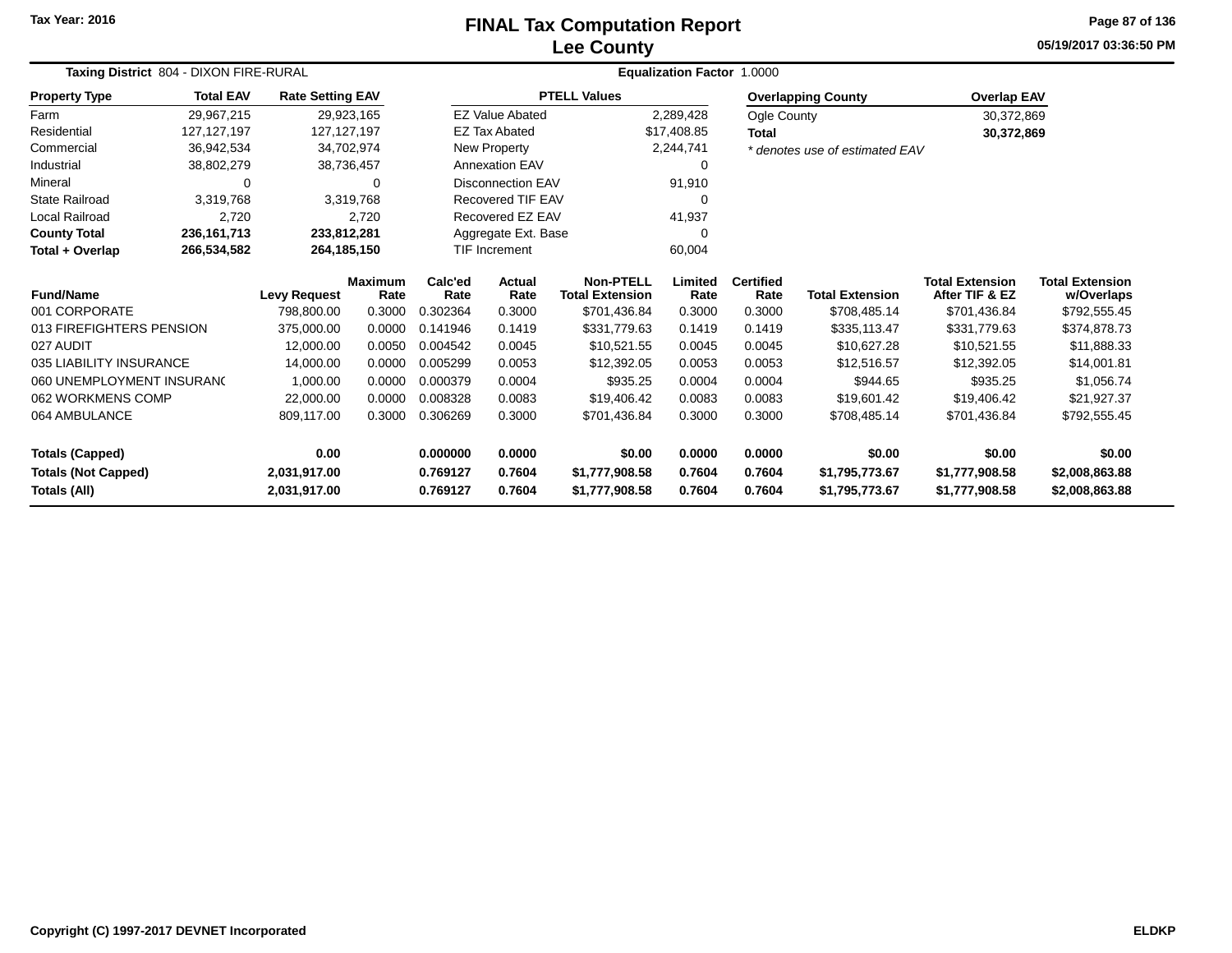# **Lee CountyFINAL Tax Computation Report** FINAL Tax Computation Report

**05/19/2017 03:36:50 PM Page 88 of 136**

| Taxing District 805 - EARLVILLE FIRE                                 |                  |                                  |                 | Equalization Factor 1.0000       |                                          |                                            |                            |                            |                                    |                                          |                                        |  |
|----------------------------------------------------------------------|------------------|----------------------------------|-----------------|----------------------------------|------------------------------------------|--------------------------------------------|----------------------------|----------------------------|------------------------------------|------------------------------------------|----------------------------------------|--|
| <b>Property Type</b>                                                 | <b>Total EAV</b> | <b>Rate Setting EAV</b>          |                 |                                  |                                          | <b>PTELL Values</b>                        |                            |                            | <b>Overlapping County</b>          | <b>Overlap EAV</b>                       |                                        |  |
| Farm                                                                 | 1,038,973        |                                  | 1,038,973       |                                  | <b>EZ Value Abated</b>                   |                                            | $\mathbf 0$                | DeKalb County              |                                    | 1,626,130                                |                                        |  |
| Residential                                                          | 137,801          |                                  | 137,801         |                                  | <b>EZ Tax Abated</b>                     |                                            | \$0.00                     | LaSalle County             |                                    | 61,726,182                               |                                        |  |
| Commercial                                                           | 0                |                                  |                 |                                  | New Property                             |                                            | 0                          | <b>Total</b>               |                                    | 63,352,312                               |                                        |  |
| Industrial                                                           | 0                |                                  | 0               |                                  | <b>Annexation EAV</b>                    |                                            |                            |                            | * denotes use of estimated EAV     |                                          |                                        |  |
| Mineral                                                              | 0                |                                  | 0               |                                  | <b>Disconnection EAV</b>                 |                                            |                            |                            |                                    |                                          |                                        |  |
| <b>State Railroad</b>                                                | 0                |                                  |                 |                                  | <b>Recovered TIF EAV</b>                 |                                            |                            |                            |                                    |                                          |                                        |  |
| Local Railroad                                                       | 0                |                                  | $\Omega$        | Recovered EZ EAV                 |                                          |                                            | 0                          |                            |                                    |                                          |                                        |  |
| <b>County Total</b>                                                  | 1,176,774        |                                  | 1,176,774       |                                  | Aggregate Ext. Base                      |                                            |                            |                            |                                    |                                          |                                        |  |
| Total + Overlap                                                      | 64,529,086       |                                  | 64,529,086      |                                  | 0<br>$\mathbf 0$<br><b>TIF Increment</b> |                                            |                            |                            |                                    |                                          |                                        |  |
| <b>Fund/Name</b>                                                     |                  | <b>Levy Request</b>              | Maximum<br>Rate | Calc'ed<br>Rate                  | Actual<br>Rate                           | <b>Non-PTELL</b><br><b>Total Extension</b> | Limited<br>Rate            | <b>Certified</b><br>Rate   | <b>Total Extension</b>             | <b>Total Extension</b><br>After TIF & EZ | <b>Total Extension</b><br>w/Overlaps   |  |
| 001 CORPORATE                                                        |                  | 94,950.00                        | 0.3000          | 0.147143                         | 0.1471                                   | \$1,731.03                                 | 0.1471                     | 0.1471                     | \$1,731.03                         | \$1,731.03                               | \$94,922.29                            |  |
| 064 AMBULANCE                                                        |                  | 83,375.00                        | 0.2500          | 0.129205                         | 0.1292                                   | \$1,520.39                                 | 0.1292                     | 0.1292                     | \$1,520.39                         | \$1,520.39                               | \$83,371.58                            |  |
| <b>Totals (Capped)</b><br><b>Totals (Not Capped)</b><br>Totals (All) |                  | 0.00<br>178,325.00<br>178,325.00 |                 | 0.000000<br>0.276348<br>0.276348 | 0.0000<br>0.2763<br>0.2763               | \$0.00<br>\$3,251.42<br>\$3,251.42         | 0.0000<br>0.2763<br>0.2763 | 0.0000<br>0.2763<br>0.2763 | \$0.00<br>\$3,251.42<br>\$3,251.42 | \$0.00<br>\$3,251.42<br>\$3,251.42       | \$0.00<br>\$178,293.87<br>\$178,293.87 |  |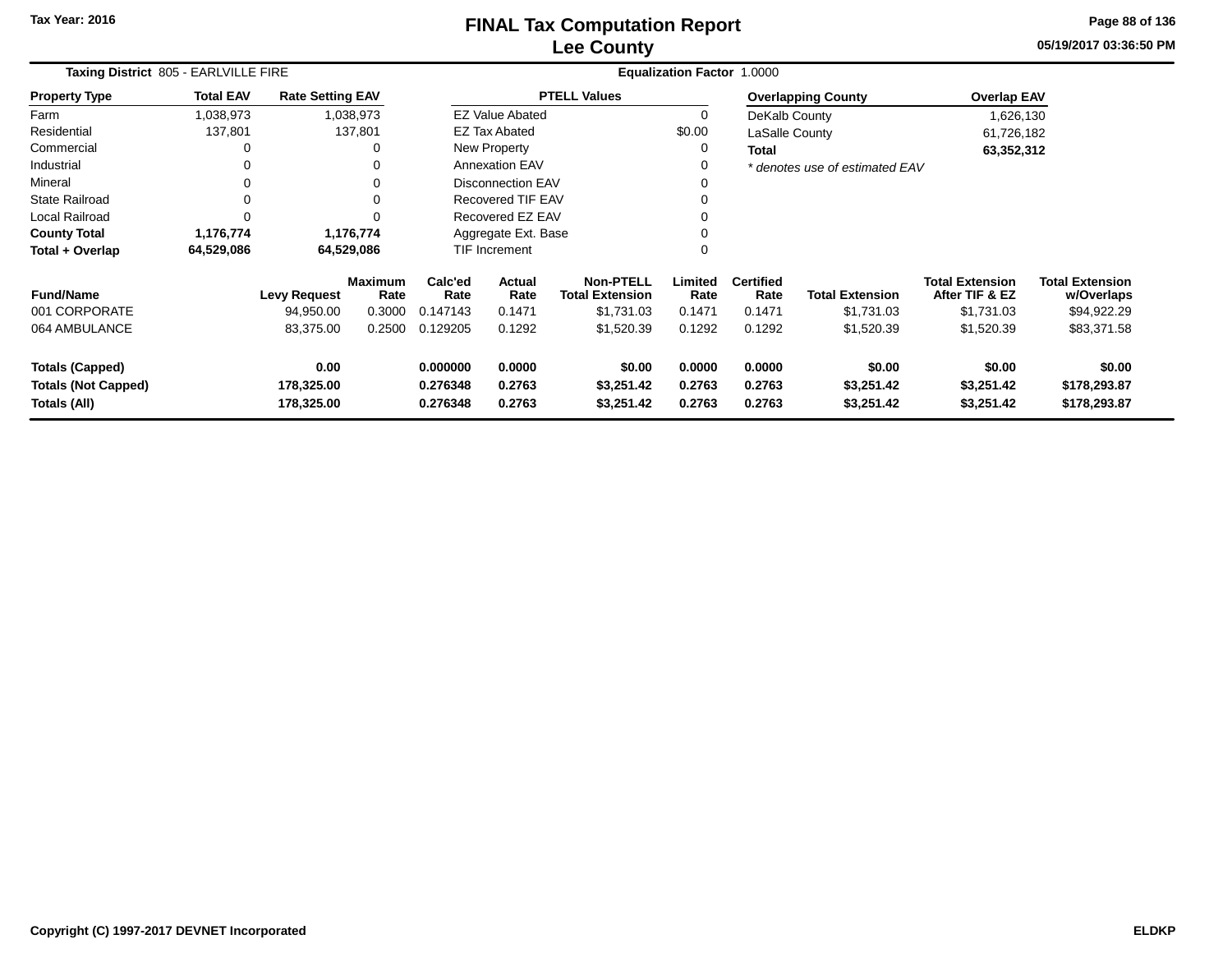#### **Lee CountyFINAL Tax Computation Report** FINAL Tax Computation Report

**05/19/2017 03:36:50 PMPage 89 of 136**

| Taxing District 806 - FRANKLIN GROVE FIRE |                  |                         |                        | Equalization Factor 1.0000 |                          |                                            |                 |                          |                                |                                          |                                      |  |
|-------------------------------------------|------------------|-------------------------|------------------------|----------------------------|--------------------------|--------------------------------------------|-----------------|--------------------------|--------------------------------|------------------------------------------|--------------------------------------|--|
| <b>Property Type</b>                      | <b>Total EAV</b> | <b>Rate Setting EAV</b> |                        |                            |                          | <b>PTELL Values</b>                        |                 |                          | <b>Overlapping County</b>      | <b>Overlap EAV</b>                       |                                      |  |
| Farm                                      | 14,398,066       | 14,398,066              |                        |                            | <b>EZ Value Abated</b>   |                                            | 0               | Ogle County              |                                | 6,637,160                                |                                      |  |
| Residential                               | 11,684,060       |                         | 11,684,060             |                            | <b>EZ Tax Abated</b>     |                                            | \$0.00          | <b>Total</b>             |                                | 6,637,160                                |                                      |  |
| Commercial                                | 2,564,942        |                         | 2,564,942              |                            | New Property             |                                            | 2,168,198       |                          | * denotes use of estimated EAV |                                          |                                      |  |
| Industrial                                | 4,467,940        |                         | 4,467,940              |                            | <b>Annexation EAV</b>    |                                            | 0               |                          |                                |                                          |                                      |  |
| Mineral                                   | 0                |                         | ∩                      |                            | <b>Disconnection EAV</b> |                                            |                 |                          |                                |                                          |                                      |  |
| <b>State Railroad</b>                     | 1,728,270        |                         | 1,728,270              |                            | Recovered TIF EAV        |                                            |                 |                          |                                |                                          |                                      |  |
| Local Railroad                            | $\Omega$         |                         |                        |                            | Recovered EZ EAV         |                                            |                 |                          |                                |                                          |                                      |  |
| <b>County Total</b>                       | 34,843,278       | 34,843,278              |                        |                            | Aggregate Ext. Base      |                                            |                 |                          |                                |                                          |                                      |  |
| Total + Overlap                           | 41,480,438       | 41,480,438              |                        |                            | <b>TIF Increment</b>     |                                            |                 |                          |                                |                                          |                                      |  |
| <b>Fund/Name</b>                          |                  | <b>Levy Request</b>     | <b>Maximum</b><br>Rate | Calc'ed<br>Rate            | <b>Actual</b><br>Rate    | <b>Non-PTELL</b><br><b>Total Extension</b> | Limited<br>Rate | <b>Certified</b><br>Rate | <b>Total Extension</b>         | <b>Total Extension</b><br>After TIF & EZ | <b>Total Extension</b><br>w/Overlaps |  |
| 001 CORPORATE                             |                  | 131,148.00              | 0.3000                 | 0.316168                   | 0.3000                   | \$104,529.83                               | 0.3000          | 0.3000                   | \$104,529.83                   | \$104,529.83                             | \$124,441.31                         |  |
| 027 AUDIT                                 |                  | 2,186.00                | 0.0050                 | 0.005270                   | 0.0050                   | \$1,742.16                                 | 0.0050          | 0.0050                   | \$1,742.16                     | \$1,742.16                               | \$2,074.02                           |  |
| 035 LIABILITY INSURANCE                   |                  | 67,500.00               | 0.0000                 | 0.162727                   | 0.1627                   | \$56,690.01                                | 0.1627          | 0.1627                   | \$56,690.01                    | \$56,690.01                              | \$67,488.67                          |  |
| 047 SOCIAL SECURITY                       |                  | 0.00                    | 0.0000                 | 0.000000                   | 0.0000                   | \$0.00                                     | 0.0000          | 0.0000                   | \$0.00                         | \$0.00                                   | \$0.00                               |  |
| 064 AMBULANCE                             |                  | 65,574.00               | 0.1500                 | 0.158084                   | 0.1500                   | \$52,264.92                                | 0.1500          | 0.1500                   | \$52,264.92                    | \$52,264.92                              | \$62,220.66                          |  |
| <b>Totals (Capped)</b>                    |                  | 0.00                    |                        | 0.000000                   | 0.0000                   | \$0.00                                     | 0.0000          | 0.0000                   | \$0.00                         | \$0.00                                   | \$0.00                               |  |
| <b>Totals (Not Capped)</b>                |                  | 266,408.00              |                        | 0.642249                   | 0.6177                   | \$215,226.92                               | 0.6177          | 0.6177                   | \$215,226.92                   | \$215,226.92                             | \$256,224.66                         |  |
| Totals (All)                              |                  | 266,408.00              |                        | 0.642249                   | 0.6177                   | \$215,226.92                               | 0.6177          | 0.6177                   | \$215,226.92                   | \$215,226.92                             | \$256,224.66                         |  |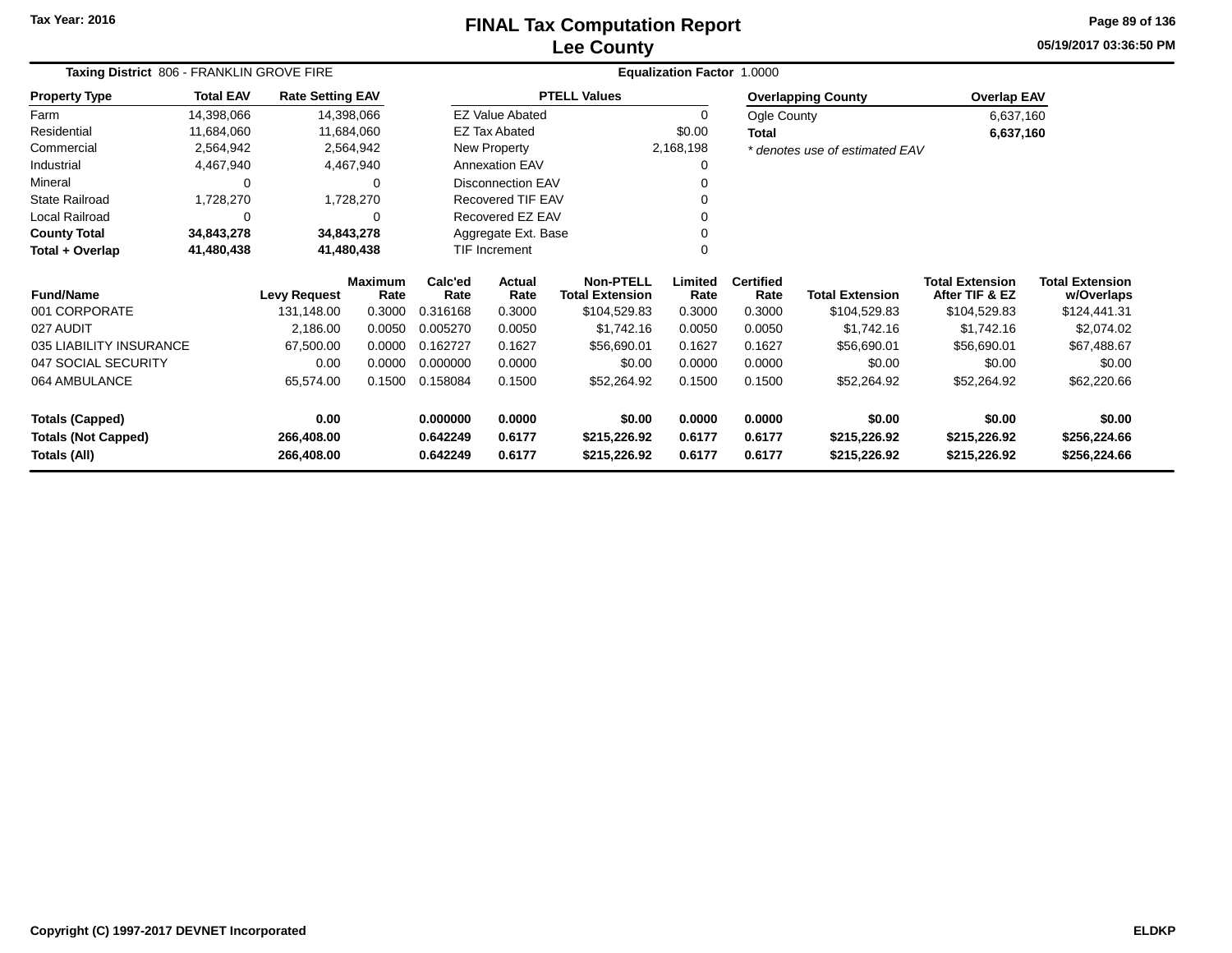## **Lee CountyFINAL Tax Computation Report**

**05/19/2017 03:36:50 PM Page 90 of 136**

|                            | Taxing District 807 - LEE FIRE |                         |                        |                          |                          | Equalization Factor 1.0000                 |                 |                          |                                |                                          |                                      |  |  |  |  |
|----------------------------|--------------------------------|-------------------------|------------------------|--------------------------|--------------------------|--------------------------------------------|-----------------|--------------------------|--------------------------------|------------------------------------------|--------------------------------------|--|--|--|--|
| <b>Property Type</b>       | <b>Total EAV</b>               | <b>Rate Setting EAV</b> |                        |                          |                          | <b>PTELL Values</b>                        |                 |                          | <b>Overlapping County</b>      | <b>Overlap EAV</b>                       |                                      |  |  |  |  |
| Farm                       | 6,718,530                      |                         | 6,718,530              |                          | <b>EZ Value Abated</b>   |                                            | $\Omega$        | DeKalb County            |                                | 9,008,142                                |                                      |  |  |  |  |
| Residential                | 5,421,847                      |                         | 5,421,847              |                          | EZ Tax Abated            |                                            | \$0.00          | <b>Total</b>             |                                | 9,008,142                                |                                      |  |  |  |  |
| Commercial                 | 219,005                        |                         | 219,005                |                          | New Property             |                                            | 135,225         |                          | * denotes use of estimated EAV |                                          |                                      |  |  |  |  |
| Industrial                 | 115,146                        |                         | 115,146                |                          | <b>Annexation EAV</b>    |                                            | 0               |                          |                                |                                          |                                      |  |  |  |  |
| Mineral                    | 1,923,888                      |                         | 1,923,888              |                          | <b>Disconnection EAV</b> |                                            | 0               |                          |                                |                                          |                                      |  |  |  |  |
| <b>State Railroad</b>      | 398,965                        |                         | 398,965                | <b>Recovered TIF EAV</b> |                          | 0                                          |                 |                          |                                |                                          |                                      |  |  |  |  |
| Local Railroad             | 0                              |                         | $\Omega$               |                          | Recovered EZ EAV         |                                            | 0               |                          |                                |                                          |                                      |  |  |  |  |
| <b>County Total</b>        | 14,797,381                     | 14,797,381              |                        |                          | Aggregate Ext. Base      |                                            | 107,619         |                          |                                |                                          |                                      |  |  |  |  |
| Total + Overlap            | 23,805,523                     |                         | 23,805,523             |                          | <b>TIF Increment</b>     |                                            | 0               |                          |                                |                                          |                                      |  |  |  |  |
| <b>Fund/Name</b>           |                                | <b>Levy Request</b>     | <b>Maximum</b><br>Rate | Calc'ed<br>Rate          | <b>Actual</b><br>Rate    | <b>Non-PTELL</b><br><b>Total Extension</b> | Limited<br>Rate | <b>Certified</b><br>Rate | <b>Total Extension</b>         | <b>Total Extension</b><br>After TIF & EZ | <b>Total Extension</b><br>w/Overlaps |  |  |  |  |
| 001 CORPORATE              |                                | 75,598.00               | 0.4000                 | 0.317565                 | 0.3176                   | \$46,996.48                                | 0.3176          | 0.3176                   | \$46,996.48                    | \$46,996.48                              | \$75,606.34                          |  |  |  |  |
| 035 LIABILITY INSURANCE    |                                | 23,576.00               | 0.0000                 | 0.099036                 | 0.0990                   | \$14,649.41                                | 0.0990          | 0.0990                   | \$14,649.41                    | \$14,649.41                              | \$23,567.47                          |  |  |  |  |
| 064 AMBULANCE              |                                | 8,363.00                | 0.4000                 | 0.035131                 | 0.0351                   | \$5,193.88                                 | 0.0351          | 0.0351                   | \$5,193.88                     | \$5,193.88                               | \$8,355.74                           |  |  |  |  |
| <b>Totals (Capped)</b>     |                                | 107,537.00              |                        | 0.451732                 | 0.4517                   | \$66,839.77                                | 0.4517          | 0.4517                   | \$66,839.77                    | \$66,839.77                              | \$107,529.55                         |  |  |  |  |
| <b>Totals (Not Capped)</b> |                                | 0.00                    |                        | 0.000000                 | 0.0000                   | \$0.00                                     | 0.0000          | 0.0000                   | \$0.00                         | \$0.00                                   | \$0.00                               |  |  |  |  |
| Totals (All)               |                                | 107,537.00              |                        | 0.451732                 | 0.4517                   | \$66,839.77                                | 0.4517          | 0.4517                   | \$66,839.77                    | \$66,839.77                              | \$107,529.55                         |  |  |  |  |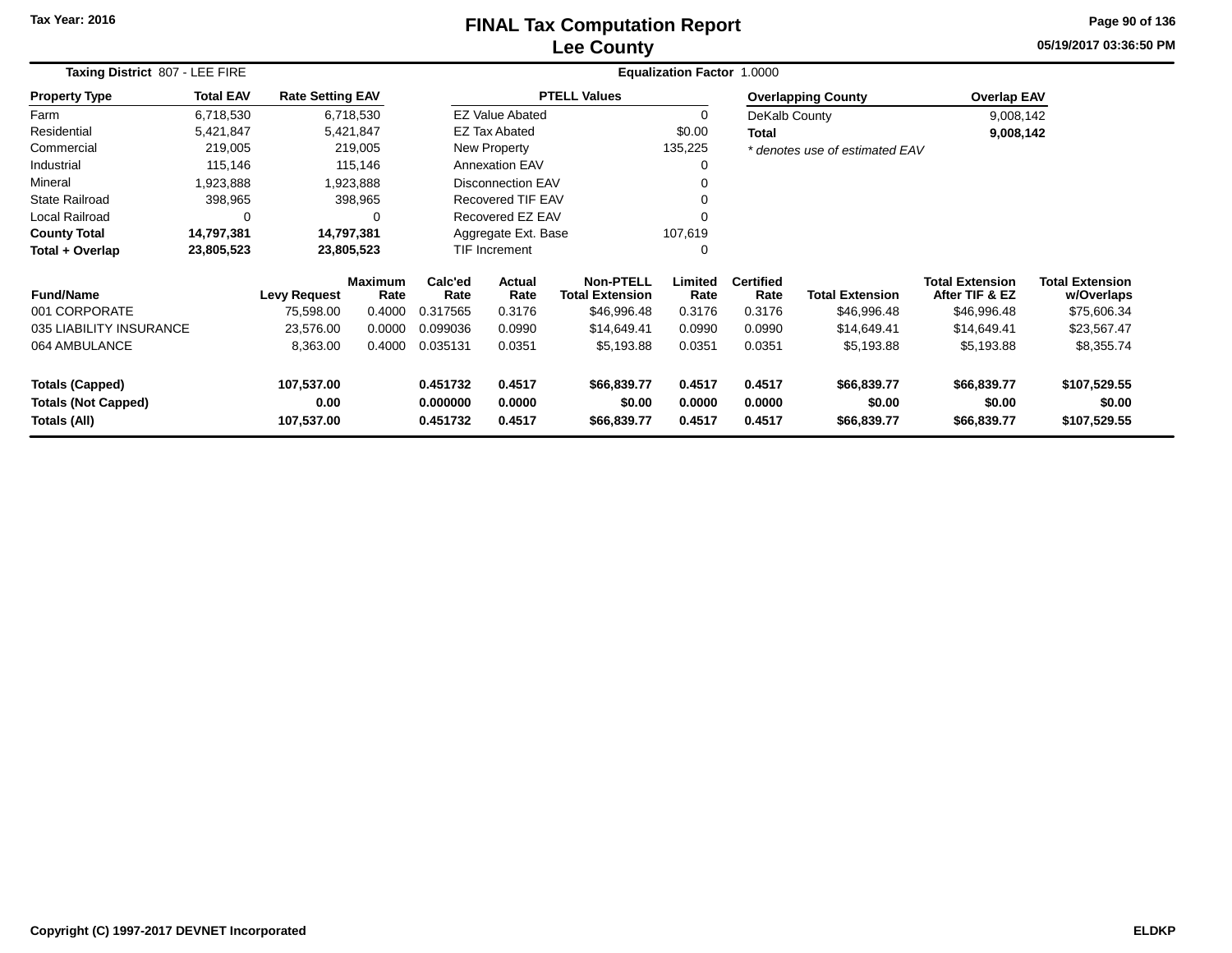#### **Lee CountyFINAL Tax Computation Report**

**05/19/2017 03:36:50 PM Page 91 of 136**

| Taxing District 808 - OHIO FIRE | Equalization Factor 1.0000 |                         |                        |                                   |                          |                                            |                 |                          |                                |                                          |                                      |
|---------------------------------|----------------------------|-------------------------|------------------------|-----------------------------------|--------------------------|--------------------------------------------|-----------------|--------------------------|--------------------------------|------------------------------------------|--------------------------------------|
| <b>Property Type</b>            | <b>Total EAV</b>           | <b>Rate Setting EAV</b> |                        |                                   |                          | <b>PTELL Values</b>                        |                 |                          | <b>Overlapping County</b>      | <b>Overlap EAV</b>                       |                                      |
| Farm                            | 6,912,451                  | 6,912,451               |                        |                                   | <b>EZ Value Abated</b>   |                                            |                 | <b>Bureau County</b>     |                                | 29,643,892                               |                                      |
| Residential                     | 2,065,575                  |                         | 2,065,575              |                                   | <b>EZ Tax Abated</b>     |                                            | \$0.00          | Total                    |                                | 29,643,892                               |                                      |
| Commercial                      | 0                          |                         | $\Omega$               |                                   | New Property             |                                            | 83,947          |                          | * denotes use of estimated EAV |                                          |                                      |
| Industrial                      | 141,740                    |                         | 141.740                |                                   | <b>Annexation EAV</b>    |                                            |                 |                          |                                |                                          |                                      |
| Mineral                         | 5,906,675                  |                         | 5,906,675              |                                   | <b>Disconnection EAV</b> |                                            |                 |                          |                                |                                          |                                      |
| <b>State Railroad</b>           |                            |                         |                        | <b>Recovered TIF EAV</b>          |                          |                                            |                 |                          |                                |                                          |                                      |
| Local Railroad                  |                            |                         |                        | Recovered EZ EAV                  |                          |                                            |                 |                          |                                |                                          |                                      |
| <b>County Total</b>             | 15,026,441                 | 15,026,441              |                        |                                   | Aggregate Ext. Base      |                                            |                 |                          |                                |                                          |                                      |
| Total + Overlap                 | 44,670,333                 |                         | 44,670,333             |                                   | <b>TIF Increment</b>     |                                            | 0               |                          |                                |                                          |                                      |
| <b>Fund/Name</b>                |                            | <b>Levy Request</b>     | <b>Maximum</b><br>Rate | Calc'ed<br>Rate                   | Actual<br>Rate           | <b>Non-PTELL</b><br><b>Total Extension</b> | Limited<br>Rate | <b>Certified</b><br>Rate | <b>Total Extension</b>         | <b>Total Extension</b><br>After TIF & EZ | <b>Total Extension</b><br>w/Overlaps |
| 001 CORPORATE                   |                            | 105,700.00              | 0.3000                 | 0.236622                          | 0.2366                   | \$35,552.56                                | 0.2366          | 0.2366                   | \$35,552.56                    | \$35,552.56                              | \$105,690.01                         |
| 064 AMBULANCE                   |                            | 25,000.00               | 0.2500                 | 0.055966                          | 0.0560                   | \$8,414.81                                 | 0.0560          | 0.0560                   | \$8,414.81                     | \$8,414.81                               | \$25,015.39                          |
| <b>Totals (Capped)</b>          |                            | 0.00                    |                        | 0.000000                          | 0.0000                   | \$0.00                                     | 0.0000          | 0.0000                   | \$0.00                         | \$0.00                                   | \$0.00                               |
| <b>Totals (Not Capped)</b>      |                            | 130,700.00              |                        | 0.292588                          | 0.2926                   | \$43,967.37                                | 0.2926          | 0.2926                   | \$43,967.37                    | \$43,967.37                              | \$130,705.40                         |
| Totals (All)                    |                            | 130,700.00              |                        | 0.292588<br>0.2926<br>\$43,967.37 |                          |                                            | 0.2926          | 0.2926                   | \$43,967.37                    | \$43,967.37                              | \$130,705.40                         |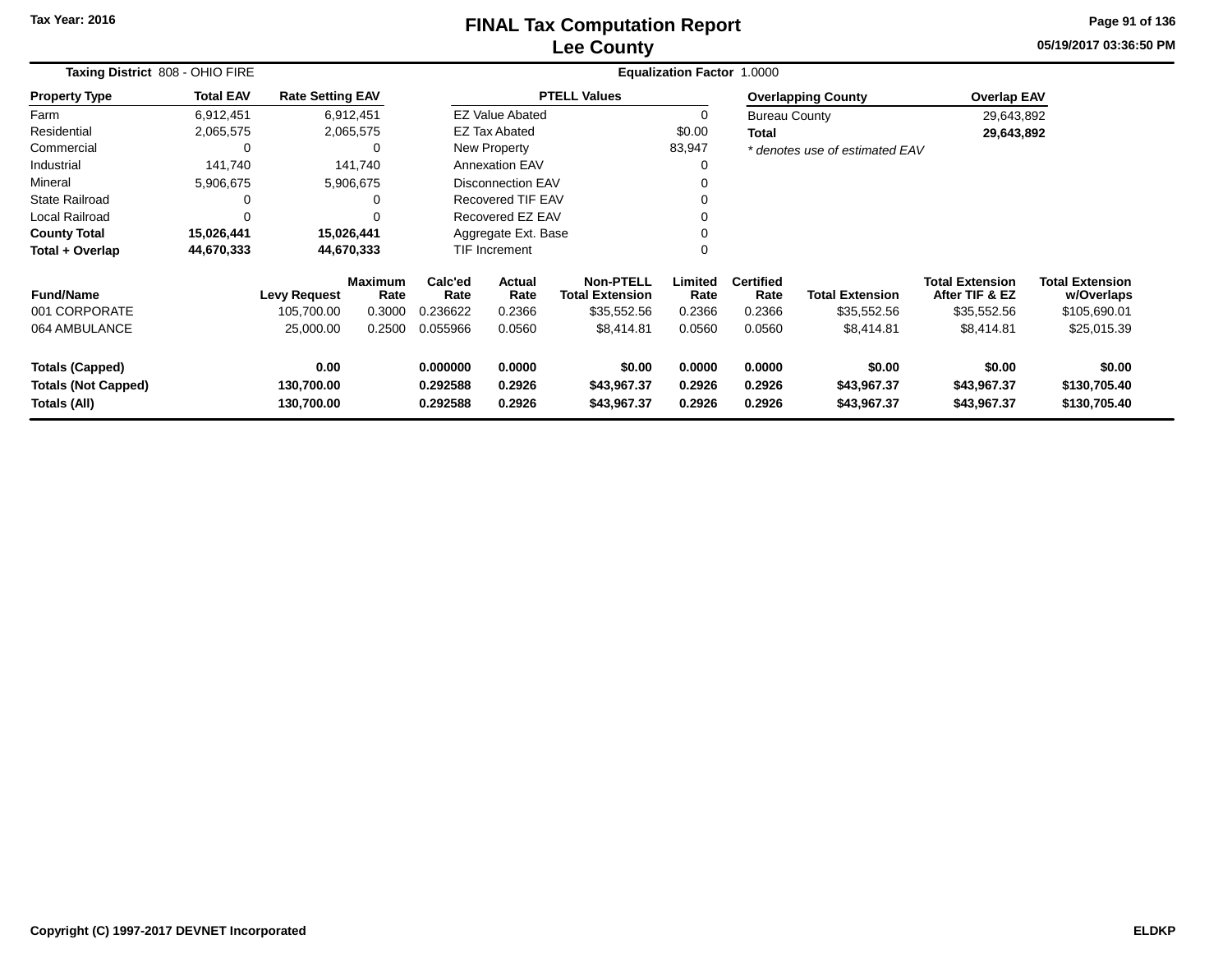#### **Lee CountyFINAL Tax Computation Report** FINAL Tax Computation Report

**05/19/2017 03:36:50 PMPage 92 of 136**

| Taxing District 809 - OGLE LEE FIRE             | <b>Equalization Factor 1.0000</b> |                         |                        |                     |                          |                                            |                 |                          |                                |                                          |                                      |
|-------------------------------------------------|-----------------------------------|-------------------------|------------------------|---------------------|--------------------------|--------------------------------------------|-----------------|--------------------------|--------------------------------|------------------------------------------|--------------------------------------|
| <b>Property Type</b>                            | <b>Total EAV</b>                  | <b>Rate Setting EAV</b> |                        |                     |                          | <b>PTELL Values</b>                        |                 |                          | <b>Overlapping County</b>      | <b>Overlap EAV</b>                       |                                      |
| Farm                                            | 14,496,385                        |                         | 14,496,385             |                     | <b>EZ Value Abated</b>   |                                            | 0               | Ogle County              |                                | 91,145,839                               |                                      |
| Residential                                     | 6,980,572                         |                         | 6,980,572              |                     | EZ Tax Abated            |                                            | \$0.00          | Total                    |                                | 91,145,839                               |                                      |
| Commercial                                      | 1,254,355                         |                         | 1,254,355              |                     | New Property             |                                            | 33,070          |                          | * denotes use of estimated EAV |                                          |                                      |
| Industrial                                      | 74,785                            |                         | 74,785                 |                     | <b>Annexation EAV</b>    |                                            | 0               |                          |                                |                                          |                                      |
| Mineral                                         | $\Omega$                          |                         | ∩                      |                     | <b>Disconnection EAV</b> |                                            |                 |                          |                                |                                          |                                      |
| <b>State Railroad</b>                           | 788,758                           |                         | 788,758                |                     | Recovered TIF EAV<br>ŋ   |                                            |                 |                          |                                |                                          |                                      |
| Local Railroad<br>$\Omega$<br>$\Omega$          |                                   |                         |                        | Recovered EZ EAV    |                          | ი                                          |                 |                          |                                |                                          |                                      |
| <b>County Total</b><br>23,594,855<br>23,594,855 |                                   |                         |                        | Aggregate Ext. Base |                          |                                            |                 |                          |                                |                                          |                                      |
| Total + Overlap<br>114,740,694<br>114,740,694   |                                   |                         |                        |                     | TIF Increment            |                                            | 0               |                          |                                |                                          |                                      |
| <b>Fund/Name</b>                                |                                   | <b>Levy Request</b>     | <b>Maximum</b><br>Rate | Calc'ed<br>Rate     | Actual<br>Rate           | <b>Non-PTELL</b><br><b>Total Extension</b> | Limited<br>Rate | <b>Certified</b><br>Rate | <b>Total Extension</b>         | <b>Total Extension</b><br>After TIF & EZ | <b>Total Extension</b><br>w/Overlaps |
| 001 CORPORATE                                   |                                   | 295,250.00              | 0.3000                 | 0.257319            | 0.2573                   | \$60,709.56                                | 0.2573          | 0.2573                   | \$60,709.56                    | \$60,709.56                              | \$295,227.81                         |
| 027 AUDIT                                       |                                   | 7,000.00                | 0.0050                 | 0.006101            | 0.0050                   | \$1,179.74                                 | 0.0050          | 0.0050                   | \$1,179.74                     | \$1,179.74                               | \$5,737.03                           |
| 035 LIABILITY INSURANCE                         |                                   | 20,000.00               | 0.0000                 | 0.017431            | 0.0174                   | \$4,105.50                                 | 0.0174          | 0.0174                   | \$4,105.50                     | \$4,105.50                               | \$19,964.88                          |
| 062 WORKMANS COMP                               |                                   | 33,000.00               | 0.0000                 | 0.028761            | 0.0288                   | \$6,795.32                                 | 0.0288          | 0.0288                   | \$6,795.32                     | \$6,795.32                               | \$33,045.32                          |
| 064 AMBULANCE                                   |                                   | 219,050.00              | 0.3000                 | 0.190909            | 0.1909                   | \$45,042.58                                | 0.1909          | 0.1909                   | \$45,042.58                    | \$45,042.58                              | \$219,039.98                         |
| <b>Totals (Capped)</b>                          |                                   | 0.00                    |                        | 0.000000            | 0.0000                   | \$0.00                                     | 0.0000          | 0.0000                   | \$0.00                         | \$0.00                                   | \$0.00                               |
| <b>Totals (Not Capped)</b>                      |                                   | 574,300.00              |                        | 0.500521            | 0.4994                   | \$117,832.70                               | 0.4994          | 0.4994                   | \$117,832.70                   | \$117,832.70                             | \$573,015.02                         |
| Totals (All)                                    |                                   | 574,300.00              |                        | 0.500521            | 0.4994                   | \$117,832.70                               | 0.4994          | 0.4994                   | \$117,832.70                   | \$117,832.70                             | \$573,015.02                         |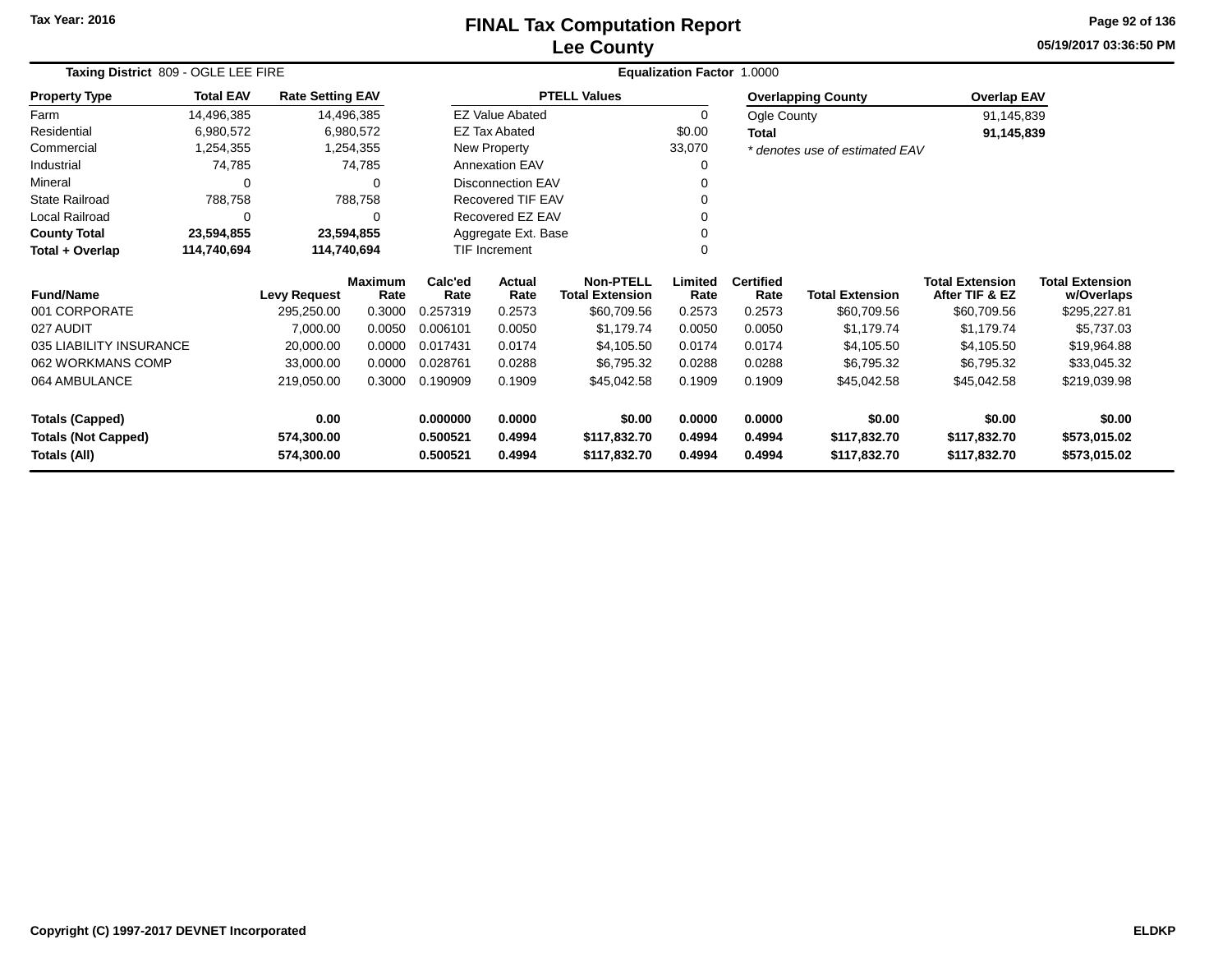## **Lee CountyFINAL Tax Computation Report**

**05/19/2017 03:36:50 PM Page 93 of 136**

| Taxing District 810 - PAW PAW FIRE                                   |                  | <b>Equalization Factor 1.0000</b> |                        |                                  |                                |                                            |                            |                            |                                        |                                          |                                        |  |
|----------------------------------------------------------------------|------------------|-----------------------------------|------------------------|----------------------------------|--------------------------------|--------------------------------------------|----------------------------|----------------------------|----------------------------------------|------------------------------------------|----------------------------------------|--|
| <b>Property Type</b>                                                 | <b>Total EAV</b> | <b>Rate Setting EAV</b>           |                        |                                  |                                | <b>PTELL Values</b>                        |                            |                            | <b>Overlapping County</b>              | <b>Overlap EAV</b>                       |                                        |  |
| Farm                                                                 | 17,516,479       |                                   | 17,506,092             |                                  | <b>EZ Value Abated</b>         |                                            | 0                          | DeKalb County              |                                        | 12,448,767                               |                                        |  |
| Residential                                                          | 14,818,328       |                                   | 12,911,465             |                                  | <b>EZ Tax Abated</b>           |                                            | \$0.00                     | Total                      |                                        | 12,448,767                               |                                        |  |
| Commercial                                                           | 1,279,494        |                                   | 1,105,697              |                                  | <b>New Property</b>            |                                            | 149,234                    |                            | * denotes use of estimated EAV         |                                          |                                        |  |
| Industrial                                                           | 4,998            |                                   | 4,998                  |                                  | <b>Annexation EAV</b>          |                                            | 0                          |                            |                                        |                                          |                                        |  |
| Mineral                                                              | 4,180,163        |                                   | 4,180,163              |                                  | <b>Disconnection EAV</b>       |                                            | 0                          |                            |                                        |                                          |                                        |  |
| State Railroad                                                       | 0                |                                   |                        |                                  | <b>Recovered TIF EAV</b>       |                                            | 0                          |                            |                                        |                                          |                                        |  |
| Local Railroad                                                       | $\Omega$         |                                   |                        |                                  | Recovered EZ EAV               |                                            | $\Omega$                   |                            |                                        |                                          |                                        |  |
| <b>County Total</b>                                                  | 37,799,462       |                                   | 35,708,415             |                                  | 145,364<br>Aggregate Ext. Base |                                            |                            |                            |                                        |                                          |                                        |  |
| Total + Overlap                                                      | 50,248,229       |                                   | 48, 157, 182           |                                  | TIF Increment                  |                                            | 2,091,047                  |                            |                                        |                                          |                                        |  |
| <b>Fund/Name</b>                                                     |                  | <b>Levy Request</b>               | <b>Maximum</b><br>Rate | Calc'ed<br>Rate                  | Actual<br>Rate                 | <b>Non-PTELL</b><br><b>Total Extension</b> | Limited<br>Rate            | <b>Certified</b><br>Rate   | <b>Total Extension</b>                 | <b>Total Extension</b><br>After TIF & EZ | <b>Total Extension</b><br>w/Overlaps   |  |
| 001 CORPORATE                                                        |                  | 136,500.00                        | 0.4000                 | 0.283447                         | 0.2834                         | \$101,197.65                               | 0.2749                     | 0.2749                     | \$103,910.72                           | \$98,162.43                              | \$132,384.09                           |  |
| 035 LIABILITY INSURANCE                                              |                  | 15,000.00                         | 0.0000                 | 0.031148                         | 0.0311                         | \$11,105.32                                | 0.0302                     | 0.0302                     | \$11,415.44                            | \$10,783.94                              | \$14,543.47                            |  |
| <b>Totals (Capped)</b><br><b>Totals (Not Capped)</b><br>Totals (All) |                  | 151,500.00<br>0.00<br>151,500.00  |                        | 0.314595<br>0.000000<br>0.314595 | 0.3145<br>0.0000<br>0.3145     | \$112,302.97<br>\$0.00<br>\$112,302.97     | 0.3051<br>0.0000<br>0.3051 | 0.3051<br>0.0000<br>0.3051 | \$115,326.16<br>\$0.00<br>\$115,326.16 | \$108,946.37<br>\$0.00<br>\$108,946.37   | \$146,927.56<br>\$0.00<br>\$146,927.56 |  |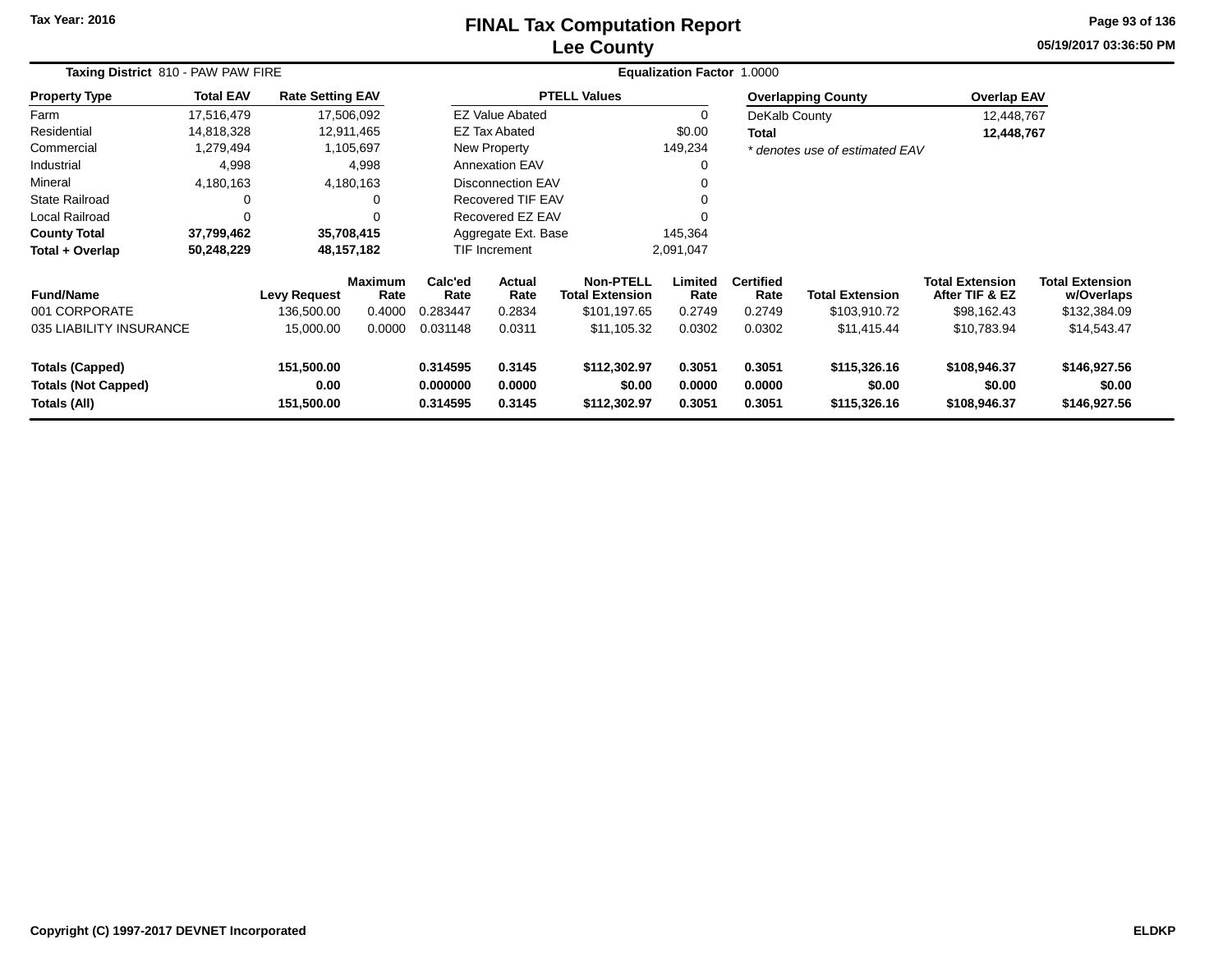#### **Lee CountyFINAL Tax Computation Report** FINAL Tax Computation Report

**05/19/2017 03:36:50 PMPage 94 of 136**

| Taxing District 811 - POLO FIRE                                        |                  |                         | Equalization Factor 1.0000 |                     |                          |                                            |                  |                          |                                |                                          |                                      |  |
|------------------------------------------------------------------------|------------------|-------------------------|----------------------------|---------------------|--------------------------|--------------------------------------------|------------------|--------------------------|--------------------------------|------------------------------------------|--------------------------------------|--|
| <b>Property Type</b>                                                   | <b>Total EAV</b> | <b>Rate Setting EAV</b> |                            |                     |                          | <b>PTELL Values</b>                        |                  |                          | <b>Overlapping County</b>      | <b>Overlap EAV</b>                       |                                      |  |
| Farm                                                                   | 296,229          |                         | 296,229                    |                     | <b>EZ Value Abated</b>   |                                            | 0                | Carroll County           |                                | 490,472                                  |                                      |  |
| Residential                                                            | 0                |                         | 0                          |                     | <b>EZ Tax Abated</b>     |                                            | \$0.00           | Ogle County              |                                | 76,123,349                               |                                      |  |
| Commercial                                                             | 13,891           |                         | 13,891                     |                     | New Property             |                                            | 0                |                          | <b>Whiteside County</b>        | 467,862                                  |                                      |  |
| Industrial                                                             | 0                |                         | 0                          |                     | <b>Annexation EAV</b>    |                                            | 0                | <b>Total</b>             |                                | 77,081,683                               |                                      |  |
| Mineral                                                                | 0                |                         | 0                          |                     | <b>Disconnection EAV</b> |                                            |                  |                          | * denotes use of estimated EAV |                                          |                                      |  |
| <b>State Railroad</b>                                                  | $\Omega$         |                         |                            |                     | <b>Recovered TIF EAV</b> |                                            |                  |                          |                                |                                          |                                      |  |
| <b>Local Railroad</b>                                                  | $\Omega$         |                         |                            |                     | Recovered EZ EAV         |                                            |                  |                          |                                |                                          |                                      |  |
| <b>County Total</b>                                                    | 310,120          |                         | 310,120                    | Aggregate Ext. Base |                          |                                            | $\Omega$         |                          |                                |                                          |                                      |  |
| Total + Overlap                                                        | 77,391,803       |                         | 77,391,803                 |                     | <b>TIF Increment</b>     |                                            |                  |                          |                                |                                          |                                      |  |
| <b>Fund/Name</b>                                                       |                  | <b>Levy Request</b>     | <b>Maximum</b><br>Rate     | Calc'ed<br>Rate     | <b>Actual</b><br>Rate    | <b>Non-PTELL</b><br><b>Total Extension</b> | Limited<br>Rate  | <b>Certified</b><br>Rate | <b>Total Extension</b>         | <b>Total Extension</b><br>After TIF & EZ | <b>Total Extension</b><br>w/Overlaps |  |
| 001 CORPORATE                                                          |                  | 228,000.00              | 0.4000                     | 0.294605            | 0.2946                   | \$913.61                                   | 0.2946           | 0.2946                   | \$913.61                       | \$913.61                                 | \$227,996.25                         |  |
| 035 LIABILITY INSURANCE                                                |                  | 84,000.00               | 0.0000                     | 0.108539            | 0.1085                   | \$336.48                                   | 0.1085           | 0.1085                   | \$336.48                       | \$336.48                                 | \$83,970.11                          |  |
| 064 AMBULANCE                                                          |                  | 309,000.00              | 0.4000                     | 0.399267            | 0.3993                   | \$1,238.31                                 | 0.3993           | 0.3993                   | \$1,238.31                     | \$1,238.31                               | \$309,025.47                         |  |
| <b>Totals (Capped)</b>                                                 |                  | 0.00                    |                            | 0.000000            | 0.0000                   | \$0.00                                     | 0.0000           | 0.0000                   | \$0.00                         | \$0.00                                   | \$0.00                               |  |
| <b>Totals (Not Capped)</b><br>621,000.00<br>Totals (All)<br>621,000.00 |                  |                         | 0.802411<br>0.802411       | 0.8024<br>0.8024    | \$2,488.40<br>\$2,488.40 | 0.8024<br>0.8024                           | 0.8024<br>0.8024 | \$2,488.40<br>\$2,488.40 | \$2,488.40<br>\$2,488.40       | \$620,991.83<br>\$620,991.83             |                                      |  |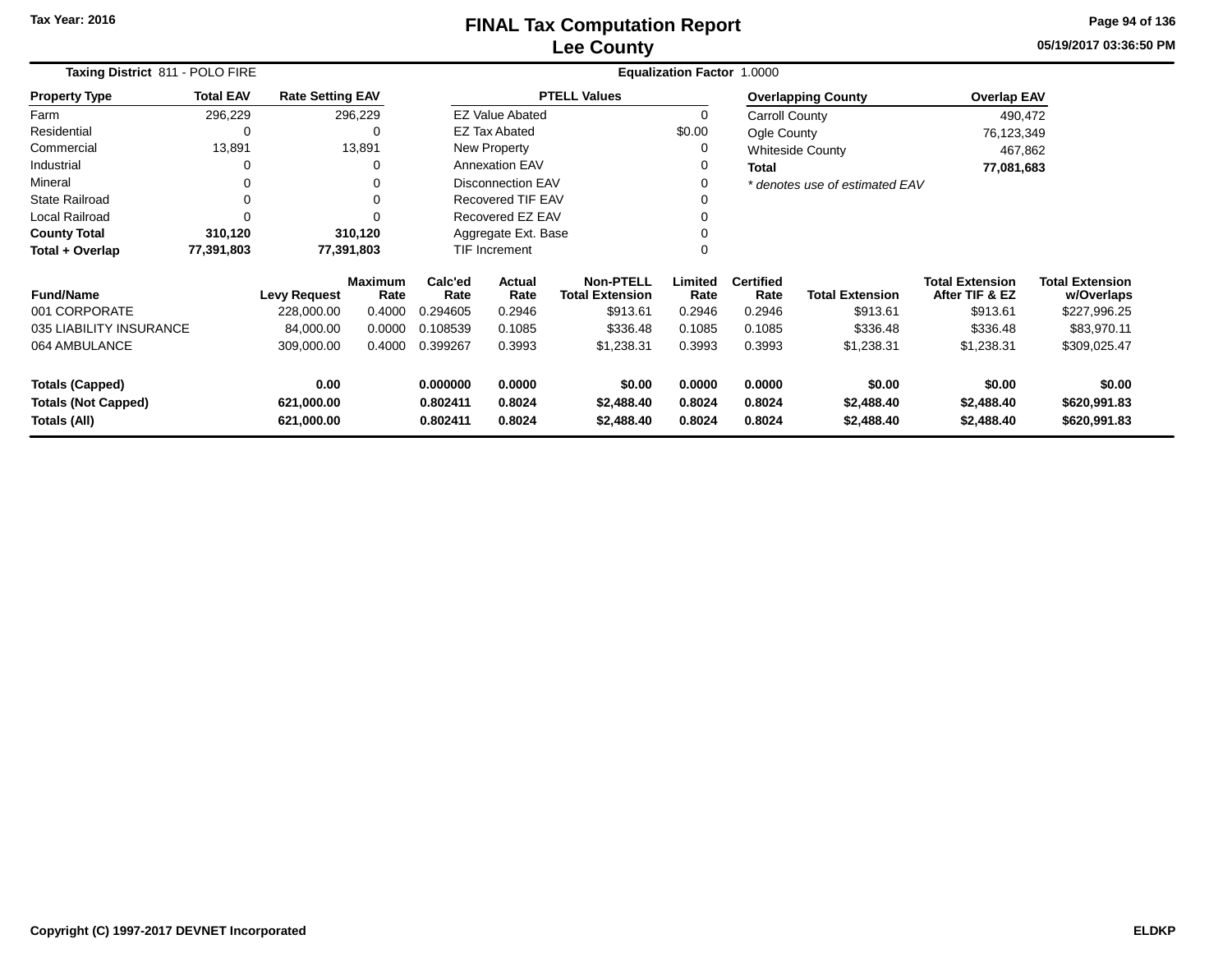### **Lee CountyFINAL Tax Computation Report**

**05/19/2017 03:36:50 PM Page 95 of 136**

| Taxing District 812 - ROCK FALLS FIRE                                |                  |                                   |                                  |                                  |                                 |                                                           | <b>Equalization Factor 1.0000</b> |                                    |                                       |                                                         |                                                      |
|----------------------------------------------------------------------|------------------|-----------------------------------|----------------------------------|----------------------------------|---------------------------------|-----------------------------------------------------------|-----------------------------------|------------------------------------|---------------------------------------|---------------------------------------------------------|------------------------------------------------------|
| <b>Property Type</b>                                                 | <b>Total EAV</b> | <b>Rate Setting EAV</b>           |                                  |                                  |                                 | <b>PTELL Values</b>                                       |                                   |                                    | <b>Overlapping County</b>             | <b>Overlap EAV</b>                                      |                                                      |
| Farm                                                                 | 2,411,045        |                                   | 2,411,045                        |                                  | <b>EZ Value Abated</b>          |                                                           | 0                                 |                                    | <b>Whiteside County</b>               | 59,398,142                                              |                                                      |
| Residential                                                          | 4,318,662        | 4,318,662                         |                                  |                                  | <b>EZ Tax Abated</b>            |                                                           | \$0.00<br>Total                   |                                    | 59,398,142                            |                                                         |                                                      |
| Commercial                                                           | 599,714          |                                   | 599,714                          |                                  | New Property                    |                                                           | 5,728,895                         |                                    | * denotes use of estimated EAV        |                                                         |                                                      |
| Industrial                                                           | 17,307,787       | 17,307,787                        |                                  |                                  | <b>Annexation EAV</b>           |                                                           | 0                                 |                                    |                                       |                                                         |                                                      |
| Mineral                                                              | $\Omega$         |                                   | 0                                |                                  | <b>Disconnection EAV</b>        |                                                           | 0                                 |                                    |                                       |                                                         |                                                      |
| <b>State Railroad</b>                                                | 3,499,727        | 3,499,727                         |                                  |                                  | <b>Recovered TIF EAV</b>        |                                                           |                                   |                                    |                                       |                                                         |                                                      |
| Local Railroad                                                       | 0                |                                   | 0                                |                                  | Recovered EZ EAV                |                                                           | 0                                 |                                    |                                       |                                                         |                                                      |
| <b>County Total</b>                                                  | 28,136,935       | 28,136,935                        |                                  |                                  | Aggregate Ext. Base             |                                                           | 0                                 |                                    |                                       |                                                         |                                                      |
| Total + Overlap                                                      | 87,535,077       | 87,535,077                        |                                  |                                  | <b>TIF Increment</b>            |                                                           | 0                                 |                                    |                                       |                                                         |                                                      |
| <b>Fund/Name</b><br>001 CORPORATE                                    |                  | <b>Levy Request</b><br>263,956.00 | <b>Maximum</b><br>Rate<br>0.3000 | Calc'ed<br>Rate<br>0.301543      | <b>Actual</b><br>Rate<br>0.3000 | <b>Non-PTELL</b><br><b>Total Extension</b><br>\$84,410.81 | Limited<br>Rate<br>0.3000         | <b>Certified</b><br>Rate<br>0.3000 | <b>Total Extension</b><br>\$84,410.81 | <b>Total Extension</b><br>After TIF & EZ<br>\$84,410.81 | <b>Total Extension</b><br>w/Overlaps<br>\$262,605.23 |
| <b>Totals (Capped)</b><br><b>Totals (Not Capped)</b><br>Totals (All) |                  | 0.00<br>263,956.00<br>263,956.00  |                                  | 0.000000<br>0.301543<br>0.301543 | 0.0000<br>0.3000<br>0.3000      | \$0.00<br>\$84,410.81<br>\$84,410.81                      | 0.0000<br>0.3000<br>0.3000        | 0.0000<br>0.3000<br>0.3000         | \$0.00<br>\$84,410.81<br>\$84,410.81  | \$0.00<br>\$84,410.81<br>\$84,410.81                    | \$0.00<br>\$262,605.23<br>\$262,605.23               |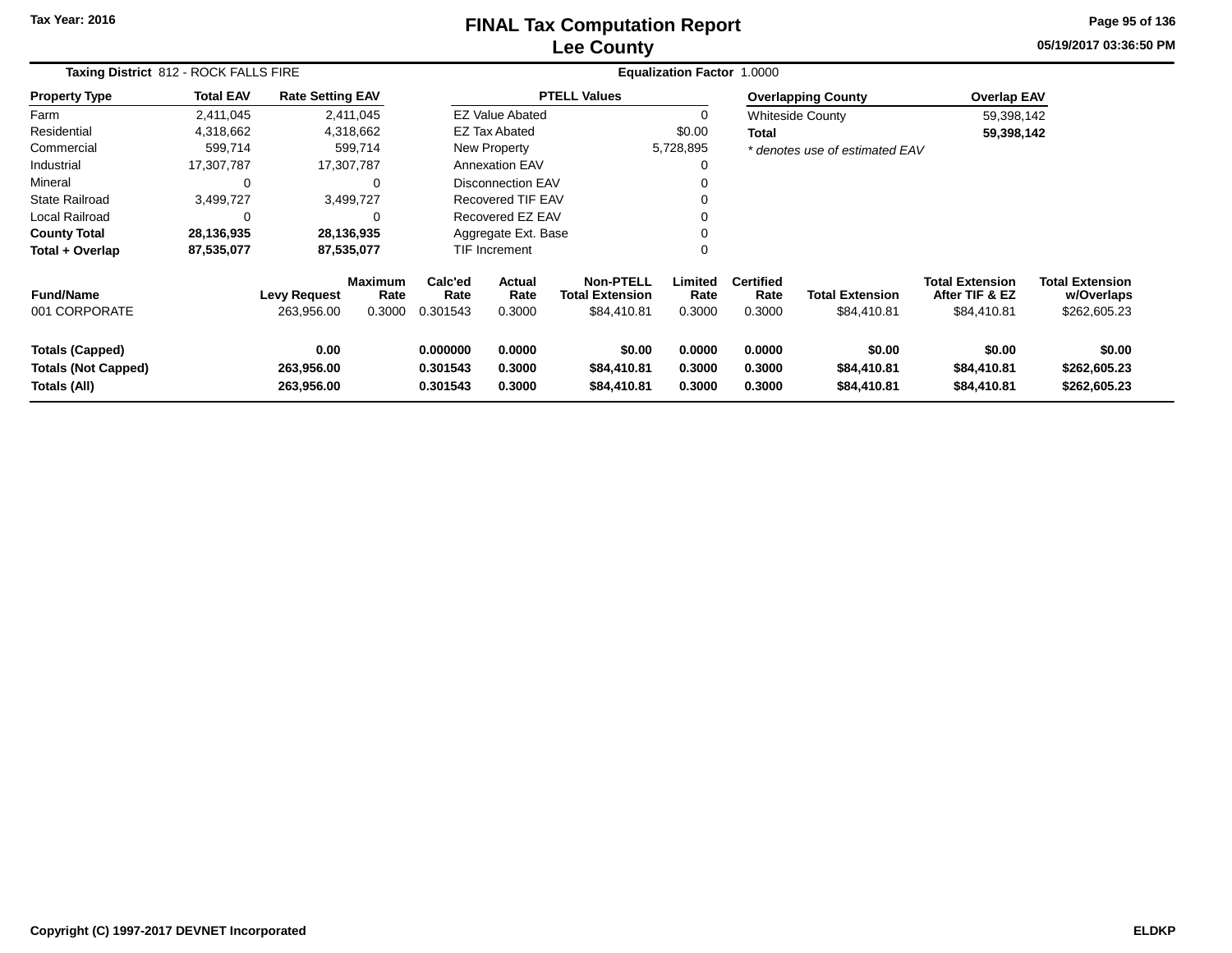### **Lee CountyFINAL Tax Computation Report**

**05/19/2017 03:36:50 PM Page 96 of 136**

|                                                                      | Taxing District 813 - STERLING FIRE |                                   |                                  |                                  |                            |                                                           | <b>Equalization Factor 1.0000</b> |                                    |                                       |                                                         |                                                      |
|----------------------------------------------------------------------|-------------------------------------|-----------------------------------|----------------------------------|----------------------------------|----------------------------|-----------------------------------------------------------|-----------------------------------|------------------------------------|---------------------------------------|---------------------------------------------------------|------------------------------------------------------|
| <b>Property Type</b>                                                 | <b>Total EAV</b>                    | <b>Rate Setting EAV</b>           |                                  |                                  |                            | <b>PTELL Values</b>                                       |                                   |                                    | <b>Overlapping County</b>             | <b>Overlap EAV</b>                                      |                                                      |
| Farm                                                                 | 3,121,254                           |                                   | 3,121,254                        |                                  | EZ Value Abated            |                                                           | $\mathbf 0$                       |                                    | <b>Whiteside County</b>               | 121,840,277                                             |                                                      |
| Residential                                                          | 14, 111, 212                        |                                   | 14, 111, 212                     |                                  | <b>EZ Tax Abated</b>       |                                                           | \$0.00                            | Total                              |                                       | 121,840,277                                             |                                                      |
| Commercial                                                           | 216,077                             |                                   | 216,077                          |                                  | New Property               |                                                           | 50,129                            |                                    | * denotes use of estimated EAV        |                                                         |                                                      |
| Industrial                                                           |                                     |                                   |                                  |                                  | <b>Annexation EAV</b>      |                                                           |                                   |                                    |                                       |                                                         |                                                      |
| Mineral                                                              |                                     |                                   |                                  |                                  | <b>Disconnection EAV</b>   |                                                           |                                   |                                    |                                       |                                                         |                                                      |
| State Railroad                                                       |                                     |                                   |                                  |                                  | <b>Recovered TIF EAV</b>   |                                                           |                                   |                                    |                                       |                                                         |                                                      |
| Local Railroad                                                       |                                     |                                   |                                  |                                  | Recovered EZ EAV           |                                                           |                                   |                                    |                                       |                                                         |                                                      |
| <b>County Total</b>                                                  | 17,448,543                          |                                   | 17,448,543                       |                                  | Aggregate Ext. Base        |                                                           |                                   |                                    |                                       |                                                         |                                                      |
| Total + Overlap                                                      | 139,288,820                         |                                   | 139,288,820                      |                                  | TIF Increment              |                                                           | $\Omega$                          |                                    |                                       |                                                         |                                                      |
| <b>Fund/Name</b><br>001 CORPORATE                                    |                                     | <b>Levy Request</b><br>404,301.00 | <b>Maximum</b><br>Rate<br>0.3000 | Calc'ed<br>Rate<br>0.290261      | Actual<br>Rate<br>0.2903   | <b>Non-PTELL</b><br><b>Total Extension</b><br>\$50,653.12 | Limited<br>Rate<br>0.2903         | <b>Certified</b><br>Rate<br>0.2903 | <b>Total Extension</b><br>\$50,653.12 | <b>Total Extension</b><br>After TIF & EZ<br>\$50,653.12 | <b>Total Extension</b><br>w/Overlaps<br>\$404,355.44 |
| <b>Totals (Capped)</b><br><b>Totals (Not Capped)</b><br>Totals (All) |                                     | 0.00<br>404,301.00<br>404,301.00  |                                  | 0.000000<br>0.290261<br>0.290261 | 0.0000<br>0.2903<br>0.2903 | \$0.00<br>\$50,653.12<br>\$50,653.12                      | 0.0000<br>0.2903<br>0.2903        | 0.0000<br>0.2903<br>0.2903         | \$0.00<br>\$50,653.12<br>\$50,653.12  | \$0.00<br>\$50,653.12<br>\$50,653.12                    | \$0.00<br>\$404,355.44<br>\$404,355.44               |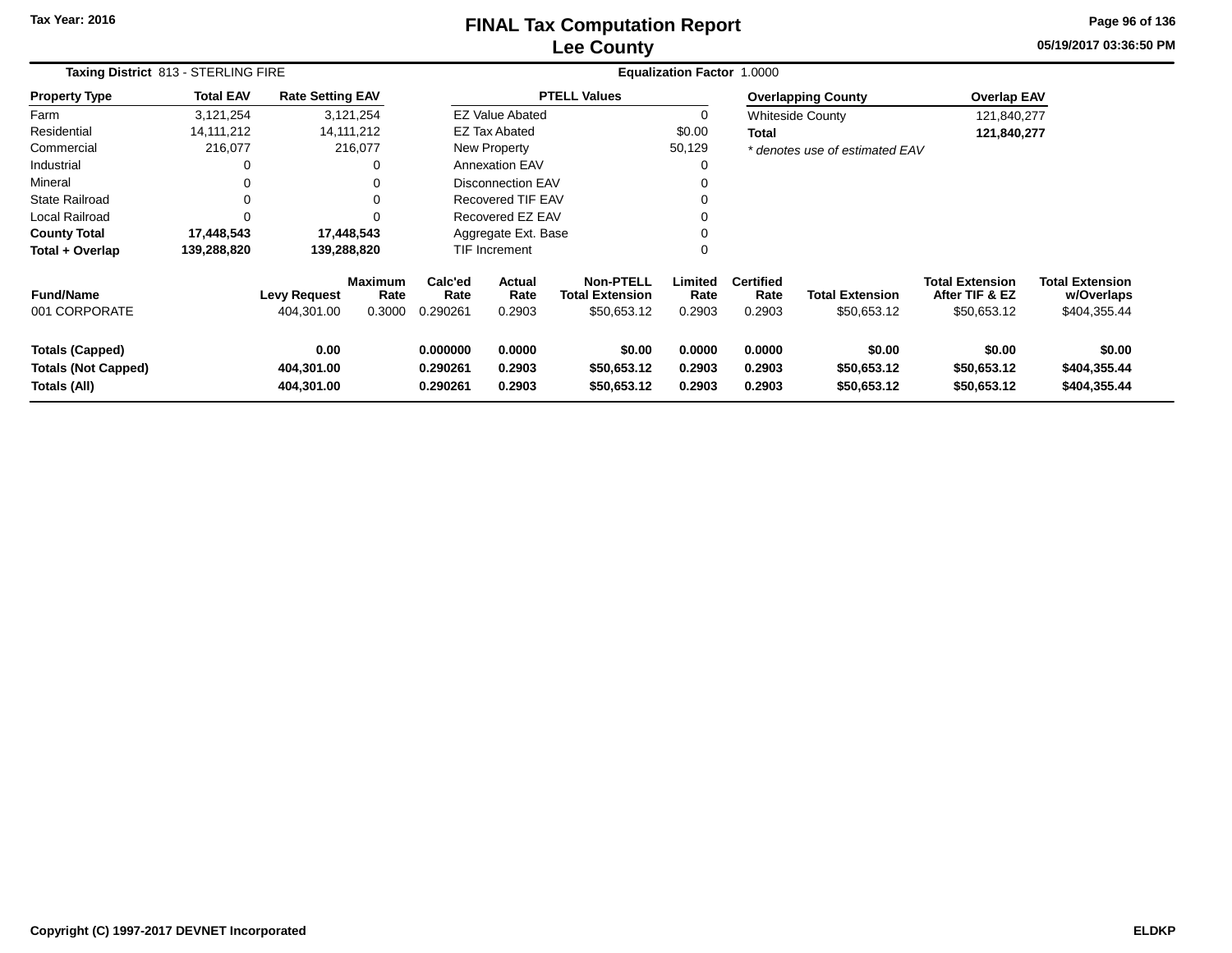## **Lee CountyFINAL Tax Computation Report** FINAL Tax Computation Report

**05/19/2017 03:36:50 PM Page 97 of 136**

| Taxing District 814 - SUBLETTE FIRE                                  |                  |                                  |                        |                                                                |                          |                                            | <b>Equalization Factor 1.0000</b> |                            |                                        |                                          |                                        |  |
|----------------------------------------------------------------------|------------------|----------------------------------|------------------------|----------------------------------------------------------------|--------------------------|--------------------------------------------|-----------------------------------|----------------------------|----------------------------------------|------------------------------------------|----------------------------------------|--|
| <b>Property Type</b>                                                 | <b>Total EAV</b> | <b>Rate Setting EAV</b>          |                        |                                                                |                          | <b>PTELL Values</b>                        |                                   |                            |                                        |                                          |                                        |  |
| Farm                                                                 | 21,686,967       |                                  | 21,686,967             |                                                                | <b>EZ Value Abated</b>   |                                            |                                   |                            |                                        |                                          |                                        |  |
| Residential                                                          | 22,967,816       |                                  | 22,967,816             |                                                                | EZ Tax Abated            |                                            | \$0.00                            |                            |                                        |                                          |                                        |  |
| Commercial                                                           | 4,275,483        |                                  | 4,275,483              |                                                                | New Property             |                                            | 377,862                           |                            |                                        |                                          |                                        |  |
| Industrial                                                           | 19,040           |                                  | 19,040                 |                                                                | <b>Annexation EAV</b>    |                                            |                                   |                            |                                        |                                          |                                        |  |
| Mineral                                                              | 10,752,188       |                                  | 10,752,188             |                                                                | <b>Disconnection EAV</b> |                                            |                                   |                            |                                        |                                          |                                        |  |
| <b>State Railroad</b>                                                | 7,283            |                                  | 7,283                  |                                                                | <b>Recovered TIF EAV</b> |                                            |                                   |                            |                                        |                                          |                                        |  |
| Local Railroad                                                       | 8,090            |                                  | 8,090                  |                                                                | Recovered EZ EAV         |                                            |                                   |                            |                                        |                                          |                                        |  |
| <b>County Total</b>                                                  | 59,716,867       |                                  | 59,716,867             |                                                                | Aggregate Ext. Base      |                                            | 137,958                           |                            |                                        |                                          |                                        |  |
| Total + Overlap                                                      | 59,716,867       |                                  | 59,716,867             |                                                                | TIF Increment            |                                            | $\Omega$                          |                            |                                        |                                          |                                        |  |
| <b>Fund/Name</b>                                                     |                  | <b>Levy Request</b>              | <b>Maximum</b><br>Rate | Calc'ed<br>Rate                                                | Actual<br>Rate           | <b>Non-PTELL</b><br><b>Total Extension</b> | Limited<br>Rate                   | <b>Certified</b><br>Rate   | <b>Total Extension</b>                 | <b>Total Extension</b><br>After TIF & EZ | <b>Total Extension</b><br>w/Overlaps   |  |
| 001 CORPORATE                                                        |                  | 70,800.00                        | 0.4000                 | 0.118560                                                       | 0.1186                   | \$70,824.20                                | 0.1165                            | 0.1165                     | \$69,570.15                            | \$69,570.15                              | \$69,570.15                            |  |
| 064 AMBULANCE                                                        |                  | 71,500.00                        | 0.4000                 | 0.119732                                                       | 0.1197                   | \$71,481.09                                | 0.1176                            | 0.1176                     | \$70,227.04                            | \$70,227.04                              | \$70,227.04                            |  |
| <b>Totals (Capped)</b><br><b>Totals (Not Capped)</b><br>Totals (All) |                  | 142,300.00<br>0.00<br>142,300.00 |                        | 0.238292<br>0.2383<br>0.0000<br>0.000000<br>0.2383<br>0.238292 |                          | \$142,305.29<br>\$0.00<br>\$142,305.29     | 0.2341<br>0.0000<br>0.2341        | 0.2341<br>0.0000<br>0.2341 | \$139,797.19<br>\$0.00<br>\$139,797.19 | \$139,797.19<br>\$0.00<br>\$139,797.19   | \$139,797.19<br>\$0.00<br>\$139,797.19 |  |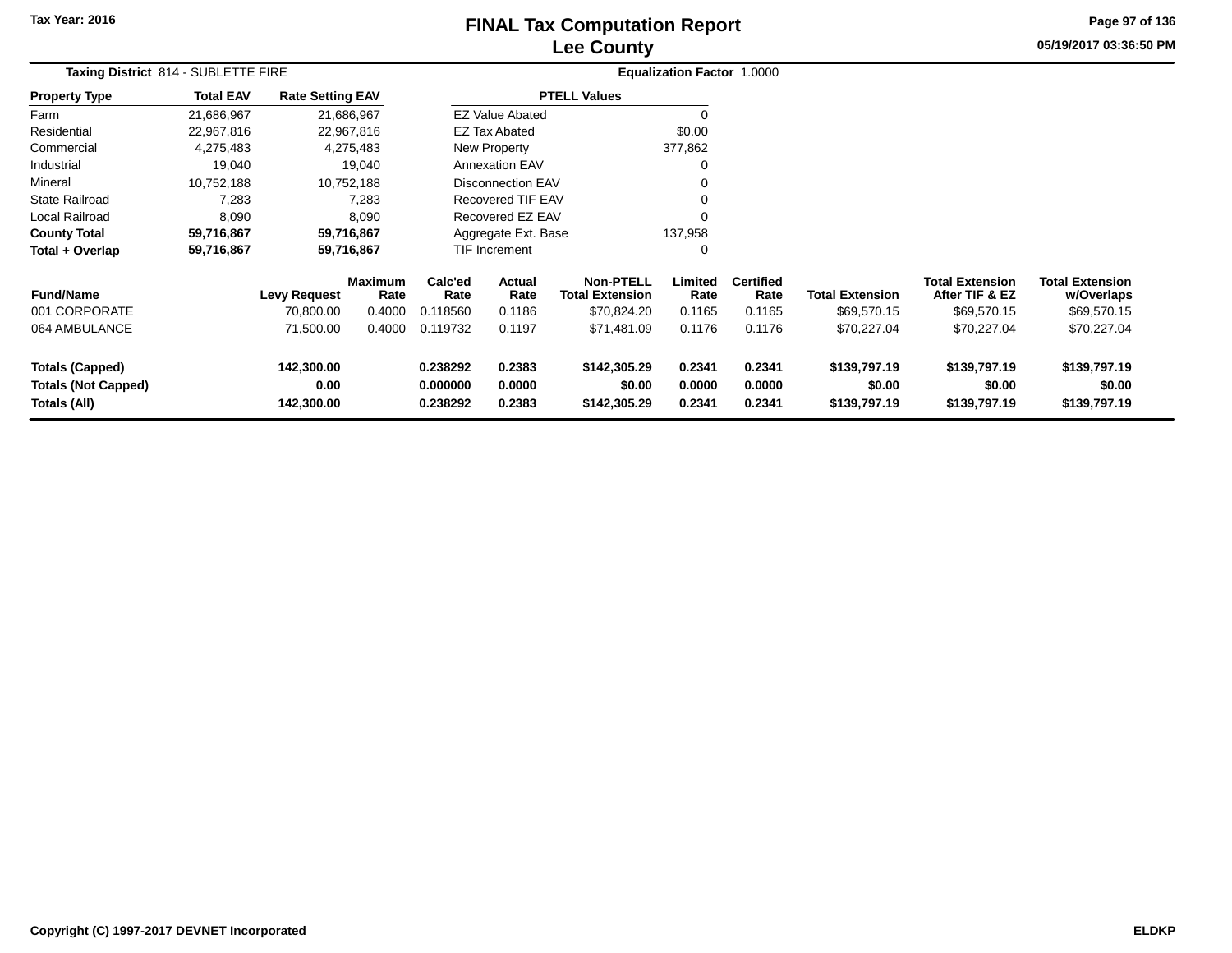# **Lee CountyFINAL Tax Computation Report**

**05/19/2017 03:36:50 PM Page 98 of 136**

| Taxing District 815 - WEST BROOKLYN FIRE                             |                  |                                  |                        |                                                                |                          |                                            | Equalization Factor 1.0000 |                            |                                        |                                          |                                        |  |
|----------------------------------------------------------------------|------------------|----------------------------------|------------------------|----------------------------------------------------------------|--------------------------|--------------------------------------------|----------------------------|----------------------------|----------------------------------------|------------------------------------------|----------------------------------------|--|
| <b>Property Type</b>                                                 | <b>Total EAV</b> | <b>Rate Setting EAV</b>          |                        |                                                                |                          | <b>PTELL Values</b>                        |                            |                            |                                        |                                          |                                        |  |
| Farm                                                                 | 15,139,210       | 15,139,210                       |                        |                                                                | <b>EZ Value Abated</b>   |                                            | -0                         |                            |                                        |                                          |                                        |  |
| Residential                                                          | 3,703,383        |                                  | 3,703,383              |                                                                | <b>EZ Tax Abated</b>     |                                            | \$0.00                     |                            |                                        |                                          |                                        |  |
| Commercial                                                           | 731,349          |                                  | 731,349                |                                                                | New Property             |                                            | 66,113                     |                            |                                        |                                          |                                        |  |
| Industrial                                                           | 127,988          |                                  | 127,988                |                                                                | <b>Annexation EAV</b>    |                                            | 0                          |                            |                                        |                                          |                                        |  |
| Mineral                                                              | 4,860,348        |                                  | 4,860,348              |                                                                | <b>Disconnection EAV</b> |                                            | 0                          |                            |                                        |                                          |                                        |  |
| State Railroad                                                       | 0                |                                  | 0                      |                                                                | <b>Recovered TIF EAV</b> |                                            | 0                          |                            |                                        |                                          |                                        |  |
| Local Railroad                                                       | $\Omega$         |                                  | $\Omega$               |                                                                | Recovered EZ EAV         |                                            | $\Omega$                   |                            |                                        |                                          |                                        |  |
| <b>County Total</b>                                                  | 24,562,278       | 24,562,278                       |                        |                                                                | Aggregate Ext. Base      |                                            | 108,961                    |                            |                                        |                                          |                                        |  |
| Total + Overlap                                                      | 24,562,278       | 24,562,278                       |                        |                                                                | <b>TIF Increment</b>     |                                            | 0                          |                            |                                        |                                          |                                        |  |
| <b>Fund/Name</b>                                                     |                  | <b>Levy Request</b>              | <b>Maximum</b><br>Rate | Calc'ed<br>Rate                                                | <b>Actual</b><br>Rate    | <b>Non-PTELL</b><br><b>Total Extension</b> | Limited<br>Rate            | <b>Certified</b><br>Rate   | <b>Total Extension</b>                 | <b>Total Extension</b><br>After TIF & EZ | <b>Total Extension</b><br>w/Overlaps   |  |
| 001 CORPORATE                                                        |                  | 62,865.00                        | 0.4000                 | 0.255941                                                       | 0.2559                   | \$62,854.87                                | 0.2463                     | 0.2463                     | \$60,496.89                            | \$60,496.89                              | \$60,496.89                            |  |
| 064 AMBULANCE                                                        |                  | 51,435.00                        | 0.4000                 | 0.209407                                                       | 0.2094                   | \$51,433.41                                | 0.2016                     | 0.2016                     | \$49,517.55                            | \$49,517.55                              | \$49,517.55                            |  |
| <b>Totals (Capped)</b><br><b>Totals (Not Capped)</b><br>Totals (All) |                  | 114,300.00<br>0.00<br>114,300.00 |                        | 0.465348<br>0.4653<br>0.000000<br>0.0000<br>0.465348<br>0.4653 |                          | \$114,288.28<br>\$0.00<br>\$114,288.28     | 0.4479<br>0.0000<br>0.4479 | 0.4479<br>0.0000<br>0.4479 | \$110,014.44<br>\$0.00<br>\$110,014.44 | \$110,014.44<br>\$0.00<br>\$110,014.44   | \$110,014.44<br>\$0.00<br>\$110,014.44 |  |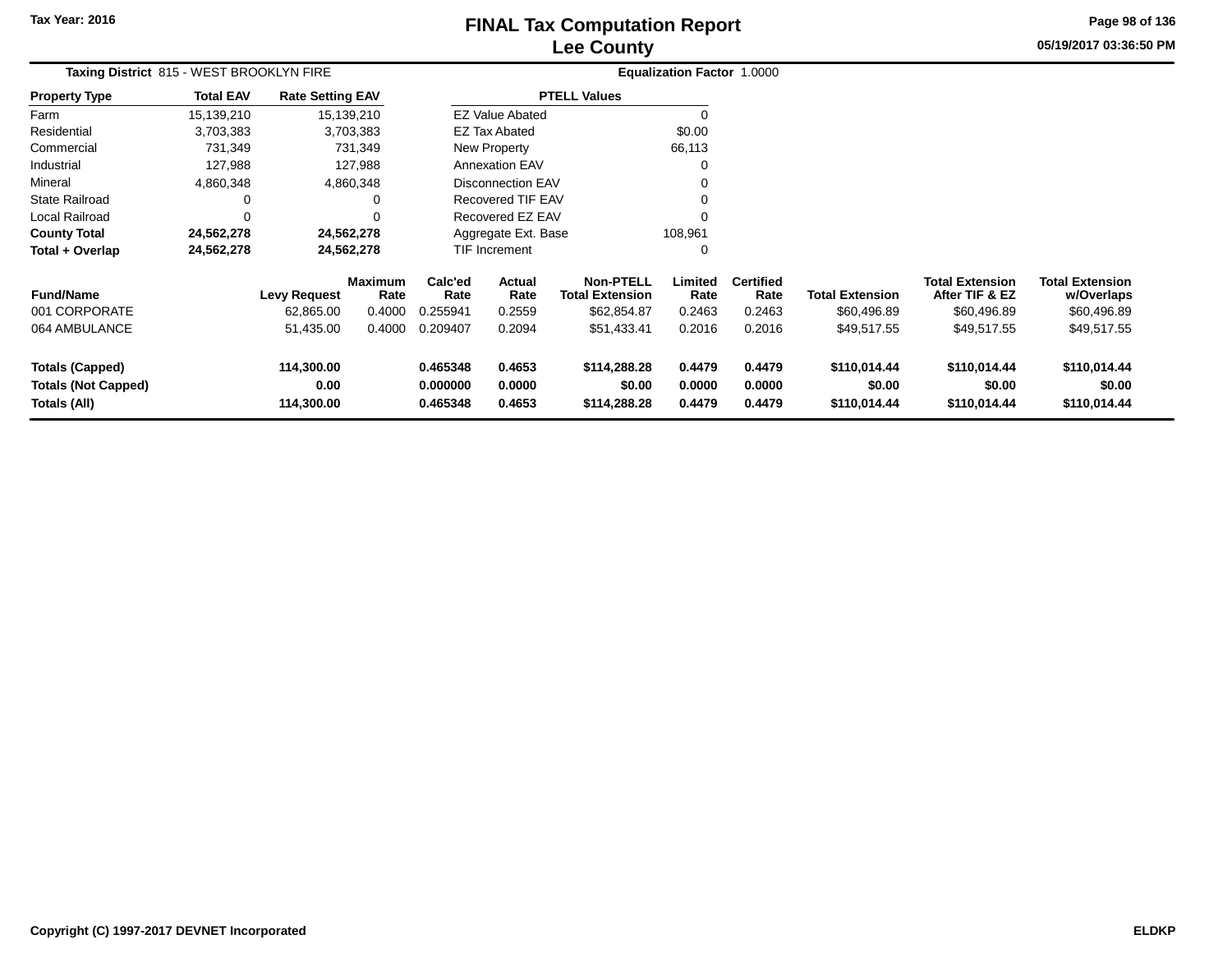# **Lee CountyFINAL Tax Computation Report** FINAL Tax Computation Report

**05/19/2017 03:36:50 PM Page 99 of 136**

|                                                                      | Taxing District 816 - DIXON FIRE-CITY |                                  |                        |                                                                |                          |                                            | Equalization Factor 1.0000 |                            |                                        |                                          |                                        |
|----------------------------------------------------------------------|---------------------------------------|----------------------------------|------------------------|----------------------------------------------------------------|--------------------------|--------------------------------------------|----------------------------|----------------------------|----------------------------------------|------------------------------------------|----------------------------------------|
| <b>Property Type</b>                                                 | <b>Total EAV</b>                      | <b>Rate Setting EAV</b>          |                        |                                                                |                          | <b>PTELL Values</b>                        |                            |                            |                                        |                                          |                                        |
| Farm                                                                 | 32,087                                |                                  | 32,060                 |                                                                | <b>EZ Value Abated</b>   |                                            | $\Omega$                   |                            |                                        |                                          |                                        |
| Residential                                                          | 69,315,034                            |                                  | 68,444,257             |                                                                | EZ Tax Abated            |                                            | \$0.00                     |                            |                                        |                                          |                                        |
| Commercial                                                           | 18,634,503                            |                                  | 15,982,194             |                                                                | New Property             |                                            | 146,190                    |                            |                                        |                                          |                                        |
| Industrial                                                           | 1,920,874                             |                                  | 1,920,874              |                                                                | <b>Annexation EAV</b>    |                                            | 91,910                     |                            |                                        |                                          |                                        |
| Mineral                                                              | 0                                     |                                  | 0                      |                                                                | <b>Disconnection EAV</b> |                                            | 0                          |                            |                                        |                                          |                                        |
| <b>State Railroad</b>                                                | 0                                     |                                  | 0                      |                                                                | <b>Recovered TIF EAV</b> |                                            |                            |                            |                                        |                                          |                                        |
| Local Railroad                                                       | 0                                     |                                  | $\Omega$               |                                                                | Recovered EZ EAV         |                                            | O                          |                            |                                        |                                          |                                        |
| <b>County Total</b>                                                  | 89,902,498                            |                                  | 86,379,385             |                                                                | Aggregate Ext. Base      |                                            | 483,596                    |                            |                                        |                                          |                                        |
| Total + Overlap                                                      | 89,902,498                            |                                  | 86,379,385             |                                                                | <b>TIF Increment</b>     | 3,523,113                                  |                            |                            |                                        |                                          |                                        |
| <b>Fund/Name</b>                                                     |                                       | <b>Levy Request</b>              | <b>Maximum</b><br>Rate | Calc'ed<br>Rate                                                | Actual<br>Rate           | <b>Non-PTELL</b><br><b>Total Extension</b> | Limited<br>Rate            | <b>Certified</b><br>Rate   | <b>Total Extension</b>                 | <b>Total Extension</b><br>After TIF & EZ | <b>Total Extension</b><br>w/Overlaps   |
| 012 FIRE PROTECTION                                                  |                                       | 0.00                             | 0.6000                 | 0.000000                                                       | 0.0000                   | \$0.00                                     | 0.0000                     | 0.0000                     | \$0.00                                 | \$0.00                                   | \$0.00                                 |
| 013 FIRE PENSION                                                     |                                       | 535,000.00                       | 0.0000                 | 0.619361                                                       | \$535,033.91<br>0.6194   |                                            | 0.5653                     | 0.5653                     | \$508,218.82                           | \$488,302.66                             | \$488,302.66                           |
| <b>Totals (Capped)</b><br><b>Totals (Not Capped)</b><br>Totals (All) |                                       | 535,000.00<br>0.00<br>535,000.00 |                        | 0.619361<br>0.6194<br>0.000000<br>0.0000<br>0.6194<br>0.619361 |                          | \$535,033.91<br>\$0.00<br>\$535,033.91     | 0.5653<br>0.0000<br>0.5653 | 0.5653<br>0.0000<br>0.5653 | \$508,218.82<br>\$0.00<br>\$508,218.82 | \$488,302.66<br>\$0.00<br>\$488,302.66   | \$488,302.66<br>\$0.00<br>\$488,302.66 |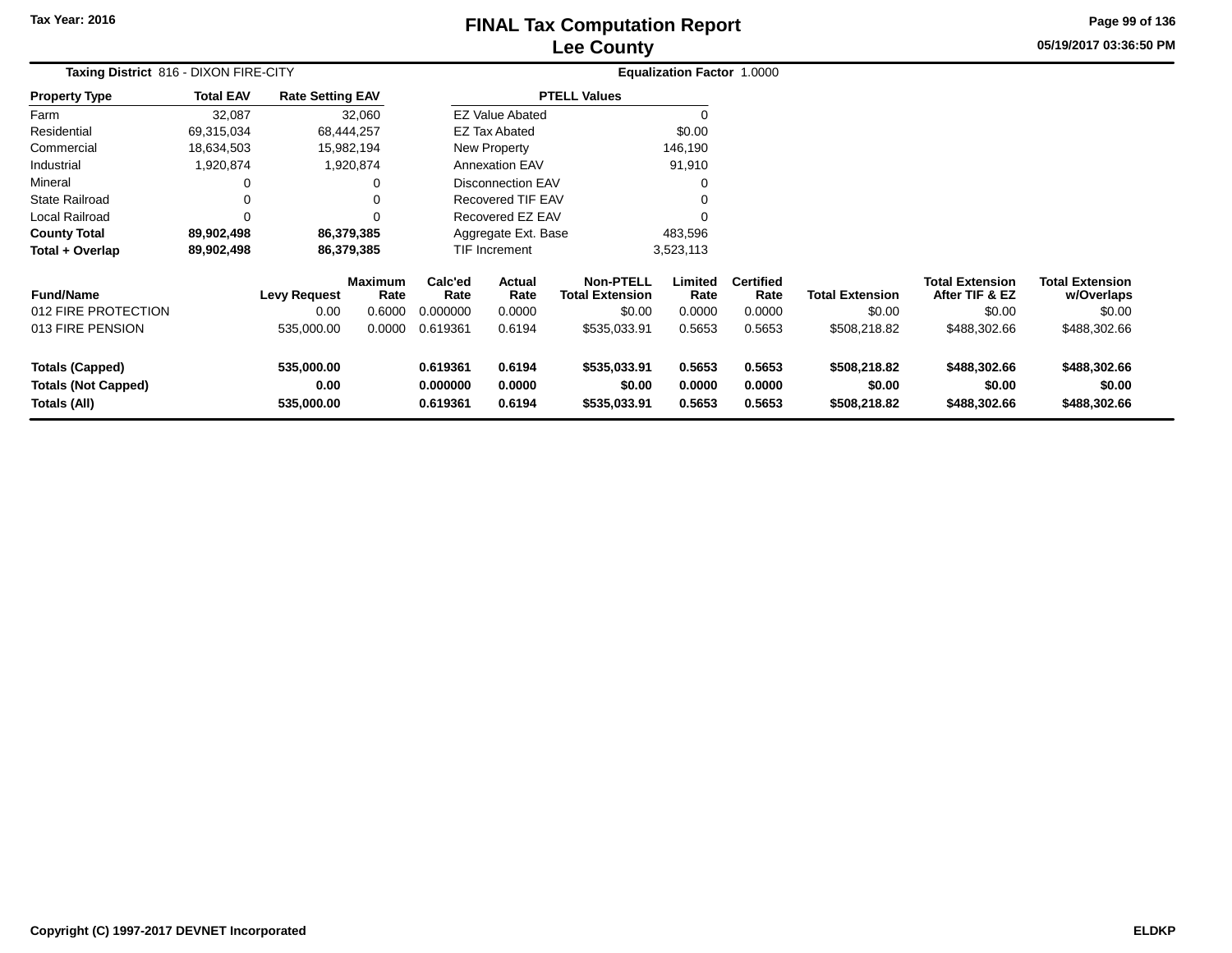# **Lee CountyFINAL Tax Computation Report**

**05/19/2017 03:36:50 PM Page 100 of 136**

| Taxing District 817 - WALNUT FIRE PROTECTION DISTRICT |                  |                          |                        |                      |                        |                                            | Equalization Factor 1.0000 |                          |                                |                                          |                                      |
|-------------------------------------------------------|------------------|--------------------------|------------------------|----------------------|------------------------|--------------------------------------------|----------------------------|--------------------------|--------------------------------|------------------------------------------|--------------------------------------|
| <b>Property Type</b>                                  | <b>Total EAV</b> | <b>Rate Setting EAV</b>  |                        |                      |                        | <b>PTELL Values</b>                        |                            |                          | <b>Overlapping County</b>      | <b>Overlap EAV</b>                       |                                      |
| Farm                                                  | 6,913,426        |                          | 6,913,426              |                      | <b>EZ Value Abated</b> |                                            | 0                          | <b>Bureau County</b>     |                                | 32,019,101                               |                                      |
| Residential                                           | 738,816          |                          | 738,816                |                      | <b>EZ Tax Abated</b>   |                                            | \$0.00                     |                          | <b>Whiteside County</b>        | 3,245,646                                |                                      |
| Commercial                                            | 0                |                          | 0                      |                      | New Property           |                                            | 86,193                     | Total                    |                                | 35,264,747                               |                                      |
| Industrial                                            | 761              |                          | 761                    |                      | <b>Annexation EAV</b>  |                                            | 0                          |                          | * denotes use of estimated EAV |                                          |                                      |
| Mineral                                               | 0                |                          | 0                      |                      | Disconnection EAV      |                                            | 0                          |                          |                                |                                          |                                      |
| <b>State Railroad</b>                                 | 0                |                          |                        |                      | Recovered TIF EAV      |                                            | 0                          |                          |                                |                                          |                                      |
| Local Railroad                                        | $\Omega$         |                          |                        |                      | Recovered EZ EAV       |                                            | 0                          |                          |                                |                                          |                                      |
| <b>County Total</b>                                   | 7,653,003        |                          | 7,653,003              |                      | Aggregate Ext. Base    |                                            | 0                          |                          |                                |                                          |                                      |
| Total + Overlap                                       | 42,917,750       |                          | 42,917,750             |                      | TIF Increment          |                                            | 0                          |                          |                                |                                          |                                      |
| <b>Fund/Name</b>                                      |                  | <b>Levy Request</b>      | <b>Maximum</b><br>Rate | Calc'ed<br>Rate      | Actual<br>Rate         | <b>Non-PTELL</b><br><b>Total Extension</b> | Limited<br>Rate            | <b>Certified</b><br>Rate | <b>Total Extension</b>         | <b>Total Extension</b><br>After TIF & EZ | <b>Total Extension</b><br>w/Overlaps |
| 001 CORPORATE                                         |                  | 133,536.00               | 0.4000                 | 0.311144             | 0.3111                 | \$23,808.49                                | 0.3111                     | 0.3111                   | \$23,808.49                    | \$23,808.49                              | \$133,517.12                         |
| 035 LIABILITY INSURANCE                               |                  | 0.00                     | 0.0000                 | 0.000000             | 0.0000                 | \$0.00                                     | 0.0000                     | 0.0000                   | \$0.00                         | \$0.00                                   | \$0.00                               |
| 064 AMBULANCE                                         |                  | 45,124.00                | 0.3000                 | 0.105141             | 0.1051                 | \$8,043.31                                 | 0.1051                     | 0.1051                   | \$8,043.31                     | \$8,043.31                               | \$45,106.56                          |
| <b>Totals (Capped)</b>                                |                  | 0.00                     |                        | 0.000000             | 0.0000                 | \$0.00                                     | 0.0000                     | 0.0000                   | \$0.00                         | \$0.00                                   | \$0.00                               |
| <b>Totals (Not Capped)</b><br>Totals (All)            |                  | 178,660.00<br>178,660.00 |                        | 0.416285<br>0.416285 | 0.4162<br>0.4162       | \$31,851.80<br>\$31,851.80                 | 0.4162<br>0.4162           | 0.4162<br>0.4162         | \$31,851.80<br>\$31,851.80     | \$31,851.80<br>\$31,851.80               | \$178,623.68<br>\$178,623.68         |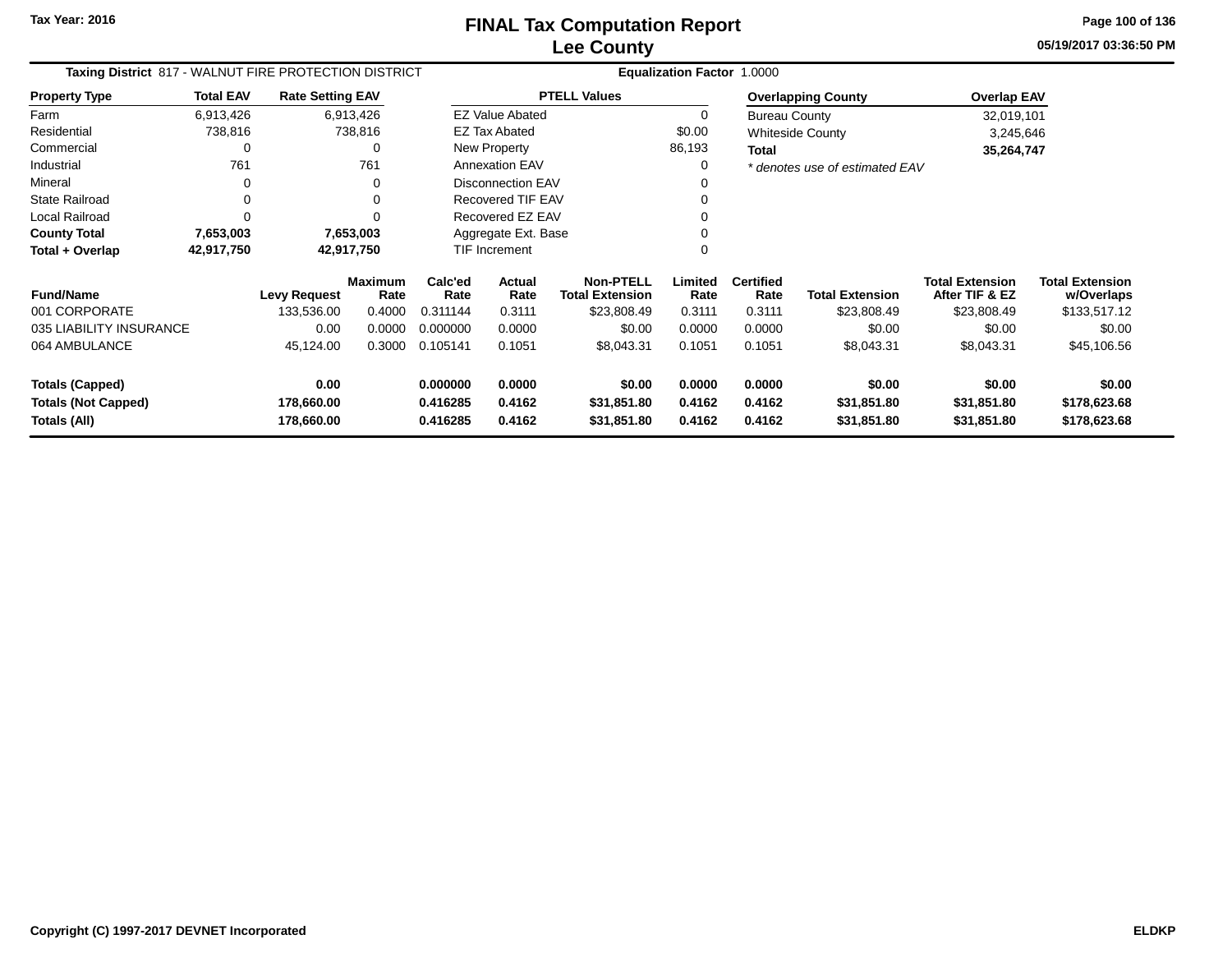## **Lee CountyFINAL Tax Computation Report**

**05/19/2017 03:36:50 PMPage 101 of 136**

|                            | Taxing District 821 - NACHUSA-FRANKLIN GROVE MTD<br><b>Rate Setting EAV</b> |              |                 |                                             |                          |                                            | <b>Equalization Factor 1.0000</b> |                          |                        |                                          |                                      |
|----------------------------|-----------------------------------------------------------------------------|--------------|-----------------|---------------------------------------------|--------------------------|--------------------------------------------|-----------------------------------|--------------------------|------------------------|------------------------------------------|--------------------------------------|
| <b>Property Type</b>       | <b>Total EAV</b>                                                            |              |                 |                                             |                          | <b>PTELL Values</b>                        |                                   |                          |                        |                                          |                                      |
| Farm                       | 17,183,859                                                                  |              | 17,183,859      |                                             | <b>EZ Value Abated</b>   |                                            | $\Omega$                          |                          |                        |                                          |                                      |
| Residential                | 13,397,767                                                                  |              | 13,397,767      |                                             | EZ Tax Abated            |                                            | \$0.00                            |                          |                        |                                          |                                      |
| Commercial                 | 3,242,427                                                                   |              | 3,242,427       |                                             | New Property             |                                            | 618,603                           |                          |                        |                                          |                                      |
| Industrial                 | 429,142                                                                     |              | 429,142         |                                             | <b>Annexation EAV</b>    |                                            | 0                                 |                          |                        |                                          |                                      |
| Mineral                    |                                                                             |              | 0               |                                             | <b>Disconnection EAV</b> |                                            |                                   |                          |                        |                                          |                                      |
| <b>State Railroad</b>      | 1,734,701                                                                   |              | 1,734,701       |                                             | Recovered TIF EAV        |                                            |                                   |                          |                        |                                          |                                      |
| <b>Local Railroad</b>      | 1,630                                                                       |              | 1,630           |                                             | Recovered EZ EAV         |                                            | $\Omega$                          |                          |                        |                                          |                                      |
| <b>County Total</b>        | 35,989,526                                                                  |              | 35,989,526      |                                             | Aggregate Ext. Base      |                                            | 11,919                            |                          |                        |                                          |                                      |
| Total + Overlap            | 35,989,526                                                                  |              | 35,989,526      |                                             | TIF Increment            |                                            | 0                                 |                          |                        |                                          |                                      |
| <b>Fund/Name</b>           |                                                                             | Levy Request | Maximum<br>Rate | Calc'ed<br>Rate                             | <b>Actual</b><br>Rate    | <b>Non-PTELL</b><br><b>Total Extension</b> | Limited<br>Rate                   | <b>Certified</b><br>Rate | <b>Total Extension</b> | <b>Total Extension</b><br>After TIF & EZ | <b>Total Extension</b><br>w/Overlaps |
| <b>147 CORPORATE</b>       |                                                                             | 11,916.00    | 0.0000          | 0.033110                                    | 0.0331                   | \$11,912.53                                | 0.0331                            | 0.0331                   | \$11,912.53            | \$11,912.53                              | \$11,912.53                          |
| Totals (Capped)            |                                                                             | 11,916.00    |                 | 0.033110                                    | 0.0331                   | \$11,912.53                                | 0.0331                            | 0.0331                   | \$11,912.53            | \$11,912.53                              | \$11,912.53                          |
| <b>Totals (Not Capped)</b> |                                                                             | 0.00         |                 | 0.000000                                    | 0.0000                   | \$0.00                                     | 0.0000                            | 0.0000                   | \$0.00                 | \$0.00                                   | \$0.00                               |
| Totals (All)               |                                                                             | 11,916.00    |                 | 0.033110<br>0.0331<br>\$11,912.53<br>0.0331 |                          |                                            |                                   | 0.0331                   | \$11,912.53            | \$11,912.53                              | \$11,912.53                          |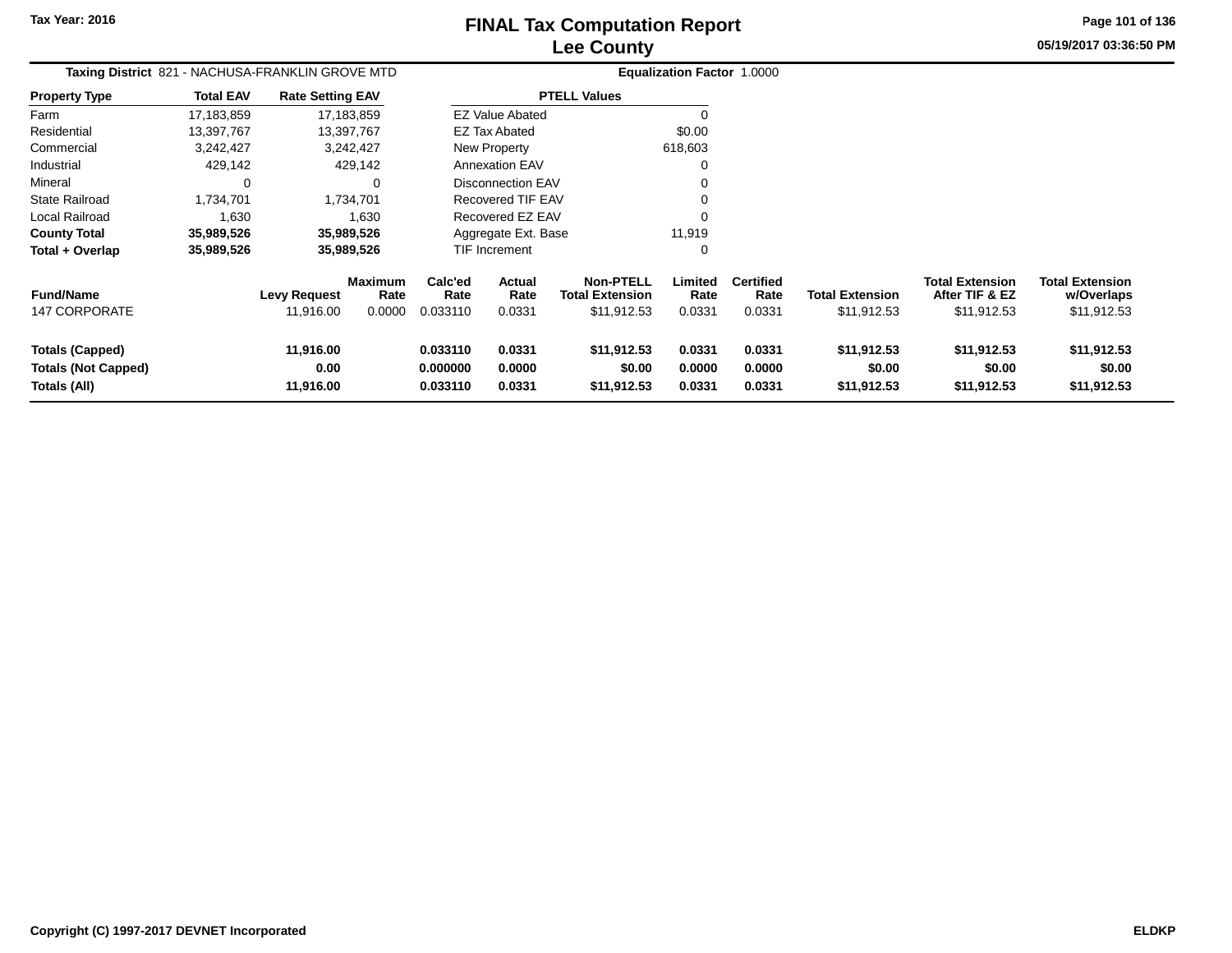# **Lee CountyFINAL Tax Computation Report**

**05/19/2017 03:36:50 PM Page 102 of 136**

| Taxing District 822 - ASHTON-BRADFORD MTD                            |                  |                                  |                                  |                                  |                                 |                                                           | Equalization Factor 1.0000 |                                    |                                       |                                                         |                                                     |
|----------------------------------------------------------------------|------------------|----------------------------------|----------------------------------|----------------------------------|---------------------------------|-----------------------------------------------------------|----------------------------|------------------------------------|---------------------------------------|---------------------------------------------------------|-----------------------------------------------------|
| <b>Property Type</b>                                                 | <b>Total EAV</b> | <b>Rate Setting EAV</b>          |                                  |                                  |                                 | <b>PTELL Values</b>                                       |                            |                                    |                                       |                                                         |                                                     |
| Farm                                                                 | 18,652,060       |                                  | 18,652,060                       |                                  | <b>EZ Value Abated</b>          |                                                           |                            |                                    |                                       |                                                         |                                                     |
| Residential                                                          | 11,622,122       |                                  | 11,622,122                       |                                  | <b>EZ Tax Abated</b>            |                                                           | \$0.00                     |                                    |                                       |                                                         |                                                     |
| Commercial                                                           | 2,621,879        |                                  | 2,621,879                        |                                  | New Property                    |                                                           | 1,946,247                  |                                    |                                       |                                                         |                                                     |
| Industrial                                                           | 9,403,614        |                                  | 9,403,614                        |                                  | <b>Annexation EAV</b>           |                                                           |                            |                                    |                                       |                                                         |                                                     |
| Mineral                                                              | 0                |                                  | 0                                |                                  | <b>Disconnection EAV</b>        |                                                           |                            |                                    |                                       |                                                         |                                                     |
| <b>State Railroad</b>                                                | 1,584,328        |                                  | 1,584,328                        |                                  | Recovered TIF EAV               |                                                           |                            |                                    |                                       |                                                         |                                                     |
| Local Railroad                                                       | C                |                                  | 0                                |                                  | Recovered EZ EAV                |                                                           | $\Omega$                   |                                    |                                       |                                                         |                                                     |
| <b>County Total</b>                                                  | 43,884,003       |                                  | 43,884,003                       |                                  | Aggregate Ext. Base             |                                                           | 14,734                     |                                    |                                       |                                                         |                                                     |
| Total + Overlap                                                      | 43,884,003       |                                  | 43,884,003                       |                                  | TIF Increment                   |                                                           | $\Omega$                   |                                    |                                       |                                                         |                                                     |
| <b>Fund/Name</b><br><b>147 CORPORATE</b>                             |                  | <b>Levy Request</b><br>15,470.00 | <b>Maximum</b><br>Rate<br>0.0000 | Calc'ed<br>Rate<br>0.035252      | <b>Actual</b><br>Rate<br>0.0353 | <b>Non-PTELL</b><br><b>Total Extension</b><br>\$15,491.05 | Limited<br>Rate<br>0.0353  | <b>Certified</b><br>Rate<br>0.0353 | <b>Total Extension</b><br>\$15,491.05 | <b>Total Extension</b><br>After TIF & EZ<br>\$15,491.05 | <b>Total Extension</b><br>w/Overlaps<br>\$15,491.05 |
| <b>Totals (Capped)</b><br><b>Totals (Not Capped)</b><br>Totals (All) |                  | 15,470.00<br>0.00<br>15,470.00   |                                  | 0.035252<br>0.000000<br>0.035252 | 0.0353<br>0.0000<br>0.0353      | \$15,491.05<br>\$0.00<br>\$15,491.05                      | 0.0353<br>0.0000<br>0.0353 | 0.0353<br>0.0000<br>0.0353         | \$15,491.05<br>\$0.00<br>\$15,491.05  | \$15,491.05<br>\$0.00<br>\$15,491.05                    | \$15,491.05<br>\$0.00<br>\$15,491.05                |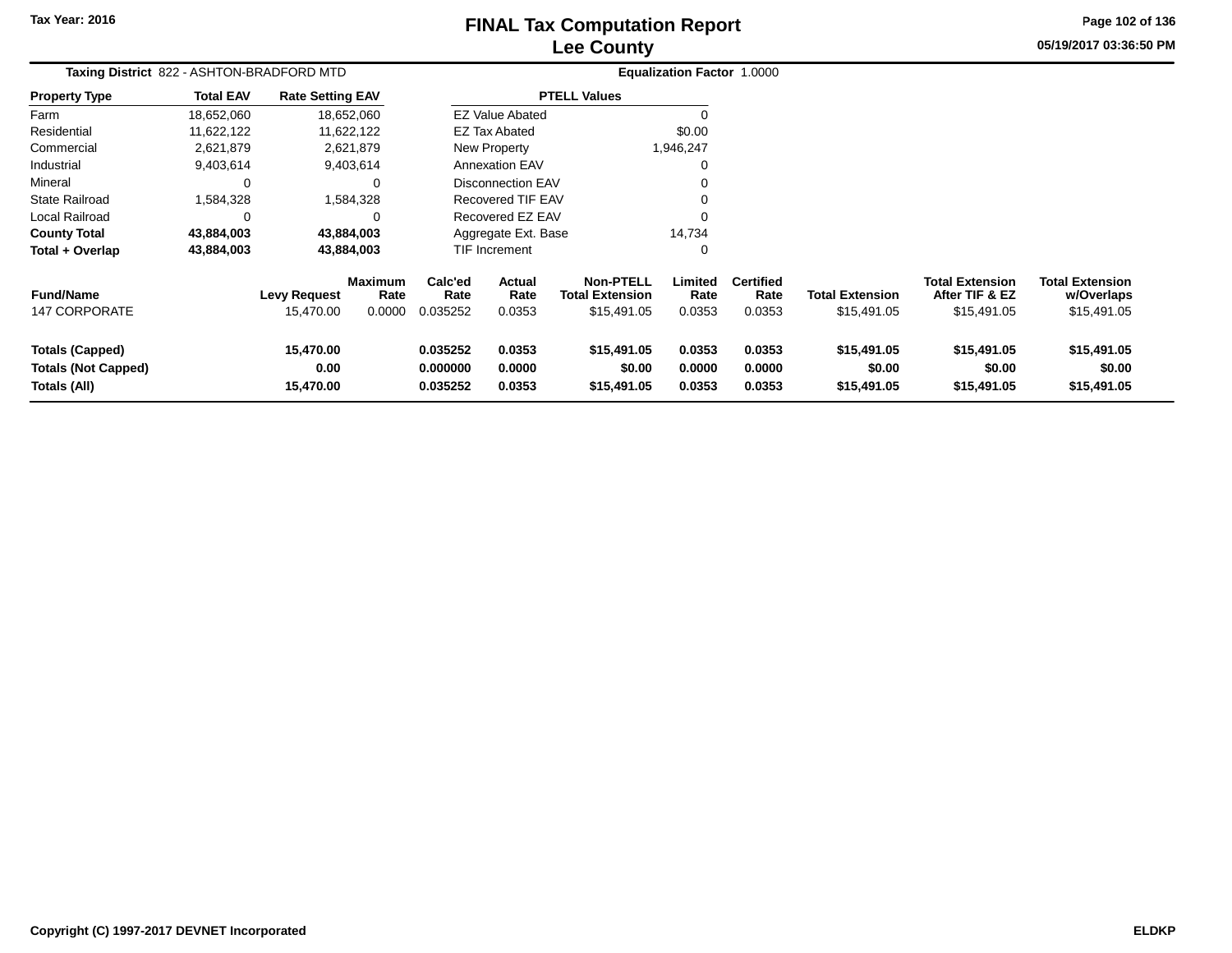# **Lee CountyFINAL Tax Computation Report** FINAL Tax Computation Report

**05/19/2017 03:36:50 PM Page 103 of 136**

| Taxing District 823 - REY-ALTO-VI-WC MTD                             |                  |                                  |                                  |                                                                |                          |                                                           | <b>Equalization Factor 1.0000</b> |                                    |                                       |                                                         |                                                     |
|----------------------------------------------------------------------|------------------|----------------------------------|----------------------------------|----------------------------------------------------------------|--------------------------|-----------------------------------------------------------|-----------------------------------|------------------------------------|---------------------------------------|---------------------------------------------------------|-----------------------------------------------------|
| <b>Property Type</b>                                                 | <b>Total EAV</b> | <b>Rate Setting EAV</b>          |                                  |                                                                |                          | <b>PTELL Values</b>                                       |                                   |                                    |                                       |                                                         |                                                     |
| Farm                                                                 | 45,070,881       | 45,070,881                       |                                  |                                                                | <b>EZ Value Abated</b>   |                                                           |                                   |                                    |                                       |                                                         |                                                     |
| Residential                                                          | 20,496,901       | 20,496,901                       |                                  |                                                                | EZ Tax Abated            |                                                           | \$0.00                            |                                    |                                       |                                                         |                                                     |
| Commercial                                                           | 2,763,780        |                                  | 2,763,780                        |                                                                | New Property             |                                                           | 231,886                           |                                    |                                       |                                                         |                                                     |
| Industrial                                                           | 190,015          |                                  | 190,015                          |                                                                | <b>Annexation EAV</b>    |                                                           | 0                                 |                                    |                                       |                                                         |                                                     |
| Mineral                                                              | 5,784,228        |                                  | 5,784,228                        |                                                                | <b>Disconnection EAV</b> |                                                           | 0                                 |                                    |                                       |                                                         |                                                     |
| <b>State Railroad</b>                                                | 1,604,433        |                                  | 1,604,433                        |                                                                | <b>Recovered TIF EAV</b> |                                                           | 0                                 |                                    |                                       |                                                         |                                                     |
| Local Railroad                                                       |                  |                                  |                                  |                                                                | Recovered EZ EAV         |                                                           | $\Omega$                          |                                    |                                       |                                                         |                                                     |
| <b>County Total</b>                                                  | 75,910,238       | 75,910,238                       |                                  |                                                                | Aggregate Ext. Base      |                                                           | 17,114                            |                                    |                                       |                                                         |                                                     |
| Total + Overlap                                                      | 75,910,238       | 75,910,238                       |                                  |                                                                | <b>TIF Increment</b>     |                                                           | 0                                 |                                    |                                       |                                                         |                                                     |
| <b>Fund/Name</b><br><b>147 CORPORATE</b>                             |                  | <b>Levy Request</b><br>10,100.00 | <b>Maximum</b><br>Rate<br>0.0000 | Calc'ed<br>Rate<br>0.013305                                    | Actual<br>Rate<br>0.0133 | <b>Non-PTELL</b><br><b>Total Extension</b><br>\$10,096.06 | Limited<br>Rate<br>0.0133         | <b>Certified</b><br>Rate<br>0.0133 | <b>Total Extension</b><br>\$10,096.06 | <b>Total Extension</b><br>After TIF & EZ<br>\$10,096.06 | <b>Total Extension</b><br>w/Overlaps<br>\$10,096.06 |
| <b>Totals (Capped)</b><br><b>Totals (Not Capped)</b><br>Totals (All) |                  | 10,100.00<br>0.00<br>10,100.00   |                                  | 0.013305<br>0.0133<br>0.000000<br>0.0000<br>0.0133<br>0.013305 |                          | \$10,096.06<br>\$0.00<br>\$10,096.06                      | 0.0133<br>0.0000<br>0.0133        | 0.0133<br>0.0000<br>0.0133         | \$10,096.06<br>\$0.00<br>\$10,096.06  | \$10,096.06<br>\$0.00<br>\$10,096.06                    | \$10,096.06<br>\$0.00<br>\$10,096.06                |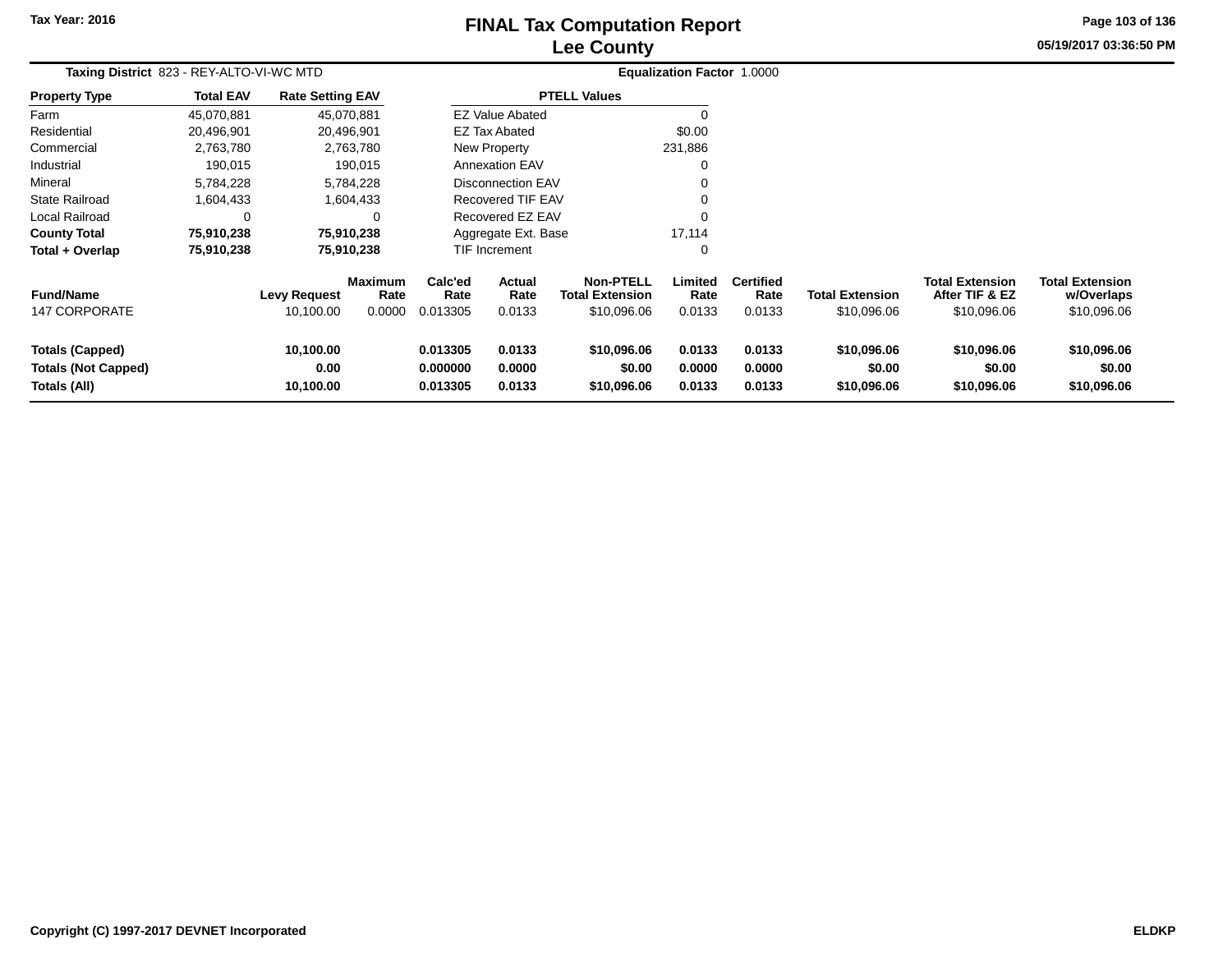# **Lee CountyFINAL Tax Computation Report**

**05/19/2017 03:36:50 PM Page 104 of 136**

| Taxing District 824 - NELSON-HARMON MTD                              |                  |                                |                        |                                  |                            |                                            | <b>Equalization Factor 1.0000</b> |                            |                                      |                                          |                                      |  |
|----------------------------------------------------------------------|------------------|--------------------------------|------------------------|----------------------------------|----------------------------|--------------------------------------------|-----------------------------------|----------------------------|--------------------------------------|------------------------------------------|--------------------------------------|--|
| <b>Property Type</b>                                                 | <b>Total EAV</b> | <b>Rate Setting EAV</b>        |                        |                                  |                            | <b>PTELL Values</b>                        |                                   |                            |                                      |                                          |                                      |  |
| Farm                                                                 | 10,611,357       |                                | 10,611,357             |                                  | <b>EZ Value Abated</b>     |                                            |                                   |                            |                                      |                                          |                                      |  |
| Residential                                                          | 11,873,106       |                                | 11,873,106             |                                  | <b>EZ Tax Abated</b>       |                                            | \$0.00                            |                            |                                      |                                          |                                      |  |
| Commercial                                                           | 2,137,185        |                                | 2,137,185              |                                  | New Property               |                                            | 6,074,156                         |                            |                                      |                                          |                                      |  |
| Industrial                                                           | 17,331,013       |                                | 17,331,013             |                                  | <b>Annexation EAV</b>      |                                            | $\Omega$                          |                            |                                      |                                          |                                      |  |
| Mineral                                                              | 0                |                                | 0                      |                                  | Disconnection EAV          |                                            |                                   |                            |                                      |                                          |                                      |  |
| <b>State Railroad</b>                                                | 4,839,234        |                                | 4,839,234              |                                  | <b>Recovered TIF EAV</b>   |                                            |                                   |                            |                                      |                                          |                                      |  |
| Local Railroad                                                       | $\Omega$         |                                | $\Omega$               |                                  | Recovered EZ EAV           |                                            |                                   |                            |                                      |                                          |                                      |  |
| <b>County Total</b>                                                  | 46,791,895       |                                | 46,791,895             |                                  | Aggregate Ext. Base        |                                            | 16,640                            |                            |                                      |                                          |                                      |  |
| Total + Overlap                                                      | 46,791,895       |                                | 46,791,895             |                                  | TIF Increment              |                                            | $\Omega$                          |                            |                                      |                                          |                                      |  |
| <b>Fund/Name</b>                                                     |                  | <b>Levy Request</b>            | <b>Maximum</b><br>Rate | Calc'ed<br>Rate                  | Actual<br>Rate             | <b>Non-PTELL</b><br><b>Total Extension</b> | Limited<br>Rate                   | <b>Certified</b><br>Rate   | <b>Total Extension</b>               | <b>Total Extension</b><br>After TIF & EZ | <b>Total Extension</b><br>w/Overlaps |  |
| 147 CORPORATE                                                        |                  | 17,471.00                      | 0.0000                 | 0.037338                         | 0.0373                     | \$17,453.38                                | 0.0373                            | 0.0373                     | \$17,453.38                          | \$17,453.38                              | \$17,453.38                          |  |
| <b>Totals (Capped)</b><br><b>Totals (Not Capped)</b><br>Totals (All) |                  | 17,471.00<br>0.00<br>17,471.00 |                        | 0.037338<br>0.000000<br>0.037338 | 0.0373<br>0.0000<br>0.0373 | \$17,453.38<br>\$0.00<br>\$17,453.38       | 0.0373<br>0.0000<br>0.0373        | 0.0373<br>0.0000<br>0.0373 | \$17,453.38<br>\$0.00<br>\$17,453.38 | \$17,453.38<br>\$0.00<br>\$17,453.38     | \$17,453.38<br>\$0.00<br>\$17,453.38 |  |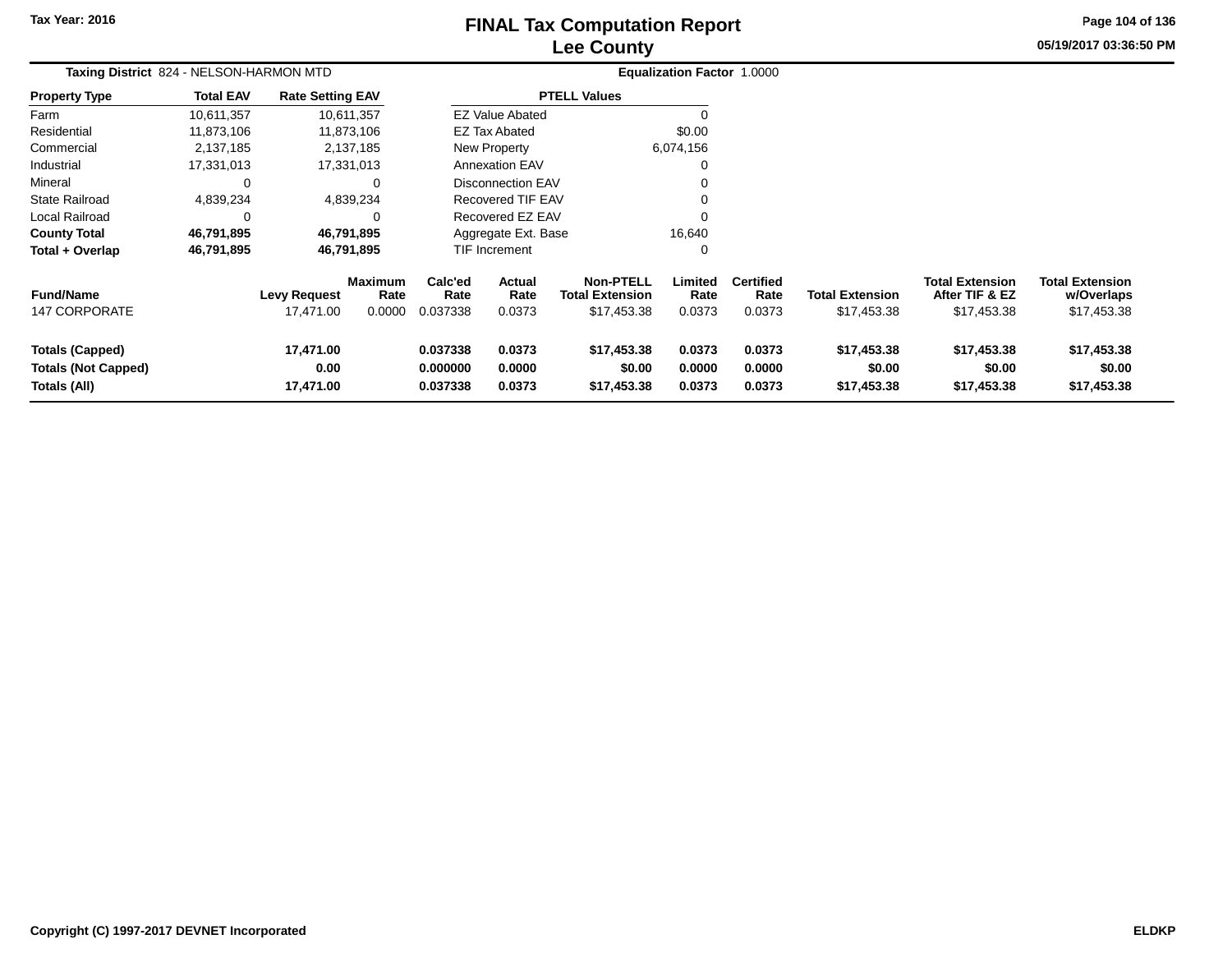## **Lee CountyFINAL Tax Computation Report** FINAL Tax Computation Report

**05/19/2017 03:36:50 PM Page 105 of 136**

| Taxing District 825 - E GR-HAM-MAR-SO DIX MTD                        |                  |                                  |                                  |                                                                |                          |                                                           | Equalization Factor 1.0000 |                                    |                                       |                                                         |                                                     |  |
|----------------------------------------------------------------------|------------------|----------------------------------|----------------------------------|----------------------------------------------------------------|--------------------------|-----------------------------------------------------------|----------------------------|------------------------------------|---------------------------------------|---------------------------------------------------------|-----------------------------------------------------|--|
| <b>Property Type</b>                                                 | <b>Total EAV</b> | <b>Rate Setting EAV</b>          |                                  |                                                                |                          | <b>PTELL Values</b>                                       |                            |                                    |                                       |                                                         |                                                     |  |
| Farm                                                                 | 29,321,600       | 29,321,600                       |                                  |                                                                | EZ Value Abated          |                                                           |                            |                                    |                                       |                                                         |                                                     |  |
| Residential                                                          | 16,325,552       | 16,325,552                       |                                  |                                                                | <b>EZ Tax Abated</b>     |                                                           | \$0.00                     |                                    |                                       |                                                         |                                                     |  |
| Commercial                                                           | 12,632,547       | 12,632,547                       |                                  |                                                                | New Property             |                                                           | 1,018,776                  |                                    |                                       |                                                         |                                                     |  |
| Industrial                                                           | 30,337,454       | 30,337,454                       |                                  |                                                                | <b>Annexation EAV</b>    |                                                           | 0                          |                                    |                                       |                                                         |                                                     |  |
| Mineral                                                              | 4,725,340        |                                  | 4,725,340                        |                                                                | <b>Disconnection EAV</b> |                                                           |                            |                                    |                                       |                                                         |                                                     |  |
| <b>State Railroad</b>                                                | 1,032,791        |                                  | 1,032,791                        |                                                                | Recovered TIF EAV        |                                                           |                            |                                    |                                       |                                                         |                                                     |  |
| Local Railroad                                                       | 1,090            |                                  | 1,090                            |                                                                | Recovered EZ EAV         |                                                           | $\Omega$                   |                                    |                                       |                                                         |                                                     |  |
| <b>County Total</b>                                                  | 94,376,374       | 94,376,374                       |                                  |                                                                | Aggregate Ext. Base      |                                                           | 18,475                     |                                    |                                       |                                                         |                                                     |  |
| Total + Overlap                                                      | 94,376,374       | 94,376,374                       |                                  |                                                                | <b>TIF Increment</b>     |                                                           | 0                          |                                    |                                       |                                                         |                                                     |  |
| <b>Fund/Name</b><br>147 CORPORATE                                    |                  | <b>Levy Request</b><br>18,500.00 | <b>Maximum</b><br>Rate<br>0.0000 | Calc'ed<br>Rate<br>0.019602                                    | Actual<br>Rate<br>0.0196 | <b>Non-PTELL</b><br><b>Total Extension</b><br>\$18,497.77 | Limited<br>Rate<br>0.0196  | <b>Certified</b><br>Rate<br>0.0196 | <b>Total Extension</b><br>\$18,497.77 | <b>Total Extension</b><br>After TIF & EZ<br>\$18,497.77 | <b>Total Extension</b><br>w/Overlaps<br>\$18,497.77 |  |
| <b>Totals (Capped)</b><br><b>Totals (Not Capped)</b><br>Totals (All) |                  | 18,500.00<br>0.00<br>18,500.00   |                                  | 0.0196<br>0.019602<br>0.000000<br>0.0000<br>0.019602<br>0.0196 |                          | \$18,497.77<br>\$0.00<br>\$18,497.77                      | 0.0196<br>0.0000<br>0.0196 | 0.0196<br>0.0000<br>0.0196         | \$18,497.77<br>\$0.00<br>\$18,497.77  | \$18,497.77<br>\$0.00<br>\$18,497.77                    | \$18,497.77<br>\$0.00<br>\$18,497.77                |  |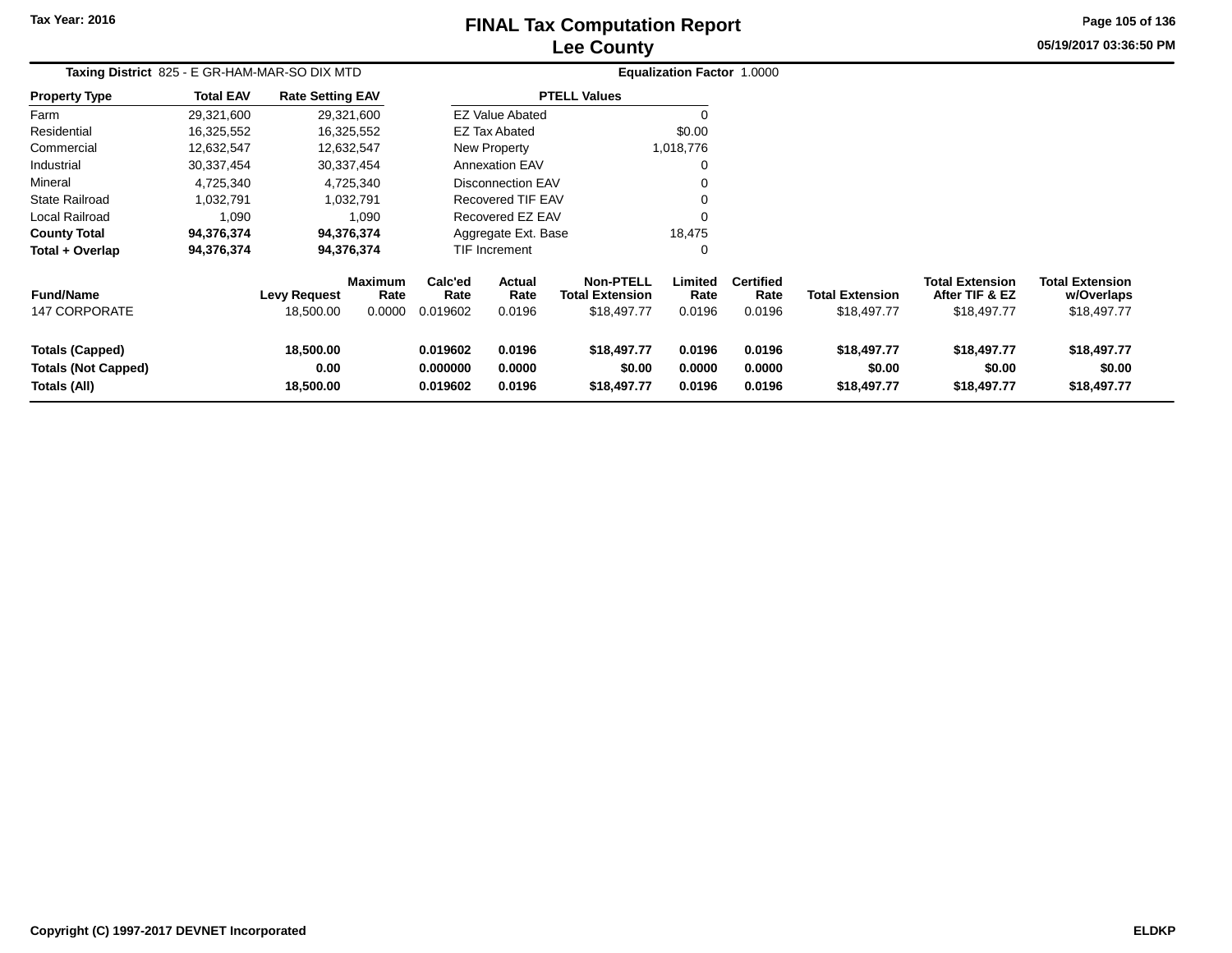## **Lee CountyFINAL Tax Computation Report** FINAL Tax Computation Report

**05/19/2017 03:36:50 PM Page 106 of 136**

| Taxing District 826 - AMBOY-LEE CENTER MTD                           |                  |                                |                 |                                                                |                        |                                            | <b>Equalization Factor 1.0000</b> |                            |                                      |                                          |                                      |  |
|----------------------------------------------------------------------|------------------|--------------------------------|-----------------|----------------------------------------------------------------|------------------------|--------------------------------------------|-----------------------------------|----------------------------|--------------------------------------|------------------------------------------|--------------------------------------|--|
| <b>Property Type</b>                                                 | <b>Total EAV</b> | <b>Rate Setting EAV</b>        |                 |                                                                |                        | <b>PTELL Values</b>                        |                                   |                            |                                      |                                          |                                      |  |
| Farm                                                                 | 15,349,976       |                                | 15,349,976      |                                                                | <b>EZ Value Abated</b> |                                            | -0                                |                            |                                      |                                          |                                      |  |
| Residential                                                          | 28,159,351       |                                | 28,159,351      |                                                                | <b>EZ Tax Abated</b>   |                                            | \$0.00                            |                            |                                      |                                          |                                      |  |
| Commercial                                                           | 7,648,090        |                                | 7,648,090       |                                                                | New Property           |                                            | 1,325,711                         |                            |                                      |                                          |                                      |  |
| Industrial                                                           | 6,499,200        |                                | 6,499,200       |                                                                | <b>Annexation EAV</b>  |                                            | 0                                 |                            |                                      |                                          |                                      |  |
| Mineral                                                              | 1,641,844        |                                | 1,641,844       |                                                                | Disconnection EAV      |                                            | 0                                 |                            |                                      |                                          |                                      |  |
| <b>State Railroad</b>                                                | 7,283            |                                | 7,283           |                                                                | Recovered TIF EAV      |                                            | 0                                 |                            |                                      |                                          |                                      |  |
| Local Railroad                                                       | 1,800            |                                | 1,800           |                                                                | Recovered EZ EAV       |                                            | $\mathbf 0$                       |                            |                                      |                                          |                                      |  |
| <b>County Total</b>                                                  | 59,307,544       |                                | 59,307,544      |                                                                | Aggregate Ext. Base    |                                            | 28,784                            |                            |                                      |                                          |                                      |  |
| Total + Overlap                                                      | 59,307,544       |                                | 59,307,544      |                                                                | <b>TIF Increment</b>   |                                            | 0                                 |                            |                                      |                                          |                                      |  |
| <b>Fund/Name</b>                                                     |                  | <b>Levy Request</b>            | Maximum<br>Rate | Calc'ed<br>Rate                                                | Actual<br>Rate         | <b>Non-PTELL</b><br><b>Total Extension</b> | Limited<br>Rate                   | <b>Certified</b><br>Rate   | <b>Total Extension</b>               | <b>Total Extension</b><br>After TIF & EZ | <b>Total Extension</b><br>w/Overlaps |  |
| <b>147 CORPORATE</b>                                                 |                  | 29,640.00                      | 0.0000          | 0.049977                                                       | 0.0500                 | \$29,653.77                                | 0.0500                            | 0.0500                     | \$29,653.77                          | \$29,653.77                              | \$29,653.77                          |  |
| <b>Totals (Capped)</b><br><b>Totals (Not Capped)</b><br>Totals (All) |                  | 29,640.00<br>0.00<br>29,640.00 |                 | 0.049977<br>0.0500<br>0.000000<br>0.0000<br>0.049977<br>0.0500 |                        | \$29,653.77<br>\$0.00<br>\$29,653.77       | 0.0500<br>0.0000<br>0.0500        | 0.0500<br>0.0000<br>0.0500 | \$29,653.77<br>\$0.00<br>\$29,653.77 | \$29,653.77<br>\$0.00<br>\$29,653.77     | \$29,653.77<br>\$0.00<br>\$29,653.77 |  |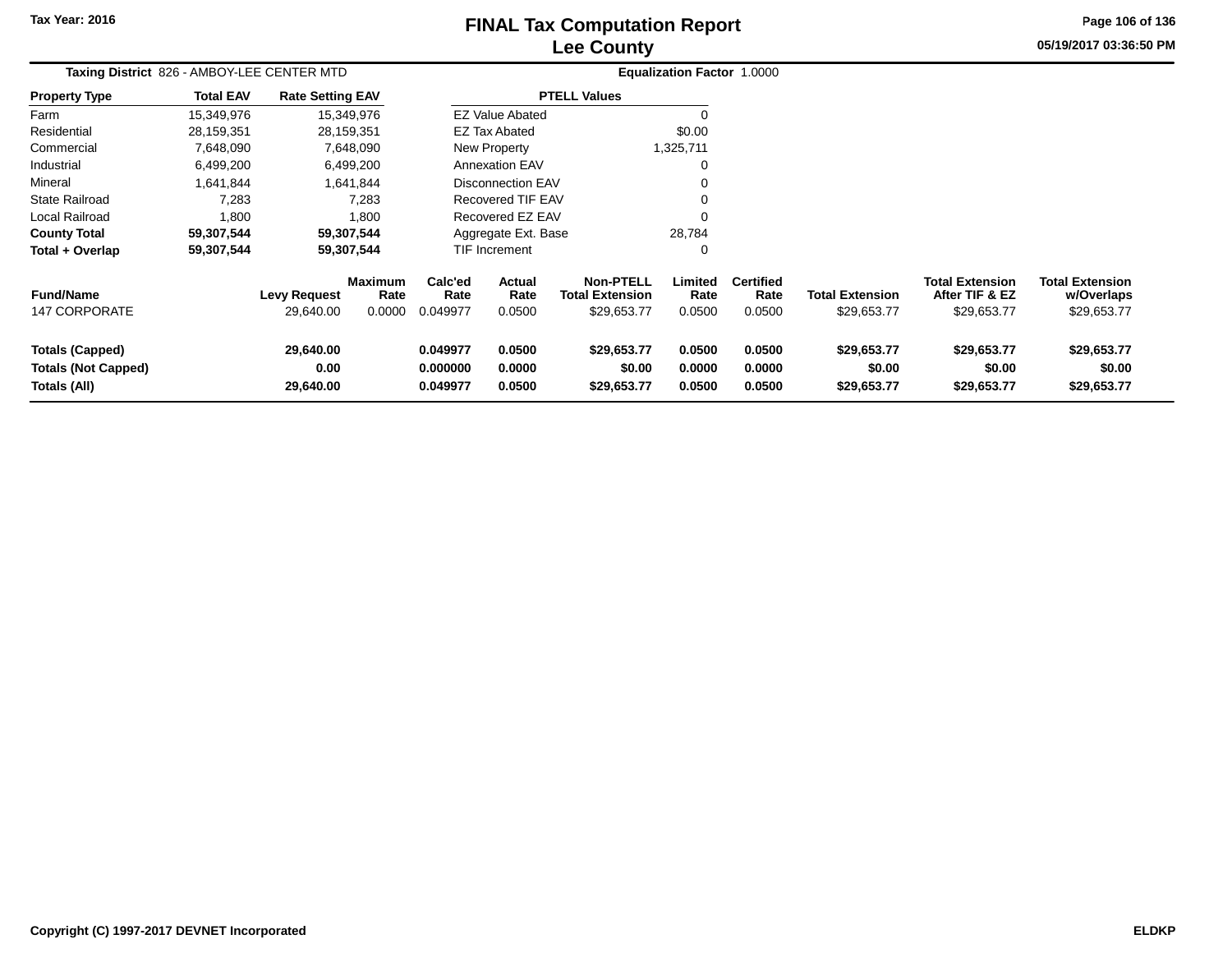## **Lee CountyFINAL Tax Computation Report** FINAL Tax Computation Report

**05/19/2017 03:36:50 PM Page 107 of 136**

| Taxing District 827 - MAY-SUBLETTE MTD                               |                  |                                  |                           |                                  |                            |                                                           | Equalization Factor 1.0000 |                                    |                                       |                                                         |                                                     |  |
|----------------------------------------------------------------------|------------------|----------------------------------|---------------------------|----------------------------------|----------------------------|-----------------------------------------------------------|----------------------------|------------------------------------|---------------------------------------|---------------------------------------------------------|-----------------------------------------------------|--|
| <b>Property Type</b>                                                 | <b>Total EAV</b> | <b>Rate Setting EAV</b>          |                           |                                  |                            | <b>PTELL Values</b>                                       |                            |                                    |                                       |                                                         |                                                     |  |
| Farm                                                                 | 21,978,876       | 21,978,876                       |                           |                                  | <b>EZ Value Abated</b>     |                                                           | 0                          |                                    |                                       |                                                         |                                                     |  |
| Residential                                                          | 24,960,975       | 24,960,975                       |                           |                                  | <b>EZ Tax Abated</b>       |                                                           | \$0.00                     |                                    |                                       |                                                         |                                                     |  |
| Commercial                                                           | 4,574,270        | 4,574,270                        |                           |                                  | New Property               |                                                           | 363,947                    |                                    |                                       |                                                         |                                                     |  |
| Industrial                                                           | 19,040           |                                  | 19,040                    |                                  | <b>Annexation EAV</b>      |                                                           | 0                          |                                    |                                       |                                                         |                                                     |  |
| Mineral                                                              | 10,291,679       | 10,291,679                       |                           |                                  | <b>Disconnection EAV</b>   |                                                           | 0                          |                                    |                                       |                                                         |                                                     |  |
| <b>State Railroad</b>                                                | 0                |                                  | $\Omega$                  |                                  | Recovered TIF EAV          |                                                           | 0                          |                                    |                                       |                                                         |                                                     |  |
| Local Railroad                                                       | 8,090            |                                  | 8,090                     |                                  | Recovered EZ EAV           |                                                           | $\Omega$                   |                                    |                                       |                                                         |                                                     |  |
| <b>County Total</b>                                                  | 61,832,930       | 61,832,930                       |                           |                                  | Aggregate Ext. Base        |                                                           | 21,927                     |                                    |                                       |                                                         |                                                     |  |
| Total + Overlap                                                      | 61,832,930       | 61,832,930                       |                           |                                  | <b>TIF Increment</b>       |                                                           | 0                          |                                    |                                       |                                                         |                                                     |  |
| <b>Fund/Name</b><br><b>147 CORPORATE</b>                             |                  | <b>Levy Request</b><br>23,917.00 | Maximum<br>Rate<br>0.0000 | Calc'ed<br>Rate<br>0.038680      | Actual<br>Rate<br>0.0387   | <b>Non-PTELL</b><br><b>Total Extension</b><br>\$23,929.34 | Limited<br>Rate<br>0.0359  | <b>Certified</b><br>Rate<br>0.0359 | <b>Total Extension</b><br>\$22,198.02 | <b>Total Extension</b><br>After TIF & EZ<br>\$22,198.02 | <b>Total Extension</b><br>w/Overlaps<br>\$22,198.02 |  |
| <b>Totals (Capped)</b><br><b>Totals (Not Capped)</b><br>Totals (All) |                  | 23,917.00<br>0.00<br>23,917.00   |                           | 0.038680<br>0.000000<br>0.038680 | 0.0387<br>0.0000<br>0.0387 | \$23,929.34<br>\$0.00<br>\$23,929.34                      | 0.0359<br>0.0000<br>0.0359 | 0.0359<br>0.0000<br>0.0359         | \$22,198.02<br>\$0.00<br>\$22,198.02  | \$22,198.02<br>\$0.00<br>\$22,198.02                    | \$22,198.02<br>\$0.00<br>\$22,198.02                |  |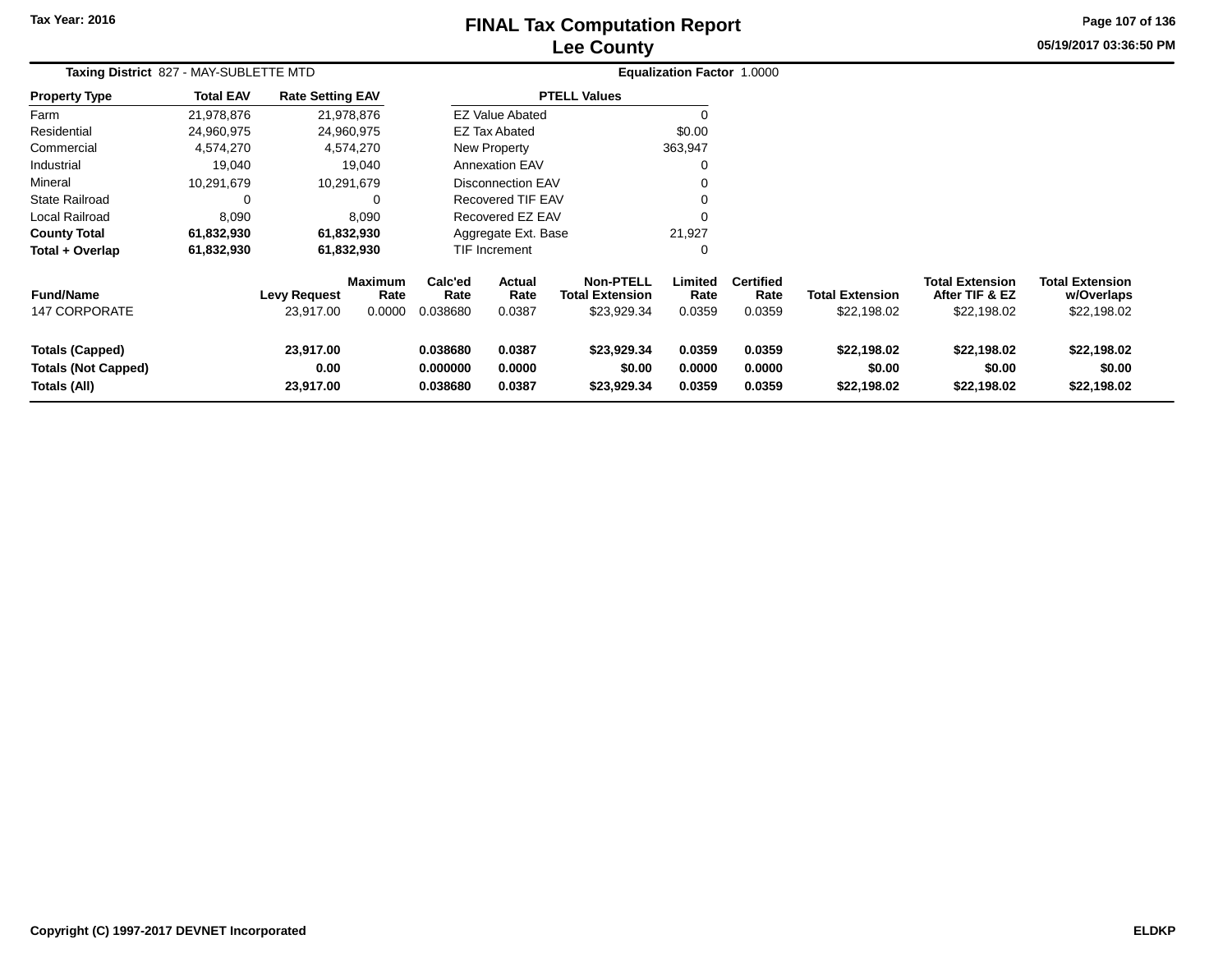## **Lee CountyFINAL Tax Computation Report** FINAL Tax Computation Report

**05/19/2017 03:36:50 PMPage 108 of 136**

| Taxing District 828 - BROOKLYN-WYOMING MTD                    |                  |                                |                                  |                                  |                            |                                                           | <b>Equalization Factor 1.0000</b> |                                    |                                       |                                                         |                                                     |
|---------------------------------------------------------------|------------------|--------------------------------|----------------------------------|----------------------------------|----------------------------|-----------------------------------------------------------|-----------------------------------|------------------------------------|---------------------------------------|---------------------------------------------------------|-----------------------------------------------------|
| <b>Property Type</b>                                          | <b>Total EAV</b> | <b>Rate Setting EAV</b>        |                                  |                                  |                            | <b>PTELL Values</b>                                       |                                   |                                    |                                       |                                                         |                                                     |
| Farm                                                          | 24,870,045       |                                | 24,859,658                       |                                  | <b>EZ Value Abated</b>     |                                                           | $\Omega$                          |                                    |                                       |                                                         |                                                     |
| Residential                                                   | 19,130,246       |                                | 17,223,383                       |                                  | <b>EZ Tax Abated</b>       |                                                           | \$0.00                            |                                    |                                       |                                                         |                                                     |
| Commercial                                                    | 2,259,362        |                                | 2,085,565                        |                                  | <b>New Property</b>        |                                                           | 173,738                           |                                    |                                       |                                                         |                                                     |
| Industrial                                                    | 132,986          |                                | 132,986                          |                                  | <b>Annexation EAV</b>      |                                                           | 0                                 |                                    |                                       |                                                         |                                                     |
| Mineral                                                       | 15.889.247       |                                | 15,889,247                       |                                  | <b>Disconnection EAV</b>   |                                                           |                                   |                                    |                                       |                                                         |                                                     |
| <b>State Railroad</b>                                         | 0                |                                | 0                                |                                  | Recovered TIF EAV          |                                                           | $\Omega$                          |                                    |                                       |                                                         |                                                     |
| Local Railroad                                                | 2,400            |                                | 2,400                            |                                  | Recovered EZ EAV           |                                                           |                                   |                                    |                                       |                                                         |                                                     |
| <b>County Total</b>                                           | 62,284,286       |                                | 60,193,239                       |                                  | Aggregate Ext. Base        |                                                           | 28,407                            |                                    |                                       |                                                         |                                                     |
| Total + Overlap                                               | 62,284,286       |                                | 60,193,239                       |                                  | TIF Increment<br>2,091,047 |                                                           |                                   |                                    |                                       |                                                         |                                                     |
| <b>Fund/Name</b><br><b>147 CORPORATE</b>                      |                  | Levy Request<br>19,000.00      | <b>Maximum</b><br>Rate<br>0.0000 | Calc'ed<br>Rate<br>0.031565      | Actual<br>Rate<br>0.0316   | <b>Non-PTELL</b><br><b>Total Extension</b><br>\$19,021.06 | Limited<br>Rate<br>0.0316         | <b>Certified</b><br>Rate<br>0.0316 | <b>Total Extension</b><br>\$19,681.83 | <b>Total Extension</b><br>After TIF & EZ<br>\$19,021.06 | <b>Total Extension</b><br>w/Overlaps<br>\$19,021.06 |
| Totals (Capped)<br><b>Totals (Not Capped)</b><br>Totals (All) |                  | 19,000.00<br>0.00<br>19,000.00 |                                  | 0.031565<br>0.000000<br>0.031565 | 0.0316<br>0.0000<br>0.0316 | \$19,021.06<br>\$0.00<br>\$19,021.06                      | 0.0316<br>0.0000<br>0.0316        | 0.0316<br>0.0000<br>0.0316         | \$19,681.83<br>\$0.00<br>\$19,681.83  | \$19,021.06<br>\$0.00<br>\$19,021.06                    | \$19,021.06<br>\$0.00<br>\$19,021.06                |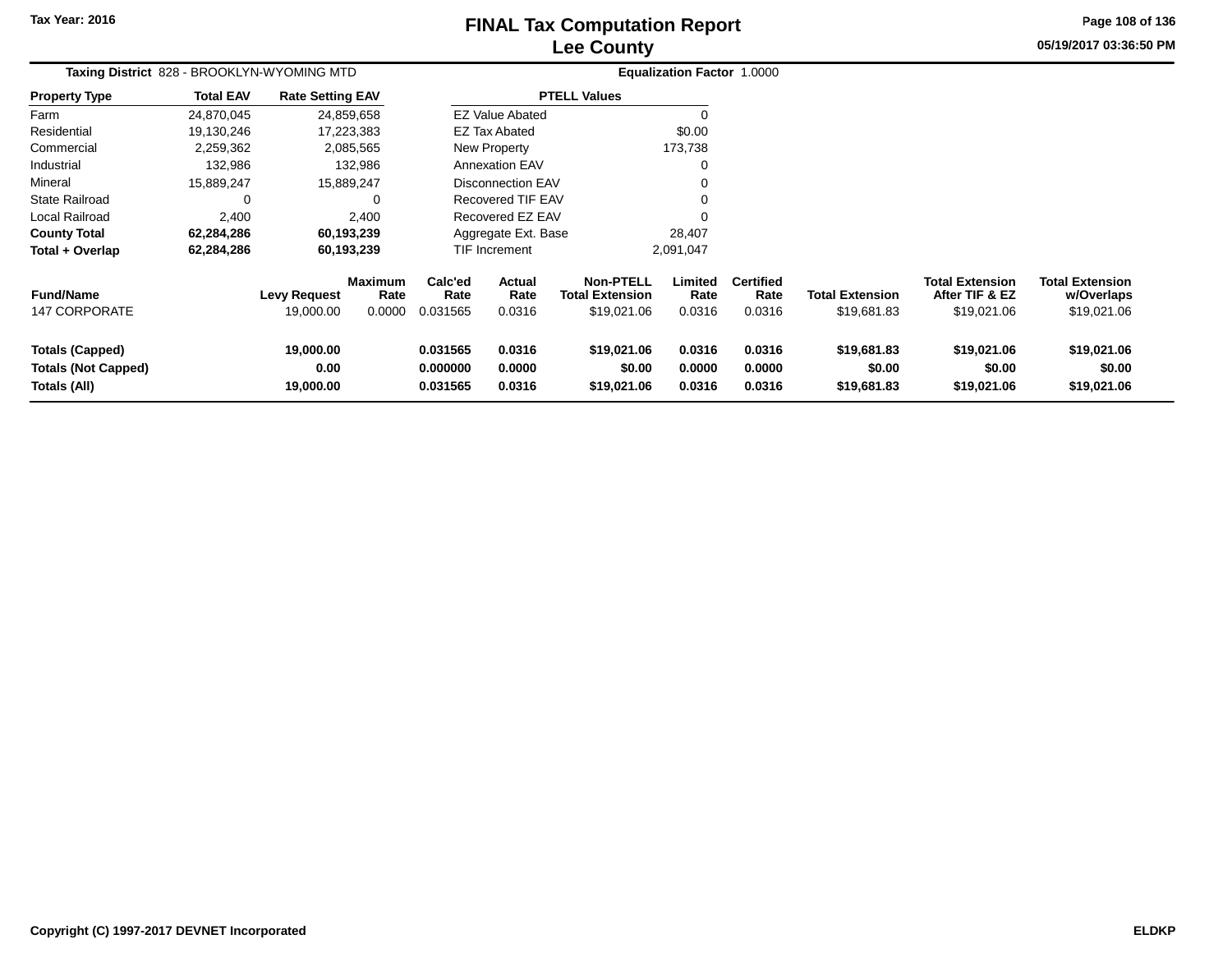**05/19/2017 03:36:50 PM Page 109 of 136**

| Taxing District 851 - DIXON PARK DISTRICT |                  |                         |                        |                 |                          | Equalization Factor 1.0000                 |                 |                          |                        |                                          |                                      |
|-------------------------------------------|------------------|-------------------------|------------------------|-----------------|--------------------------|--------------------------------------------|-----------------|--------------------------|------------------------|------------------------------------------|--------------------------------------|
| <b>Property Type</b>                      | <b>Total EAV</b> | <b>Rate Setting EAV</b> |                        |                 |                          | <b>PTELL Values</b>                        |                 |                          |                        |                                          |                                      |
| Farm                                      | 903,842          |                         | 903,815                |                 | <b>EZ Value Abated</b>   |                                            | 2,134,796       |                          |                        |                                          |                                      |
| Residential                               | 106,516,595      | 105,645,818             |                        |                 | <b>EZ Tax Abated</b>     |                                            | \$10,255.57     |                          |                        |                                          |                                      |
| Commercial                                | 45,189,522       | 40,408,235              |                        |                 | New Property             |                                            | 360,341         |                          |                        |                                          |                                      |
| Industrial                                | 26,547,281       | 26,481,459              |                        |                 | <b>Annexation EAV</b>    |                                            | 204,113         |                          |                        |                                          |                                      |
| Mineral                                   | $\Omega$         |                         | $\Omega$               |                 | <b>Disconnection EAV</b> |                                            | $\Omega$        |                          |                        |                                          |                                      |
| <b>State Railroad</b>                     | 1,279,793        |                         | 1,279,793              |                 | <b>Recovered TIF EAV</b> |                                            | $\Omega$        |                          |                        |                                          |                                      |
| Local Railroad                            | $\Omega$         |                         | $\Omega$               |                 | Recovered EZ EAV         |                                            | 96,563          |                          |                        |                                          |                                      |
| <b>County Total</b>                       | 180,437,033      | 174,719,120             |                        |                 | Aggregate Ext. Base      |                                            | 670,222         |                          |                        |                                          |                                      |
| Total + Overlap                           | 180,437,033      | 174,719,120             |                        |                 | <b>TIF Increment</b>     |                                            | 3,583,117       |                          |                        |                                          |                                      |
| <b>Fund/Name</b>                          |                  | <b>Levy Request</b>     | <b>Maximum</b><br>Rate | Calc'ed<br>Rate | Actual<br>Rate           | <b>Non-PTELL</b><br><b>Total Extension</b> | Limited<br>Rate | <b>Certified</b><br>Rate | <b>Total Extension</b> | <b>Total Extension</b><br>After TIF & EZ | <b>Total Extension</b><br>w/Overlaps |
| 001 CORPORATE                             |                  | 183.000.00              | 0.1000                 | 0.104740        | 0.1000                   | \$174,719.12                               | 0.0977          | 0.0977                   | \$176,286.98           | \$170,700.58                             | \$170,700.58                         |
| 003 BONDS & INTEREST                      |                  | 149,095.00              | 0.0000                 | 0.085334        | 0.0853                   | \$149,035.41                               | 0.0857          | 0.0857                   | \$154,634.54           | \$149,734.29                             | \$149,734.29                         |
| 005 I.M.R.F.                              |                  | 39,000.00               | 0.0000                 | 0.022322        | 0.0223                   | \$38,962.36                                | 0.0218          | 0.0218                   | \$39,335.27            | \$38,088.77                              | \$38,088.77                          |
| 014 POLICE SYSTEM                         |                  | 36,000.00               | 0.0250                 | 0.020605        | 0.0206                   | \$35,992.14                                | 0.0202          | 0.0202                   | \$36,448.28            | \$35,293.26                              | \$35,293.26                          |
| 027 AUDIT                                 |                  | 5,000.00                | 0.0050                 | 0.002862        | 0.0029                   | \$5,066.85                                 | 0.0028          | 0.0028                   | \$5,052.24             | \$4,892.14                               | \$4,892.14                           |
| 035 LIABILITY INSURANCE                   |                  | 35,000.00               | 0.0000                 | 0.020032        | 0.0200                   | \$34,943.82                                | 0.0196          | 0.0196                   | \$35,365.66            | \$34,244.95                              | \$34,244.95                          |
| 047 SOCIAL SECURITY                       |                  | 35,000.00               | 0.0000                 | 0.020032        | 0.0200                   | \$34,943.82                                | 0.0196          | 0.0196                   | \$35,365.66            | \$34,244.95                              | \$34,244.95                          |
| 060 UNEMPLOYMENT INSURANC                 |                  | 12,000.00               | 0.0000                 | 0.006868        | 0.0069                   | \$12,055.62                                | 0.0068          | 0.0068                   | \$12,269.72            | \$11,880.90                              | \$11,880.90                          |
| 062 WORKMANS COMP                         |                  | 27,000.00               | 0.0000                 | 0.015453        | 0.0155                   | \$27,081.46                                | 0.0152          | 0.0152                   | \$27,426.43            | \$26,557.31                              | \$26,557.31                          |
| 122 RECREATIONAL PROGRAMS                 |                  | 216,900.00              | 0.1200                 | 0.124142        | 0.1200                   | \$209,662.94                               | 0.1175          | 0.1175                   | \$212,013.51           | \$205,294.97                             | \$205,294.97                         |
| <b>123 AQUARIUM &amp; MUSEUM</b>          |                  | 110,000.00              | 0.0700                 | 0.062958        | 0.0630                   | \$110,073.05                               | 0.0617          | 0.0617                   | \$111,329.65           | \$107,801.70                             | \$107,801.70                         |
| <b>125 PAVING LIGHTS</b>                  |                  | 9,000.00                | 0.0050                 | 0.005151        | 0.0050                   | \$8,735.96                                 | 0.0049          | 0.0049                   | \$8,841.41             | \$8,561.24                               | \$8,561.24                           |
| 126 HANDICAPPED-JOINT RECR                |                  | 12,000.00               | 0.0400                 | 0.006868        | 0.0069                   | \$12,055.62                                | 0.0069          | 0.0069                   | \$12,450.16            | \$12,055.62                              | \$12,055.62                          |
| <b>Totals (Capped)</b>                    |                  | 707,900.00              |                        | 0.405165        | 0.3962                   | \$692,237.14                               | 0.3878          | 0.3878                   | \$699,734.81           | \$677,560.77                             | \$677,560.77                         |
| <b>Totals (Not Capped)</b>                |                  | 161,095.00              |                        | 0.092202        | 0.0922                   | \$161,091.03                               | 0.0926          | 0.0926                   | \$167,084.70           | \$161,789.91                             | \$161,789.91                         |
| <b>Totals (All)</b>                       |                  | 868,995.00              |                        | 0.497367        | 0.4884                   | \$853,328.17                               | 0.4804          | 0.4804                   | \$866,819.51           | \$839,350.68                             | \$839,350.68                         |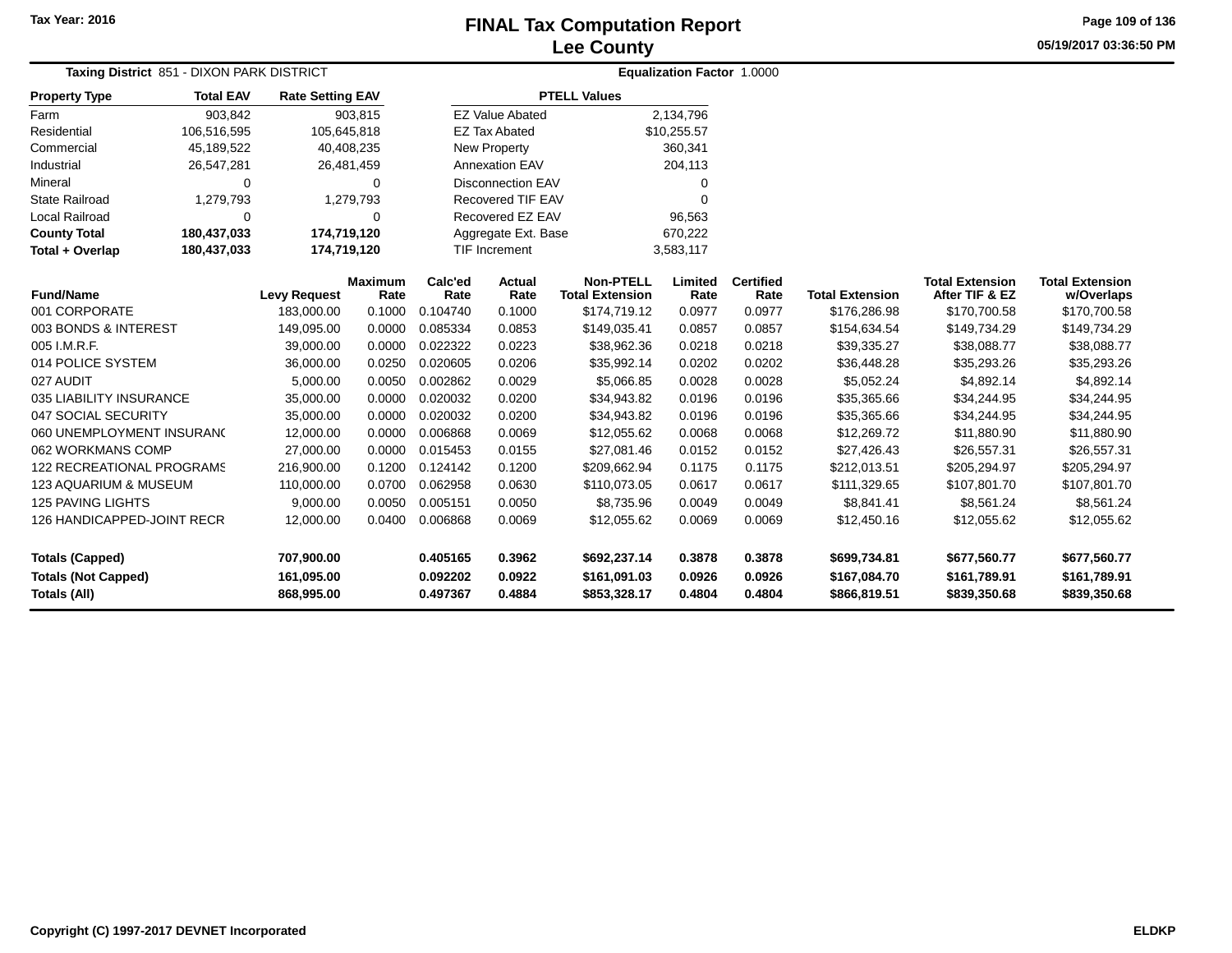**05/19/2017 03:36:50 PM Page 110 of 136**

| Taxing District 852 - WALNUT PARK DISTRICT  |                  |                          |                        |                      |                        |                                            | Equalization Factor 1.0000 |                          |                                |                                          |                                      |
|---------------------------------------------|------------------|--------------------------|------------------------|----------------------|------------------------|--------------------------------------------|----------------------------|--------------------------|--------------------------------|------------------------------------------|--------------------------------------|
| <b>Property Type</b>                        | <b>Total EAV</b> | <b>Rate Setting EAV</b>  |                        |                      |                        | <b>PTELL Values</b>                        |                            |                          | <b>Overlapping County</b>      | <b>Overlap EAV</b>                       |                                      |
| Farm                                        | 7,565,017        |                          | 7,565,017              |                      | <b>EZ Value Abated</b> |                                            | 0                          | <b>Bureau County</b>     |                                | 28,377,061                               |                                      |
| Residential                                 | 924,306          |                          | 924,306                |                      | <b>EZ Tax Abated</b>   |                                            | \$0.00                     |                          | <b>Whiteside County</b>        | 1,060,903                                |                                      |
| Commercial                                  | 0                |                          | 0                      |                      | New Property           |                                            | 129,113                    | <b>Total</b>             |                                | 29,437,964                               |                                      |
| Industrial                                  | 23,987           |                          | 23,987                 |                      | <b>Annexation EAV</b>  |                                            | 0                          |                          | * denotes use of estimated EAV |                                          |                                      |
| Mineral                                     | $\Omega$         |                          | 0                      |                      | Disconnection EAV      |                                            | n                          |                          |                                |                                          |                                      |
| <b>State Railroad</b>                       | 475,002          |                          | 475,002                |                      | Recovered TIF EAV      |                                            | $\Omega$                   |                          |                                |                                          |                                      |
| Local Railroad                              | $\Omega$         |                          | 0                      |                      | Recovered EZ EAV       |                                            |                            |                          |                                |                                          |                                      |
| <b>County Total</b>                         | 8,988,312        |                          | 8,988,312              |                      | Aggregate Ext. Base    |                                            |                            |                          |                                |                                          |                                      |
| Total + Overlap<br>38,426,276<br>38,426,276 |                  |                          |                        | TIF Increment        |                        | ∩                                          |                            |                          |                                |                                          |                                      |
| <b>Fund/Name</b>                            |                  | <b>Levy Request</b>      | <b>Maximum</b><br>Rate | Calc'ed<br>Rate      | Actual<br>Rate         | <b>Non-PTELL</b><br><b>Total Extension</b> | Limited<br>Rate            | <b>Certified</b><br>Rate | <b>Total Extension</b>         | <b>Total Extension</b><br>After TIF & EZ | <b>Total Extension</b><br>w/Overlaps |
| 001 CORPORATE                               |                  | 36,600.00                | 0.1000                 | 0.095247             | 0.0952                 | \$8,556.87                                 | 0.0952                     | 0.0952                   | \$8,556.87                     | \$8,556.87                               | \$36,581.81                          |
| 003 BONDS & INTEREST                        |                  | 115,287.29               | 0.0000                 | 0.300022             | 0.3000                 | \$26,964.94                                | 0.3015                     | 0.3015                   | \$27,099.76                    | \$27,099.76                              | \$115,855.22                         |
| 035 LIABILITY INSURANCE                     |                  | 33,850.00                | 0.0000                 | 0.088091             | 0.0881                 | \$7,918.70                                 | 0.0881                     | 0.0881                   | \$7,918.70                     | \$7,918.70                               | \$33,853.55                          |
| 047 SOCIAL SECURITY                         |                  | 10,000.00                | 0.0000                 | 0.026024             | 0.0260                 | \$2,336.96                                 | 0.0260                     | 0.0260                   | \$2,336.96                     | \$2,336.96                               | \$9,990.83                           |
| 122 RECREATIONAL PROGRAMS                   |                  | 27,500.00                | 0.0750                 | 0.071566             | 0.0716                 | \$6,435.63                                 | 0.0716                     | 0.0716                   | \$6,435.63                     | \$6,435.63                               | \$27,513.21                          |
| <b>Totals (Capped)</b>                      |                  | 0.00                     |                        | 0.000000             | 0.0000                 | \$0.00                                     | 0.0000                     | 0.0000                   | \$0.00                         | \$0.00                                   | \$0.00                               |
| <b>Totals (Not Capped)</b><br>Totals (All)  |                  | 223,237.29<br>223,237.29 |                        | 0.580950<br>0.580950 | 0.5809<br>0.5809       | \$52,213.10<br>\$52,213.10                 | 0.5824<br>0.5824           | 0.5824<br>0.5824         | \$52,347.92<br>\$52,347.92     | \$52,347.92<br>\$52,347.92               | \$223,794.62<br>\$223,794.62         |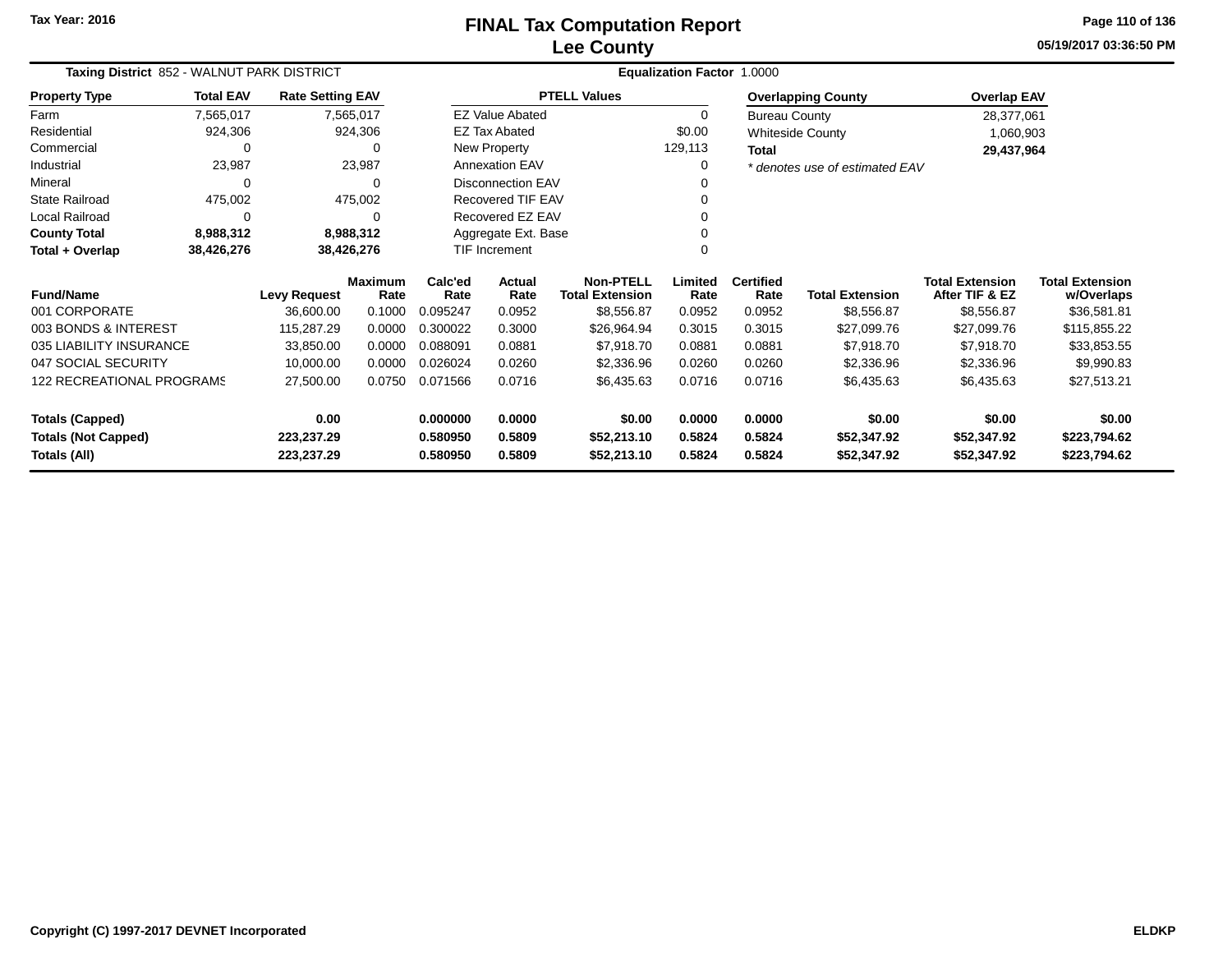**05/19/2017 03:36:50 PM Page 111 of 136**

| <b>Taxing District 853 - FRANKLIN GROVE SANITARY</b>                 |                  |                              |                        |                                  |                            |                                            | Equalization Factor 1.0000 |                            |                                    |                                          |                                      |
|----------------------------------------------------------------------|------------------|------------------------------|------------------------|----------------------------------|----------------------------|--------------------------------------------|----------------------------|----------------------------|------------------------------------|------------------------------------------|--------------------------------------|
| <b>Property Type</b>                                                 | <b>Total EAV</b> | <b>Rate Setting EAV</b>      |                        |                                  |                            | <b>PTELL Values</b>                        |                            |                            |                                    |                                          |                                      |
| Farm                                                                 | 22,761           |                              | 22,761                 |                                  | <b>EZ Value Abated</b>     |                                            | $\Omega$                   |                            |                                    |                                          |                                      |
| Residential                                                          | 6,417,454        |                              | 6,417,454              |                                  | <b>EZ Tax Abated</b>       |                                            | \$0.00                     |                            |                                    |                                          |                                      |
| Commercial                                                           | 2,333,248        |                              | 2,333,248              |                                  | <b>New Property</b>        |                                            | 472,954                    |                            |                                    |                                          |                                      |
| Industrial                                                           | 0                |                              | 0                      |                                  | <b>Annexation EAV</b>      |                                            | $\Omega$                   |                            |                                    |                                          |                                      |
| Mineral                                                              | 0                |                              | 0                      |                                  | <b>Disconnection EAV</b>   |                                            |                            |                            |                                    |                                          |                                      |
| <b>State Railroad</b>                                                | 154,799          |                              | 154,799                |                                  | <b>Recovered TIF EAV</b>   |                                            |                            |                            |                                    |                                          |                                      |
| Local Railroad                                                       | 0                |                              | $\Omega$               |                                  | Recovered EZ EAV           |                                            | $\Omega$                   |                            |                                    |                                          |                                      |
| <b>County Total</b>                                                  | 8,928,262        |                              | 8,928,262              |                                  | Aggregate Ext. Base        |                                            | 5,249                      |                            |                                    |                                          |                                      |
| Total + Overlap                                                      | 8,928,262        |                              | 8,928,262              |                                  | TIF Increment              |                                            | 0                          |                            |                                    |                                          |                                      |
| <b>Fund/Name</b>                                                     |                  | <b>Levy Request</b>          | <b>Maximum</b><br>Rate | Calc'ed<br>Rate                  | Actual<br>Rate             | <b>Non-PTELL</b><br><b>Total Extension</b> | Limited<br>Rate            | <b>Certified</b><br>Rate   | <b>Total Extension</b>             | <b>Total Extension</b><br>After TIF & EZ | <b>Total Extension</b><br>w/Overlaps |
| 001 CORPORATE                                                        |                  | 4,550.00                     | 0.2000                 | 0.050962                         | 0.0510                     | \$4,553.41                                 | 0.0508                     | 0.0508                     | \$4,535.56                         | \$4,535.56                               | \$4,535.56                           |
| 073 CHLOR OF SEWAGE                                                  |                  | 1,057.00                     | 0.0500                 | 0.011839                         | 0.0118                     | \$1,053.53                                 | 0.0117                     | 0.0117                     | \$1,044.61                         | \$1,044.61                               | \$1,044.61                           |
| <b>Totals (Capped)</b><br><b>Totals (Not Capped)</b><br>Totals (All) |                  | 5,607.00<br>0.00<br>5,607.00 |                        | 0.062801<br>0.000000<br>0.062801 | 0.0628<br>0.0000<br>0.0628 | \$5,606.94<br>\$0.00<br>\$5,606.94         | 0.0625<br>0.0000<br>0.0625 | 0.0625<br>0.0000<br>0.0625 | \$5,580.17<br>\$0.00<br>\$5,580.17 | \$5,580.17<br>\$0.00<br>\$5,580.17       | \$5,580.17<br>\$0.00<br>\$5,580.17   |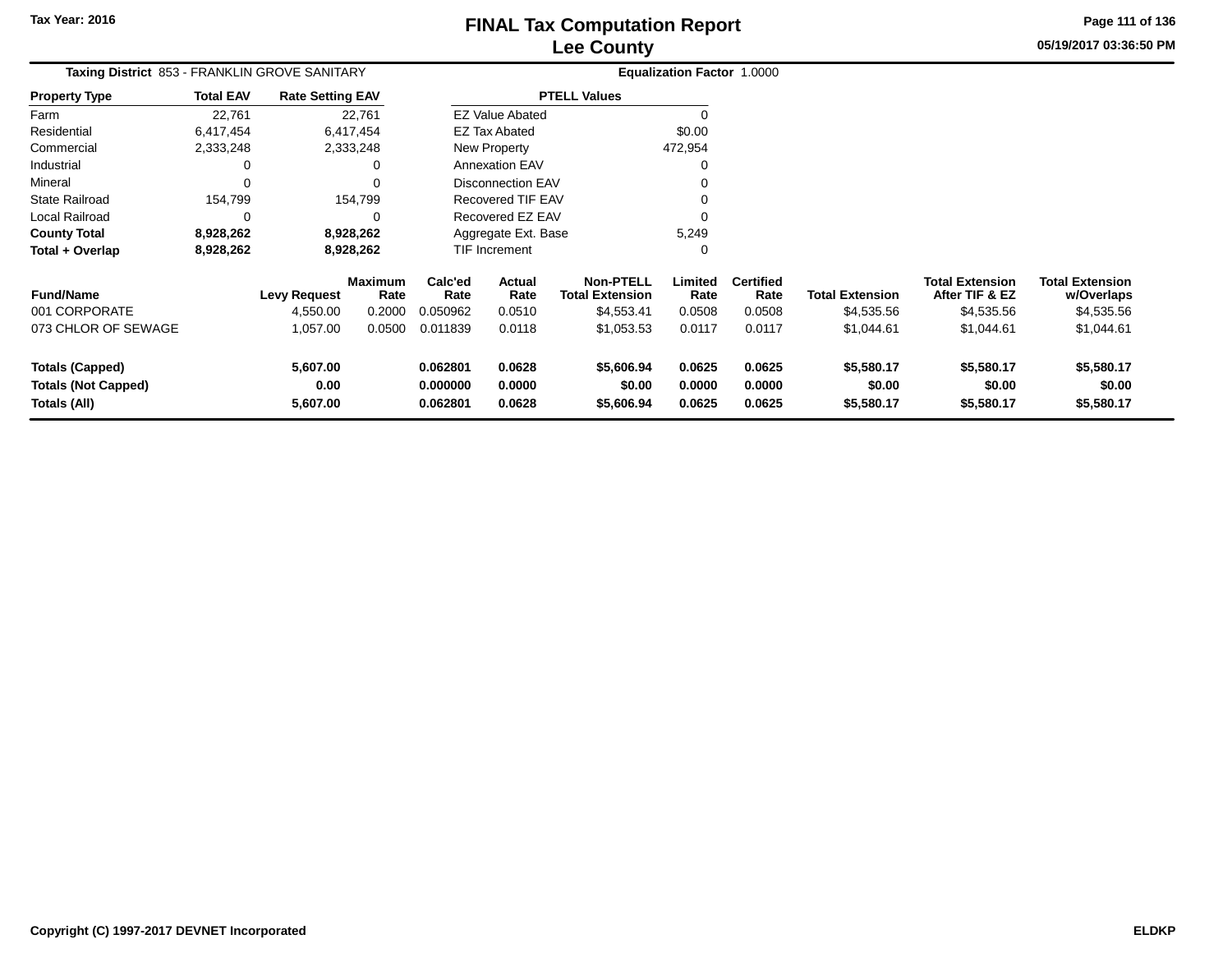**05/19/2017 03:36:50 PMPage 112 of 136**

| Taxing District 855 - PAW PAW SANITARY DISTRICT                      |                  |                              |                                  |                                  |                            |                                                          | <b>Equalization Factor 1.0000</b> |                                    |                                      |                                                 |                                                    |
|----------------------------------------------------------------------|------------------|------------------------------|----------------------------------|----------------------------------|----------------------------|----------------------------------------------------------|-----------------------------------|------------------------------------|--------------------------------------|-------------------------------------------------|----------------------------------------------------|
| <b>Property Type</b>                                                 | <b>Total EAV</b> | <b>Rate Setting EAV</b>      |                                  |                                  |                            | <b>PTELL Values</b>                                      |                                   |                                    |                                      |                                                 |                                                    |
| Farm                                                                 | 86,765           |                              | 76,378                           |                                  | <b>EZ Value Abated</b>     |                                                          |                                   |                                    |                                      |                                                 |                                                    |
| Residential                                                          | 8,759,250        |                              | 6,852,387                        |                                  | <b>EZ Tax Abated</b>       |                                                          | \$0.00                            |                                    |                                      |                                                 |                                                    |
| Commercial                                                           | 876,817          |                              | 703,020                          |                                  | New Property               |                                                          | 1,975                             |                                    |                                      |                                                 |                                                    |
| Industrial                                                           |                  |                              |                                  |                                  | <b>Annexation EAV</b>      |                                                          |                                   |                                    |                                      |                                                 |                                                    |
| Mineral                                                              |                  |                              |                                  |                                  | Disconnection EAV          |                                                          |                                   |                                    |                                      |                                                 |                                                    |
| State Railroad                                                       |                  |                              |                                  |                                  | <b>Recovered TIF EAV</b>   |                                                          |                                   |                                    |                                      |                                                 |                                                    |
| Local Railroad                                                       |                  |                              |                                  |                                  | Recovered EZ EAV           |                                                          |                                   |                                    |                                      |                                                 |                                                    |
| <b>County Total</b>                                                  | 9,722,832        |                              | 7,631,785                        |                                  | Aggregate Ext. Base        |                                                          | 4,090                             |                                    |                                      |                                                 |                                                    |
| Total + Overlap                                                      | 9,722,832        |                              | 7,631,785                        |                                  | <b>TIF Increment</b>       |                                                          | 2,091,047                         |                                    |                                      |                                                 |                                                    |
| <b>Fund/Name</b><br>001 CORPORATE                                    |                  | Levy Request<br>4,290.00     | <b>Maximum</b><br>Rate<br>0.2000 | Calc'ed<br>Rate<br>0.056212      | Actual<br>Rate<br>0.0562   | <b>Non-PTELL</b><br><b>Total Extension</b><br>\$4,289.06 | Limited<br>Rate<br>0.0540         | <b>Certified</b><br>Rate<br>0.0540 | <b>Total Extension</b><br>\$5,250.33 | Total Extension<br>After TIF & EZ<br>\$4,121.16 | <b>Total Extension</b><br>w/Overlaps<br>\$4,121.16 |
| <b>Totals (Capped)</b><br><b>Totals (Not Capped)</b><br>Totals (All) |                  | 4,290.00<br>0.00<br>4,290.00 |                                  | 0.056212<br>0.000000<br>0.056212 | 0.0562<br>0.0000<br>0.0562 | \$4,289.06<br>\$0.00<br>\$4,289.06                       | 0.0540<br>0.0000<br>0.0540        | 0.0540<br>0.0000<br>0.0540         | \$5,250.33<br>\$0.00<br>\$5,250.33   | \$4,121.16<br>\$0.00<br>\$4,121.16              | \$4,121.16<br>\$0.00<br>\$4,121.16                 |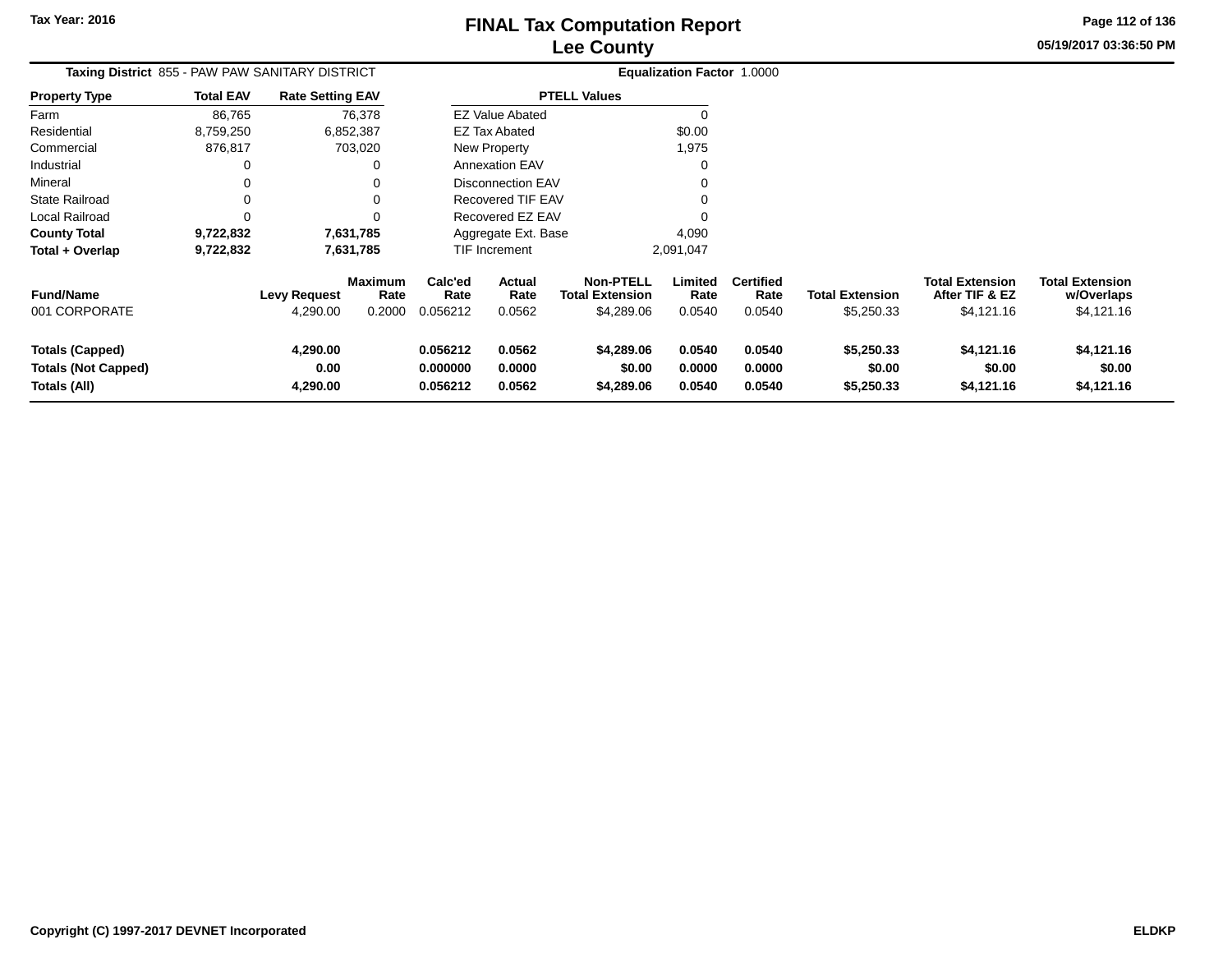**05/19/2017 03:36:50 PMPage 113 of 136**

| Taxing District 856 - LEE CENTER CEMETERY DIST |                  | Equalization Factor 1.0000 |                        |                 |                          |                                            |                 |                          |                        |                                          |                                      |
|------------------------------------------------|------------------|----------------------------|------------------------|-----------------|--------------------------|--------------------------------------------|-----------------|--------------------------|------------------------|------------------------------------------|--------------------------------------|
| <b>Property Type</b>                           | <b>Total EAV</b> | <b>Rate Setting EAV</b>    |                        |                 |                          | <b>PTELL Values</b>                        |                 |                          |                        |                                          |                                      |
| Farm                                           | 3,792,001        |                            | 3,792,001              |                 | <b>EZ Value Abated</b>   |                                            |                 |                          |                        |                                          |                                      |
| Residential                                    | 2,195,339        |                            | 2,195,339              |                 | <b>EZ Tax Abated</b>     |                                            | \$0.00          |                          |                        |                                          |                                      |
| Commercial                                     | 1,633,948        |                            | 1,633,948              |                 | New Property             |                                            | 14,410          |                          |                        |                                          |                                      |
| Industrial                                     | 30               |                            | 30                     |                 | <b>Annexation EAV</b>    |                                            |                 |                          |                        |                                          |                                      |
| Mineral                                        | 0                |                            |                        |                 | <b>Disconnection EAV</b> |                                            |                 |                          |                        |                                          |                                      |
| <b>State Railroad</b>                          | 0                |                            |                        |                 | Recovered TIF EAV        |                                            |                 |                          |                        |                                          |                                      |
| Local Railroad                                 | $\Omega$         |                            |                        |                 | Recovered EZ EAV         |                                            |                 |                          |                        |                                          |                                      |
| <b>County Total</b>                            | 7,621,318        |                            | 7,621,318              |                 | Aggregate Ext. Base      |                                            | 4,785           |                          |                        |                                          |                                      |
| Total + Overlap                                | 7,621,318        |                            | 7,621,318              |                 | <b>TIF Increment</b>     |                                            | 0               |                          |                        |                                          |                                      |
| <b>Fund/Name</b>                               |                  | <b>Levy Request</b>        | <b>Maximum</b><br>Rate | Calc'ed<br>Rate | Actual<br>Rate           | <b>Non-PTELL</b><br><b>Total Extension</b> | Limited<br>Rate | <b>Certified</b><br>Rate | <b>Total Extension</b> | <b>Total Extension</b><br>After TIF & EZ | <b>Total Extension</b><br>w/Overlaps |
| 001 CORPORATE                                  |                  | 4,704.00                   | 0.0600                 | 0.061722        | 0.0600                   | \$4,572.79                                 | 0.0593          | 0.0593                   | \$4,519.44             | \$4,519.44                               | \$4,519.44                           |
| 035 LIABILITY INSURANCE                        |                  | 315.00                     | 0.0000                 | 0.004133        | 0.0041                   | \$312.47                                   | 0.0041          | 0.0041                   | \$312.47               | \$312.47                                 | \$312.47                             |
| <b>Totals (Capped)</b>                         |                  | 5,019.00                   |                        | 0.065855        | 0.0641                   | \$4,885.26                                 | 0.0634          | 0.0634                   | \$4,831.91             | \$4,831.91                               | \$4,831.91                           |
| <b>Totals (Not Capped)</b>                     |                  | 0.00                       |                        | 0.000000        | 0.0000                   | \$0.00                                     | 0.0000          | 0.0000                   | \$0.00                 | \$0.00                                   | \$0.00                               |
| Totals (All)                                   |                  | 5,019.00                   |                        | 0.065855        | 0.0641                   | \$4,885.26                                 | 0.0634          | 0.0634                   | \$4,831.91             | \$4,831.91                               | \$4,831.91                           |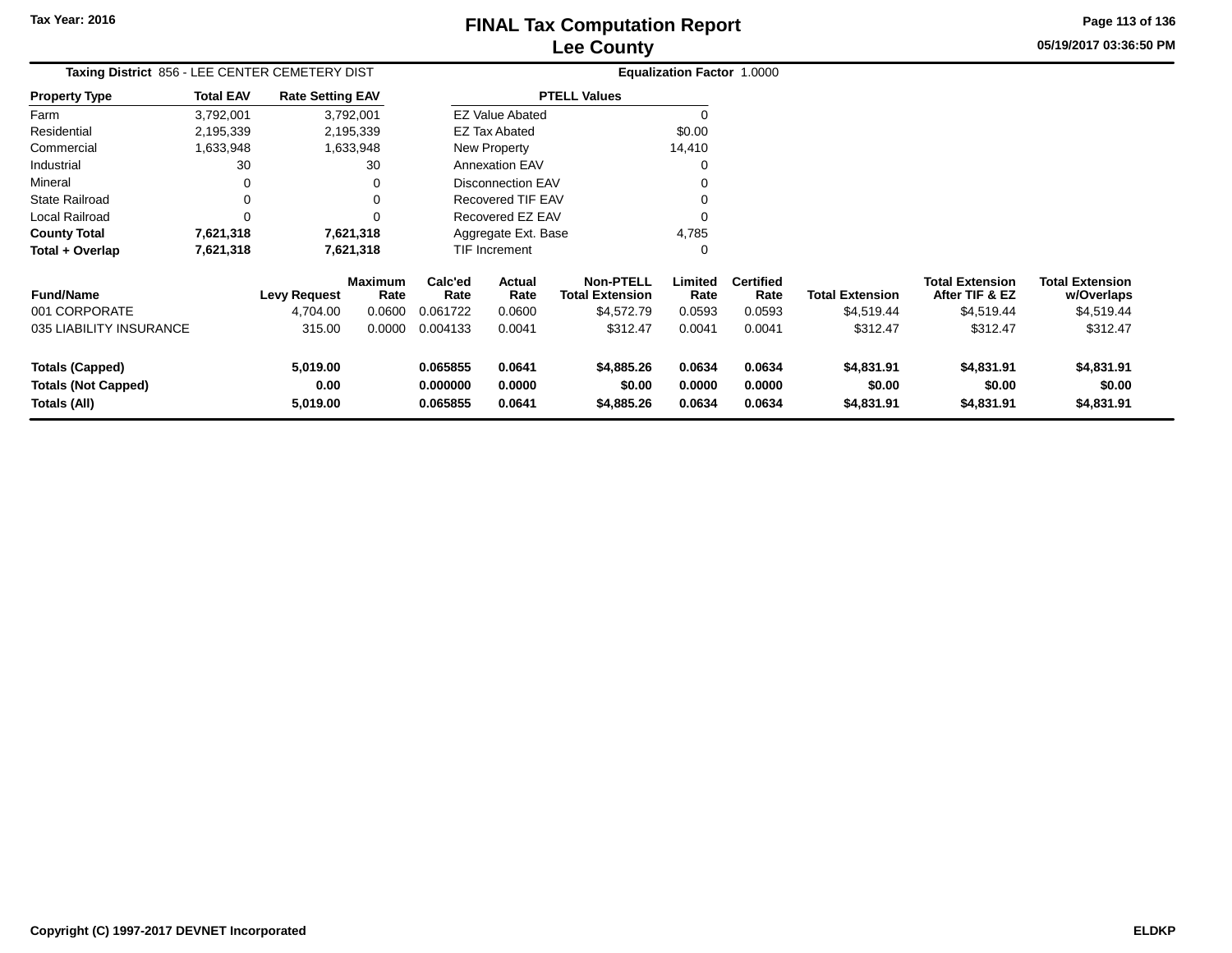**05/19/2017 03:36:50 PMPage 114 of 136**

| Taxing District 857 - OHIO PUBLIC LIBRARY DIST |                                                    |                         |                        |                 | Equalization Factor 1.0000 |                                            |                 |                          |                                |                                          |                                      |  |
|------------------------------------------------|----------------------------------------------------|-------------------------|------------------------|-----------------|----------------------------|--------------------------------------------|-----------------|--------------------------|--------------------------------|------------------------------------------|--------------------------------------|--|
| <b>Property Type</b>                           | <b>Total EAV</b>                                   | <b>Rate Setting EAV</b> |                        |                 |                            | <b>PTELL Values</b>                        |                 |                          | <b>Overlapping County</b>      | <b>Overlap EAV</b>                       |                                      |  |
| Farm                                           | 3,538,410                                          |                         | 3,538,410              |                 | <b>EZ Value Abated</b>     |                                            | 0               | <b>Bureau County</b>     |                                | 28,236,688                               |                                      |  |
| Residential                                    | 414,684                                            |                         | 414,684                |                 | <b>EZ Tax Abated</b>       |                                            | \$0.00          | <b>Total</b>             |                                | 28,236,688                               |                                      |  |
| Commercial                                     |                                                    |                         | 0                      |                 | New Property               |                                            | 44,758          |                          | * denotes use of estimated EAV |                                          |                                      |  |
| Industrial                                     | 141,740                                            |                         | 141,740                |                 | <b>Annexation EAV</b>      |                                            |                 |                          |                                |                                          |                                      |  |
| Mineral                                        | 4,725,340                                          | 4,725,340               |                        |                 | <b>Disconnection EAV</b>   |                                            |                 |                          |                                |                                          |                                      |  |
| State Railroad                                 |                                                    |                         |                        |                 | Recovered TIF EAV          |                                            |                 |                          |                                |                                          |                                      |  |
| Local Railroad                                 |                                                    |                         |                        |                 | Recovered EZ EAV           |                                            |                 |                          |                                |                                          |                                      |  |
| <b>County Total</b>                            | 8,820,174<br>8,820,174<br>37,056,862<br>37,056,862 |                         |                        |                 | Aggregate Ext. Base        |                                            |                 |                          |                                |                                          |                                      |  |
| Total + Overlap                                |                                                    |                         |                        |                 | TIF Increment              |                                            |                 |                          |                                |                                          |                                      |  |
| <b>Fund/Name</b>                               |                                                    | Levy Request            | <b>Maximum</b><br>Rate | Calc'ed<br>Rate | Actual<br>Rate             | <b>Non-PTELL</b><br><b>Total Extension</b> | Limited<br>Rate | <b>Certified</b><br>Rate | <b>Total Extension</b>         | <b>Total Extension</b><br>After TIF & EZ | <b>Total Extension</b><br>w/Overlaps |  |
| 001 CORPORATE                                  |                                                    | 57,750.00               | 0.1500                 | 0.155842        | 0.1500                     | \$13,230.26                                | 0.1500          | 0.1500                   | \$13,230.26                    | \$13,230.26                              | \$55,585.29                          |  |
| 004 BUILDING & MAINTENANCE                     |                                                    | 7,700.00                | 0.0200                 | 0.020779        | 0.0200                     | \$1,764.03                                 | 0.0200          | 0.0200                   | \$1,764.03                     | \$1,764.03                               | \$7,411.37                           |  |
| 031 WORKING CASH                               |                                                    | 19,250.00               | 0.0500                 | 0.051947        | 0.0500                     | \$4,410.09                                 | 0.0500          | 0.0500                   | \$4,410.09                     | \$4,410.09                               | \$18,528.43                          |  |
| 035 LIABILITY INSURANCE                        |                                                    | 4,000.00                | 0.0000                 | 0.010794        | 0.0108                     | \$952.58                                   | 0.0108          | 0.0108                   | \$952.58                       | \$952.58                                 | \$4,002.14                           |  |
| 047 SOCIAL SECURITY                            |                                                    | 1,600.00                | 0.0000                 | 0.004318        | 0.0043                     | \$379.27                                   | 0.0043          | 0.0043                   | \$379.27                       | \$379.27                                 | \$1,593.45                           |  |
| <b>Totals (Capped)</b>                         |                                                    | 0.00                    |                        | 0.000000        | 0.0000                     | \$0.00                                     | 0.0000          | 0.0000                   | \$0.00                         | \$0.00                                   | \$0.00                               |  |
| <b>Totals (Not Capped)</b>                     |                                                    | 90,300.00               |                        | 0.243680        | 0.2351                     | \$20,736.23                                | 0.2351          | 0.2351                   | \$20,736.23                    | \$20,736.23                              | \$87,120.68                          |  |
| Totals (All)                                   |                                                    | 90,300.00               |                        | 0.243680        | 0.2351                     | \$20,736.23                                | 0.2351          | 0.2351                   | \$20,736.23                    | \$20,736.23                              | \$87,120.68                          |  |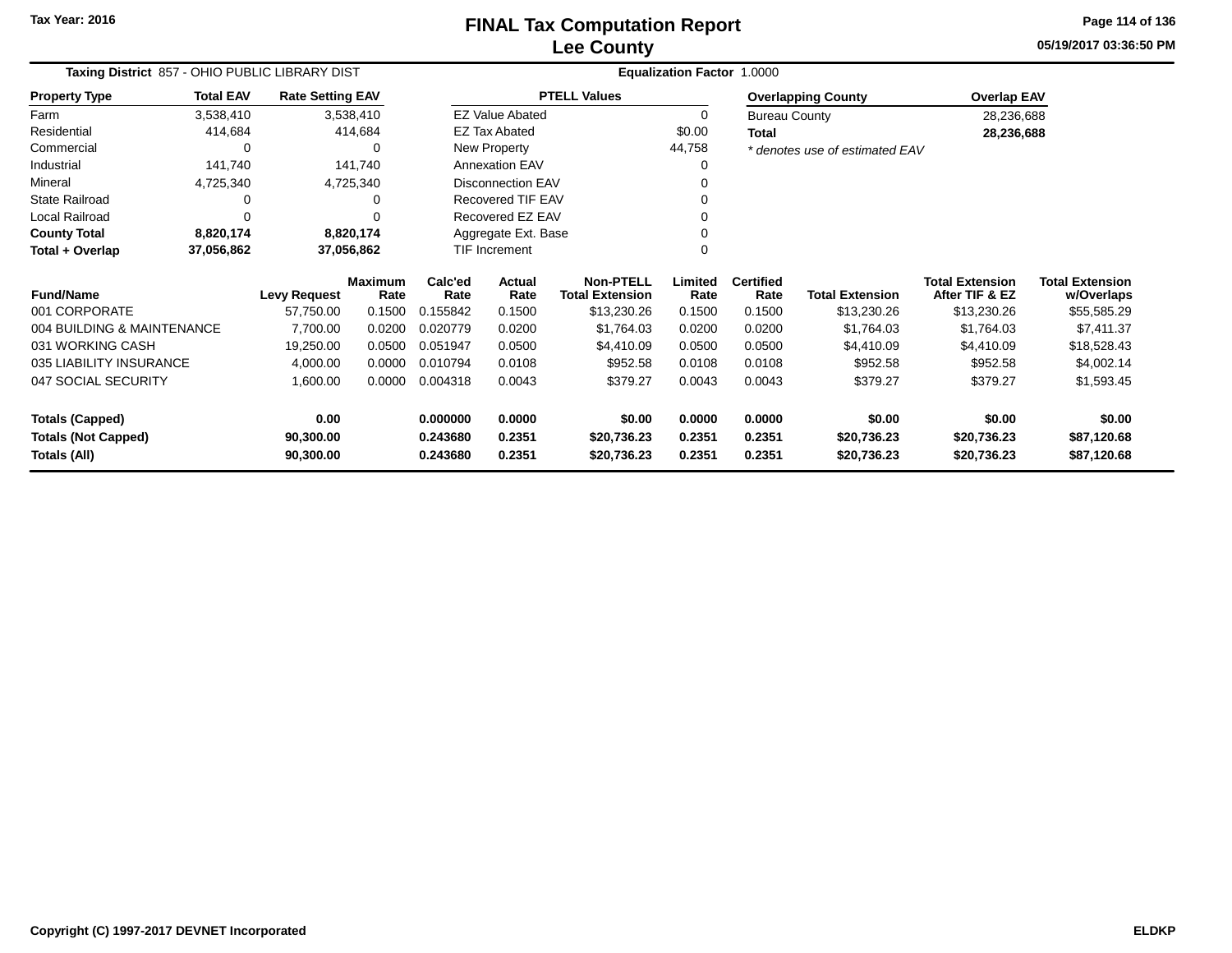**05/19/2017 03:36:50 PMPage 115 of 136**

| Taxing District 858 - PAW PAW PUBLIC LIB DIST |                  |                         |                        |                 |                          |                                            | <b>Equalization Factor 1.0000</b> |                          |                        |                                     |
|-----------------------------------------------|------------------|-------------------------|------------------------|-----------------|--------------------------|--------------------------------------------|-----------------------------------|--------------------------|------------------------|-------------------------------------|
| <b>Property Type</b>                          | <b>Total EAV</b> | <b>Rate Setting EAV</b> |                        |                 |                          | <b>PTELL Values</b>                        |                                   |                          |                        |                                     |
| Farm                                          | 86,765           |                         | 76,378                 |                 | <b>EZ Value Abated</b>   |                                            |                                   |                          |                        |                                     |
| Residential                                   | 8,759,250        |                         | 6,852,387              |                 | <b>EZ Tax Abated</b>     |                                            | \$0.00                            |                          |                        |                                     |
| Commercial                                    | 876,817          |                         | 703,020                |                 | New Property             |                                            | 1,975                             |                          |                        |                                     |
| Industrial                                    |                  |                         | 0                      |                 | <b>Annexation EAV</b>    |                                            | 0                                 |                          |                        |                                     |
| Mineral                                       |                  |                         | 0                      |                 | <b>Disconnection EAV</b> |                                            |                                   |                          |                        |                                     |
| <b>State Railroad</b>                         |                  |                         | 0                      |                 | Recovered TIF EAV        |                                            |                                   |                          |                        |                                     |
| Local Railroad                                |                  |                         |                        |                 | Recovered EZ EAV         |                                            |                                   |                          |                        |                                     |
| <b>County Total</b>                           | 9,722,832        |                         | 7,631,785              |                 | Aggregate Ext. Base      |                                            | 21,253                            |                          |                        |                                     |
| Total + Overlap                               | 9,722,832        |                         | 7,631,785              |                 | <b>TIF Increment</b>     |                                            | 2,091,047                         |                          |                        |                                     |
| <b>Fund/Name</b>                              |                  | <b>Levy Request</b>     | <b>Maximum</b><br>Rate | Calc'ed<br>Rate | Actual<br>Rate           | <b>Non-PTELL</b><br><b>Total Extension</b> | Limited<br>Rate                   | <b>Certified</b><br>Rate | <b>Total Extension</b> | <b>Total Ext</b><br><b>After TI</b> |
| 001 CORPORATE                                 |                  | 19,458.00               | 0.6000                 | 0.254960        | 0.2550                   | \$19,461.05                                | 0.2550                            | 0.2550                   | \$24,793.22            | \$19                                |
| 005 I.M.R.F.                                  |                  | 807.00                  | 0.0000                 | 0.010574        | 0.0106                   | \$808.97                                   | 0.0106                            | 0.0106                   | \$1,030.62             |                                     |
| 035 LIABILITY INSURANCE                       |                  | 239.00                  | 0.0000                 | 0.003132        | 0.0031                   | \$236.59                                   | 0.0031                            | 0.0031                   | \$301.41               |                                     |
| 047 SOCIAL SECURITY                           |                  | 1,687.00                | 0.0000                 | 0.022105        | 0.0221                   | \$1,686.62                                 | 0.0221                            | 0.0221                   | \$2,148.75             | \$1.                                |

| <b>Fund/Name</b>           | Levy Request | Maximum<br>Rate | Calc'ed<br>Rate | Actual<br>Rate | <b>Non-PTELL</b><br><b>Total Extension</b> | Limited<br>Rate | <b>Certified</b><br>Rate | <b>Total Extension</b> | Total Extension<br>After TIF & EZ | <b>Total Extension</b><br>w/Overlaps |
|----------------------------|--------------|-----------------|-----------------|----------------|--------------------------------------------|-----------------|--------------------------|------------------------|-----------------------------------|--------------------------------------|
| 001 CORPORATE              | 19,458.00    | 0.6000          | 0.254960        | 0.2550         | \$19,461.05                                | 0.2550          | 0.2550                   | \$24,793.22            | \$19,461.05                       | \$19,461.05                          |
| 005 I.M.R.F.               | 807.00       | 0.0000          | 0.010574        | 0.0106         | \$808.97                                   | 0.0106          | 0.0106                   | \$1,030.62             | \$808.97                          | \$808.97                             |
| 035 LIABILITY INSURANCE    | 239.00       | 0.0000          | 0.003132        | 0.0031         | \$236.59                                   | 0.0031          | 0.0031                   | \$301.41               | \$236.59                          | \$236.59                             |
| 047 SOCIAL SECURITY        | 1.687.00     | 0.0000          | 0.022105        | 0.0221         | \$1.686.62                                 | 0.0221          | 0.0221                   | \$2,148.75             | \$1,686.62                        | \$1,686.62                           |
| Totals (Capped)            | 22,191.00    |                 | 0.290771        | 0.2908         | \$22,193.23                                | 0.2908          | 0.2908                   | \$28,274.00            | \$22,193.23                       | \$22,193.23                          |
| <b>Totals (Not Capped)</b> | 0.00         |                 | 0.000000        | 0.0000         | \$0.00                                     | 0.0000          | 0.0000                   | \$0.00                 | \$0.00                            | \$0.00                               |
| Totals (All)               | 22.191.00    |                 | 0.290771        | 0.2908         | \$22,193.23                                | 0.2908          | 0.2908                   | \$28,274.00            | \$22,193.23                       | \$22,193.23                          |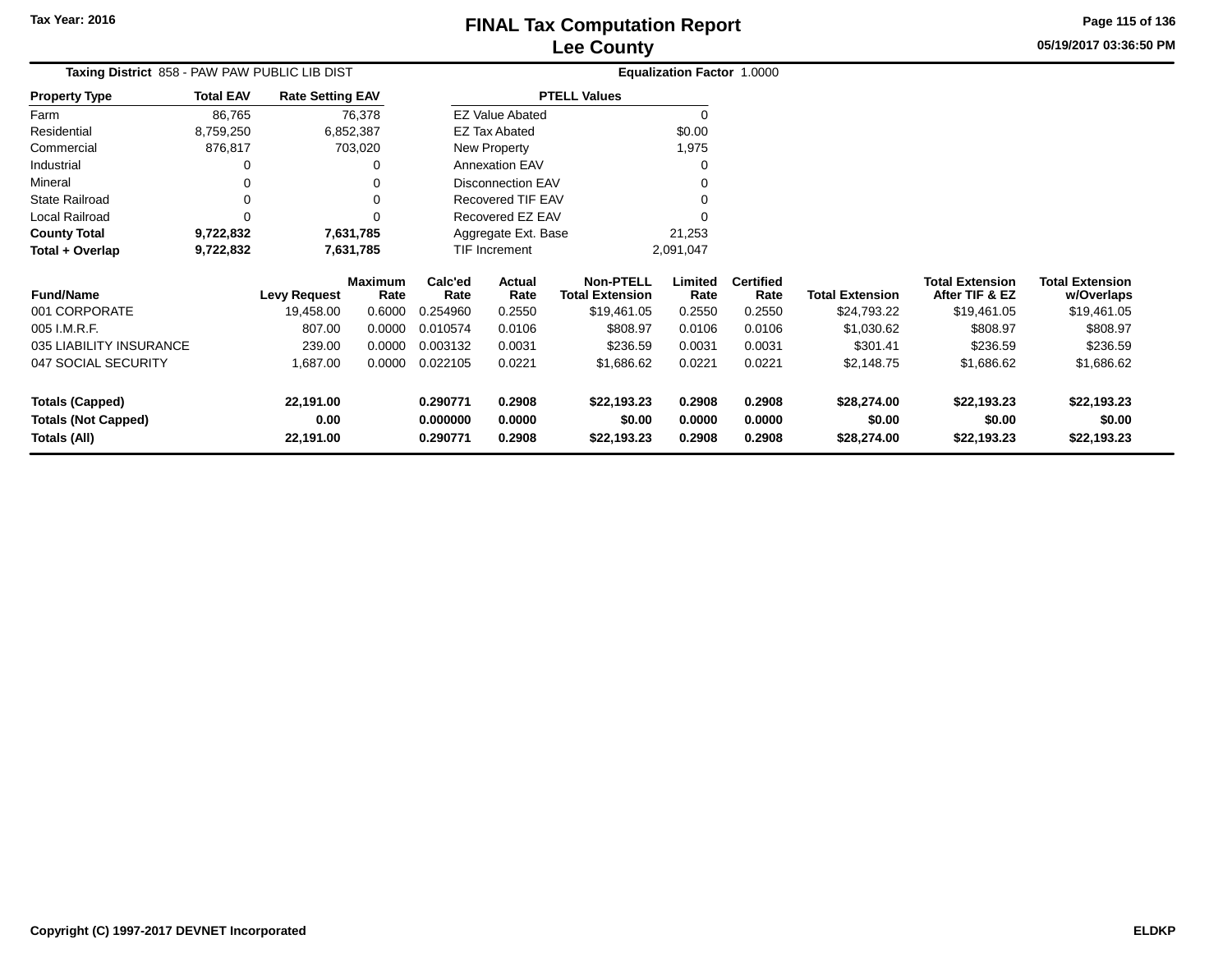**05/19/2017 03:36:50 PMPage 116 of 136**

| Taxing District 859 - EARLVILLE LIBRARY DISTRICT |                          |                         |                        |                 | Equalization Factor 1.0000 |                                            |                 |                          |                                |                                          |                                      |
|--------------------------------------------------|--------------------------|-------------------------|------------------------|-----------------|----------------------------|--------------------------------------------|-----------------|--------------------------|--------------------------------|------------------------------------------|--------------------------------------|
| <b>Property Type</b>                             | <b>Total EAV</b>         | <b>Rate Setting EAV</b> |                        |                 |                            | <b>PTELL Values</b>                        |                 |                          | <b>Overlapping County</b>      | <b>Overlap EAV</b>                       |                                      |
| Farm                                             | 470,650                  |                         | 470,650                |                 | <b>EZ Value Abated</b>     |                                            | $\Omega$        | DeKalb County            |                                | 1,869,530                                |                                      |
| Residential                                      | 120,327                  |                         | 120,327                |                 | <b>EZ Tax Abated</b>       |                                            | \$0.00          | LaSalle County           |                                | 52,742,469                               |                                      |
| Commercial                                       | 0                        |                         | 0                      |                 | New Property               |                                            | 0               | <b>Total</b>             |                                | 54,611,999                               |                                      |
| Industrial                                       | 0                        |                         | 0                      |                 | <b>Annexation EAV</b>      |                                            | ∩               |                          | * denotes use of estimated EAV |                                          |                                      |
| Mineral                                          |                          |                         | 0                      |                 | <b>Disconnection EAV</b>   |                                            |                 |                          |                                |                                          |                                      |
| <b>State Railroad</b>                            | 0                        |                         | 0                      |                 | Recovered TIF EAV          |                                            |                 |                          |                                |                                          |                                      |
| Local Railroad                                   |                          |                         | $\Omega$               |                 | Recovered EZ EAV           |                                            |                 |                          |                                |                                          |                                      |
| <b>County Total</b>                              | 590,977                  |                         | 590,977                |                 | Aggregate Ext. Base        |                                            |                 |                          |                                |                                          |                                      |
| Total + Overlap                                  | 55,202,976<br>55,202,976 |                         |                        |                 | <b>TIF Increment</b>       |                                            |                 |                          |                                |                                          |                                      |
| <b>Fund/Name</b>                                 |                          | <b>Levy Request</b>     | <b>Maximum</b><br>Rate | Calc'ed<br>Rate | <b>Actual</b><br>Rate      | <b>Non-PTELL</b><br><b>Total Extension</b> | Limited<br>Rate | <b>Certified</b><br>Rate | <b>Total Extension</b>         | <b>Total Extension</b><br>After TIF & EZ | <b>Total Extension</b><br>w/Overlaps |
| 001 CORPORATE                                    |                          | 82,000.00               | 0.1500                 | 0.148543        | 0.1485                     | \$877.60                                   | 0.1485          | 0.1485                   | \$877.60                       | \$877.60                                 | \$81,976.42                          |
| 004 BUILDINGS, EQUIPMENT AN                      |                          | 10,925.00               | 0.0200                 | 0.019791        | 0.0198                     | \$117.01                                   | 0.0198          | 0.0198                   | \$117.01                       | \$117.01                                 | \$10,930.19                          |
| 027 AUDIT                                        |                          | 2,500.00                | 0.0050                 | 0.004529        | 0.0045                     | \$26.59                                    | 0.0045          | 0.0045                   | \$26.59                        | \$26.59                                  | \$2,484.13                           |
| 031 WORKING CASH                                 |                          | 0.00                    | 0.0500                 | 0.000000        | 0.0000                     | \$0.00                                     | 0.0000          | 0.0000                   | \$0.00                         | \$0.00                                   | \$0.00                               |
| 035 LIABILITY INSURANCE                          |                          | 40,000.00               | 0.0000                 | 0.072460        | 0.0725                     | \$428.46                                   | 0.0725          | 0.0725                   | \$428.46                       | \$428.46                                 | \$40,022.16                          |
| 047 SOCIAL SECURITY                              |                          | 10,000.00               | 0.0000                 | 0.018115        | 0.0181                     | \$106.97                                   | 0.0181          | 0.0181                   | \$106.97                       | \$106.97                                 | \$9,991.74                           |
| <b>Totals (Capped)</b>                           |                          | 0.00                    |                        | 0.000000        | 0.0000                     | \$0.00                                     | 0.0000          | 0.0000                   | \$0.00                         | \$0.00                                   | \$0.00                               |
| <b>Totals (Not Capped)</b><br>145,425.00         |                          | 0.263438                | 0.2634                 | \$1,556.63      | 0.2634                     | 0.2634                                     | \$1,556.63      | \$1,556.63               | \$145,404.64                   |                                          |                                      |
| 145,425.00<br>Totals (All)                       |                          | 0.263438                | 0.2634                 | \$1,556.63      | 0.2634                     | 0.2634                                     | \$1,556.63      | \$1,556.63               | \$145,404.64                   |                                          |                                      |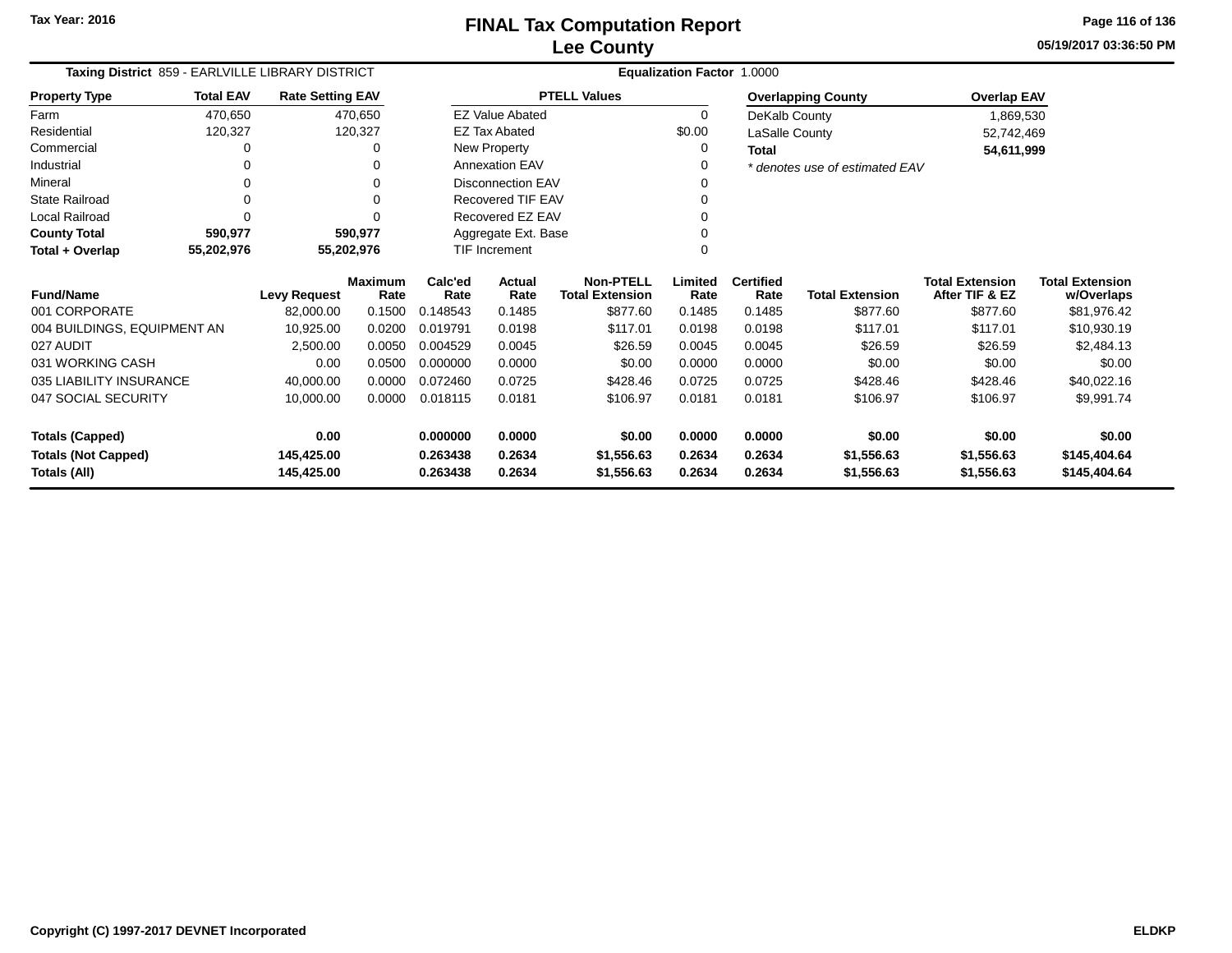**05/19/2017 03:36:50 PMPage 117 of 136**

| <b>Taxing District A - MAPLE GROVE DRN DIST</b> |                  |                         |                        |                 |                          |                                            | <b>Equalization Factor 1.0000</b> |                          |                        |                                          |                                      |
|-------------------------------------------------|------------------|-------------------------|------------------------|-----------------|--------------------------|--------------------------------------------|-----------------------------------|--------------------------|------------------------|------------------------------------------|--------------------------------------|
| Property Type                                   | <b>Total EAV</b> | <b>Rate Setting EAV</b> |                        |                 |                          | <b>PTELL Values</b>                        |                                   |                          |                        |                                          |                                      |
| Farm                                            | 0                |                         |                        |                 | <b>EZ Value Abated</b>   |                                            |                                   |                          |                        |                                          |                                      |
| Residential                                     | 0                |                         |                        |                 | <b>EZ Tax Abated</b>     |                                            | \$0.00                            |                          |                        |                                          |                                      |
| Commercial                                      | 0                |                         |                        |                 | New Property             |                                            |                                   |                          |                        |                                          |                                      |
| Industrial                                      | 0                |                         |                        |                 | <b>Annexation EAV</b>    |                                            |                                   |                          |                        |                                          |                                      |
| Mineral                                         | 0                |                         |                        |                 | <b>Disconnection EAV</b> |                                            |                                   |                          |                        |                                          |                                      |
| State Railroad                                  | 0                |                         |                        |                 | Recovered TIF EAV        |                                            |                                   |                          |                        |                                          |                                      |
| Local Railroad                                  | 0                |                         |                        |                 | Recovered EZ EAV         |                                            |                                   |                          |                        |                                          |                                      |
| <b>County Total</b>                             | 0                |                         |                        |                 | Aggregate Ext. Base      |                                            |                                   |                          |                        |                                          |                                      |
| Total + Overlap                                 | 0                |                         | 0                      |                 | TIF Increment            |                                            | 0                                 |                          |                        |                                          |                                      |
| <b>Fund/Name</b>                                |                  | <b>Levy Request</b>     | <b>Maximum</b><br>Rate | Calc'ed<br>Rate | Actual<br>Rate           | <b>Non-PTELL</b><br><b>Total Extension</b> | Limited<br>Rate                   | <b>Certified</b><br>Rate | <b>Total Extension</b> | <b>Total Extension</b><br>After TIF & EZ | <b>Total Extension</b><br>w/Overlaps |
| 001 CORPORATE                                   |                  | 0.00                    | 0.0000                 | 0.000000        | 0.0000                   | \$0.00                                     | 0.0000                            | 0.0000                   | \$0.00                 | \$0.00                                   | \$0.00                               |
| Totals (Capped)                                 |                  | 0.00                    |                        | 0.000000        | 0.0000                   | \$0.00                                     | 0.0000                            | 0.0000                   | \$0.00                 | \$0.00                                   | \$0.00                               |
| <b>Totals (Not Capped)</b>                      |                  | 0.00                    |                        | 0.000000        | 0.0000                   | \$0.00                                     | 0.0000                            | 0.0000                   | \$0.00                 | \$0.00                                   | \$0.00                               |
| Totals (All)                                    |                  | 0.00                    |                        | 0.000000        | 0.0000                   | \$0.00                                     | 0.0000                            | 0.0000                   | \$0.00                 | \$0.00                                   | \$0.00                               |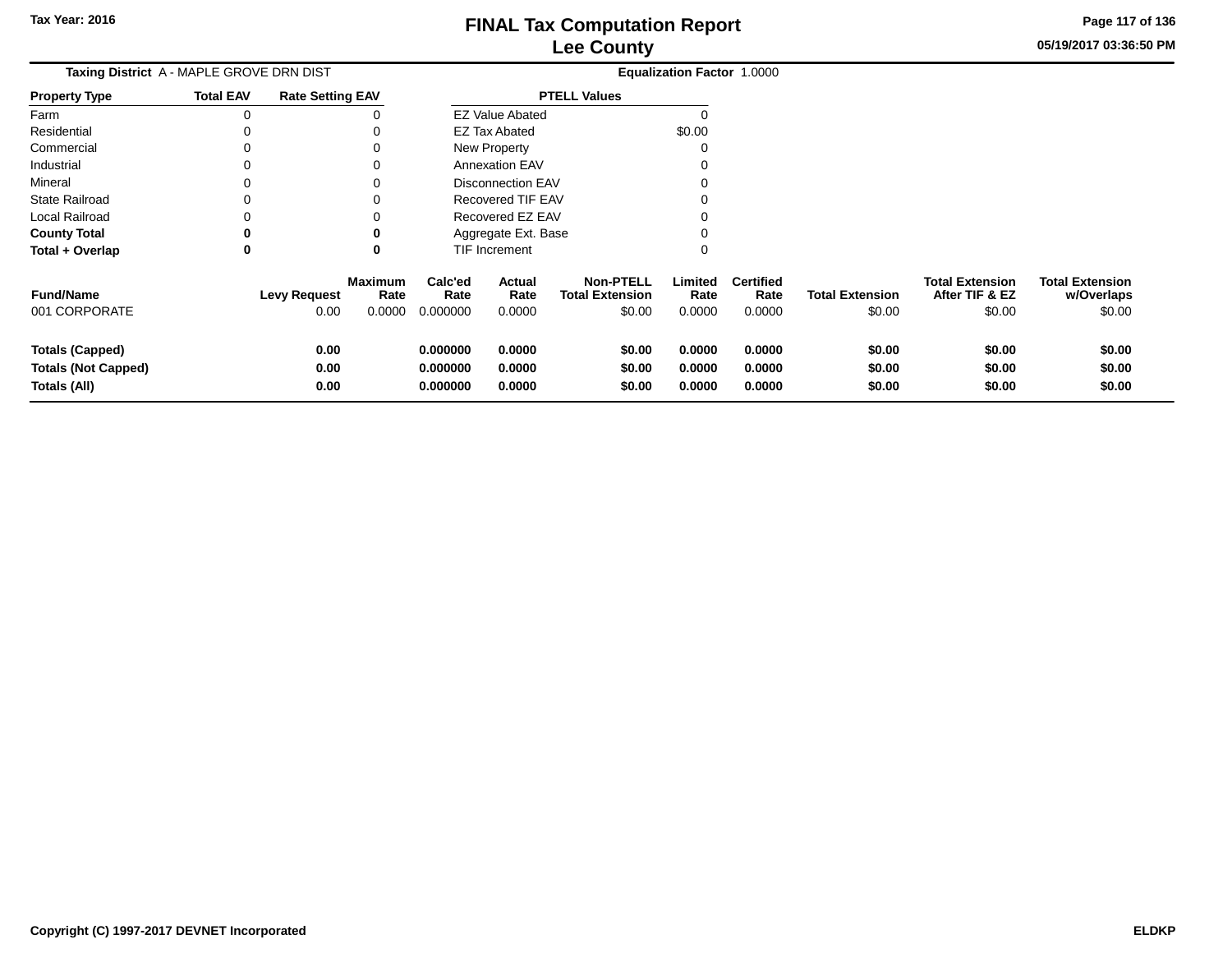## **Lee CountyFINAL Tax Computation Report**

**05/19/2017 03:36:50 PMPage 118 of 136**

|                       |                                              |                         | --- ------                    |                        |                              |                                     |                        |                                 |                 |                                            |  |
|-----------------------|----------------------------------------------|-------------------------|-------------------------------|------------------------|------------------------------|-------------------------------------|------------------------|---------------------------------|-----------------|--------------------------------------------|--|
|                       | Taxing District B - UNION #1 HARM-MARION DRN |                         | Equalization Factor 1.0000    |                        |                              |                                     |                        |                                 |                 |                                            |  |
| <b>Property Type</b>  | <b>Total EAV</b>                             | <b>Rate Setting EAV</b> |                               |                        |                              | <b>PTELL Values</b>                 |                        |                                 |                 |                                            |  |
| Farm                  |                                              |                         |                               |                        | <b>EZ Value Abated</b>       |                                     |                        |                                 |                 |                                            |  |
| Residential           |                                              |                         | 0                             |                        | <b>EZ Tax Abated</b>         |                                     | \$0.00                 |                                 |                 |                                            |  |
| Commercial            | 0                                            |                         | 0                             |                        | New Property                 |                                     |                        |                                 |                 |                                            |  |
| Industrial            |                                              |                         | 0                             |                        | <b>Annexation EAV</b>        |                                     |                        |                                 |                 |                                            |  |
| Mineral               |                                              |                         | 0                             |                        | Disconnection EAV            |                                     |                        |                                 |                 |                                            |  |
| <b>State Railroad</b> | 0                                            |                         | 0                             |                        | Recovered TIF EAV            |                                     |                        |                                 |                 |                                            |  |
| Local Railroad        |                                              |                         | 0                             |                        | Recovered EZ EAV             |                                     |                        |                                 |                 |                                            |  |
| <b>County Total</b>   | 0                                            |                         | 0                             |                        | Aggregate Ext. Base          |                                     |                        |                                 |                 |                                            |  |
| Total + Overlap       | 0                                            |                         | 0                             |                        | <b>TIF Increment</b>         |                                     |                        |                                 |                 |                                            |  |
| $F_{t}$               |                                              | الممنسم المتما          | <b>Maximum</b><br><b>Data</b> | Calc'ed<br><b>Data</b> | <b>Actual</b><br><b>Data</b> | <b>Non-PTELL</b><br>Tatal Evisnaisn | Limited<br><b>Data</b> | <b>Certified</b><br><b>Data</b> | Tatal Evisualan | <b>Total Extension</b><br>$ALA$ , TIE 0 E7 |  |

| <b>Fund/Name</b><br>001 CORPORATE | <b>Levy Request</b><br>0.00 | <b>Maximum</b><br>Rate<br>0.0000 | Calc'ed<br>Rate<br>0.000000 | Actual<br>Rate<br>0.0000 | <b>Non-PTELL</b><br><b>Total Extension</b><br>\$0.00 | Limited<br>Rate<br>0.0000 | <b>Certified</b><br>Rate<br>0.0000 | <b>Total Extension</b><br>\$0.00 | <b>Total Extension</b><br>After TIF & EZ<br>\$0.00 | <b>Total Extension</b><br>w/Overlaps<br>\$0.00 |
|-----------------------------------|-----------------------------|----------------------------------|-----------------------------|--------------------------|------------------------------------------------------|---------------------------|------------------------------------|----------------------------------|----------------------------------------------------|------------------------------------------------|
| <b>Totals (Capped)</b>            | 0.00                        |                                  | 0.000000                    | 0.0000                   | \$0.00                                               | 0.0000                    | 0.0000                             | \$0.00                           | \$0.00                                             | \$0.00                                         |
| <b>Totals (Not Capped)</b>        | 0.00                        |                                  | 0.000000                    | 0.0000                   | \$0.00                                               | 0.0000                    | 0.0000                             | \$0.00                           | \$0.00                                             | \$0.00                                         |
| Totals (All)                      | 0.00                        |                                  | 0.000000                    | 0.0000                   | \$0.00                                               | 0.0000                    | 0.0000                             | \$0.00                           | \$0.00                                             | \$0.00                                         |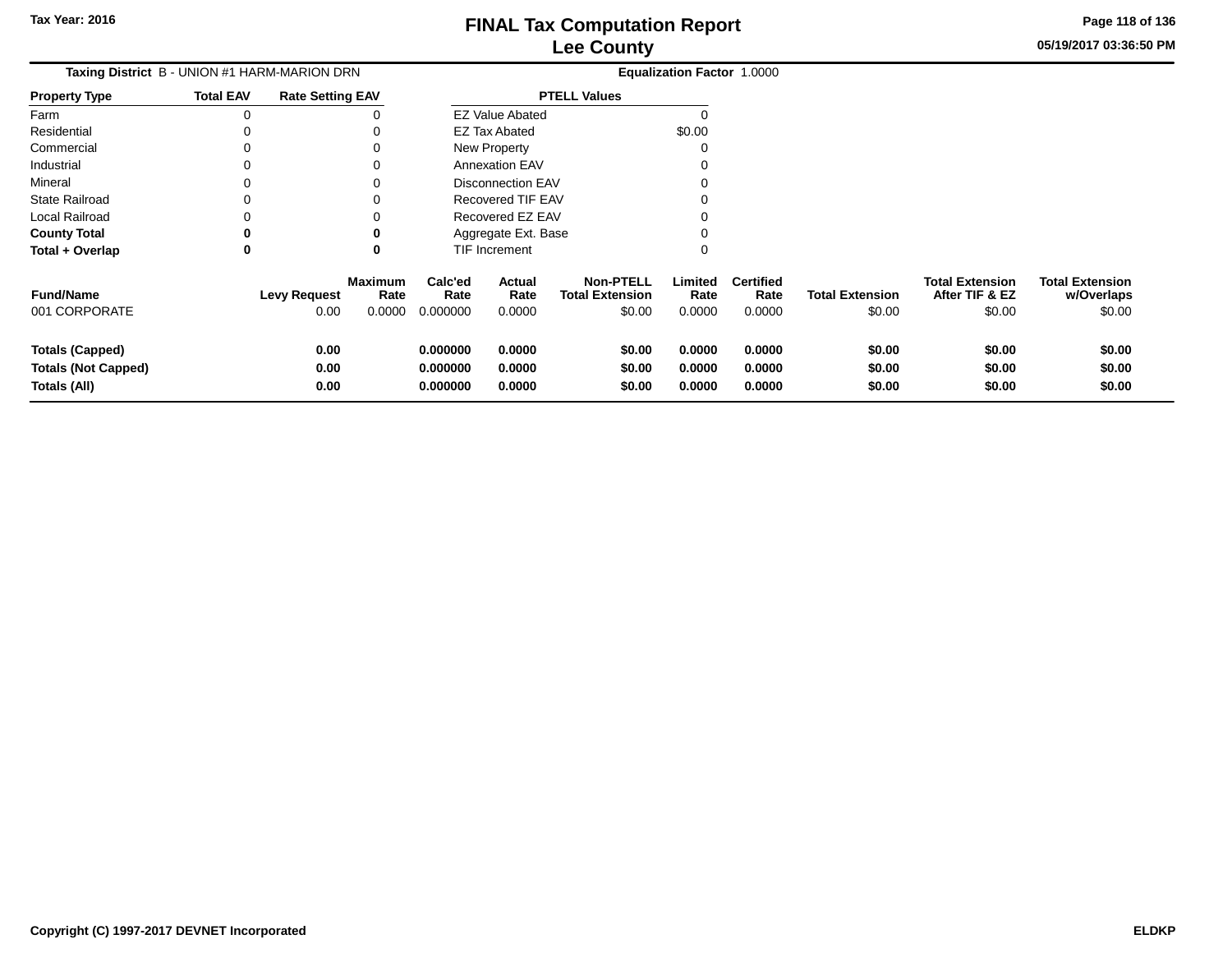**05/19/2017 03:36:50 PMPage 119 of 136**

# **Equalization Factor** 1.0000

| <b>Total EAV</b> | <b>Rate Setting EAV</b> |                     |                                               |                                                                                |                                                                                                                                    |                          |                                   |
|------------------|-------------------------|---------------------|-----------------------------------------------|--------------------------------------------------------------------------------|------------------------------------------------------------------------------------------------------------------------------------|--------------------------|-----------------------------------|
|                  |                         |                     |                                               |                                                                                |                                                                                                                                    |                          |                                   |
|                  |                         |                     |                                               |                                                                                | \$0.00                                                                                                                             |                          |                                   |
|                  |                         |                     |                                               |                                                                                |                                                                                                                                    |                          |                                   |
|                  |                         |                     |                                               |                                                                                |                                                                                                                                    |                          |                                   |
|                  |                         |                     |                                               |                                                                                |                                                                                                                                    |                          |                                   |
|                  |                         |                     |                                               |                                                                                |                                                                                                                                    |                          |                                   |
|                  |                         |                     |                                               |                                                                                |                                                                                                                                    |                          |                                   |
|                  | 0                       |                     |                                               |                                                                                |                                                                                                                                    |                          |                                   |
|                  |                         |                     |                                               |                                                                                |                                                                                                                                    |                          |                                   |
|                  | <b>Maximum</b><br>Rate  | Calc'ed<br>Rate     | Actual<br>Rate                                | <b>Non-PTELL</b><br><b>Total Extension</b>                                     | Limited<br>Rate                                                                                                                    | <b>Certified</b><br>Rate | Total                             |
|                  |                         | <b>Levy Request</b> | Taxing District C - HARMON #1 HARMON DRN DIST | EZ Tax Abated<br>New Property<br><b>Annexation EAV</b><br><b>TIF Increment</b> | <b>PTELL Values</b><br><b>EZ Value Abated</b><br>Disconnection EAV<br>Recovered TIF EAV<br>Recovered EZ EAV<br>Aggregate Ext. Base |                          | <b>Equalization Factor 1.0000</b> |

| <b>Fund/Name</b>           | <b>Levy Request</b> | Maximum<br>Rate | Calc'ed<br>Rate | Actual<br>Rate | <b>Non-PTELL</b><br><b>Total Extension</b> | .imited<br>Rate | <b>Certified</b><br>Rate | <b>Total Extension</b> | <b>Total Extension</b><br>After TIF & EZ | <b>Total Extension</b><br>w/Overlaps |
|----------------------------|---------------------|-----------------|-----------------|----------------|--------------------------------------------|-----------------|--------------------------|------------------------|------------------------------------------|--------------------------------------|
| 001 CORPORATE              | 0.00                | 0.0000          | 0.000000        | 0.0000         | \$0.00                                     | 0.0000          | 0.0000                   | \$0.00                 | \$0.00                                   | \$0.00                               |
| <b>Totals (Capped)</b>     | 0.00                |                 | 0.000000        | 0.0000         | \$0.00                                     | 0.0000          | 0.0000                   | \$0.00                 | \$0.00                                   | \$0.00                               |
| <b>Totals (Not Capped)</b> | 0.00                |                 | 0.000000        | 0.0000         | \$0.00                                     | 0.0000          | 0.0000                   | \$0.00                 | \$0.00                                   | \$0.00                               |
| Totals (All)               | 0.00                |                 | 0.000000        | 0.0000         | \$0.00                                     | 0.0000          | 0.0000                   | \$0.00                 | \$0.00                                   | \$0.00                               |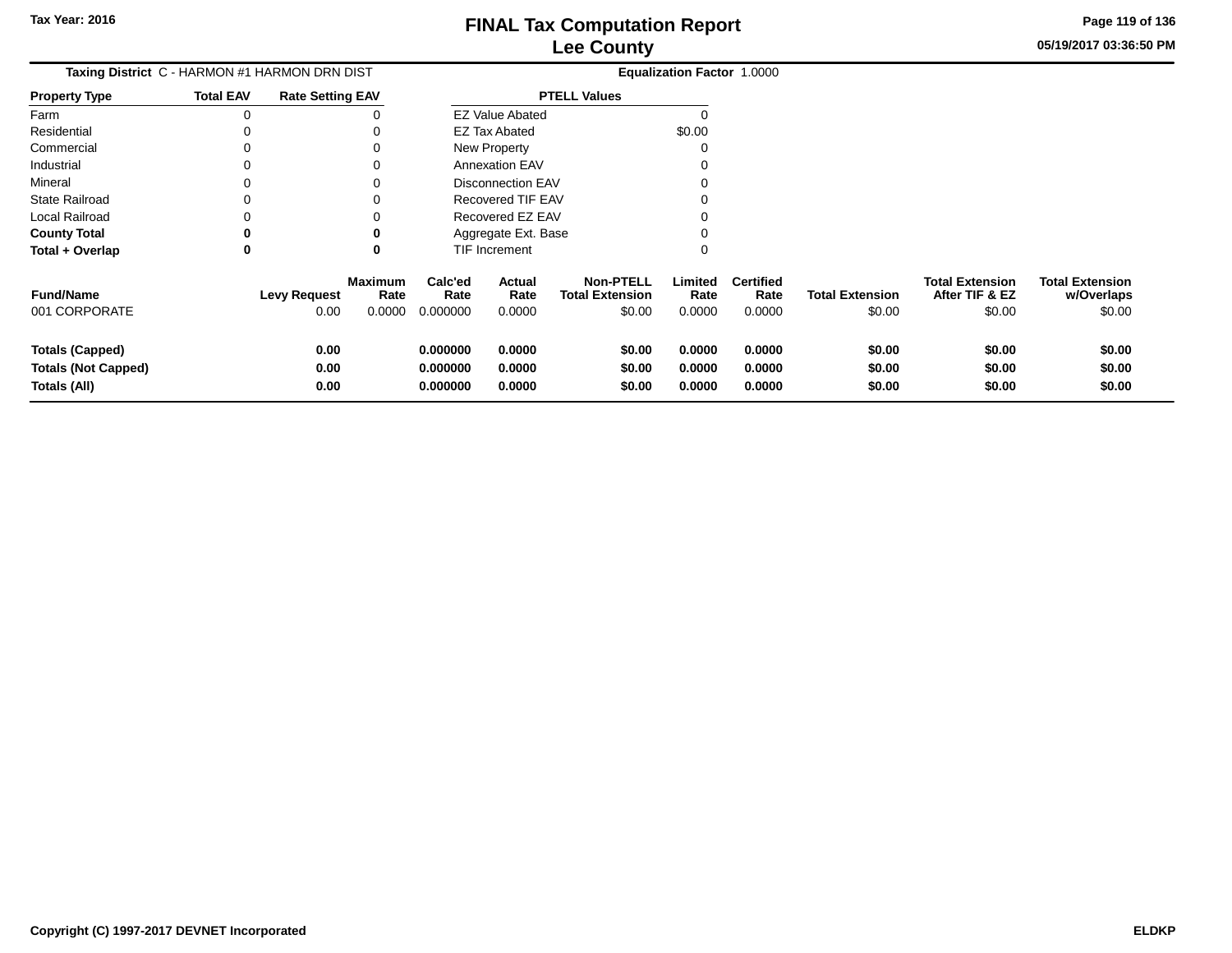**05/19/2017 03:36:50 PMPage 120 of 136**

| Taxing District D - HARMON #2 DRN DIST                               |                  |                             |                                  |                                  |                            |                                                      | <b>Equalization Factor 1.0000</b> |                                    |                                  |                                                    |                                                |
|----------------------------------------------------------------------|------------------|-----------------------------|----------------------------------|----------------------------------|----------------------------|------------------------------------------------------|-----------------------------------|------------------------------------|----------------------------------|----------------------------------------------------|------------------------------------------------|
| <b>Property Type</b>                                                 | <b>Total EAV</b> | <b>Rate Setting EAV</b>     |                                  |                                  |                            | <b>PTELL Values</b>                                  |                                   |                                    |                                  |                                                    |                                                |
| Farm                                                                 | 0                |                             |                                  |                                  | <b>EZ Value Abated</b>     |                                                      |                                   |                                    |                                  |                                                    |                                                |
| Residential                                                          |                  |                             | 0                                |                                  | <b>EZ Tax Abated</b>       |                                                      | \$0.00                            |                                    |                                  |                                                    |                                                |
| Commercial                                                           |                  |                             | 0                                |                                  | New Property               |                                                      |                                   |                                    |                                  |                                                    |                                                |
| Industrial                                                           |                  |                             | 0                                |                                  | <b>Annexation EAV</b>      |                                                      |                                   |                                    |                                  |                                                    |                                                |
| Mineral                                                              |                  |                             | 0                                |                                  | <b>Disconnection EAV</b>   |                                                      |                                   |                                    |                                  |                                                    |                                                |
| <b>State Railroad</b>                                                |                  |                             | 0                                |                                  | Recovered TIF EAV          |                                                      |                                   |                                    |                                  |                                                    |                                                |
| Local Railroad                                                       |                  |                             |                                  |                                  | Recovered EZ EAV           |                                                      |                                   |                                    |                                  |                                                    |                                                |
| <b>County Total</b>                                                  |                  |                             | 0                                |                                  | Aggregate Ext. Base        |                                                      |                                   |                                    |                                  |                                                    |                                                |
| Total + Overlap                                                      | 0                |                             | 0                                |                                  | TIF Increment              |                                                      | 0                                 |                                    |                                  |                                                    |                                                |
| <b>Fund/Name</b><br>001 CORPORATE                                    |                  | <b>Levy Request</b><br>0.00 | <b>Maximum</b><br>Rate<br>0.0000 | Calc'ed<br>Rate<br>0.000000      | Actual<br>Rate<br>0.0000   | <b>Non-PTELL</b><br><b>Total Extension</b><br>\$0.00 | Limited<br>Rate<br>0.0000         | <b>Certified</b><br>Rate<br>0.0000 | <b>Total Extension</b><br>\$0.00 | <b>Total Extension</b><br>After TIF & EZ<br>\$0.00 | <b>Total Extension</b><br>w/Overlaps<br>\$0.00 |
| <b>Totals (Capped)</b><br><b>Totals (Not Capped)</b><br>Totals (All) |                  | 0.00<br>0.00<br>0.00        |                                  | 0.000000<br>0.000000<br>0.000000 | 0.0000<br>0.0000<br>0.0000 | \$0.00<br>\$0.00<br>\$0.00                           | 0.0000<br>0.0000<br>0.0000        | 0.0000<br>0.0000<br>0.0000         | \$0.00<br>\$0.00<br>\$0.00       | \$0.00<br>\$0.00<br>\$0.00                         | \$0.00<br>\$0.00<br>\$0.00                     |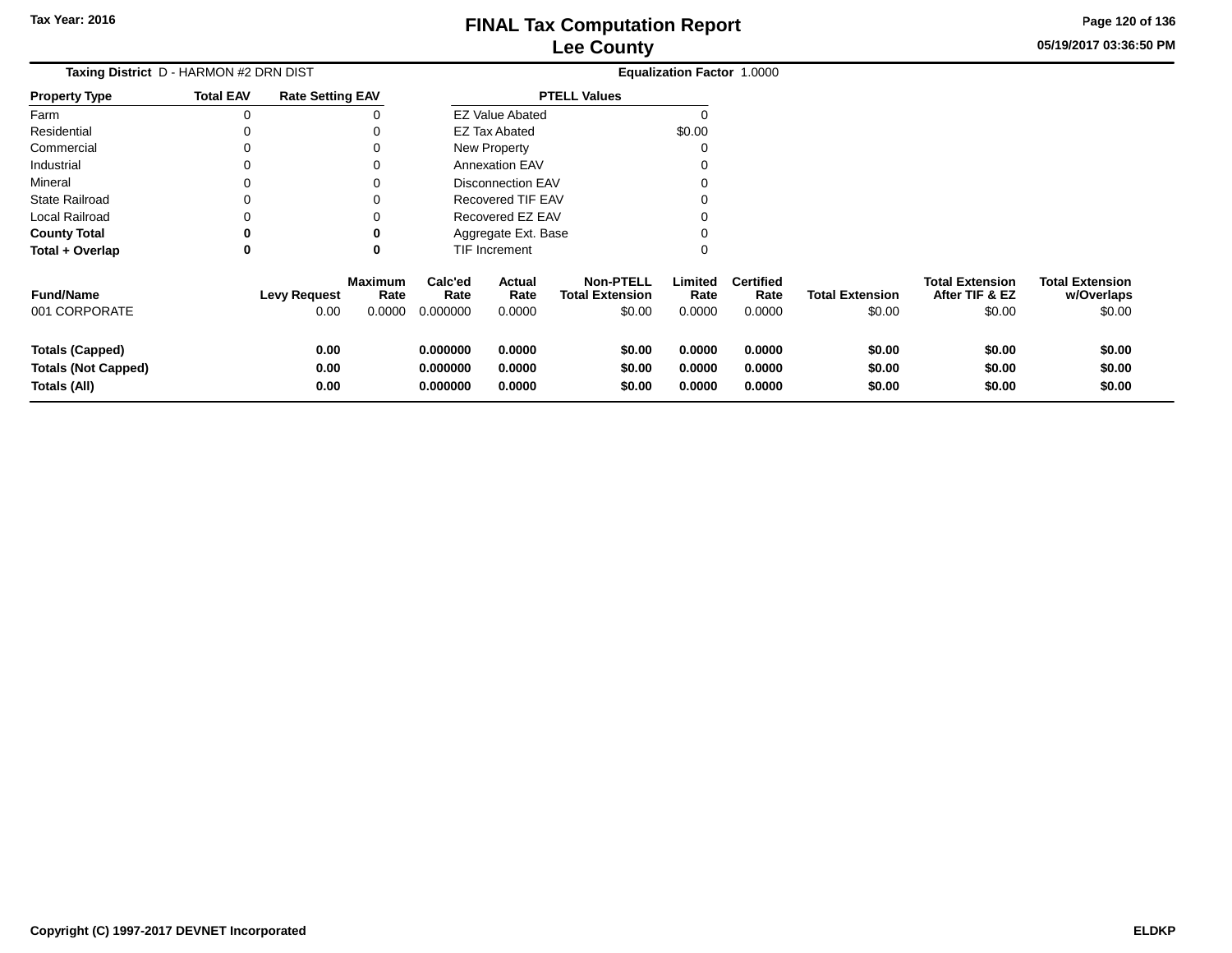**05/19/2017 03:36:50 PMPage 121 of 136**

| Taxing District E - UNION #2 HAMILT-HAN DRN                          |                  |                         |                        |                                  |                            |                                            | Equalization Factor 1.0000 |                            |                            |                                          |                                      |
|----------------------------------------------------------------------|------------------|-------------------------|------------------------|----------------------------------|----------------------------|--------------------------------------------|----------------------------|----------------------------|----------------------------|------------------------------------------|--------------------------------------|
| <b>Property Type</b>                                                 | <b>Total EAV</b> | <b>Rate Setting EAV</b> |                        |                                  |                            | <b>PTELL Values</b>                        |                            |                            |                            |                                          |                                      |
| Farm                                                                 | 0                |                         |                        |                                  | <b>EZ Value Abated</b>     |                                            |                            |                            |                            |                                          |                                      |
| Residential                                                          |                  |                         |                        |                                  | EZ Tax Abated              |                                            | \$0.00                     |                            |                            |                                          |                                      |
| Commercial                                                           | $\Omega$         |                         |                        |                                  | New Property               |                                            |                            |                            |                            |                                          |                                      |
| Industrial                                                           | $\Omega$         |                         |                        |                                  | <b>Annexation EAV</b>      |                                            |                            |                            |                            |                                          |                                      |
| Mineral                                                              | $\Omega$         |                         |                        |                                  | <b>Disconnection EAV</b>   |                                            |                            |                            |                            |                                          |                                      |
| <b>State Railroad</b>                                                | $\Omega$         |                         |                        |                                  | <b>Recovered TIF EAV</b>   |                                            |                            |                            |                            |                                          |                                      |
| Local Railroad                                                       | 0                |                         |                        |                                  | Recovered EZ EAV           |                                            |                            |                            |                            |                                          |                                      |
| <b>County Total</b>                                                  | 0                |                         | 0                      |                                  | Aggregate Ext. Base        |                                            |                            |                            |                            |                                          |                                      |
| Total + Overlap                                                      | $\bf{0}$         |                         | 0                      |                                  | TIF Increment              |                                            |                            |                            |                            |                                          |                                      |
| <b>Fund/Name</b>                                                     |                  | <b>Levy Request</b>     | <b>Maximum</b><br>Rate | Calc'ed<br>Rate                  | Actual<br>Rate             | <b>Non-PTELL</b><br><b>Total Extension</b> | Limited<br>Rate            | <b>Certified</b><br>Rate   | <b>Total Extension</b>     | <b>Total Extension</b><br>After TIF & EZ | <b>Total Extension</b><br>w/Overlaps |
| 001 CORPORATE                                                        |                  | 0.00                    | 0.0000                 | 0.000000                         | 0.0000                     | \$0.00                                     | 0.0000                     | 0.0000                     | \$0.00                     | \$0.00                                   | \$0.00                               |
| <b>Totals (Capped)</b><br><b>Totals (Not Capped)</b><br>Totals (All) |                  | 0.00<br>0.00<br>0.00    |                        | 0.000000<br>0.000000<br>0.000000 | 0.0000<br>0.0000<br>0.0000 | \$0.00<br>\$0.00<br>\$0.00                 | 0.0000<br>0.0000<br>0.0000 | 0.0000<br>0.0000<br>0.0000 | \$0.00<br>\$0.00<br>\$0.00 | \$0.00<br>\$0.00<br>\$0.00               | \$0.00<br>\$0.00<br>\$0.00           |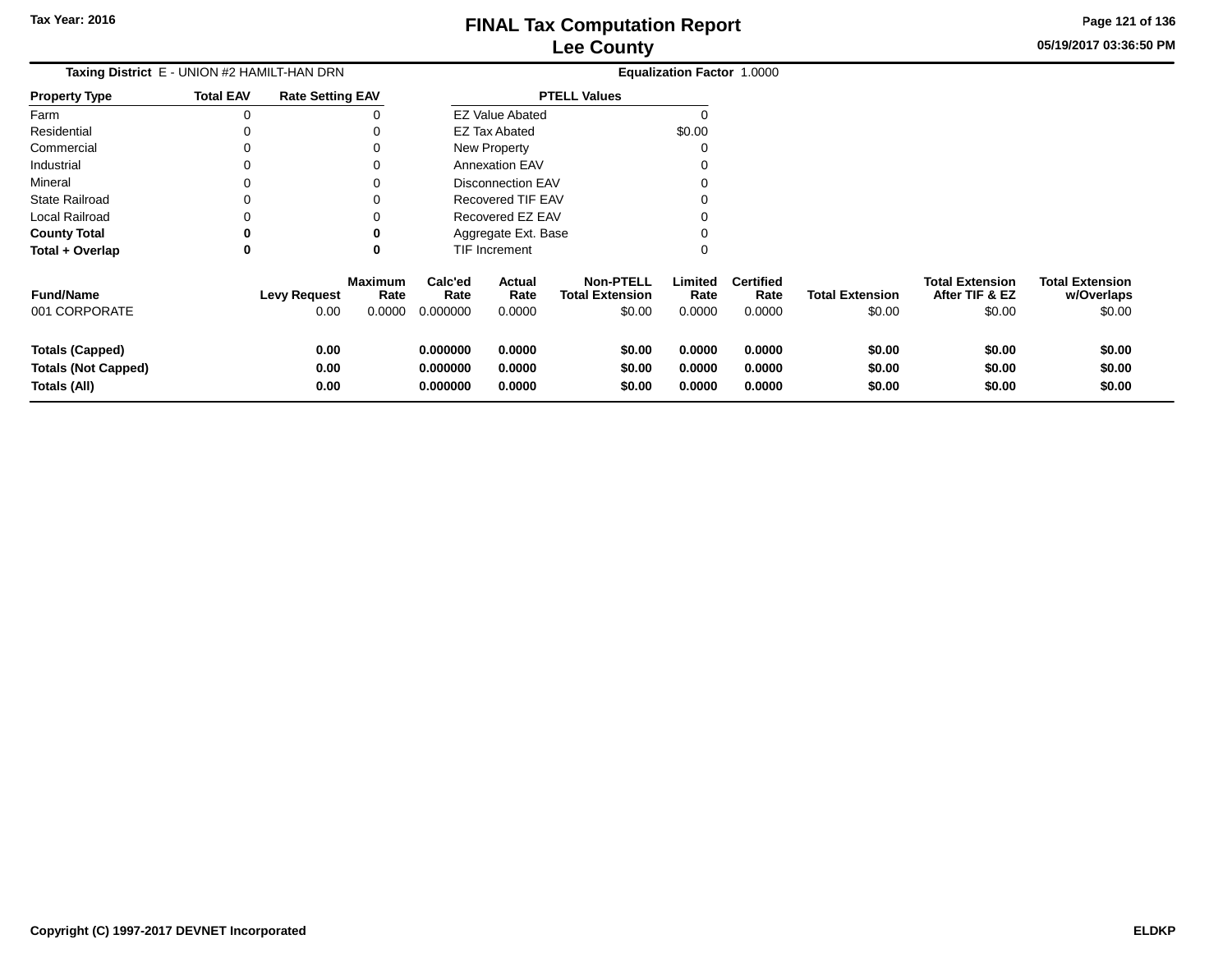**05/19/2017 03:36:50 PMPage 122 of 136**

| Taxing District F - UNION #1 HARM-MONT DRN                           |                  |                             | <b>Equalization Factor 1.0000</b> |                                  |                            |                                                      |                            |                                    |                                  |                                                    |                                                |
|----------------------------------------------------------------------|------------------|-----------------------------|-----------------------------------|----------------------------------|----------------------------|------------------------------------------------------|----------------------------|------------------------------------|----------------------------------|----------------------------------------------------|------------------------------------------------|
| <b>Property Type</b>                                                 | <b>Total EAV</b> | <b>Rate Setting EAV</b>     |                                   |                                  |                            | <b>PTELL Values</b>                                  |                            |                                    |                                  |                                                    |                                                |
| Farm                                                                 | 0                |                             |                                   |                                  | <b>EZ Value Abated</b>     |                                                      |                            |                                    |                                  |                                                    |                                                |
| Residential                                                          |                  |                             |                                   |                                  | <b>EZ Tax Abated</b>       |                                                      | \$0.00                     |                                    |                                  |                                                    |                                                |
| Commercial                                                           |                  |                             | 0                                 |                                  | New Property               |                                                      |                            |                                    |                                  |                                                    |                                                |
| Industrial                                                           |                  |                             | 0                                 |                                  | <b>Annexation EAV</b>      |                                                      |                            |                                    |                                  |                                                    |                                                |
| Mineral                                                              |                  |                             | 0                                 |                                  | <b>Disconnection EAV</b>   |                                                      |                            |                                    |                                  |                                                    |                                                |
| <b>State Railroad</b>                                                |                  |                             | 0                                 |                                  | <b>Recovered TIF EAV</b>   |                                                      |                            |                                    |                                  |                                                    |                                                |
| Local Railroad                                                       |                  |                             |                                   |                                  | Recovered EZ EAV           |                                                      |                            |                                    |                                  |                                                    |                                                |
| <b>County Total</b>                                                  |                  |                             | 0                                 |                                  | Aggregate Ext. Base        |                                                      |                            |                                    |                                  |                                                    |                                                |
| Total + Overlap                                                      | 0                |                             | 0                                 |                                  | TIF Increment              |                                                      | 0                          |                                    |                                  |                                                    |                                                |
| <b>Fund/Name</b><br>001 CORPORATE                                    |                  | <b>Levy Request</b><br>0.00 | <b>Maximum</b><br>Rate<br>0.0000  | Calc'ed<br>Rate<br>0.000000      | Actual<br>Rate<br>0.0000   | <b>Non-PTELL</b><br><b>Total Extension</b><br>\$0.00 | Limited<br>Rate<br>0.0000  | <b>Certified</b><br>Rate<br>0.0000 | <b>Total Extension</b><br>\$0.00 | <b>Total Extension</b><br>After TIF & EZ<br>\$0.00 | <b>Total Extension</b><br>w/Overlaps<br>\$0.00 |
| <b>Totals (Capped)</b><br><b>Totals (Not Capped)</b><br>Totals (All) |                  | 0.00<br>0.00<br>0.00        |                                   | 0.000000<br>0.000000<br>0.000000 | 0.0000<br>0.0000<br>0.0000 | \$0.00<br>\$0.00<br>\$0.00                           | 0.0000<br>0.0000<br>0.0000 | 0.0000<br>0.0000<br>0.0000         | \$0.00<br>\$0.00<br>\$0.00       | \$0.00<br>\$0.00<br>\$0.00                         | \$0.00<br>\$0.00<br>\$0.00                     |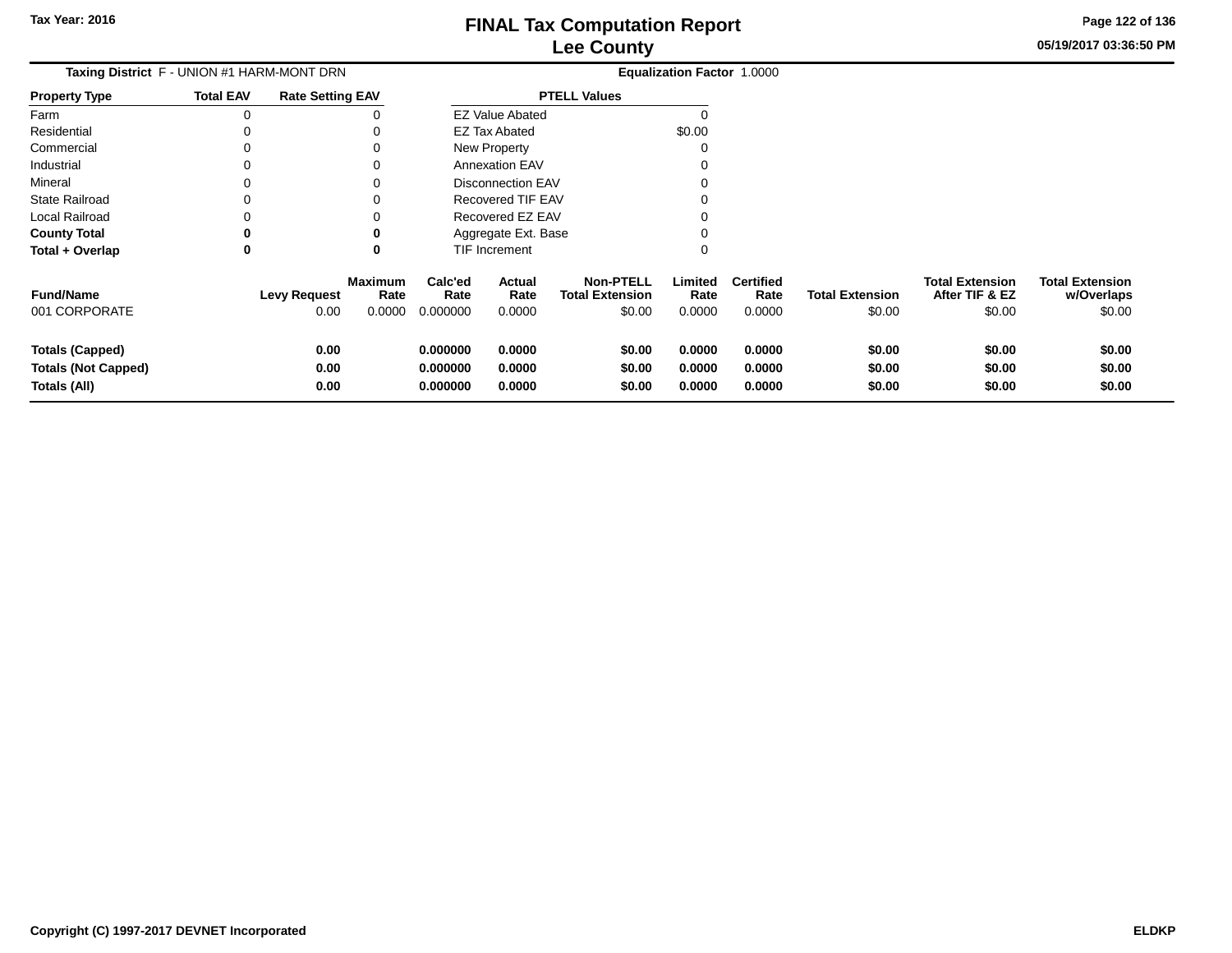**05/19/2017 03:36:50 PMPage 123 of 136**

\$0.00

#### **Equalization Factor** 1.0000 **Taxing District** G - UNION DRAIN #1 HAM/EG**Property Type**0  $0\qquad \qquad 0$ Farm Residential Commercial 0 $0\qquad \qquad 0$ Industrial 0 $0\qquad \qquad 0$ Mineral 0 $0\qquad \qquad 0$ State Railroad <sup>0</sup> <sup>0</sup> Local Railroadd 0 0 **County Total 0 <sup>0</sup> Total + Overlap <sup>0</sup> <sup>0</sup>** 0**Fund/Name Levy Request Rate Limited**Rate **w/Overlaps Total ExtensionAfter TIF & EZ** \$0.00 **Total ExtensionRate Total Extension Rate Total Extension**\$0.00 **Maximum Calc'ed Rate**0.000000 **Actual RateNon-PTELL Certified** \$0.00 001 CORPORATE 0.00 0.0000 0.000000 0.0000 \$0.00 0.0000 0.0000 \$0.00 \$0.00 \$0.00 **Totals (Capped) 0.00 0.000000 0.0000 \$0.00 0.0000 0.0000 \$0.00 \$0.00 \$0.00 Totals (Not Capped) 0.00 0.000000 0.0000 \$0.00 0.0000 0.0000 \$0.00 \$0.00 \$0.00 Totals (All) 0.00 0.000000 0.0000 \$0.00 0.0000 0.0000 \$0.00 \$0.00 \$0.00**  $\overline{0}$  $\mathsf 0$ **Total EAV Rate Setting EAV PTELL Values**  $\overline{0}$  \$0.00 0 $\pmb{0}$ Annexation EAV v o Disconnection EAV $\sim$  0 Recovered TIF EAVv o Recovered EZ EAV $\mathcal{O}$ 0 $\overline{0}$ New Property EZ Tax AbatedEZ Value AbatedAggregate Ext. BaseTIF Increment0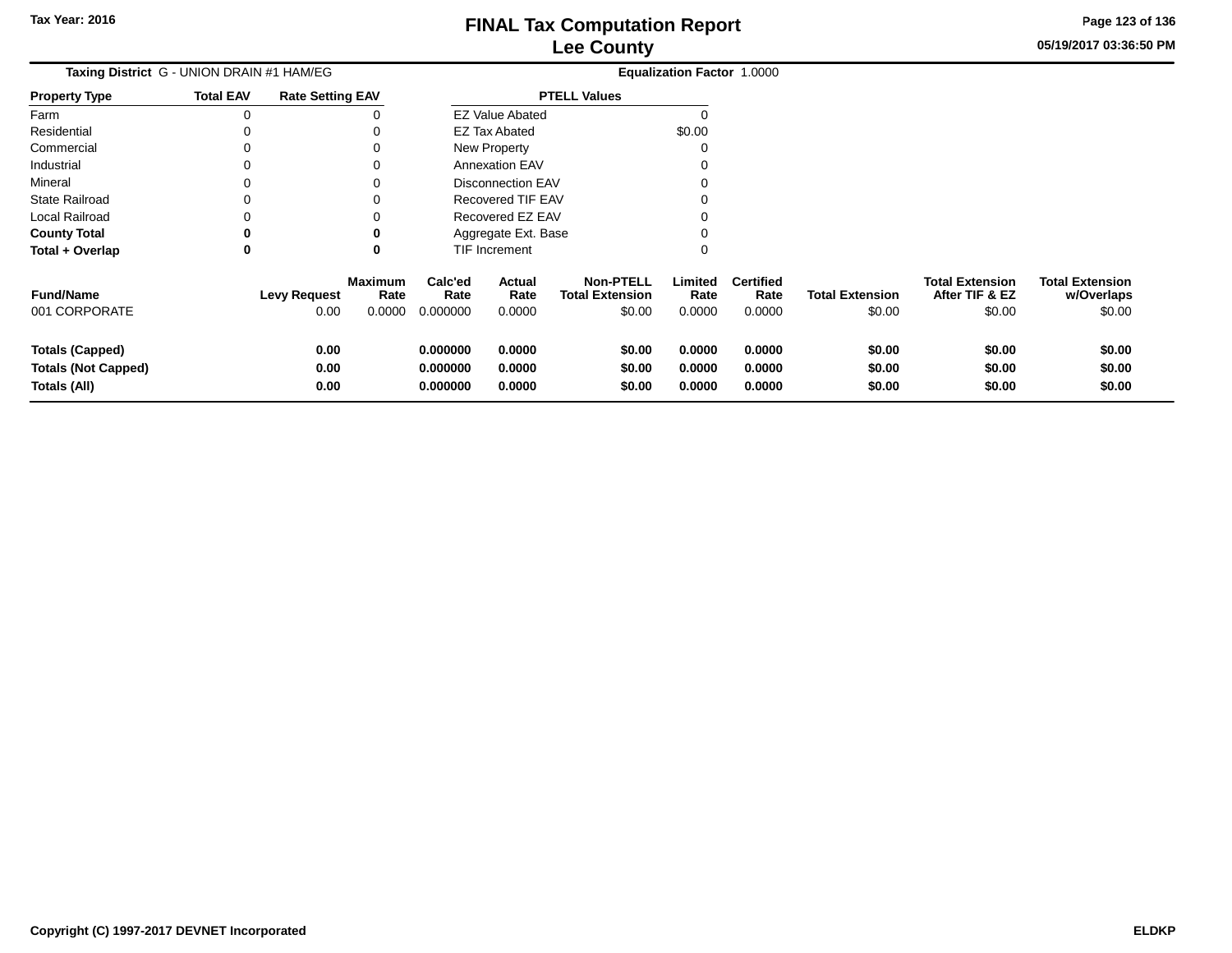**05/19/2017 03:36:50 PMPage 124 of 136**

 $$0.00$ 

| <b>Total EAV</b> |                      |                     |                                                                                   |                            |                                                       |                                                                                                                                                                    |                            |                                   |                                          |                                      |
|------------------|----------------------|---------------------|-----------------------------------------------------------------------------------|----------------------------|-------------------------------------------------------|--------------------------------------------------------------------------------------------------------------------------------------------------------------------|----------------------------|-----------------------------------|------------------------------------------|--------------------------------------|
| 0                |                      |                     |                                                                                   |                            |                                                       | 0                                                                                                                                                                  |                            |                                   |                                          |                                      |
| 0                |                      |                     |                                                                                   |                            |                                                       | \$0.00                                                                                                                                                             |                            |                                   |                                          |                                      |
| 0                |                      |                     |                                                                                   |                            |                                                       |                                                                                                                                                                    |                            |                                   |                                          |                                      |
| 0                |                      | $\Omega$            |                                                                                   |                            |                                                       |                                                                                                                                                                    |                            |                                   |                                          |                                      |
| 0                |                      |                     |                                                                                   |                            |                                                       |                                                                                                                                                                    |                            |                                   |                                          |                                      |
| 0                |                      |                     |                                                                                   |                            |                                                       |                                                                                                                                                                    |                            |                                   |                                          |                                      |
| 0                |                      |                     |                                                                                   |                            |                                                       |                                                                                                                                                                    |                            |                                   |                                          |                                      |
| 0                |                      |                     |                                                                                   |                            |                                                       |                                                                                                                                                                    |                            |                                   |                                          |                                      |
| 0                |                      | $\bf{0}$            |                                                                                   |                            |                                                       | 0                                                                                                                                                                  |                            |                                   |                                          |                                      |
|                  |                      | Rate                | Calc'ed<br>Rate                                                                   | Actual<br>Rate             | <b>Non-PTELL</b><br><b>Total Extension</b>            | Limited<br>Rate                                                                                                                                                    | <b>Certified</b><br>Rate   | <b>Total Extension</b>            | <b>Total Extension</b><br>After TIF & EZ | <b>Total Extension</b><br>w/Overlaps |
|                  | 0.00                 | 0.0000              | 0.000000                                                                          | 0.0000                     | \$0.00                                                | 0.0000                                                                                                                                                             | 0.0000                     | \$0.00                            | \$0.00                                   | \$0.00                               |
|                  | 0.00<br>0.00<br>0.00 |                     | 0.000000<br>0.000000<br>0.000000                                                  | 0.0000<br>0.0000<br>0.0000 | \$0.00<br>\$0.00<br>\$0.00                            | 0.0000<br>0.0000<br>0.0000                                                                                                                                         | 0.0000<br>0.0000<br>0.0000 | \$0.00<br>\$0.00<br>\$0.00        | \$0.00<br>\$0.00<br>\$0.00               | \$0.00<br>\$0.00<br>\$0.00           |
|                  |                      | <b>Levy Request</b> | Taxing District H - BRUSH GROVE DRAINAGE #6<br><b>Rate Setting EAV</b><br>Maximum |                            | <b>EZ Tax Abated</b><br>New Property<br>TIF Increment | <b>PTELL Values</b><br><b>EZ Value Abated</b><br><b>Annexation EAV</b><br><b>Disconnection EAV</b><br>Recovered TIF EAV<br>Recovered EZ EAV<br>Aggregate Ext. Base |                            | <b>Equalization Factor 1.0000</b> |                                          |                                      |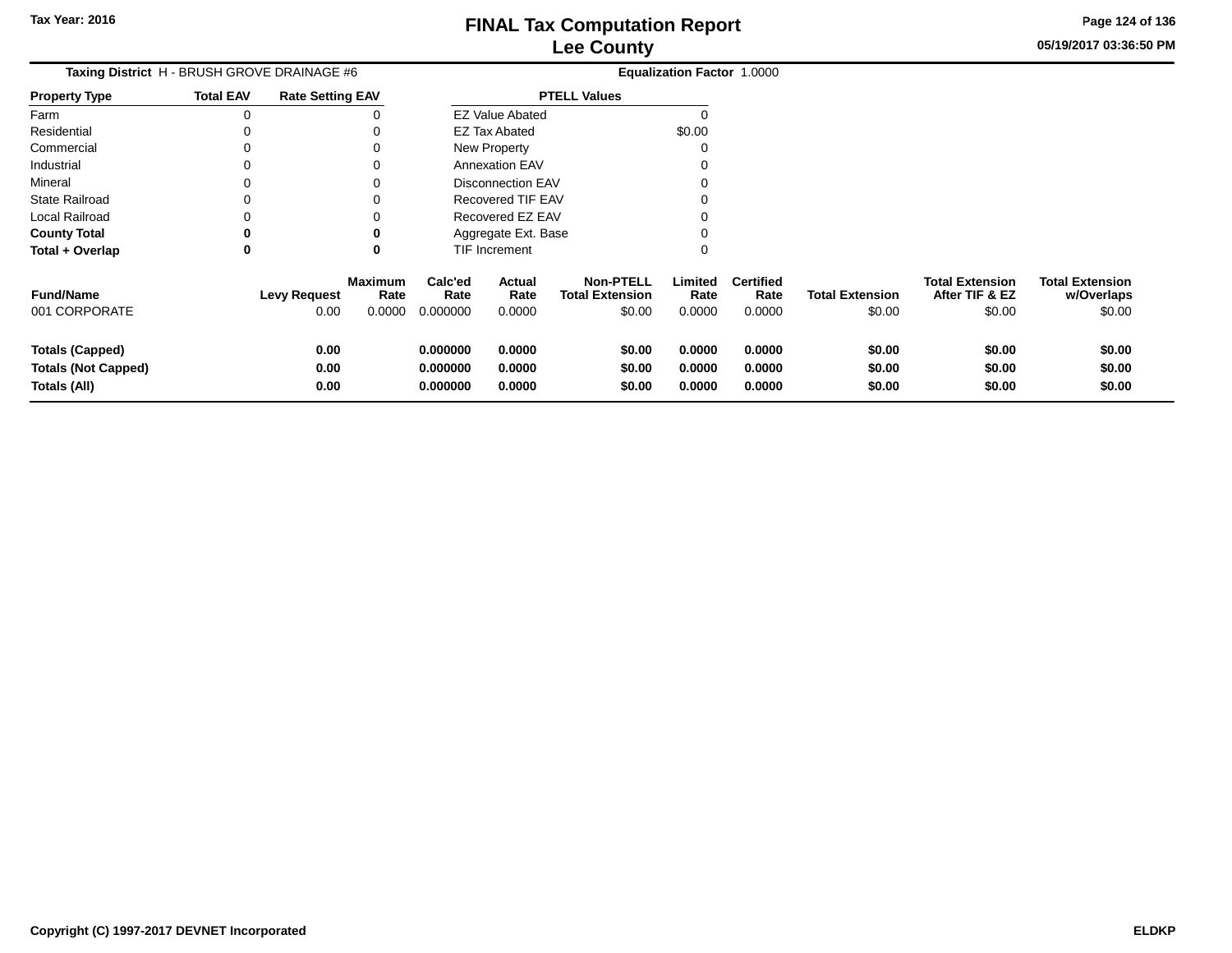**05/19/2017 03:36:50 PMPage 125 of 136**

|                                                                      | Taxing District I - INLET SWAMP DRAINAGE DISTRICT |                                          | <b>Equalization Factor 1.0000</b> |                            |                                                      |                            |                                    |                                  |                                                    |                                                |
|----------------------------------------------------------------------|---------------------------------------------------|------------------------------------------|-----------------------------------|----------------------------|------------------------------------------------------|----------------------------|------------------------------------|----------------------------------|----------------------------------------------------|------------------------------------------------|
| <b>Property Type</b>                                                 | <b>Total EAV</b>                                  | <b>Rate Setting EAV</b>                  |                                   |                            | <b>PTELL Values</b>                                  |                            |                                    |                                  |                                                    |                                                |
| Farm                                                                 |                                                   |                                          |                                   | <b>EZ Value Abated</b>     |                                                      |                            |                                    |                                  |                                                    |                                                |
| Residential                                                          |                                                   |                                          |                                   | <b>EZ Tax Abated</b>       |                                                      | \$0.00                     |                                    |                                  |                                                    |                                                |
| Commercial                                                           |                                                   |                                          |                                   | New Property               |                                                      |                            |                                    |                                  |                                                    |                                                |
| Industrial                                                           |                                                   |                                          |                                   | <b>Annexation EAV</b>      |                                                      |                            |                                    |                                  |                                                    |                                                |
| Mineral                                                              |                                                   |                                          |                                   | <b>Disconnection EAV</b>   |                                                      |                            |                                    |                                  |                                                    |                                                |
| <b>State Railroad</b>                                                |                                                   |                                          |                                   | <b>Recovered TIF EAV</b>   |                                                      |                            |                                    |                                  |                                                    |                                                |
| Local Railroad                                                       |                                                   |                                          |                                   | Recovered EZ EAV           |                                                      |                            |                                    |                                  |                                                    |                                                |
| <b>County Total</b>                                                  |                                                   |                                          |                                   | Aggregate Ext. Base        |                                                      |                            |                                    |                                  |                                                    |                                                |
| Total + Overlap                                                      | 0                                                 | 0                                        |                                   | TIF Increment              |                                                      | 0                          |                                    |                                  |                                                    |                                                |
| <b>Fund/Name</b><br>001 CORPORATE                                    | <b>Levy Request</b>                               | <b>Maximum</b><br>Rate<br>0.00<br>0.0000 | Calc'ed<br>Rate<br>0.000000       | Actual<br>Rate<br>0.0000   | <b>Non-PTELL</b><br><b>Total Extension</b><br>\$0.00 | Limited<br>Rate<br>0.0000  | <b>Certified</b><br>Rate<br>0.0000 | <b>Total Extension</b><br>\$0.00 | <b>Total Extension</b><br>After TIF & EZ<br>\$0.00 | <b>Total Extension</b><br>w/Overlaps<br>\$0.00 |
| <b>Totals (Capped)</b><br><b>Totals (Not Capped)</b><br>Totals (All) |                                                   | 0.00<br>0.00<br>0.00                     | 0.000000<br>0.000000<br>0.000000  | 0.0000<br>0.0000<br>0.0000 | \$0.00<br>\$0.00<br>\$0.00                           | 0.0000<br>0.0000<br>0.0000 | 0.0000<br>0.0000<br>0.0000         | \$0.00<br>\$0.00<br>\$0.00       | \$0.00<br>\$0.00<br>\$0.00                         | \$0.00<br>\$0.00<br>\$0.00                     |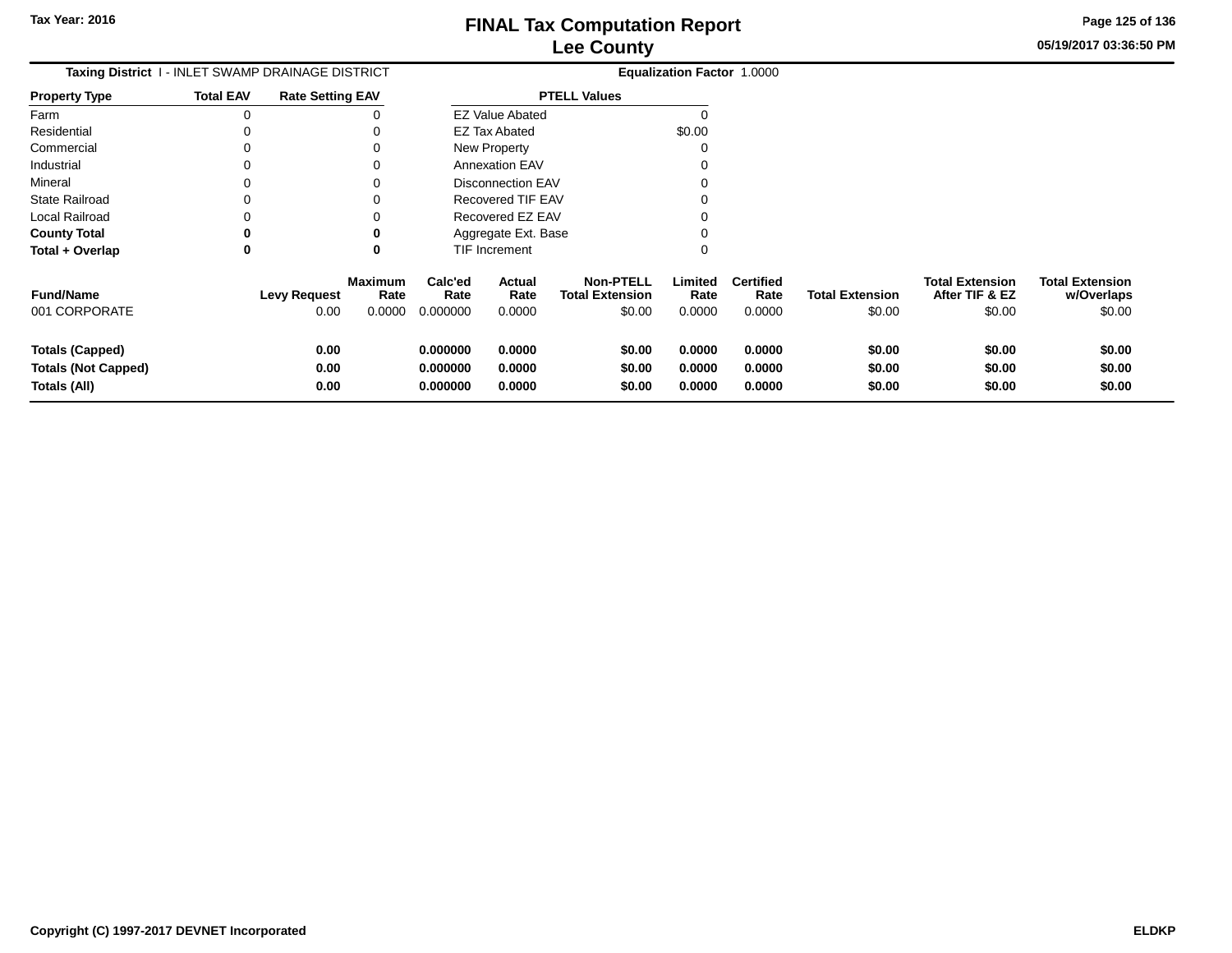**05/19/2017 03:36:50 PMPage 126 of 136**

| Taxing District J - UNION #3 HAMILT-HAN DRN                   |                  |                             |                                  | Equalization Factor 1.0000       |                            |                                                      |                            |                                    |                                  |                                                    |                                                |
|---------------------------------------------------------------|------------------|-----------------------------|----------------------------------|----------------------------------|----------------------------|------------------------------------------------------|----------------------------|------------------------------------|----------------------------------|----------------------------------------------------|------------------------------------------------|
| <b>Property Type</b>                                          | <b>Total EAV</b> | <b>Rate Setting EAV</b>     |                                  |                                  |                            | <b>PTELL Values</b>                                  |                            |                                    |                                  |                                                    |                                                |
| Farm                                                          | 0                |                             |                                  |                                  | <b>EZ Value Abated</b>     |                                                      |                            |                                    |                                  |                                                    |                                                |
| Residential                                                   | 0                |                             | O                                |                                  | <b>EZ Tax Abated</b>       |                                                      | \$0.00                     |                                    |                                  |                                                    |                                                |
| Commercial                                                    | ი                |                             | 0                                |                                  | New Property               |                                                      | 0                          |                                    |                                  |                                                    |                                                |
| Industrial                                                    | 0                |                             | 0                                |                                  | <b>Annexation EAV</b>      |                                                      |                            |                                    |                                  |                                                    |                                                |
| Mineral                                                       | 0                |                             | 0                                |                                  | <b>Disconnection EAV</b>   |                                                      | 0                          |                                    |                                  |                                                    |                                                |
| <b>State Railroad</b>                                         | 0                |                             | 0                                |                                  | <b>Recovered TIF EAV</b>   |                                                      |                            |                                    |                                  |                                                    |                                                |
| Local Railroad                                                | 0                |                             | 0                                |                                  | Recovered EZ EAV           |                                                      |                            |                                    |                                  |                                                    |                                                |
| <b>County Total</b>                                           | 0                |                             | 0                                |                                  | Aggregate Ext. Base        |                                                      | 0                          |                                    |                                  |                                                    |                                                |
| Total + Overlap                                               | 0                |                             | 0                                |                                  | TIF Increment              |                                                      | 0                          |                                    |                                  |                                                    |                                                |
| <b>Fund/Name</b><br>001 CORPORATE                             |                  | <b>Levy Request</b><br>0.00 | <b>Maximum</b><br>Rate<br>0.0000 | Calc'ed<br>Rate<br>0.000000      | Actual<br>Rate<br>0.0000   | <b>Non-PTELL</b><br><b>Total Extension</b><br>\$0.00 | Limited<br>Rate<br>0.0000  | <b>Certified</b><br>Rate<br>0.0000 | <b>Total Extension</b><br>\$0.00 | <b>Total Extension</b><br>After TIF & EZ<br>\$0.00 | <b>Total Extension</b><br>w/Overlaps<br>\$0.00 |
|                                                               |                  |                             |                                  |                                  |                            |                                                      |                            |                                    |                                  |                                                    |                                                |
| Totals (Capped)<br><b>Totals (Not Capped)</b><br>Totals (All) |                  | 0.00<br>0.00<br>0.00        |                                  | 0.000000<br>0.000000<br>0.000000 | 0.0000<br>0.0000<br>0.0000 | \$0.00<br>\$0.00<br>\$0.00                           | 0.0000<br>0.0000<br>0.0000 | 0.0000<br>0.0000<br>0.0000         | \$0.00<br>\$0.00<br>\$0.00       | \$0.00<br>\$0.00<br>\$0.00                         | \$0.00<br>\$0.00<br>\$0.00                     |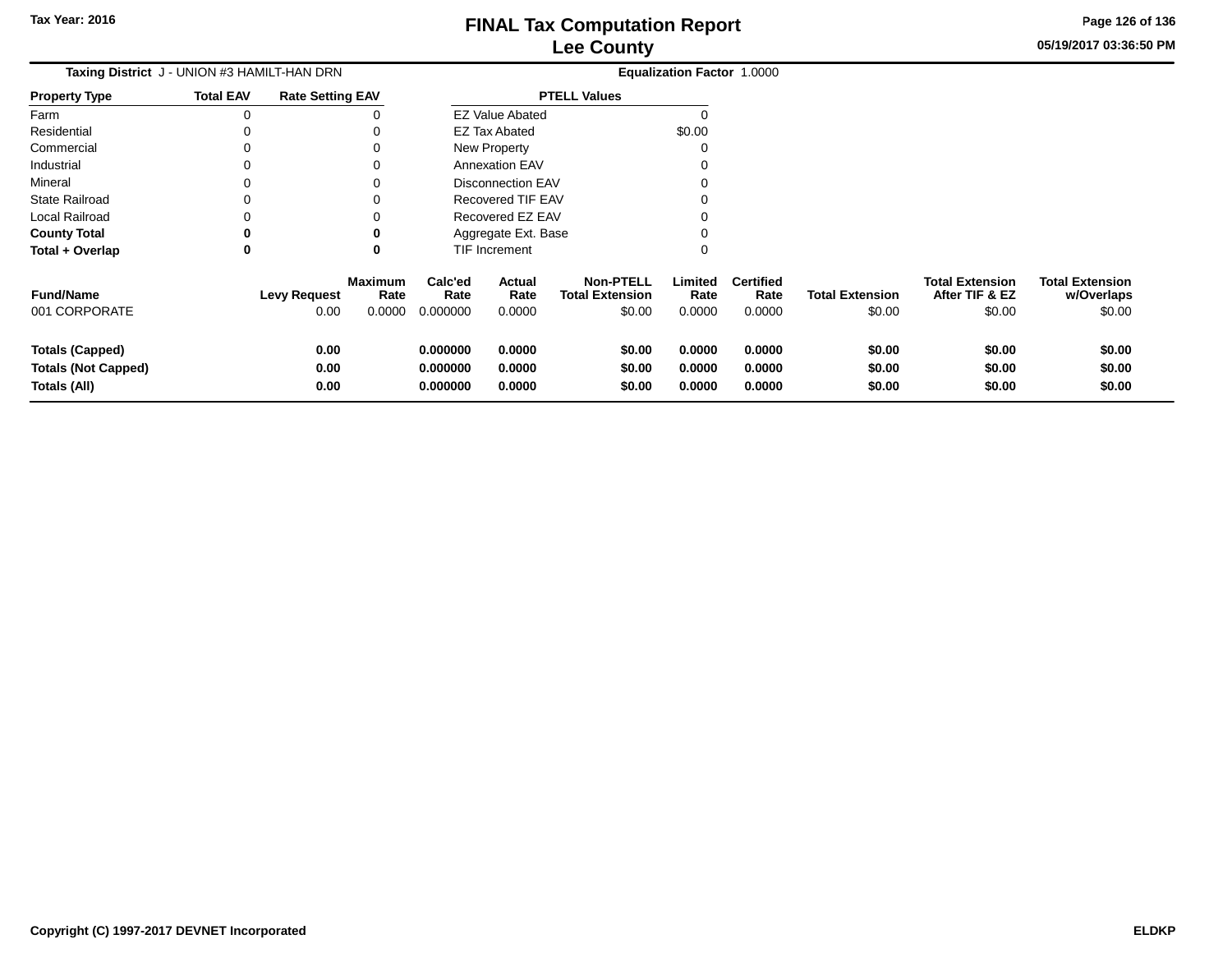**05/19/2017 03:36:50 PMPage 127 of 136**

| Taxing District K - #3 MONTMORENCY DRAINAGE DISTRICT |                  |                         |                        |                 |                          |                                            | <b>Equalization Factor 1.0000</b> |                          |                        |                                          |                                      |
|------------------------------------------------------|------------------|-------------------------|------------------------|-----------------|--------------------------|--------------------------------------------|-----------------------------------|--------------------------|------------------------|------------------------------------------|--------------------------------------|
| <b>Property Type</b>                                 | <b>Total EAV</b> | <b>Rate Setting EAV</b> |                        |                 |                          | <b>PTELL Values</b>                        |                                   |                          |                        |                                          |                                      |
| Farm                                                 | $\Omega$         |                         |                        |                 | <b>EZ Value Abated</b>   |                                            | C                                 |                          |                        |                                          |                                      |
| Residential                                          |                  |                         |                        |                 | EZ Tax Abated            |                                            | \$0.00                            |                          |                        |                                          |                                      |
| Commercial                                           |                  |                         |                        |                 | <b>New Property</b>      |                                            |                                   |                          |                        |                                          |                                      |
| Industrial                                           |                  |                         | O                      |                 | <b>Annexation EAV</b>    |                                            |                                   |                          |                        |                                          |                                      |
| Mineral                                              |                  |                         | O                      |                 | <b>Disconnection EAV</b> |                                            |                                   |                          |                        |                                          |                                      |
| <b>State Railroad</b>                                |                  |                         |                        |                 | Recovered TIF EAV        |                                            |                                   |                          |                        |                                          |                                      |
| Local Railroad                                       |                  |                         |                        |                 | Recovered EZ EAV         |                                            |                                   |                          |                        |                                          |                                      |
| <b>County Total</b>                                  | 0                |                         | 0                      |                 | Aggregate Ext. Base      |                                            |                                   |                          |                        |                                          |                                      |
| Total + Overlap                                      | 0                |                         | 0                      |                 | TIF Increment            |                                            |                                   |                          |                        |                                          |                                      |
| <b>Fund/Name</b>                                     |                  | <b>Levy Request</b>     | <b>Maximum</b><br>Rate | Calc'ed<br>Rate | <b>Actual</b><br>Rate    | <b>Non-PTELL</b><br><b>Total Extension</b> | Limited<br>Rate                   | <b>Certified</b><br>Rate | <b>Total Extension</b> | <b>Total Extension</b><br>After TIF & EZ | <b>Total Extension</b><br>w/Overlaps |
| 001 CORPORATE                                        |                  | 0.00                    | 0.0000                 | 0.000000        | 0.0000                   | \$0.00                                     | 0.0000                            | 0.0000                   | \$0.00                 | \$0.00                                   | \$0.00                               |
| <b>Totals (Capped)</b>                               |                  | 0.00                    |                        | 0.000000        | 0.0000                   | \$0.00                                     | 0.0000                            | 0.0000                   | \$0.00                 | \$0.00                                   | \$0.00                               |
| <b>Totals (Not Capped)</b>                           |                  | 0.00                    |                        | 0.000000        | 0.0000                   | \$0.00                                     | 0.0000                            | 0.0000                   | \$0.00                 | \$0.00                                   | \$0.00                               |
| Totals (All)                                         |                  | 0.00                    |                        | 0.000000        | 0.0000                   | \$0.00                                     | 0.0000                            | 0.0000                   | \$0.00                 | \$0.00                                   | \$0.00                               |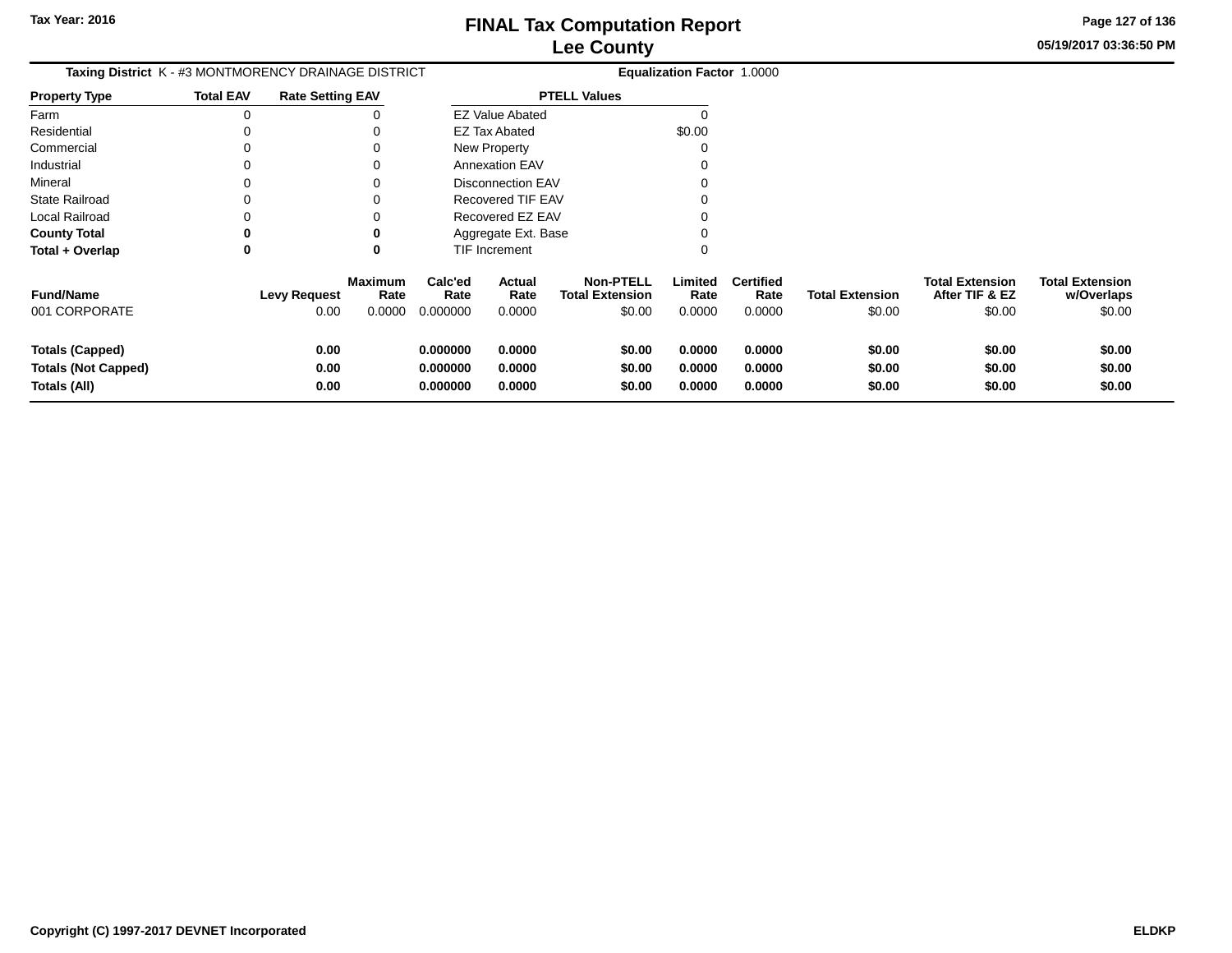**Totals (All)**

#### **Lee CountyFINAL Tax Computation Report**

**05/19/2017 03:36:50 PMPage 128 of 136**

| Taxing District L - UNION DRAINAGE #1 HAMILTON & HAHNAMAN |                  |                         |                        |                 |                          |                                            | Equalization Factor 1.0000 |                          |                        |                                          |                                      |  |
|-----------------------------------------------------------|------------------|-------------------------|------------------------|-----------------|--------------------------|--------------------------------------------|----------------------------|--------------------------|------------------------|------------------------------------------|--------------------------------------|--|
| <b>Property Type</b>                                      | <b>Total EAV</b> | <b>Rate Setting EAV</b> |                        |                 |                          | <b>PTELL Values</b>                        |                            |                          |                        |                                          |                                      |  |
| Farm                                                      | 0                |                         | 0                      |                 | EZ Value Abated          |                                            |                            |                          |                        |                                          |                                      |  |
| Residential                                               | 0                |                         |                        |                 | <b>EZ Tax Abated</b>     |                                            | \$0.00                     |                          |                        |                                          |                                      |  |
| Commercial                                                | 0                |                         | 0                      |                 | New Property             |                                            |                            |                          |                        |                                          |                                      |  |
| Industrial                                                | 0                |                         | 0                      |                 | <b>Annexation EAV</b>    |                                            |                            |                          |                        |                                          |                                      |  |
| Mineral                                                   | 0                |                         | 0                      |                 | <b>Disconnection EAV</b> |                                            |                            |                          |                        |                                          |                                      |  |
| <b>State Railroad</b>                                     | 0                |                         |                        |                 | <b>Recovered TIF EAV</b> |                                            |                            |                          |                        |                                          |                                      |  |
| <b>Local Railroad</b>                                     | 0                |                         |                        |                 | Recovered EZ EAV         |                                            |                            |                          |                        |                                          |                                      |  |
| <b>County Total</b>                                       | 0                |                         |                        |                 | Aggregate Ext. Base      |                                            |                            |                          |                        |                                          |                                      |  |
| Total + Overlap                                           | 0                |                         | 0                      |                 | TIF Increment            |                                            | 0                          |                          |                        |                                          |                                      |  |
| <b>Fund/Name</b>                                          |                  | <b>Levy Request</b>     | <b>Maximum</b><br>Rate | Calc'ed<br>Rate | Actual<br>Rate           | <b>Non-PTELL</b><br><b>Total Extension</b> | Limited<br>Rate            | <b>Certified</b><br>Rate | <b>Total Extension</b> | <b>Total Extension</b><br>After TIF & EZ | <b>Total Extension</b><br>w/Overlaps |  |
| 001 CORPORATE                                             |                  | 0.00                    | 0.0000                 | 0.000000        | 0.0000                   | \$0.00                                     | 0.0000                     | 0.0000                   | \$0.00                 | \$0.00                                   | \$0.00                               |  |
| <b>Totals (Capped)</b>                                    |                  | 0.00                    |                        | 0.000000        | 0.0000                   | \$0.00                                     | 0.0000                     | 0.0000                   | \$0.00                 | \$0.00                                   | \$0.00                               |  |
| <b>Totals (Not Capped)</b>                                |                  | 0.00                    |                        | 0.000000        | 0.0000                   | \$0.00                                     | 0.0000                     | 0.0000                   | \$0.00                 | \$0.00                                   | \$0.00                               |  |

**0.000000 0.0000 \$0.00 0.0000 0.0000 \$0.00 \$0.00 \$0.00**

**0.00**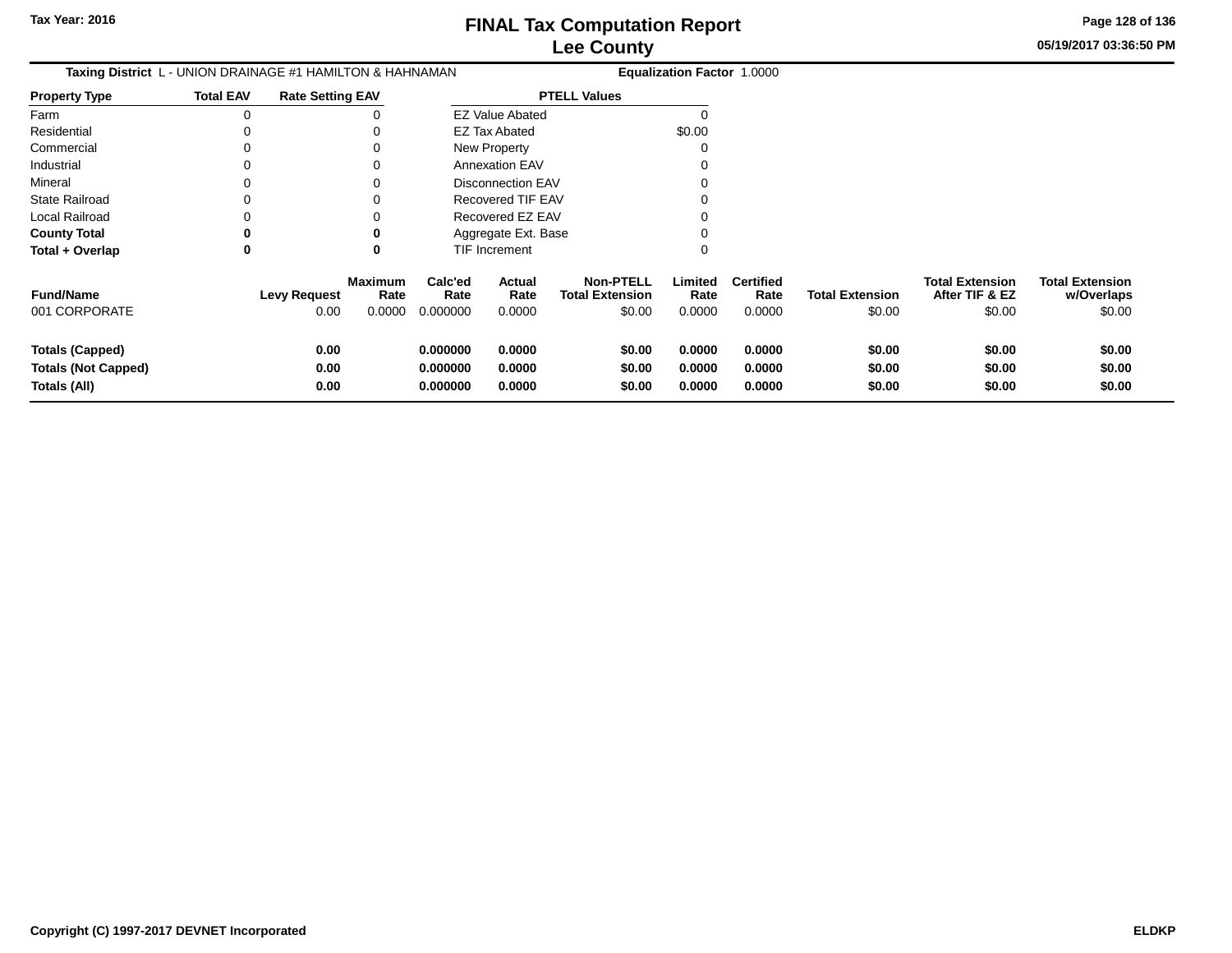**05/19/2017 03:36:50 PMPage 129 of 136**

| Taxing District M - Sub-DIST #1 UNION DRN #1 HAMILTON & HAHNAMAN     |                  |                             |                                  |                                  | <b>Equalization Factor 1.0000</b> |                                                      |                            |                                    |                                  |                                                    |                                                |
|----------------------------------------------------------------------|------------------|-----------------------------|----------------------------------|----------------------------------|-----------------------------------|------------------------------------------------------|----------------------------|------------------------------------|----------------------------------|----------------------------------------------------|------------------------------------------------|
| <b>Property Type</b>                                                 | <b>Total EAV</b> | <b>Rate Setting EAV</b>     |                                  |                                  |                                   | <b>PTELL Values</b>                                  |                            |                                    |                                  |                                                    |                                                |
| Farm                                                                 |                  |                             |                                  |                                  | <b>EZ Value Abated</b>            |                                                      |                            |                                    |                                  |                                                    |                                                |
| Residential                                                          |                  |                             |                                  |                                  | <b>EZ Tax Abated</b>              |                                                      | \$0.00                     |                                    |                                  |                                                    |                                                |
| Commercial                                                           |                  |                             | 0                                |                                  | New Property                      |                                                      |                            |                                    |                                  |                                                    |                                                |
| Industrial                                                           |                  |                             | 0                                |                                  | Annexation EAV                    |                                                      |                            |                                    |                                  |                                                    |                                                |
| Mineral                                                              |                  |                             | 0                                |                                  | Disconnection EAV                 |                                                      |                            |                                    |                                  |                                                    |                                                |
| <b>State Railroad</b>                                                |                  |                             |                                  |                                  | Recovered TIF EAV                 |                                                      |                            |                                    |                                  |                                                    |                                                |
| Local Railroad                                                       |                  |                             |                                  |                                  | Recovered EZ EAV                  |                                                      |                            |                                    |                                  |                                                    |                                                |
| <b>County Total</b>                                                  |                  |                             | 0                                |                                  | Aggregate Ext. Base               |                                                      |                            |                                    |                                  |                                                    |                                                |
| Total + Overlap                                                      | 0                |                             | 0                                |                                  | TIF Increment                     |                                                      | 0                          |                                    |                                  |                                                    |                                                |
| <b>Fund/Name</b><br>001 CORPORATE                                    |                  | <b>Levy Request</b><br>0.00 | <b>Maximum</b><br>Rate<br>0.0000 | Calc'ed<br>Rate<br>0.000000      | Actual<br>Rate<br>0.0000          | <b>Non-PTELL</b><br><b>Total Extension</b><br>\$0.00 | Limited<br>Rate<br>0.0000  | <b>Certified</b><br>Rate<br>0.0000 | <b>Total Extension</b><br>\$0.00 | <b>Total Extension</b><br>After TIF & EZ<br>\$0.00 | <b>Total Extension</b><br>w/Overlaps<br>\$0.00 |
| <b>Totals (Capped)</b><br><b>Totals (Not Capped)</b><br>Totals (All) |                  | 0.00<br>0.00<br>0.00        |                                  | 0.000000<br>0.000000<br>0.000000 | 0.0000<br>0.0000<br>0.0000        | \$0.00<br>\$0.00<br>\$0.00                           | 0.0000<br>0.0000<br>0.0000 | 0.0000<br>0.0000<br>0.0000         | \$0.00<br>\$0.00<br>\$0.00       | \$0.00<br>\$0.00<br>\$0.00                         | \$0.00<br>\$0.00<br>\$0.00                     |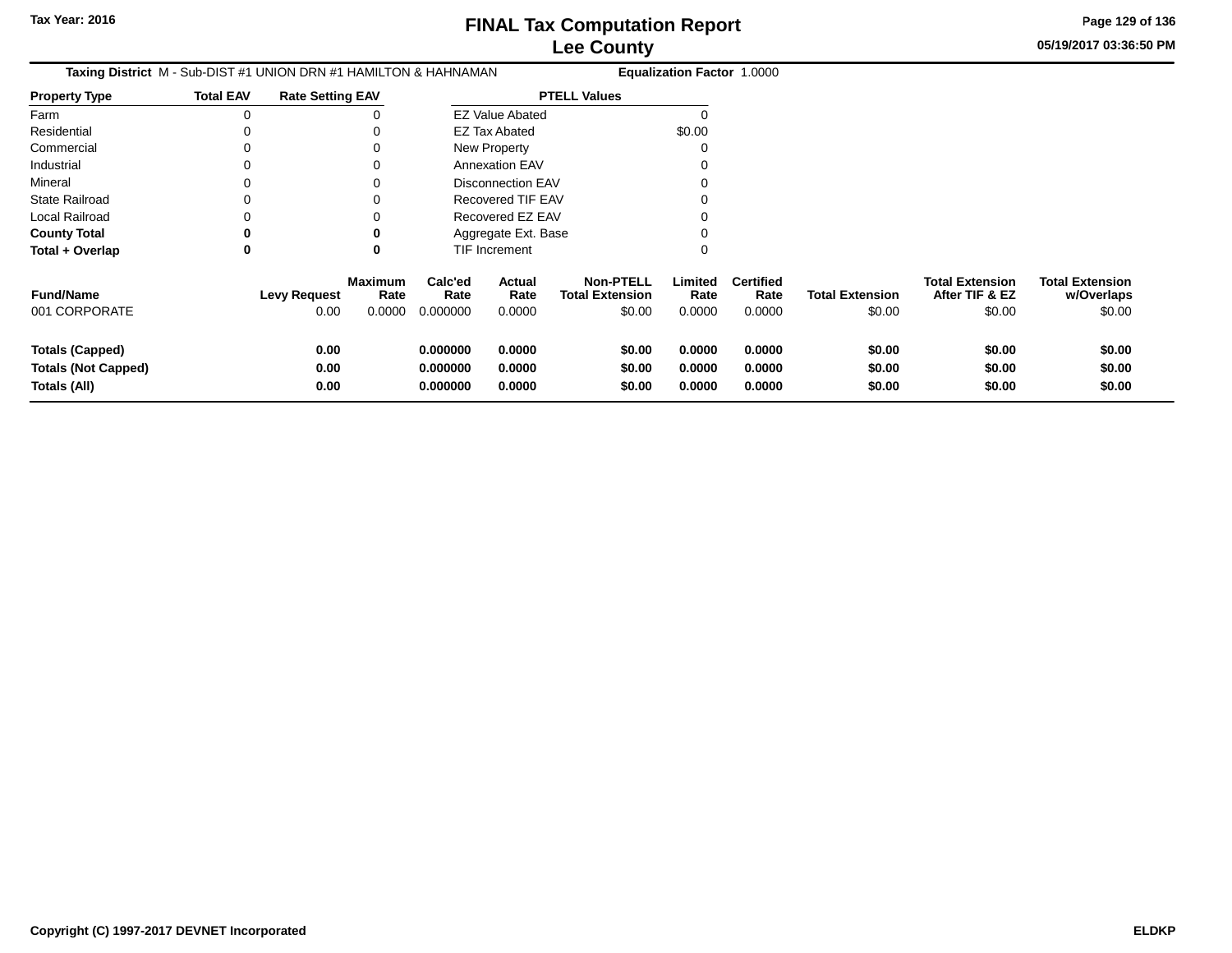**05/19/2017 03:36:50 PMPage 130 of 136**

| <b>Taxing District</b> N - Sub-DIST #2 UNION DRN #1 HAMILTON & HAHNAMAN |                  |                             |                                  | Equalization Factor 1.0000       |                            |                                                      |                            |                                    |                                  |                                                    |                                                |
|-------------------------------------------------------------------------|------------------|-----------------------------|----------------------------------|----------------------------------|----------------------------|------------------------------------------------------|----------------------------|------------------------------------|----------------------------------|----------------------------------------------------|------------------------------------------------|
| <b>Property Type</b>                                                    | <b>Total EAV</b> | <b>Rate Setting EAV</b>     |                                  |                                  |                            | <b>PTELL Values</b>                                  |                            |                                    |                                  |                                                    |                                                |
| Farm                                                                    |                  |                             |                                  |                                  | <b>EZ Value Abated</b>     |                                                      |                            |                                    |                                  |                                                    |                                                |
| Residential                                                             |                  |                             |                                  |                                  | <b>EZ Tax Abated</b>       |                                                      | \$0.00                     |                                    |                                  |                                                    |                                                |
| Commercial                                                              |                  |                             |                                  |                                  | <b>New Property</b>        |                                                      |                            |                                    |                                  |                                                    |                                                |
| Industrial                                                              |                  |                             | 0                                |                                  | <b>Annexation EAV</b>      |                                                      |                            |                                    |                                  |                                                    |                                                |
| Mineral                                                                 |                  |                             |                                  |                                  | <b>Disconnection EAV</b>   |                                                      |                            |                                    |                                  |                                                    |                                                |
| <b>State Railroad</b>                                                   |                  |                             | 0                                |                                  | <b>Recovered TIF EAV</b>   |                                                      |                            |                                    |                                  |                                                    |                                                |
| Local Railroad                                                          |                  |                             | ∩                                |                                  | Recovered EZ EAV           |                                                      |                            |                                    |                                  |                                                    |                                                |
| <b>County Total</b>                                                     |                  |                             | 0                                |                                  | Aggregate Ext. Base        |                                                      |                            |                                    |                                  |                                                    |                                                |
| Total + Overlap                                                         | 0                |                             | 0                                |                                  | TIF Increment              |                                                      | 0                          |                                    |                                  |                                                    |                                                |
| <b>Fund/Name</b><br>001 CORPORATE                                       |                  | <b>Levy Request</b><br>0.00 | <b>Maximum</b><br>Rate<br>0.0000 | Calc'ed<br>Rate<br>0.000000      | Actual<br>Rate<br>0.0000   | <b>Non-PTELL</b><br><b>Total Extension</b><br>\$0.00 | Limited<br>Rate<br>0.0000  | <b>Certified</b><br>Rate<br>0.0000 | <b>Total Extension</b><br>\$0.00 | <b>Total Extension</b><br>After TIF & EZ<br>\$0.00 | <b>Total Extension</b><br>w/Overlaps<br>\$0.00 |
| <b>Totals (Capped)</b><br><b>Totals (Not Capped)</b><br>Totals (All)    |                  | 0.00<br>0.00<br>0.00        |                                  | 0.000000<br>0.000000<br>0.000000 | 0.0000<br>0.0000<br>0.0000 | \$0.00<br>\$0.00<br>\$0.00                           | 0.0000<br>0.0000<br>0.0000 | 0.0000<br>0.0000<br>0.0000         | \$0.00<br>\$0.00<br>\$0.00       | \$0.00<br>\$0.00<br>\$0.00                         | \$0.00<br>\$0.00<br>\$0.00                     |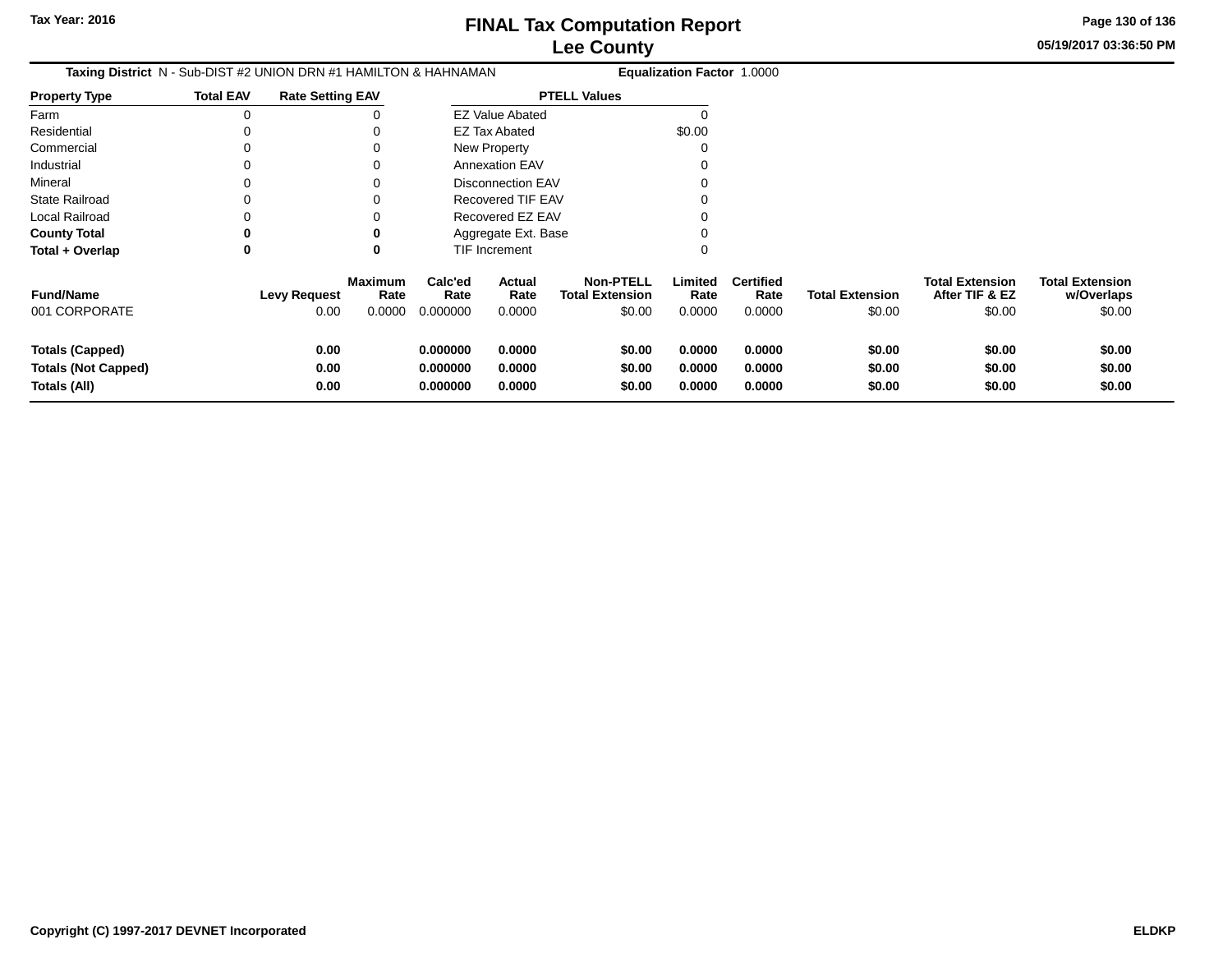**05/19/2017 03:36:50 PMPage 131 of 136**

| Taxing District O - Minor Sub-DIST #1 Sub-DIST #2 UNION DRN #1       |                  |                             |                                  |                                  |                            |                                                      | <b>Equalization Factor 1.0000</b> |                                    |                                  |                                                    |                                                |
|----------------------------------------------------------------------|------------------|-----------------------------|----------------------------------|----------------------------------|----------------------------|------------------------------------------------------|-----------------------------------|------------------------------------|----------------------------------|----------------------------------------------------|------------------------------------------------|
| <b>Property Type</b>                                                 | <b>Total EAV</b> | <b>Rate Setting EAV</b>     |                                  |                                  |                            | <b>PTELL Values</b>                                  |                                   |                                    |                                  |                                                    |                                                |
| Farm                                                                 |                  |                             |                                  |                                  | <b>EZ Value Abated</b>     |                                                      |                                   |                                    |                                  |                                                    |                                                |
| Residential                                                          |                  |                             |                                  |                                  | <b>EZ Tax Abated</b>       |                                                      | \$0.00                            |                                    |                                  |                                                    |                                                |
| Commercial                                                           |                  |                             |                                  |                                  | New Property               |                                                      |                                   |                                    |                                  |                                                    |                                                |
| Industrial                                                           |                  |                             |                                  |                                  | <b>Annexation EAV</b>      |                                                      |                                   |                                    |                                  |                                                    |                                                |
| Mineral                                                              |                  |                             |                                  |                                  | Disconnection EAV          |                                                      |                                   |                                    |                                  |                                                    |                                                |
| <b>State Railroad</b>                                                |                  |                             |                                  |                                  | <b>Recovered TIF EAV</b>   |                                                      |                                   |                                    |                                  |                                                    |                                                |
| <b>Local Railroad</b>                                                |                  |                             |                                  |                                  | Recovered EZ EAV           |                                                      |                                   |                                    |                                  |                                                    |                                                |
| <b>County Total</b>                                                  |                  |                             |                                  |                                  | Aggregate Ext. Base        |                                                      |                                   |                                    |                                  |                                                    |                                                |
| Total + Overlap                                                      | 0                |                             | 0                                |                                  | TIF Increment              |                                                      |                                   |                                    |                                  |                                                    |                                                |
| <b>Fund/Name</b><br>001 CORPORATE                                    |                  | <b>Levy Request</b><br>0.00 | <b>Maximum</b><br>Rate<br>0.0000 | Calc'ed<br>Rate<br>0.000000      | Actual<br>Rate<br>0.0000   | <b>Non-PTELL</b><br><b>Total Extension</b><br>\$0.00 | Limited<br>Rate<br>0.0000         | <b>Certified</b><br>Rate<br>0.0000 | <b>Total Extension</b><br>\$0.00 | <b>Total Extension</b><br>After TIF & EZ<br>\$0.00 | <b>Total Extension</b><br>w/Overlaps<br>\$0.00 |
| <b>Totals (Capped)</b><br><b>Totals (Not Capped)</b><br>Totals (All) |                  | 0.00<br>0.00<br>0.00        |                                  | 0.000000<br>0.000000<br>0.000000 | 0.0000<br>0.0000<br>0.0000 | \$0.00<br>\$0.00<br>\$0.00                           | 0.0000<br>0.0000<br>0.0000        | 0.0000<br>0.0000<br>0.0000         | \$0.00<br>\$0.00<br>\$0.00       | \$0.00<br>\$0.00<br>\$0.00                         | \$0.00<br>\$0.00<br>\$0.00                     |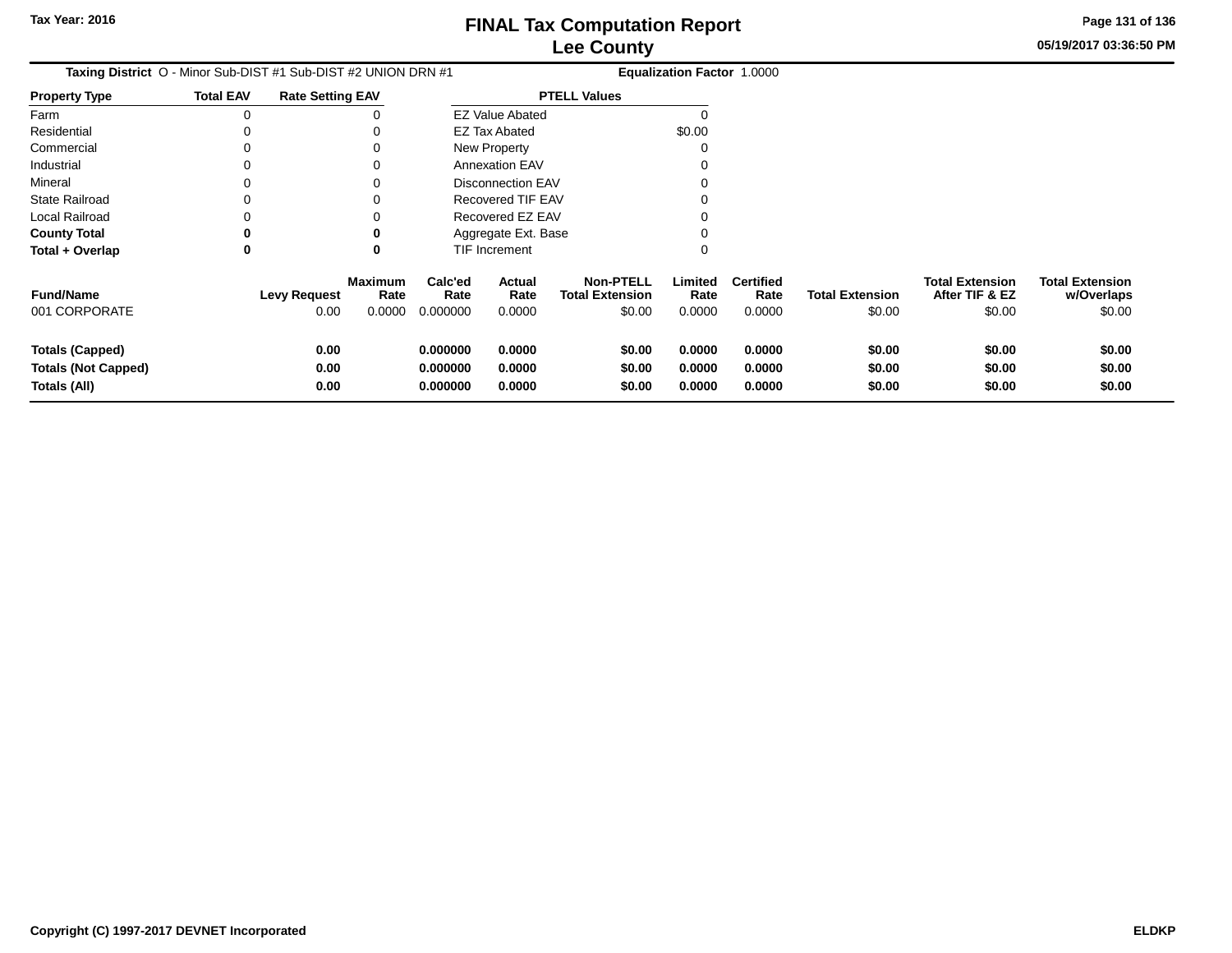**Page 132 of 136**

**05/19/2017 03:36:50 PM**

| <b>Taxing District</b> P - Sub-DIST #3 UNION DRN #1 HAMILTON & HAHNAMAN |                  |                             |                                  | <b>Equalization Factor 1.0000</b> |                            |                                            |                                                          |                                    |                                  |                                                    |                                                |
|-------------------------------------------------------------------------|------------------|-----------------------------|----------------------------------|-----------------------------------|----------------------------|--------------------------------------------|----------------------------------------------------------|------------------------------------|----------------------------------|----------------------------------------------------|------------------------------------------------|
| <b>Property Type</b>                                                    | <b>Total EAV</b> | <b>Rate Setting EAV</b>     |                                  |                                   |                            | <b>PTELL Values</b>                        |                                                          |                                    |                                  |                                                    |                                                |
| Farm                                                                    | $\Omega$         |                             |                                  |                                   | <b>EZ Value Abated</b>     |                                            |                                                          |                                    |                                  |                                                    |                                                |
| Residential                                                             |                  |                             |                                  |                                   | <b>EZ Tax Abated</b>       |                                            | \$0.00                                                   |                                    |                                  |                                                    |                                                |
| Commercial                                                              |                  |                             |                                  |                                   | New Property               |                                            |                                                          |                                    |                                  |                                                    |                                                |
| Industrial                                                              |                  |                             |                                  |                                   | <b>Annexation EAV</b>      |                                            |                                                          |                                    |                                  |                                                    |                                                |
| Mineral                                                                 |                  |                             |                                  | <b>Disconnection EAV</b>          |                            |                                            |                                                          |                                    |                                  |                                                    |                                                |
| State Railroad                                                          |                  |                             |                                  | Recovered TIF EAV                 |                            |                                            |                                                          |                                    |                                  |                                                    |                                                |
| Local Railroad                                                          |                  |                             |                                  | Recovered EZ EAV                  |                            |                                            |                                                          |                                    |                                  |                                                    |                                                |
| <b>County Total</b>                                                     |                  |                             |                                  |                                   | Aggregate Ext. Base        |                                            |                                                          |                                    |                                  |                                                    |                                                |
| Total + Overlap                                                         | 0                |                             |                                  |                                   | <b>TIF Increment</b>       |                                            |                                                          |                                    |                                  |                                                    |                                                |
| <b>Fund/Name</b><br>001 CORPORATE                                       |                  | <b>Levy Request</b><br>0.00 | <b>Maximum</b><br>Rate<br>0.0000 | Calc'ed<br>Rate<br>0.000000       | Actual<br>Rate<br>0.0000   | <b>Non-PTELL</b><br><b>Total Extension</b> | Limited<br>Rate<br>\$0.00<br>0.0000                      | <b>Certified</b><br>Rate<br>0.0000 | <b>Total Extension</b><br>\$0.00 | <b>Total Extension</b><br>After TIF & EZ<br>\$0.00 | <b>Total Extension</b><br>w/Overlaps<br>\$0.00 |
| <b>Totals (Capped)</b><br><b>Totals (Not Capped)</b><br>Totals (All)    |                  | 0.00<br>0.00<br>0.00        |                                  | 0.000000<br>0.000000<br>0.000000  | 0.0000<br>0.0000<br>0.0000 |                                            | \$0.00<br>0.0000<br>\$0.00<br>0.0000<br>\$0.00<br>0.0000 | 0.0000<br>0.0000<br>0.0000         | \$0.00<br>\$0.00<br>\$0.00       | \$0.00<br>\$0.00<br>\$0.00                         | \$0.00<br>\$0.00<br>\$0.00                     |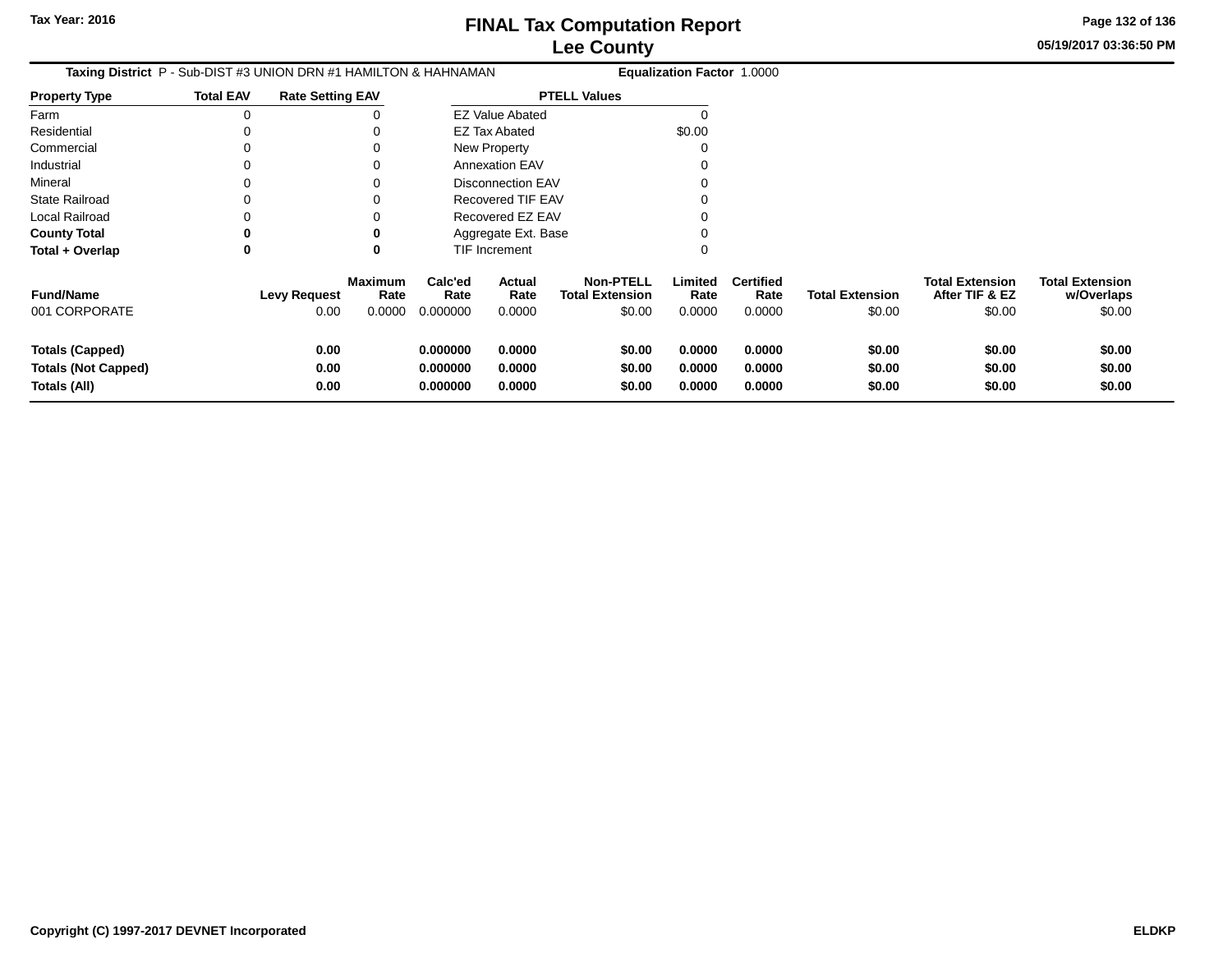**05/19/2017 03:36:50 PMPage 133 of 136**

| Taxing District TIF1 - DIXON CENTRAL BUSINESS (TIF1)                 |                  |                      |                                  |                                  |                            |                                                      | <b>Equalization Factor 1.0000</b> |                                    |                                  |                                                   |                                                      |
|----------------------------------------------------------------------|------------------|----------------------|----------------------------------|----------------------------------|----------------------------|------------------------------------------------------|-----------------------------------|------------------------------------|----------------------------------|---------------------------------------------------|------------------------------------------------------|
| <b>Property Type</b>                                                 | <b>Total EAV</b> | TIF Base EAV         |                                  |                                  |                            | <b>PTELL Values</b>                                  |                                   |                                    |                                  |                                                   |                                                      |
| Farm                                                                 | $\Omega$         |                      |                                  |                                  | <b>EZ Value Abated</b>     |                                                      |                                   |                                    |                                  |                                                   |                                                      |
| Residential                                                          | 82,874           |                      | 34,660                           |                                  | <b>EZ Tax Abated</b>       |                                                      | \$0.00                            |                                    |                                  |                                                   |                                                      |
| Commercial                                                           | 3,830,540        |                      | 2,430,264                        |                                  | New Property               |                                                      |                                   |                                    |                                  |                                                   |                                                      |
| Industrial                                                           |                  |                      |                                  |                                  | <b>Annexation EAV</b>      |                                                      |                                   |                                    |                                  |                                                   |                                                      |
| Mineral                                                              |                  |                      |                                  |                                  | <b>Disconnection EAV</b>   |                                                      |                                   |                                    |                                  |                                                   |                                                      |
| State Railroad                                                       | 20,357           |                      |                                  |                                  | Recovered TIF EAV          |                                                      |                                   |                                    |                                  |                                                   |                                                      |
| Local Railroad                                                       | 0                |                      |                                  |                                  | Recovered EZ EAV           |                                                      |                                   |                                    |                                  |                                                   |                                                      |
| <b>County Total</b>                                                  | 3,933,771        |                      | 2,464,924                        |                                  |                            | Aggregate Ext. Base                                  |                                   |                                    |                                  |                                                   |                                                      |
| Total + Overlap                                                      | 3,933,771        |                      | 2,464,924                        |                                  | <b>TIF Increment</b>       |                                                      | 1,468,847                         |                                    |                                  |                                                   |                                                      |
| <b>Fund/Name</b><br>098 INCREMENT FUND                               |                  | Levy Request<br>0.00 | <b>Maximum</b><br>Rate<br>0.0000 | Calc'ed<br>Rate<br>0.000000      | Actual<br>Rate<br>0.0000   | <b>Non-PTELL</b><br><b>Total Extension</b><br>\$0.00 | Limited<br>Rate<br>0.0000         | <b>Certified</b><br>Rate<br>0.0000 | <b>Total Extension</b><br>\$0.00 | Total Extension<br>After TIF & EZ<br>\$141,996.80 | <b>Total Extension</b><br>w/Overlaps<br>\$141,996.80 |
| <b>Totals (Capped)</b><br><b>Totals (Not Capped)</b><br>Totals (All) |                  | 0.00<br>0.00<br>0.00 |                                  | 0.000000<br>0.000000<br>0.000000 | 0.0000<br>0.0000<br>0.0000 | \$0.00<br>\$0.00<br>\$0.00                           | 0.0000<br>0.0000<br>0.0000        | 0.0000<br>0.0000<br>0.0000         | \$0.00<br>\$0.00<br>\$0.00       | \$0.00<br>\$141,996.80<br>\$141,996.80            | \$0.00<br>\$141,996.80<br>\$141,996.80               |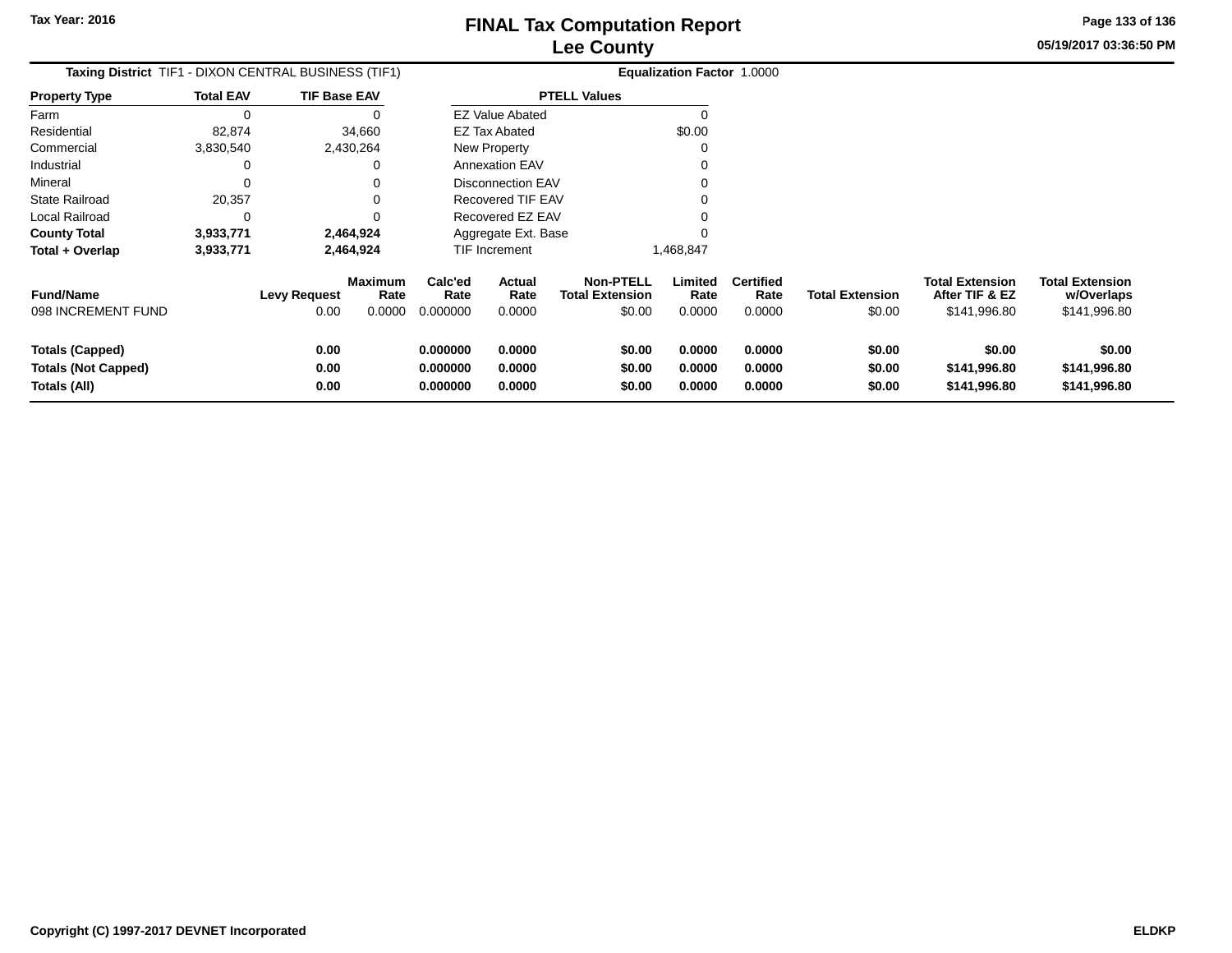**05/19/2017 03:36:50 PMPage 134 of 136**

| <b>Taxing District</b> TIF2 - VILLAGE OF PAW PAW (TIF2)              |                  |                             |                           |                                  |                            |                                                      | <b>Equalization Factor 1.0000</b> |                                    |                                  |                                                          |                                                      |
|----------------------------------------------------------------------|------------------|-----------------------------|---------------------------|----------------------------------|----------------------------|------------------------------------------------------|-----------------------------------|------------------------------------|----------------------------------|----------------------------------------------------------|------------------------------------------------------|
| <b>Property Type</b>                                                 | <b>Total EAV</b> | <b>TIF Base EAV</b>         |                           |                                  |                            | <b>PTELL Values</b>                                  |                                   |                                    |                                  |                                                          |                                                      |
| Farm                                                                 | 39,585           |                             | 29,198                    |                                  | <b>EZ Value Abated</b>     |                                                      | $\Omega$                          |                                    |                                  |                                                          |                                                      |
| Residential                                                          | 3,835,040        |                             | 1,928,177                 |                                  | EZ Tax Abated              |                                                      | \$0.00                            |                                    |                                  |                                                          |                                                      |
| Commercial                                                           | 725,079          |                             | 551,282                   |                                  | <b>New Property</b>        |                                                      | O                                 |                                    |                                  |                                                          |                                                      |
| Industrial                                                           |                  |                             |                           |                                  | <b>Annexation EAV</b>      |                                                      |                                   |                                    |                                  |                                                          |                                                      |
| Mineral                                                              |                  |                             |                           |                                  | <b>Disconnection EAV</b>   |                                                      |                                   |                                    |                                  |                                                          |                                                      |
| <b>State Railroad</b>                                                |                  |                             |                           |                                  | Recovered TIF EAV          |                                                      |                                   |                                    |                                  |                                                          |                                                      |
| Local Railroad                                                       |                  |                             |                           |                                  | Recovered EZ EAV           |                                                      |                                   |                                    |                                  |                                                          |                                                      |
| <b>County Total</b>                                                  | 4,599,704        |                             | 2,508,657                 |                                  | Aggregate Ext. Base        |                                                      |                                   |                                    |                                  |                                                          |                                                      |
| Total + Overlap                                                      | 4,599,704        |                             | 2,508,657                 | <b>TIF Increment</b>             |                            |                                                      | 2,091,047                         |                                    |                                  |                                                          |                                                      |
| <b>Fund/Name</b><br>098 INCREMENT FUND                               |                  | <b>Levy Request</b><br>0.00 | Maximum<br>Rate<br>0.0000 | Calc'ed<br>Rate<br>0.000000      | Actual<br>Rate<br>0.0000   | <b>Non-PTELL</b><br><b>Total Extension</b><br>\$0.00 | Limited<br>Rate<br>0.0000         | <b>Certified</b><br>Rate<br>0.0000 | <b>Total Extension</b><br>\$0.00 | <b>Total Extension</b><br>After TIF & EZ<br>\$223,042.22 | <b>Total Extension</b><br>w/Overlaps<br>\$223,042.22 |
| <b>Totals (Capped)</b><br><b>Totals (Not Capped)</b><br>Totals (All) |                  | 0.00<br>0.00<br>0.00        |                           | 0.000000<br>0.000000<br>0.000000 | 0.0000<br>0.0000<br>0.0000 | \$0.00<br>\$0.00<br>\$0.00                           | 0.0000<br>0.0000<br>0.0000        | 0.0000<br>0.0000<br>0.0000         | \$0.00<br>\$0.00<br>\$0.00       | \$0.00<br>\$223,042.22<br>\$223,042.22                   | \$0.00<br>\$223,042.22<br>\$223,042.22               |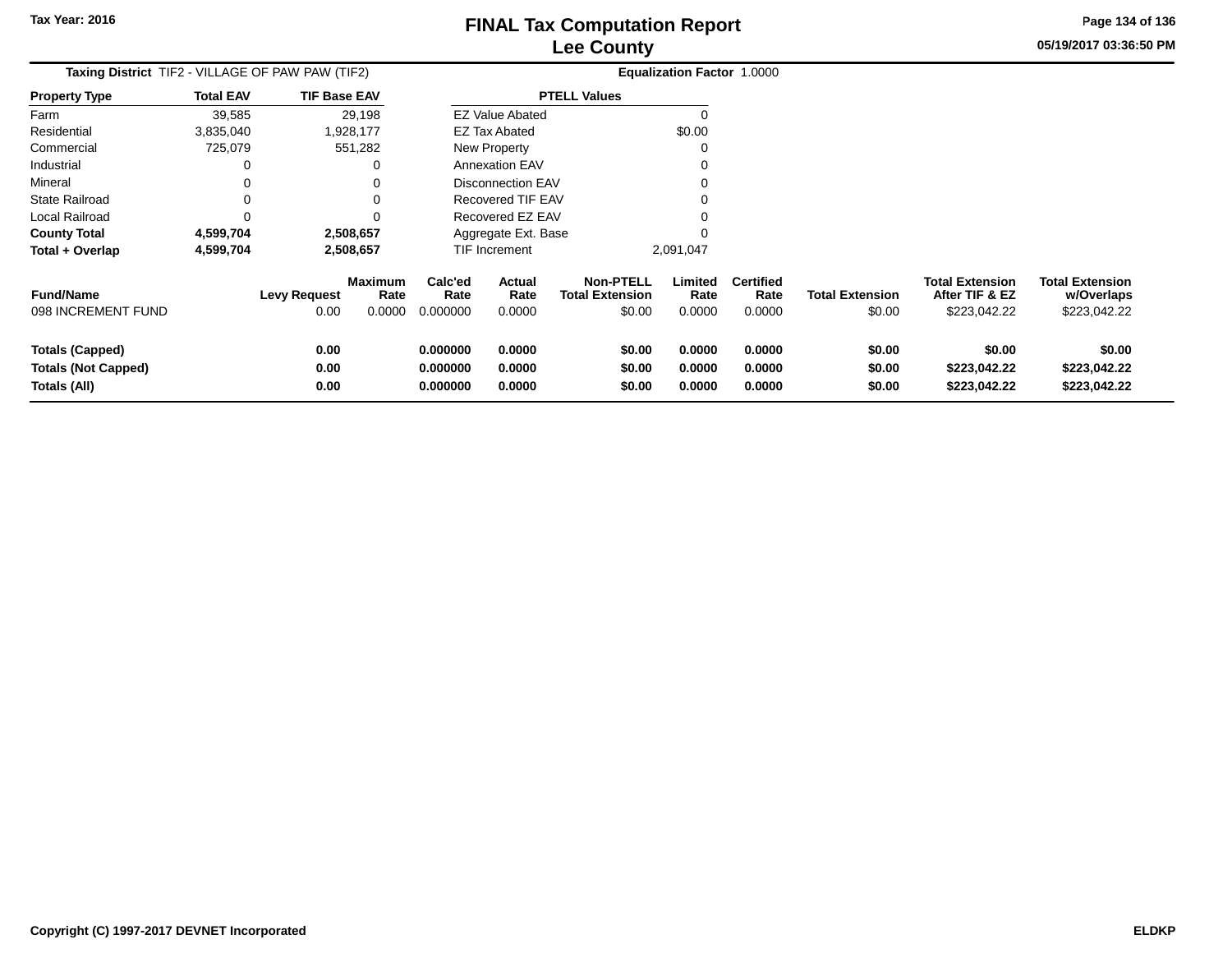**Page 135 of 136**

#### **05/19/2017 03:36:50 PM**

| Taxing District TIF3 - DIXON-CITY-RIVERFRONT (TIF3)  |                  |                             |                                  |                             |                          |                                                      | <b>Equalization Factor 1.0000</b> |                                    |                                  |                                                          |                                                      |
|------------------------------------------------------|------------------|-----------------------------|----------------------------------|-----------------------------|--------------------------|------------------------------------------------------|-----------------------------------|------------------------------------|----------------------------------|----------------------------------------------------------|------------------------------------------------------|
| <b>Property Type</b>                                 | <b>Total EAV</b> | <b>TIF Base EAV</b>         |                                  |                             |                          | <b>PTELL Values</b>                                  |                                   |                                    |                                  |                                                          |                                                      |
| Farm                                                 | 209              |                             | 182                              |                             | <b>EZ Value Abated</b>   |                                                      |                                   |                                    |                                  |                                                          |                                                      |
| Residential                                          | 1,815,904        |                             | 993,341                          |                             | <b>EZ Tax Abated</b>     |                                                      | \$0.00                            |                                    |                                  |                                                          |                                                      |
| Commercial                                           | 4,325,204        |                             | 3,013,167                        |                             | New Property             |                                                      |                                   |                                    |                                  |                                                          |                                                      |
| Industrial                                           | 0                |                             |                                  |                             | <b>Annexation EAV</b>    |                                                      |                                   |                                    |                                  |                                                          |                                                      |
| Mineral                                              |                  |                             |                                  |                             | <b>Disconnection EAV</b> |                                                      |                                   |                                    |                                  |                                                          |                                                      |
| <b>State Railroad</b>                                |                  |                             |                                  |                             | Recovered TIF EAV        |                                                      |                                   |                                    |                                  |                                                          |                                                      |
| Local Railroad                                       | 0                |                             |                                  | Recovered EZ EAV            |                          |                                                      |                                   |                                    |                                  |                                                          |                                                      |
| <b>County Total</b>                                  | 6,141,317        |                             | 4,006,690                        |                             | Aggregate Ext. Base      |                                                      |                                   |                                    |                                  |                                                          |                                                      |
| Total + Overlap                                      | 6,141,317        | 4,006,690                   |                                  | TIF Increment               |                          |                                                      | 2,134,627                         |                                    |                                  |                                                          |                                                      |
| <b>Fund/Name</b><br>098 INCREMENT FUND               |                  | <b>Levy Request</b><br>0.00 | <b>Maximum</b><br>Rate<br>0.0000 | Calc'ed<br>Rate<br>0.000000 | Actual<br>Rate<br>0.0000 | <b>Non-PTELL</b><br><b>Total Extension</b><br>\$0.00 | Limited<br>Rate<br>0.0000         | <b>Certified</b><br>Rate<br>0.0000 | <b>Total Extension</b><br>\$0.00 | <b>Total Extension</b><br>After TIF & EZ<br>\$206,476.04 | <b>Total Extension</b><br>w/Overlaps<br>\$206,476.04 |
|                                                      |                  |                             |                                  |                             |                          |                                                      |                                   |                                    |                                  |                                                          |                                                      |
| <b>Totals (Capped)</b><br><b>Totals (Not Capped)</b> |                  | 0.00<br>0.00                |                                  | 0.000000<br>0.000000        | 0.0000<br>0.0000         | \$0.00<br>\$0.00                                     | 0.0000<br>0.0000                  | 0.0000<br>0.0000                   | \$0.00<br>\$0.00                 | \$0.00<br>\$206,476.04                                   | \$0.00<br>\$206,476.04                               |
| Totals (All)                                         |                  | 0.00                        |                                  | 0.000000                    | 0.0000                   | \$0.00                                               | 0.0000                            | 0.0000                             | \$0.00                           | \$206,476.04                                             | \$206,476.04                                         |